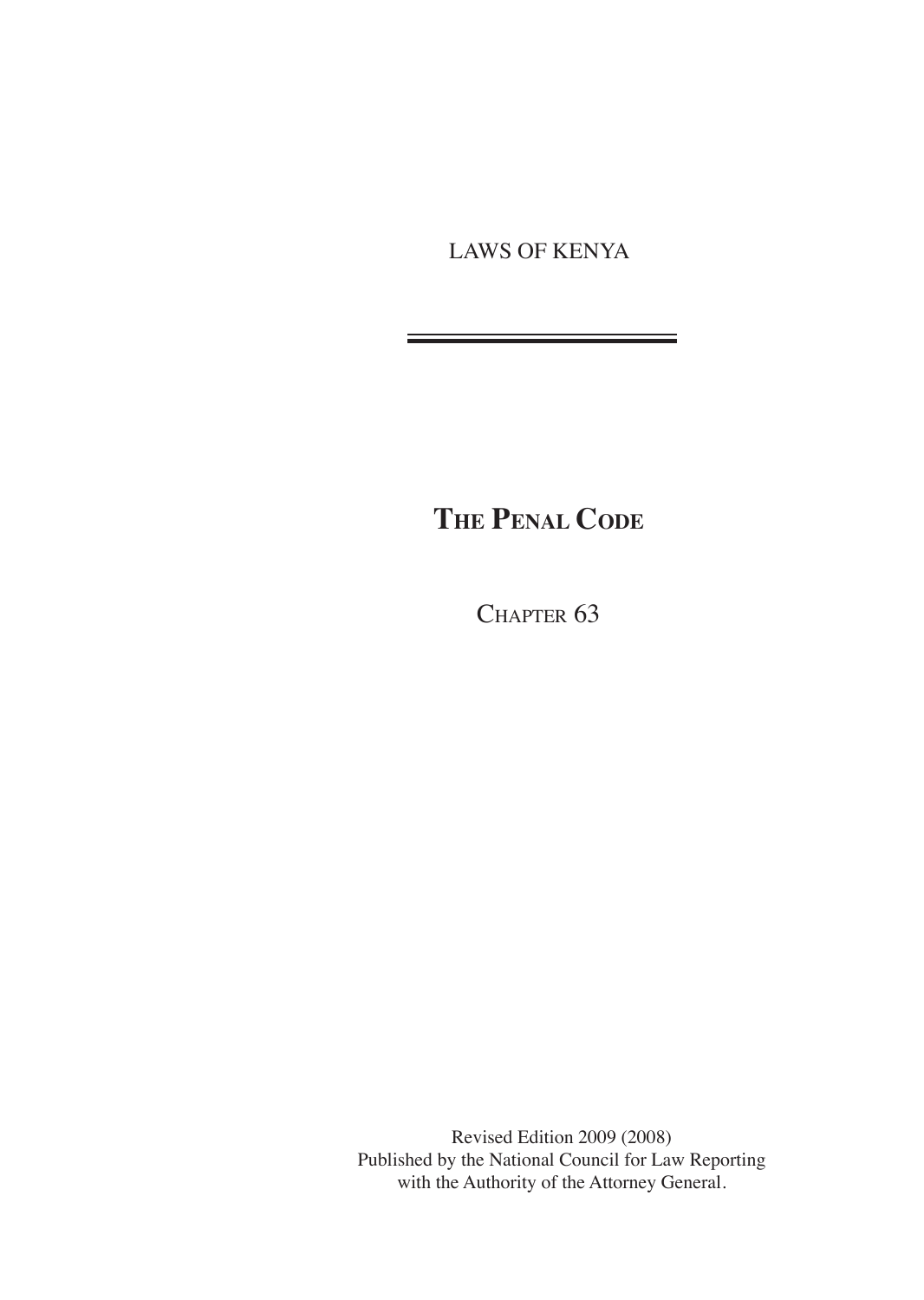# **CHAPTER 63**

# THE PENAL CODE

#### ARRANGEMENT OF SECTIONS

#### PART I – GENERAL PROVISIONS

1 – Short title.  $2 -$ Saving.

*Section* Chapter I – Preliminary

Chapter II – Interpretation

3 – General rule of construction of Code.

4 – Interpretation.

Chapter III – Territorial Application of Code

5 – Jurisdiction of local courts.

6 – Offences committed partly within and partly beyond the jurisdiction.

Chapter IV – General Rules as to Criminal Responsibility

- 7 Ignorance of law.
- 8 Bona fide claim of right.
- 9 Intention and motive.
- 10 Mistake of fact.
- 11 Presumption of sanity.
- 12 Insanity.
- 13 Intoxication.
- 14 Immature age.
- 15 Judicial officers.
- 16 Compulsion.
- 17 Defence of person or property.
- 18 Use of force in effecting arrest.
- 19 Compulsion by husband.

# Chapter V – Parties to Offences

- 20 Principal offenders.
- 21 Joint offenders in prosecution of common purpose.
- 22 Counselling another to commit offence.
- 23 Offences by corporations, societies, etc.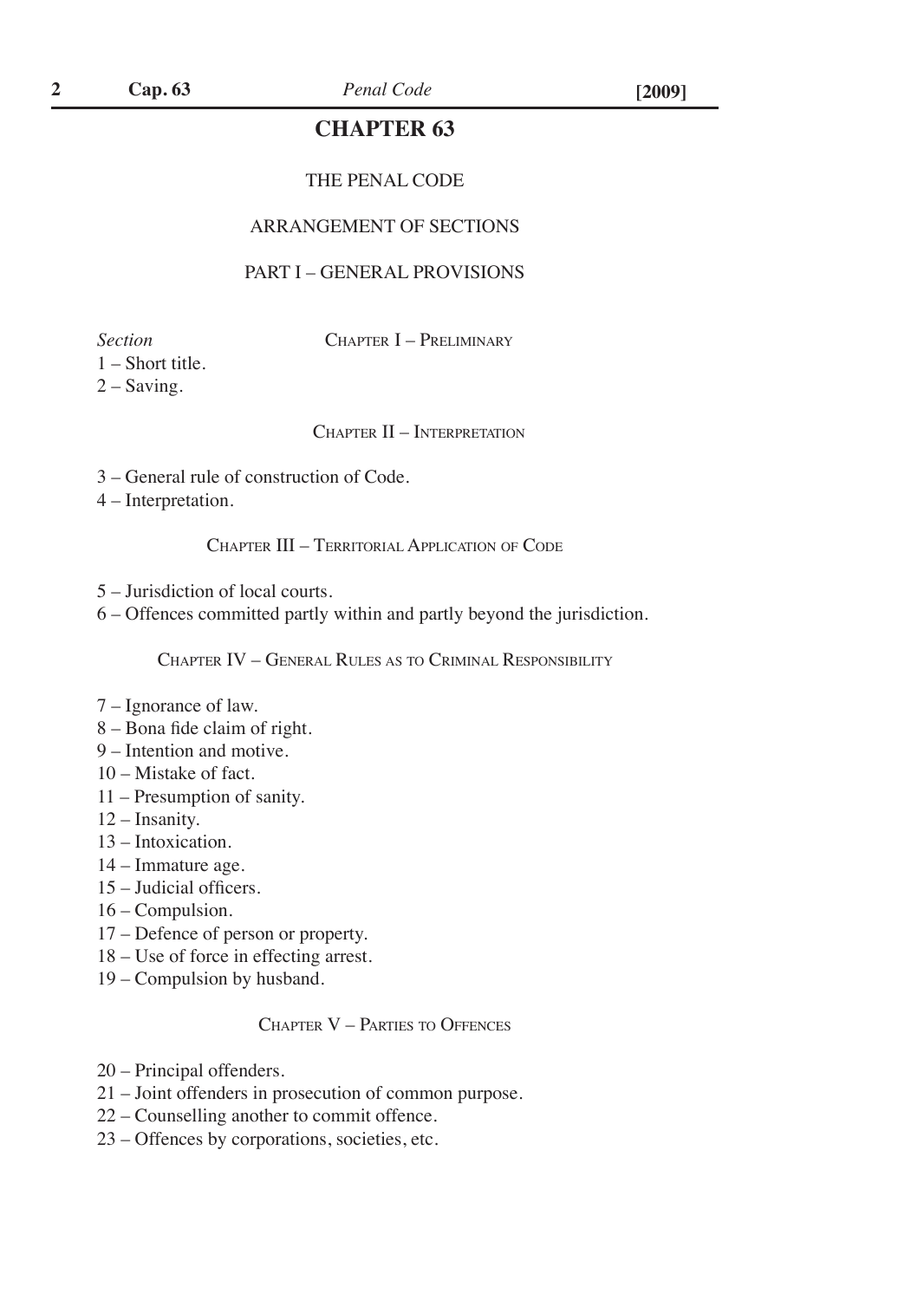#### Chapter VI – Punishments

*Section*

24 – Different kinds of punishments.

25 – Sentence of death.

26 – Imprisonment.

26A – Recommendation for removal from Kenya.

27 – Corporal punishment.

 $28 -$ Fines.

29 – Forfeiture.

30 – Suspension or forfeiture of right to carry on business.

31 – Compensation.

 $32$  – Costs.

33 – Security for keeping the peace.

34 – Recognizances.

35 – Absolute and conditional discharge.

36 – General punishment for misdemeanours.

37 – Sentences when cumulative.

38 – Sentence on escaped convict.

39 – Cancellation or suspension of certificate of competency.

#### PART II – Crimes

*Division I – Offences against Public Order*

#### Chapter VII – Treason and Allied Offences

- 40 Treason.
- 41 *Repealed*.
- 42 Concealment of treason.
- 43 Treasonable felony.

43A – Treachery.

44 – Promoting warlike undertaking.

45 – Provisions as to trial for treason, etc.

46 – Dissuasion from enlistment.

47 – Inciting to mutiny.

48 – Aiding, etc., to mutiny, or inciting sedition or disobedience.

49 – Inducing desertion.

50 – Aiding prisoners of war to escape.

51 – Definition of overt act.

52 – Power to prohibit publications.

53 – Penalty for prohibited publications.

54 – Seizure and disposal of prohibited publications.

- $55 -$
- $56 -$

57 – *Repealed*.

58 –

59 – Unlawful oaths to commit capital offences.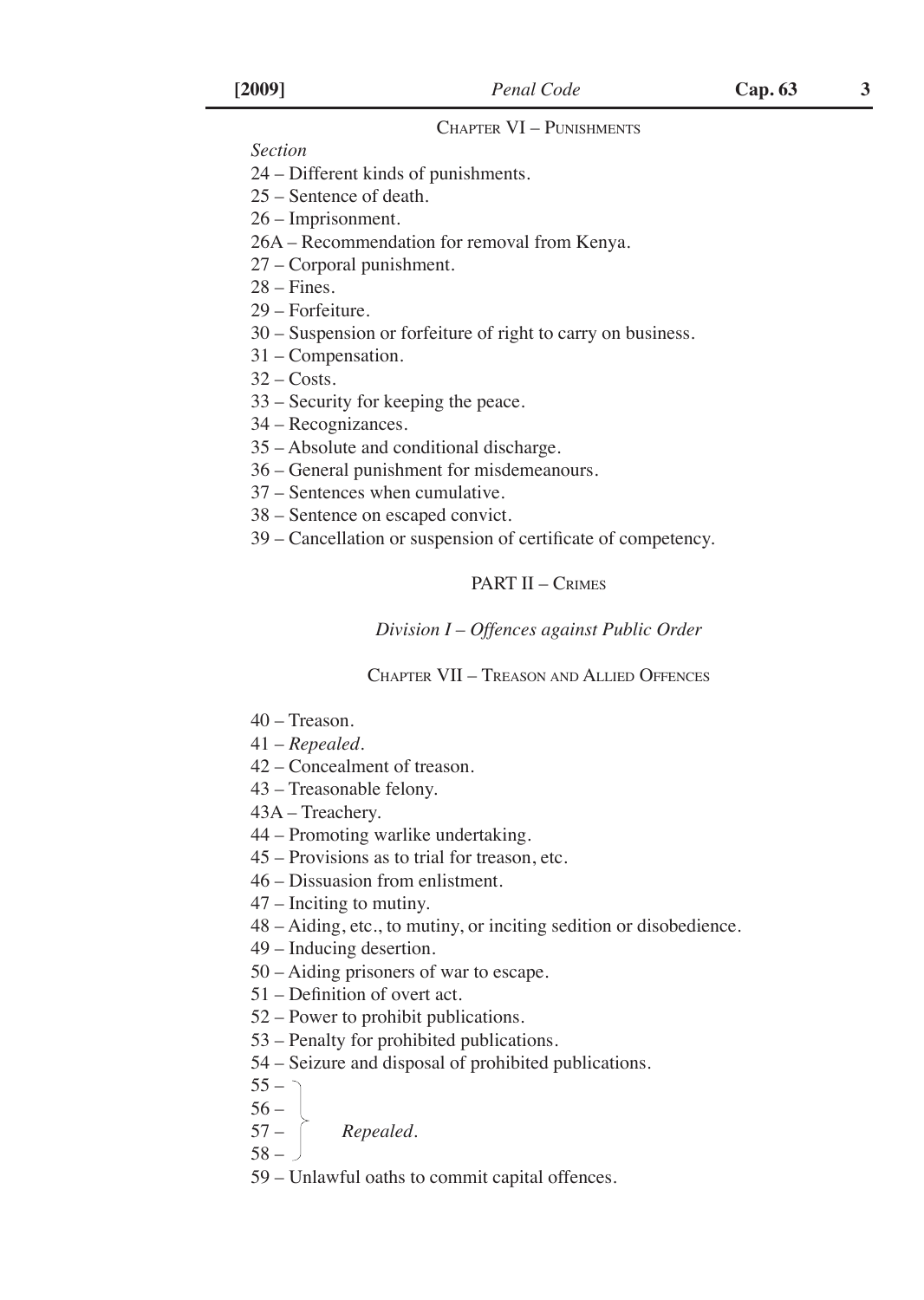60 – Administration of unlawful oaths to commit capital offences.

61 – Unlawful oaths to commit other offences.

62 – Compelling another person to take an oath.

63 – Compulsion, how far a defence.

64 – Presence at oath administration.

65 – Unlawful drilling.

66 – Alarming publications.

Chapter VIII – Offences affecting Relations with Foreign States and External TRANQUILITY

67 – Defamation of foreign princes.

68 – Foreign enlistment.

69 – Piracy.

Chapter IX – Unlawful Assemblies, Riots and other offences against Public **TRANQUILITY** 

71 72 73 *Repealed.*

74

70

- 75 76
- 77 Subversive activities.
- 78 Definition of unlawful assembly and riot.
- 79 Punishment of unlawful assembly.
- 80 Punishment of riot.
- 81- Proclamation for rioters to disperse.
- 82 Dispersal of rioters after proclamation.
- 83 Rioting after proclamation.
- 84 Preventing or obstructing proclamation.
- 85 Rioters demolishing buildings, etc.
- 86 Rioters injuring buildings, machinery, etc.
- 87 Riotously interfering with railway, vehicle or vessel.
- 88 Going armed in public.
- 89 Possession of firearms, etc.
- 90 Forcible entry.
- 91 Forcible detainer.
- 92 Affray.
- 93 Challenge to duel.
- 94 Offensive conduct conducive to breaches of the peace.
- 95 Threatening breach of the peace or violence.
- 96 Incitement to violence and disobedience of the law.
- 97 Assembling for smuggling.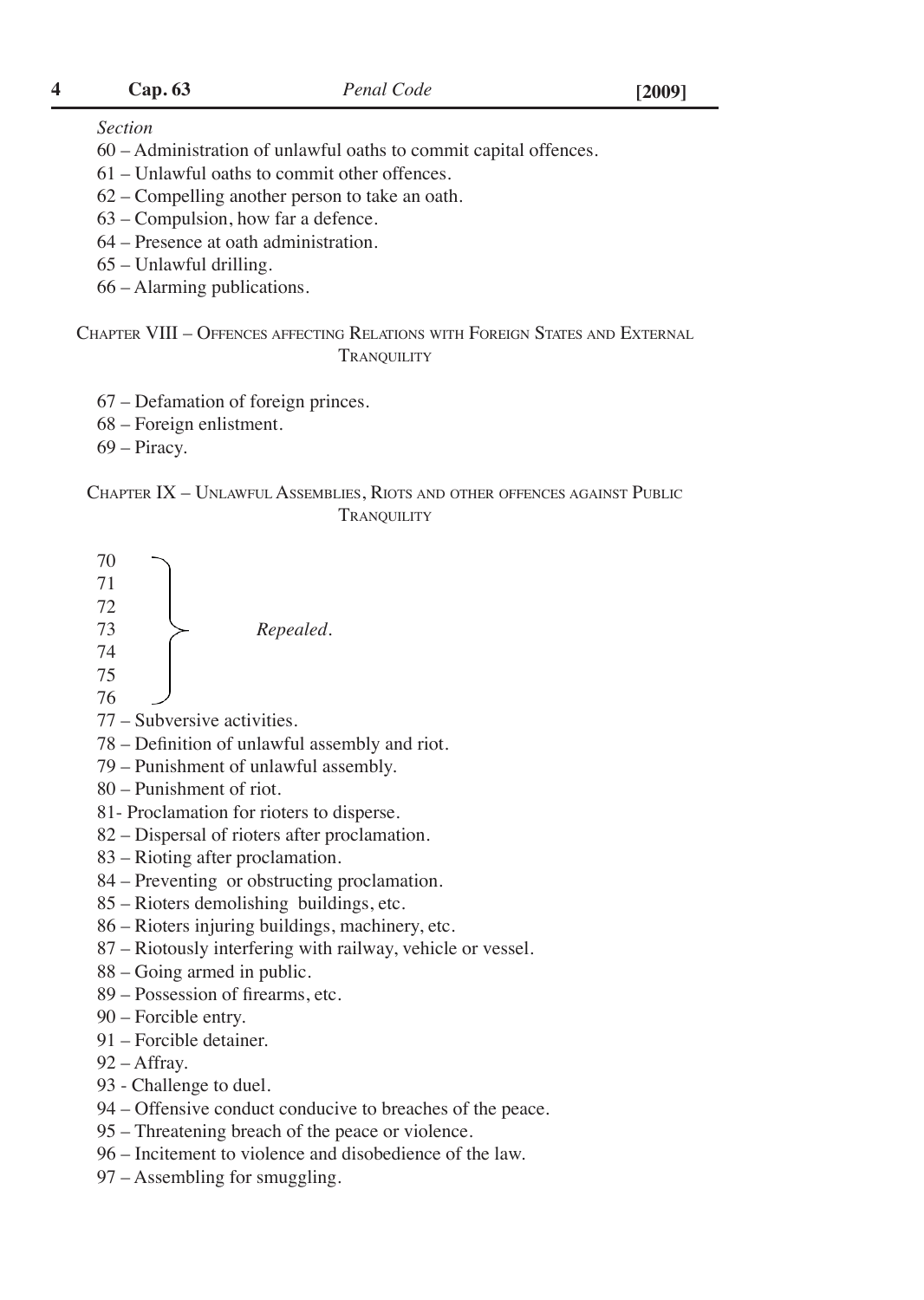98 – Wrongfully inducing a boycott.

*Division II – Offences against the Administration of Lawful Authority*

#### Chapter X – Abuse of Office

99 – Officers charged with administration of property of a special character or with special duties.

- 100- False claims by person employed in the public service.
- 101- Abuse of office.
- 102 False certificates by public officers.

102A - Penalties.

- 103 Unauthorized administration of oaths.
- 104 False assumption of authority.
- 105 Personating persons employed in the public service.
- 106 Threat of injury to persons employed in public service.
- 107 Tampering with public officers, etc.

Chapter XI – Offences relating to the Administration of Justice

- 108 Perjury and subornation of perjury.
- 109 False statements by interpreters.
- 110 Punishment of perjury and subornation of perjury.
- 111- Evidence of perjury or subornation of perjury.
- 112 Contradictory statements.
- 112A False written statements.
- 113 Fabricating evidence.
- 114 False swearing.
- 115 Deceiving witnesses.
- 116 Destroying evidence.
- 117 Conspiracy to defeat justice and interference with witnesses.
- 118 Compounding felonies.
- 119 Compounding penal actions.
- 120 Advertisements for stolen property.
- 121 Offences relating to judicial proceedings.

Chapter XII – Rescues and Escapes and obstructing Officers of Court

- 122 Rescue.
- 122A Senior Police Officer may order DNA sampling procedure on suspect.
- 122B Suspect to comply with order.
- 122C Suspect may volunteer.
- 122D Order or consent to be proven.
- 123 Escape.
- 124 Aiding escape.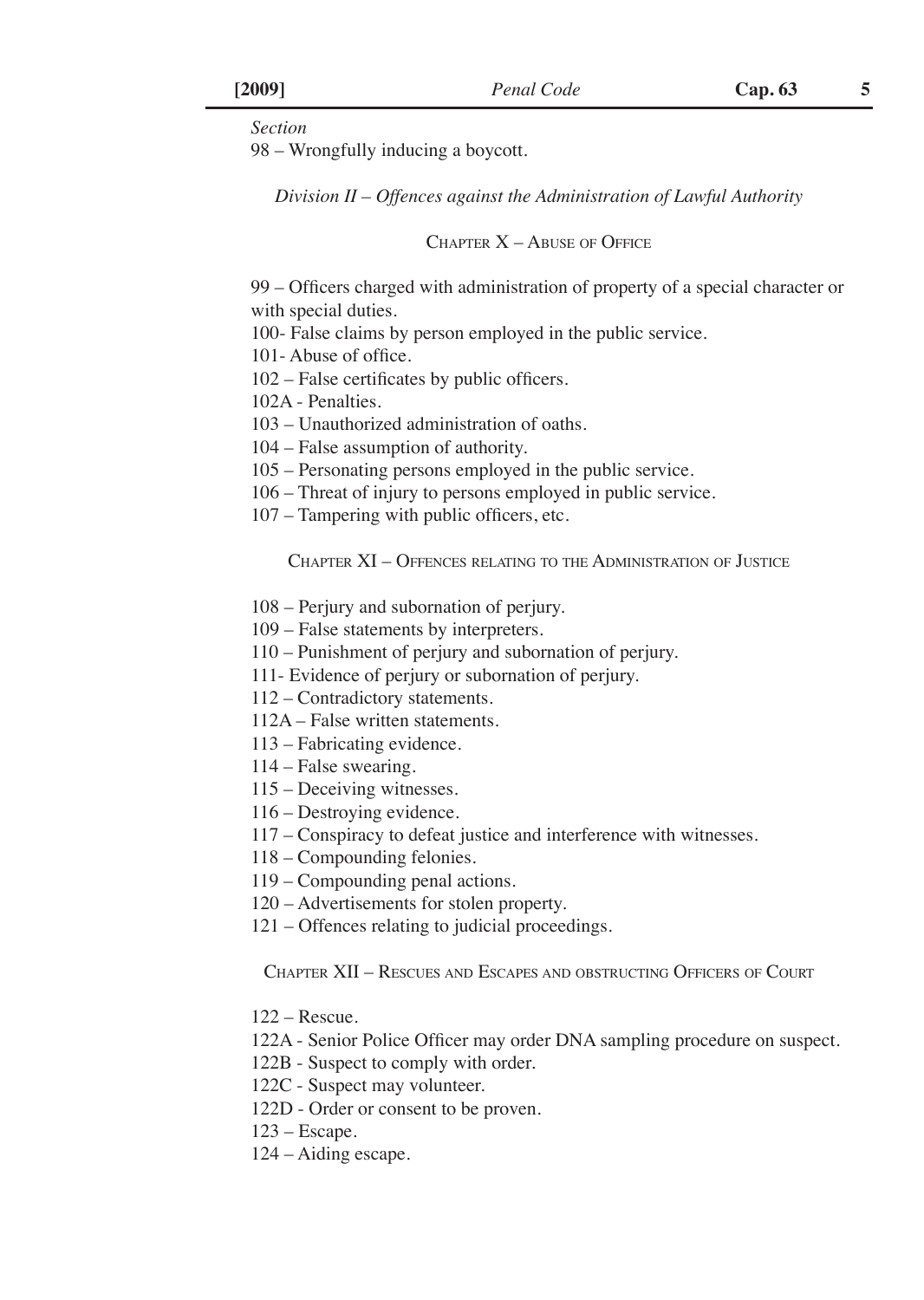- 125 Removal, etc., of property under lawful seizure.
- 126 Obstructing court officers.

Chapter XIII – Miscellaneous offences against Public Authority

127 – Frauds and breaches of trust by persons employed in the public service.

- 128 Neglect of official duty.
- 129 False information to person employed in the public service.
- 130 Disobedience of statutory duty.
- 131 Disobedience of lawful orders.
- 132 Undermining authority of public officer.
- 133 Destruction, etc., of statutory documents.

*Division III – Offences Injurious to the Public in General*

Chapter XIV – Offences relating to Religion

- 134 Insult to religion.
- 135 Disturbing religious assemblies.
- 136 Trespassing on burial places.
- 137 Hindering burial of dead body, etc.
- 138 Writing or uttering words with intent to wound religious feelings.

Chapter XV – Offences against Morality

| $139-$                                                                        |
|-------------------------------------------------------------------------------|
| $140 -$                                                                       |
| $141 -$                                                                       |
| $142 -$<br>Repealed.                                                          |
| $143 -$                                                                       |
| $144-$                                                                        |
| $145 -$                                                                       |
| 146 – Defilement of idiots or imbeciles.                                      |
| $147-$                                                                        |
| $148 -$                                                                       |
| $149-$<br>Repealed.                                                           |
| $150 -$                                                                       |
| 151 – Detention of females for immoral purposes.                              |
| 152 – Power of search for detained females.                                   |
| 153 – Male person living on earnings of prostitution or soliciting.           |
| 154 – Woman living on earnings of prostitution or aiding, etc., prostitution. |
| 155 – Premises used for prostitution.                                         |
| $156 - Brothers.$                                                             |

- 157 Conspiracy to defile.
- 158 Attempts to procure abortion.
- 159 The like by woman with child.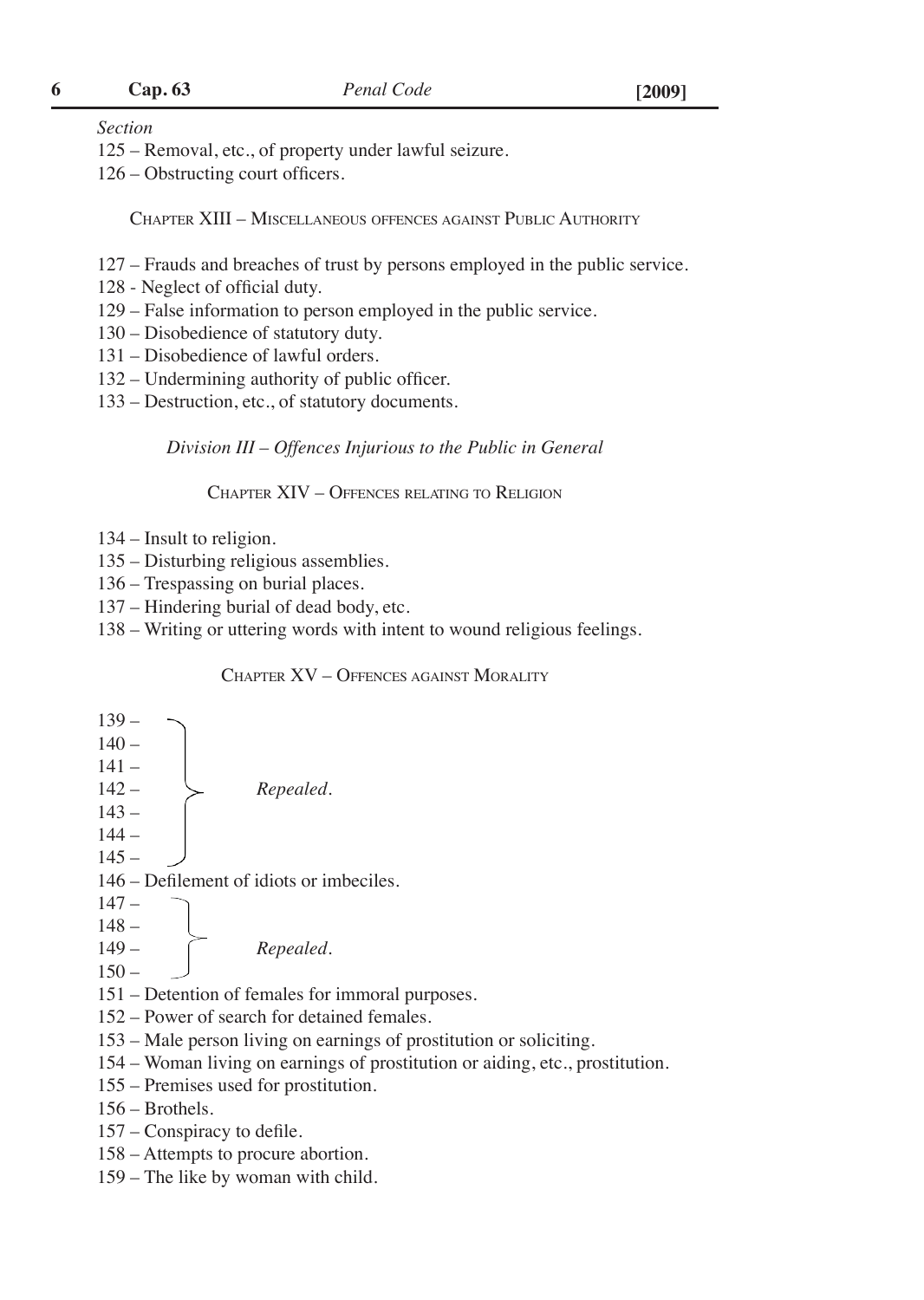| [2009]                    | Penal Code                                                           | Cap. 63 | 7 |
|---------------------------|----------------------------------------------------------------------|---------|---|
| <b>Section</b>            |                                                                      |         |   |
|                           | 160 – Supplying drugs or instruments to procure abortion.            |         |   |
| $161$ – Repealed.         |                                                                      |         |   |
| 162 – Unnatural offences. |                                                                      |         |   |
|                           | 163 – Attempt to commit unnatural offences.                          |         |   |
| $164$ – Repealed.         |                                                                      |         |   |
|                           | 165 – Indecent practices between males.                              |         |   |
| $166 -$                   |                                                                      |         |   |
| $167 -$                   | Repealed.                                                            |         |   |
| $168 -$                   |                                                                      |         |   |
| $169 -$                   |                                                                      |         |   |
|                           | CHAPTER XVI – OFFENCES RELATING TO MARRIAGE AND DOMESTIC OBLIGATIONS |         |   |
| $170 - Repealed$          |                                                                      |         |   |
| $171 -$ Bigamy.           |                                                                      |         |   |
|                           | 172 – Marriage with dishonest or fraudulent intent.                  |         |   |
|                           | 173 – Master not providing for servants or apprentices.              |         |   |
|                           |                                                                      |         |   |

174 – Child stealing.

Chapter XVII – Nuisances and Offences against Health and Convenience



#### Chapter XVIII – Defamation

- 194 Definition of libel.
- 195 Definition of defamatory matter.
- 196 Definition of publication.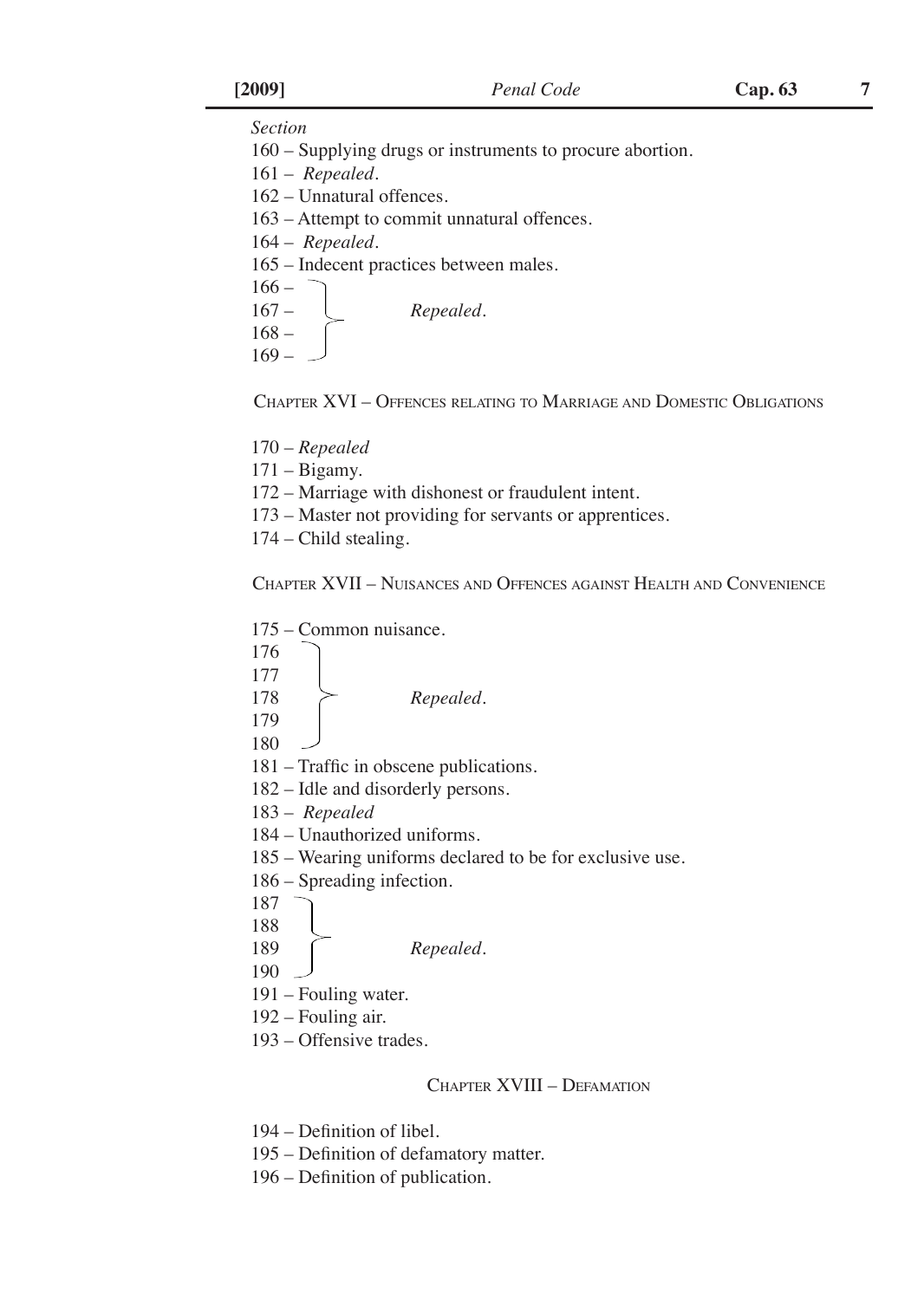197 – Definition of unlawful publication.

198 – Cases in which publication of defamatory matter is absolutely privileged.

199 – Cases in which publication of defamatory matter is conditionally

privileged.

200 – Explanation as to good faith.

201 – *Repealed*.

#### *Division IV – Offences against the Person*

#### Chapter XIX – Murder and Manslaughter

- 202 Manslaughter.
- 203 Murder.
- 204 Punishment of murder.
- 205 Punishment of manslaughter.
- 206 Malice aforethought.
- 207 Killing on provocation.
- 208 Provocation defined.
- 209 Suicide pacts.
- 210 Infanticide.
- 211 Sentence of death not to be passed on pregnant woman.
- 212 Procedure where woman convicted of capital offences alleges she
- is pregnant.
- 213 Causing death defined.
- 214 When child deemed to be a person.
- 215 Limitation as to time of death.

Chapter XX – Duties relating to the Preservation of Life and Health

- 216 Responsibility of person who has charge of another.
- 217 Duty of masters.
- 218 Duty of persons doing dangerous acts.
- 219 Duty of persons in charge of dangerous things.

Chapter XXI – Offences connected with Murder and Suicide

- 220 Attempt to murder.
- 221 Attempt to murder by convict.
- 222 Accessory after the fact to murder.
- 223 Threats to kill.
- 224 Conspiracy to murder.
- 225 Aiding suicide.
- 226 Attempting suicide.
- 227 Concealing birth.
- 228 Killing unborn child.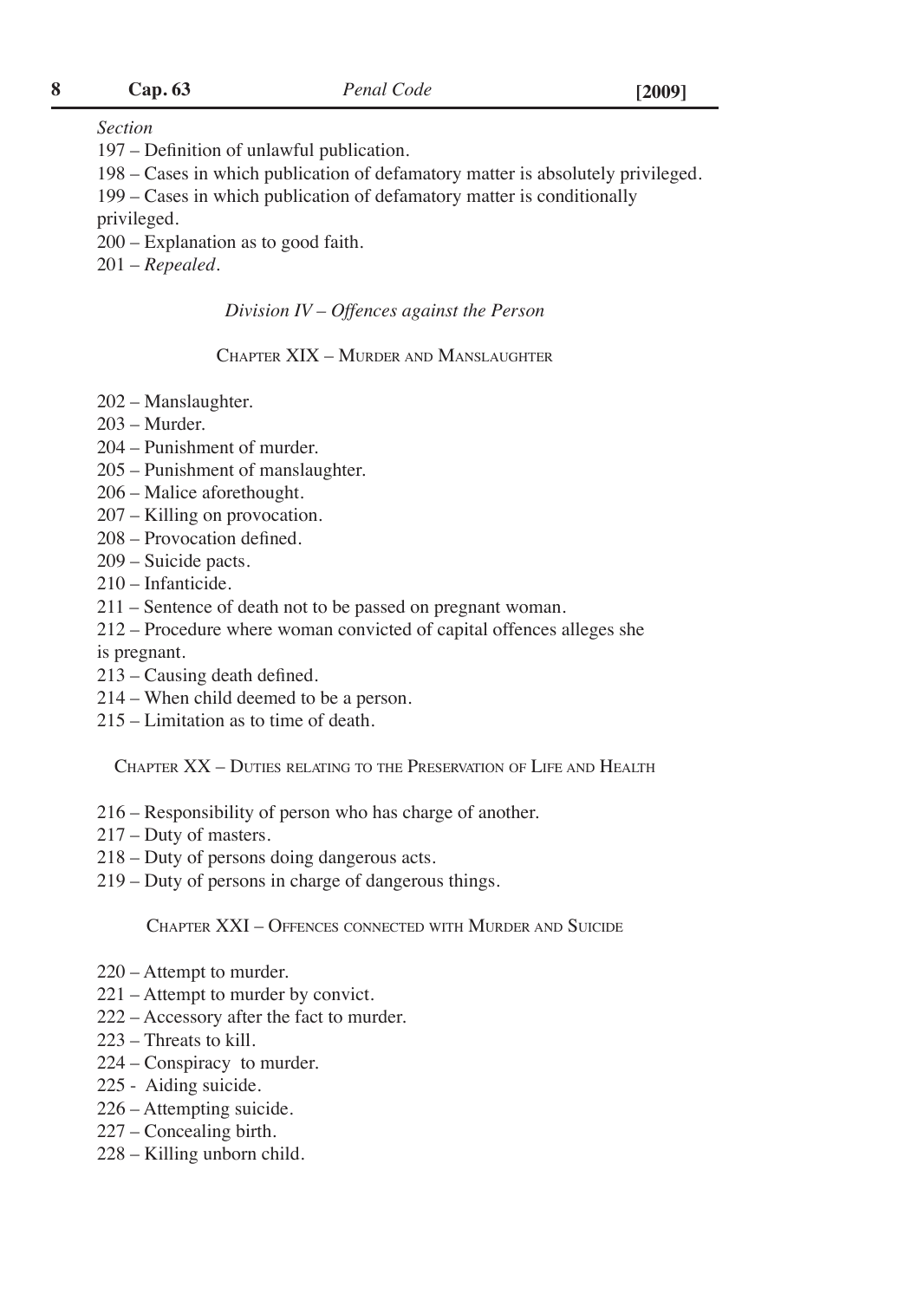Chapter XXII – Offences endangering Life and Health

- 229 Disabling in order to commit felony or misdemeanour.
- 230 Stupefying in order to commit felony or misdemeanour.
- 231 Acts intended to cause grievous harm or to prevent arrest.
- 232 Preventing escape from wreck.
- 233 Intentionally endangering safety of persons travelling by railway.
- 234 Grievous harm.
- 235 Attempting to injure by explosive substances.
- 236 Maliciously administering poison with intent to harm.
- 237 Unlawful wounding or poisoning.
- 238 Intimidation and molestation.
- 239 Failure to supply necessaries.
- 240 Surgical operation.
- 241 Excess of force.
- 242 Consent.
- 242A Supply of harmful substances to children.

#### Chapter XXIII – Criminal Recklessness and Negligence

- 243 Reckless and negligent acts.
- 244 Other negligent acts causing harm.
- 245 Dealing in poisonous substances in negligent manner.
- 246 Endangering safety of persons traveling by railway.
- 247 Exhibition of false light, mark or buoy.
- 248 Conveying person by water for hire in unsafe or overloaded vessel.
- 249 Danger or obstruction in public way or line of navigation.

#### CHAPTER XXIV – ASSAULTS

- 250 Common assault.
- 251 Assaults causing actual bodily harm.
- 252 Assaults on persons protecting wreck.
- 253 Other assaults.

#### Chapter XXV – Offences against Liberty

- 254 Definition of kidnapping from Kenya.
- 255 Definition of kidnapping from lawful guardianship.
- 256 Definition of abduction.
- 257 Punishment for kidnapping.
- 258 Kidnapping or abducting in order to murder.
- 259 Kidnapping or abducting with intent to confine.
- 260 Kidnapping or abducting in order to subject to grievous harm, slavery, etc.

261 – Wrongfully concealing or keeping in confinement kidnapped or abducted person.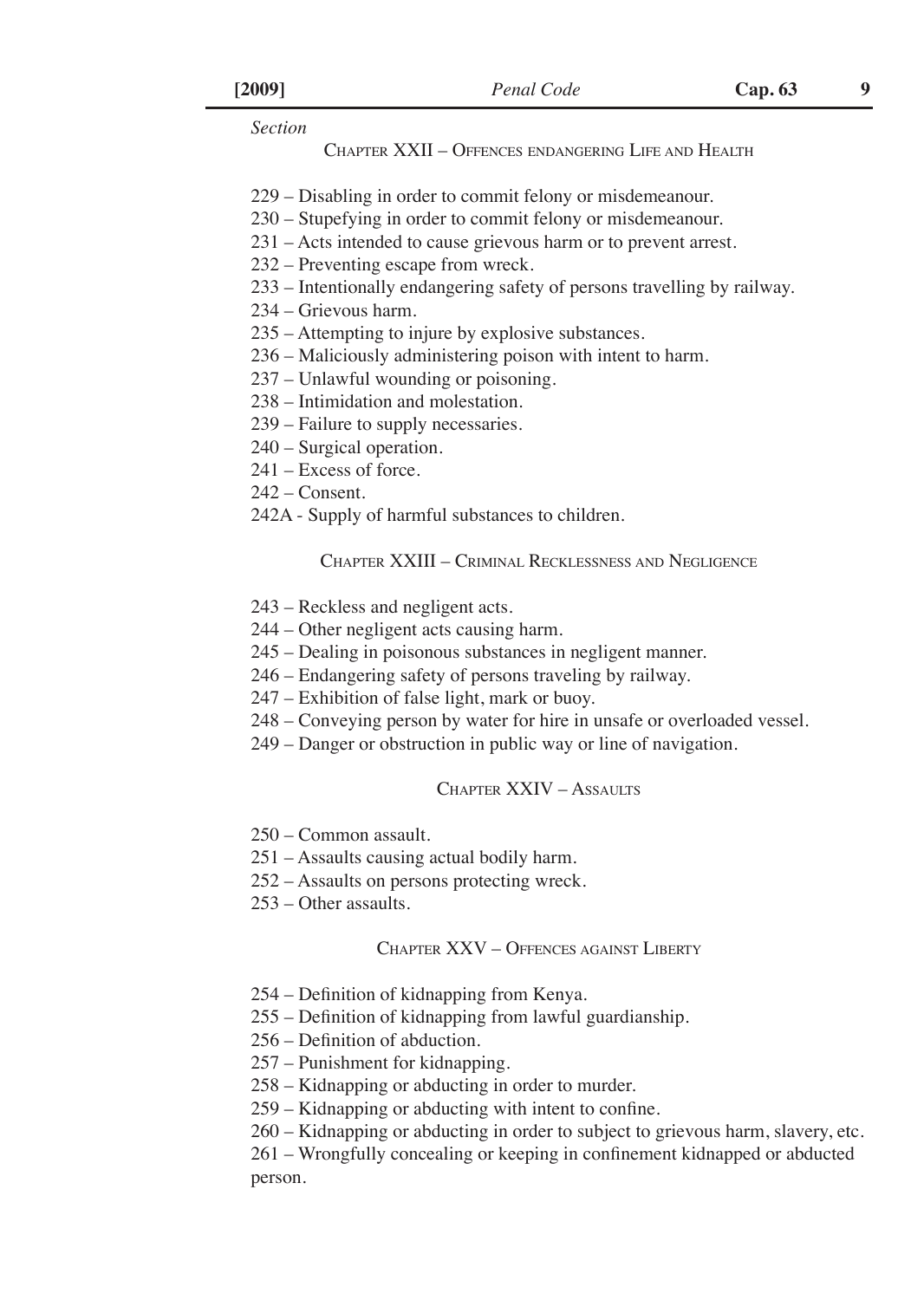262 – Kidnapping or abducting child under fourteen years with intent to steal from its person.

263 – Punishment for wrongful confinement.

264 – Buying or disposing of person as a slave.

265 – Habitual dealing in slaves.

266 – Unlawful compulsory labour.

#### *Division V – Offences relating to Property*

#### CHAPTER XXVI – THEFT

- 267 Things capable of being stolen.
- 268 Definition of stealing.
- 269 Special cases.
- 270 Funds, etc., held under direction.
- 271 Funds, etc., received by agents for sale.
- 272 Money received for another.
- 273 Theft by person having an interest in the thing stolen.
- 274 Husband and wife.
- 275 General punishment for theft.
- 276 Stealing wills.
- 277 Stealing postal matter, etc.
- 278 Stealing stock.
- 278A Stealing motor vehicle.
- 278B Stealing fishing net or fishing gear.
- 279 Stealing from the person; stealing goods in transit, etc.
- 280 Stealing by persons in the public service.
- 281 Stealing by clerks and servants.
- 282 Stealing by directors or officers of companies.
- 283 Stealing by agents, etc.
- 284 Stealing by tenants or lodgers.
- 285 Stealing after previous conviction.

# Chapter XXVII – Offences allied to Stealing

- 286 Concealing registers.
- 287 Concealing wills.
- 288 Concealing deeds.
- 289 Killing animals with intent to steal.
- 290 Severing with intent to steal.
- 291 Fraudulent disposition of mortgaged goods.
- 292 Fraudulently dealing with minerals in mines.
- 293 Fraudulent appropriation of power.
- 294 Unlawful use of vehicles, animals, etc.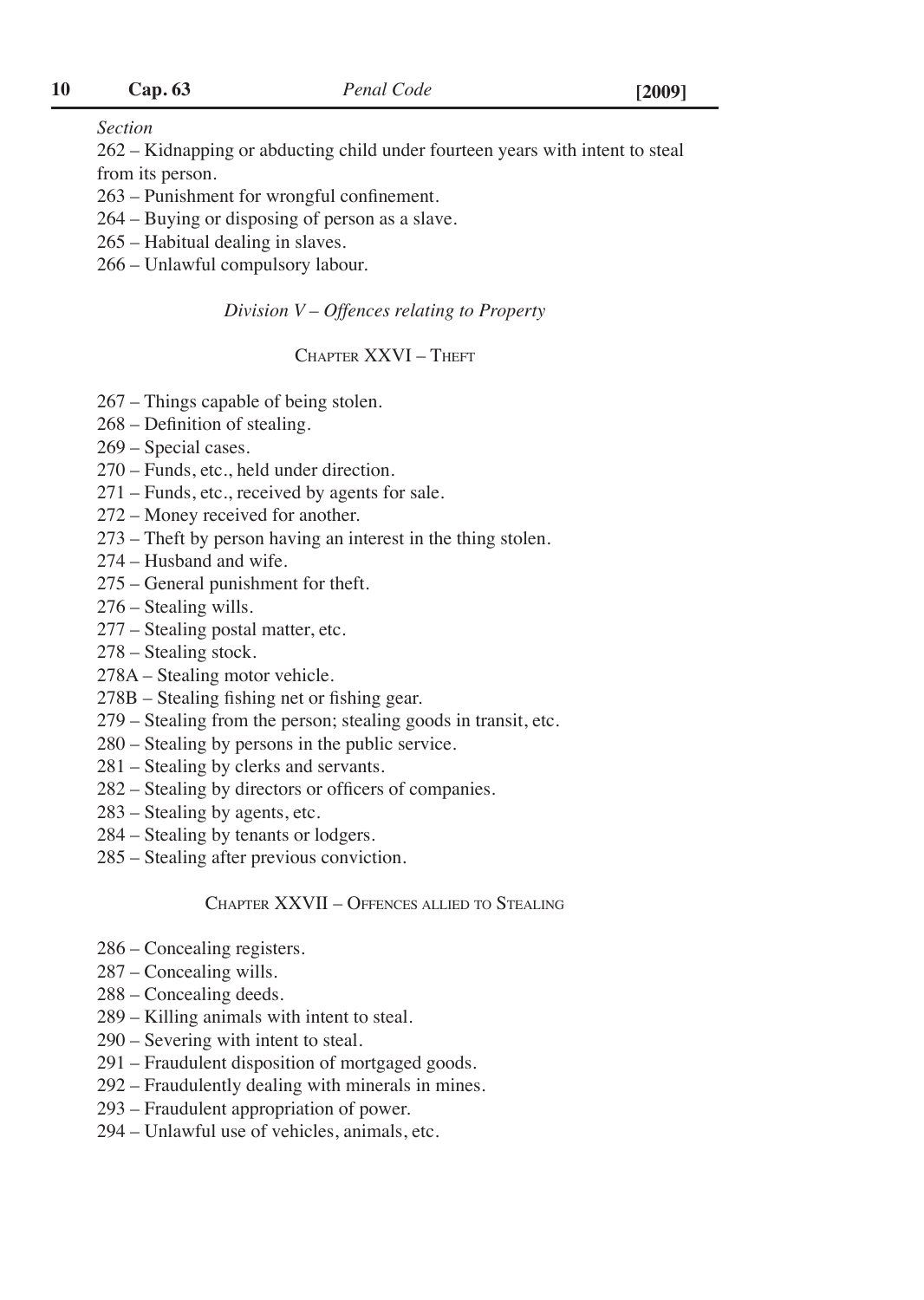#### Chapter XXVIII – Robbery and Extortion

- 295 Definition of robbery.
- 296 Punishment of robbery.

297 – Attempted robbery.

- 298 Assault with intent to steal.
- 299 Demanding property by written threats.
- 300 Attempts at extortion by threats.
- 301- Procuring execution of deeds, etc., by threats.
- 302 Demanding property with menaces.

Chapter XXIX - Burglary, Housebreaking and Similar Offences

- 303 Definition of breaking and entering.
- 304 Housebreaking and burglary.
- 305 Entering dwelling-house with intent to commit felony.
- 306 Breaking into building and committing felony.
- 307 Breaking into building with intent to commit felony.
- 308 Preparations to commit felony.
- 309 *Repealed*.
- 310 Forfeiture of housebreaking instruments.

311 – Forfeiture of aircraft, vessel or vehicle, and penalty for interfering with aircraft, vessel or vehicle when detained.

#### Chapter XXX – False Pretences

- 312 Definition of false pretence.
- 313 Obtaining by false pretences.
- 314 Obtaining execution of a security by false pretences.
- 315 Cheating.
- 316 Obtaining credit, etc., by false pretences.
- 316A Bad cheques.
- 316B Certain felonies by banks or other institutions.
- 317 Conspiracy to defraud.
- 318 Frauds on sale or mortgage of property.
- 319 Fortune-telling.
- 320 Obtaining registration, etc., by false pretence.
- 321 False declaration for passport.

Chapter XXXI – Handling Property Stolen or Unlawfully Obtained and Like **OFFENCES** 

- 322 Handling stolen goods.
- 323 Person suspected of having or conveying stolen property.
- 324 Marking and possession of public stores.
- 325 Tracing possession.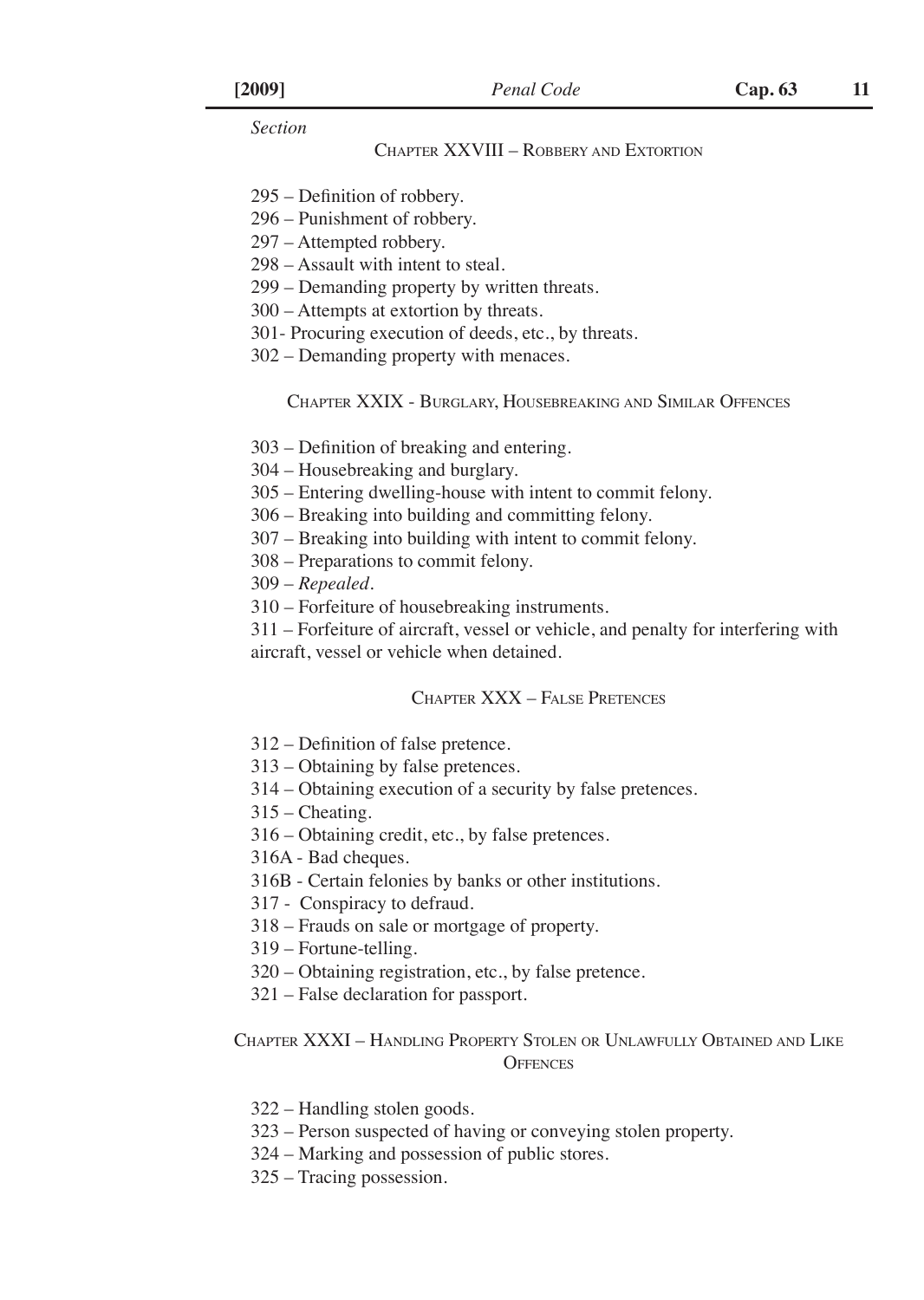326 – Receiving goods stolen outside Kenya.

Chapter XXXII - Frauds by Trustees and persons in <sup>a</sup> position of trust, and false **ACCOUNTING** 

- 327 Fraudulent disposal of trust property.
- 328 Fraudulent appropriation or accounting by directors or officers.
- 329 False statements by officials of companies.
- 330 Fraudulent false accounting by clerk or servant.
- 331 False accounting by public officer.

*Division VI – Malicious Injuries to Property*

#### Chapter XXXIII – Offences causing injury to property

- 332 Arson.
- 333 Attempts to commit arson.
- 334 Setting fire to crops, etc.
- 335 Attempting to set fire to crops, etc.
- 336 Casting away vessels.
- 337 Attempts to cast away vessels.
- 338 Injuring animals.
- 339 Malicious injuries to property.
- 340 Attempts to destroy property by explosives.
- 341 Communicating infectious diseases to animals.
- 342 Penalties for damage, etc., to railway works.
- 343 Sabotage.
- 344 Threats to burn, etc.

*Division VII – Forgery, Coining, Counterfeiting and Similar Offences*

Chapter XXXIV – Definitions

- 345 Definition of forgery.
- 346 Document.
- 347 Making a false document.
- 348 Intent to defraud.

#### Chapter XXXV – Punishment for Forgery

- 349 General punishment for forgery.
- 350 Forgery of wills, etc.
- 351 Forgery of judicial or official document.
- 352 Forgery of, and other offences in relation to, stamps.
- 353 Uttering false documents.
- 354 Uttering cancelled or exhausted documents.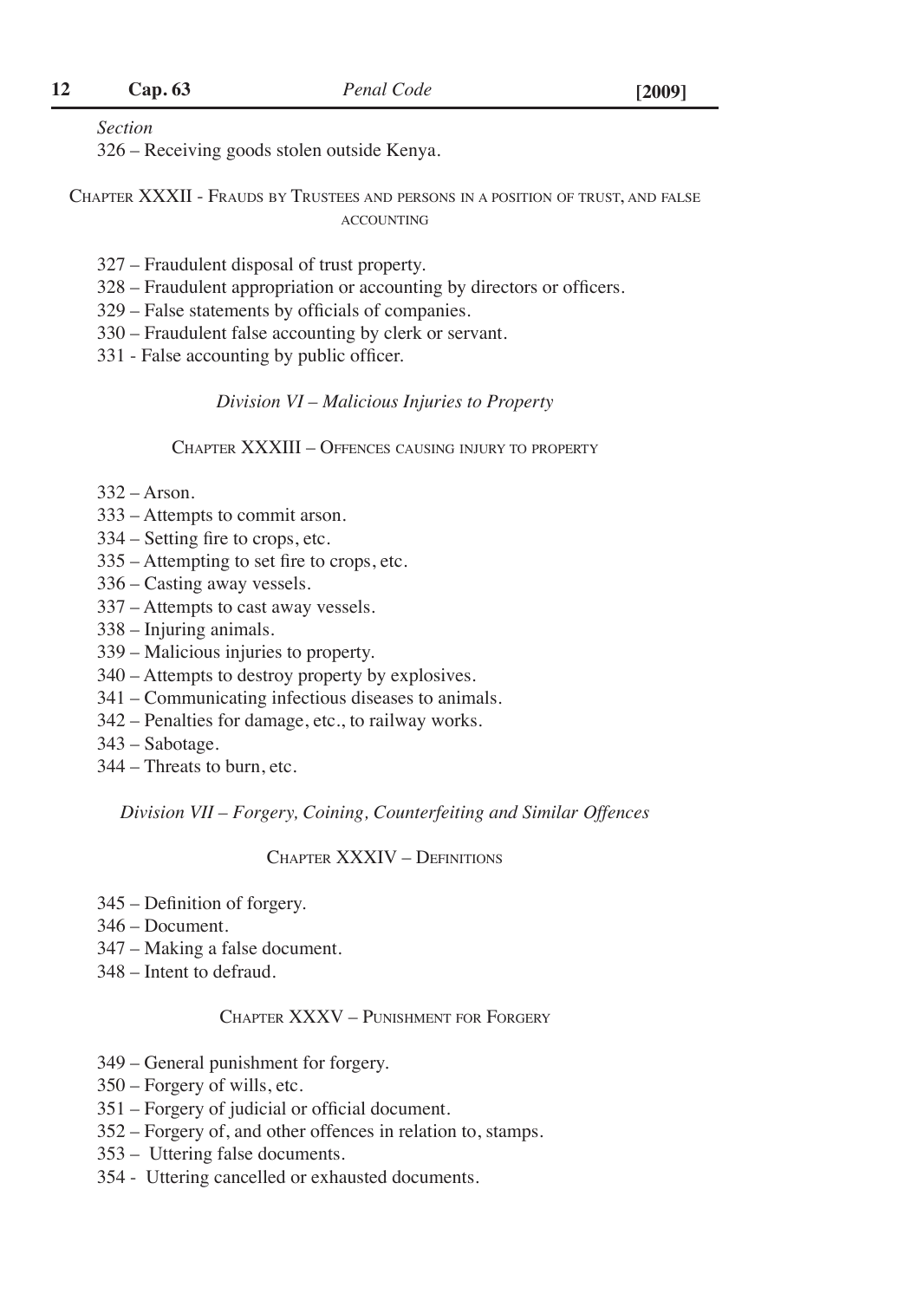355 – Procuring execution of documents by false pretences.

356 – Altering crossings on cheques.

357 – Making documents without authority.

358 – Demanding property upon forged testamentary instruments.

359 – Purchasing forged notes.

360 – Falsifying warrants for money payable under public authority.

361 – Falsification of register.

362 – Sending false certificate of marriage to registrar.

363 – False statements for registers of births, deaths and marriages.

Chapter XXXVI – Offences relating to Coin and Bank and Currency Notes

364 – Definitions.

365 – Counterfeiting coin.

366 – Preparations for coining.

367 – Making or having in possession paper or implements for forgery.

367A – Mutilating currency notes.

368 – Clipping.

369 – Melting down of currency.

370 – Impounding and destruction of counterfeit coins.

371 – Possession of clippings.

372 – Uttering counterfeit coin.

373 – Repeated uttering.

374 – Uttering metal or coin not current as coin.

375 – Exporting counterfeit coin.

376 – Selling articles bearing designs in imitation of currency.

377 – Forfeiture.

#### Chapter XXXVII – Counterfeit Stamps

378 – Possession of die used for making stamps.

379 – Paper and dies for postage stamps.

#### Chapter XXXVIII – Counterfeiting Trade Marks

380 – Trade marks defined.

381 – Counterfeiting trade marks.

#### Chapter XXXIX - Personation

- 382 Personation in general.
- 383 Falsely acknowledging deeds, recognizances, etc.
- 384 Personation of a person named in a certificate.
- 385 Lending, etc., certificate for personation.
- 386 Personation of person named in testimonial.
- 387 Lending, etc., testimonial for personation.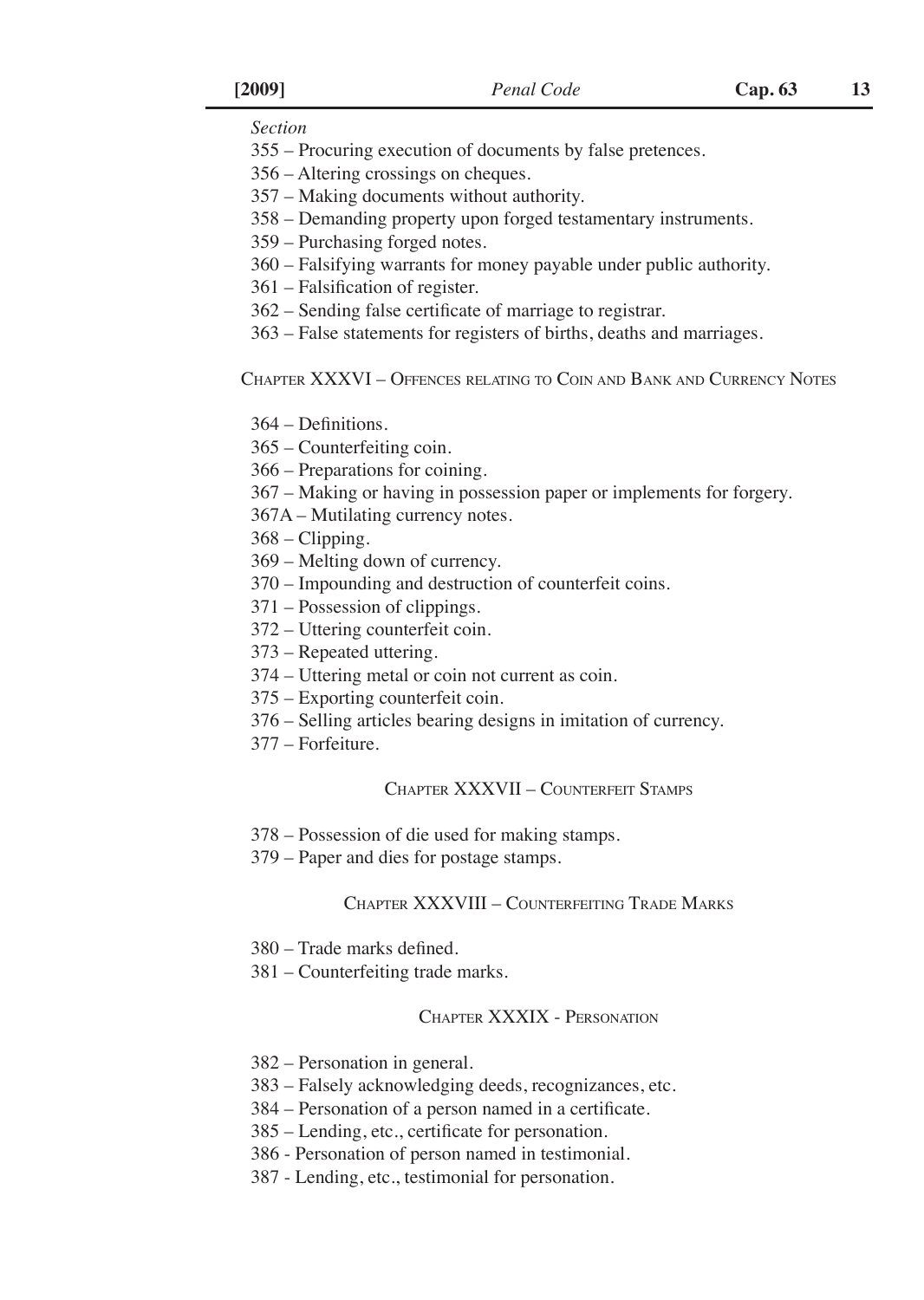*Division VIII – Attempts and Conspiracies to commit Crimes and Accessories after the Fact*

# Chapter XL – Attempts

*Section*

388 – Attempt defined.

389 – Attempts to commit offences.

390 – *Repealed*.

391 – Soliciting or inciting others to commit offence.

392 – Neglect to prevent felony.

Chapter XLI – Conspiracies

393 – Conspiracy to commit felony.

394 – Conspiracy to commit misdemeanour.

395 – Other conspiracies.

# Chapter XLII – Accessories after the fact

- 396 Definition of accessories after the fact.
- 397 Punishment of accessories after the fact to felonies.
- 398 Punishment of accessories after the fact to misdemeanours.

**(Index follows at p.132)**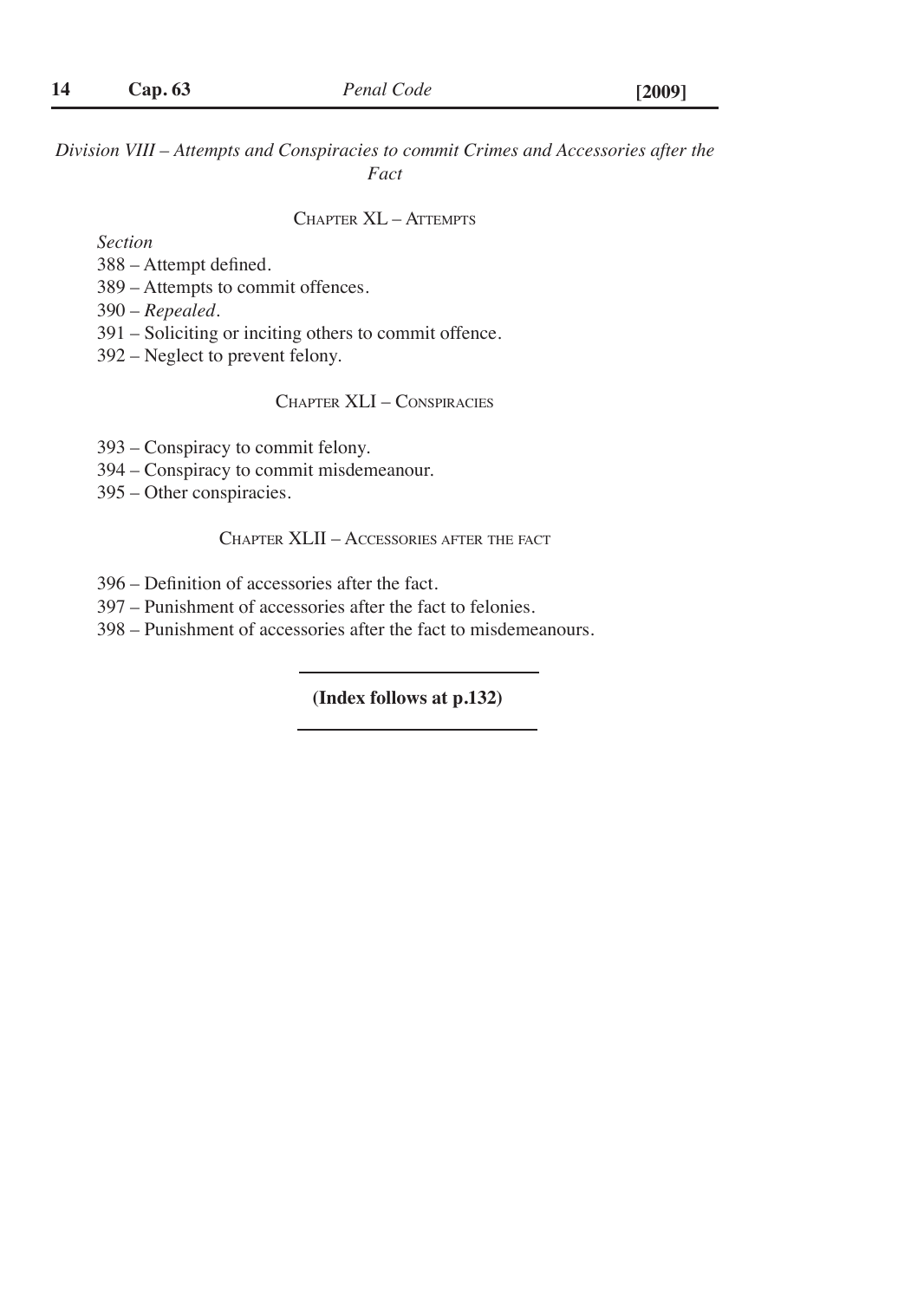| [2009] | Penal Code                                               | Cap. 63                                                                                                                                                                                                                                                                                                                                                                                                                   | 15 |
|--------|----------------------------------------------------------|---------------------------------------------------------------------------------------------------------------------------------------------------------------------------------------------------------------------------------------------------------------------------------------------------------------------------------------------------------------------------------------------------------------------------|----|
|        | <b>CHAPTER 63</b>                                        | Cap. 24 (1948),<br>81/1948, 28/1950,<br>50/1950, 42/1951,<br>7/1952, 40/1952,<br>53/1952, 12/1955,<br>20/1955, 52/1955,                                                                                                                                                                                                                                                                                                   |    |
|        | THE PENAL CODE                                           | 33/1956, L.N.<br>299/1956,<br>L.N 300/1956,<br>26/1957, 32/1958,<br>22/1959, 45/1960,                                                                                                                                                                                                                                                                                                                                     |    |
|        | Commencement: 1st August, 1930                           | 54/1960,<br>L.N. 172/1960, L.N.<br>173/1960, 11/1961,<br>14/1961, 25/1961,<br>L.N. 551/1961,<br>27/1962, 36/1962,<br>44/1962, 48/1962,                                                                                                                                                                                                                                                                                    |    |
|        | An Act of Parliament to establish a code of criminal law | L.N. 559/1962, 8/1963,<br>46/1963,<br>L.N. 427/1963,<br>L.N. 761/1963,<br>1/1964, 19/1964,<br>37/1964,                                                                                                                                                                                                                                                                                                                    |    |
|        | PART 1 - GENERAL PROVISIONS                              | L.N. 124/1964,<br>L.N. 236/1964,<br>3/1965, 8/1965,<br>9/1966, 15/1966,<br>21/1966, 24/1967,<br>4/1968, 8/1968,<br>24/1968, 38/1968,<br>61/1968, 3/1969,<br>10/1969, 25/1971,<br>1/1973, 4/1973,<br>9/1976, 16/1977,<br>13/1978, 13/1982,<br>11/1983, 19/1984,<br>18/1986, 22/1987,<br>5/1989, 21/1990,<br>14/1991, 11/1993,<br>4/1994, 10/1997,<br>10/1998, 5/2003,<br>4/2004, 3/2006,<br>10/2006, 7/2007.<br>1 of 2009. |    |

# Chapter I - Preliminary

**1.** This Act may be cited as the Penal Code and is hereinafter Short title. referred to as this Code.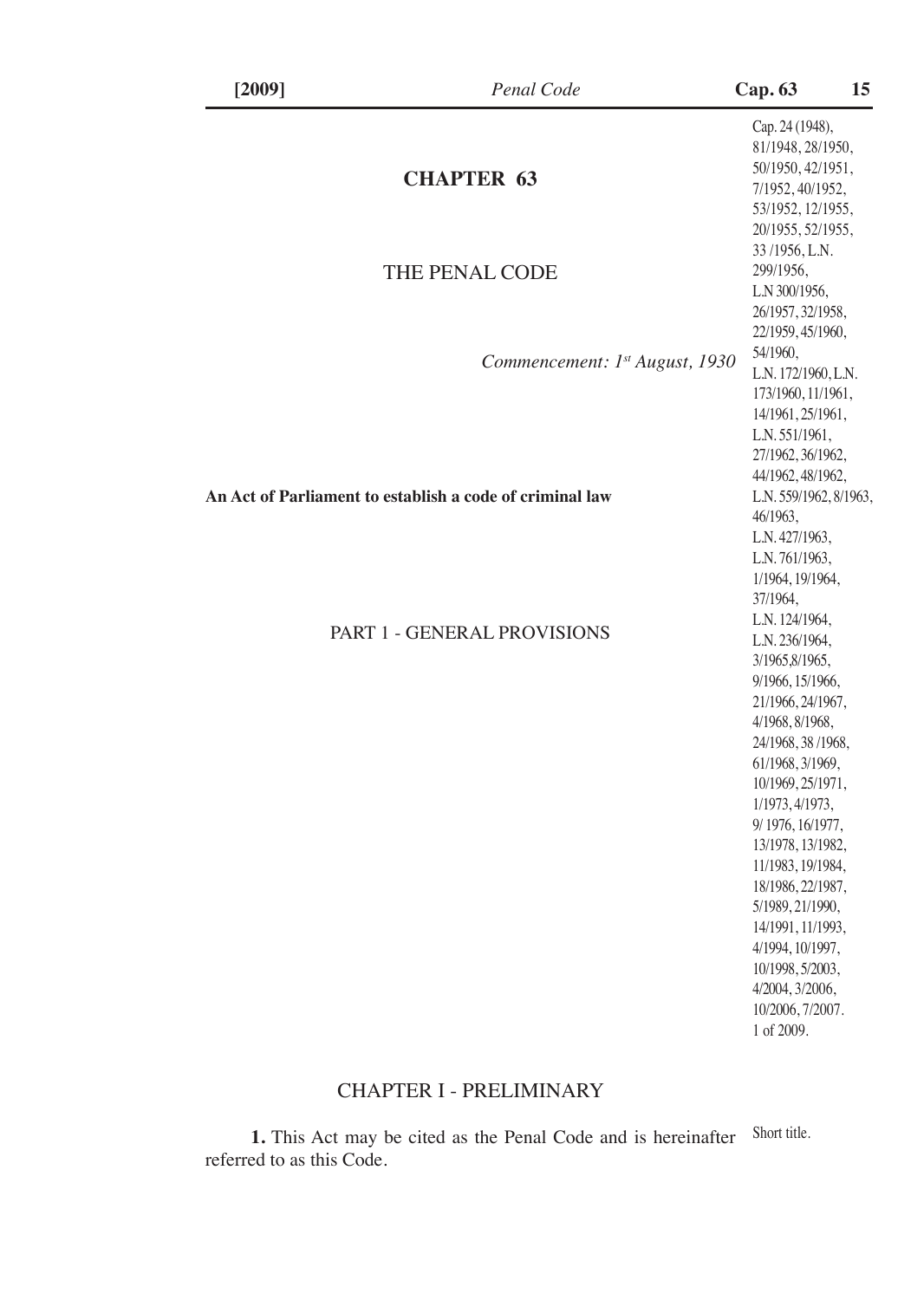| 16                                                 | Cap. 63 |      | Penal Code                                                                                                                                                                                                                                                                      | [2009] |
|----------------------------------------------------|---------|------|---------------------------------------------------------------------------------------------------------------------------------------------------------------------------------------------------------------------------------------------------------------------------------|--------|
| Saving.<br>L.N. 124/1964,<br>24/1967, Sch.         |         |      | 2. Except as hereinafter expressly provided nothing in this Code<br>shall affect -                                                                                                                                                                                              |        |
|                                                    |         |      | (a) the liability, trial or punishment of a person for an offence<br>against the common law or against any other law in force in<br>Kenya other than this Code; or                                                                                                              |        |
|                                                    |         |      | (b) the liability of a person to be tried or punished under any<br>law in force in Kenya relating to the jurisdiction of the courts<br>of Kenya for an offence in respect of an act done beyond the<br>ordinary jurisdiction of such courts; or                                 |        |
|                                                    |         |      | (c) the power of any court to punish a person for contempt of<br>such court; or                                                                                                                                                                                                 |        |
|                                                    |         |      | $(d)$ the liability or trial of a person, or the punishment of a<br>person under any sentence passed or to be passed, in respect<br>of any act done or commenced before the commencement<br>of this Code; or                                                                    |        |
|                                                    |         |      | $(e)$ any power of the President to grant any pardon or to remit<br>or commute in whole or in part or to respite the execution<br>of any sentence passed or to be passed; or                                                                                                    |        |
|                                                    |         |      | (f) any written law, Articles or Standing Orders for the time<br>being in force for the government of the disciplined forces<br>or the police force:                                                                                                                            |        |
|                                                    |         |      | Provided that, if a person does an act which is punishable under<br>this Code and is also punishable under another written law of any of<br>the kinds mentioned in this section, he shall not be punished for that<br>act both under that written law and also under this Code. |        |
|                                                    |         |      | <b>CHAPTER II - INTERPRETATION</b>                                                                                                                                                                                                                                              |        |
|                                                    |         |      | <b>3.</b> (Repealed by No 5 of 2003, s. 2.)                                                                                                                                                                                                                                     |        |
| Interpretation.<br>42 of 1951, s. 2,               |         |      | 4. In this Code, unless the context otherwise requires -                                                                                                                                                                                                                        |        |
| 54 of 1960, s.2,<br>L.N.427/1963,<br>L.N.124/1964, |         | Act; | "Act" includes any order, rules or regulations made under any                                                                                                                                                                                                                   |        |
| 24/1967, Sch.<br>1 of 2009.                        |         |      | "court" means a court of competent jurisdiction;                                                                                                                                                                                                                                |        |
|                                                    |         |      | "dangerous harm" means harm endangering life;                                                                                                                                                                                                                                   |        |
|                                                    |         |      | "disciplined forces" means the armed forces or the National                                                                                                                                                                                                                     |        |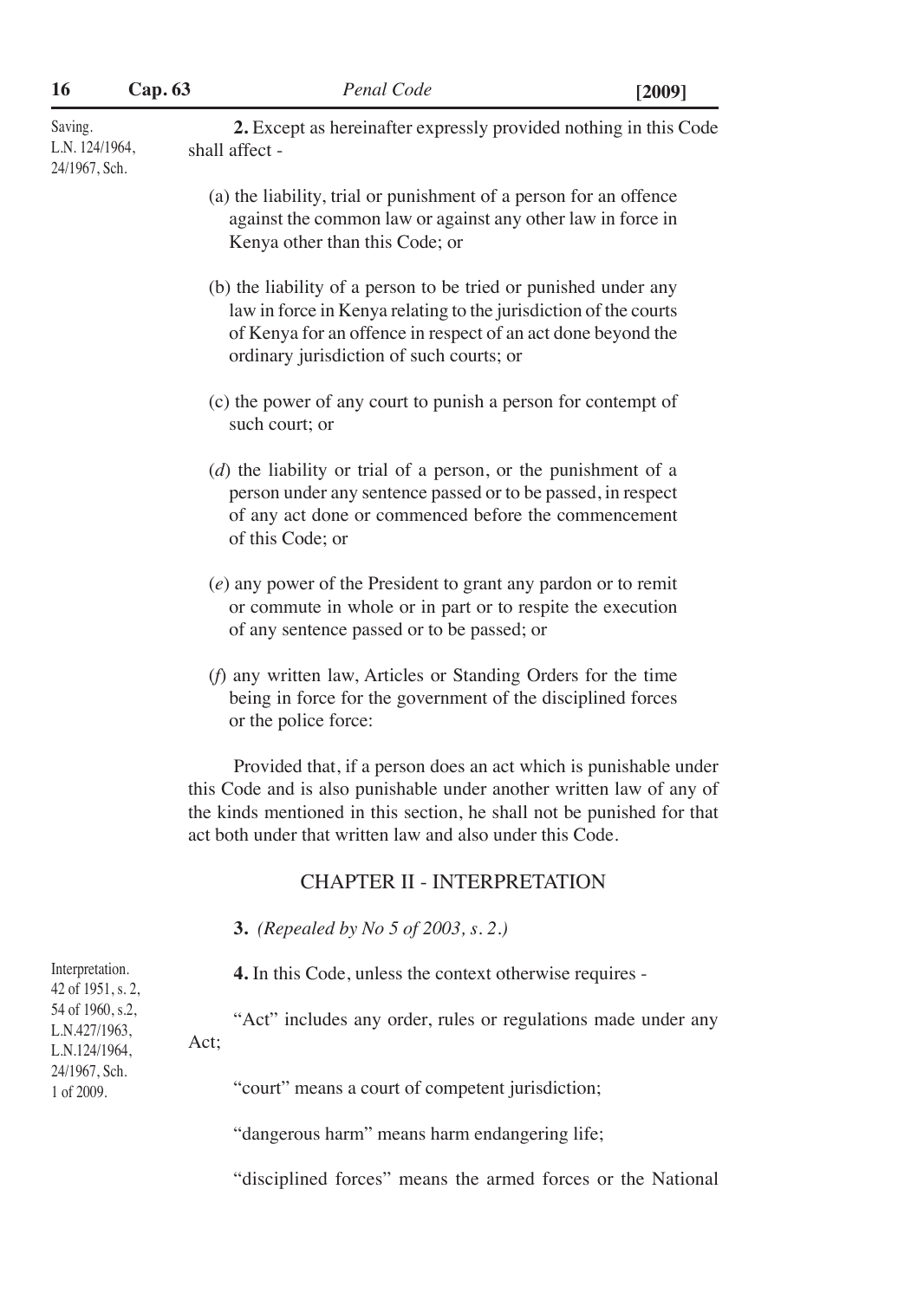Youth Service;

"dwelling-house" includes any building or structure or part of a building or structure which is for the time being kept by the owner or occupier for the residence therein of himself, his family or his servants or any of them, and it is immaterial that it is from time to time uninhabited; a building or structure adjacent to or occupied with a dwelling-house is deemed to be part of the dwelling-house if there is a communication between such building or structure and the dwelling-house, either immediate or by means of a covered and enclosed passage leading from the one to the other, but not otherwise;

"electronic record" means a record generated in digital form by an information system which can be transmitted within an information system or from one information system to another, and stored in an information system or other medium;

1 of 2009

"felony" means an offence which is declared by law to be a felony or, if not declared to be a misdemeanour, is punishable, without proof of previous conviction, with death, or with imprisonment for three years or more;

"grievous harm" means any harm which amounts to a maim or dangerous harm, or seriously or permanently injures health, or which is likely so to injure health, or which extends to permanent disfigurement, or to any permanent or serious injury to any external or internal organ, membrane or sense;

"harm" means any bodily hurt, disease or disorder whether permanent or temporary;

"judicial proceeding" includes any proceeding had or taken in or before any court, tribunal, commission of inquiry or person in which evidence may be taken on oath;

"knowingly", used in connexion with any term denoting uttering or using, implies knowledge of the character of the thing uttered or used;

"maim" means the destruction or permanent disabling of any external or internal organ, member or sense;

"misdemeanour" means any offence which is not a felony;

"money" includes bank notes, currency notes, bank drafts, cheques and any other orders, warrants or requests for the payment of money;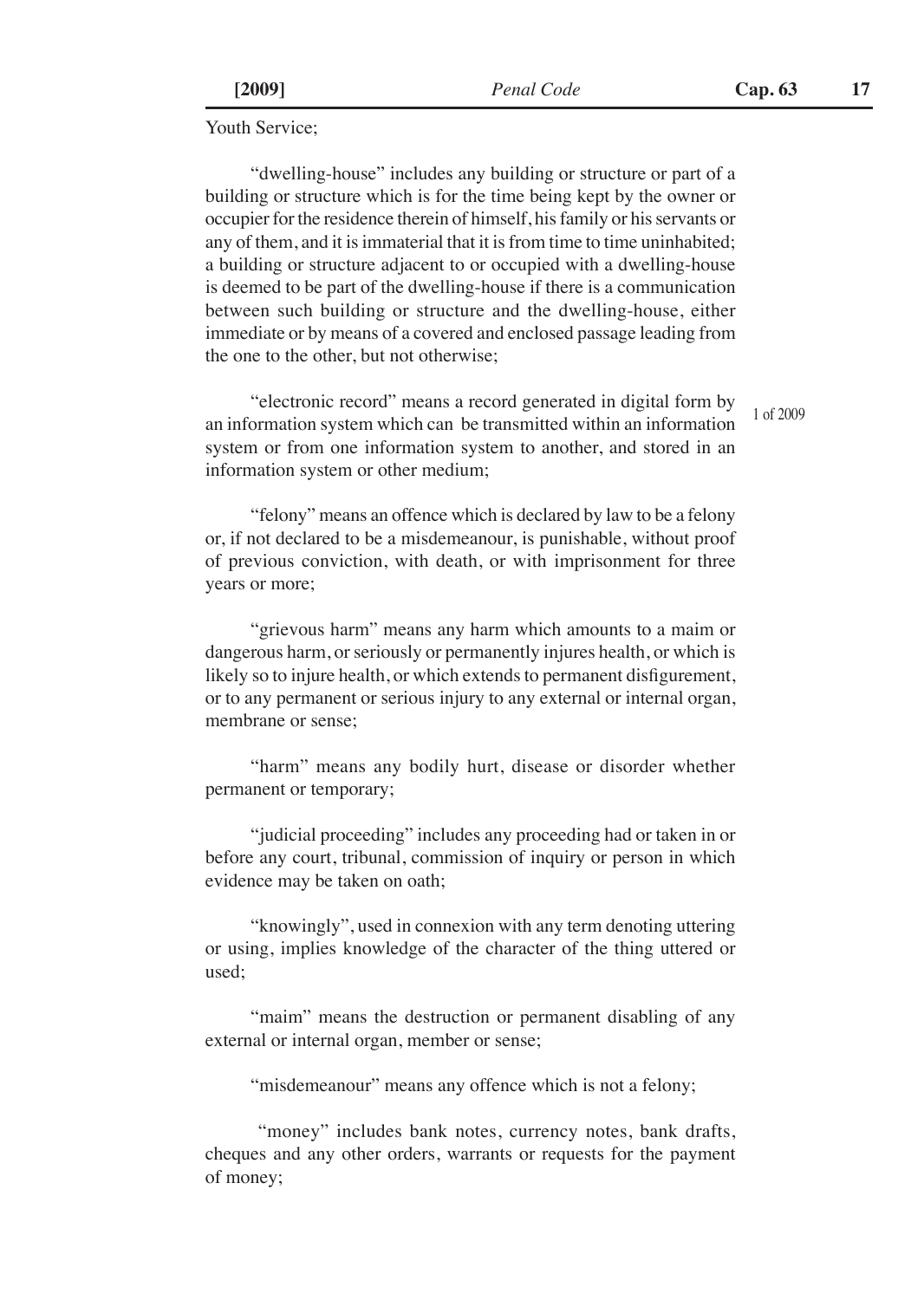"night" or "night-time" means the interval between half-past six o'clock in the evening and half-past six o'clock in the morning;

"oath" includes affirmation or declaration;

"offence" means an act, attempt or omission punishable by law;

"person employed in the public service" means any person holding, or performing with authority the duties of, any of the following offices (whether as principal or as deputy, and whether such service is permanent or temporary, paid or unpaid) -

- (*a*) any office the holder of which is appointed or removed by the President or by any public commission;
- (*b*) any office the holder of which is appointed, elected or otherwise selected in pursuance of some written law;
- (c) any office the holder of which is appointed by any person or persons holding, or performing with authority the duties of, an office of one of the kinds specified in paragraph (a) or paragraph (b),
- and, without prejudice to the generality of the foregoing, includes-
	- (i) an arbitrator or umpire in any proceeding or matter submitted to arbitration by order or with the sanction of any court or in pursuance of some written law;
	- (ii) every member of a Commission of Inquiry or of a tribunal appointed or selected in pursuance of some written law;
	- (iii) any person in the service of the disciplined forces;
	- (iv) any person in the employment of the Government, the Community or any local authority;
	- (v) any person employed to execute any process of a court;
	- (vi) any person acting as a minister of religion, in respect of the exercise by him of any functions relating to the notification of intending marriage, or the solemnization of marriage, or the making or keeping of any register or certificate of marriage, birth, baptism, death or burial,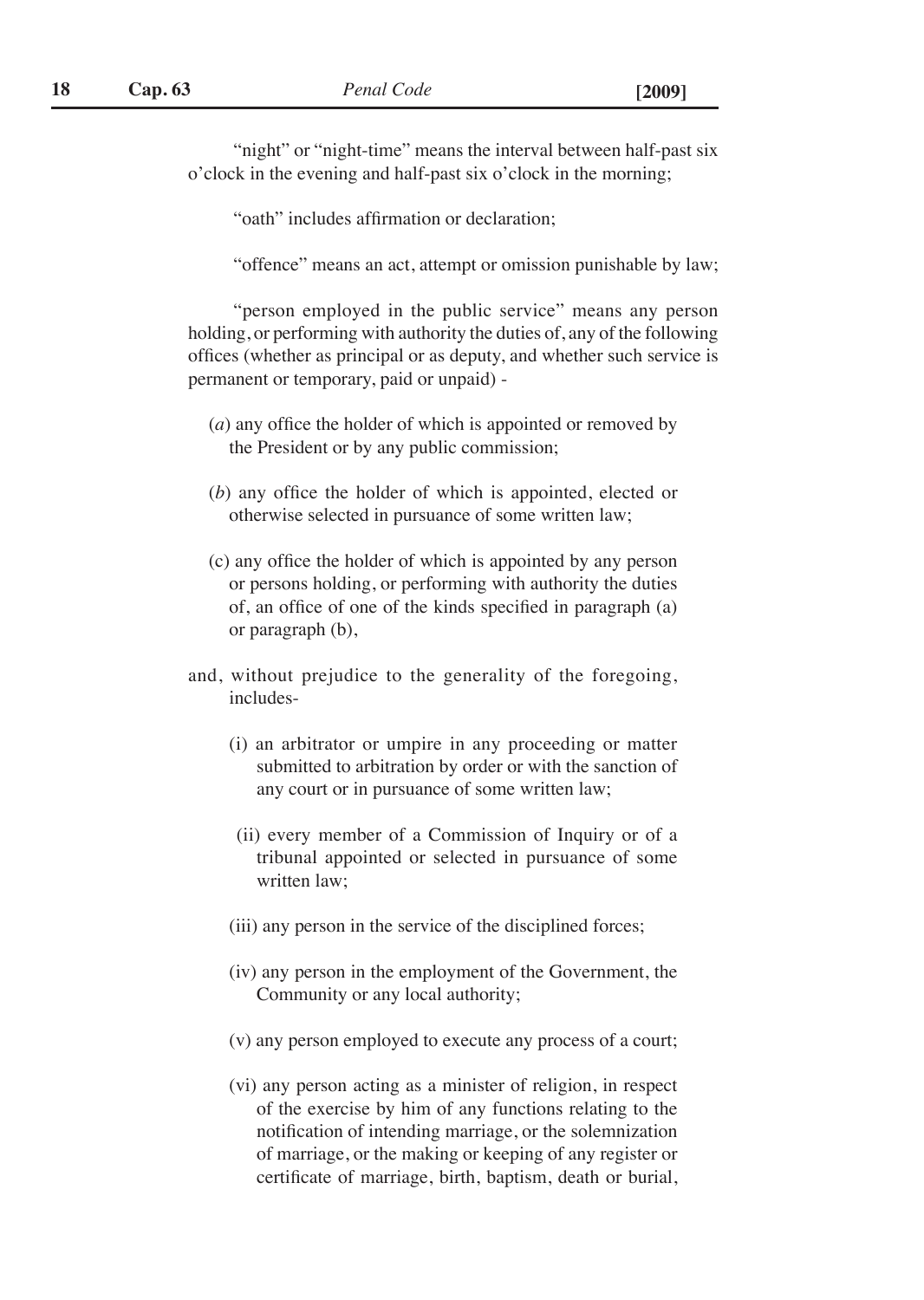but not in any other respect;

"police force" includes the Force defined in section 2 of the Police Act, and the Administration Police Force established under the Administration Police Act; and "police officer" shall be construed accordingly; Cap. 84. Cap. 85.

"possession" -

- (*a*) "be in possession of" or "have in possession" includes not only having in one's own personal possession, but also knowingly having anything in the actual possession or custody of any other person, or having anything in any place (whether belonging to or occupied by oneself or not) for the use or benefit of oneself or of any other person;
- (*b*) if there are two or more persons and any one or more of them with the knowledge and consent of the rest has or have anything in his or their custody or possession, it shall be deemed and taken to be in the custody and possession of each and all of them;

"premises" includes any land, any building and any other place whatsoever;

"print" means to produce or reproduce words or pictures in visible form by printing, writing, typewriting, duplicating, cyclostyling, lithography, photography or any other means of representing the same in visible form;

"prohibited publication" means any publication the importation of which has been prohibited under section 52, and any part, copy or reproduction of any such publication;

"property" includes any description of movable or immovable property, money, debts and legacies, and all deeds and instruments relating to or evidencing the title or right to any property, or giving a right to recover or receive any money or goods, and also includes not only such property as has been originally in the possession or under the control of any person, but also any property into or for which the same has been converted or exchanged, and anything acquired by such conversion or exchange, whether immediately or otherwise;

"public" refers, not only to all persons within Kenya, but also to the persons inhabiting or using any particular place, or any number of such persons, and also to such indeterminate persons as may happen to be affected by the conduct in respect to which such expression is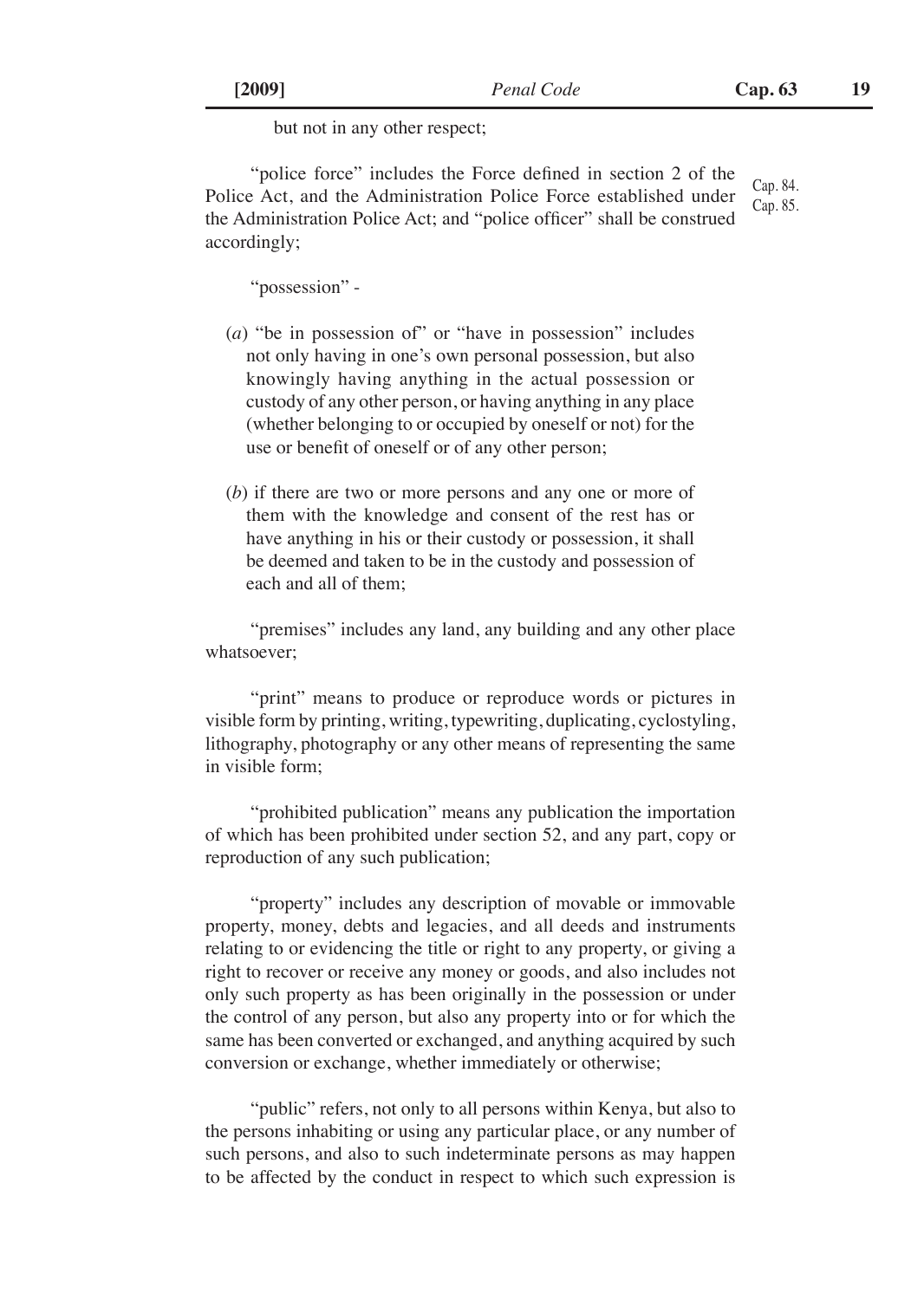used;

"public place" or "public premises" includes any public way and any building, place or conveyance to which, for the time being, the public are entitled or permitted to have access either without any condition or upon condition of making any payment, and any building or place which is for the time being used for any public or religious meetings or assembly or as an open court;

"public way" includes any highway, market place, square, street, bridge or other way which is lawfully used by the public;

"publicly", when applied to acts done, means either –

- *(a)* that they are so done in any public place as to be seen by any person whether such person be or be not in a public place; or
- *(b)* that they are so done in any place not being a public place as to be likely to be seen by any person in a public place;

"unlawful society" means any unlawful society within the meaning of section 4(1) of the Societies Act;

> "utter' means and includes using or dealing with and attempting to use or deal with and attempting to induce any person to use, deal with, or act upon the thing in question;

> "valuable security" includes any document which is the property of any person, and which is evidence of the ownership of any property or of the right to recover or receive any property;

> "vessel" includes any ship, a boat and every other kind of vessel used in navigation either on the sea or in inland waters and includes aircraft;

> "wound" means any incision or puncture which divides or pierces any exterior membrane of the body, and any membrane is exterior for the purpose of this definition which can be touched without dividing or piercing any other membrane;

> "written law" means the Constitution, any Act of Parliament of Kenya, or any applied Act, and includes any orders, rules, regulations, by-laws or other subsidiary legislation made under any written law.

Chapter III - Territorial Application of Code

Cap. 108.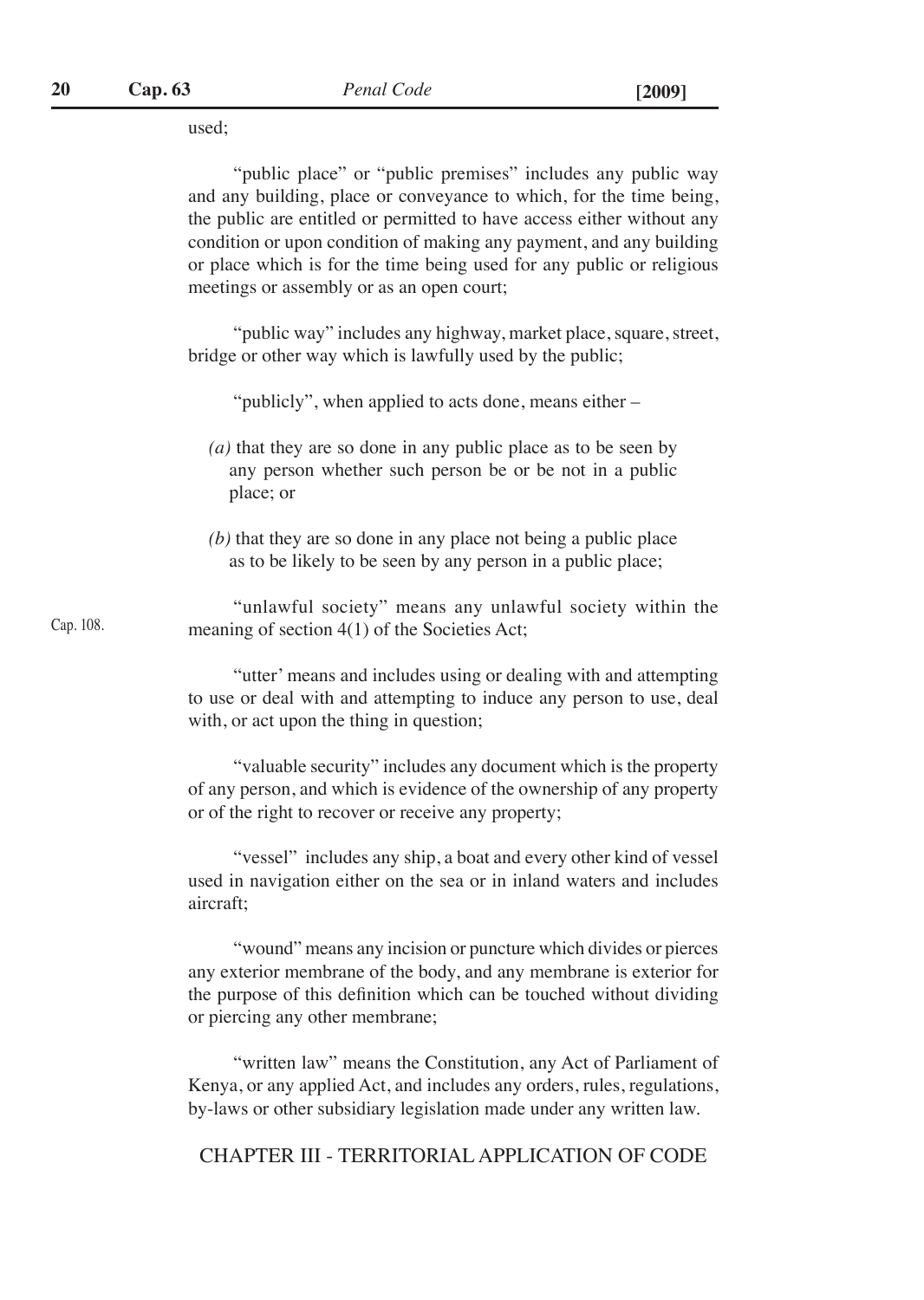**[2009]** *Penal Code* **Cap. 63 21**

**5.** The jurisdiction of the courts of Kenya for the purposes of this Code extends to every place within Kenya, including territorial waters.

**6.** When an act which, if wholly done within the jurisdiction of the court, would be an offence against this Code, is done partly within and partly beyond the jurisdiction, every person who within the jurisdiction does or makes any part of such act may be tried and punished under this Code in the same manner as if such act had been done wholly within the jurisdiction.

# Chapter IV - General Rules as to Criminal **RESPONSIBILITY**

**7.** Ignorance of the law does not afford any excuse for any act or omission which would otherwise constitute an offence unless knowledge of the law by the offender is expressly declared to be an element of the offence.

**8.** A person is not criminally responsible in respect of an offence relating to property, if the act done or omitted to be done by him with respect to the property was done in the exercise of an honest claim of right and without intention to defraud.

**9.** (1) Subject to the express provisions of this Code relating to negligent acts and omissions, a person is not criminally responsible for an act or omission which occurs independently of the exercise of his will, or for an event which occurs by accident.

(2) Unless the intention to cause a particular result is expressly declared to be an element of the offence constituted, in whole or part, by an act or omission, the result intended to be caused by an act or omission is immaterial.

(3) Unless otherwise expressly declared, the motive by which a person is induced to do or omit to do an act, or to form an intention, is immaterial so far as regards criminal responsibility.

**10**. (1) A person who does or omits to do an act under an honest and reasonable, but mistaken, belief in the existence of any state of things is not criminally responsible for the act or omission to any greater extent than if the real state of things had been such as he believed to exist. Mistake of fact.

(2) The operation of this section may be excluded by the express or implied provisions of the law relating to the subject.

**11.** Every person is presumed to be of sound mind, and to have Presumption of

Jurisdiction of local courts. 24 of 1967, Sch.

Offences committed partly within and partly beyond the jurisdiction.

Ignorance of law.

Bona fide claim of right.

Intention and motive.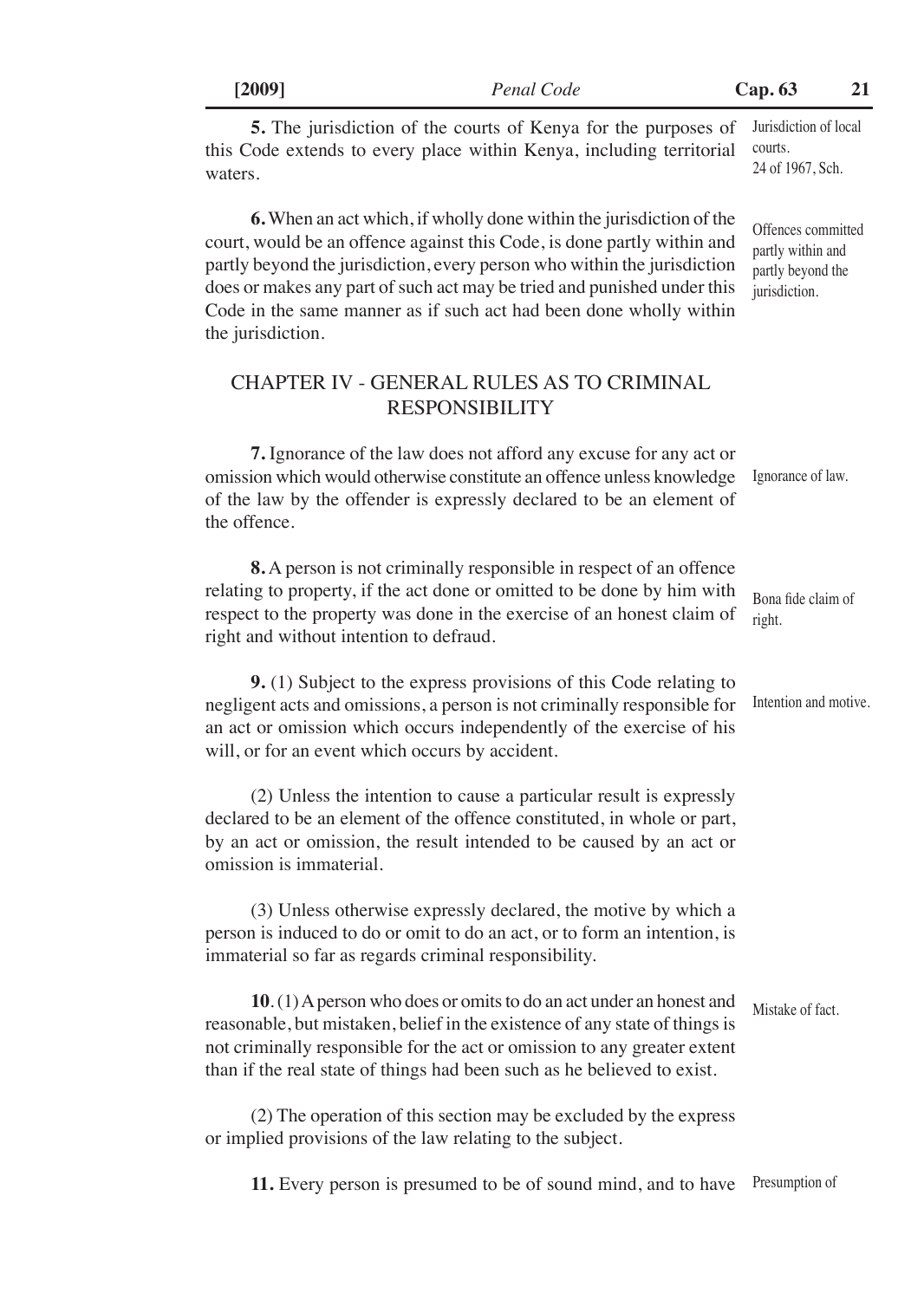| 22                                | Cap. 63 | Penal Code                                                                                                                                                                                                                                                                                                                                                                                                                                                                                                                                                        | [2009] |
|-----------------------------------|---------|-------------------------------------------------------------------------------------------------------------------------------------------------------------------------------------------------------------------------------------------------------------------------------------------------------------------------------------------------------------------------------------------------------------------------------------------------------------------------------------------------------------------------------------------------------------------|--------|
| sanity.                           |         | been of sound mind at any time which comes in question, until the<br>contrary is proved.                                                                                                                                                                                                                                                                                                                                                                                                                                                                          |        |
| Insanity.                         |         | 12. A person is not criminally responsible for an act or omission<br>if at the time of doing the act or making the omission he is through any<br>disease affecting his mind incapable of understanding what he is doing,<br>or of knowing that he ought not to do the act or make the omission; but<br>a person may be criminally responsible for an act or omission, although<br>his mind is affected by disease, if such disease does not in fact produce<br>upon his mind one or other of the effects above mentioned in reference<br>to that act or omission. |        |
| Intoxication.                     |         | 13. (1) Save as provided in this section, intoxication shall not<br>constitute a defence to any criminal charge.                                                                                                                                                                                                                                                                                                                                                                                                                                                  |        |
|                                   |         | (2) Intoxication shall be a defence to any criminal charge if by<br>reason thereof the person charged at the time of the act or omission<br>complained of did not know that such act or omission was wrong or<br>did not know what he was doing and -                                                                                                                                                                                                                                                                                                             |        |
|                                   |         | $(a)$ the state of intoxication was caused without his consent by<br>the malicious or negligent act of another person; or                                                                                                                                                                                                                                                                                                                                                                                                                                         |        |
|                                   |         | $(b)$ the person charged was by reason of intoxication insane,<br>temporarily or otherwise, at the time of such act or<br>omission.                                                                                                                                                                                                                                                                                                                                                                                                                               |        |
| Cap. 75.                          |         | $(3)$ Where the defence under subsection $(2)$ is established, then in a<br>case falling under paragraph (a) thereof the accused shall be discharged,<br>and in a case falling under paragraph (b) the provisions of this Code and<br>of the Criminal Procedure Code relating to insanity shall apply.                                                                                                                                                                                                                                                            |        |
|                                   |         | (4) Intoxication shall be taken into account for the purpose of<br>determining whether the person charged had formed any intention,<br>specific or otherwise, in the absence of which he would not be guilty<br>of the offence.                                                                                                                                                                                                                                                                                                                                   |        |
|                                   |         | (5) For the purpose of this section, "intoxication" includes a state<br>produced by narcotics or drugs.                                                                                                                                                                                                                                                                                                                                                                                                                                                           |        |
| Immature age.<br>8 of 1963, s. 81 |         | 14. (1) A person under the age of eight years is not criminally<br>responsible for any act or omission.                                                                                                                                                                                                                                                                                                                                                                                                                                                           |        |
|                                   |         | (2) A person under the age of twelve years is not criminally<br>responsible for an act or omission, unless it is proved that at the time<br>of doing the act or making the omission he had capacity to know that                                                                                                                                                                                                                                                                                                                                                  |        |

he ought not to do the act or make the omission.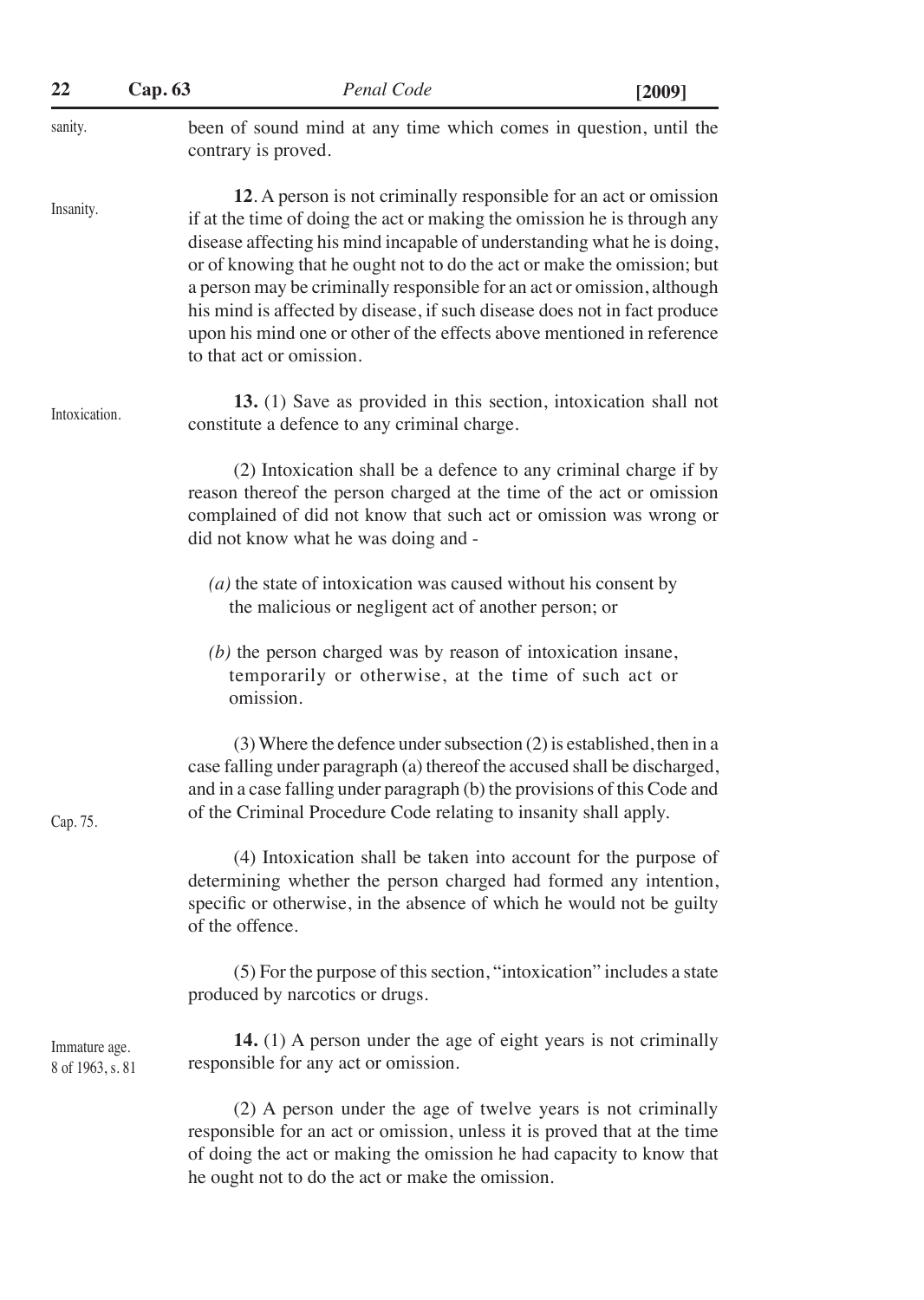Compulsion. 54 of 1960, s. 3, 19 of 1964, s. 2.

Use of force in effecting arrest.

(3) A male person under the age of twelve years is presumed to be incapable of having carnal knowledge.

**15.** Except as expressly provided by this Code, a judicial officer is not criminally responsible for anything done or omitted to be done by him in the exercise of his judicial functions, although the act done is in excess of his judicial authority or although he is bound to do the act omitted to be done. Judicial officers.

**16.** A person is not criminally responsible for an offence if it is committed by two or more offenders, and if the act is done or omitted only because during the whole of the time in which it is being done or omitted the person is compelled to do or omit to do the act by threats on the part of the other offender or offenders instantly to kill him or do him grievous bodily harm if he refuses; but threats of future injury do not excuse any offence, nor do any threats excuse the causing of, or the attempt to cause, death.

**17.** Subject to any express provisions in this Code or any other law in operation in Kenya, criminal responsibility for the use of force in the defence of person or property shall be determined according to the principles of English Common Law. Defence of person or property.

**18.** Where any person is charged with a criminal offence arising out of the lawful arrest, or attempted arrest, by him of a person who forcibly resists such arrest or attempts to evade being arrested, the court shall, in considering whether the means used were necessary, or the degree of force used was reasonable, for the apprehension of such person, have regard to the gravity of the offence which had been or was being committed by such person and the circumstances in which such offence had been or was being committed by such person.

**19.** A married woman is not free from criminal responsibility for doing or omitting to do an act merely because the act or omission takes place in the presence of her husband; but, on a charge against a wife for any offence other than treason or murder, it shall be a good defence to prove that the offence was committed in the presence of, and under the coercion of, the husband. Compulsion by husband.

# Chapter V- Parties to Offences

**20.** (1) When an offence is committed, each of the following persons is deemed to have taken part in committing the offence and to be guilty of the offence , and may be charged with actually committing it, that is to say-Principal offenders.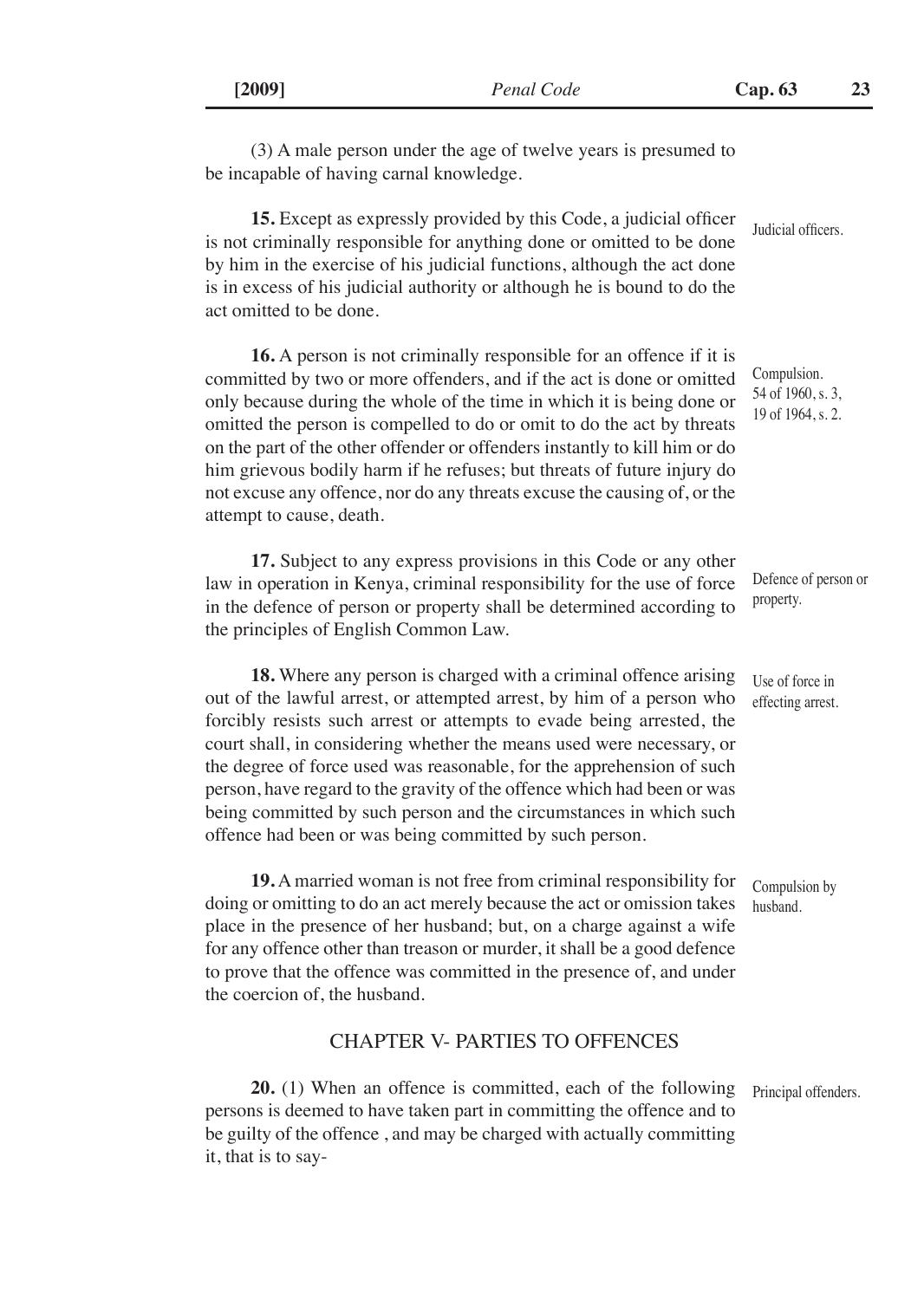(a) every person who actually does the act or makes the omission which constitutes the offence;

- (b) every person who does or omits to do any act for the purpose of enabling or aiding another person to commit the offence;
- (c) every person who aids or abets another person in committing the offence;
- (d) any person who counsels or procures any other person to commit the offence;

and in the last-mentioned case he may be charged either with committing the offence or with counselling or procuring its commission.

(2) A conviction of counselling or procuring the commission of an offence entails the same consequences in all respects as a conviction of committing the offence.

(3) Any person who procures another to do or omit to do any act of such a nature that, if he had himself done the act or made the omission, the act or omission would have constituted an offence on his part is guilty of an offence of the same kind, and is liable to the same punishment, as if he had himself done the act or made the omission; and he may be charged with doing the act or making the omission.

Joint offenders in prosecution of common purpose.

Counselling another to commit offence.

**21**. When two or more persons form a common intention to prosecute an unlawful purpose in conjunction with one another, and in the prosecution of such purpose an offence is committed of such a nature that its commission was a probable consequence of the prosecution of such purpose, each of them is deemed to have committed the offence.

**22.** (1) When a person counsels another to commit an offence, and an offence is actually committed after such counsel by the person to whom it is given, it is immaterial whether the offence actually committed is the same as that counselled or a different one, or whether the offence is committed in the way counselled or in a different way, provided in either case that the facts constituting the offence actually committed are a probable consequence of carrying out the counsel.

(2) In either case the person who gave the counsel is deemed to have counselled the other person to commit the offence actually committed by him.

**23.** Where an offence is committed by any company or other body corporate, or by any society, association or body of persons, every person

Offences by corporations,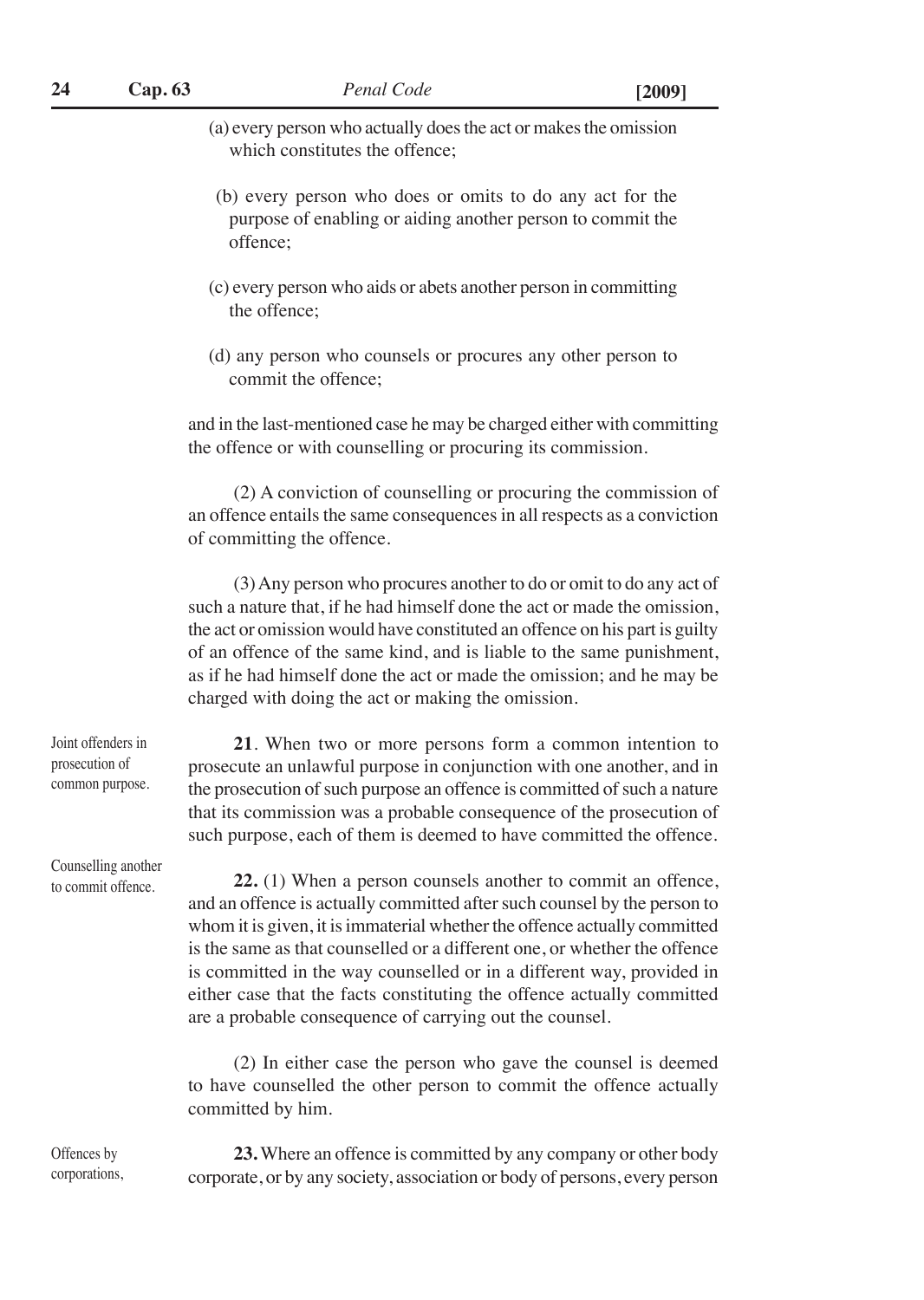| [2009]                                                                             | Penal Code                                                                                                                                                                                                                                                                                                                                                                                                                                                | Cap. 63                              | 25 |
|------------------------------------------------------------------------------------|-----------------------------------------------------------------------------------------------------------------------------------------------------------------------------------------------------------------------------------------------------------------------------------------------------------------------------------------------------------------------------------------------------------------------------------------------------------|--------------------------------------|----|
| reasonable steps to prevent its commission.                                        | charged with, or concerned or acting in, the control or management<br>of the affairs or activities of such company, body corporate, society,<br>association or body of persons shall be guilty of that offence and liable<br>to be punished accordingly, unless it is proved by such person that,<br>through no act or omission on his part, he was not aware that the offence<br>was being or was intended or about to be committed, or that he took all | societies, etc.<br>54 of 1960, s. 5. |    |
| <b>CHAPTER VI - PUNISHMENTS</b>                                                    |                                                                                                                                                                                                                                                                                                                                                                                                                                                           |                                      |    |
| <b>24.</b> The following punishments may be inflicted by a court -<br>$(a)$ death; |                                                                                                                                                                                                                                                                                                                                                                                                                                                           | Different kinds of                   |    |
|                                                                                    |                                                                                                                                                                                                                                                                                                                                                                                                                                                           | punishments.<br>10 of 1998, s.14.    |    |
|                                                                                    | $(b)$ imprisonment or, where the court so determines under the<br>Community Service Orders Act, 1998, community service<br>under a community service order;                                                                                                                                                                                                                                                                                               | 5 of 2003, s.3                       |    |

- (*c*) detention under the Detention Camps Act;
- (*d*) (*Repealed by 5 of 2003, s.3*.);
- (*e*) fine;
- (*f*) forfeiture;
- (*g*) payment of compensation;
- (*h*) finding security to keep the peace and be of good behaviour;
- (*i*) any other punishment provided by this Code or by any other Act.

**25.** (1) Where any person is sentenced to death, the form of the Sentence of death. sentence shall be to the effect only that he is to suffer death in the 53 of 1952, s. 2, manner authorized by law.

(2)\* Sentence of death shall not be pronounced on or recorded against any person convicted of an offence if it appears to the court that at the time when the offence was committed he was under the age of eighteen years, but in lieu thereof the court shall sentence such person to be detained during the President's pleasure, and if so sentenced he shall be liable to be detained in such place and under such conditions as the President may direct, and whilst so detained shall be deemed to be in legal custody.

36 of 1962, Sch., L.N. 124 of 1964, 21 of 1966, 2nd Sch.

<sup>\*</sup>Power delegated to the Minister and to the Permanent Secretary of the Ministry for the time being responsible for prisons (L.N.579/ 1963).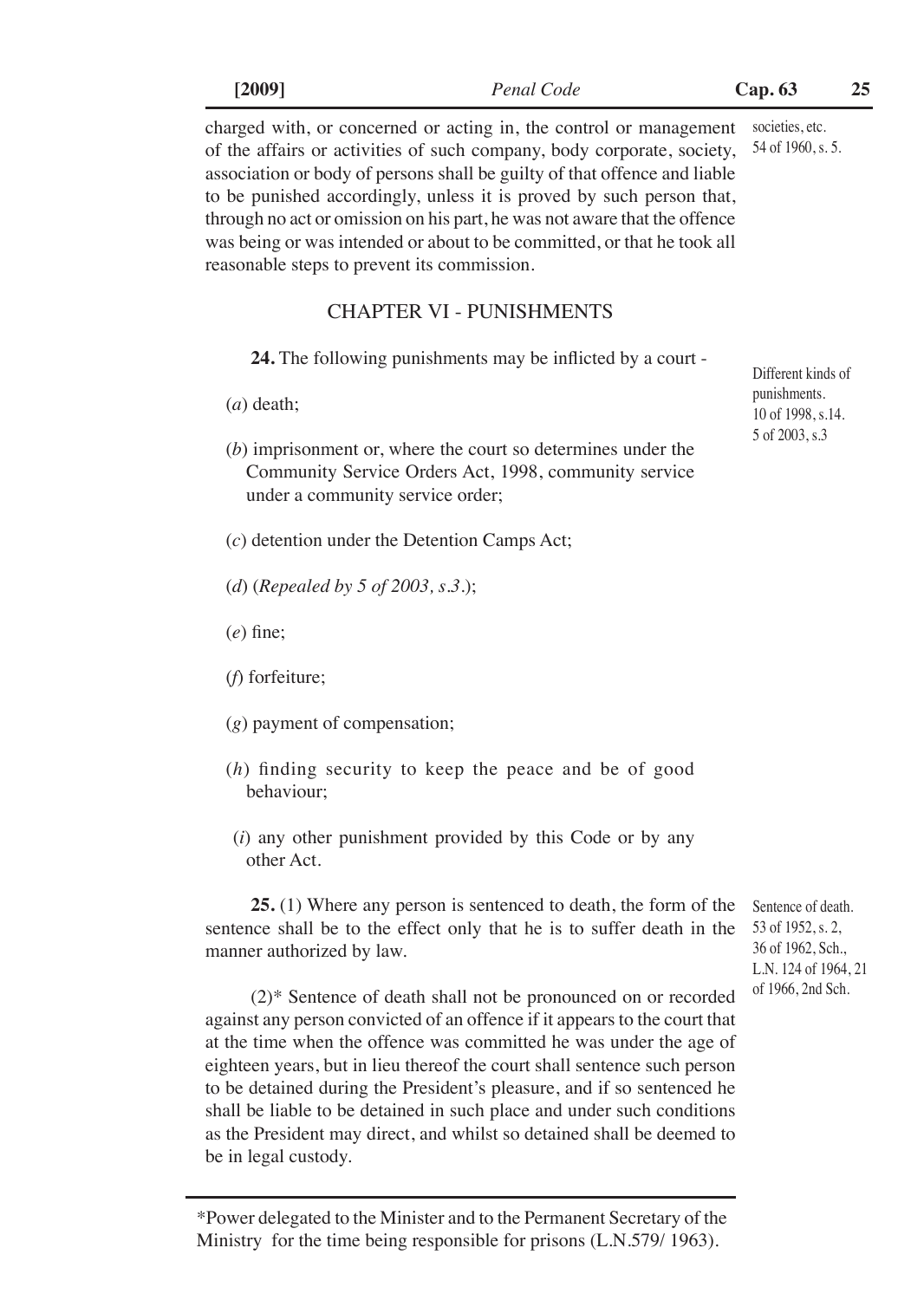(3) When a person has been sentenced to be detained during the President's pleasure under subsection (2), the presiding judge shall forward to the President a copy of the notes of evidence taken on the trial, with a report in writing signed by him containing any recommendation or observations on the case he may think fit to make. **26.** (1) A sentence of imprisonment for any offence shall be to imprisonment or to imprisonment with hard labour as may be required or permitted by the law under which the offence is punishable. (2) Save as may be expressly provided by the law under which the offence concerned is punishable, a person liable to imprisonment for life or any other period may be sentenced to any shorter term. (3) A person liable to imprisonment for an offence may be sentenced to pay a fine in addition to or in substitution for imprisonment: Provided that - (i) where the law concerned provides for a minimum sentence of imprisonment, a fine shall not be substituted for imprisonment; (ii) (*Repealed by No. 5 of 2003, s. 4.*) **26A.** Where a person who is not a citizen of Kenya is convicted of an offence punishable with imprisonment for a term not exceeding twelve months the court by which he is convicted, or any court to which his case is brought by way of appeal against conviction or sentence may, by directions to the Commissioner of Police and the Commissioner of Prisons (including directions on how the order shall be carried out) order that the person be removed from and remain out of Kenya either immediately or on completion of any sentence of imprisonment imposed; but where the offence for which the person is convicted is punishable with imprisonment for a term exceeding twelve months, the court shall, where it is satisfied that the person may be removed from Kenya, recommend to the Minister for the time being responsible for immigration that an order for removal from Kenya be made in accordance with section 8 of the Immigration Act. **27**. (*Repealed by No. 5 of 2003, s. 5*.) **28.** (1) Where a fine is imposed under any law, then in the absence of express provisions relating to the fine in that law the following mprisonment. 3 of 1969, s.2. 5 of 2003, s.4 Recommendation for removal from Kenya. 24 of 1967, Sch., 19 of 1984, Sch. Cap. 172. Fines. 24 of 1967, Sch., 11 of 1983, Sch.,

(*a*) where no sum is expressed to which the fine may extend,

provisions shall apply -

5 of 2003, s.6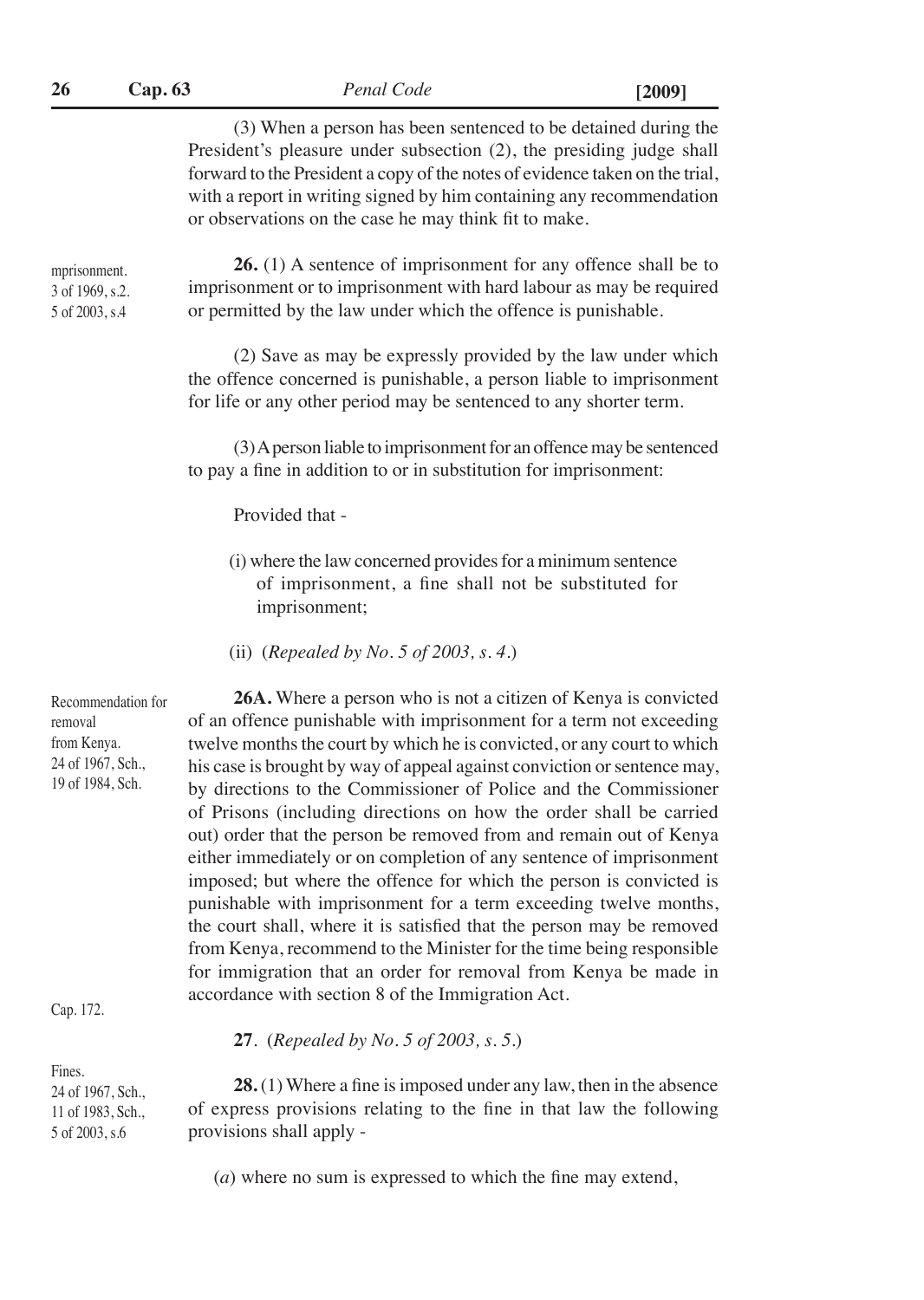the amount of the fine which may be imposed is unlimited, but shall not be excessive;

- (*b*) in the case of an offence punishable with a fine or a term of imprisonment, the imposition of a fine or a term of imprisonment shall be a matter for the discretion of the court;
- (*c*) in the case of an offence punishable with imprisonment as well as a fine in which the offender is sentenced to a fine with or without imprisonment, and in every case of an offence punishable with fine only in which the offender is sentenced to a fine, the court passing sentence may, in its discretion -
	- (i) direct by its sentence that in default of payment of the fine the offender shall suffer imprisonment for a certain term, which imprisonment shall be in addition to any other imprisonment to which he may have been sentenced or to which he may be liable under a commutation of sentence; and also
	- (ii) issue a warrant for the levy of the amount on the immovable and movable property of the offender by distress and sale under warrant:

Provided that if the sentence directs that in default of payment of the fine the offender shall be imprisoned, and if such offender has undergone the whole of such imprisonment in default, no court shall issue a distress warrant unless for special reasons to be recorded in writing it considers it necessary to do so.

(2) In the absence of express provisions in any written law relating thereto, the term of imprisonment or detention under the Detention Camps Act ordered by a court in respect of the non-payment of any sum adjudged to be paid for costs under section 32 or compensation under section 31 or in respect of the non-payment of a fine or of any sum adjudged to be paid under the provisions of any written law shall be such term as in the opinion of the court will satisfy the justice of the case, but shall not exceed in any such case the maximum fixed by the following scale-Cap. 91.

| Amount                    |                      |           | Maximum period |
|---------------------------|----------------------|-----------|----------------|
| Not exceeding Sh. $500$   | $\ddot{\phantom{a}}$ | $\ddotsc$ | 14 days        |
| Exceeding Sh. 500 but not |                      |           |                |
| exceeding Sh. $2,500$     |                      |           | 1 month        |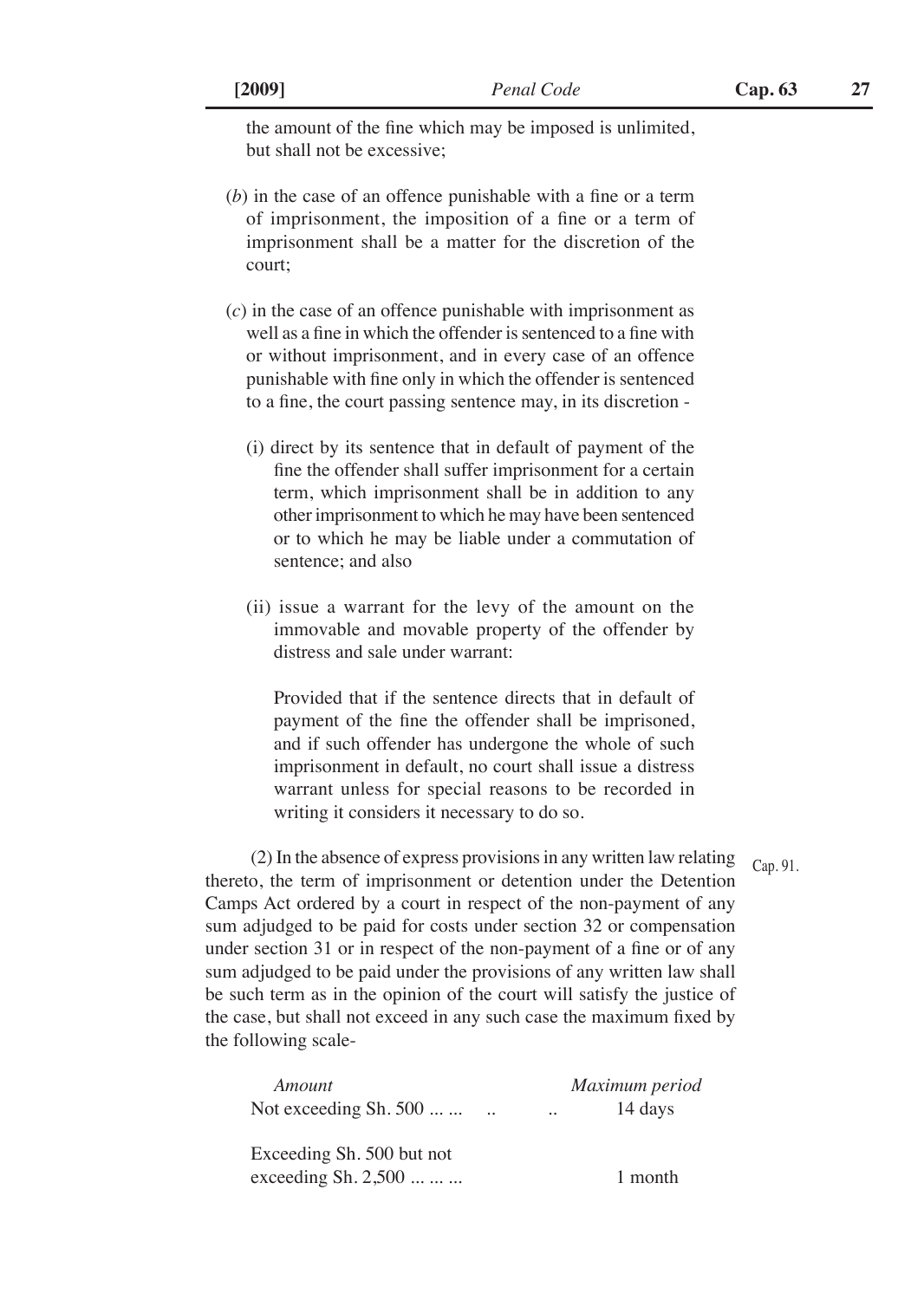| 28 | Cap. 6. |  |
|----|---------|--|
|----|---------|--|

| 28 | Cap. 63 | Penal Code                                            | [2009]    |
|----|---------|-------------------------------------------------------|-----------|
|    |         | Exceeding Sh. 2,500 but not exceeding<br>Sh. $15,000$ | 3 months  |
|    |         | Exceeding Sh. 15,000 but not exceeding<br>$Sh.50,000$ | 6 months  |
|    |         | Exceeding Sh. 50,000                                  | 12 months |

*(*3) The imprisonment or detention which is imposed in default of payment of a fine shall terminate whenever the fine is either paid or levied by process of law.

**29.** (1) When any person is convicted of an offence under any of the following sections, namely, sections 118 and 119, the court may, in addition to or in lieu of any penalty which may be imposed, order the forfeiture of any property which has passed in connexion with the commission of the offence or, if the property cannot be forfeited or cannot be found, of such sum as the court shall assess as the value of the property; and any property or sum so forfeited shall be dealt with in such manner as the Attorney-General may direct.

(2) Payment of any sum so ordered to be forfeited may be enforced in the same manner and subject to the same incidents as in the case of the payment of a fine.

**30.** (1) Where a person is convicted of any offence mentioned in Chapter XXXI and the offence arose out of, or was committed in the course of, any trade or business, whether carried on by such person or not, the court by which the conviction is recorded may, in addition to any other penalty which it may impose, make an order, having effect for such period as the court may think fit, prohibiting such person from carrying on, or being concerned or employed, directly or indirectly, in carrying on, any such trade or business or any branch of any such trade or business of the same or similar character.

(2) Any person who fails to comply with an order made under subsection (1) is guilty of an offence and is liable to a fine not exceeding two thousand shillings or to imprisonment for a term not exceeding six months or to both.

**31.** Any person who is convicted of an offence may be adjudged to make compensation to any person injured by his offence, and the compensation may be either in addition to or in substitution for any other punishment.

**32.** Subject to the limitations imposed by section 171 of the Criminal Procedure Code, a court may order any person convicted of

Suspension or forfeiture

Forfeiture. 33 of 1956, s. 13, L.N. 299 of 1956, L.N. 172 of 1960, 24 of 1967, Sch.

of right to carry on business. 40 of 1952, s. 2.

Compensation.

Costs. Cap. 75.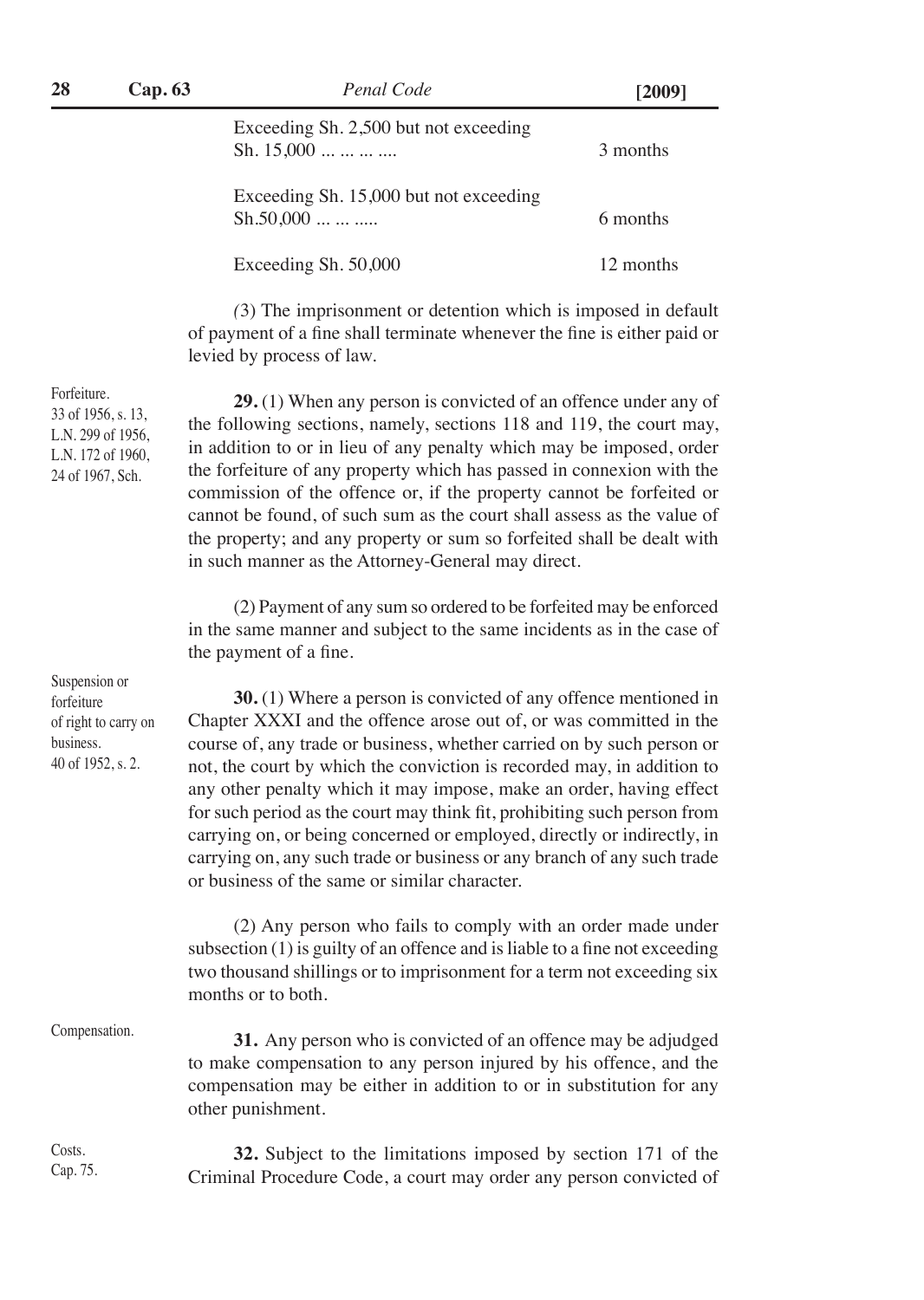**[2009]** *Penal Code* **Cap. 63 29**

an offence to pay the costs of and incidental to the prosecution or any part thereof.

**33.** A person convicted of an offence not punishable with death may, instead of, or in addition to, any punishment to which he is liable, be ordered to enter into his own recognizance, with or without sureties, in such amount as the court thinks fit, conditioned that he shall keep the peace and be of good behaviour for a time to be fixed by the court, and may be ordered to be imprisoned until such recognizance, with sureties, if so directed, is entered into; but so that the imprisonment for not entering into the recognizance shall not extend for a term longer than one year, and shall not, together with the fixed term of imprisonment, if any, extend for a term longer than the longest term for which he might be sentenced to be imprisoned without fine.

**34.** (1) If at any time the court which convicted an offender is satisfied that he has failed to observe any of the conditions of his recognizance, it may issue a warrant for his apprehension.

(2) An offender when apprehended on any such warrant shall be brought forthwith before the court by which the warrant was issued, and the court may either remand him in custody until the case is heard or admit him to bail with a sufficient surety conditioned for his appearing for hearing or sentence; and the court may, after hearing the case, pass sentence.

(3) The provisions of sections 128, 129 and 131 of the Criminal Procedure Code shall apply *mutatis mutandis* to recognizances taken under section 33 of this Code. Cap. 75.

**35.** (1) Where a court by or before which a person is convicted of an offence is of opinion, having regard to the circumstances including the nature of the offence and the character of the offender, that it is inexpedient to inflict punishment and that a probation order under the Probation of Offenders Act is not appropriate, the court may make an order discharging him absolutely, or, if the court thinks fit, discharging him subject to the condition that he commits no offence during such period, not exceeding twelve months from the date of the order, as may be specified therein.

(2) Before making an order discharging a person subject to the condition referred to in subsection (1), the court shall explain to the offender in ordinary language that if he commits another offence during the period of conditional discharge he shall be liable to be sentenced for the original offence.

(3) Where an order discharging an offender under this section

Security for keeping the peace.

Recognizances. 22 of 1959, s.30(2).

Absolute and conditional discharge. 54 of 1960, s. 8.

Cap. 64.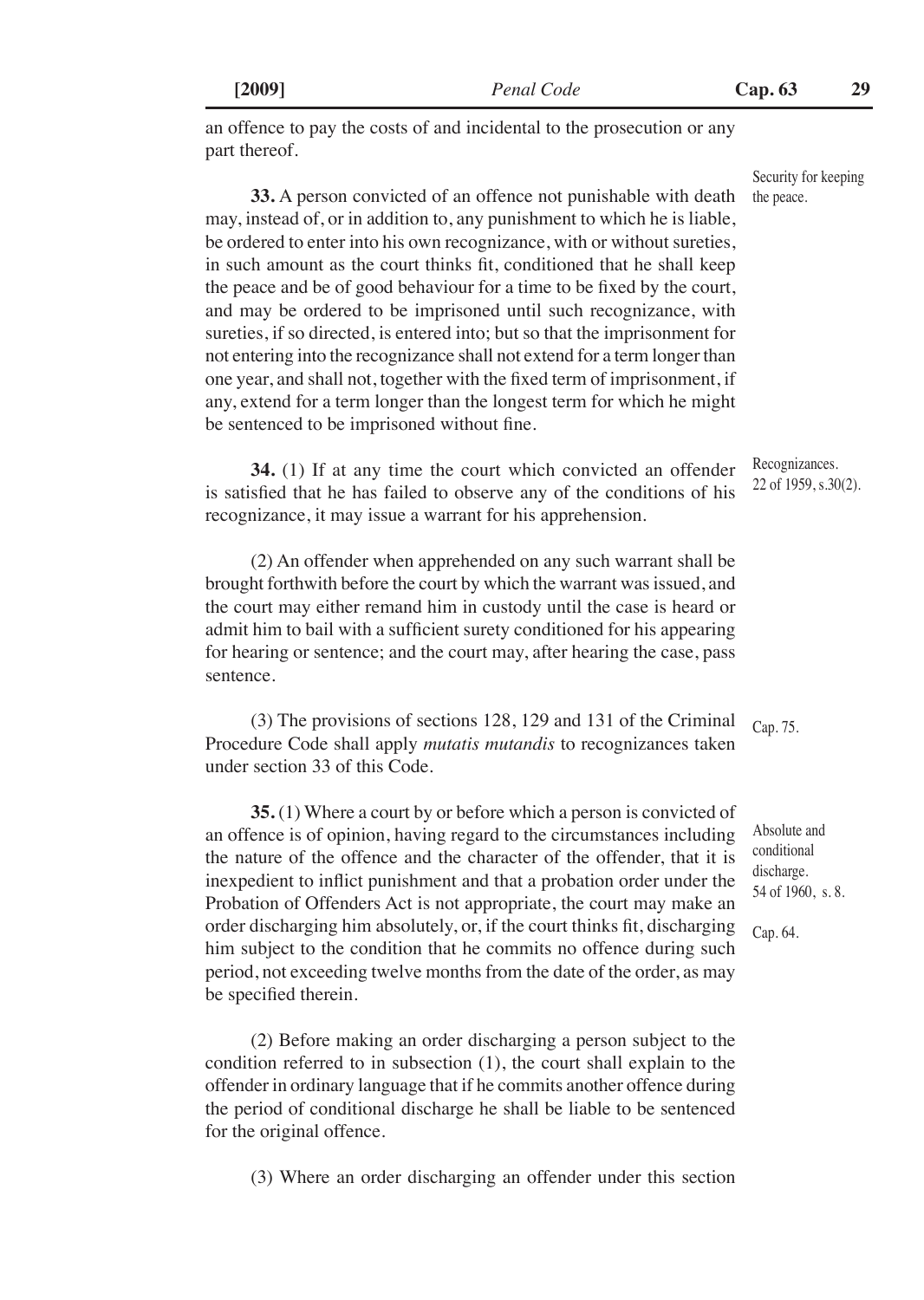| Cap. 63<br>30                                                                                                                                        | Penal Code                                                                                                                                                                                                                                                                                                                                                                                                                                                                                                                                                                                                                                                                                                                                                                                                                                                                                                                                              | [2009] |
|------------------------------------------------------------------------------------------------------------------------------------------------------|---------------------------------------------------------------------------------------------------------------------------------------------------------------------------------------------------------------------------------------------------------------------------------------------------------------------------------------------------------------------------------------------------------------------------------------------------------------------------------------------------------------------------------------------------------------------------------------------------------------------------------------------------------------------------------------------------------------------------------------------------------------------------------------------------------------------------------------------------------------------------------------------------------------------------------------------------------|--------|
|                                                                                                                                                      | is made, the court may order him to pay the whole, or any part, of the<br>costs of and incidental to the prosecution, and of any compensation<br>adjudged under section 31.                                                                                                                                                                                                                                                                                                                                                                                                                                                                                                                                                                                                                                                                                                                                                                             |        |
| General punishment<br>for misdemeanours.                                                                                                             | 36. When in this Code no punishment is specially provided for<br>any misdemeanour, it shall be punishable with imprisonment for a term<br>not exceeding two years or with a fine, or with both.                                                                                                                                                                                                                                                                                                                                                                                                                                                                                                                                                                                                                                                                                                                                                         |        |
| Sentences when<br>cumulative.<br>5 of 2003, s.7                                                                                                      | 37. Where a person after conviction for an offence is convicted of<br>another offence, either before sentence is passed upon him under the first<br>conviction or before the expiration of that sentence, any sentence, other<br>than a sentence of death, which is passed upon him under the subsequent<br>conviction shall be executed after the expiration of the former sentence,<br>unless the court directs that it shall be executed concurrently with the<br>former sentence or any part thereof:                                                                                                                                                                                                                                                                                                                                                                                                                                               |        |
|                                                                                                                                                      | Provided that it shall not be lawful for a court to direct that a<br>sentence of imprisonment in default of payment of a fine shall be<br>executed concurrently with a former sentence under subparagraph (i)<br>of paragraph (c) of subsection (1) of section 28 or of any part thereof.                                                                                                                                                                                                                                                                                                                                                                                                                                                                                                                                                                                                                                                               |        |
| Sentence on escaped<br>convict                                                                                                                       | 38. When sentence is passed under this Code on an escaped<br>convict, that sentence -                                                                                                                                                                                                                                                                                                                                                                                                                                                                                                                                                                                                                                                                                                                                                                                                                                                                   |        |
| 5 of 2003, s. 8                                                                                                                                      | $(a)$ if of death, or fine, shall, subject to the provisions of this<br>Code, take effect immediately;                                                                                                                                                                                                                                                                                                                                                                                                                                                                                                                                                                                                                                                                                                                                                                                                                                                  |        |
|                                                                                                                                                      | $(b)$ if of imprisonment, shall run consecutively or concurrently,<br>as the court shall order, with the unexpired portion of<br>the sentence which the convict was undergoing when he<br>escaped.                                                                                                                                                                                                                                                                                                                                                                                                                                                                                                                                                                                                                                                                                                                                                      |        |
| Cancellation<br>or suspension<br>of certificate of<br>competency.<br>42 of 1951, s.4,<br>L.N. 427/1963,<br>21 of 1966, 2nd Sch.,<br>24 of 1967, Sch. | 39(1) Where any person has been convicted under this Code<br>of an offence connected with the driving of any vehicle in respect of<br>which a certificate of competency is required, the court before which<br>the person is convicted may in addition to or in substitution for any<br>other punishment -<br>(a) if the person convicted holds a certificate of competency,<br>suspend the certificate for such time as the court thinks fit,<br>or cancel the certificate and declare the person convicted<br>disqualified for obtaining another certificate either<br>permanently or for a stated period, and shall cause particulars<br>of the conviction and of any order of the court made under<br>this section to be endorsed upon the certificate, and shall also<br>cause a copy of these particulars and of the order to be sent<br>to the Commissioner of Police, who shall endorse them on<br>the duplicate certificate in his custody; or |        |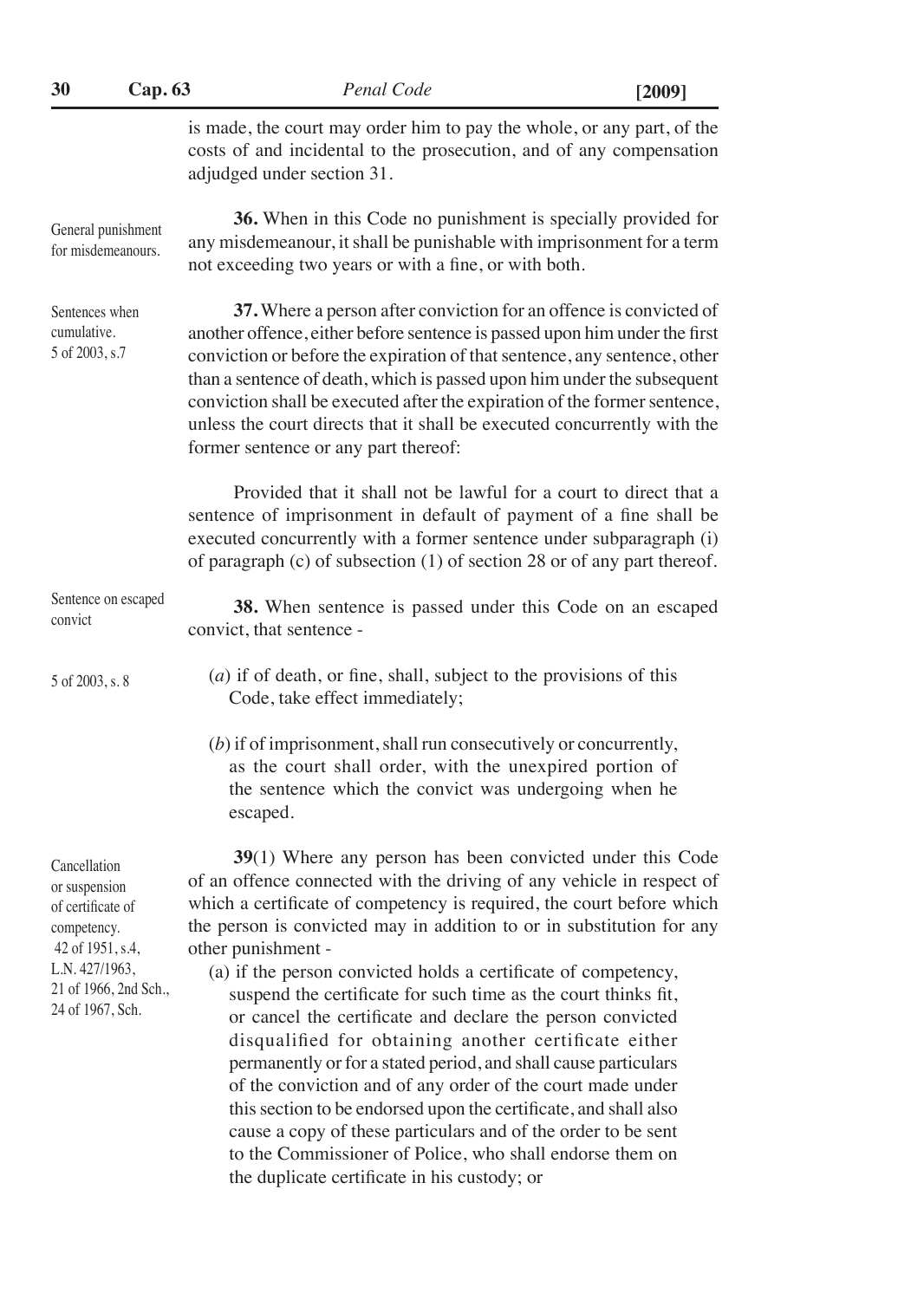(b) if the person convicted does not hold a certificate of competency, declare him disqualified for obtaining such a certificate for such time as the court thinks fit.

(2) Any person so convicted as aforesaid shall, if he holds a certificate of competency, produce the certificate, within such reasonable time as the court may direct, for the purpose of the making of the endorsement referred to in subsection (1), and a person who fails so to produce the certificate is guilty of a misdemeanour and is liable to a fine not exceeding six hundred shillings or to imprisonment for a term not exceeding six months.

(3) A certificate of competency which has been suspended by the court under this section shall, during the term of the suspension, be of no effect, and a person whose certificate is suspended or who is declared by the court to be disqualified for obtaining a certificate of competency shall, during the period of the suspension or disqualification, as the case may be, be disqualified for obtaining such a certificate.

(4) Any person who is, by virtue of an order of the court under this section, disqualified for obtaining a certificate of competency may, within fourteen days of the making of the order, appeal against the order to the High Court; and the court by which the order was made may, if it thinks fit, direct that the operation of the order be suspended pending the appeal.

(5) Any person -

- (a) who, while disqualified by an order of a court under this section for obtaining a certificate of competency, applies for or obtains such a certificate while so disqualified; or
- (*b*) whose certificate of competency has been endorsed pursuant to this section applies for or obtains another such certificate without disclosing the particulars of the endorsement,

is guilty of an offence and is liable to a fine not exceeding two thousand shillings or to imprisonment for a term not exceeding six months, or to both.

PART II - CRIMES

*Division I - Offences against Public Order*

# **Chapter VII - Treason and Allied Offences**

**40.** (1) Any person who, owing allegiance to the Republic, in Treason.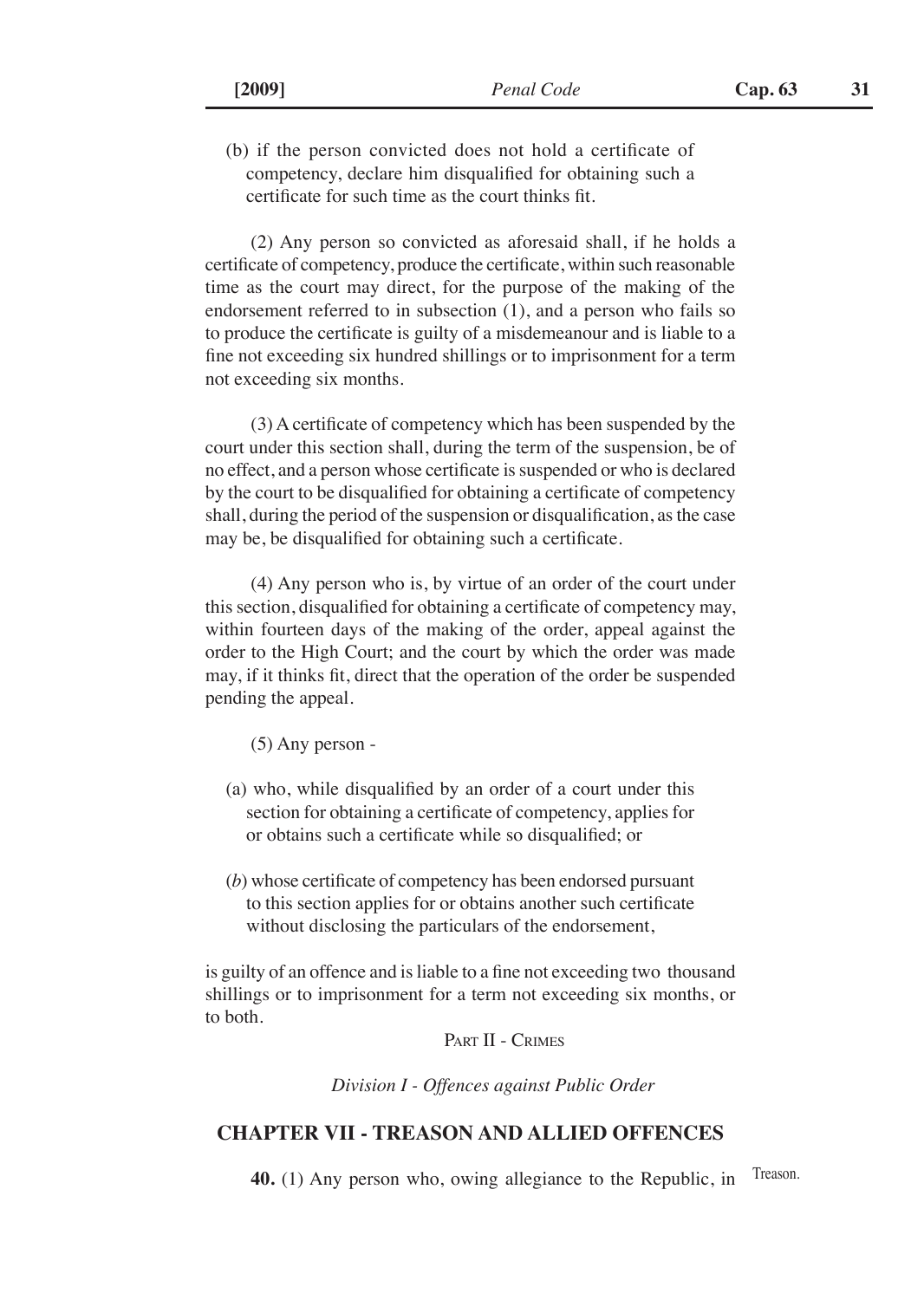| 32                                 | Cap. 63 | Penal Code                                                                                                                                                                                                                                                    | $[2009]$ |
|------------------------------------|---------|---------------------------------------------------------------------------------------------------------------------------------------------------------------------------------------------------------------------------------------------------------------|----------|
| 24 of 1967, s. 2.                  |         | Kenya or elsewhere -                                                                                                                                                                                                                                          |          |
|                                    |         | $(a)$ compasses, imagines, invents, devises or intends -                                                                                                                                                                                                      |          |
|                                    |         | (i) the death, maiming or wounding, or the imprisonment or<br>restraint, of the President; or                                                                                                                                                                 |          |
|                                    |         | (ii) the deposing by unlawful means of the President from<br>his position as President or from the style, honour and<br>name of Head of State and Commander-in-Chief of the<br>Armed Forces of the Republic of Kenya; or                                      |          |
|                                    |         | (iii) the overthrow by unlawful means of the Government;<br>and                                                                                                                                                                                               |          |
|                                    |         | $(b)$ expresses, utters or declares any such compassings,<br>imaginations, inventions, devices or intentions by publishing<br>any printing or writing or by any overt act or deed,                                                                            |          |
|                                    |         | is guilty of the offence of treason.                                                                                                                                                                                                                          |          |
|                                    |         | (2) Any person who, owing allegiance to the Republic -                                                                                                                                                                                                        |          |
|                                    |         | (a) levies war in Kenya against the Republic; or                                                                                                                                                                                                              |          |
|                                    |         | (b) is adherent to the enemies of the Republic, or gives them<br>aid or comfort, in Kenya or elsewhere; or                                                                                                                                                    |          |
|                                    |         | (c) instigates whether in Kenya or elsewhere any person to<br>invade Kenya with an armed force,                                                                                                                                                               |          |
|                                    |         | is guilty of the offence of treason.                                                                                                                                                                                                                          |          |
|                                    |         | (3) Any person who is guilty of the offence of treason shall be<br>sentenced to death.                                                                                                                                                                        |          |
|                                    |         | <b>41.</b> (Repealed by 24 of 1967, s. 3.)                                                                                                                                                                                                                    |          |
| Concealment of<br>treason.         |         | 42. Any person who -                                                                                                                                                                                                                                          |          |
| L.N. 124/1964,<br>24 of 1967, Sch. |         | (a) becomes an accessory after the fact to treason; or                                                                                                                                                                                                        |          |
|                                    |         | (b) knowing that any person intends to commit treason, does<br>not give information thereof with all reasonable despatch to<br>the Attorney-General, administrative officer, magistrate, or<br>officer in charge of a police station, or use other reasonable |          |

endeavours to prevent the commission of the offence,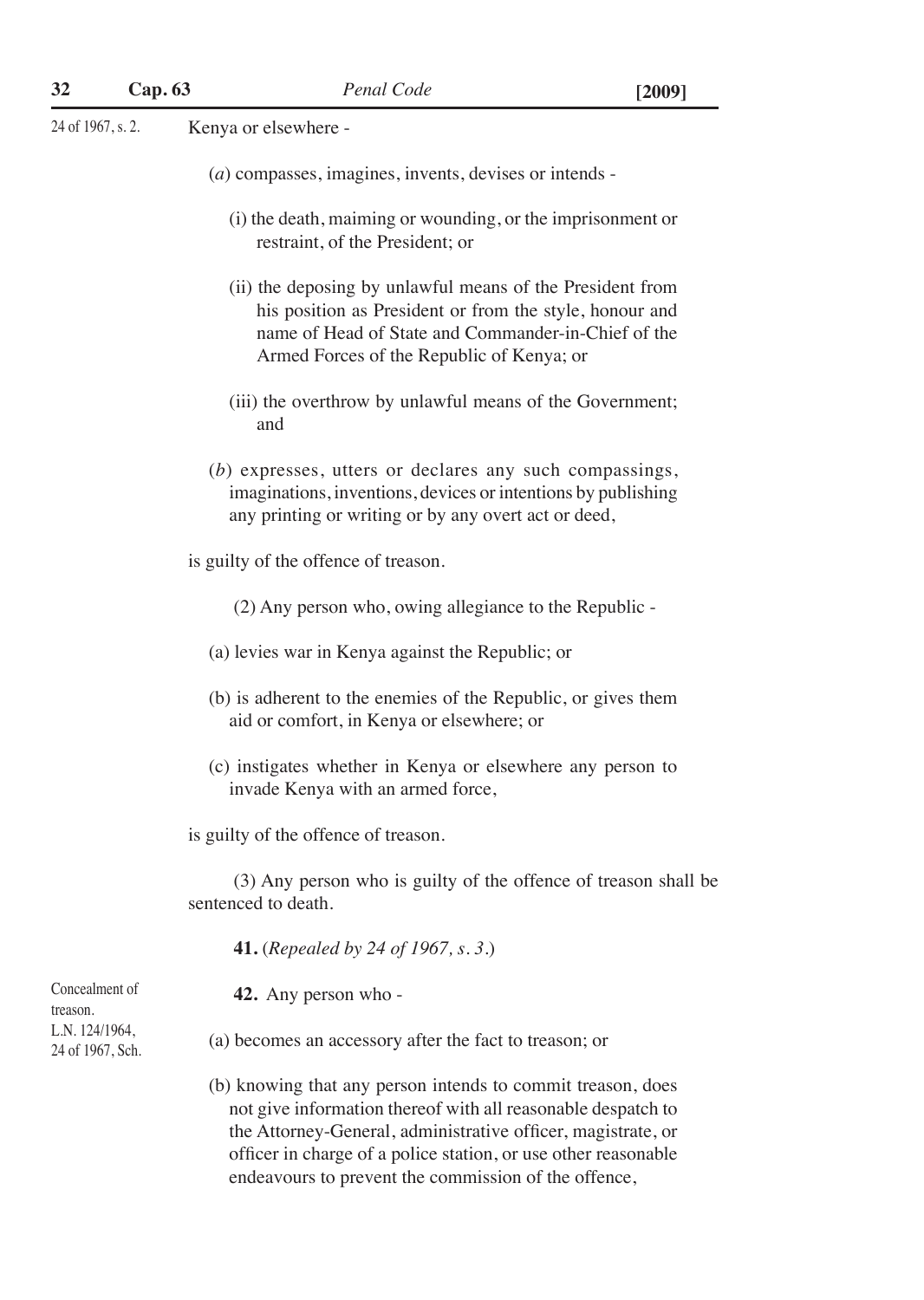is guilty of the felony termed misprision of treason and is liable to imprisonment for life.

**43.** Any person who, not owing allegiance to the Republic, in Kenya or elsewhere, commits any act or combination of acts which, if it were committed by a person who owed such allegiance, would amount to the offence of treason under section 40, is guilty of a felony and is liable to imprisonment for life.

**43A.** Any person who, with intent to help the enemy, does any act which is designed or likely to give assistance to the enemy, or to interfere with the maintenance of public order or the government of Kenya, or to impede the operation of the disciplined forces, or to endanger life, is guilty of a felony and is liable to imprisonment for life.

**44.** Any person who, without lawful authority, carries on, or makes preparation for carrying on, or aids in or advises the carrying on of, or preparation for, any war or warlike undertaking with, for, by or against any person or body or group of persons in Kenya, is guilty of a felony and is liable to imprisonment for life.

**45.** (1) A person cannot be tried for treason, or for any of the felonies defined in sections 42, 43, 43A and 44, unless the prosecution is commenced within two years after the offence is committed.

(2) No person charged with treason, or with any of such felonies, may be convicted, except on his own plea of guilty, or on the evidence in open court of two witnesses at the least to one overt act of the kind of treason or felony alleged, or the evidence of one witness to one overt act and one other witness to another overt act of the same kind of treason or felony.

(2A) If the facts or matters alleged in a charge for any of such felonies amount in law to treason, and if the facts or matters proved at the trial of the person charged amount in law to treason, such person shall not, by reason thereof, be entitled to be acquitted of the felony; but the person tried for the felony shall not afterwards be prosecuted for treason upon the same facts.

(2B) A person charged with treason or with any of such felonies who is in Kenya may, whether or not the offence was committed in Kenya, be taken in custody to any place in Kenya, and may be proceeded against, charged, tried and punished in any place in Kenya, as if the offence had been committed in Kenya, and for all purposes incidental to or consequential on the trial or punishment of the offence the offence shall be deemed to have been committed in Kenya.

Treasonable felony. 24 of 1967, s.4.

Treachery. 24 of 1967, s.4.

Promoting warlike undertaking. 24 of 1967, s.4.

Provisions as to trial for treason, etc. 24 of 1967, Sch.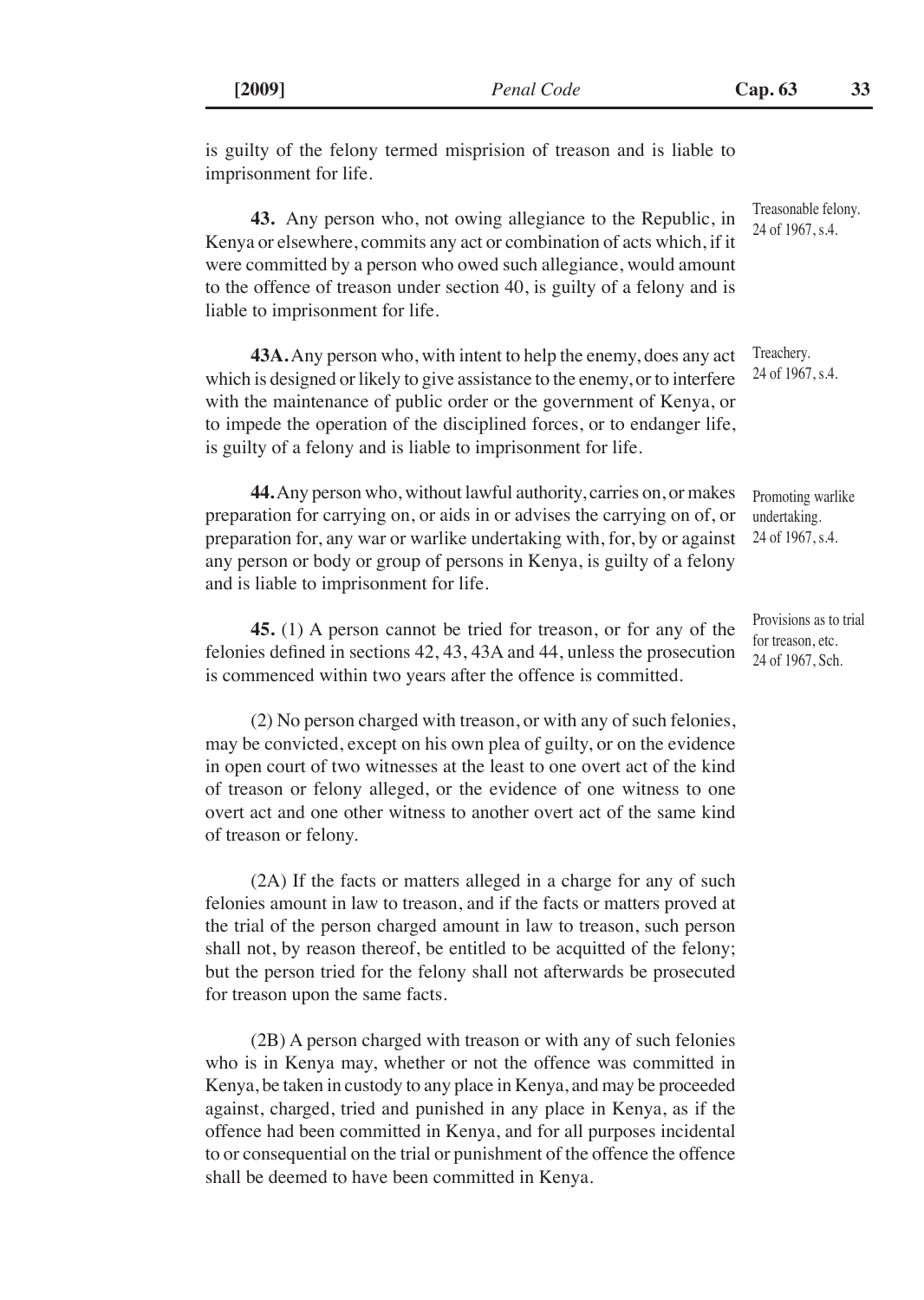|                                                                                                                 | (3) This section does not apply to cases in which the overt act<br>of treason alleged is the killing of the President, or a direct attempt to<br>endanger the life or injure the person of the President.                                                                                                    |
|-----------------------------------------------------------------------------------------------------------------|--------------------------------------------------------------------------------------------------------------------------------------------------------------------------------------------------------------------------------------------------------------------------------------------------------------|
| Dissuasion from<br>enlistment.<br>54 of 1960, s. 9,<br>3 of 1965, s. 26,<br>24 of 1967, Sch.                    | 46. Any person who wilfully dissuades or attempts to dissuade<br>any other person from entering the disciplined forces or the police<br>force is guilty of an offence and is liable to a fine not exceeding five<br>thousand shillings or to imprisonment for a term not exceeding six<br>months or to both: |
|                                                                                                                 | Provided that the provisions of this section do not extend to -                                                                                                                                                                                                                                              |
|                                                                                                                 | (i) comments or criticisms of the policy of the Government<br>in relation to such forces as aforesaid made in good<br>faith; or                                                                                                                                                                              |
|                                                                                                                 | (ii) advice given privately and in good faith by one person to<br>another person for the benefit of that other person or of<br>anyone in whom that other person is interested.                                                                                                                               |
| Inciting to mutiny.<br>3 of 1965, s.26,<br>24 of 1967, Sch.                                                     | 47. Any person who advisedly attempts to effect any of the<br>following purposes, that is to say -                                                                                                                                                                                                           |
|                                                                                                                 | (a) to seduce any member of the disciplined forces or any police<br>officer from his duty or allegiance; or                                                                                                                                                                                                  |
|                                                                                                                 | (b) to incite any such persons to commit an act of mutiny or<br>any traitorous or mutinous act; or                                                                                                                                                                                                           |
|                                                                                                                 | (c) to incite any such persons to make or endeavour to make a<br>mutinous assembly,                                                                                                                                                                                                                          |
|                                                                                                                 | is guilty of a felony and is liable to imprisonment for life.                                                                                                                                                                                                                                                |
| Aiding, etc.,<br>to mutiny, or<br>inciting sedition or<br>disobedience.<br>3 of 1965, s.26,<br>24 of 1967, Sch. | 48. Any person who -                                                                                                                                                                                                                                                                                         |
|                                                                                                                 | $(a)$ aids or abets, or is accessory to, any act of mutiny by, or                                                                                                                                                                                                                                            |
|                                                                                                                 | $(b)$ incites to sedition or to disobedience to any lawful order<br>given by a superior officer,                                                                                                                                                                                                             |
|                                                                                                                 | any member of the disciplined forces or any police officer is guilty of<br>a misdemeanour.                                                                                                                                                                                                                   |
| Inducing desertion.<br>24 of 1967, Sch.                                                                         | 49. Any person who, by any means whatever, directly or<br>indirectly-                                                                                                                                                                                                                                        |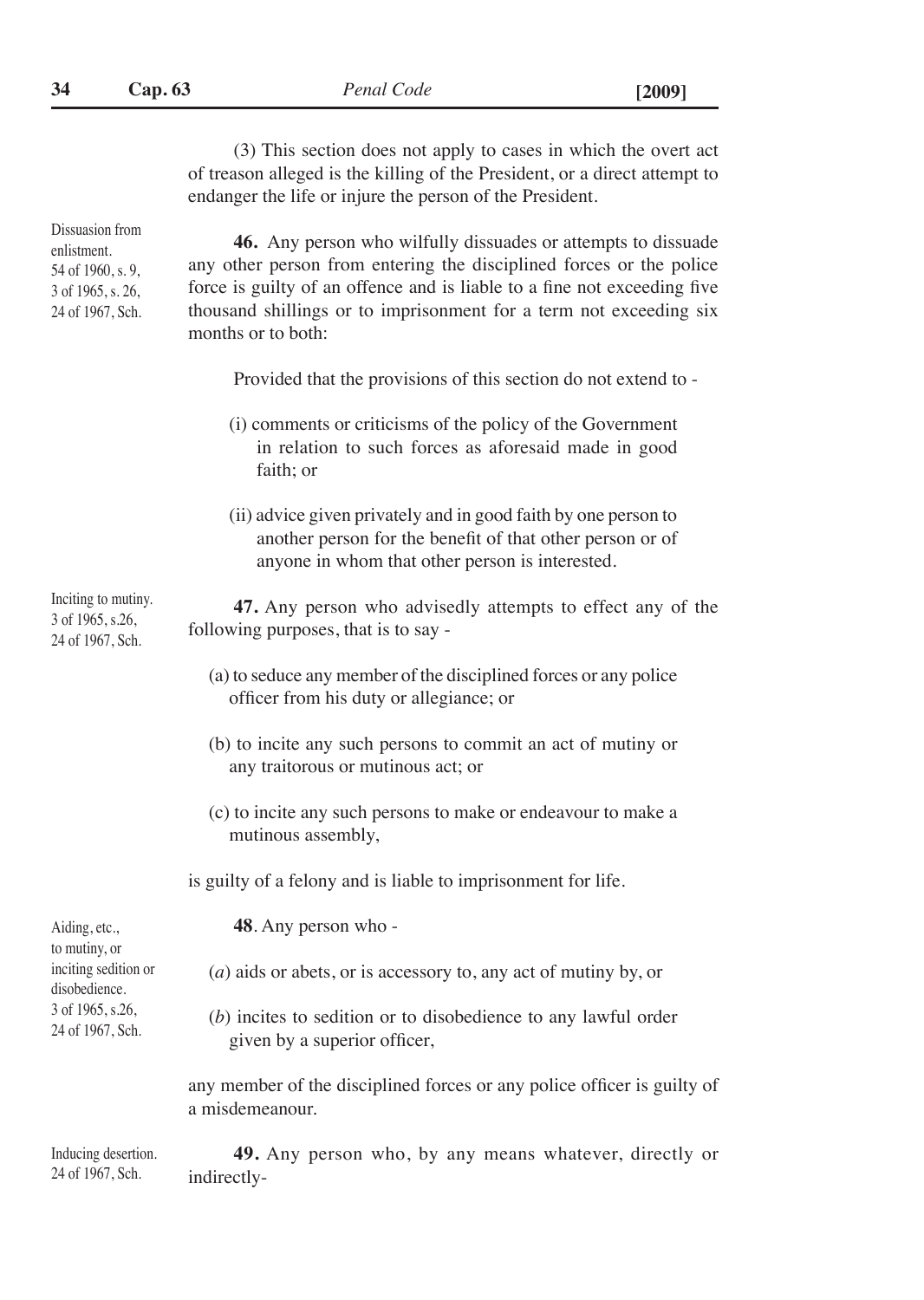- (*a*) procures or persuades or attempts to procure or persuade to desert, or
- (*b*) aids or abets, or is accessory to, the desertion of, or
- (*c*) having reason to believe he is a deserter, harbours or aids in concealing, any member of the military forces of Kenya or any police officer is guilty of a misdemeanour and is liable to imprisonment for six months.

**50.** Any person who-

- (*a*) knowingly and advisedly aids an alien enemy, being a prisoner of war in Kenya, whether the prisoner is confined in a prison or elsewhere or is suffered to be at large on his parole, to escape from his prison or place of confinement, or, if he is at large on his parole, to escape from Kenya, is guilty of a felony and is liable to imprisonment for life;
- (*b*) negligently and unlawfully permits the escape of any such person as is mentioned in paragraph (a) is guilty of a misdemeanour.

**51.** In the case of any of the offences defined in this Chapter, when the manifestation by an overt act of an intention to effect any purpose is an element of the offence, every act of conspiring with any person to effect that purpose, and every act done in furtherance of the purpose by any of the persons conspiring, is deemed to be an overt act manifesting the intention.

**52.** (1) Where the Minister, on reasonable grounds, considers that it is necessary in the interests of public order, health or morals, the security of Kenya, and to be reasonably justifiable in a democratic society, the Minister may, by order published in the Gazette, prohibit the importation of any publication.

(2) Where the Minister, on reasonable grounds, considers that it is necessary in the interests of defence, public order, public morality or public health so to do and to be reasonably justifiable in a democratic society, the Minister may, by order in the Gazette, declare any publication to be a prohibited publication.

(3) There is established a Board to be known as the Prohibited Publications Review Board (hereinafter referred to as "the Board") which shall compriseAiding prisoners of war to escape. 24 of 1967, Sch.

Definition of overt act.

Power to prohibit publications. 54 of 1960, s.11, 21 of 1966, 1st Sch., 10 of 1969, Sch., 10 of 1997, Sch.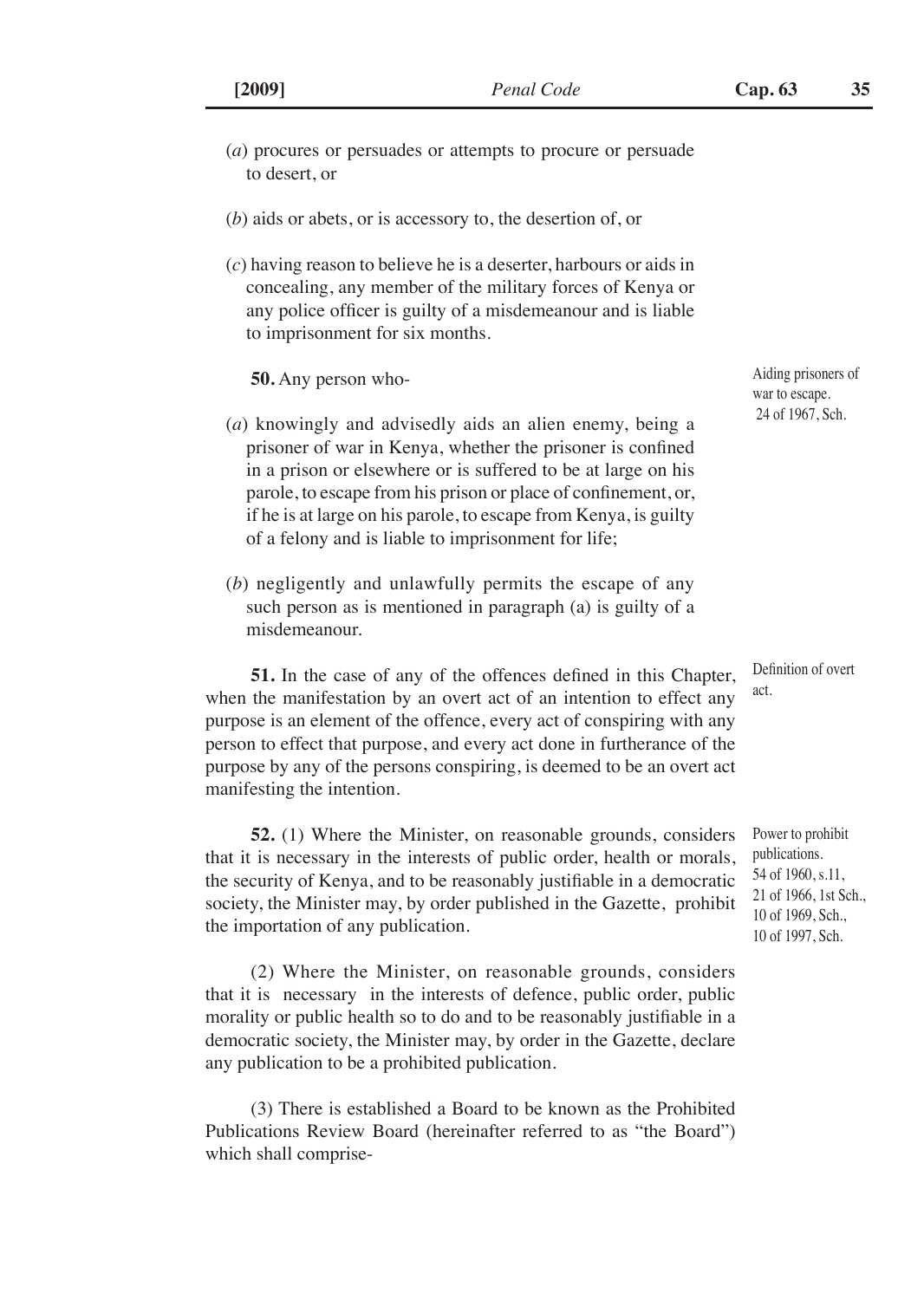- (a) the Attorney-General or his representative, who shall be the chairman;
- (b) the Commissioner of Police or his representative;
- (c) the Director of Medical Services or his representative;
- (d) two persons from the religious community, to be appointed by the Minister; and
- (e) two other persons of integrity, good character and good standing to be appointed by the Minister.

(4) The members of the Board appointed under paragraphs (d) and (e) of subsection (3) shall hold office for terms of three years each, but shall be eligible for reappointment:

Provided that such members shall not hold office for more than two terms.

(5) The purposes for which the Board is established shall be -

- (*a*) to review all publications prohibited under this section as at the commencement of this subsection and advise the Minister as to whether such prohibition should be lifted; and
- (*b*) to advise the Minister generally on the exercise of his powers under this section.

(6) The Minister shall, as soon as reasonably practicable after the commencement of this subsection, cause a copy of each of the publications referred to in paragraph (a) of subsection (5) to be considered by the Board pursuant to the provisions of that paragraph.

(7) The Minister shall, within twenty-one days of the prohibition of any publication under this section, cause a copy thereof to be forwarded to the Board for consideration and appropriate advice.

(8) The Minister shall be obliged to act in accordance with any advice given by the Board under this section.

(9) The quorum for the conduct of a meeting of the Board shall be four members.

(10) Subject to subsection (9), the Board may regulate its own procedure.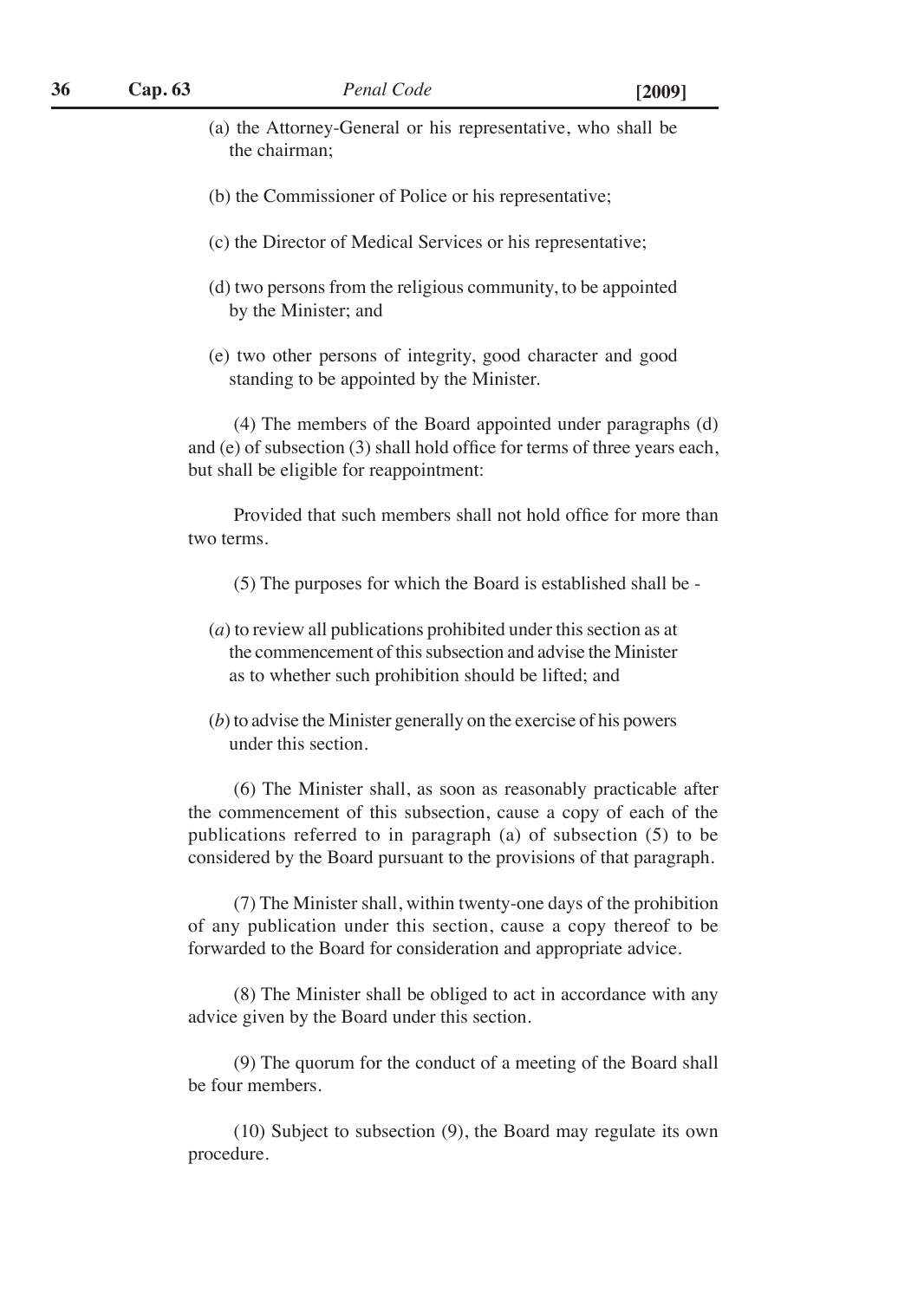(11) There shall be a secretary of the Board and such other staff as may be necessary for the proper functioning of the Board.

(12) The secretary and other staff of the Board shall be public officers appointed by the Minister for that purpose.

(13) The expenses of the Board shall be defrayed out of moneys provided by Parliament for that purpose.

**53.** (1) Any person who, otherwise than in his capacity and in the course of his duties as a public officer, prints, makes, imports, publishes, sells, supplies, offers for sale or supply, distributes, reproduces or has in his possession or under his control any prohibited publication is guilty of an offence and is liable to imprisonment for a term not exceeding three years:

Penalty for prohibited publications. 54 of 1960, s.11, 21 of 1966, 1st Sch.

Provided that no person who -

(i) forthwith on the importation of a publication being prohibited under section 52, or on the declaration of a publication as a prohibited publication, as the case may be, delivers to the nearest administrative officer or to the police officer in charge of the nearest police station all copies of the publication in his possession or under his control; or

 (ii) by reason of its being sent or delivered to him without his knowledge or privity or in response to a request made by him before the importation thereof was prohibited, or before the declaration of the publication as a prohibited publication, as the case may be, comes into possession or control of a prohibited publication, and who, forthwith on the nature of its contents becoming known to him, delivers to the nearest administrative officer or the police officer in charge of the nearest police station all copies of the publication so coming into his possession or control,

shall be convicted of an offence under this section in respect of the copies so delivered by him as aforesaid.

(2) Where in any prosecution under this section it is proved that a person printed, made, imported, published, sold, supplied, offered for sale or supply, distributed, reproduced or had in his possession or under his control a prohibited publication, it shall be presumed that he knew the nature and contents of the publication, unless and until he proves to the satisfaction of the court -

(a) that he was not aware of the nature or contents of the publication in respect of which he is charged; and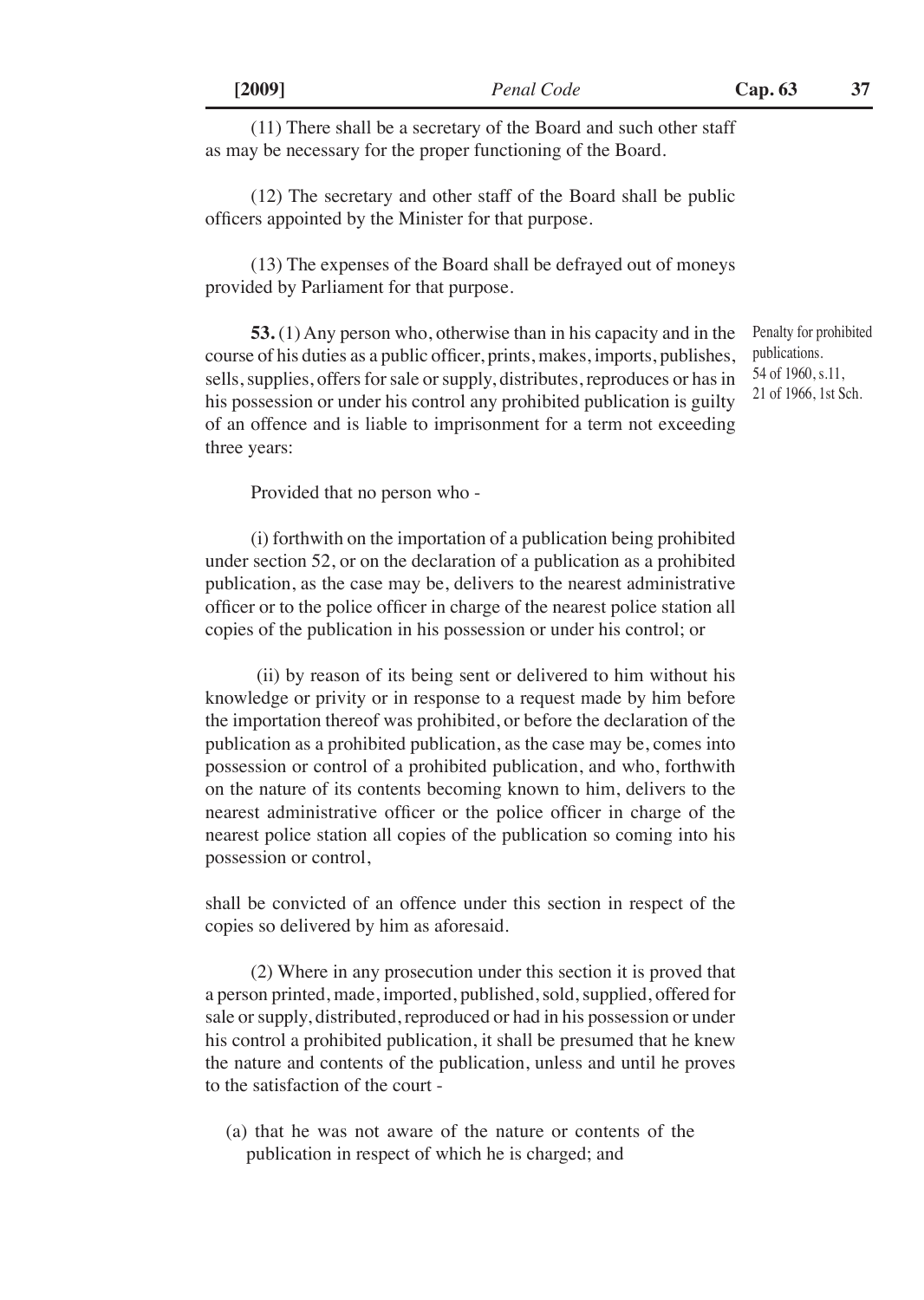(b) that he printed, made, imported, published, sold, supplied, offered for sale or supply, distributed, reproduced or had in his possession or under his control the publication in such circumstances that at no time did he have reasonable cause to suspect that it was a prohibited publication.

Seizure and disposal of prohibited publications. 54 of l960, s.11, L.N. 427 of 1963, 24 of l967, Sch., 29 of 1968, s. 7.

**54.** (1) Any police officer or administrative officer may seize and detain any prohibited publication which he finds in circumstances which raise a reasonable presumption that an offence under this Act has been, is being or is intended to be committed in relation thereto, or which he finds abandoned or without an apparent owner or possessor or in the possession or custody of any unauthorized person.

- (2) (*a*) Any -
- (i) officer of the Kenya Posts and Telecommunications Corporation authorized in that behalf, whether personally or by reference to a class to which such officer belongs, by the managing director;
- (ii) officer of the Customs and Excise Department authorized in that behalf, whether personally or by reference to a class to which such officer belongs, by the Commissioner of Customs and Excise;
- (iii) police officer not below the rank of Assistant Inspector; and
- (iv) any other officer authorized in that behalf, whether personally or by reference to a class to which the officer belongs, by the Minister,

 may detain, open and examine any article or package which he suspects to contain any prohibited publication, and during the examination may detain any person importing, distributing or posting the article or package or in whose possession the article or package is found.

- (b) If any prohibited publication is found in any such article or package as aforesaid, the whole article or package may be impounded and retained by the officer, and the person importing, distributing or posting it or in whose possession it was found may be arrested by the officer and delivered to and detained in police custody to be dealt with according to law.
	- (3) Any prohibited publication which is seized or detained as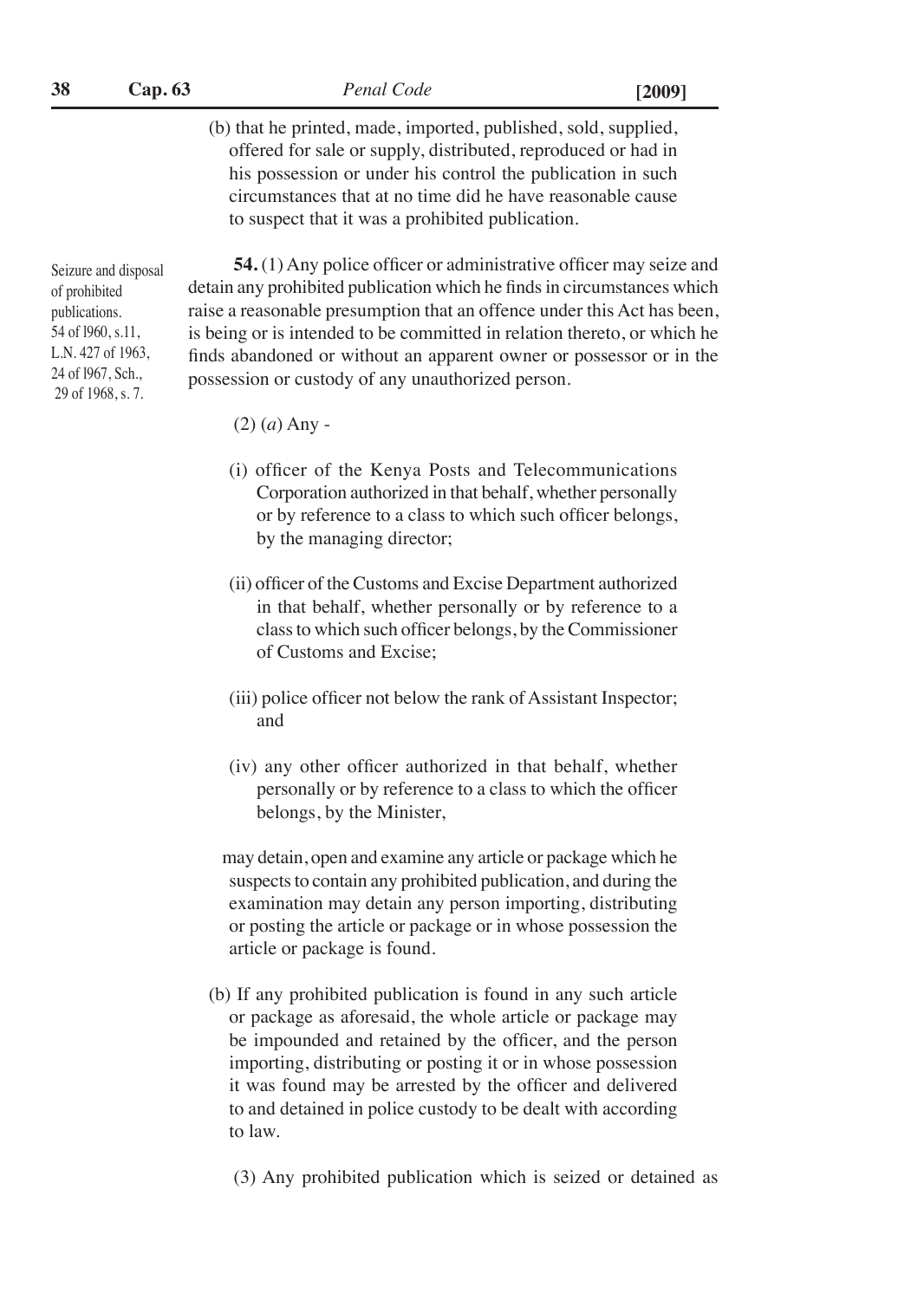| [2009]                               | Penal Code                                                                                                                                                                                                                                                                         | Cap. 63                                                                                   | 39        |
|--------------------------------------|------------------------------------------------------------------------------------------------------------------------------------------------------------------------------------------------------------------------------------------------------------------------------------|-------------------------------------------------------------------------------------------|-----------|
|                                      | aforesaid, or which in any other manner comes into the possession or<br>custody of any court or any public officer, shall be forfeited and may<br>be destroyed or otherwise disposed of, as may be directed by such court<br>or by the Commissioner of Police, as the case may be. |                                                                                           |           |
|                                      | <b>55.</b> (Repealed by 46 of 1963, 2nd Sch.)                                                                                                                                                                                                                                      |                                                                                           |           |
|                                      | 56 to 58. (Repealed by 10 of 1997, Sch.)                                                                                                                                                                                                                                           |                                                                                           |           |
| 59. Any person who -                 |                                                                                                                                                                                                                                                                                    | Unlawful oaths<br>to commit capital                                                       |           |
| with death; or                       | (a) is present at, and consents to the administering of, any oath,<br>or engagement in the nature of an oath, purporting to bind<br>the person who takes it to commit any offence punishable                                                                                       | 52 of 1955, s.4.                                                                          | offences. |
| to do so,                            | (b) takes any such oath or engagement, not being compelled                                                                                                                                                                                                                         |                                                                                           |           |
|                                      | is guilty of a felony and is liable to imprisonment for life.                                                                                                                                                                                                                      |                                                                                           |           |
| sentenced to death.                  | 60. Any person who administers an oath, or engagement in the<br>nature of an oath, purporting to bind the person who takes it to commit<br>any offence, punishable with death, is guilty of a felony and shall be                                                                  | Administration<br>of unlawful oaths<br>to commit capital<br>offences.<br>52 of 1955, s.5. |           |
| 61. Any person who -                 |                                                                                                                                                                                                                                                                                    | Unlawful oaths<br>to commit other                                                         |           |
| the ways following, that is to say - | $(a)$ administers, or is present at and consents to the administering<br>of, any oath or engagement in the nature of an oath,<br>purporting to bind the person who takes it to act in any of                                                                                       | offences.<br>53 of 1952, Sch.                                                             |           |
|                                      | (i) to engage in any mutinous or seditious enterprise;                                                                                                                                                                                                                             |                                                                                           |           |
|                                      | (ii) to commit any offence not punishable with death;                                                                                                                                                                                                                              |                                                                                           |           |
| (iii) to disturb the public peace;   |                                                                                                                                                                                                                                                                                    |                                                                                           |           |
|                                      | (iv) to be of any association, society or confederacy, formed<br>for the purpose of doing any such act as aforesaid;                                                                                                                                                               |                                                                                           |           |
| law for that purpose;                | (v) to obey the orders or commands of any committee or<br>body of men not lawfully constituted, or of any leader<br>or commander or other person not having authority by                                                                                                           |                                                                                           |           |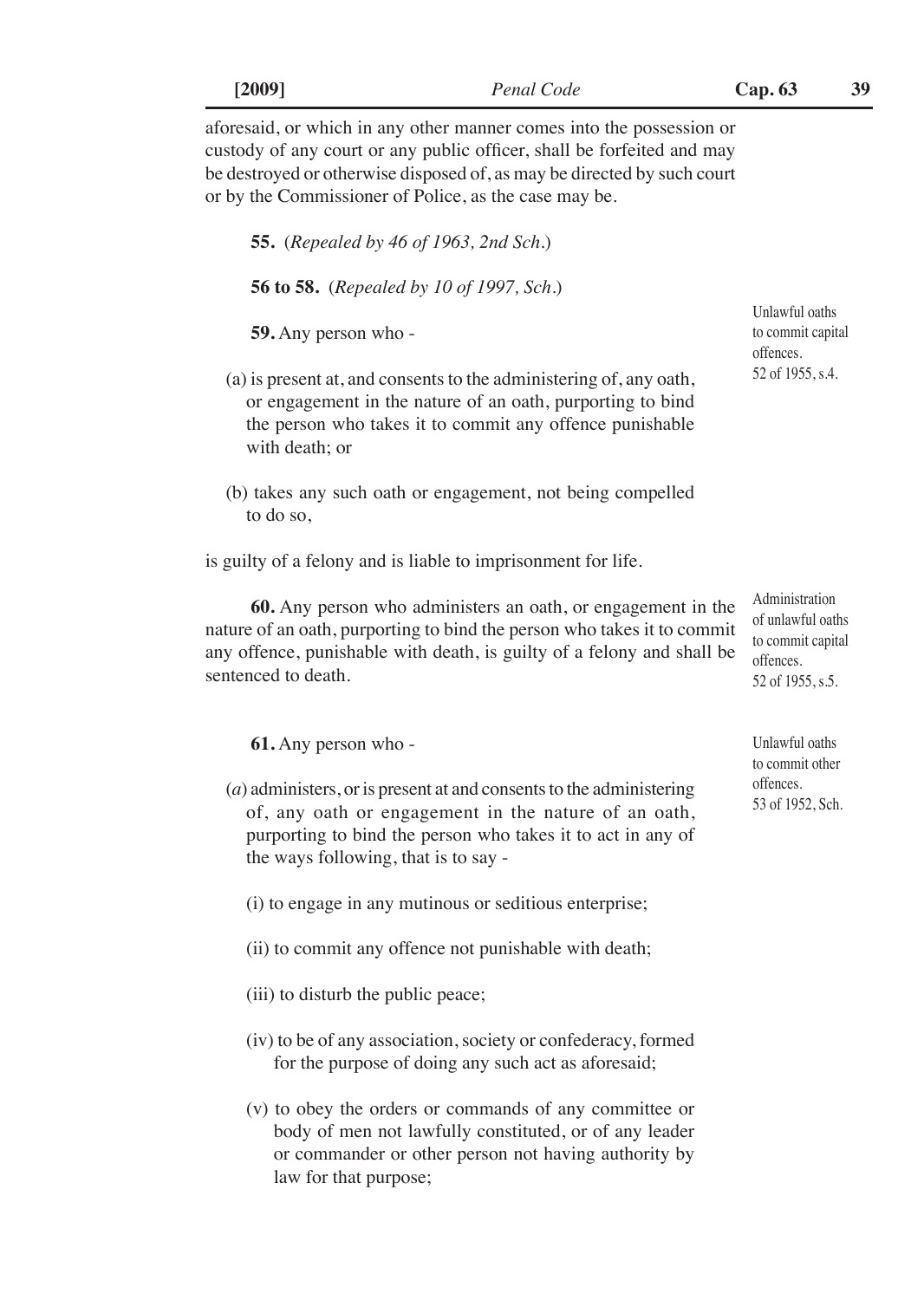- (vi) not to inform or give evidence against any associate, confederate or other person;
- (vii) not to reveal or discover any unlawful association, society or confederacy, or any illegal act done or to be done, or any illegal oath or engagement that may have been administered or tendered to or taken by himself or any other person, or the import of any such oath or engagement; or
- (*b*) takes any such oath or engagement, not being compelled to do so,

is guilty of a felony and is liable to imprisonment for ten years.

Compelling another person to take an oath. 50 of 1950, s.2, 53 of 1952, Sch.

Compulsion, how far a defence. 50 of 1950, s.3., 52 of 1955, s.6., 24 of 1967, Sch.

Presence at oath administration 50 of 1950, s. 3, 24 of l967, Sch.

**62.** (1) Any person who by the use of physical force, or by threat or intimidation of any kind, compels another person to take an oath or engagement in the nature of an oath purporting to bind the person who takes it to act or not to act in any way is guilty of a felony and is liable to imprisonment for ten years.

(2) Any person who is present at and consents to the administering, by physical force or under threat or intimidation of any kind, of any oath or engagement in the nature of an oath, to any person purporting to bind the person who takes it to act or not to act in any way is guilty of a felony and is liable to imprisonment for seven years.

**63.** It shall not be a defence for a person who takes any oath or engagement in the nature of an oath mentioned in section 59 or section 61 to prove that he was compelled to do so unless, within five days after the taking of the oath or engagement in the nature of an oath or, if he is prevented by physical force or sickness, within five days after the termination of the physical force or sickness, he reported to the police, or if he is in the actual service of the disciplined forces or the police force either he so reported as aforesaid or he reported to his commanding officer, everything he knows concerning the matter, including the person or persons by whom and in whose presence, and the place where, and the time when, the oath or engagement was administered or taken.

**64.** Any person who is present at the administering of an oath or engagement in the nature of an oath mentioned in section 59, section 61 or section 62 shall be deemed to have consented to the administering of the oath or engagement unless, within five days thereafter or, if he is prevented by physical force or sickness, within five days after the termination of the physical force or sickness, he reports to the police, or, if he is in the actual service of the disciplined forces or the police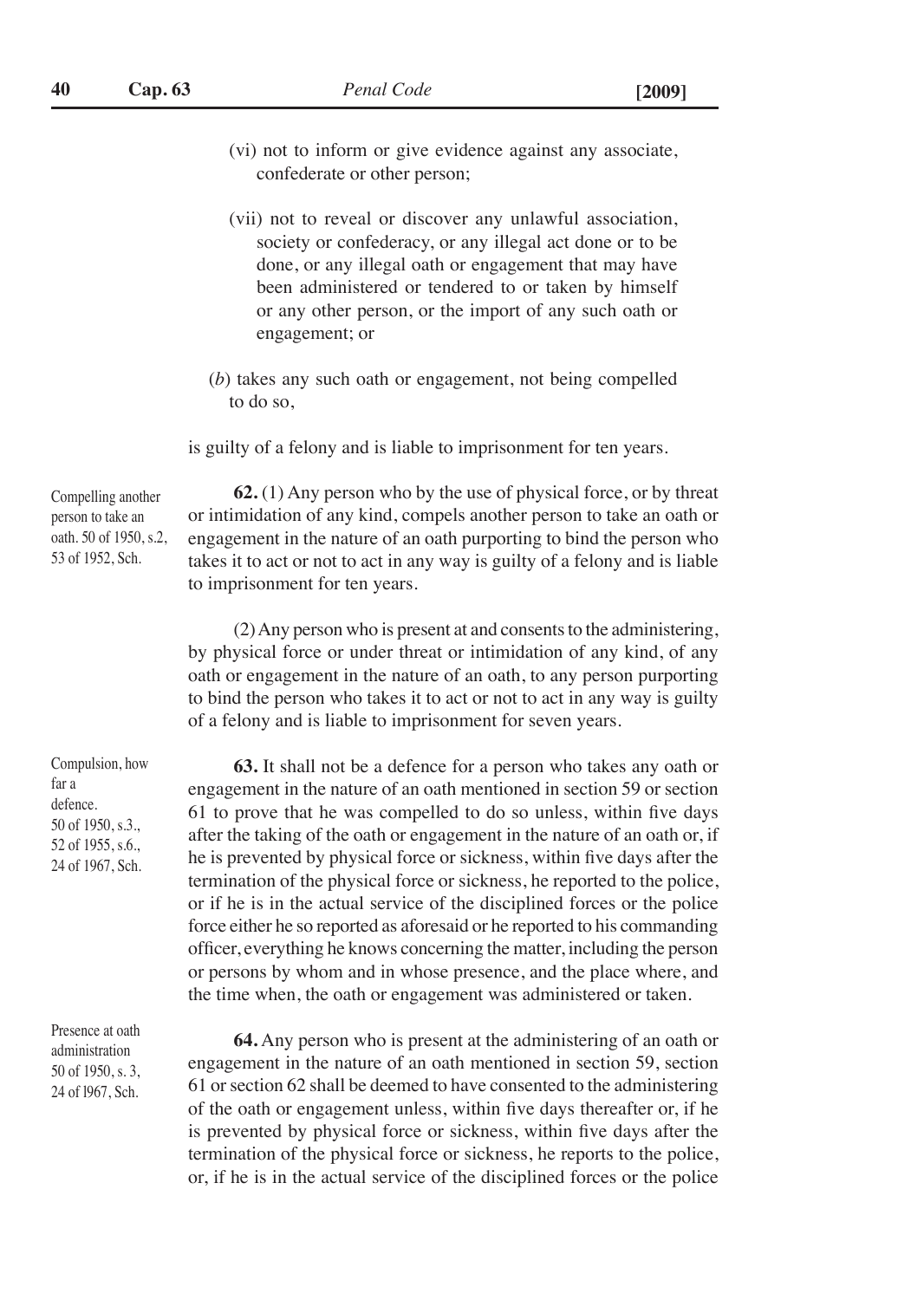force he so reports as aforesaid, or he reports to his commanding officer, everything he knows concerning the matter, including the person or persons by whom and in whose presence, and the place where, and the time when, the oath or engagement in the nature of an oath was administered.

**65.** (1) Any person who -

- (*a*) without the permission of the Minister trains or drills any other person to the use of arms or the practice of military exercises, movements or evolutions; or
- (*b*) is present at any meeting or assembly of persons, held without the permission of the Minister, for the purpose of training or drilling any other persons to the use of arms or the practice of military exercises, movements or evolutions,
- is guilty of a felony and is liable to imprisonment for seven years.

 (2) Any person who, at any meeting or assembly held without the permission of the Minister, is trained or drilled to the use of arms, or the practice of military exercises, movements or evolutions, or who is present at the meeting or assembly for the purpose of being so trained or drilled, is guilty of a misdemeanour.

**66.** (1) Any person who publishes any false statement, rumour or report which is likely to cause fear and alarm to the public or to disturb the public peace is guilty of a misdemeanour. Alarming publications.

(2) It shall be a defence to a charge under subsection (1) if the accused proves that, prior to publication, he took such measures to verify the accuracy of the statement, rumour or report as to lead him reasonably to believe that it was true.

# Chapter VIII - Offences Affecting Relations with Foreign States and External **TRANQUILITY**

**67.** Any person who, without such justification or excuse as would be sufficient in the case of the defamation of a private person, publishes anything intended to be read, or any sign or visible representation, tending to degrade, revile or expose to hatred or contempt any foreign prince, potentate, ambassador or other foreign dignitary with intent to disturb peace and friendship between Kenya and the country to which such prince, potentate, ambassador or dignitary belongs is guilty of a misdemeanour.

Defamation of foreign princes. 24 of l967, Sch.

Unlawful drilling. 36 of 1962, Sch.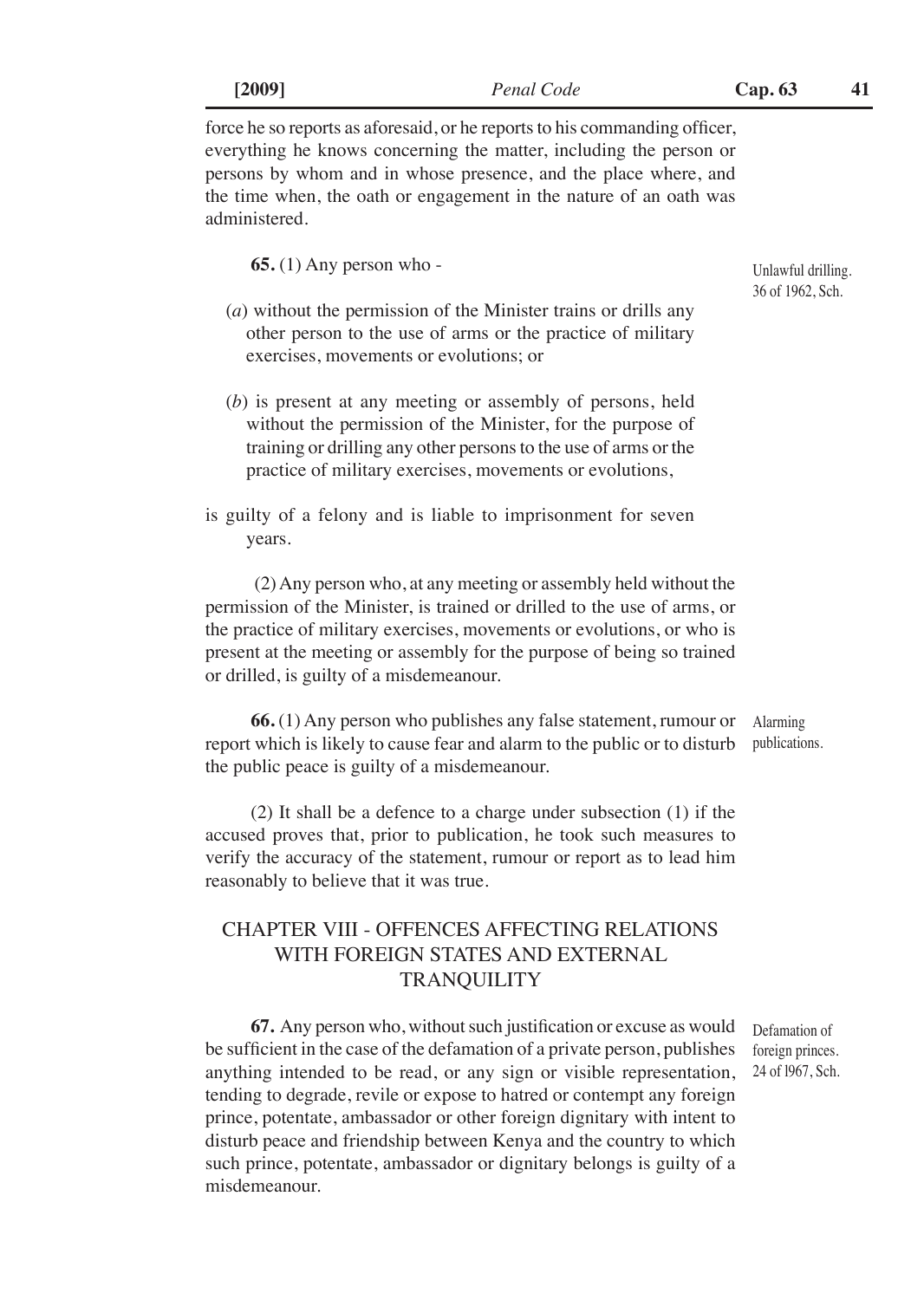Foreign enlistment. 24 of 1967, Sch., 21 of 1990, Sch.

**68.** (1) Any person who, without the authority of the President in writing-

- (a) prepares or fits out any naval or military expedition to proceed against the dominions of any friendly state, or is engaged in such preparation or fitting out or assists therein or is employed in any capacity in such expedition; or
- (b) being a citizen of Kenya accepts or agrees to accept any commission or engagement in the military, naval, air, police or other armed forces or service of any nature whatsoever, or, whether a citizen of Kenya or not, induces any other person to accept or agree to accept any commission of engagement in the military, naval, air, police or other armed forces of any foreign state; or
- (c) being a citizen of Kenya, quits or goes on board any vessel with a view of quitting Kenya, with intent to accept any commission or engagement in the military, naval, air, police or other armed forces or service of any nature whatsoever of any, foreign state; or
- (d) being the master or owner of any vessel, knowingly either takes on board, or has on board such vessel, any illegally enlisted person; or
- (e) with intent or knowledge, or having reasonable cause to believe that the same will be employed in the military or naval service of any foreign state at war with a friendly state, builds, agrees to build, causes or allows to be dispatched any vessel, or issues or delivers any commission for any vessel,

shall, unless he proves to the satisfaction of the court that in any case falling within provisions of paragraph (*b*) and (*c*) the commission or engagement concerned was not voluntary, be guilty of an offence and liable to imprisonment for ten years.

(2) Notwithstanding subsection (1), a person building, causing to be built or equipping a vessel in pursuance of a contract made before the commencement of the war referred to in paragraph (e) of subsection (1), is not liable to any of the penalties specified in that subsection in respect of such building or equipping if –

(a) upon a proclamation of neutrality being issued by the President he forthwith gives notice to the Minister that he is so building, causing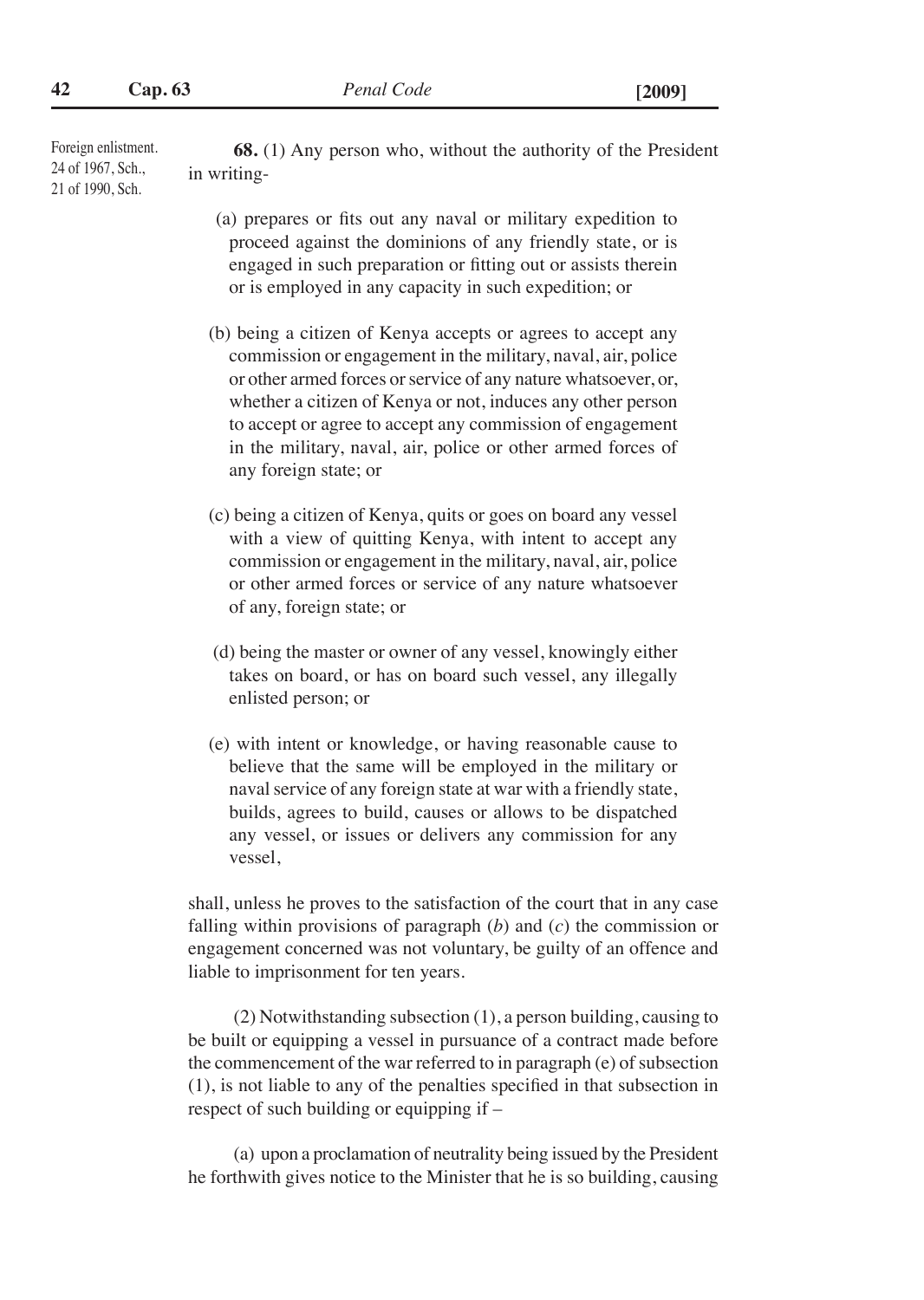**[2009]** *Penal Code* **Cap. 63 43**

to be built or equipping such vessel and furnishes such particulars of contract and of any matters relating to, or done, or to be done, under the contract as may be required by the Minister; and

(b) he gives such security and takes and permits to be taken such other measures, if any, as the Minister may prescribe for ensuring that such vessel shall not be dispatched, delivered or removed without the authority of the President until the termination of the war.

> Piracy. 24 of 1967, s.6.

**69.** (1) Any person who, in territorial waters or upon the high seas, commits any act of piracy *jure gentium* is guilty of the offence of piracy.

(2) Any person who, being the master, an officer or a member of the crew of any ship and a citizen of Kenya -

(a) unlawfully runs away with the ship; or

- (b) unlawfully yields it voluntarily to any other person; or
- (c) hinders the master, an officer or any member of the crew in defending the ship or its complement, passengers or cargo; or
- (d) incites a mutiny or disobedience with a view to depriving the master of his command,

is guilty of the offence of piracy.

(3) Any person who is guilty of the offence of piracy is liable to imprisonment for life.

## Chapter IX - Unlawful Assemblies, Riots and Other Offences Against Public Tranquility

**70 to 76** (*Repealed by 4 of 1968, s. 54*.)

**77.** (1) Any person who does or attempts to do, or makes any preparation to do, or conspires with any person to do, any act with a subversive intention, or utters any words with a subversive intention, is guilty of an offence and is liable to imprisonment for a term not exceeding seven years.

Subversive activities. 54 of 1960, s.16, 3 of 1965, s.26. 5 of 2003, s.9, 7 of 2007

(2) (*Repealed by Act 5 of 2003, s. 9*.)

(3) For the purposes of this section, "subversive" means -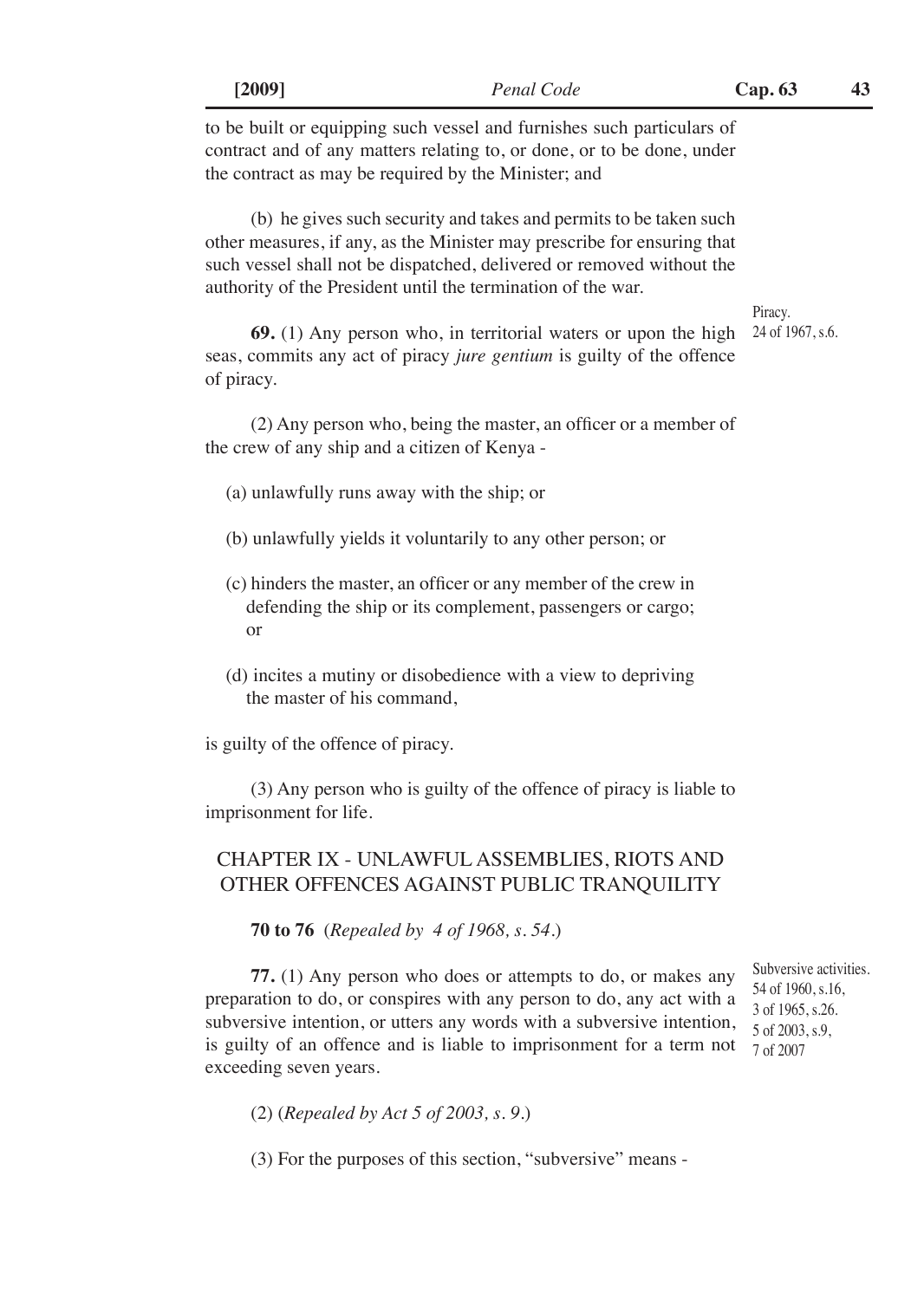- (a) supporting, propagating (otherwise than with intent to attempt to procure by lawful means the alteration, correction, defeat, avoidance or punishment thereof) or advocating any act or thing prejudicial to public order, the security of Kenya or the administration of justice;
- (b) inciting to violence or other disorder or crime, or counselling defiance of or disobedience to the law or lawful authority;
- (c) intended or calculated to support or assist or benefit, in or in relation to such acts or intended acts as are hereinafter described, persons who act, intend to act or have acted in a manner prejudicial to public order, the security of Kenya or the administration of justice, or who incite, intend to incite or have incited to violence or other disorder or crime, or who counsel, intend to counsel or have counselled defiance of or disobedience to the law or lawful authority;
- (d) indicating, expressly or by implication, any connexion, association or affiliation with, or support for, any unlawful society;
- (e) intended or calculated to promote feelings of hatred or enmity between different races or communities in Kenya:

 Provided that the provisions of this paragraph do not extend to comments or criticisms made in good faith and with a view to the removal of any causes of hatred or enmity between races or communities;

- (f) intended or calculated to bring into hatred or contempt or to excite disaffection against any public officer, or any class of public officers, in the execution of his or their duties, or any naval, military or air force or the National Youth Service for the time being lawfully in Kenya or any officer or member of any such force in the execution of his duties:
	- Provided that the provisions of this paragraph do not extend to comments or criticisms made in good faith and with a view to the remedying or correction of errors, defects or misconduct on the part of any such public officer, force or officer or member thereof as aforesaid and without attempting to bring into hatred or contempt, or to excite disaffection against, any such person or force; or
- (*g*) intended or calculated to seduce from his allegiance or duty any public officer or any officer or member of any naval,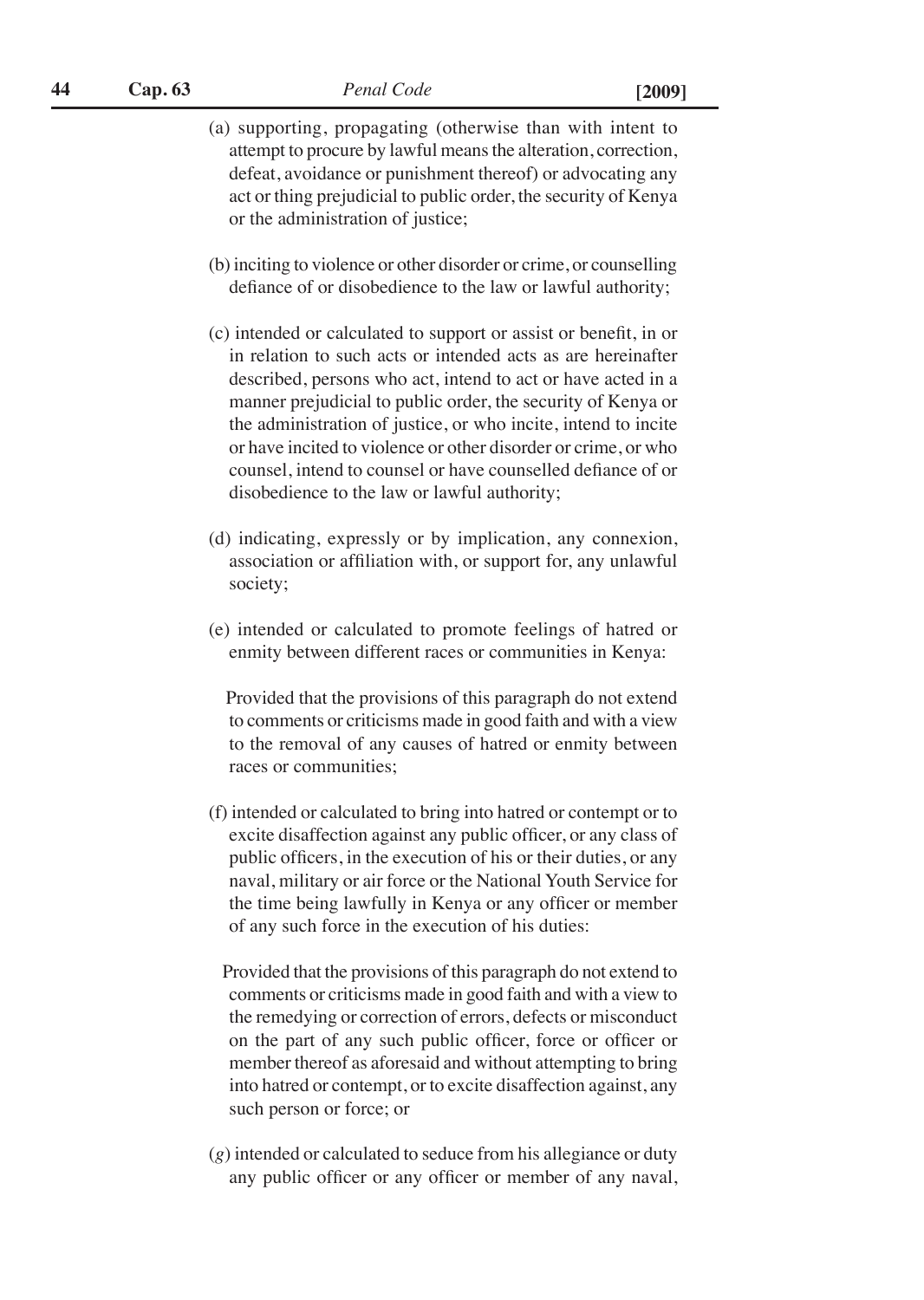military or air force or the National Youth Service for the time being lawfully in Kenya.

**78**. (1) When three or more persons assemble with intent to commit an offence, or, being assembled with intent to carry out some common purpose, conduct themselves in such a manner as to cause persons in the neighbourhood reasonably to fear that the persons so assembled will commit a breach of the peace, or will by such assembly needlessly and without any reasonable occasion provoke other persons to commit a breach of the peace, they are an unlawful assembly.

(2) It is immaterial that the original assembling was lawful if, being assembled, they conduct themselves with a common purpose in such a manner as aforesaid.

(3) When an unlawful assembly has begun to execute the purpose for which it assembled by a breach of the peace and to the terror of the public, the assembly is called a riot, and the persons assembled are said to be riotously assembled.

| <b>79.</b> Any person who takes part in an unlawful assembly is guilty<br>of a misdemeanour and is liable to imprisonment for one year.                                                                                                                                                      | Punishment of<br>unlawful assembly.<br>42 of 1951, s.5.                          |
|----------------------------------------------------------------------------------------------------------------------------------------------------------------------------------------------------------------------------------------------------------------------------------------------|----------------------------------------------------------------------------------|
| 80. Any person who takes part in a riot is guilty of a<br>misdemeanour.                                                                                                                                                                                                                      | Punishment of riot.                                                              |
| 81. (1) Any administrative officer or magistrate, or, in his absence,<br>any gazetted officer or inspector of the Kenya Police Force or any<br>commissioned officer in the military forces in Kenya, in whose view<br>tuolus or more persons ere riotously essembled, or upo enprehends that | Proclamation for<br>rioters to disperse.<br>53 of 1952, s.3,<br>52 of 1955, s.8. |

twelve or more persons are riotously assembled, or who apprehends that a riot is about to be committed by twelve or more persons assembled within his view, may make or cause to be made a proclamation, in such form as he thinks fit, commanding the rioters or persons so assembled to disperse peaceably.

(2) For the purposes of this section, "military forces" includes naval and air forces.

**82.** If upon the expiration of a reasonable time after such proclamation made, or after the making of such proclamation has been prevented by force, twelve or more persons continue riotously assembled together, any person authorized to make proclamation, or any police officer, or any other person acting in aid of such person or police officer, may do all things necessary for dispersing the persons so continuing assembled and for apprehending them or any of them, and, if any person makes resistance, may use all such force as is reasonably necessary for overcoming such resistance, and shall not be liable in any

Dispersal of rioters after proclamation.

24 of 1967, Sch., 8 of 1968, Sch.

| Definition of     |
|-------------------|
| unlawful assembly |
| and riot.         |

Punishment of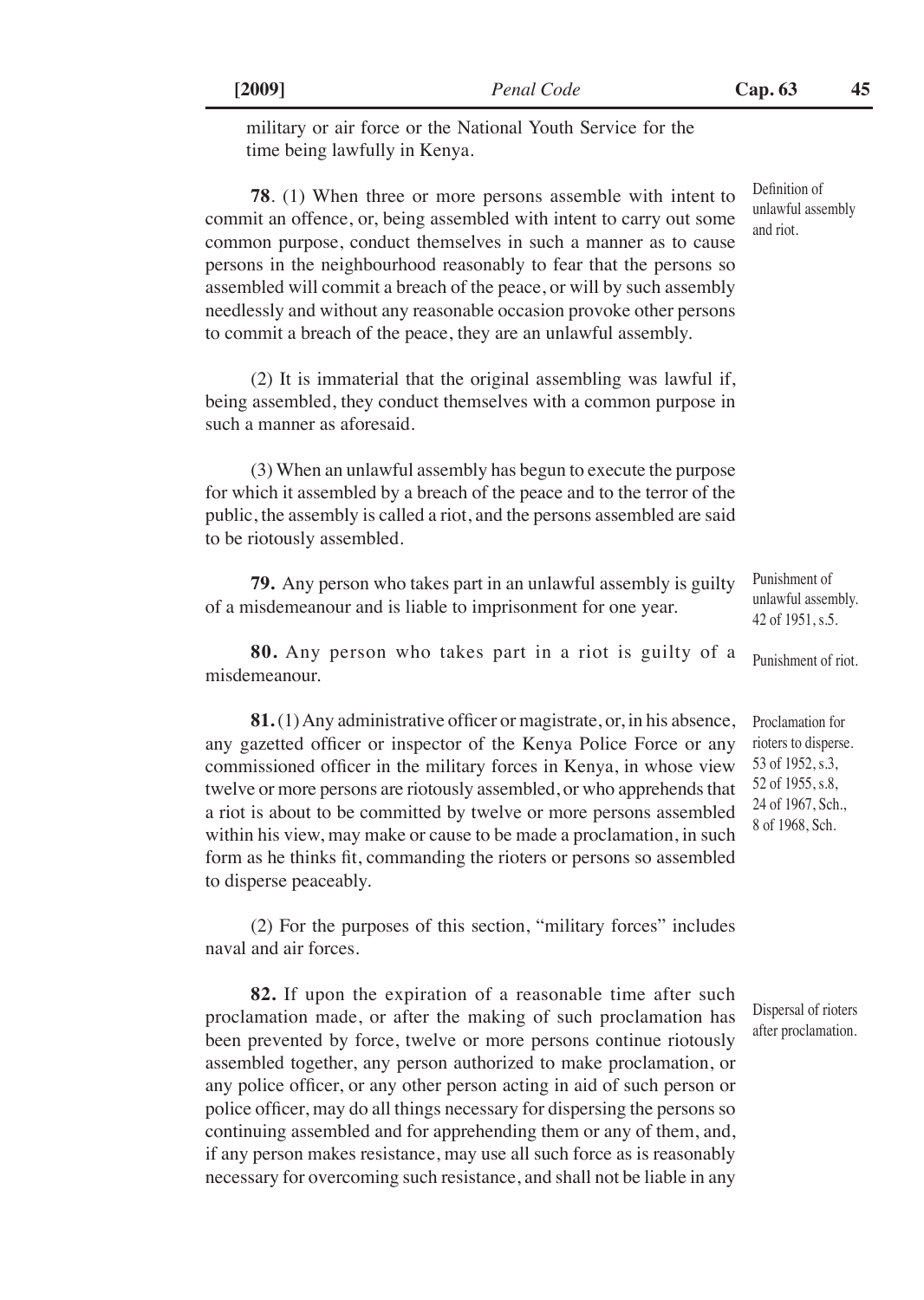| Cap. 63<br>46                                                            | Penal Code                                                                                                                                                                                                                                                                                                                                                                                                                                                                                                   | [2009] |
|--------------------------------------------------------------------------|--------------------------------------------------------------------------------------------------------------------------------------------------------------------------------------------------------------------------------------------------------------------------------------------------------------------------------------------------------------------------------------------------------------------------------------------------------------------------------------------------------------|--------|
|                                                                          | criminal or civil proceeding for having, by the use of such force, caused<br>harm or death to any person.                                                                                                                                                                                                                                                                                                                                                                                                    |        |
| Rioting after<br>proclamation.<br>53 of 1952, Sch.                       | 83. If proclamation is made commanding the persons engaged in<br>a riot, or assembled with the purpose of committing a riot, to disperse,<br>every person who, at or after the expiration of a reasonable time from the<br>making of the proclamation, takes or continues to take part in the riot or<br>assembly, is guilty of a felony and is liable to imprisonment for life.                                                                                                                             |        |
| Preventing or<br>obstructing<br>proclamation.<br>53 of 1952, Sch.        | 84. Any person who forcibly prevents or obstructs the making of<br>a proclamation as is in section 81 mentioned is guilty of a felony and is<br>liable to imprisonment for life; and, if the making of the proclamation is<br>so prevented, every person who, knowing that it has been so prevented,<br>takes or continues to take part in the riot or assembly, is liable to<br>imprisonment for life.                                                                                                      |        |
| Rioters demolishing<br>buildings, etc.                                   | 85. Any persons who, being riotously assembled together,<br>unlawfully pull down or destroy, or begin to pull down or destroy, any<br>building, railway, machinery or structures are guilty of a felony and<br>each of them is liable to imprisonment for life.                                                                                                                                                                                                                                              |        |
| Rioters injuring<br>buildings, machinery,<br>etc.                        | 86. Any persons who, being riotously assembled together<br>unlawfully damage any of the things in section 85 mentioned, are<br>guilty of a felony and each of them is liable to imprisonment for seven<br>years.                                                                                                                                                                                                                                                                                             |        |
| Riotously interfering<br>with railway, vehicle<br>or vessel.             | 87. All persons are guilty of a misdemeanor who, being riotously<br>assembled, unlawfully and with force prevent, hinder or obstruct the<br>loading or unloading of any railway, vehicle or vessel, or the starting<br>or transit of any railway or vehicle, or the sailing or navigation of any<br>vessel, or unlawfully and with force board any railway, vehicle or vessel<br>with intent to do so.                                                                                                       |        |
| Going armed in<br>public.                                                | 88. Any person who goes armed in public without lawful<br>occasion in such a manner as to cause terror to any person is guilty of<br>a misdemeanour, and his arms may be forfeited.                                                                                                                                                                                                                                                                                                                          |        |
| Possession of<br>firearms, etc.<br>54 of 1960, s.17,<br>11 of 1993, Sch. | 89. (1) Any person who, without reasonable excuse, carries or<br>has in his possession or under his control any firearm or other offensive<br>weapon, or any ammunition, incendiary material or explosive in<br>circumstances which raise a reasonable presumption that the firearm,<br>ammunition, offensive weapon, incendiary material or explosive is<br>intended to be used or has recently been used in a manner or for a<br>purpose prejudicial to public order is guilty of an offence and is liable |        |

to imprisonment for a term of not less than seven years and not more

than fifteen years.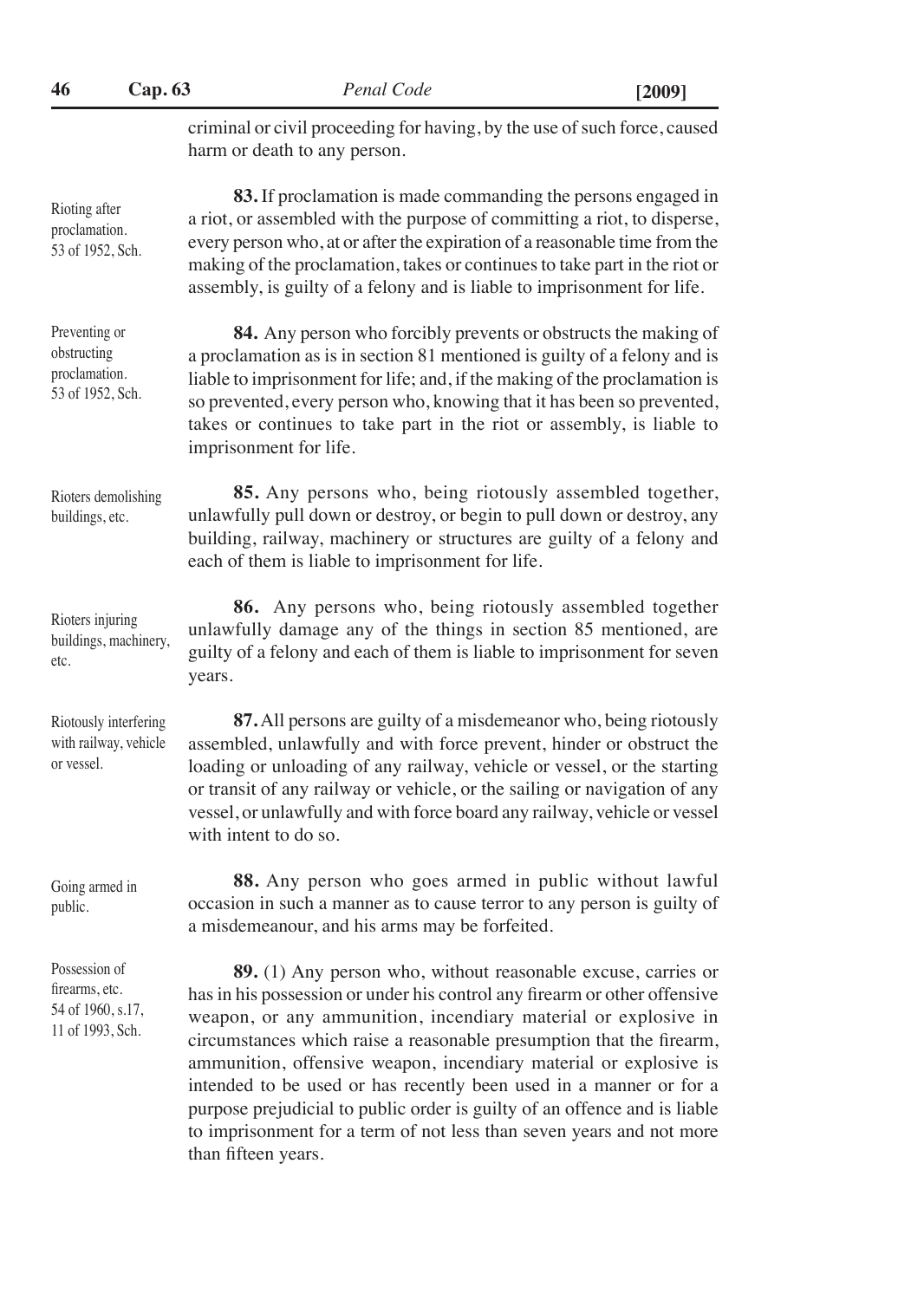(2) Any person who consorts with, or is found in the company of, another person who, in contravention of subsection (1), is carrying or has in his possession or under his control any firearm or other offensive weapon, or any ammunition, incendiary material or explosive, in circumstances which raise a reasonable presumption that he intends to act or has recently acted with such other person in a manner or for a purpose prejudicial to public order, is guilty of an offence and is liable to imprisonment for a term not exceeding five years.

(3) In any prosecution for an offence under this section, it shall be presumed, until the contrary is proved, that a weapon having the appearance of a firearm is a firearm.

(4) In this section -

"ammunition" has the meaning assigned to it by the Firearms  $_{Cap. 114.}$ Act;

"explosive" means any explosive within the meaning of the Explosives Act;

Cap. 115.

"firearm" has the meaning assigned to it by the Firearms Act;

"incendiary material" means any material capable of being used for causing damage to property by fire and intended by the person having it in his possession or under his control for such use;

 "offensive weapon" means any article made or adapted for use for causing injury to the person, or intended by the person having it in his possession or under his control for such use.

**90.** Any person who, in order to take possession thereof, enters on any lands or tenements in a violent manner, whether the violence consists in actual force applied to any other person or in threats or in breaking open any house or in collecting an unusual number of people, and whether he is entitled to enter on the land or not, is guilty of the misdemeanour termed forcible entry: Forcible entry.

Provided that a person who enters upon lands or tenements of his own, but which are in the custody of his servant or bailiff, does not commit the offence of forcible entry.

**91.** Any person who, being in actual possession of land without colour of right, holds possession of it, in a manner likely to cause a breach of the peace or reasonable apprehension of a breach of the peace, against a person entitled by law to the possession of the land is guilty of the misdemeanour termed forcible detainer. Forcible detainer.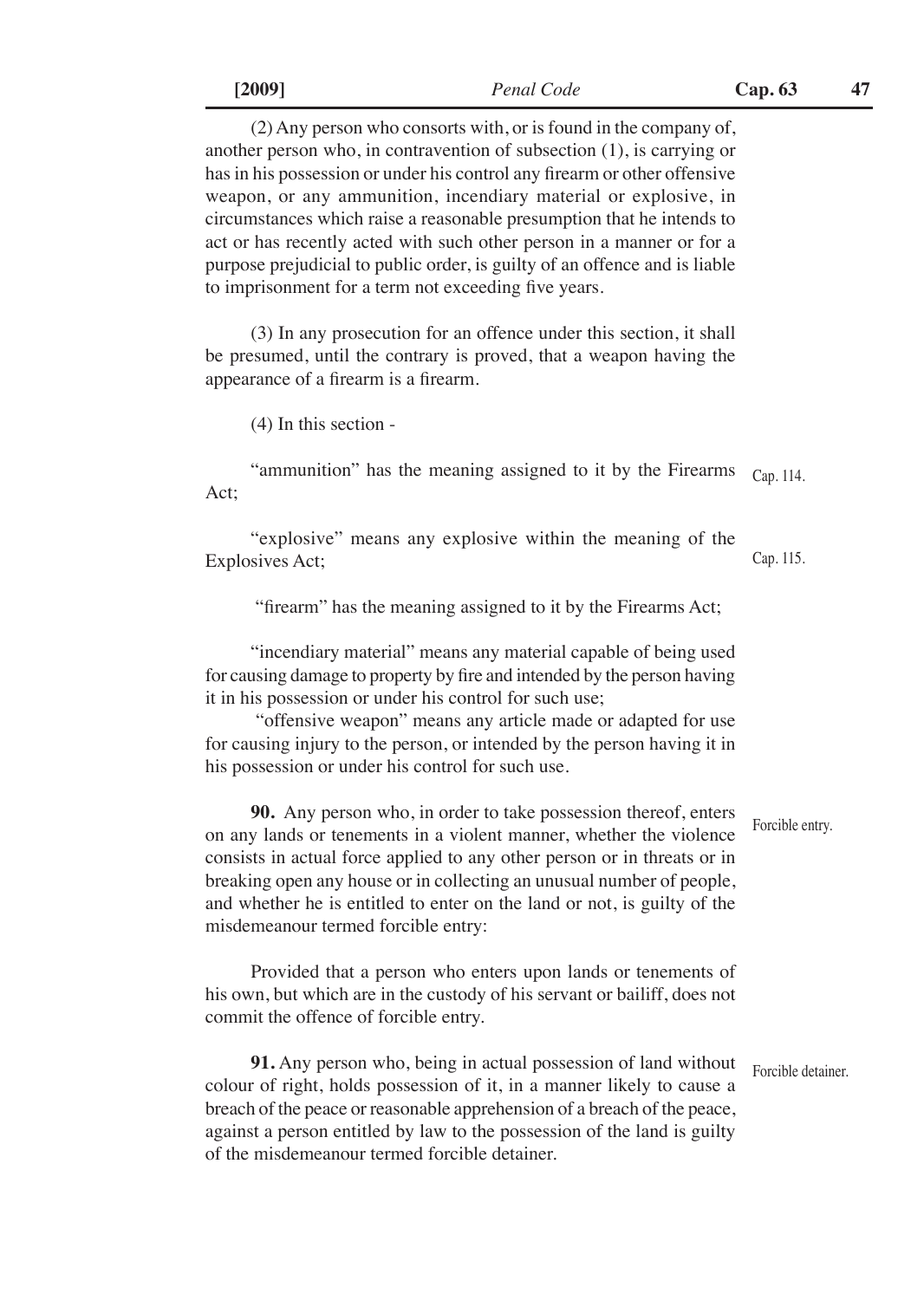| Cap. 63<br>48                                                                        | Penal Code                                                                                                                                                                                                                                                                                                                                                                                                          | [2009] |
|--------------------------------------------------------------------------------------|---------------------------------------------------------------------------------------------------------------------------------------------------------------------------------------------------------------------------------------------------------------------------------------------------------------------------------------------------------------------------------------------------------------------|--------|
| Affray.                                                                              | 92. Any person who takes part in a fight in a public place is guilty<br>of a misdemeanour and is liable to imprisonment for one year.                                                                                                                                                                                                                                                                               |        |
| Challenge to duel.                                                                   | 93. Any person who challenges another to fight a duel, or attempts<br>to provoke another to fight a duel, or attempts to provoke any person to<br>challenge another to fight a duel, is guilty of a misdemeanour.                                                                                                                                                                                                   |        |
| Offensive<br>conduct conducive<br>to breaches of the<br>peace.<br>54 of 1960, s. 18. | <b>94.</b> (1) Any person who in a public place or at a public gathering<br>uses threatening, abusive or insulting words or behaviour with intent<br>to provoke a breach of the peace or whereby a breach of the peace is<br>likely to be occasioned is guilty of an offence and is liable to a fine not<br>exceeding five thousand shillings or to imprisonment for a term not<br>exceeding six months or to both. |        |
|                                                                                      | (2) In this section, "public gathering" means -                                                                                                                                                                                                                                                                                                                                                                     |        |
|                                                                                      | (a) any meeting, gathering or concourse of ten or more persons<br>in any public place; or                                                                                                                                                                                                                                                                                                                           |        |
|                                                                                      | (b) any meeting or gathering which the public or any section of<br>the public or more than fifty persons are permitted to attend<br>or do attend, whether on payment or otherwise; or                                                                                                                                                                                                                               |        |
|                                                                                      | (c) any procession in, to or from a public place.                                                                                                                                                                                                                                                                                                                                                                   |        |
| Threatening breach                                                                   | 95. $(1)$ Any person who -                                                                                                                                                                                                                                                                                                                                                                                          |        |
| of the peace or<br>violence.<br>53 of 1952, Sch.                                     | $(a)$ uses obscene, abusive or insulting language, to his employer<br>or to any person placed in authority over him by his employer,<br>in such a manner as is likely to cause a breach of the peace;<br>or                                                                                                                                                                                                         |        |
|                                                                                      | $(b)$ brawls or in any other manner creates a disturbance in such<br>a manner as is likely to cause a breach of the peace,                                                                                                                                                                                                                                                                                          |        |
|                                                                                      | is guilty of a misdemeanour and is liable to imprisonment for six<br>months.                                                                                                                                                                                                                                                                                                                                        |        |
|                                                                                      | (2) Any person who -                                                                                                                                                                                                                                                                                                                                                                                                |        |
|                                                                                      | (a) with intent to intimidate or annoy any person, threatens to<br>break or injure a dwelling-house; or                                                                                                                                                                                                                                                                                                             |        |
|                                                                                      | (b) with intent to alarm any person in a dwelling-house,<br>discharges a loaded firearm or commits any other breach<br>of the peace,                                                                                                                                                                                                                                                                                |        |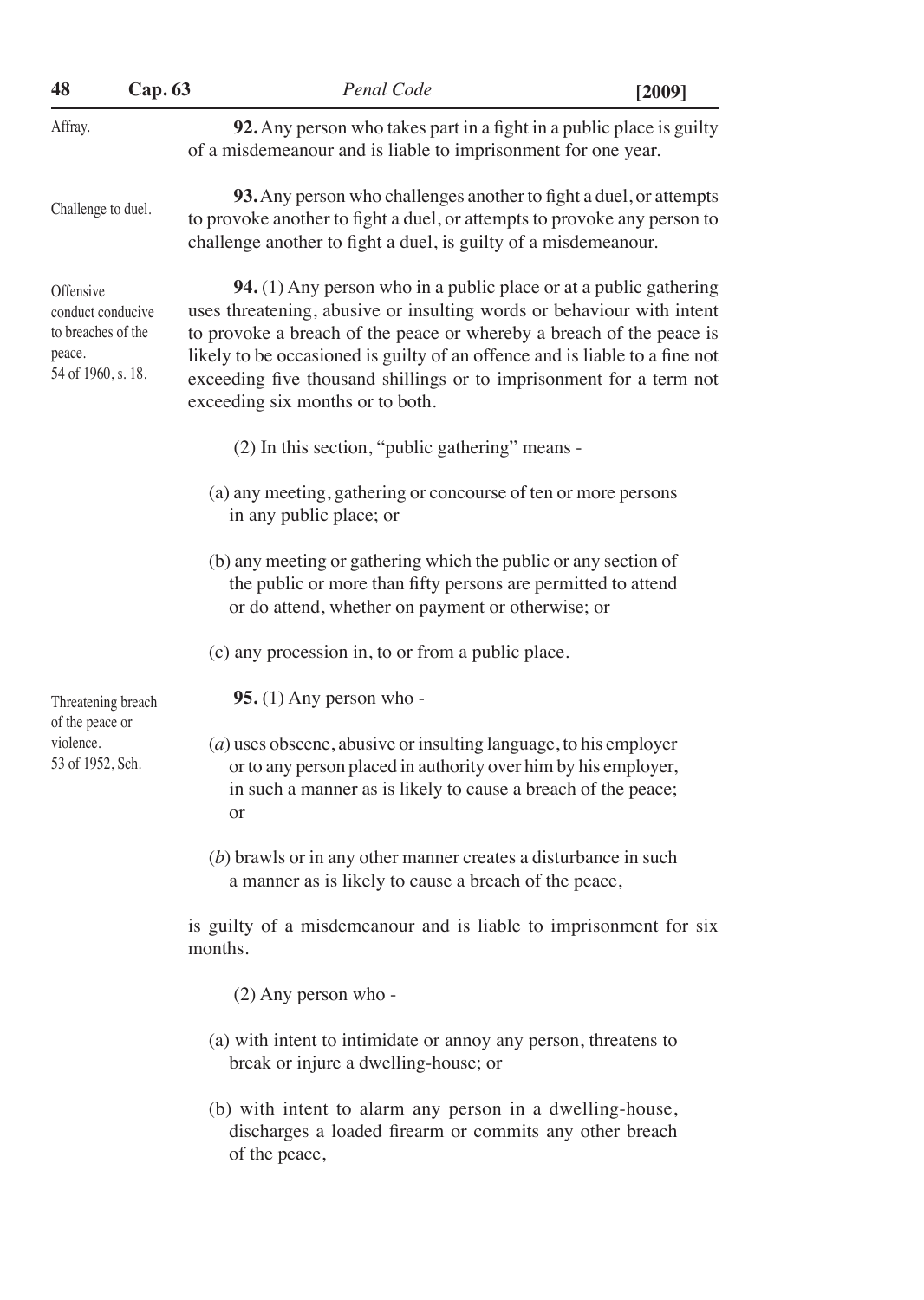**[2009]** *Penal Code* **Cap. 63 49**

is guilty of a misdemeanour and is liable to imprisonment for three years, or, if the offence is committed in the night, to imprisonment for four years.

**96.** Any person who, without lawful excuse, the burden of proof whereof shall lie upon him, utters, prints or publishes any words, or does any act or thing, indicating or implying that it is or might be desirable to do, or omit to do, any act the doing or omission of which is calculated-

- (*a*) to bring death or physical injury to any person or to any class, community or body of persons; or
- (*b*) to lead to the damage or destruction of any property; or
- (*c*) to prevent or defeat by violence or by other unlawful means the execution or enforcement of any written law or to lead to defiance or disobedience of any such law, or of any lawful authority,

is guilty of an offence and is liable to imprisonment for a term not exceeding five years.

**97.** Any persons who assemble together, to the number of two or more, for the purpose of unshipping, carrying or concealing any goods subject to customs duty and liable to forfeiture under any law relating to the customs, are guilty of a misdemeanour and each of them is liable to a fine not exceeding six thousand shillings or to imprisonment for six months.

**98.** (1) Whenever the Minister is satisfied that any boycott is being conducted or is threatened or likely to be conducted in Kenya with the intention or effect of -

(a) bringing into hatred or contempt, exciting disaffection against or undermining the lawful authority of the Government of Kenya, or any local authority, or of persuading any such body to alter any law or by-law, to appoint any commission or committee or to take any action which it is not by law required to take; or

(b) endangering public order in Kenya; or

- (c) bringing the economic life of Kenya into jeopardy; or
- (d) raising discontent or disaffection amongst the inhabitants of Kenya, or engendering feelings of ill-will or hostility

Incitement to violence and disobedience of the law. 32 of 1958, s.2, 54 of 1960, s.19, 5 of 2003, s. 10.

Assemblying for smuggling. 40 of 1952, Sch.

Wrongfully inducing a boycott. 54 of 1960, s. 21, L.N. 427/1963, 24 of 1967, Sch., L.N. 280 of 1967, 5 of 2003, s. 11,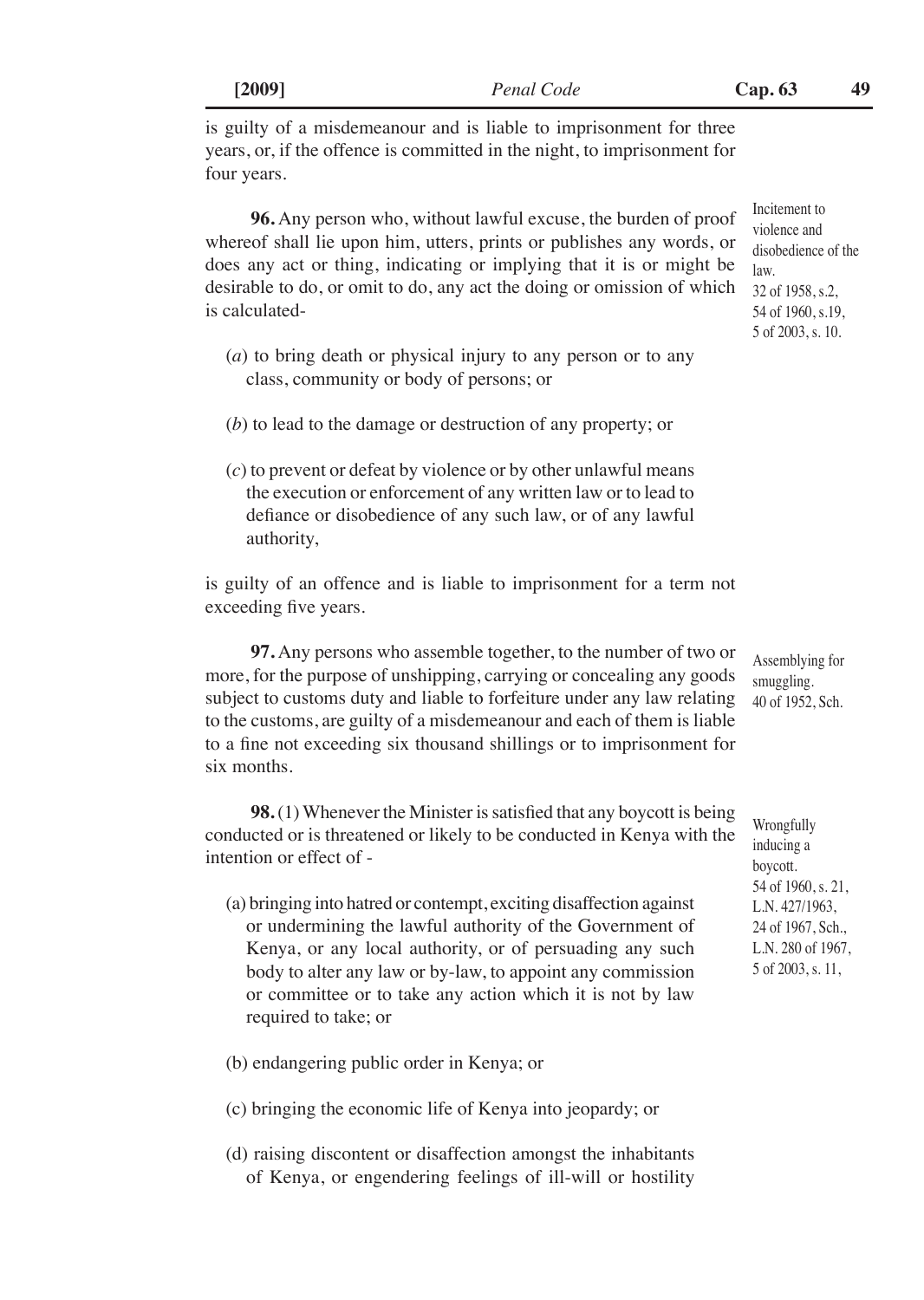between different classes or different races of the population of Kenya,

he may, by notice published in the Gazette, designate that boycott for the purposes of this section and may, by the same or any subsequent notice so published, specify in relation to a designated boycott any action which he is satisfied is likely to further that boycott, including (but without prejudice to the generality of that power) any action falling within any of the following classes of action, that is to say -

- (i) abstaining from buying goods from or selling goods to any person or class of persons; or
- (ii) abstaining from buying or selling any goods or class of goods; or
- (iii) abstaining from entering or approaching or dealing at any premises at which any person or class of persons carries on trade or business; or
- (iv) abstaining from dealing with any person or class of persons in the course of his trade or business; or abstaining from using or providing any service or class of service; or
- (v) abstaining from working for or employing any person or class of persons; or
- (vi) abstaining from letting, hiring or allowing the use of any land or buildings to any person or class of persons; or
- (vii) abstaining from doing any other act which may lawfully be done.

(2) Any person who, with intent to further any designated boycott-

(a) by word of mouth publicly; or

(b) by making a publication (as defined in subsection (7),

advises, induces or persuades or attempts to advise, induce or persuade any person or class of persons to take any action which has been specified in relation to that boycott is guilty of an offence and is liable to imprisonment for a term not exceeding six months.

(3) For the purposes of this section, in determining whether any words were spoken or any publication was made with intent to further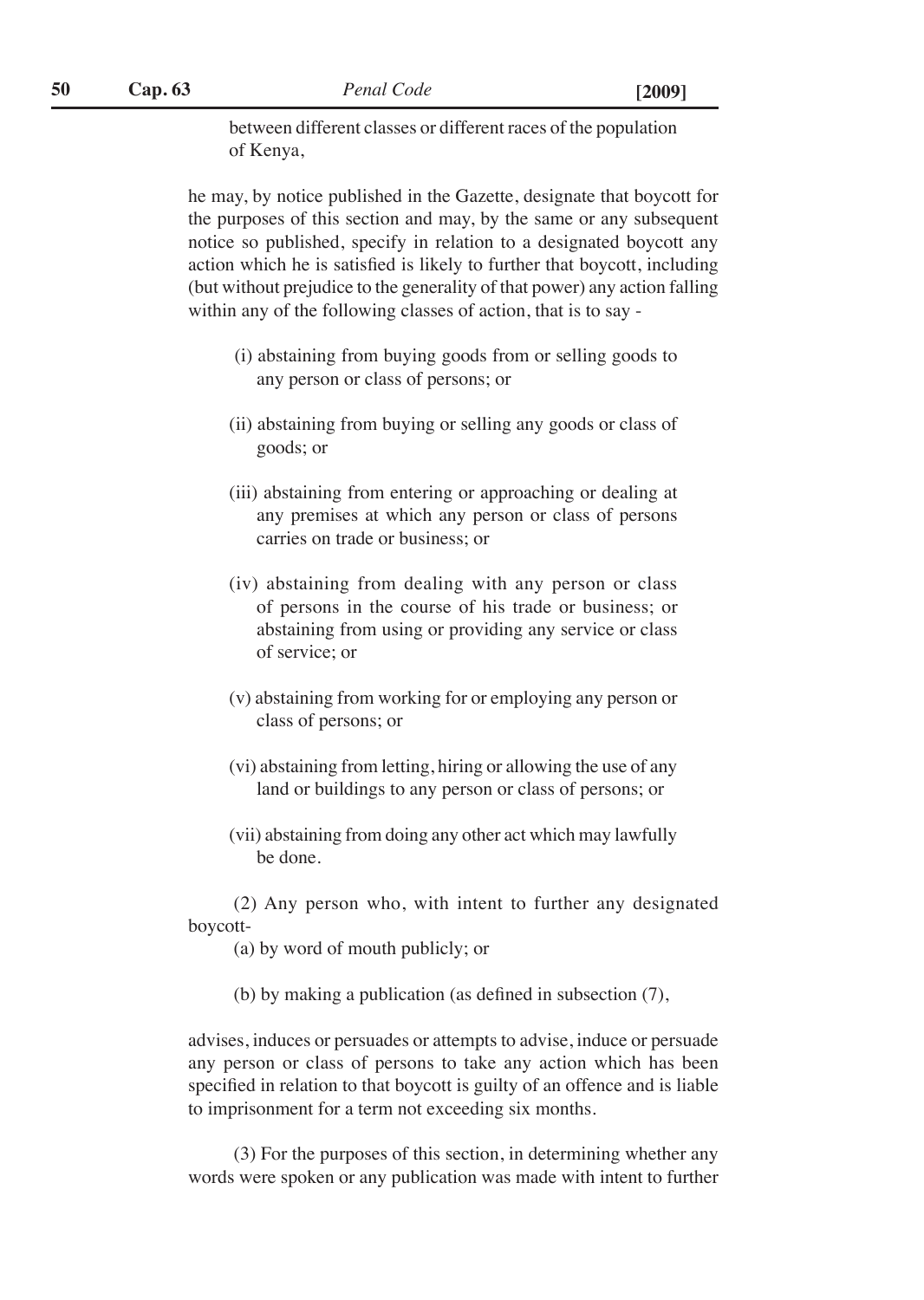a designated boycott, every person shall, unless the contrary be proved, be deemed to intend the consequences which would naturally follow from his conduct at the time and in the circumstances in which he so conducted himself.

(4) Nothing in this section shall be construed so as to make unlawful any action lawfully taken by a party to a trade dispute (as defined in the Trade Unions Act) in contemplation or in furtherance of that dispute.

(5) *(Repealed by No. 5 of 2003, s. 11.*)

(6) Any notice published under this section may at any time be amended, varied, suspended or revoked by a further notice so published.

(7) For the purposes of this section a person shall be deemed to make a publication if he prints it, makes it, publishes it, sells it, distributes it, offers it for sale or distribution or reproduces it.

> *Division II - Offences against the Administration of Lawful Authority*

## Chapter X -abuse of Office

**99.** Any person who, being employed in the public service, and being charged by virtue of his employment with any judicial or administrative duties respecting property of a special character, or respecting the carrying on of any manufacture, trade or business of a special character, and having acquired or holding, directly or indirectly, a private interest in any such property, manufacture, trade or business, discharges any such duties with respect to the property, manufacture, trade or business in which he has such interest or with respect to the conduct of any person in relation thereto, is guilty of a felony.

Officers charged with administration of property of a special character or with special duties. 7 of 2007

**100.** Any person who, being employed in the public service in such a capacity as to require him or to enable him to furnish returns or statements touching any sum payable or claimed to be payable to himself or to any other person, or touching any other matter required to be certified for the purpose of any payment of money or delivery of goods to be made to any person, makes a return or statement touching any such matter which is, to his knowledge, false in any material particular is guilty of a felony.

**101.** (1) Any person who, being employed in the public service, does or directs to be done, in abuse of the authority of his office, any Abuse of office. 7 of 2007.

False claims by persons employed in the public service. 7 of 2007

Cap. 233.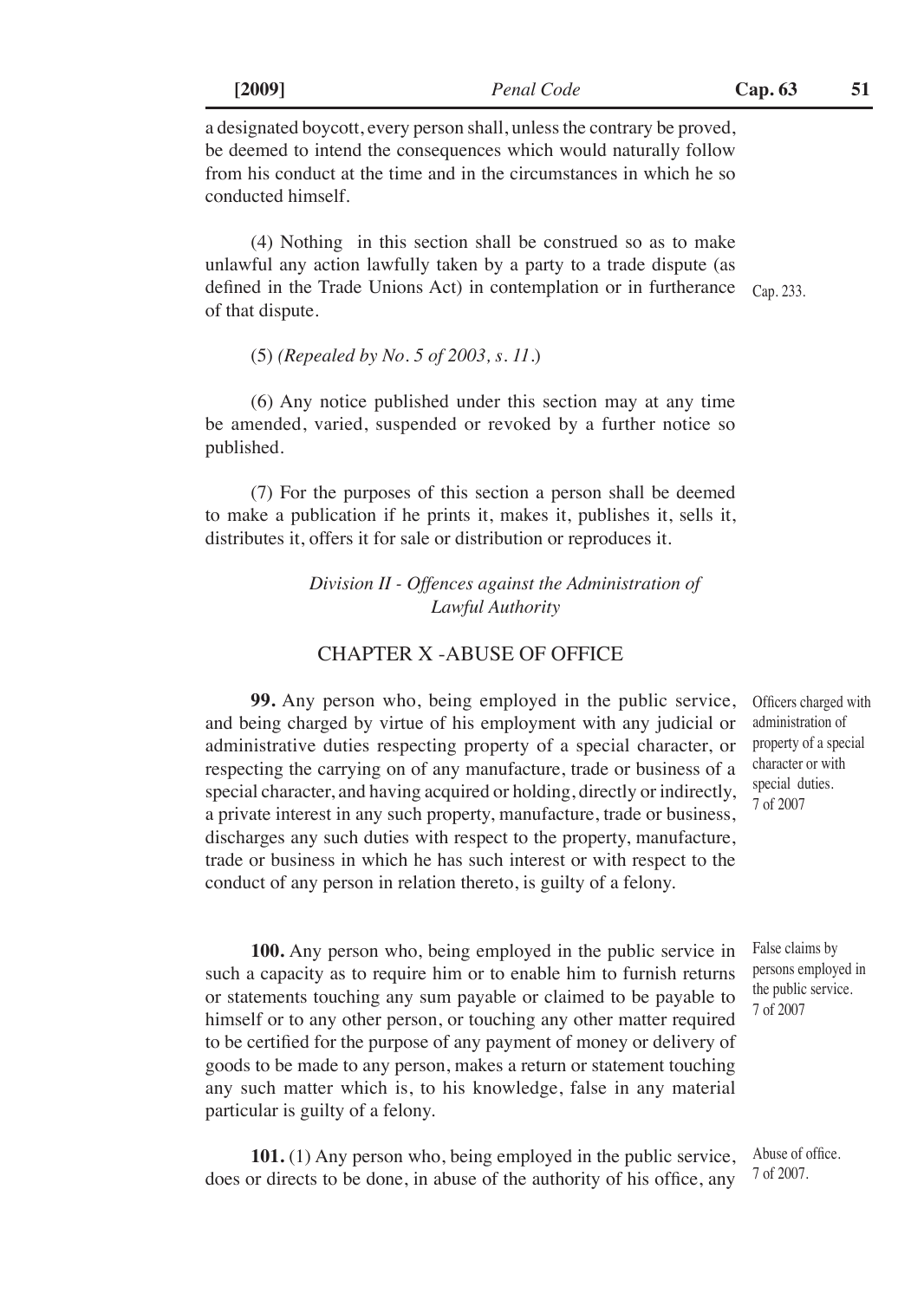arbitrary act prejudicial to the rights of another is guilty of a felony.

(2) *(Repealed by 7 of 2007.)* 

(3) *(Repealed by No. 5 of 2003, s. 12.)*

**102.** Any person who, being authorized or required by law to give any certificate touching any matter by virtue whereof the rights of any person may be prejudicially affected, gives a certificate which is, to his knowledge, false in any material particular, is guilty of a felony. False certificates by public officers. 7 of 2007.

> **102A**. A person convicted of an offence under sections 99, 100, 101 or 102 of this Part shall be liable to a fine not exceeding one million shillings or to imprisonment for a term not exceeding 10 years or to both.

Unauthorized administration of oaths.

Penalties. 7 of 2007.

> **103.** Any person who administers an oath, or takes solemn declaration or affirmation or affidavit, touching any matter with respect to which he has not by law any authority to do so is guilty of a misdemeanour and is liable to imprisonment for one year:

> Provided that this section shall not apply to an oath, declaration, affirmation or affidavit administered by or taken before a magistrate in any matter relating to the preservation of the peace or the punishment of offences or relating to inquiries respecting sudden deaths, nor to an oath, declaration, affirmation or affidavit administered or taken for some purpose which is lawful under the laws of another country, or for the purpose of giving validity to an instrument in writing which is intended to be used in another country.

False assumption of authority.

**104.** Any person who -

- (a) not being a judicial officer, assumes to act as a judicial officer; or
- (b) without authority assumes to act as a person having authority by law to administer an oath or take a solemn declaration or affirmation or affidavit or to do any other act of a public nature which can only be done by persons authorized by law to do so; or
- (c) represents himself to be a person authorized by law to sign a document testifying to the contents of any register or record kept by lawful authority, or testifying to any fact or event, and signs such document as being so authorized, when he is not, and knows that he is not, in fact, so authorized,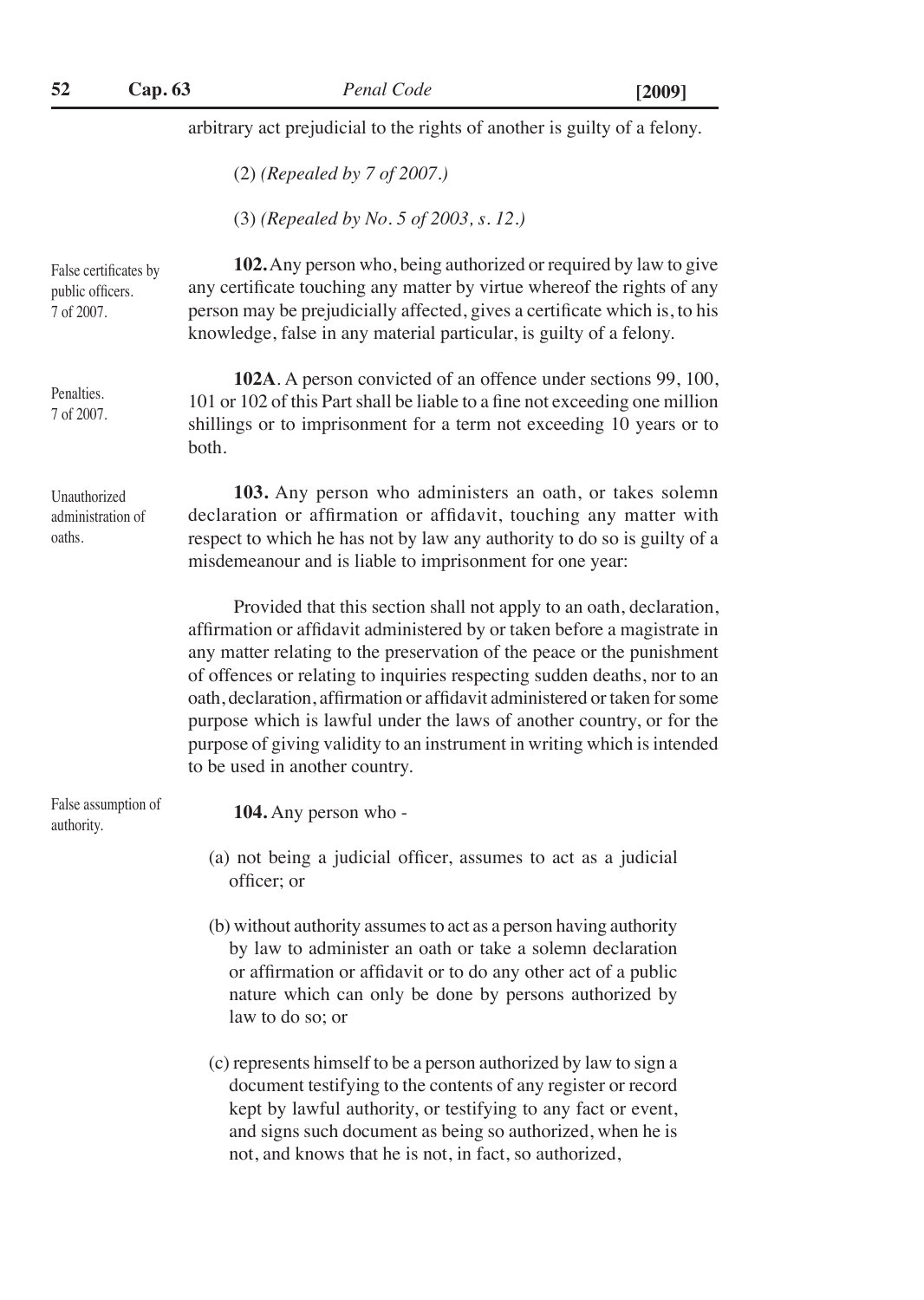is guilty of a misdemeanour.

**105**. Any person who -

- (a) personates any person employed in the public service on an occasion when the latter is required to do any act or attend in any place by virtue of his employment; or
- (b) falsely represents himself to be a person employed in the public service, and assumes to do any act or to attend in any place for the purpose of doing any act by virtue of such employment,

is guilty of a misdemeanour and is liable to imprisonment for three years.

**106**. Whoever holds out any threat of injury to any person employed in the public service, or to any person in whom he believes that person employed in the public service to be interested, for the purpose of inducing that person employed in the public service to do any act or to forbear or delay to do any act connected with the exercise of the public functions of such person employed in the public service is guilty of a misdemeanour.

**107.** Any person who -

- (*a*) induces or attempts to induce any public officer, or any sailor, soldier or airman being an officer or member of any naval, military or air force for the time being lawfully in Kenya, or any servant of a local authority, to fail in his duty, or to terminate his services in the discharge of his duty, or to commit a breach of discipline; or
- (*b*) with intent to influence any public officer, or any such sailor, soldier or airman as aforesaid, or any servant of a local authority, in or in relation to the discharge of his duty, or to cause him to fail in his duty, or to terminate his services in the discharge of his duty, or to commit a breach of discipline, refuses or threatens to refuse to deal or do trade or business with, or to supply or render, in the ordinary course of his trade or business, any goods or service to, any person,

is guilty of an offence and is liable to imprisonment for a term not exceeding three years.

# **Chapter XI - Offences Relating to the Administration of Justice**

Personating persons employed in the public service.

Threat of injury to persons employed in public service.

Tampering with public officers, etc. 54 of 1960, s. 22.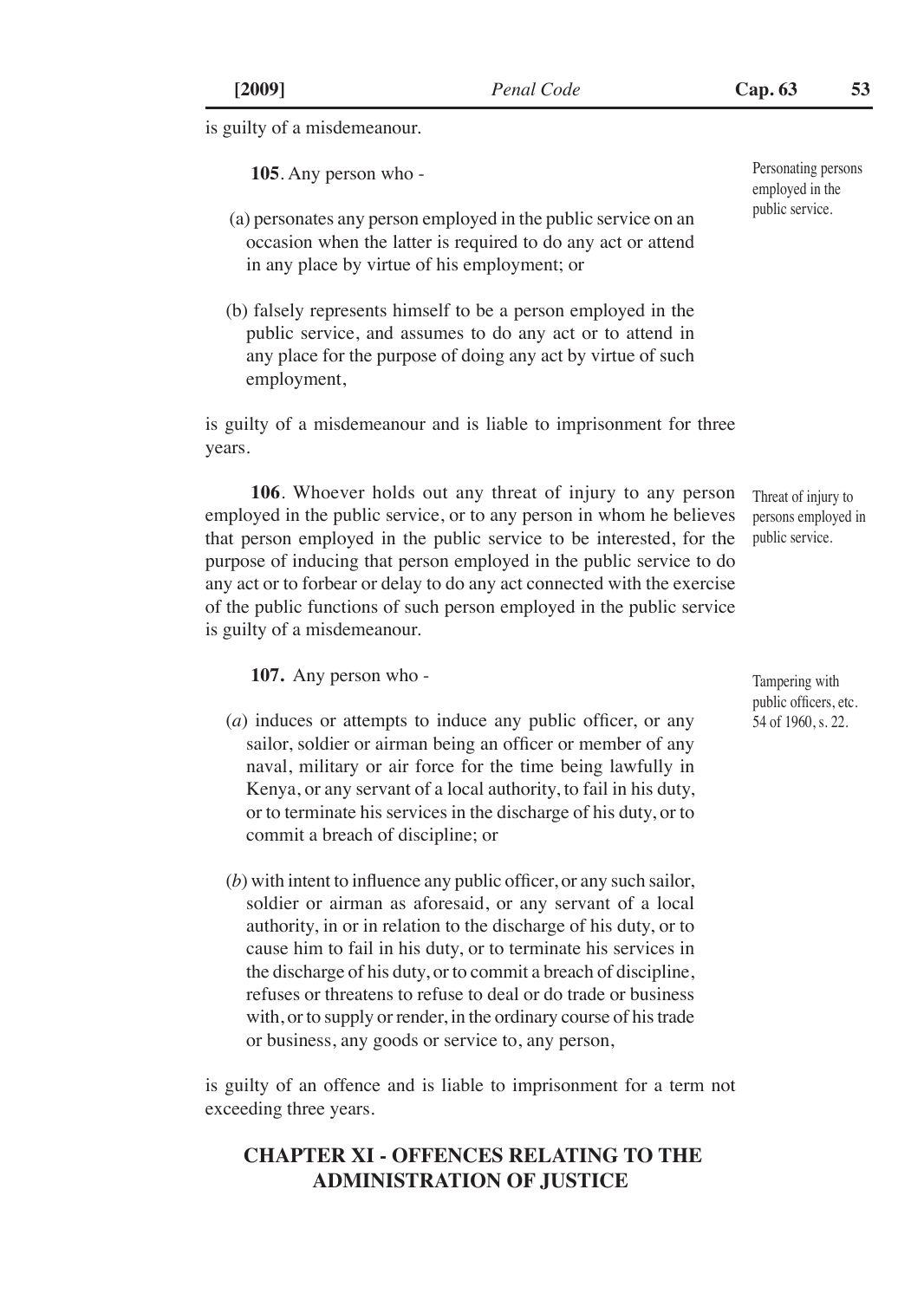| Cap. 63<br>54                                                             | Penal Code                                                                                                                                                                                                                                                                                                                                        | [2009] |
|---------------------------------------------------------------------------|---------------------------------------------------------------------------------------------------------------------------------------------------------------------------------------------------------------------------------------------------------------------------------------------------------------------------------------------------|--------|
| Perjury and<br>subornation of<br>perjury<br>13 of 1982, s. 15.            | 108. $(1)(a)$ Any person who, in any judicial proceeding, or for the<br>purpose of instituting any judicial proceeding, knowingly gives false<br>testimony touching any matter which is material to any question then<br>pending in that proceeding or intended to be raised in that proceeding,<br>is guilty of the misdemeanour termed perjury. |        |
|                                                                           | $(b)$ It is immaterial whether the testimony is given on oath or<br>under any other sanction authorized by law.                                                                                                                                                                                                                                   |        |
|                                                                           | $(c)$ The forms and ceremonies used in administering the oath<br>or in otherwise binding the person giving the testimony to<br>speak the truth are immaterial, if he assent to the forms and<br>ceremonies actually used.                                                                                                                         |        |
|                                                                           | $(d)$ It is immaterial whether the false testimony is given orally<br>or in writing.                                                                                                                                                                                                                                                              |        |
|                                                                           | (e) It is immaterial whether the court or tribunal is properly<br>constituted, or is held in the proper place or not, if it actually<br>acts as a court or tribunal in the proceeding in which the<br>testimony is given.                                                                                                                         |        |
|                                                                           | $(f)$ It is immaterial whether the person who gives the testimony<br>is a competent witness or not, or whether the testimony is<br>admissible in the proceeding or not.                                                                                                                                                                           |        |
|                                                                           | (2) Any person who aids, abets, counsels, procures or suborns<br>another person to commit perjury is guilty of the misdemeanour termed<br>subornation of perjury.                                                                                                                                                                                 |        |
| False statements by<br>interpreters.                                      | 109. If any person, lawfully sworn as an interpreter in a judicial<br>proceeding, wilfully makes a statement material in the proceeding<br>which he knows to be false, or does not believe to be true, he shall be<br>guilty of perjury.                                                                                                          |        |
| Punishment of<br>perjury and<br>subornation of<br>perjury.                | 110. Any person who commits perjury or suborns perjury is liable<br>to imprisonment for seven years.                                                                                                                                                                                                                                              |        |
| Evidence of perjury<br>or subornation of<br>perjury.<br>L.N. 761 of 1963. | 111. A person cannot be convicted of committing perjury or of<br>subornation of perjury solely upon the evidence of one witness as to<br>the falsity of any statement alleged to be false.                                                                                                                                                        |        |
| Contradictory<br>statements.<br>54 of 1960, s.23.                         | 112. (1) Where a witness in any judicial proceedings (other than<br>a person accused of an offence in criminal proceedings) has made a<br>statement on oath or affirmation of some fact relevant in the proceedings,<br>contradicting in a material detail a previous statement made on oath                                                      |        |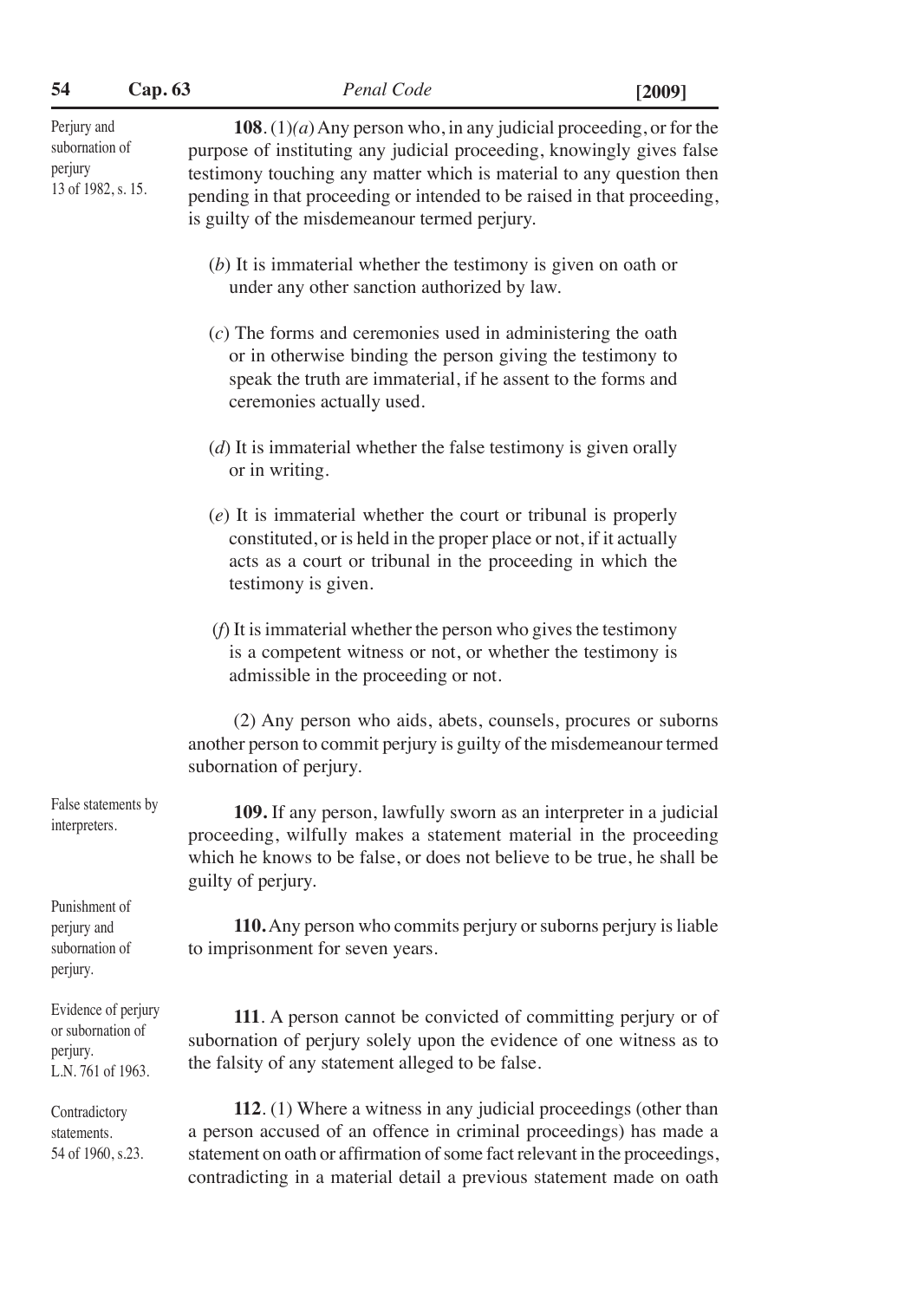or affirmation by the same witness before the same court or any other court or tribunal, such witness, if a court is satisfied that either of such statements was made with intent to deceive, is guilty of an offence and is liable to imprisonment for a term not exceeding two years.

(2) Upon the trial of any person for an offence under this section, it shall not be necessary to prove the falsity of either of the contradictory statements, but, upon proof that both the statements were made by him, the court, if satisfied that the statements, or either of them, were or was made with intent to deceive, shall convict the accused.

(3) At the trial of any person for an offence under this section, the record of a court or tribunal containing any statement made on oath or affirmation by the person charged shall be prima facie evidence of such statement.

(4) For the avoidance of doubt, it is hereby declared that a person shall be liable to be convicted of an offence under this section notwithstanding that any statement made by him before a court or tribunal was made in reply to a question which he was bound by law to answer, and any such statement shall be admissible in any proceedings under this section.

**112A**.(1) Any person who, with intent to cause harm or inconvenience to another person, gives or makes to -

Malicious information. 5 of 2003.

- (a) any magistrate or member of the police force; or
- (b) any officer having power to apprehend or order the apprehension of offenders,

any information or complaint in relation to that other person that he knows to be false is guilty of a misdemeanour or, where subsection (3) or (4) applies, of a felony.

(2) Where, as a result of an offence under this section, any person sustains actual bodily harm, the offender shall on conviction be liable s.251. to be punished as for assault occasioning actual bodily harm.

 (3) Where, as a result of an offence under this section, any person sustains grievous harm, the offender shall on conviction be liable to be punished as for doing grievous harm. s.234.

 (4) Where, as a result of an offence under this section, any person dies, the offender shall on conviction be liable to be punished as for s.205.manslaughter.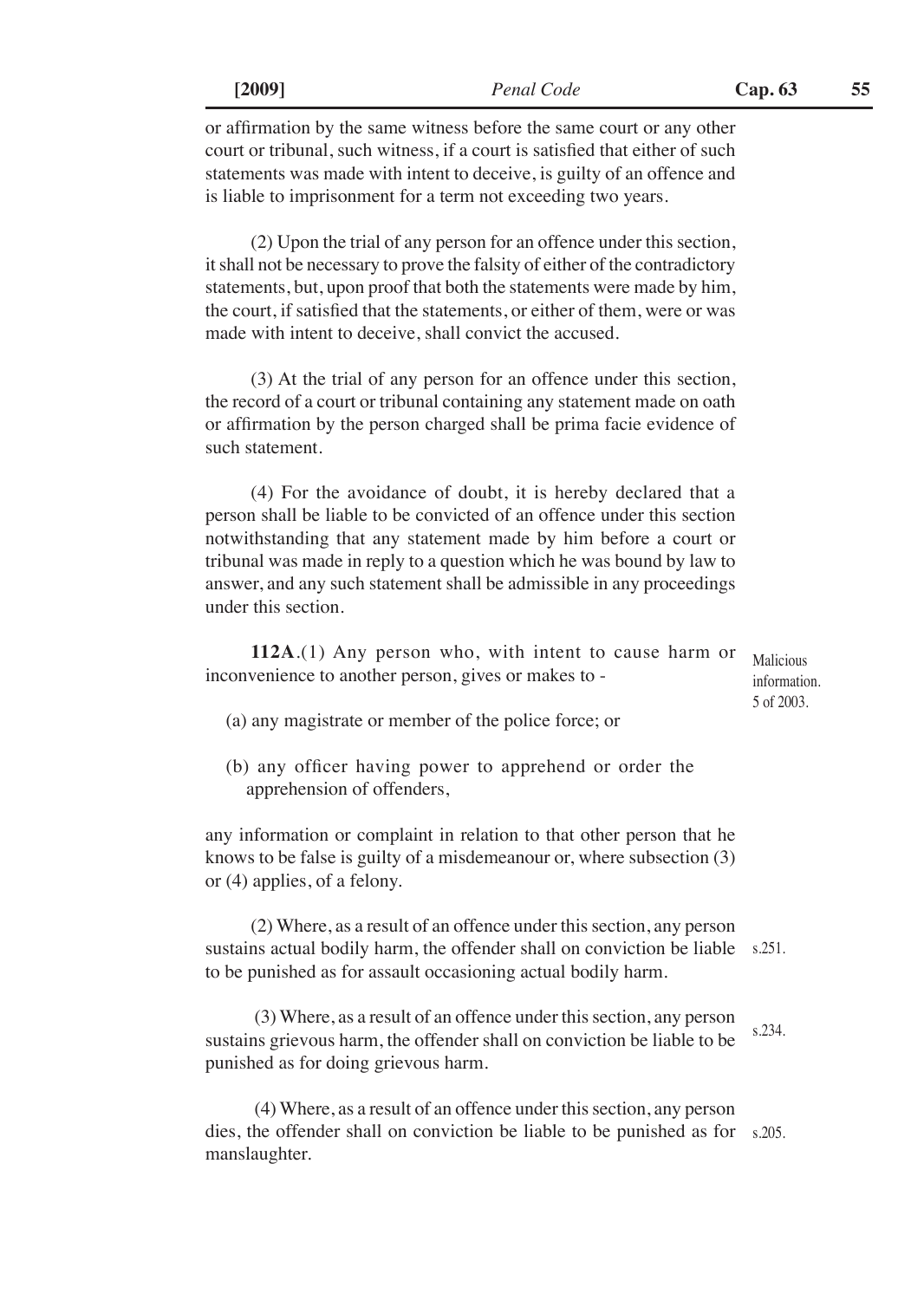(5) For the purposes of this section, any harm to or death of a person shall be deemed to have resulted from an offence under this section if the court is satisfied that, as a matter of fact, and without regard to the actions or motivations of any person other than the offender, the harm would not have been done or the death would not have occurred, as the case may be, if the offence had not been committed. **113**. Any person who, with intent to mislead any tribunal in any judicial proceeding - (a) fabricates evidence by any means other than perjury or subornation of perjury; or (b) knowingly makes use of such fabricated evidence, is guilty of a misdemeanour and is liable to imprisonment for seven years. **114**. Any person who swears falsely or makes a false affirmation or declaration before any person authorized to administer an oath or take a declaration upon a matter of public concern under such circumstances that the false swearing or declaration if committed in a judicial proceeding would have amounted to perjury, is guilty of a misdemeanour. **115**. Any person who practises any fraud or deceit, or knowingly makes or exhibits any false statement, representation, token or writing to any person called or to be called as a witness in any judicial proceeding, with intent to affect the testimony of such person as a witness, is guilty of a misdemeanour. **116**. Any person who, knowing that any book, document or thing of any kind whatsoever is or may be required in evidence in a judicial proceeding, wilfully removes or destroys it or renders it illegible or undecipherable or incapable of identification, with intent thereby to prevent it from being used in evidence, is guilty of a misdemeanour. **117**. Any person who - (a) conspires with any other person to accuse any person falsely of any crime or to do anything to obstruct, prevent, pervert or defeat the course of justice; or (b) in order to obstruct the due course of justice, dissuades, hinders or prevents any person lawfully bound to appear and give evidence as a witness from so appearing and giving evidence, or endeavours to do so; or Fabricating evidence. False swearing. Deceiving witnesses. Destroying evidence. Conspiracy to defeat justice and interference with witnesses. 53 of 1952, s.4.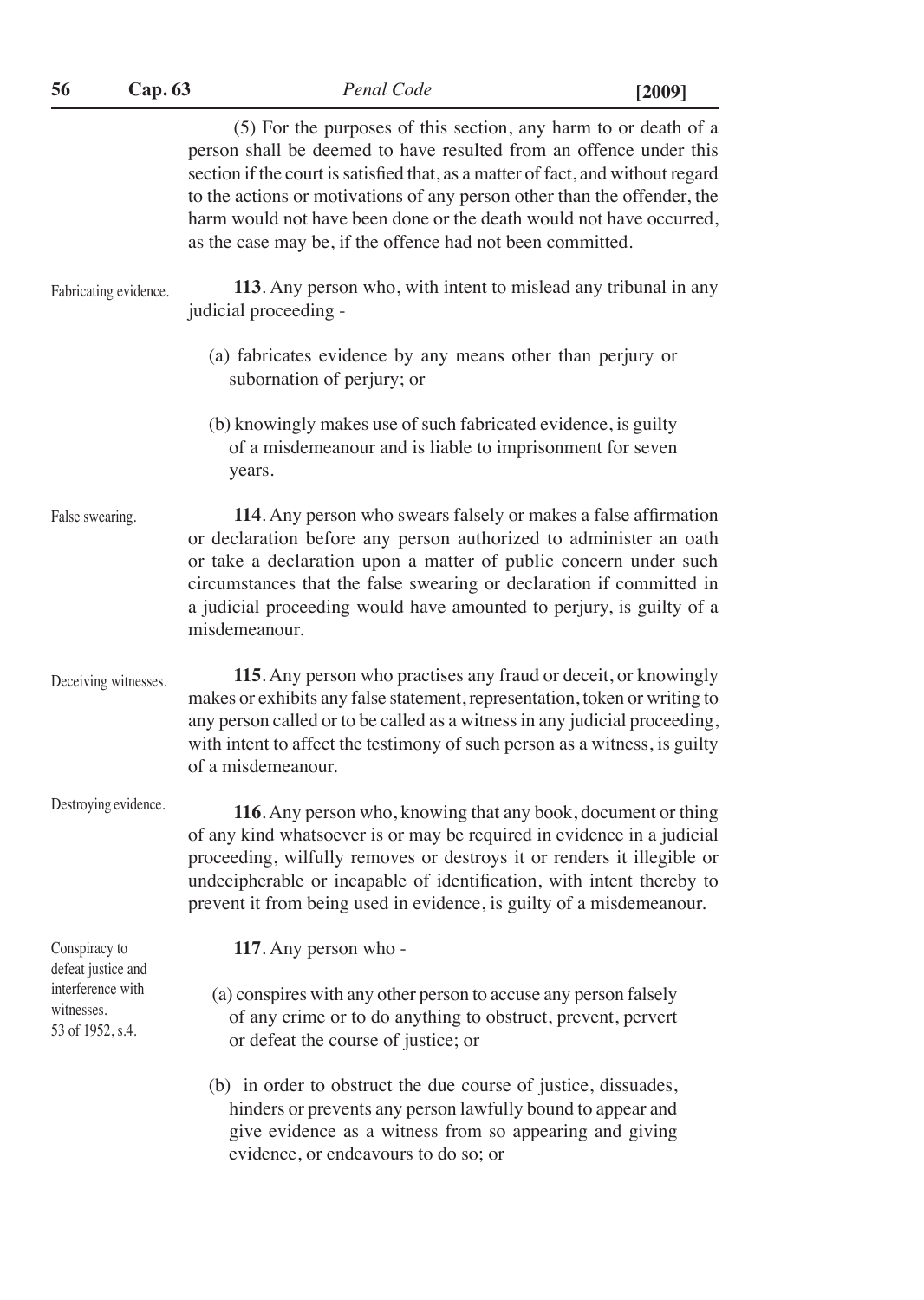(c) obstructs or in any way interferes with or knowingly prevents the execution of any legal process, civil or criminal,

is guilty of an offence and is liable to imprisonment for five years.

**118**. Any person who asks, receives or obtains, or agrees or attempts to receive or obtain, any property or benefit of any kind for himself or any other person upon any agreement or understanding that he will compound or conceal a felony, or will abstain from, discontinue or delay a prosecution for a felony, or will withhold any evidence thereof, is guilty of a misdemeanour.

**119.** Any person who, having brought, or under pretence of bringing, an action against another person upon a penal law in order to obtain from him a penalty for any offence committed or alleged to have been committed by him, compounds the action without the order or consent of the court in which the action is brought or is to be brought, is guilty of a misdemeanour.

**120.** Any person who -

- (a) publicly offers a reward for the return of any property which has been stolen or lost, and in the offer makes use of any words purporting that no questions will be asked, or that the person producing such property will not be seized or molested; or
- (b) publicly offers to return to any person who may have bought or advanced money by way of loan upon any stolen or lost property the money so paid or advanced, or any other sum of money or reward for the return of such property; or

(c) prints or publishes any such offer,

is guilty of a misdemeanour.

**121.** (1) Any person who -

- (a) within the premises in which any judicial proceeding is being had or taken, or within the precincts of the same, shows disrespect, in speech or manner, to or with reference to such proceeding, or any person before whom such proceeding is being had or taken; or
- (b) having been called upon to give evidence in a judicial proceeding, fails to attend, or having attended refuses to be sworn or to make an affirmation, or, having been sworn or

Offences relating to judicial proceedings. 40 of 1952, Sch., 53 of 1952, Sch., 21 of 1966, 2nd Sch.

Compounding penal actions. 24 of 1967, Sch.

Compounding felonies.

Advertisements for stolen property.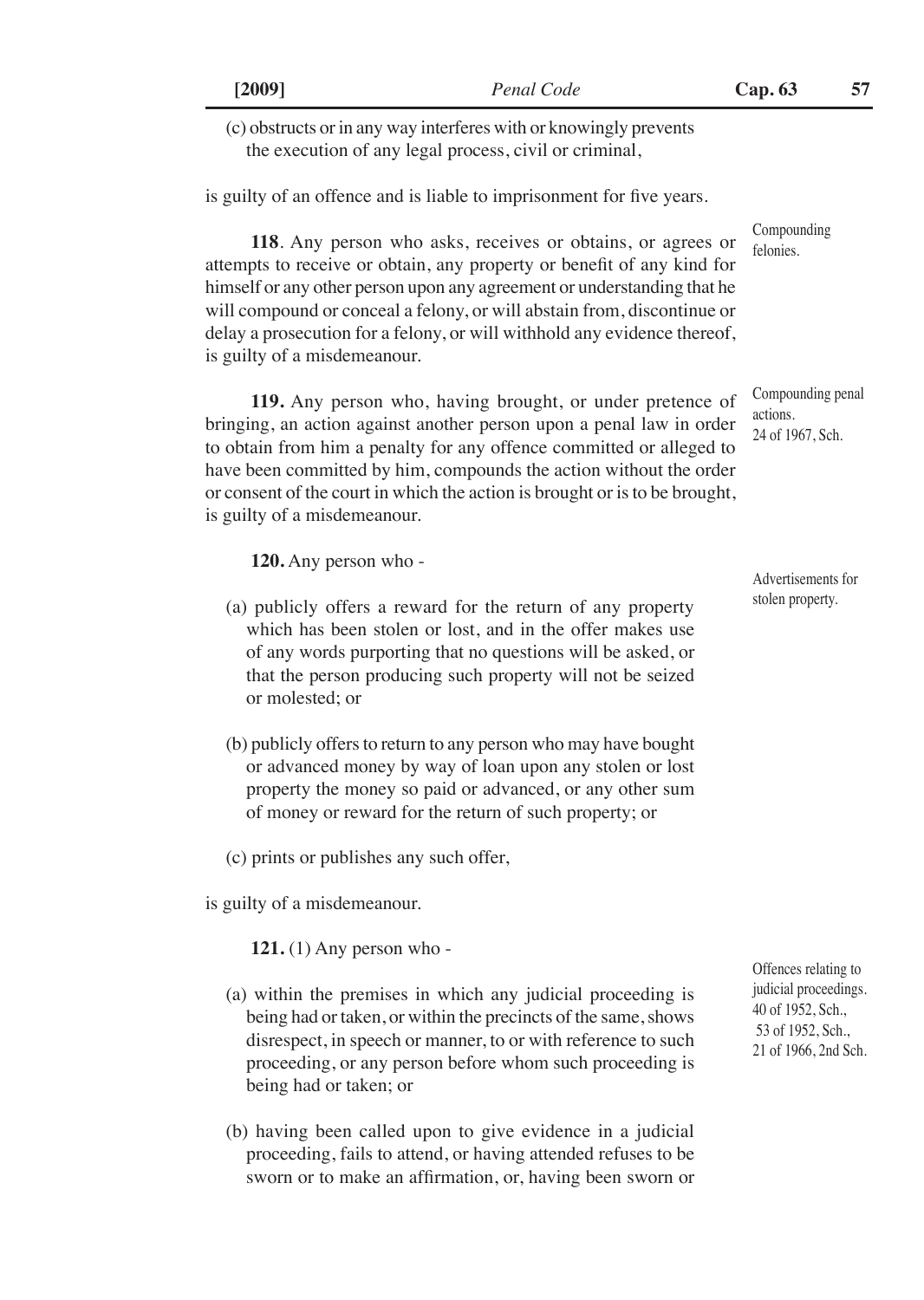affirmed, refuses without lawful excuse to answer a question or to produce a document, or remains in the room in which such proceeding is being had or taken, after the witnesses have been ordered to leave such room; or

- (c) causes an obstruction or disturbance in the course of a judicial proceeding; or
- (d) while a judicial proceeding is pending, makes use of any speech or writing misrepresenting such proceeding or capable of prejudicing any person in favour of or against any parties to such proceeding, or calculated to lower the authority of any person before whom such proceeding is being had or taken; or
- (e) publishes a report of the evidence taken in any judicial proceeding which has been directed to be held in private; or
- (f) attempts wrongfully to interfere with or influence a witness in a judicial proceeding, either before or after he has given evidence, in connexion with such evidence; or
- (g) dismisses a servant because he has given evidence on behalf of a certain party to a judicial proceeding; or
- (h) wrongfully retakes possession of land from any person who has recently obtained possession by a writ of court; or
- (i) commits any other act of intentional disrespect to any judicial proceedings, or to any person before whom such proceeding is being had or taken,

is guilty of an offence and is liable to imprisonment for three years.

(2) When any offence under any of paragraphs  $(a)$ ,  $(b)$ ,  $(c)$ ,  $(d)$  and (i) of subsection (1) is committed in view of the court, the court may cause the offender to be detained in custody, and at any time before the rising of the court on the same day may take cognizance of the offence and sentence the offender to a fine not exceeding one thousand four hundred shillings or in default of payment to imprisonment for a term not exceeding one month.

(3) The provisions of this section shall be deemed to be in addition to and not in derogation from the power of the High Court to punish for contempt of court.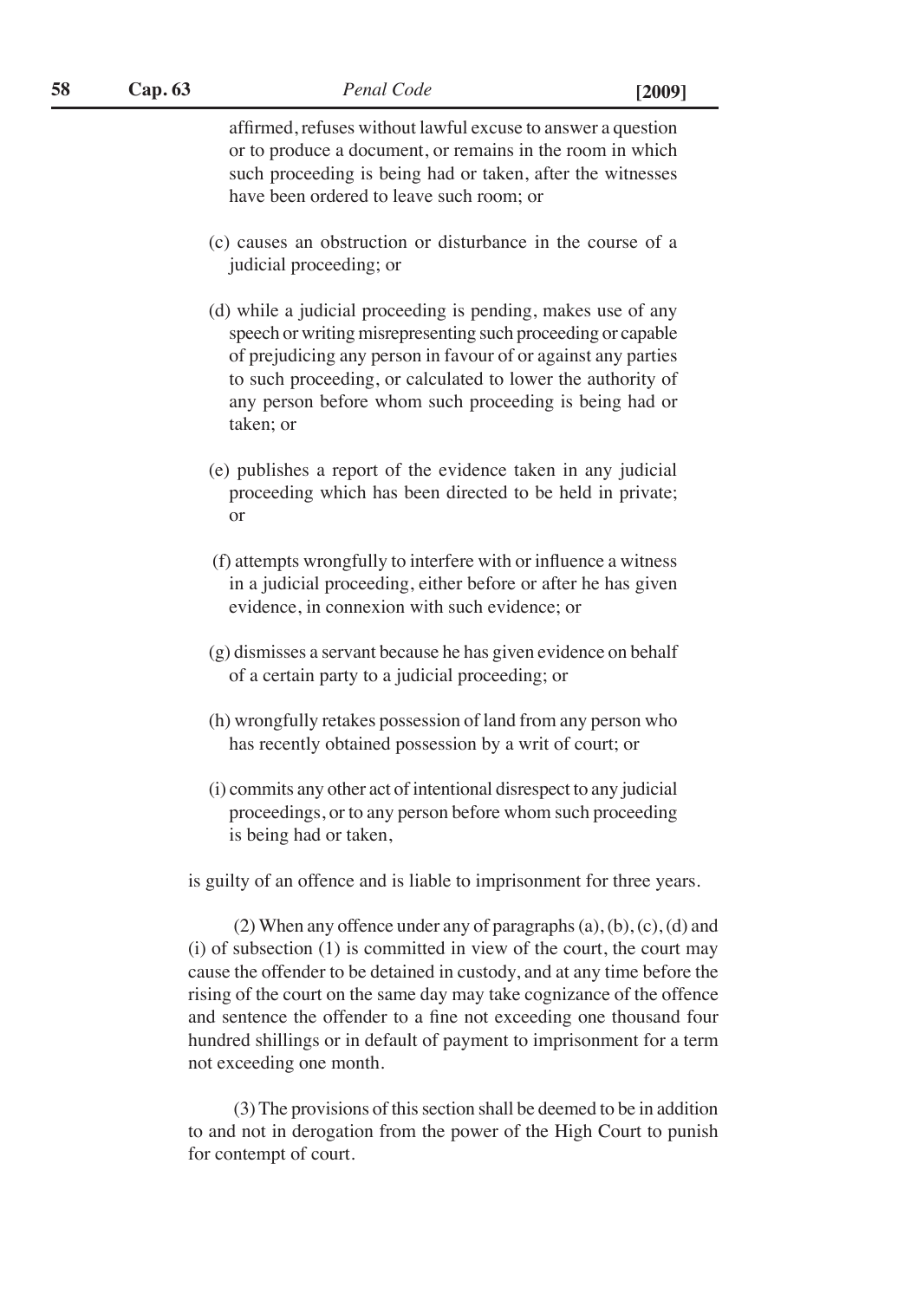# **Chapter XII - Rescues and Escapes and Obstructing Officers of Court**

**122.** (1) Any person who by force rescues or attempts to rescue from lawful custody any other person -

- (a) is, if the last-named person is under sentence of death or imprisonment for life, or charged with an offence punishable with death or imprisonment for life, guilty of a felony and is liable to imprisonment for life; and
- (*b*) is, if the other person is imprisoned on a charge or under sentence for any offence other than those specified above, guilty of a felony and is liable to imprisonment for seven years; and
- (c) is, in any other case, guilty of a misdemeanour.

(2) If the person rescued is in the custody of a private person, the offender must have notice of the fact that the person rescued is in such custody.

#### SAMPLING FOR DNA IDENTIFICATION

**122A.** (1) A police officer of or above the rank of inspector may by order in writing require a person suspected of having committed a serious offence to undergo a DNA sampling procedure if there are reasonable grounds to believe that the procedure might produce evidence tending to confirm or disprove that the suspect committed the alleged offence.

Senior police officer may order DNA sampling procedure on suspect. 5 of 2003, s. 14.

(2) In this section -

"DNA sampling procedure" means a procedure, carried out by a medical practitioner, consisting of -

- (a) the taking of a sample of saliva or a sample by buccal swab;
- (b) the taking of a sample of blood;
- (c) the taking of a sample of hair from the head or underarm; or
- (d) the taking of a sample from a fingernail or toenail or from under the nail,

Rescue.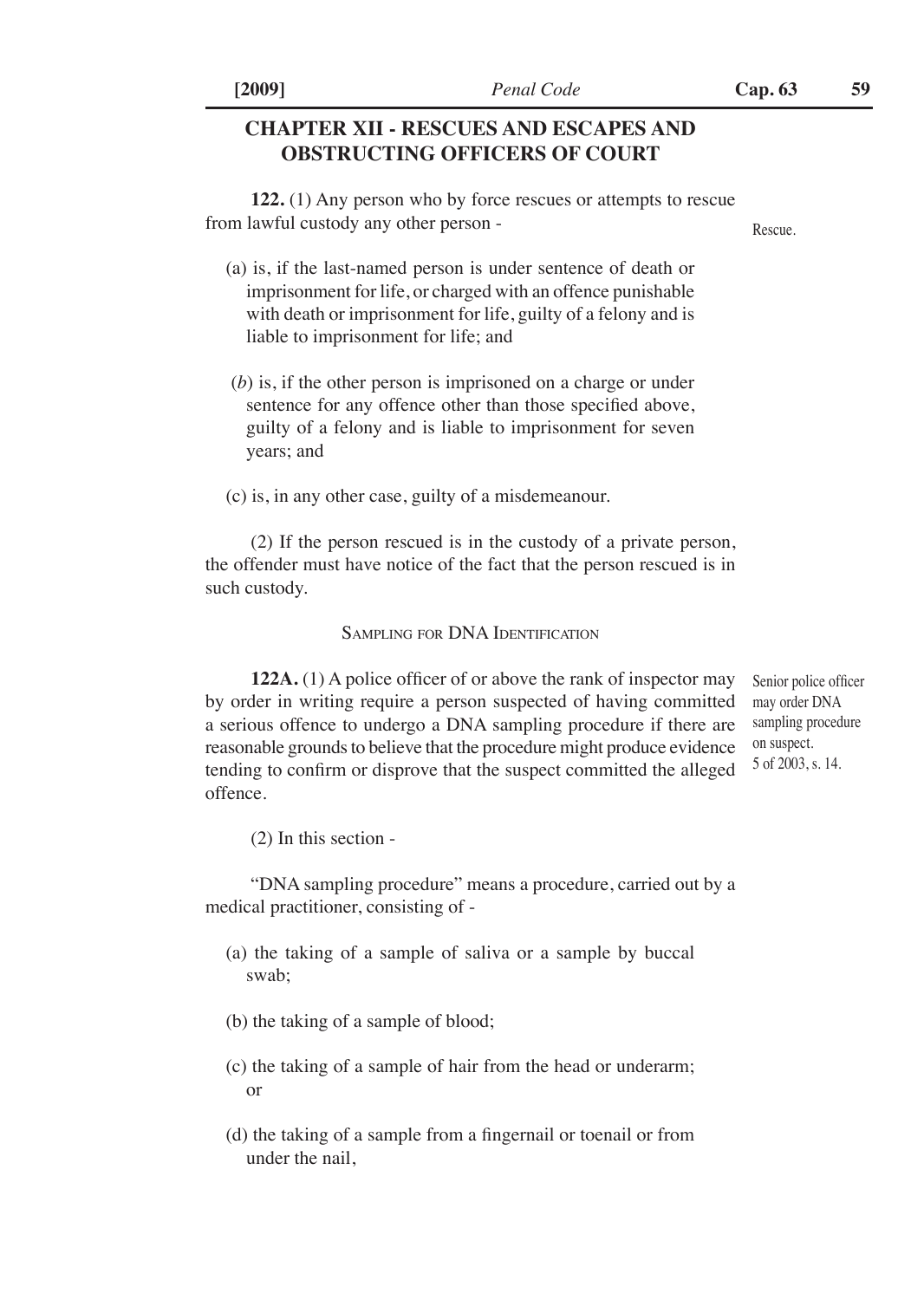| 60 | Cap. 63 |  |
|----|---------|--|
|----|---------|--|

**60 Cap. 63** *Penal Code* **[2009]**

|                                                        | for the purpose of performing a test or analysis upon the sample in<br>order to confirm or disprove a supposition concerning the identity of<br>the person who committed a particular crime;                                                                                                                                                                                   |
|--------------------------------------------------------|--------------------------------------------------------------------------------------------------------------------------------------------------------------------------------------------------------------------------------------------------------------------------------------------------------------------------------------------------------------------------------|
|                                                        | "serious offence" means an offence punishable by imprisonment<br>for a term of twelve months or more.                                                                                                                                                                                                                                                                          |
| Suspect to comply<br>with order.<br>5 of 2003, s.14    | 122B. Where a suspect in respect of whom an order has been<br>made under section 122A resists compliance with the order, members<br>of the police force, under supervision of an officer of or above the rank<br>of inspector, shall be entitled to use reasonable force in restraining the<br>suspect for the purpose of effecting the procedure.                             |
| Suspect may<br>volunteer.<br>5 of 2003, s. 14          | 122C. (1) Nothing in section 122A shall be construed as<br>preventing a suspect from undergoing a procedure by consent, without<br>any order having been made:                                                                                                                                                                                                                 |
|                                                        | Provided that every such consent shall be recorded in writing<br>signed by the person giving the consent.                                                                                                                                                                                                                                                                      |
|                                                        | (2) Such consent may, where the suspect is a child or an incapable<br>person, be given by the suspect's parent or guardian.                                                                                                                                                                                                                                                    |
| Order or consent to<br>be proven.<br>5 of 2003, s.14   | 122D. The results of any test or analysis carried out on a sample<br>obtained from a DNA sampling procedure within the meaning of<br>section 122A shall not be admissible in evidence at the request of the<br>prosecution in any proceedings against the suspect unless an order<br>under section 122A or a consent under 122C is first proven to have<br>been made or given. |
| Escape.                                                | 123. Any person who, being in lawful custody, escapes from that<br>custody is guilty of a misdemeanour.                                                                                                                                                                                                                                                                        |
| Aiding escape.                                         | 124. Any person who -                                                                                                                                                                                                                                                                                                                                                          |
|                                                        | (a) aids a prisoner in escaping or attempting to escape from<br>lawful custody; or                                                                                                                                                                                                                                                                                             |
|                                                        | (b) conveys anything or causes anything to be conveyed into a<br>prison with intent to facilitate the escape of a prisoner,                                                                                                                                                                                                                                                    |
|                                                        | is guilty of a felony and is liable to imprisonment for seven<br>years.                                                                                                                                                                                                                                                                                                        |
| Removal, etc., of<br>property under lawful<br>seizure. | 125. Any person who, when any property has been attached or<br>taken under the process of authority of any court, knowingly, and with<br>intent to hinder or defeat the attachment or process, receives, removes,                                                                                                                                                              |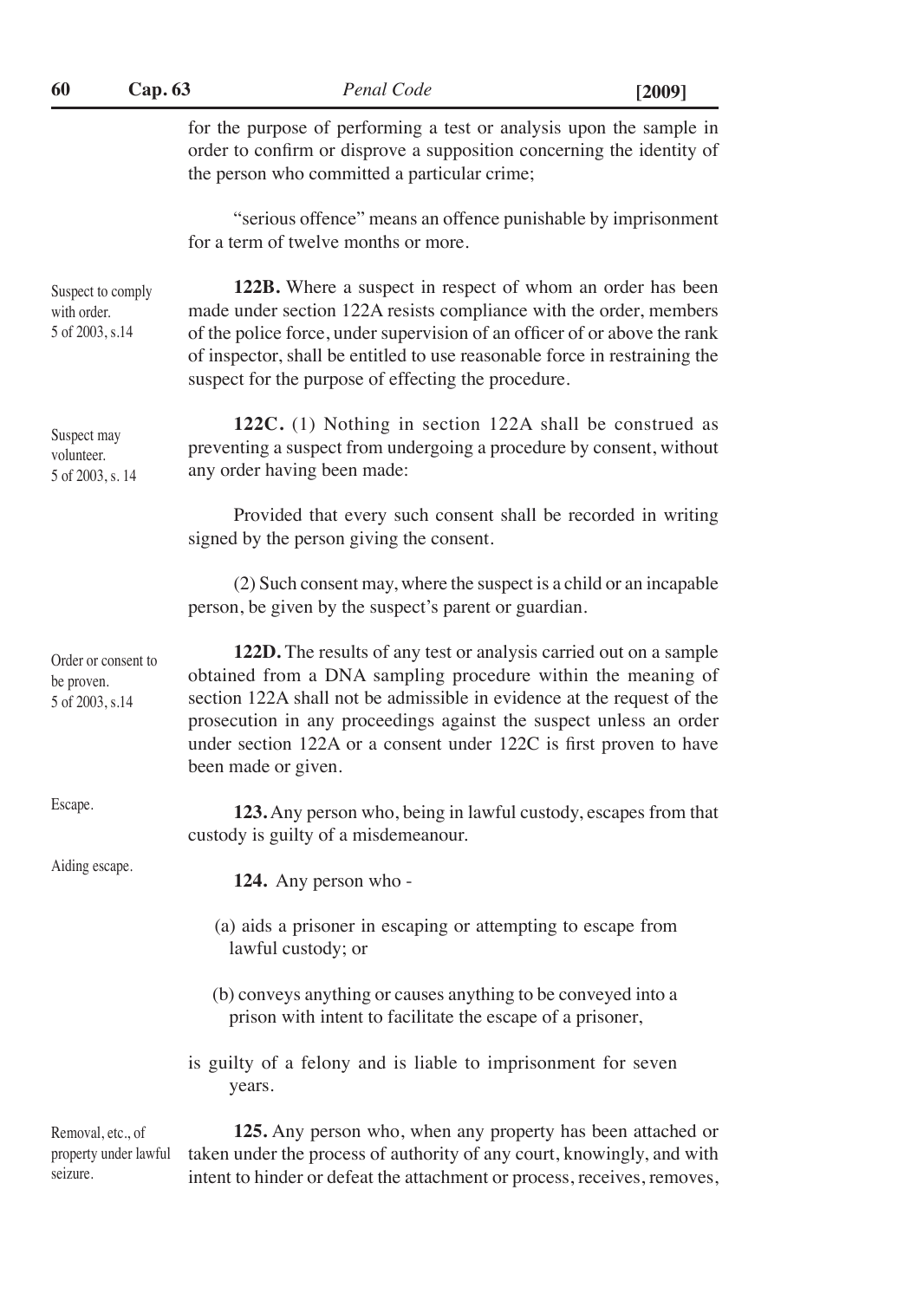retains, conceals or disposes of that property is guilty of a felony and is liable to imprisonment for three years.

**126.** Any person who wilfully obstructs or resists any person lawfully charged with the execution of an order or warrant of any court is guilty of a misdemeanour and is liable to imprisonment for one year.

## **Chapter XIII - Miscellaneous Offences against Public Authority**

**127**. (1) Any person employed in the public service who, in the discharge of the duties of his office, commits any fraud or breach of trust affecting the public, whether the fraud or breach of trust would have been criminal or not if committed against a private person, is guilty of a felony.

(2) A person convicted of an offence under this section shall be liable to a fine not exceeding one million shillings or to imprisonment for a term not exceeding ten years or to both.

**128.** Every person employed in the public service who wilfully neglects to perform any duty which he is bound either by common law or by any written law to perform, provided that the discharge of the duty is not attended with greater danger than a man of ordinary courage might be expected to face, is guilty of a misdemeanour.

**129.** Whoever gives to any person employed in the public service any information which he knows or believes to be false, intending thereby to cause, or knowing it to be likely that he will thereby cause, the person employed in the public service -

- (a) to do or omit anything which the person employed in the public service ought not to do or omit if the true state of facts respecting which such information is given were known to him; or
- (b) to use the lawful power of the person employed in the public service to the injury or annoyance of any person,
- is guilty of a misdemeanour and is liable to imprisonment for three years.

**130.** Everyone who wilfully disobeys any written law by doing any act which it forbids, or by omitting to do any act which it requires to be done, and which concerns the public or any part of the public, is guilty of a misdemeanour and is liable, unless it appears from the written law that it was the intention of Parliament to provide some other penalty

Obstructing court officers.

Frauds and breaches of trust by persons employed in the public service. 7 of 2007

7 of 2007.

Neglect of official duty 24 of 1967, Sch.

False information to person employed in the public service. 40 of 1952, Sch. 53 of 1952, s.5.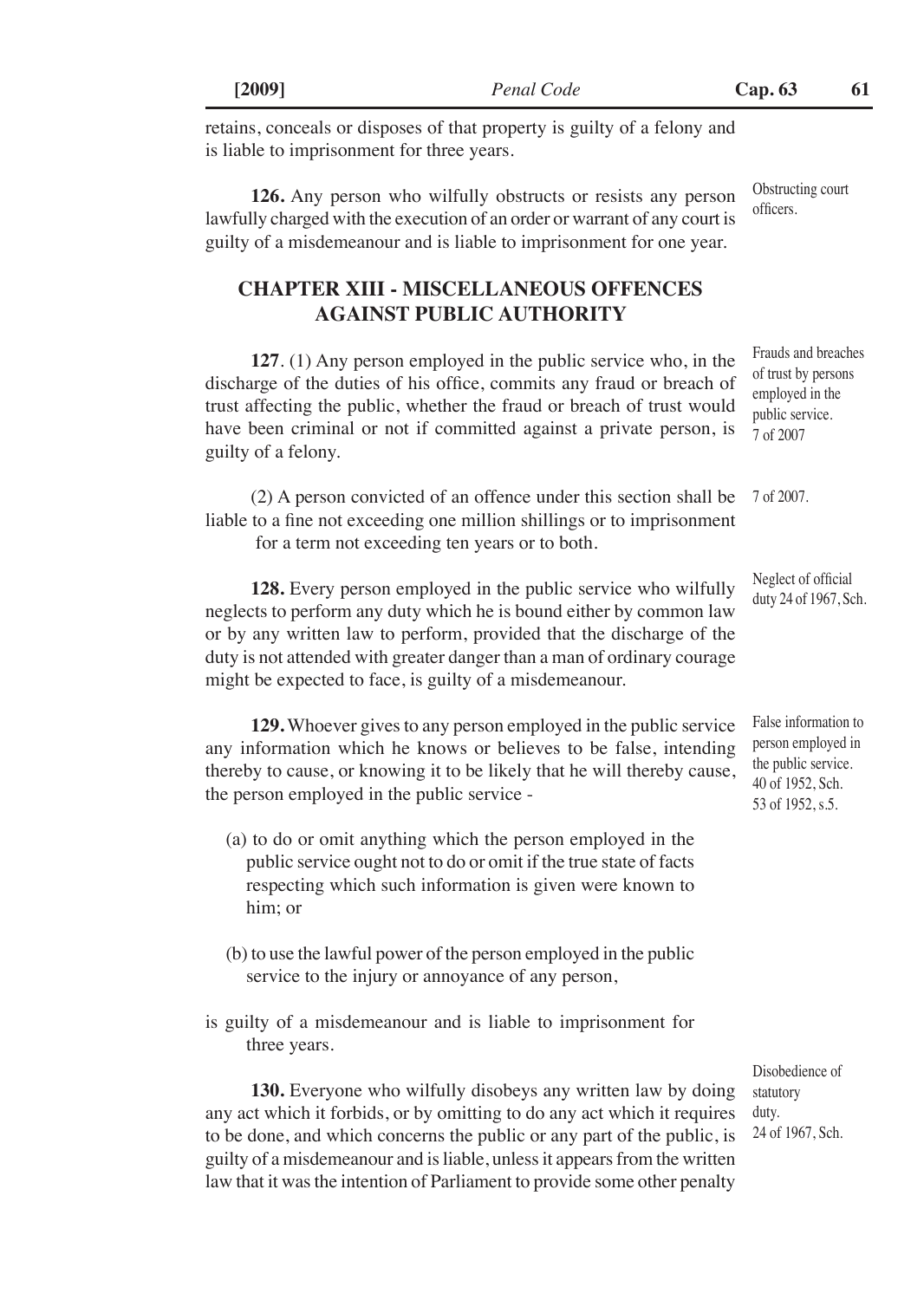for the disobedience, to imprisonment for two years.

Disobedience of lawful orders.

**131.** Everyone who disobeys any order, warrant or command duly made, issued or given by any court, officer or any person acting in any public capacity and duly authorized in that behalf, is guilty of a misdemeanour and is liable, unless any other penalty or mode of proceeding is expressly prescribed in respect of the disobedience, to imprisonment for two years.

**132.** Any person who, without lawful excuse, the burden of proof whereof shall lie upon him, utters, prints, publishes any words, or does any act or thing, calculated to bring into contempt, or to excite defiance of or disobedience to, the lawful authority of a public officer or any class of public officers is guilty of an offence and is liable to imprisonment for a term not exceeding three years.

**133.** (1) Any person who, knowingly and without lawful authority or excuse, destroys, mutilates, defaces, alters, abandons or fails to preserve any statutory document is guilty of an offence and is liable to a fine not exceeding five thousand shillings or to imprisonment for a term not exceeding six months, or to both.

(2) Any person who, in any manner or by whatever means, instigates, expressly or by implication, any person or class of persons to destroy, mutilate, deface, alter, abandon or fail to preserve any statutory document or any class of statutory documents, or who does any act with intent or knowing it to be likely that any person or class of persons will be instigated thereby to destroy, mutilate, deface, alter, abandon or fail to preserve any statutory document, is guilty of an offence and is liable to imprisonment for a term not exceeding three years.

(3) In this section, "statutory document" means any licence, permit, identity card, record or return or certificate of or relating to employment, and any other record of or document establishing status, identity, qualifications, service, authorization, eligibility or entitlement, made, granted, given or issued under and for the purposes of, and in a form prescribed by, any written law, and being of current validity, and includes any part thereof, and any copy thereof made, granted, given or issued as aforesaid.

*Division III - Offences Injurious to the Public in General* 

## Chapter XIV - Offences Relating to **RELIGION**

**134.** Any person who destroys, damages or defiles any place of worship or any object which is held sacred by any class of persons with

Undermining authority of public officer. 32 of 1958, s. 3, 54 of 1960, s.24, 44 of 1962, Sch.

Destruction, etc., of statutory documents. 54 of 1960, s.25.

Insult to religion.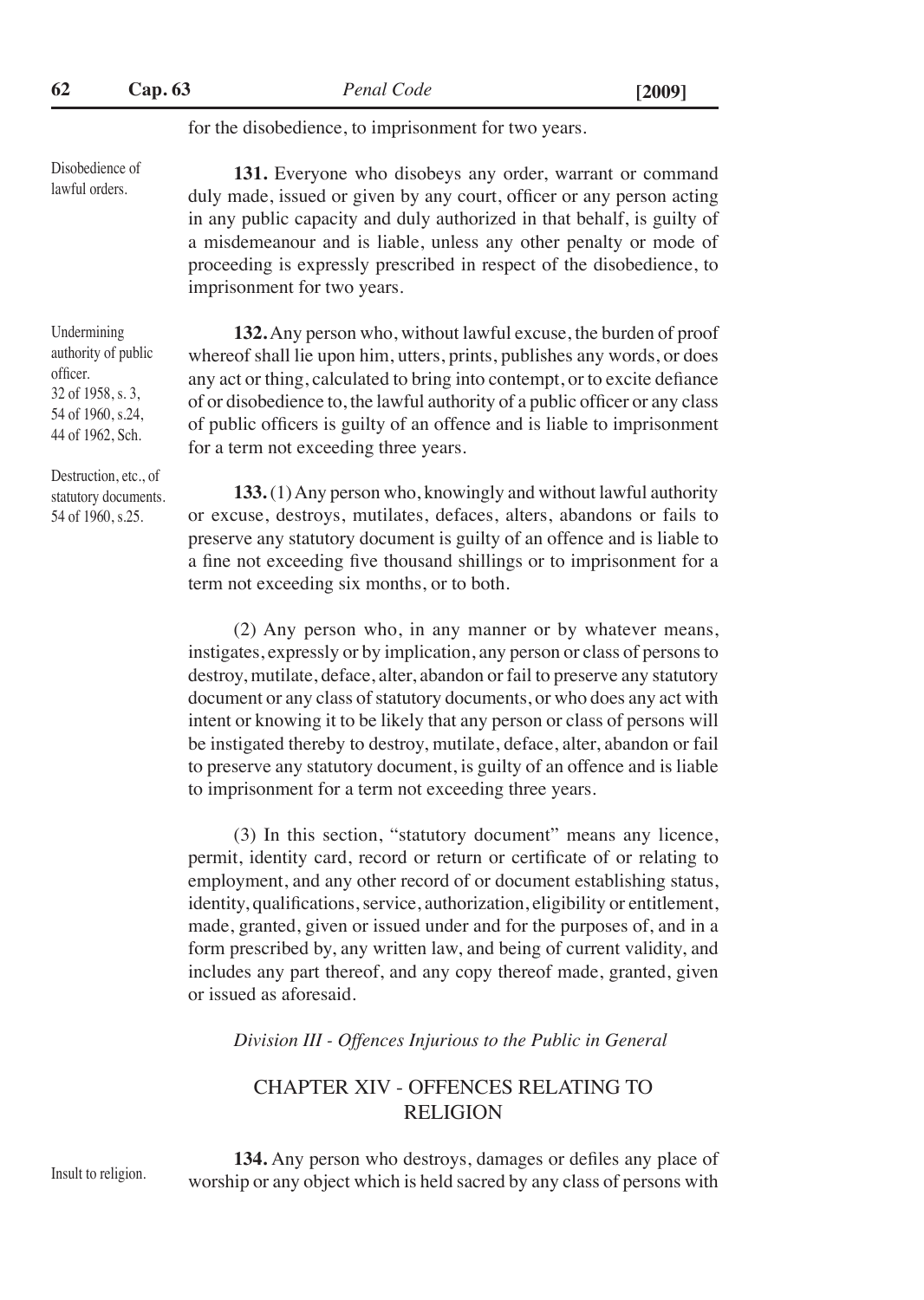**[2009]** *Penal Code* **Cap. 63 63**

the intention of thereby insulting the religion of any class of persons or with the knowledge that any class of persons is likely to consider such destruction, damage or defilement as an insult to their religion, is guilty of a misdemeanour.

**135.** Any person who voluntarily causes disturbance to any assembly lawfully engaged in the performance of religious worship or religious ceremony is guilty of a misdemeanour. Disturbing religious assemblies.

**136.** Every person who, with the intention of wounding the feelings of any person or of insulting the religion of any person, or with the knowledge that the feelings of any person are likely to be wounded, or that the religion of any person is likely to be insulted thereby, commits any trespass in any place of worship or in any place of sepulture, or in any place set apart for the performance of funeral rites or as a depository for the remains of the dead, or offers any indignity to any human corpse, or causes disturbance to any persons assembled for the purpose of funeral ceremonies, is guilty of a misdemeanour. Trespassing on burial places.

**137.** Whoever unlawfully hinders the burial of the dead body of any person, or without lawful authority in that behalf disinters, dissects or harms the dead body of any person, or, being under a duty to cause the dead body of any person to be buried, fails to perform that duty, is guilty of a misdemeanour. Hindering burial of dead body, etc.

**138.** Any person who, with the deliberate intention of wounding the religious feelings of any other person, writes any word, or any person who, with the like intention, utters any word or makes any sound in the hearing of any other person or makes any gesture or places any object in the sight of any other person, is guilty of a misdemeanour and is liable to imprisonment for one year.

Writing or uttering words with intent to wound religious feelings.

### Chapter XV - Offences against Morality

**139 to 145.** (*Repealed by 3 of 2006*.)

**146**. Any person who, knowing a person to be an idiot or imbecile, has or attempts to have unlawful carnal connection with him or her under circumstances not amounting to rape, but which prove that the offender knew at the time of the commission of the offence that the person was an idiot or imbecile, is guilty of a felony and is liable to imprisonment with hard labour for fourteen years. Defilement of idiots or imbeciles. 3 of 1969, 1st Sch.

**147 to 149.** (*Repealed by 3 of 2006*.)

**150.** (*Repealed by 5 of 2003, s. 24*.)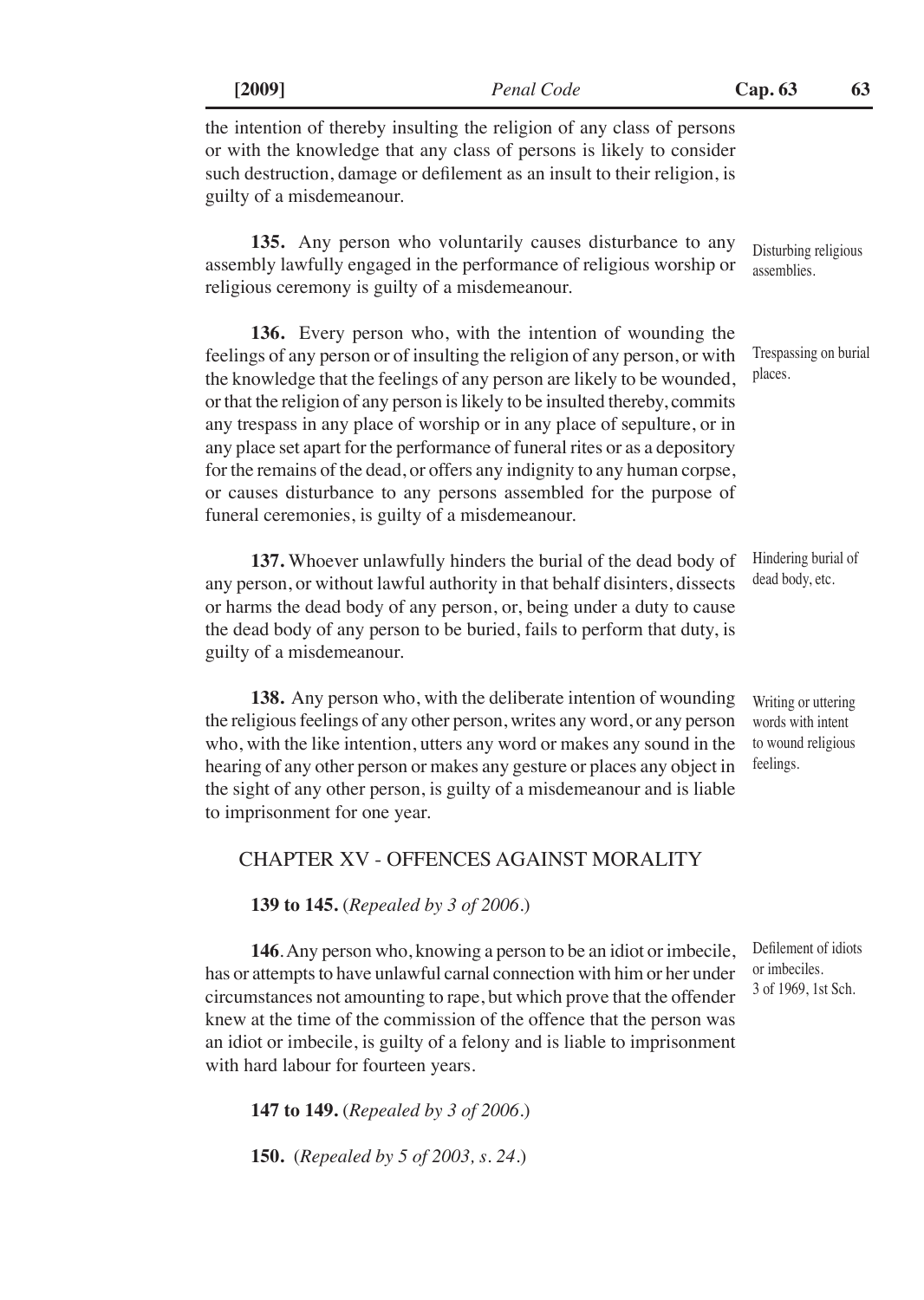purposes. 5 of 2003, ss 25(a) and 27.

5 of 2003, ss 25(b).

(a) in or upon any premises with intent that he or she may have unlawful sexual connection with any person, whether any particular person or generally; or

(b) in any brothel,

is guilty of a felony.

(2) A person in or upon any premises for the purpose of having any unlawful sexual connection, or in any brothel, shall be deemed to be detained therein by any other person who, with intent to compel or induce that person to remain in or upon the premises or in the brothel-

- (a) withholds from that person any wearing apparel or other property belonging to that person; or
- (b) where wearing apparel has been lent or otherwise supplied to that person by or at his direction, threatens that person with legal proceedings in the event that that person should take away the wearing apparel so lent or supplied.

(3) No legal proceedings, whether civil or criminal, shall be taken against only such person for taking away or being found in possession of only such wearing apparel as was necessary to enable her leave such premises or brothel.

**152.** (1) If it appears to any magistrate, on information laid before him on oath by -

- (a) any parent, relative or guardian of a person named in the information; or
- (b) any other informant who, in the opinion of the magistrate, is acting bona fide in the interests of the person so named,

that there is reasonable cause to suspect that the person named in the information is unlawfully detained for immoral purposes by any person in any place within the jurisdiction of the magistrate, the magistrate may issue a warrant authorising the person charged with its execution to search for and, when found, to take to and detain in a place of safety the person named in the information until he or she can be brought before a magistrate.

Power of search for persons detained. 5 of 2003, s. 28.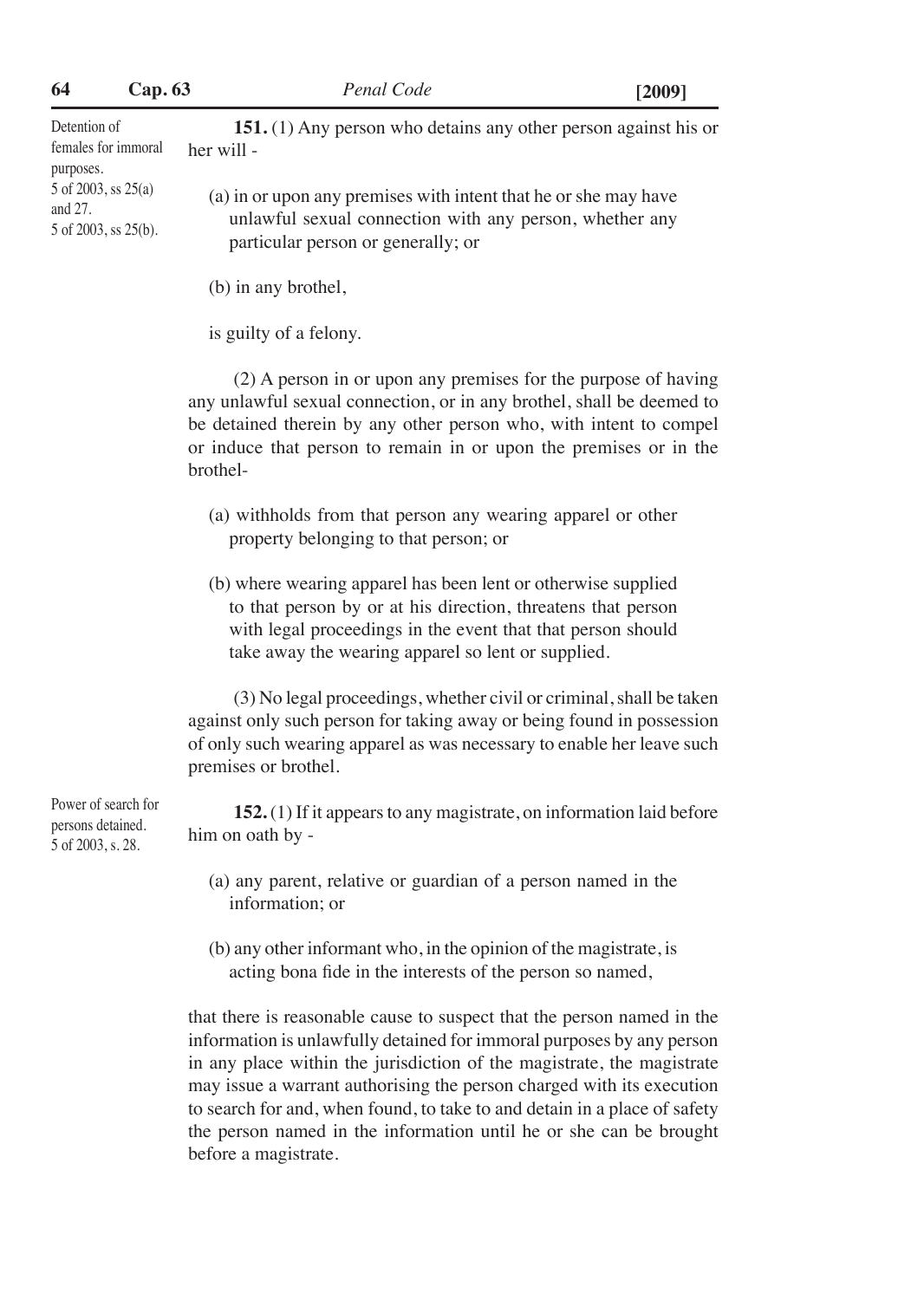(2) The magistrate before whom the person concerned is brought may cause the person to be delivered up to his or her parents or guardians or to be otherwise dealt with as circumstances may require.

(3) A magistrate issuing a warrant under subsection (1) may by the same or another warrant cause any person accused of unlawfully detaining the person concerned to be apprehended and brought before a magistrate, where he shall be dealt with according to law.

(4) A person shall be deemed to be unlawfully detained for immoral purposes if -

- (a) the person is detained for the purpose of having unlawful sexual connection with any person, whether any particular person or generally; and
- (b) the person
	- (i) is under the age of sixteen years; or
	- (ii) being of or over the age of sixteen years and under the age of eighteen years, is so detained against his or her will or against the will of his or her father or mother or any person having the lawful care or charge of him or her; or
	- (iii) being of or over the age of eighteen years, is so detained against his or her own will.

(5) Any person authorised by warrant under this section to search for any person detained as abovementioned may enter (if need be, by force) any house, building or other place mentioned in the warrant, and may remove the person therefrom.

**153.** (1) Every male person who -

- (a) knowingly lives wholly or in part on the earnings of prostitution; or
- (b) in any public place persistently solicits or importunes for immoral purposes,

is guilty of a felony.

(2) Where a male person is proved to live with or to be habitually in the company of a prostitute or is proved to have exercised control, direction or influence over the movements of a prostitute in such

Male person living on earnings of prostitution or soliciting. 5 of 2003, s. 28.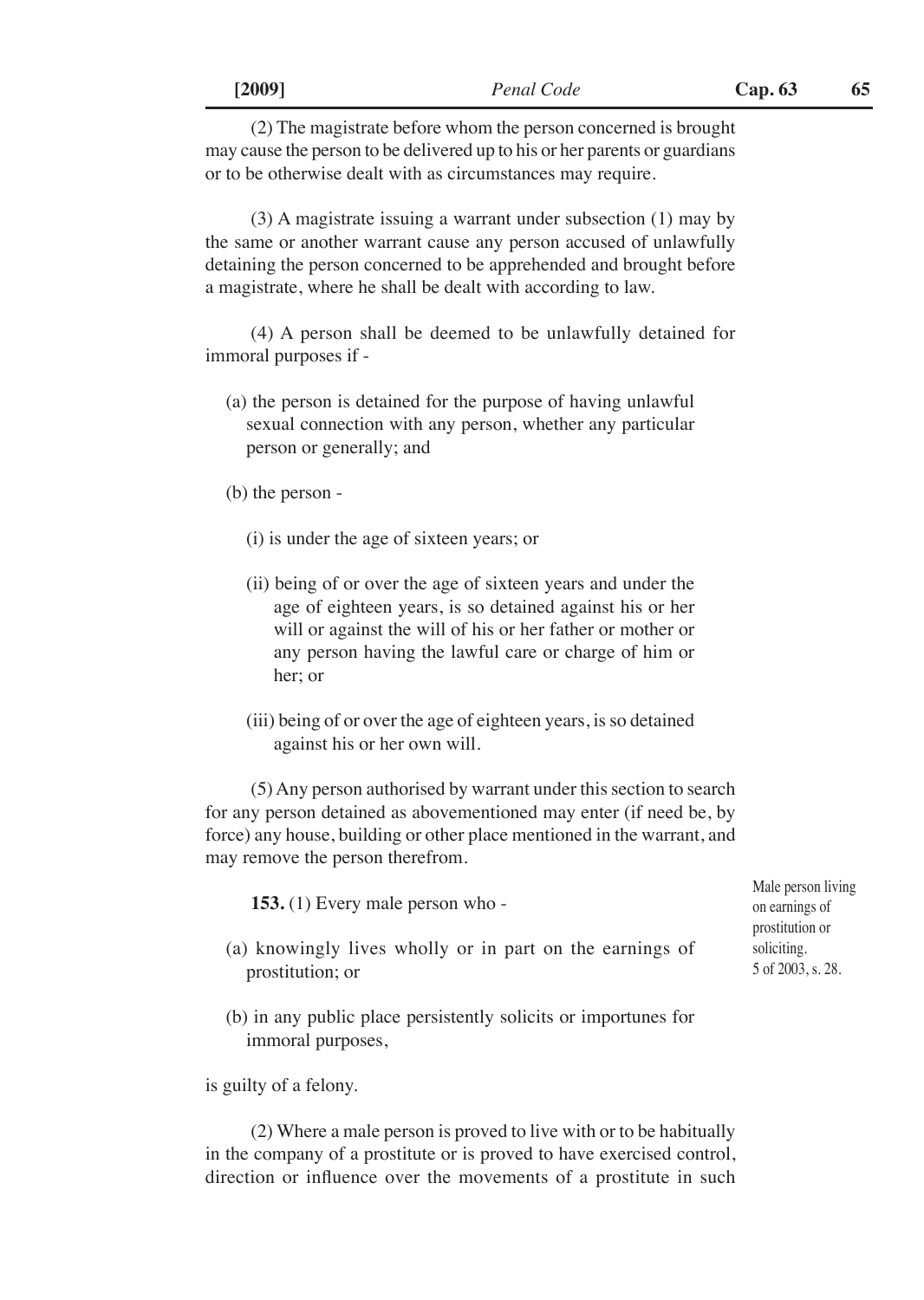**66 Cap. 63** *Penal Code* **[2009]** a manner as to show that he is aiding, abetting or compelling her prostitution with any other person, or generally, he shall unless he satisfies the court to the contrary be deemed to be knowingly living on the earnings of prostitution. **154.** Every woman who knowingly lives wholly or in part on the earnings of prostitution, or who is proved to have, for the purpose of gain, exercised control, direction or influence over the movements of a prostitute in such a manner as to show that she is aiding, abetting or compelling her prostitution with any person, or generally, is guilty of a felony. **155.** If it is made to appear to a magistrate by information on oath that there is reason to suspect that any house or any part of a house is used by a woman or girl for the purposes of prostitution, and that any person residing in or frequenting the house is living wholly or in part on the earnings of the prostitute, or is exercising control, direction or influence over the movements of the prostitute, the magistrate may issue a warrant authorizing any police officer to enter and search the house and to arrest such person. **156.** Any person who - (a) keeps or manages or assists in the management of a brothel; or Woman living on earnings of prostitution or aiding, etc., prostitution. 5 of 2003, s. 29. Premises used for prostitution. Brothels. 42 of 1951, s. 6, 5 of 2003, s. 30.

- (b) being the tenant, lessee or occupier, or person in charge, of any premises, knowingly permits the premises or any part thereof to be used as a brothel; or
- (c) being the lessor or landlord of any premises, or the agent of the lessor or landlord, lets the same or any part thereof with the knowledge that the premises or some part thereof are or is to be used as a brothel, or is wilfully a party to the continued use of the premises as a brothel,

is guilty of a felony.

Conspiracy to defile. 5 of 2003, s. 31.

**157.** (1) Any person who conspires with another to induce any woman or girl, by means of any false pretence or other fraudulent means, to permit any man to have unlawful carnal knowledge of her is guilty of a felony and is liable to imprisonment for three years.

(2 ) Any person who conspires with another to induce any man or boy, by means of any false pretence or other fraudulent means, to permit any person to have unlawful sexual connexion with him is guilty of a felony and is liable to imprisonment for three years.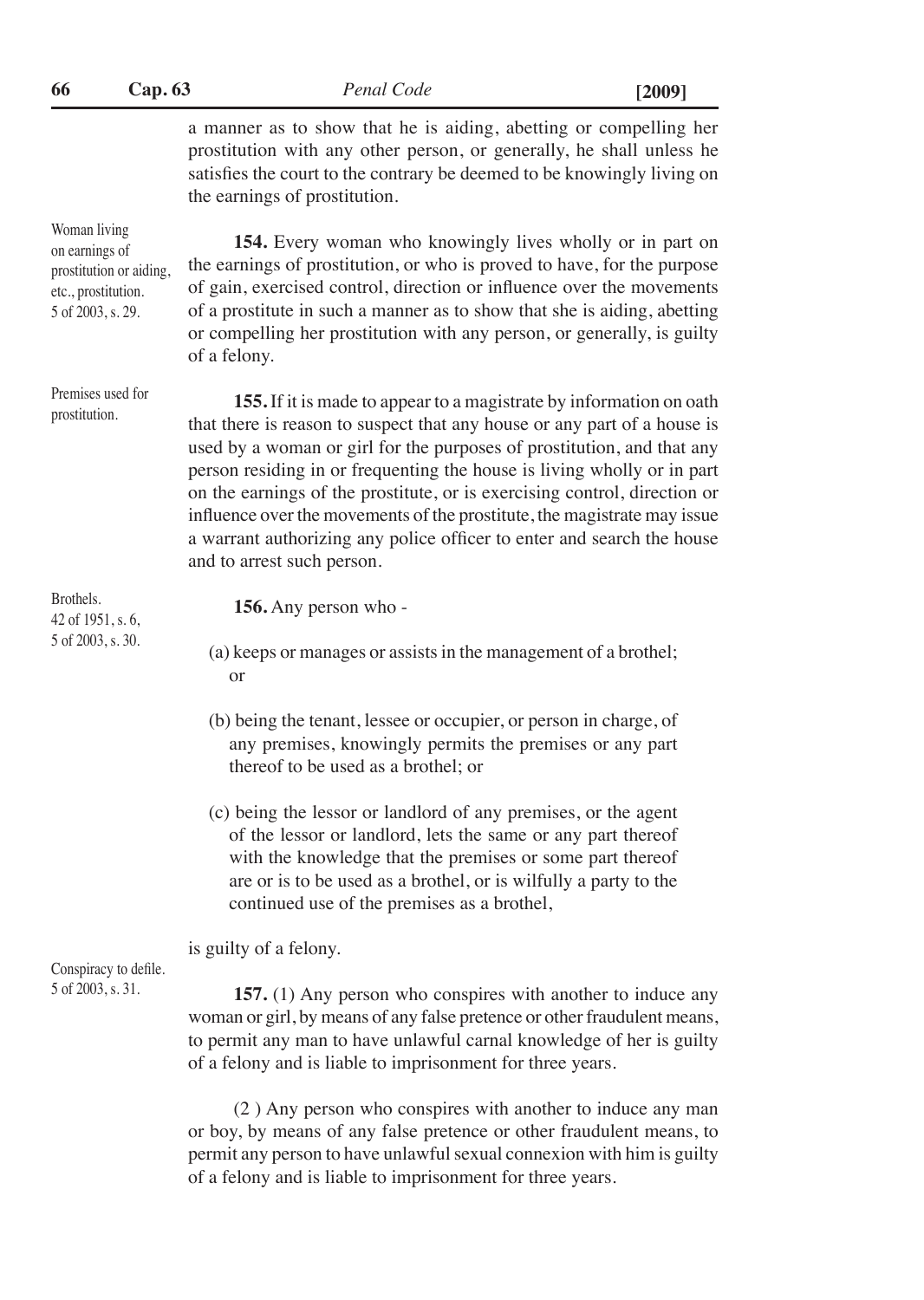| [2009]                                    | Penal Code                                                                                                                                                                                                                                                                                                                                                        | Cap. 63<br>67                                             |
|-------------------------------------------|-------------------------------------------------------------------------------------------------------------------------------------------------------------------------------------------------------------------------------------------------------------------------------------------------------------------------------------------------------------------|-----------------------------------------------------------|
|                                           | 158. Any person who, with intent to procure miscarriage of a<br>woman, whether she is or is not with child, unlawfully administers<br>to her or causes her to take any poison or other noxious thing, or uses<br>any force of any kind, or uses any other means whatever, is guilty of a<br>felony and is liable to imprisonment for fourteen years.              | Attempts to<br>procure abortion.                          |
| seven years.                              | 159. Any woman who, being with child, with intent to procure<br>her own miscarriage, unlawfully administers to herself any poison or<br>other noxious thing, or uses any force of any kind, or uses any other<br>means whatever, or permits any such thing or means to be administered<br>or used to her, is guilty of a felony and is liable to imprisonment for | The like by woman<br>with child.                          |
| years.                                    | 160. Any person who unlawfully supplies to or procures for any<br>person any thing whatever, knowing that it is intended to be unlawfully<br>used to procure the miscarriage of a woman whether she is or is not<br>with child, is guilty of a felony and is liable to imprisonment for three                                                                     | Supplying drugs<br>or instruments to<br>procure abortion. |
| <b>161.</b> (Repealed by 3 of 2006.)      |                                                                                                                                                                                                                                                                                                                                                                   |                                                           |
| 162. Any person who -                     |                                                                                                                                                                                                                                                                                                                                                                   | Unnatural offences.                                       |
| nature; or                                | (a) has carnal knowledge of any person against the order of                                                                                                                                                                                                                                                                                                       | 5 of 2003, s. 32.                                         |
| (b) has carnal knowledge of an animal; or |                                                                                                                                                                                                                                                                                                                                                                   |                                                           |
| her against the order of nature,          | (c) permits a male person to have carnal knowledge of him or                                                                                                                                                                                                                                                                                                      |                                                           |
|                                           | is guilty of a felony and is liable to imprisonment for fourteen years:                                                                                                                                                                                                                                                                                           |                                                           |
|                                           | Provided that, in the case of an offence under paragraph (a), the<br>offender shall be liable to imprisonment for twenty-one years if -                                                                                                                                                                                                                           |                                                           |
|                                           | (i) the offence was committed without the consent of the<br>person who was carnally known; or                                                                                                                                                                                                                                                                     |                                                           |
| the act.                                  | (ii) the offence was committed with that person's consent but<br>the consent was obtained by force or by means of threats<br>or intimidation of some kind, or by fear of bodily harm,<br>or by means of false representations as to the nature of                                                                                                                 |                                                           |

**163.** Any person who attempts to commit any of the offences specified in section 162 is guilty of a felony and is liable to imprisonment Attempt to commit unnatural offences.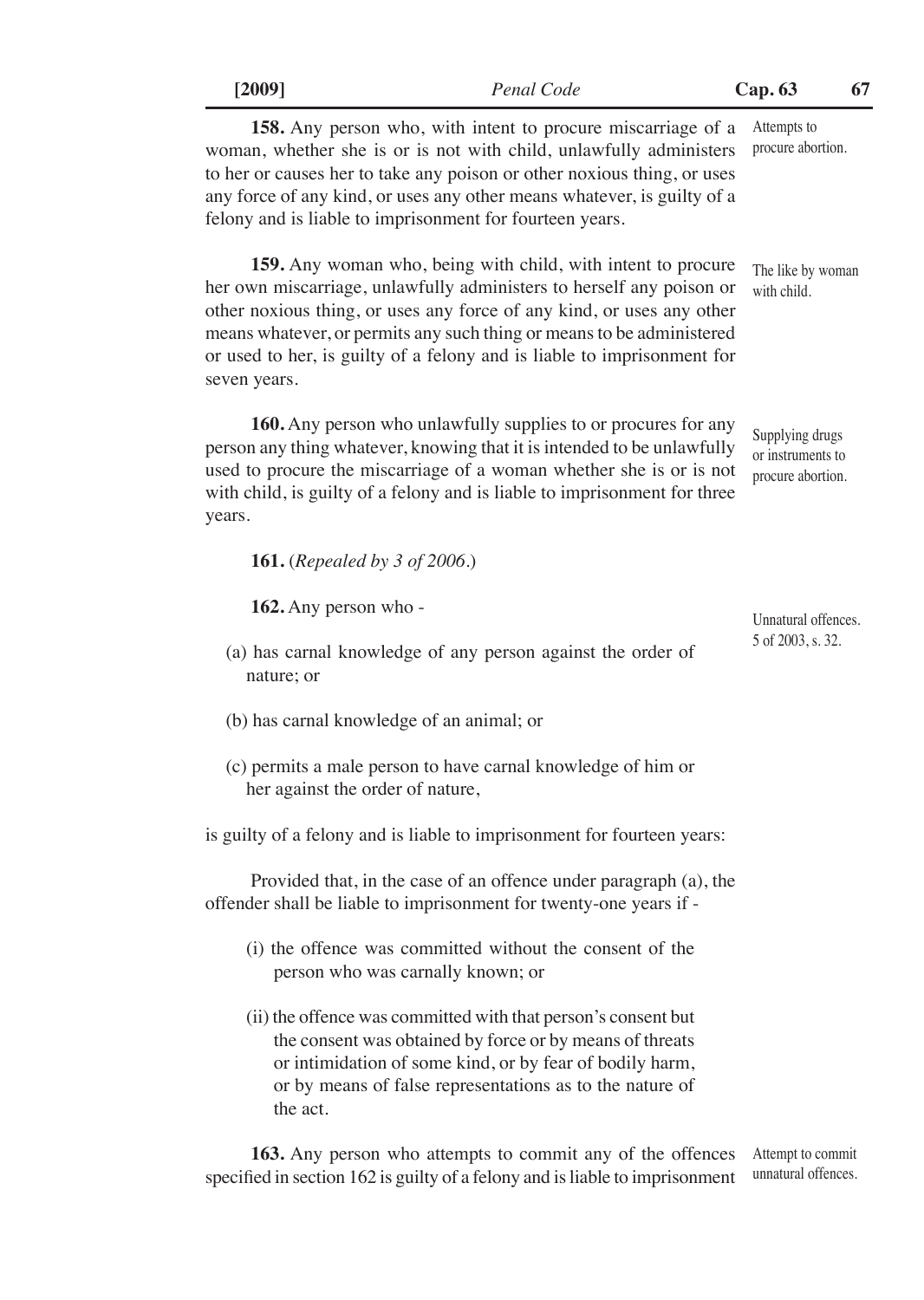for seven years. 5 of 2003, s. 33.

**164.** (*Repealed by 3 of 2006*.)

Indecent practices between males. 5 of 2003, s. 35.

**165.** Any male person who, whether in public or private, commits any act of gross indecency with another male person, or procures another male person to commit any act of gross indecency with him, or attempts to procure the commission of any such act by any male person with himself or with another male person, whether in public or private, is guilty of a felony and is liable to imprisonment for five years.

**166 to 168.** (*Repealed by 3 of 2006*.)

**169.** (*Repealed by 5 of 2003, s. 36*.)

# Chapter XVI - Offences Relating to Marriage And Domestic Obligations

**170.** *(Repealed by 7 of 2007.)*

**171.** Any person who, having a husband or wife living, goes through a ceremony of marriage which is void by reason of its taking place during the life of the husband or wife, is guilty of a felony and is liable to imprisonment for five years:

Provided that this section shall not extend to any person whose marriage with the husband or wife has been declared void by a court of competent jurisdiction, nor to any person who contracts a marriage during the life of a former husband or wife if the husband or wife, at the time of the subsequent marriage, has been continually absent from such person for the space of seven years, and has not been heard of by such person as being alive within that time.

Marriage with dishonest or fraudulent intent.

Master not providing for servants or apprentices.

**172.** Any person who dishonestly or with a fraudulent intention goes through the ceremony of marriage, knowing that he is not thereby lawfully married, is guilty of a felony and is liable to imprisonment for five years.

**173.** Any person who being legally liable, either as master or mistress, to provide for any apprentice or servant necessary food, clothing or lodging, wilfully and without lawful excuse refuses or neglects to provide the same, or unlawfully and maliciously does or causes to be done any bodily harm to such apprentice or servant so that the life of such apprentice or servant is endangered or that his health has been or is likely to be permanently injured, is guilty of a misdemeanour.

Bigamy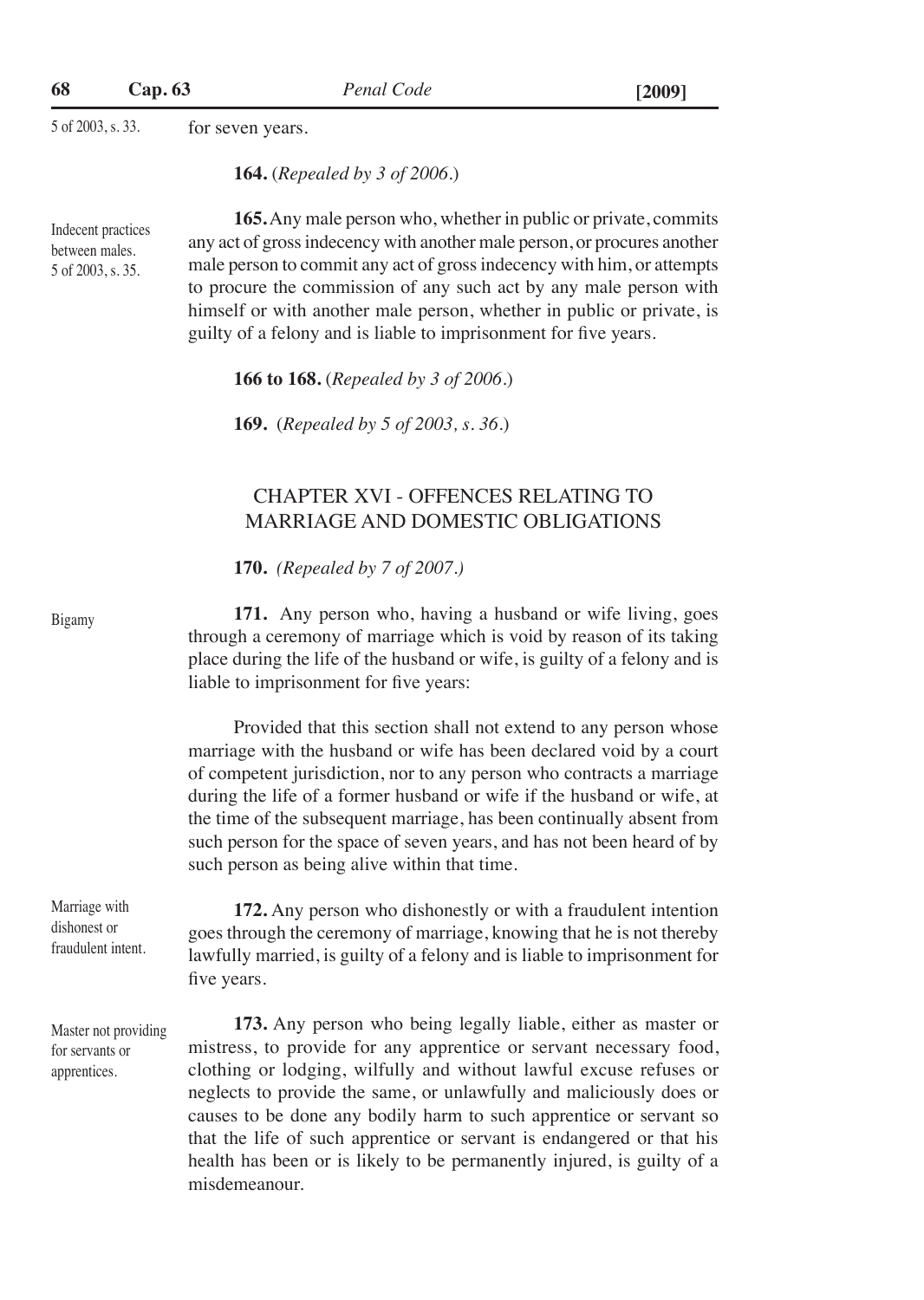**[2009]** *Penal Code* **Cap. 63 69**

**174.** (1) Any person who, with intent to deprive any parent, guardian or other person who has the lawful care or charge of a child under the age of fourteen years of the possession of the child -

Child stealing.

- (a) forcibly or fraudulently takes or entices away or detains the child; or
- (b) receives or harbours the child, knowing it to have been so taken or enticed away or detained,
- is guilty of a felony and is liable to imprisonment for seven years.

(2) It is a defence to a charge of any of the offences defined in this section to prove that the accused person claimed in good faith a right to the possession of the child, or, in the case of an illegitimate child, is its mother or claimed to be its father.

## Chapter XVII - Nuisances and Offences against Health and Convenience

**175.** (1) Any person who does an act not authorized by law or omits to discharge a legal duty and thereby causes any common injury, or danger or annoyance, or obstructs or causes inconvenience to the public in the exercise of common rights, commits the misdemeanour termed a Common nuisance. common nuisance and is liable to imprisonment for one year.

(2) It is immaterial that the act or omission complained of is convenient to a larger number of the public than it inconveniences, but the fact that it facilitates the lawful exercise of their rights by a part of the public may show that it is not a nuisance to any of the public.

**176 to 180.** (*Repealed by 9 of 1966, s. 71*.)

**181.** (1) Any person who -

- (a) for the purpose of or by way of trade or for the purpose of distribution or public exhibition, makes, produces or has in his possession any one or more obscene writings, drawings, prints, paintings, printed matter, pictures, posters, emblems, photographs, cinematograph films or any other obscene objects, or any other object tending to corrupt morals; or
- (b) for any of the purposes above mentioned imports, conveys or exports, or causes to be imported, conveyed or exported, any such matters or things, or in any manner whatsoever puts

Traffic in obscene publications.

40 of 1952, Sch.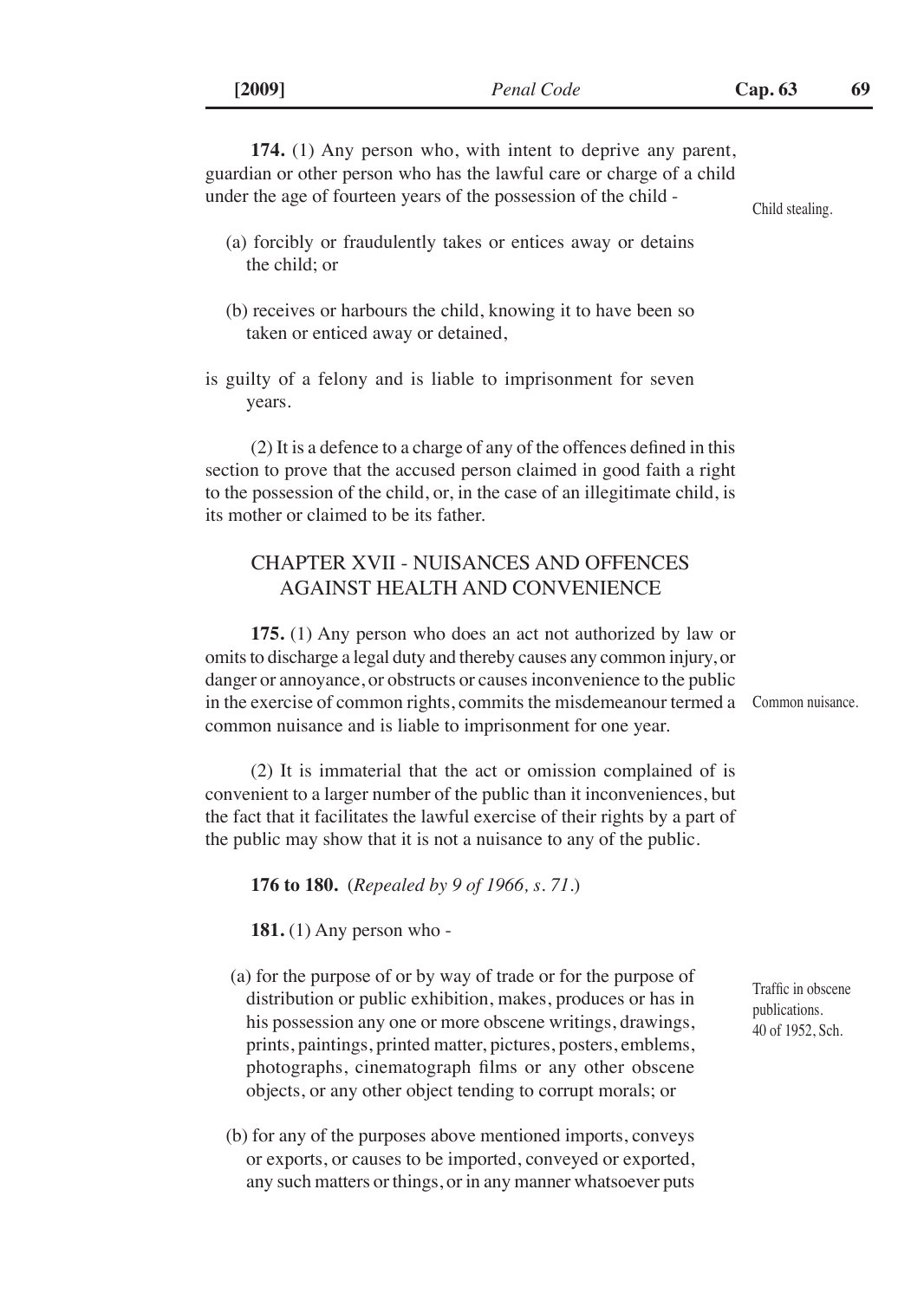any of them in circulation; or

- (c) carries on or takes part in any business, whether public or private concerned with any such matters or things, or deals in any such matters or things in any manner whatsoever, or distributes any of them, or exhibits any of them publicly, or makes a business of lending any of them; or
- (d) advertises or makes known by any means whatsoever, with a view to assisting the circulation of or traffic in any such matters or things, that a person is engaged in any of the acts referred to in this section, or advertises or makes known how, or from whom, any such matters or things can be procured either directly or indirectly; or
- (e) publicly exhibits any indecent show or performance or any show or performance tending to corrupt morals,

is guilty of a misdemeanour and is liable to imprisonment for two years or to a fine of seven thousand shillings.

(2) If, in respect of any of the offences specified in paragraphs  $(a)$ ,  $(b)$ ,  $(c)$  and  $(d)$  of subsection  $(1)$ , any constituent element thereof is committed in Kenya, such commission shall be sufficient to render the person accused of such offence triable therefore in Kenya.

 (3) A court, on convicting any person of an offence against this section, may order to be destroyed any matter or thing made, possessed or used for the purpose of that offence.

(4) A court may, on the application of the Attorney-General, the Solicitor-General, a State Counsel or a Superintendent of Police, order the destruction of any obscene matter or thing to which this section relates, whether any person may or may not have been convicted under this section in respect of the obscene matter or thing.

Idle and disorderly persons. 40 of 1952, Sch., 9 of 1966, s.71, 24 of 1967, Sch., 61 of 1968, s. 22.

**182.** The following persons -

- (a) every common prostitute behaving in a disorderly or indecent manner in any public place;
- (b) every person causing, procuring or encouraging any person to beg or gather alms;
- (c) *(Deleted by 61 of 1968, s. 22*.);
- (d) every person who publicly conducts himself in a manner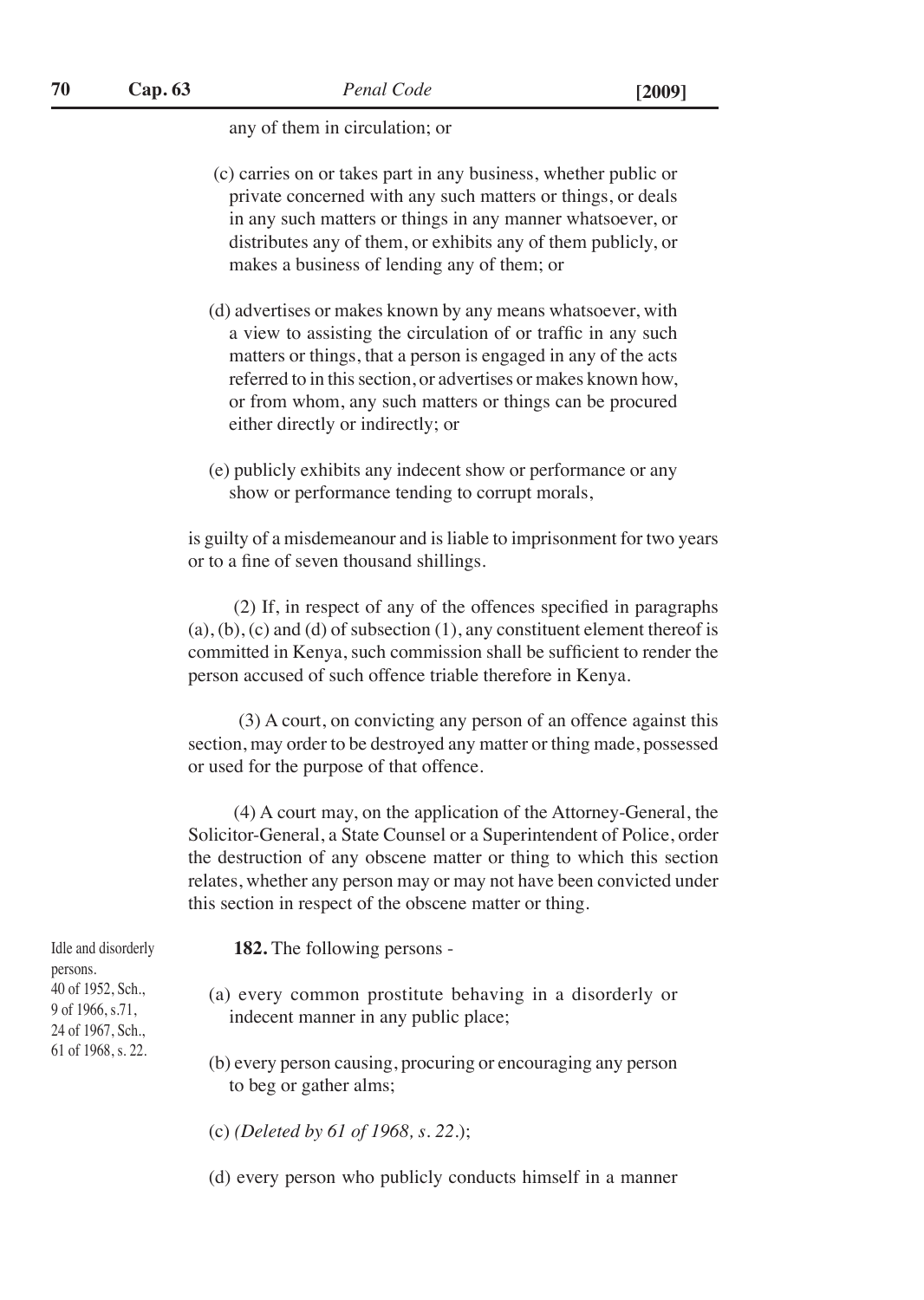likely to cause a breach of the peace;

- (e) every person who without lawful excuse publicly does any indecent act;
- (f) every person who in any public place solicits for immoral purposes;
- (g) *(Deleted by 61 of 1968, s. 22.),*

shall be deemed idle and disorderly persons, and are guilty of a misdemeanour and are liable for the first offence to imprisonment for one month or to a fine not exceeding one hundred shillings, or to both and for every subsequent offence to imprisonment for one year.

**183.** (*Repealed by 5 of 2003, s. 37*.)

**184.** (1) Any person who, not being a person serving in the disciplined forces or the police force, or any other armed forces for the time being lawfully present in Kenya, wears without the permission of the Minister or without other lawful authority the uniform of any of those forces, or any dress having the appearance or bearing any of the regimental or other distinctive marks of such uniform, is guilty of a misdemeanour and is liable to imprisonment for one month or to a fine of six hundred shillings:

Provided that nothing in this section shall prevent any person from wearing any uniform or dress in the course of a stage play performed in any place in which stage plays may lawfully be publicly performed, or in the course of a music-hall or circus performance or in the course of any bona fide military representation.

(2) Any person who unlawfully wears the uniform of any of the forces aforesaid, or any dress having the appearance or bearing any of the regimental or other distinctive marks of any such uniform, in such a manner or in such circumstances as to be likely to bring contempt on that uniform, or employs any other person so to wear such uniform or dress, is guilty of a misdemeanour and is liable to imprisonment for three months or to a fine of one thousand two hundred shillings.

(3) Any person who, not being in the service of Kenya or not having previously received the written permission of the Minister so to do, imports or sells or has in his possession for sale the uniform or dress mentioned in this section, or the buttons or badges appropriate thereto, is guilty of a misdemeanour and is liable to imprisonment for six months or to a fine of six thousand shillings:

Unauthorized uniforms. 42 of 1951, s.10, 40 of 1952, Sch., L.N.407/1961, 19 of 1964, s.2, 24 of 1967, Sch.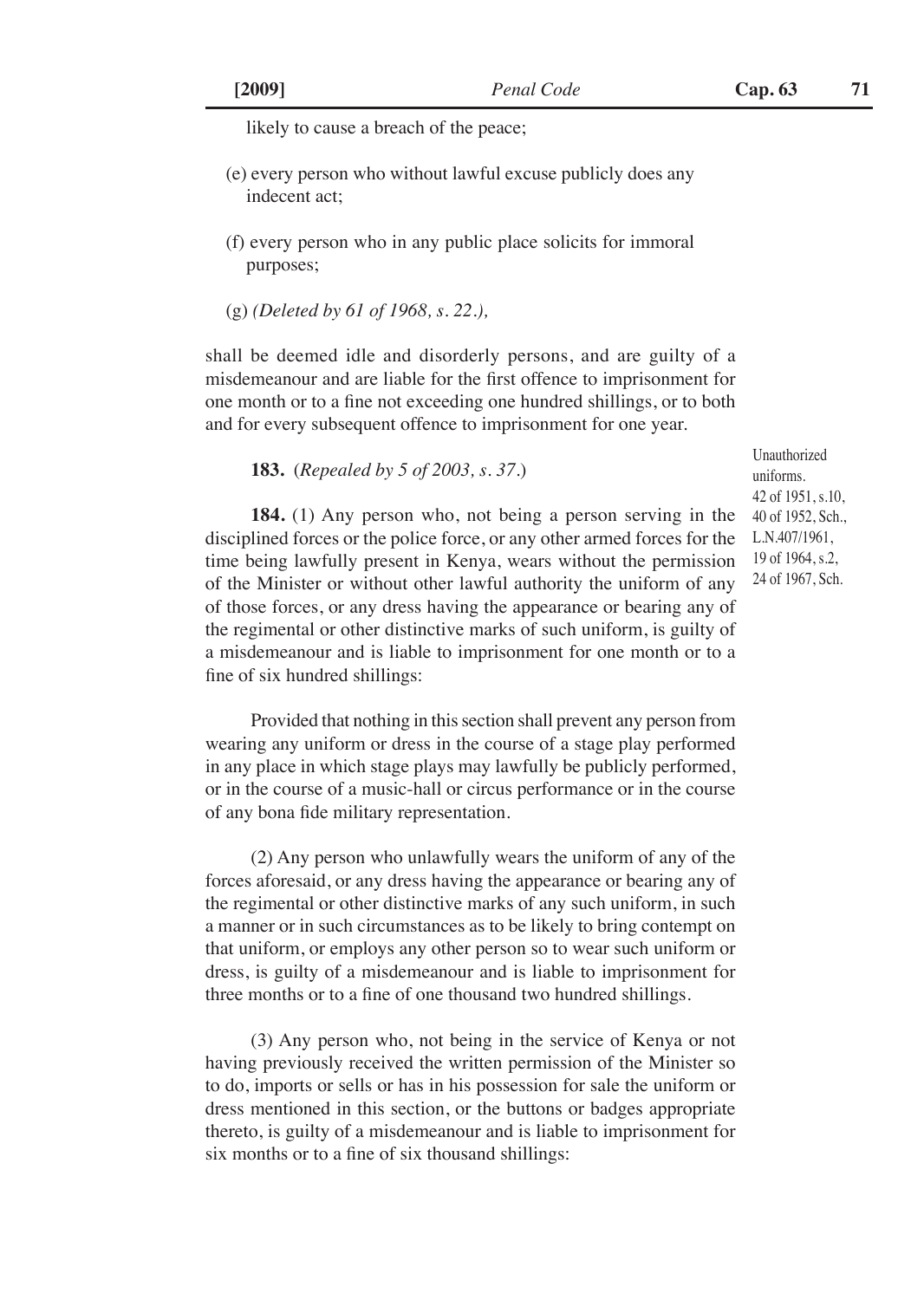Provided that nothing in this subsection shall be deemed to prohibit the importation of any such uniform or dress by any person who is lawfully in possession thereof.

(4) When any person has been convicted of any offence under this section, the uniform, dress, button, badge or other thing in respect of which the offence has been committed shall be forfeited unless the Minister otherwise orders.

**185.** (1) The Minister may, by notice in the Gazette, upon the application of any persons who perform, or who are members of any organization which performs, any service which in his opinion is in the public interest, declare that any uniform, badge, button or other distinctive mark used by those persons and described in the notice shall be for the exclusive use of those persons.

(2) Any person who, without the authority of the persons upon whose application a notice under this section has been published in the Gazette, uses or wears any uniform, badge, button or other distinctive mark described in the notice, or any uniform, badge, button or other distinctive mark so closely resembling the same as to lead to the belief that it is a uniform, badge, button or other distinctive mark so described, is guilty of a misdemeanour and is liable to imprisonment for one month or to a fine of two hundred shillings:

Provided that nothing in this section shall prevent any person from using or wearing the uniform, badge, button or other distinctive mark in the course of a stage play performed in any public place in which stage plays may lawfully be publicly performed, or in the course of a music-hall or circus performance, or in the course of the making or production of a cinematograph film, if the uniform, badge, button or other distinctive mark is not used or worn in such a manner or in such circumstances as to bring it into contempt.

 (3) Any person who, without the authority of the persons upon whose application a notice under this section has been published in the Gazette, imports or sells or has in his possession for sale any uniform, badge, button or other distinctive mark described in the notice is guilty of a misdemeanour and is liable to imprisonment for six months or to a fine of two thousand shillings.

(4) Where any person has been convicted of any offence under this section, the uniform, badge, button or other distinctive mark in respect of which the offence has been committed shall be forfeited unless the Minister otherwise orders.

**186.** Any person who unlawfully or negligently does any act

Wearing uniforms declared to be for exclusive use. L.N.299/1956, L.N.172/1960.

Spreading infection.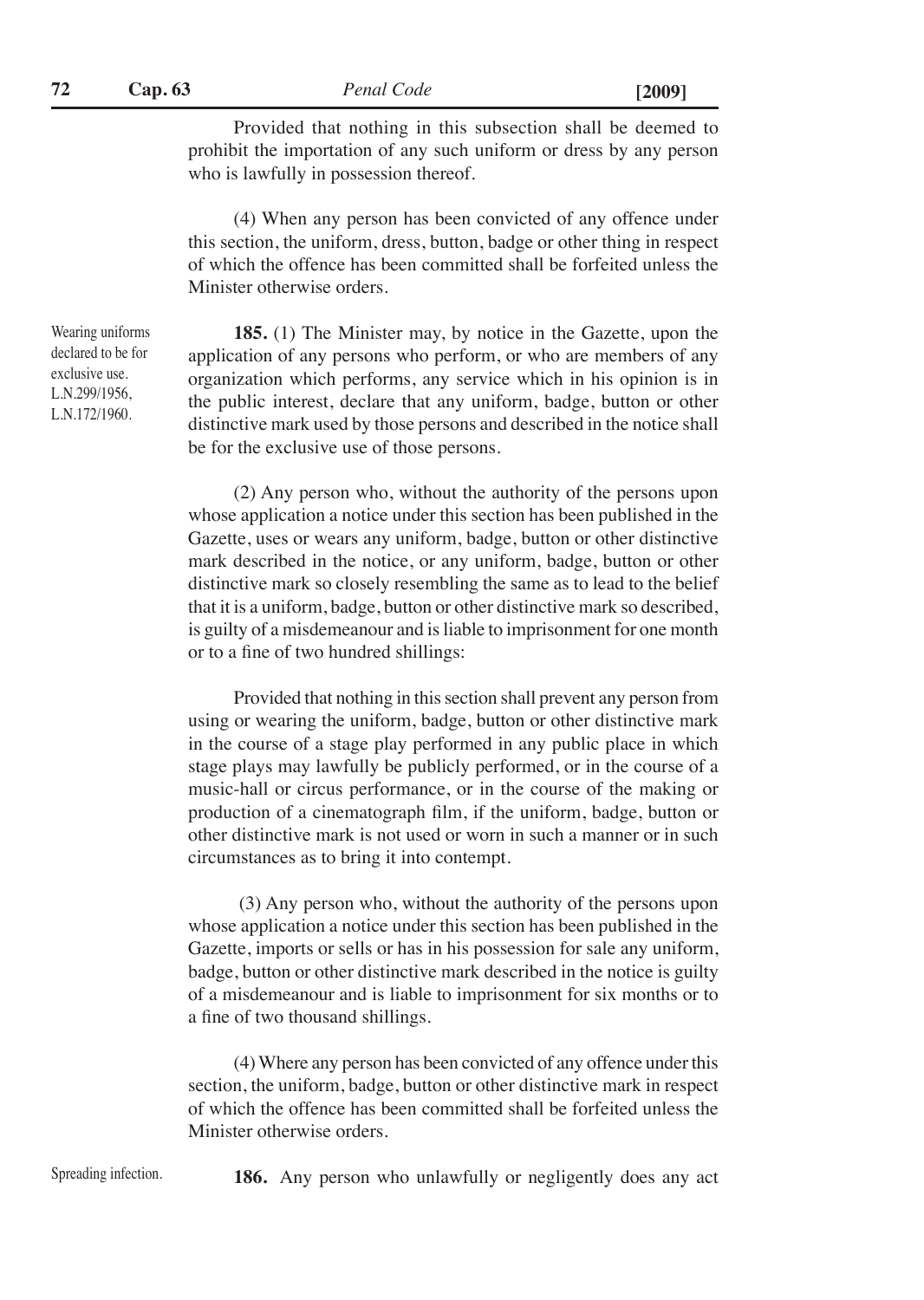|--|--|--|--|

which is, and which he knows or has reason to believe to be, likely to spread the infection of any disease dangerous to life, is guilty of a misdemeanour.

#### **187 to 190.** (*Repealed by 8 of 1965, s. 40.*)

**191.** Any person who voluntarily corrupts or fouls the water of any public spring or reservoir, so as to render it less fit for the purpose for which it is ordinarily used, is guilty of a misdemeanour. Fouling water.

**192.** Any person who voluntarily vitiates the atmosphere in any place, so as to make it noxious to the health of persons in general dwelling or carrying on business in the neighbourhood or passing along a public way, is guilty of a misdemeanour. Fouling air.

**193.** Any person who, for the purposes of trade or otherwise, makes loud noises or offensive or unwholesome smells in such places and circumstances as to annoy any considerable number of persons in the exercise of their common rights commits an offence and is liable to be punished as for a common nuisance. Offensive trades.

## Chapter XVIII-Defamation

**194**. Any person who, by print, writing, painting or effigy, or by any means otherwise than solely by gestures, spoken words or other sounds, unlawfully publishes any defamatory matter concerning another person, with intent to defame that other person, is guilty of the misdemeanour termed libel. Definition of libel.

**195.** Defamatory matter is matter likely to injure the reputation of any person by exposing him to hatred, contempt or ridicule, or likely to damage any person in his profession or trade by an injury to his reputation; and it is immaterial whether at the time of the publication of the defamatory matter the person concerning whom the matter is published is living or dead.

**196.** (1) A person publishes a libel if he causes the print, writing, painting, effigy or other means by which the defamatory matter is conveyed to be so dealt with, either by exhibition, reading, recitation, description, delivery or otherwise, that the defamatory meaning thereof becomes known or is likely to become known to either the person defamed or any other person.

(2) It is not necessary for libel that a defamatory meaning should be directly or completely expressed; and it suffices if such meaning and its application to the person alleged to be defamed can be collected either from the alleged libel itself or from any extrinsic circumstances,

Definition of defamatory matter. 5 of 2003, s 38.

Definition of publication.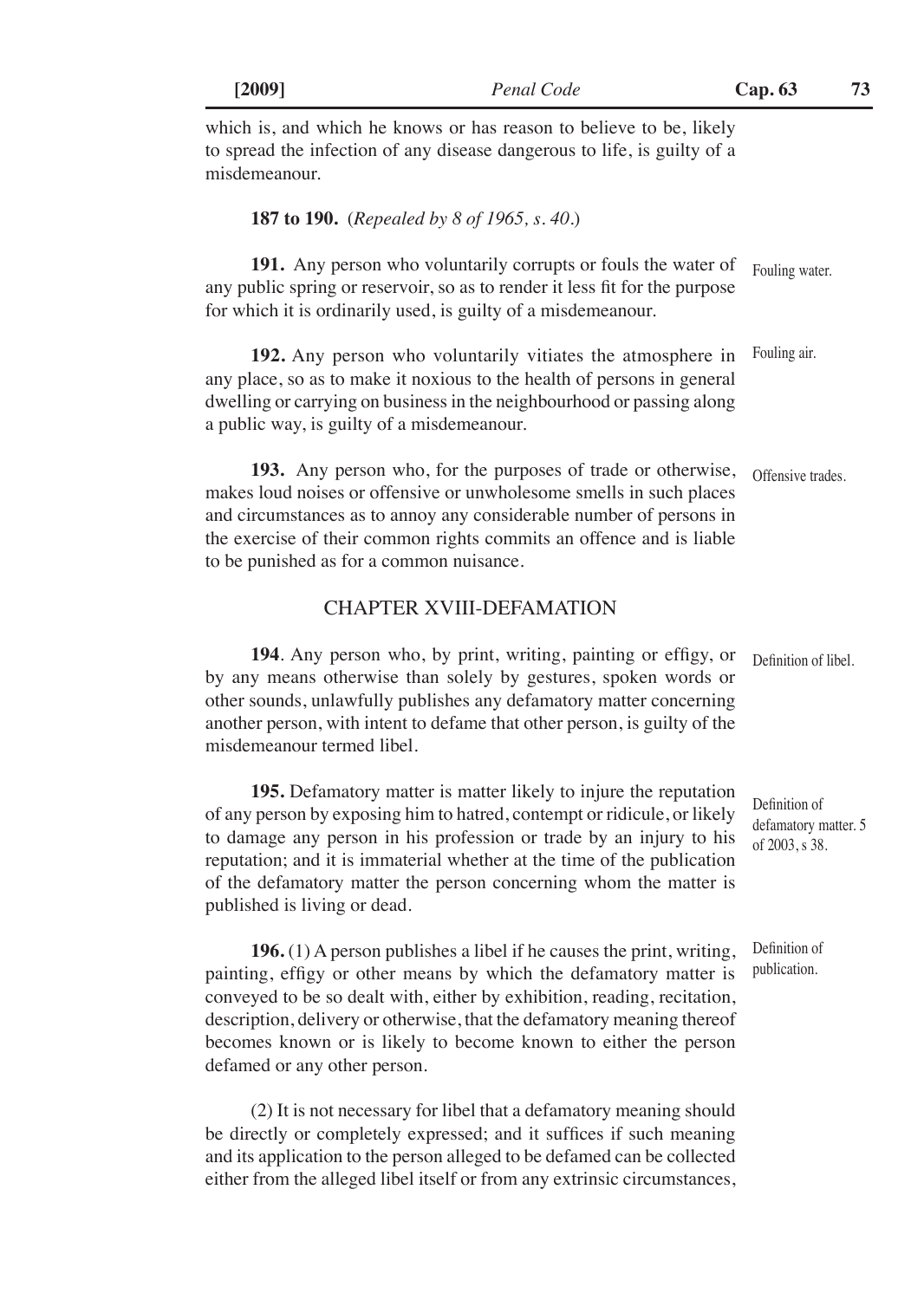or partly by the one and partly by the other means.

Definition of unlawful publication.

**197.** Any publication of defamatory matter concerning a person is unlawful within the meaning of this Chapter, unless -

- (a) the matter is true and it was for the public benefit that it should be published; or
- (b) it is privileged on one of the grounds hereafter mentioned in this Chapter.

**198.** (1) The publication of defamatory matter is absolutely privileged, and no person shall under any circumstances be liable to punishment under this Code in respect thereof, in any of the following cases, namely -

- (a) if the matter is published by the President, or by the Cabinet of Ministers, or in Parliament, in any case in an official document or proceeding; or
- (b) if the matter is published in the Cabinet of Ministers, or in Parliament, in any case by the President, or by a Minister, or by a Member of Parliament, as the case may be; or
- (c) if the matter is published by order of the President or by order of the Cabinet of Ministers; or
- (d) if the matter is published concerning a person subject to military or naval discipline for the time being, and relates to his conduct as a person subject to such discipline, and is published by some person having authority over him in respect of such conduct, and to some person having authority over him in respect of such conduct; or
- (e) if the matter is published in the course of any judicial proceedings by a person taking part therein as a judge, magistrate, commissioner, advocate, assessor, witness or party thereto; or
- (f) if the matter published is in fact a fair report of anything said, done or published in the Cabinet of Ministers or in Parliament; or
- (g) if the person publishing the matter is legally bound to publish it.
	- (2) Where a publication is absolutely privileged, it is immaterial

Cases in which publication of defamatory matter is absolutely privileged. 15 of 1954, s.3 (l), L.N.427/1963, L.N. 124/1964, 21 of 1966, 2nd Sch., 24 of 1967, Sch.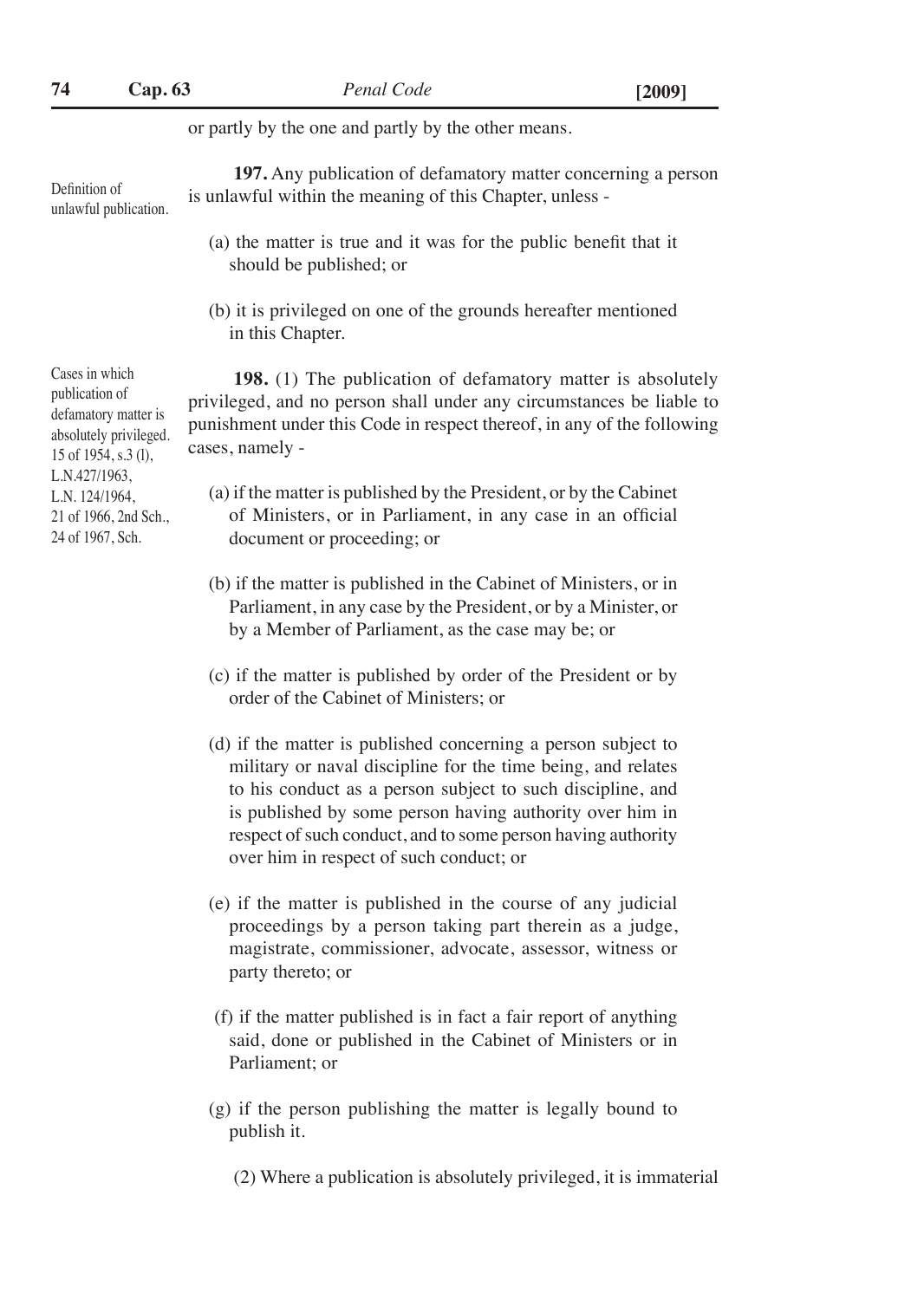for the purposes of this Chapter whether the matter be true or false, and whether it be or be not known or believed to be false, and whether it be or be not published in good faith:

Provided that nothing in this section shall exempt any person from any liability to punishment under any other Chapter of this Code or under any other written law in force within Kenya.

**199.** A publication of defamatory matter is privileged, on condition that it was published in good faith, if the relation between the parties by and to whom the publication is made is such that the person publishing the matter is under some legal, moral or social duty to publish it to the person to whom the publication is made or has a legitimate personal interest in so publishing it, provided that the publication does not exceed either in extent or matter what is reasonably sufficient for the occasion, and in any of the following cases, namely -

Cases in which publication of defamatory matter is conditionally privileged.

(a) if the matter published is in fact a fair report of anything said, done or shown in a civil or criminal inquiry or proceeding before any court:

 Provided that if the court prohibits the publication of anything said or shown before it, on the ground that it is seditious, immoral or blasphemous, the publication thereof shall not be privileged; or

- (b) if the matter published is a copy or reproduction, or in fact a fair abstract, of any matter which has been previously published, and the previous publication of it was or would have been privileged under section 198; or
- (c) if the matter is an expression of opinion in good faith as to the conduct of a person in a judicial, official or other public capacity, or as to his personal character so far as it appears in such conduct; or
- (d) if the matter is an expression of opinion in good faith as to the conduct of a person in relation to any public question or matter, or as to his personal character so far as it appears in such conduct; or
- (e) if the matter is an expression of opinion in good faith as to the conduct of any person as disclosed by evidence given in a public legal proceeding, whether civil or criminal, or as to the conduct of any person as a party, witness or otherwise in any such proceeding, or as to the character of any person so far as it appears in any such conduct as in this paragraph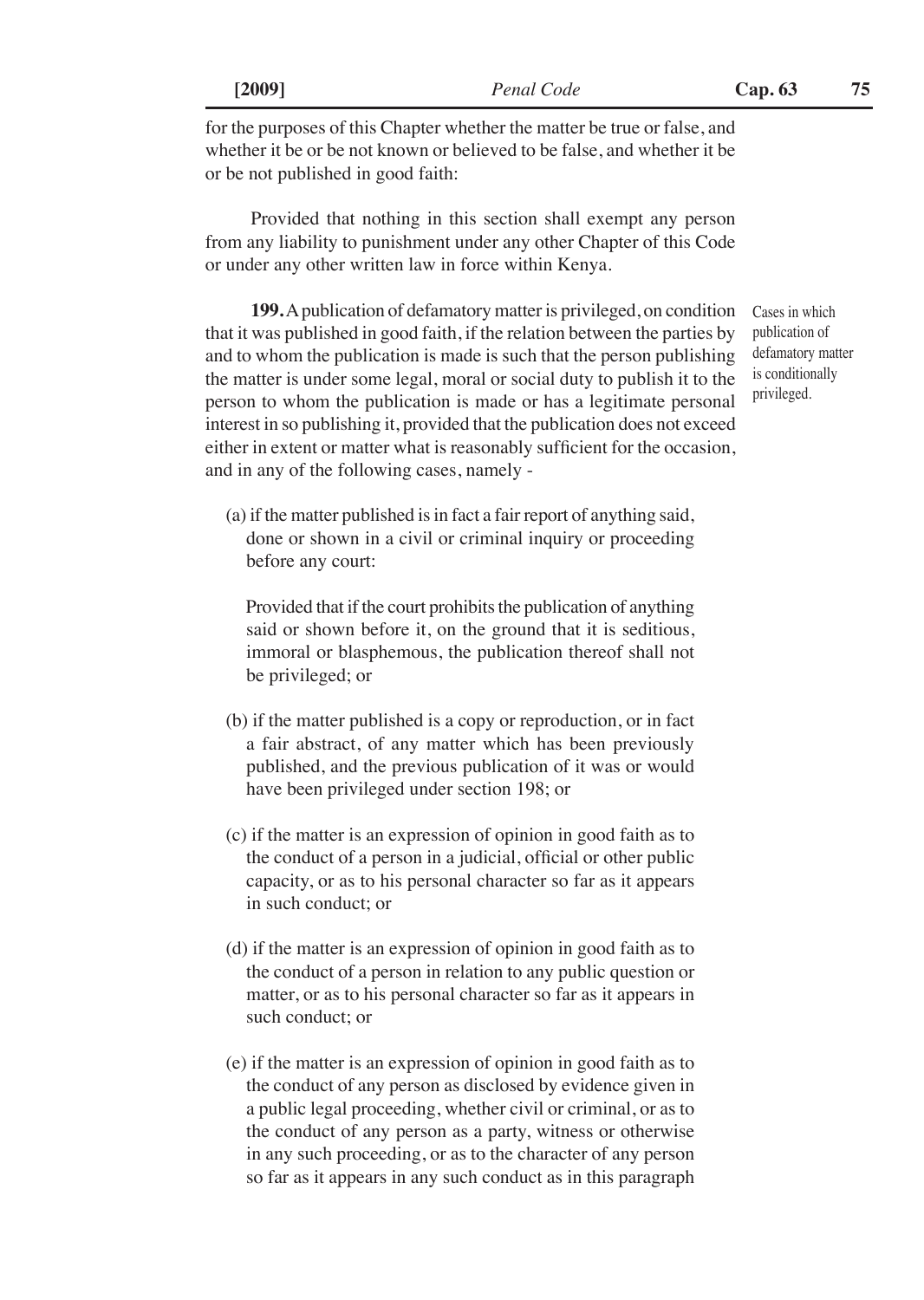mentioned; or

- (f) if the matter is an expression of opinion in good faith as to the merits of any book, writing, painting, speech or other work, performance or act published or publicly done or made or submitted by a person to the judgment of the public, or as to the character of the person so far as it appears therein; or
- (g) if the matter is a censure passed by a person in good faith on the conduct of another person in any matter in respect of which he has authority, by contract or otherwise, over the other person, or on the character of the other person so far as it appears in such conduct; or
- (h) if the matter is a complaint or accusation made by a person in good faith against another person in respect of his conduct in any matter, or in respect of his character so far as it appears in such conduct, to any person having authority, by contract or otherwise, over that other person in respect of such conduct or matter, or having authority by law to inquire into or receive complaints respecting such conduct or matter; or
- (i) if the matter is published in good faith for the protection of the rights or interests of the person who publishes it, or of the person to whom it is published, or of some person in whom the person to whom it is published is interested.

Explanation as to good faith. 24 of 1967, Sch.

**200.** A publication of defamatory matter shall be deemed not to have been made in good faith by a person, within the meaning of section 199, if it is made to appear either -

- (a) that the matter was untrue, and that he did not believe it to be true; or
- (b) that the matter was untrue, and that he published it without having taken reasonable care to ascertain whether it was true or false; or
- (c) that, in publishing the matter, he acted with intent to injure the person defamed in a substantially greater degree or substantially otherwise than was reasonably necessary for the interest of the public or for the protection of the private right or interest in respect of which he claims to be privileged.

**201.** (*Repealed by 24 of 1967, s. 7*.)

*Division IV - Offences against the Person*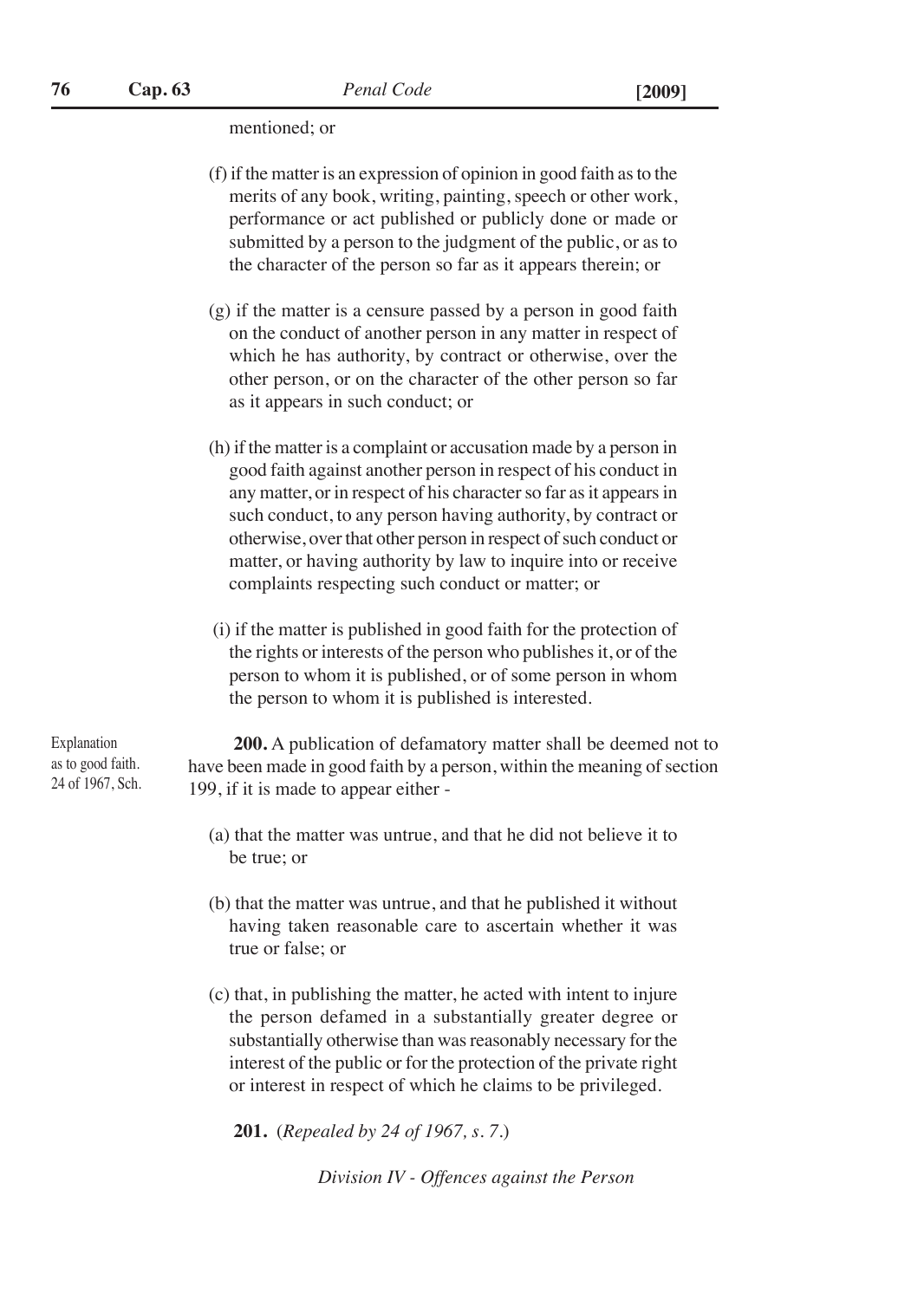#### **Chapter XIX - Murder and Manslaughter**

**202.** (1) Any person who by an unlawful act or omission causes the death of another person is guilty of the felony termed manslaughter. (2) An unlawful omission is an omission amounting to culpable Manslaughter.

negligence to discharge a duty tending to the preservation of life or health, whether such omission is or is not accompanied by an intention to cause death or bodily harm.

**203.** Any person who of malice aforethought causes death of another person by an unlawful act or omission is guilty of murder. Murder.

**204**. Any person convicted of murder shall be sentenced to death. Punishment of murder.

**205.** Any person who commits the felony of manslaughter is liable to imprisonment for life. Punishment of manslaughter.

**206.** Malice aforethought shall be deemed to be established by evidence proving any one or more of the following circumstances - Malice aforethought.

- (a) an intention to cause the death of or to do grievous harm to any person, whether that person is the person actually killed or not;
- (b) knowledge that the act or omission causing death will probably cause the death of or grievous harm to some person, whether that person is the person actually killed or not, although such knowledge is accompanied by indifference whether death or grievous bodily harm is caused or not, or by a wish that it may not be caused;

(c) an intent to commit a felony;

(d) an intention by the act or omission to facilitate the flight or escape from custody of any person who has committed or attempted to commit a felony.

**207.** When a person who unlawfully kills another under circumstances which, but for the provisions of this section, would constitute murder, does the act which causes death in the heat of passion caused by sudden provocation as hereinafter defined, and before there is time for his passion to cool, is guilty of manslaughter only.

Killing on provocation.

**208.** (1) The term "provocation" means and includes, except Provocation defined.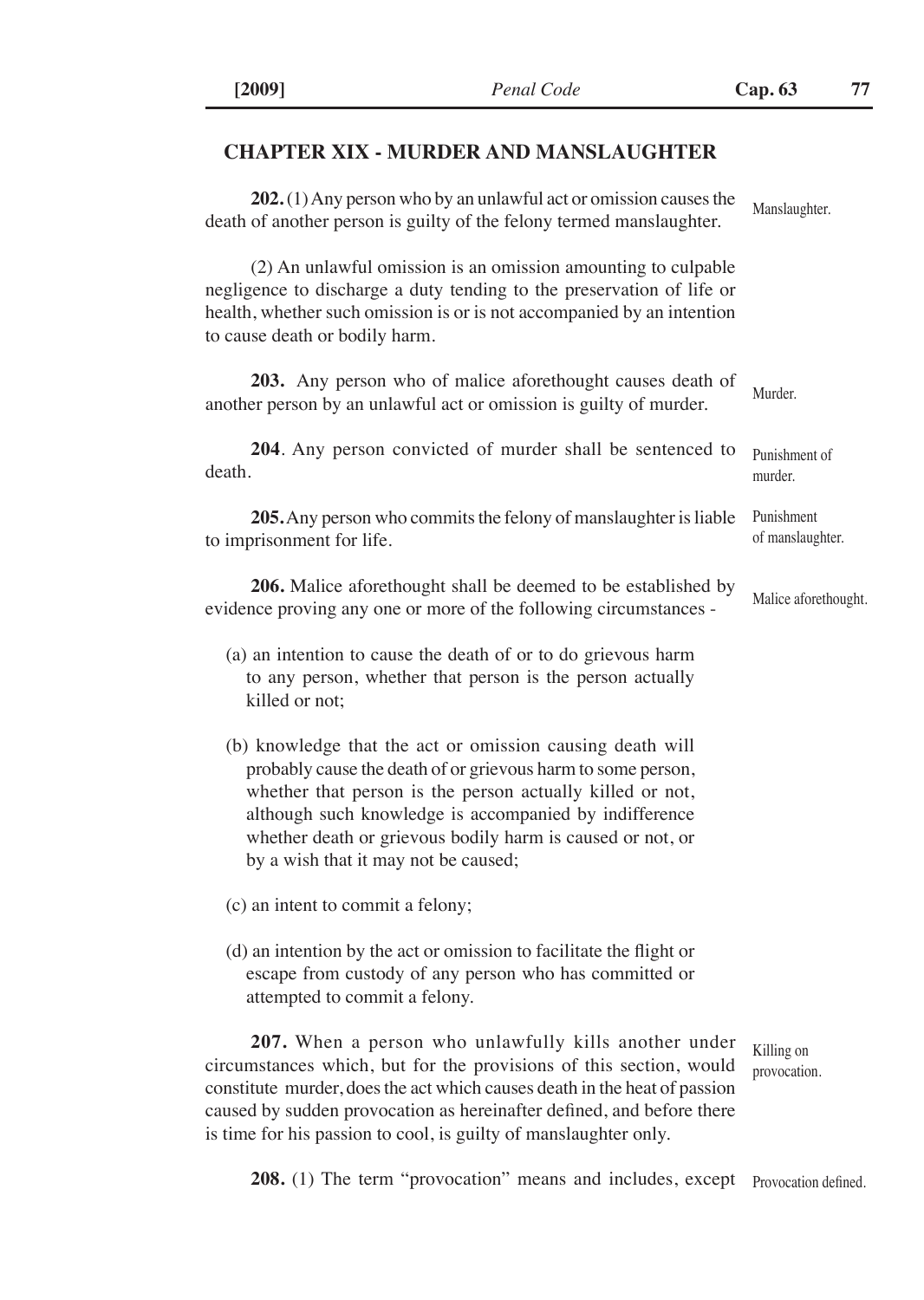as hereinafter stated, any wrongful act or insult of such a nature as to be likely, when done to an ordinary person or in the presence of an ordinary person to another person who is under his immediate care, or to whom he stands in a conjugal, parental, filial or fraternal relation, or in the relation of master or servant, to deprive him of the power of self-control and to induce him to commit an assault of the kind which the person charged committed upon the person by whom the act or insult is done or offered.

(2) When such an act or insult is done or offered by one person to another, or in the presence of another to a person who is under the immediate care of that other, or to whom the latter stands in any such relation as aforesaid, the former is said to give to the latter provocation for an assault.

(3) A lawful act is not provocation to any person for an assault.

(4) An act which a person does in consequence of incitement given by another person in order to induce him to do the act and thereby to furnish an excuse for committing an assault is not provocation to that other person for an assault.

(5) An arrest which is unlawful is not necessarily provocation for an assault, but it may be evidence of provocation to a person who knows of the illegality.

**209.** (1) It shall be manslaughter, and shall not be murder, for a person acting in pursuance of a suicide pact between him and another to kill the other or be a party to the other killing himself or being killed by a third person.

(2) Where it is shown that a person charged with the murder of another killed the other or was a party to his killing himself or being killed, it shall be for the defence to prove that the person charged was acting in pursuance of a suicide pact between him and the other.

(3) For the purposes of this section, "suicide pact" means a common agreement between two or more persons having for its object the death of all of them, whether or not each is to take his own life, but nothing done by a person who enters into a suicide pact shall be treated as done by him in pursuance of the pact unless it is done while he has the settled intention of dying in pursuance of the pact.

Infanticide.

**210.** Where a woman by any wilful act or omission causes the death of her child being a child under the age of twelve months, but at the time of the act or omission the balance of her mind was disturbed by reason of her not having fully recovered from the effect of giving

Suicide pacts. 54 of 1960, s. 26.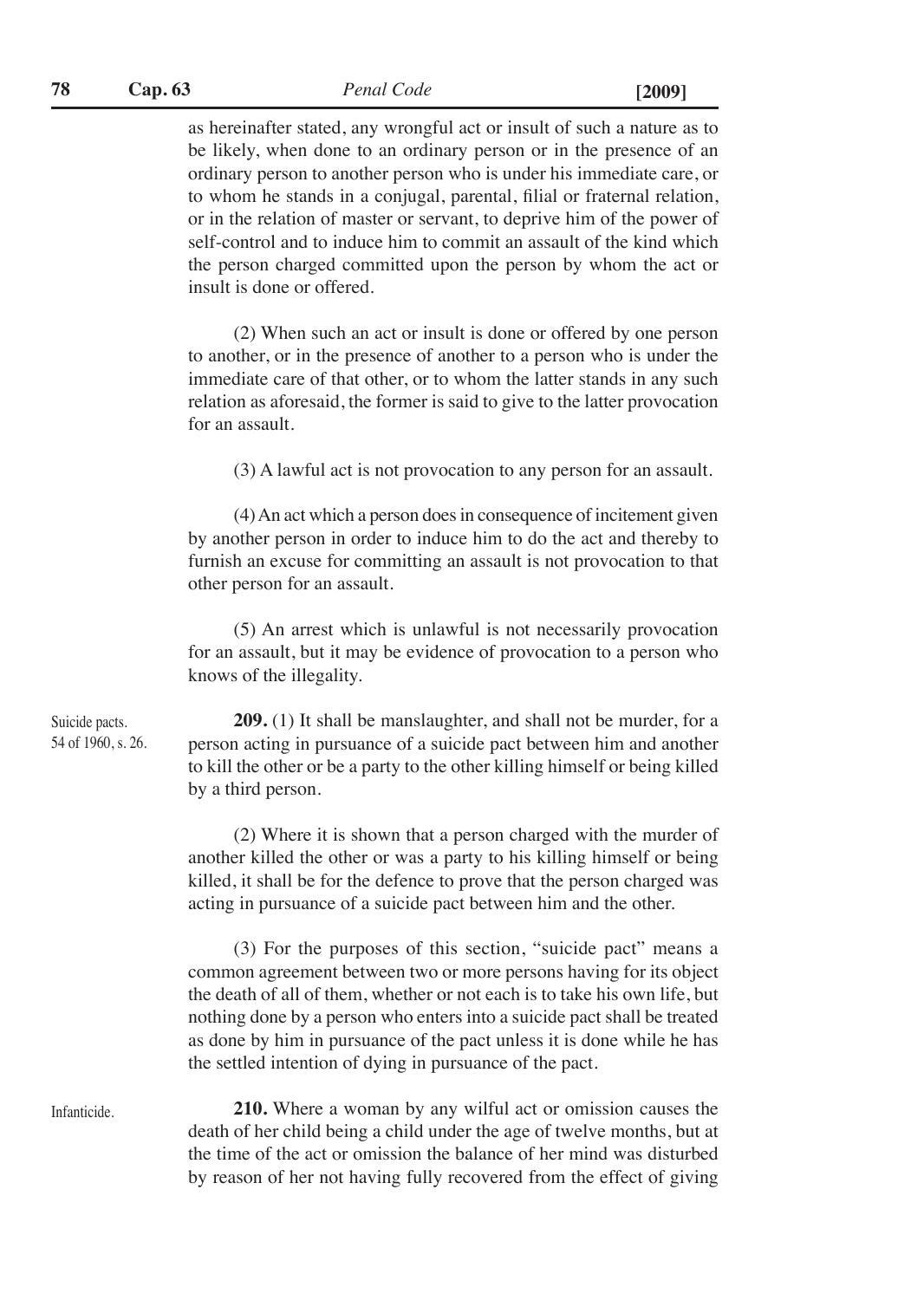birth to the child or by reason of the effect of lactation consequent on the birth of the child, then, notwithstanding that the circumstances were such that but for the provisions of this section the offence would have amounted to murder, she shall be guilty of a felony, to wit, infanticide, and may for that offence be dealt with and punished as if she had been guilty of manslaughter of the child.

**211.** Where a woman convicted of an offence punishable with death is found in accordance with the provisions of section 212 to be pregnant, the sentence to be passed on her shall be a sentence of imprisonment for life instead of sentence of death. Sentence of death

**212.** (1) Where a woman convicted of an offence punishable with death alleges that she is pregnant, or where the court before whom she is so convicted thinks fit so to order, the question whether or not the woman is pregnant shall, before sentence is passed on her, be determined by the trial judge.

(2) The question whether the woman is pregnant or not shall be determined by the judge on such evidence as may be laid before him on the part of the woman or on the part of the Republic, and the judge shall find that the woman is not pregnant unless it is proved affirmatively to his satisfaction that she is pregnant.

 (3) Where in proceedings under this section the judge finds that the woman in question is not pregnant, the woman may appeal to the Court of Appeal, and that Court, if satisfied that for any reason the finding should be set aside, shall quash the sentence passed on her and instead thereof pass on her a sentence of imprisonment for life.

(4) If for any reason whatsoever the trial judge is unable to sit for the purpose of determining the question whether or not the woman is pregnant, then some other judge of the High Court shall sit and determine that question.

**213.** A person is deemed to have caused the death of another person although his act is not the immediate or the sole cause of death in any of the following cases - Causing death defined.

(a) if he inflicts bodily injury on another person in consequence of which that other person undergoes surgical or medical treatment which causes death. In this case it is immaterial whether the treatment was proper or mistaken, if it was employed in good faith and with common knowledge and skill; but the person inflicting the injury is not deemed to have caused the death if the treatment which was its immediate cause was not employed in good faith or was so employed not to be passed on pregnant woman.

Procedure where woman convicted of capital offence alleges she is pregnant. 21 of 1966, 2nd Sch., 24 of 1967, Sch.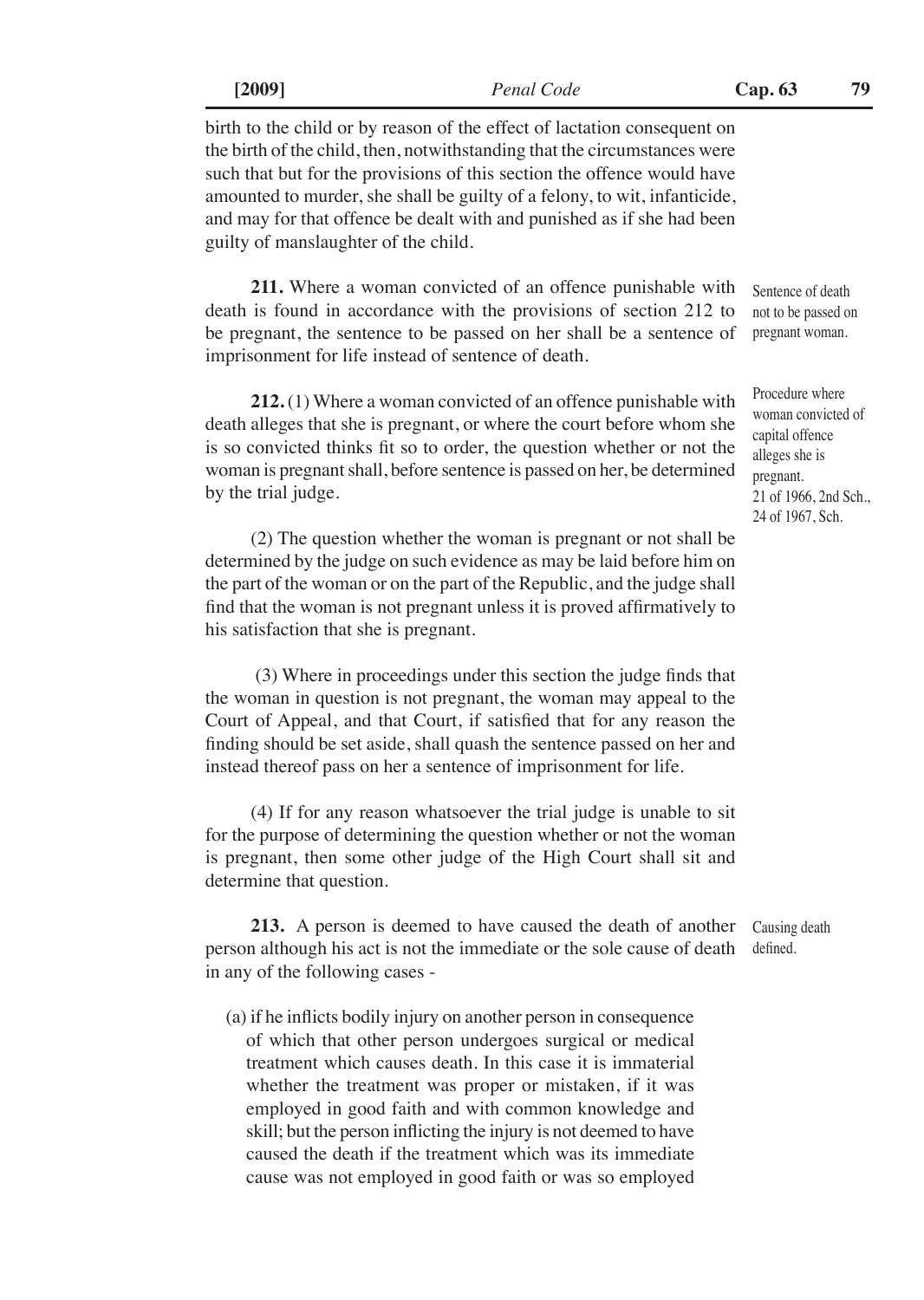without common knowledge or skill;

|                                      | (b) if he inflicts bodily injury on another which would not<br>have caused death if the injured person had submitted to<br>proper surgical or medical treatment or had observed proper<br>precautions as to his mode of living;                                                      |
|--------------------------------------|--------------------------------------------------------------------------------------------------------------------------------------------------------------------------------------------------------------------------------------------------------------------------------------|
|                                      | (c) if by actual or threatened violence he causes such other<br>person to perform an act which causes the death of such<br>person, such act being a means of avoiding such violence<br>which in the circumstances would appear natural to the<br>person whose death is so caused;    |
|                                      | (d) if by any act or omission he hastened the death of a person<br>suffering under any disease or injury which apart from such<br>act or omission would have caused death;                                                                                                           |
|                                      | (e) if his act or omission would not have caused death unless it<br>had been accompanied by an act or omission of the person<br>killed or of other persons.                                                                                                                          |
| When child deemed<br>to be a person. | 214. A child becomes a person capable of being killed when it<br>has completely proceeded in a living state from the body of its mother,<br>whether it has breathed or not, and whether it has an independent<br>circulation or not, and whether the navel-string is severed or not. |
| Limitation as to time<br>of death.   | <b>215.</b> (1) A person is not deemed to have killed another if the<br>death of that person does not take place within a year and a day of the<br>cause of death.                                                                                                                   |
|                                      | (2) Such period is reckoned inclusive of the day on which the last<br>unlawful act contributing to the cause of death was done.                                                                                                                                                      |
|                                      | (3) When the cause of death is an omission to observe or perform<br>a duty, the period is reckoned inclusive of the day on which the omission<br>ceased.                                                                                                                             |
|                                      | (4) When the cause of death is in part an unlawful act, and in<br>part an omission to observe or perform a duty, the period is reckoned<br>inclusive of the day on which the last unlawful act was done or the day<br>on which the omission ceased, whichever is the later.          |
|                                      | CHAPTER XX - DUTIES RELATING TO THE PRESERVA-                                                                                                                                                                                                                                        |

**216.** It is the duty of every person having charge of another who

tion of Life and Health

is unable by reason of age, sickness, unsoundness of mind, detention

Responsibility of person who has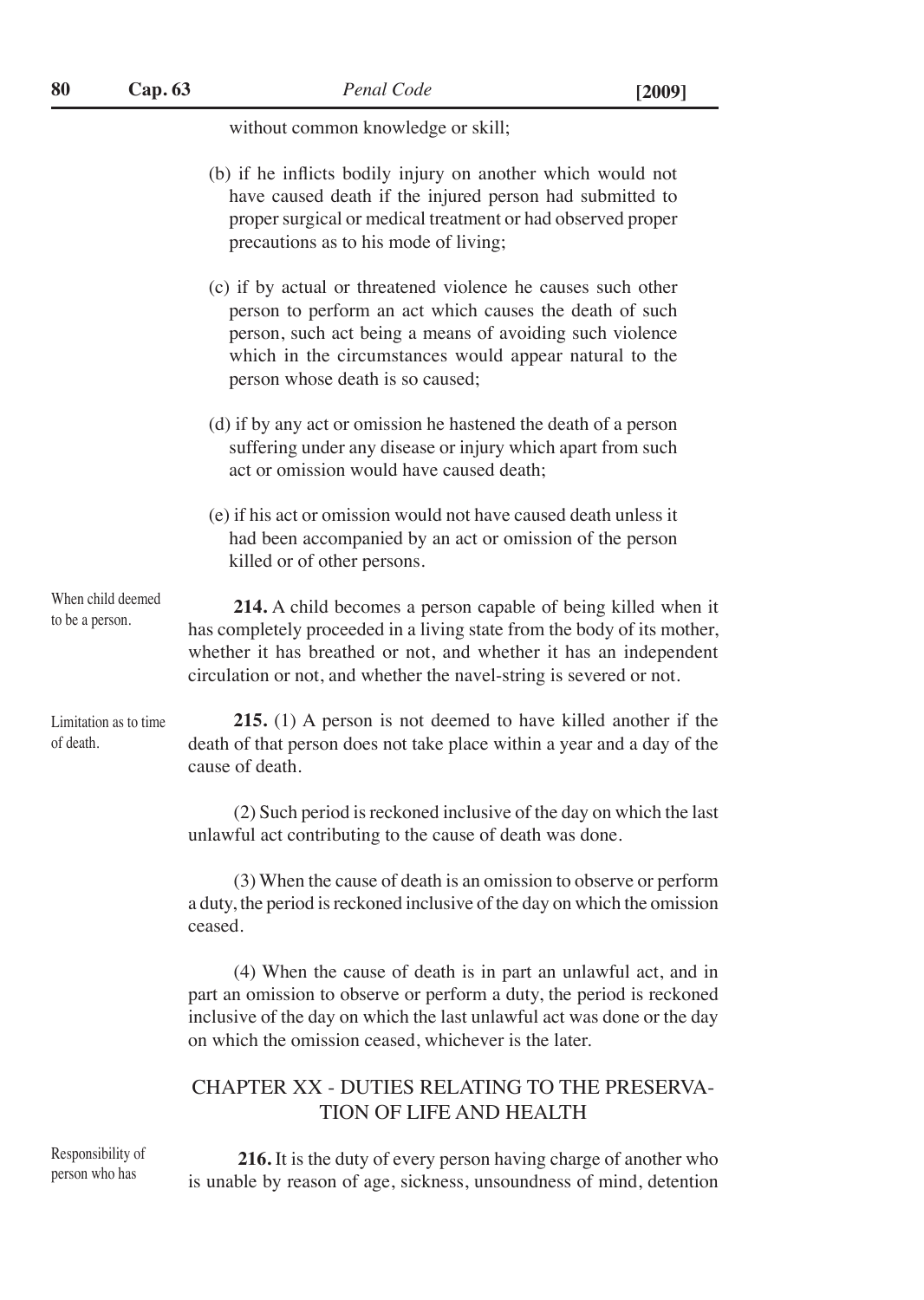| [2009] | Penal Code                                                                          | Cap.63 | 81 |
|--------|-------------------------------------------------------------------------------------|--------|----|
|        | or any other cause to withdraw himself from such charge, and who charge of another. |        |    |
|        | is unable to provide himself with the necessaries of life whether the               |        |    |

is unable to provide himself with the necessaries of life, whether the charge is undertaken under a contract or is imposed by law, or arises by reason of any act, whether lawful or unlawful, of the person who has such charge, to provide for that other person the necessaries of life; and he shall be deemed to have caused any consequences which adversely affect the life or health of the other person by reason of any omission to perform that duty.

**217.** It is the duty of every person who as master or mistress has contracted to provide necessary food, clothing or lodging for any servant or apprentice under the age of sixteen years to provide the same; and he or she shall be deemed to have caused any consequences which adversely affect the life or health of the servant or apprentice by reason of any omission to perform that duty. Duty of masters.

**218.** It is the duty of every person who, except in a case of necessity, undertakes to administer surgical or medical treatment to any other person, or to do any other lawful act which is or may be dangerous to human life or health, to have reasonable skill and to use reasonable care in doing the act; and he shall be deemed to have caused any consequences which adversely affect the life or health of any person by reason of any omission to observe or perform that duty. Duty of persons doing dangerous acts.

**219.** It is the duty of every person who has in his charge or under his control anything, whether living or inanimate, and whether moving or stationary, of such a nature that, in the absence of care or precaution in its use or management, the life, safety or health of any person may be endangered, to use reasonable care and take reasonable precautions to avoid the danger; and he shall be deemed to have caused any consequences which adversely affect the life or health of any person by reason of any omission to perform that duty.

# Chapter Xxi - Offences Connected with Murder and Suicide

**220.** Any person who -

Attempt to murder.

Duty of persons in charge of dangerous

things.

- (a) attempts unlawfully to cause the death of another; or
- (b) with intent unlawfully to cause the death of another does any act, or omits to do any act which it is his duty to do, such act or omission being of such a nature as to be likely to endanger human life,

is guilty of a felony and is liable to imprisonment for life.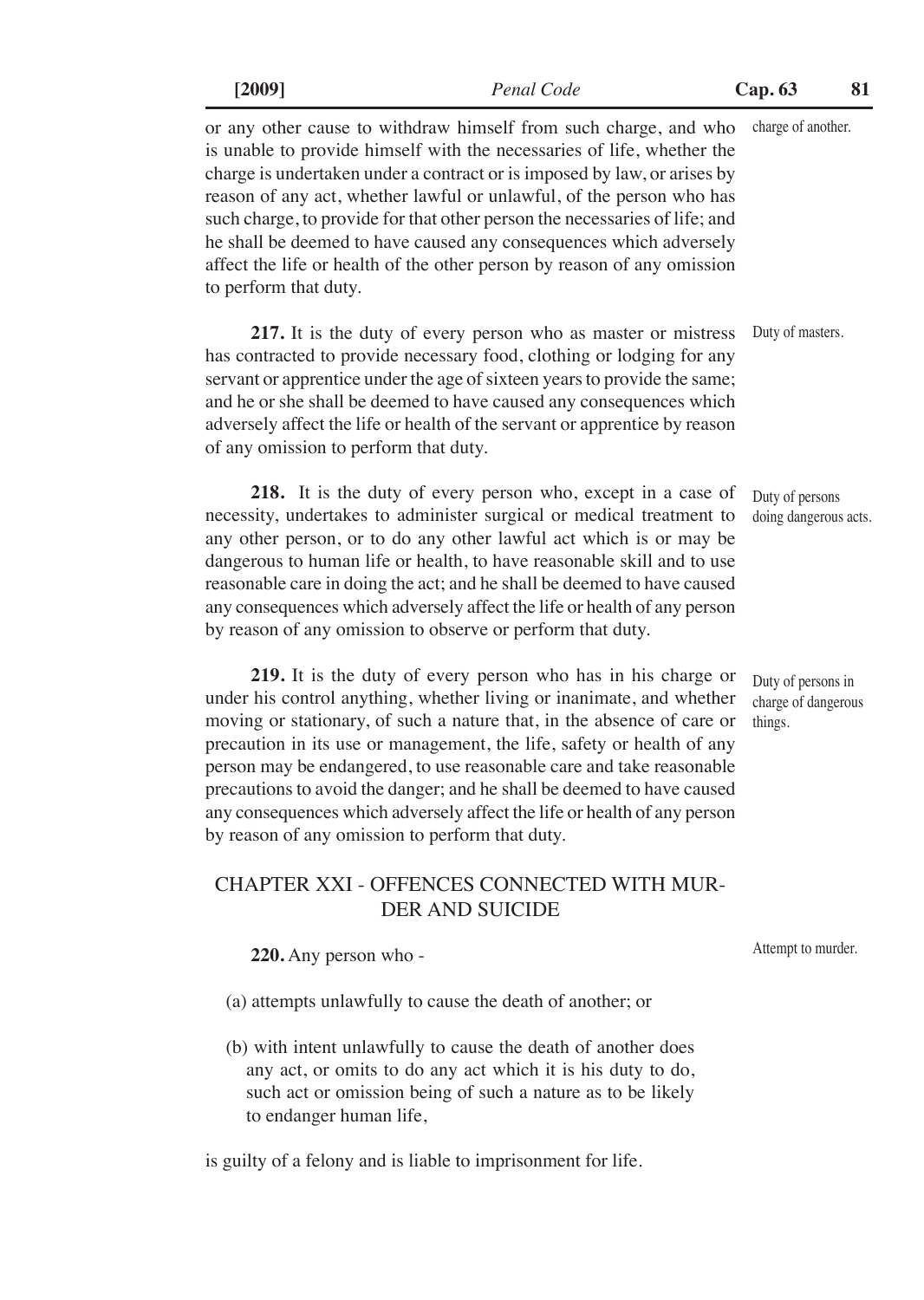| 82                                                  | Cap. 63               | Penal Code                                                                                                                                                                                                                                                                                                                                          | [2009] |
|-----------------------------------------------------|-----------------------|-----------------------------------------------------------------------------------------------------------------------------------------------------------------------------------------------------------------------------------------------------------------------------------------------------------------------------------------------------|--------|
| convict.<br>5 of 2003, s.39                         | Attempt to murder by  | 221. Any person who, being under a sentence of imprisonment for<br>three years or more, attempts to commit murder is liable to imprisonment<br>for life.                                                                                                                                                                                            |        |
| fact to murder.<br>53 of 1952, Sch.                 | Accessory after the   | 222. Any person who becomes an accessory after the fact to<br>murder is guilty of a felony and is liable to imprisonment for life.                                                                                                                                                                                                                  |        |
| Threats to kill.<br>52 of 1955, s.12.<br>5 of 2003. |                       | 223. (1) Any person who without lawful excuse utters, or directly<br>or indirectly causes any person to receive, a threat, whether in writing or<br>not, to kill any person is guilty of a felony and is liable to imprisonment<br>for ten years.                                                                                                   |        |
|                                                     |                       | $(2)$ (Repealed by Act 5 of 2003, s. 40.)                                                                                                                                                                                                                                                                                                           |        |
| Conspiracy to<br>murder.                            |                       | 224. Any person who conspires with any other person to kill any<br>person, whether that person is in Kenya or elsewhere, is guilty of a<br>felony and is liable to imprisonment for fourteen years.                                                                                                                                                 |        |
| Aiding suicide.                                     |                       | 225. Any person who -                                                                                                                                                                                                                                                                                                                               |        |
|                                                     |                       | (a) procures another to kill himself; or                                                                                                                                                                                                                                                                                                            |        |
|                                                     |                       | (b) counsels another to kill himself and thereby induces him<br>to do so; or                                                                                                                                                                                                                                                                        |        |
|                                                     |                       | (c) aids another in killing himself,                                                                                                                                                                                                                                                                                                                |        |
|                                                     |                       | is guilty of a felony and is liable to imprisonment for life.                                                                                                                                                                                                                                                                                       |        |
|                                                     | Attempting suicide.   | 226. Any person who attempts to kill himself is guilty of a<br>misdemeanour.                                                                                                                                                                                                                                                                        |        |
| Concealing birth.                                   |                       | 227. Any person who, when a woman is delivered of a child,<br>endeavours by any secret disposition of the dead body of the child to<br>conceal the birth, whether the child died before, at or after its birth, is<br>guilty of a misdemeanour.                                                                                                     |        |
|                                                     | Killing unborn child. | 228. Any person who, when a woman is about to be delivered of<br>a child, prevents the child from being born alive by any act or omission<br>of such a nature that, if the child had been born alive and had then died,<br>he would be deemed to have unlawfully killed the child, is guilty of a<br>felony and is liable to imprisonment for life. |        |
|                                                     |                       | CILL DTED VVIL - OEEEMCES EMD LMCEDIMC LIEE                                                                                                                                                                                                                                                                                                         |        |

## **Chapter XXII - Offences Endangering Life and Health**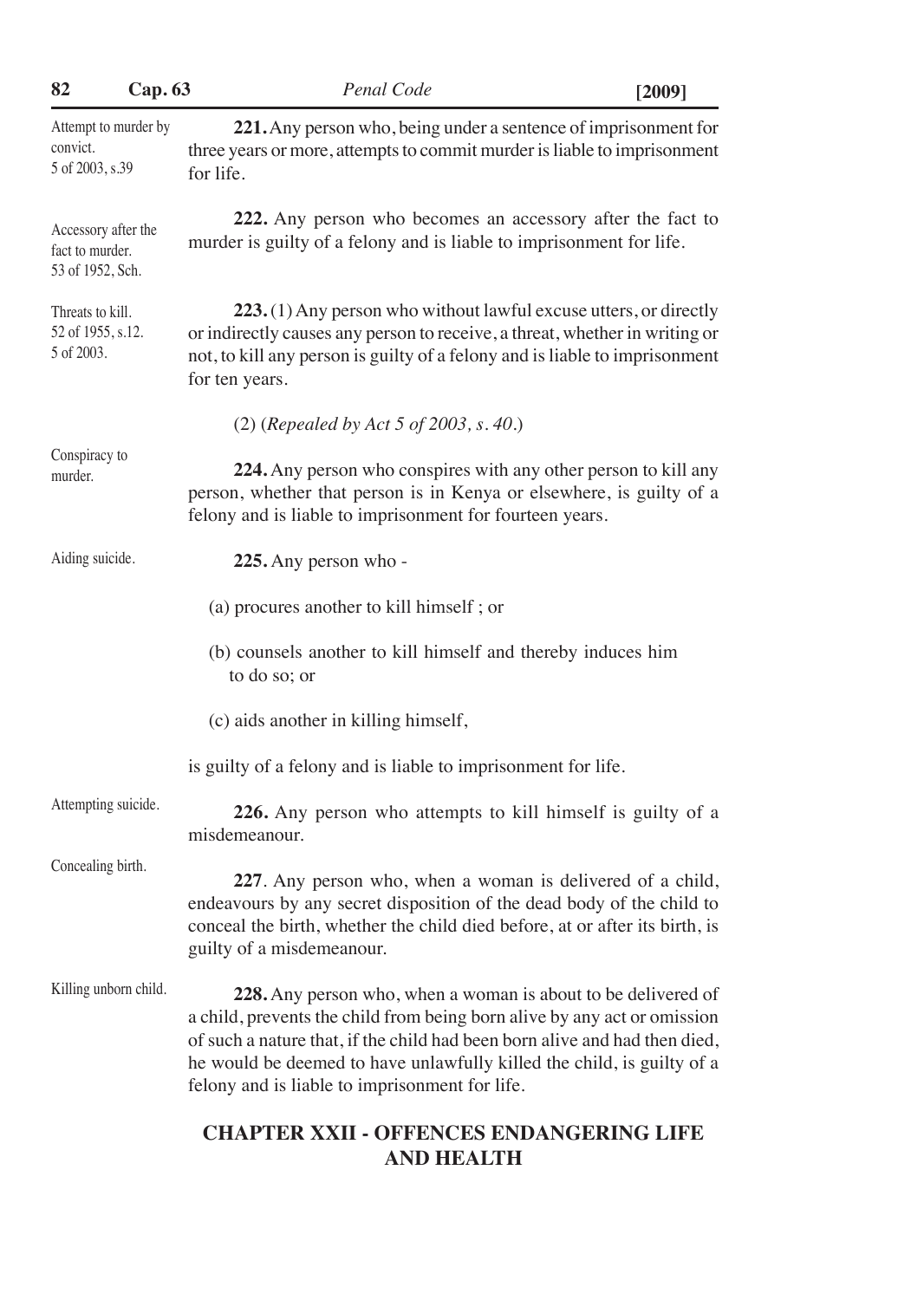**229.** Any person who, by any means calculated to choke, suffocate or strangle, and with intent to commit or to facilitate the commission of a felony or misdemeanour, or to facilitate the flight of an offender after the commission or attempted commission of a felony or misdemeanour, renders or attempts to render any person incapable of resistance, is guilty of a felony and is liable to imprisonment for life.

**230.** Any person who, with intent to commit or to facilitate the commission of a felony or misdemeanour, or to facilitate the flight of an offender after the commission or attempted commission of a felony or misdemeanour, administers or attempts to administer any stupefying or overpowering drug or thing to any person, is guilty of a felony and is liable to imprisonment for life.

**231**. Any person who, with intent to maim, disfigure or disable any person, or to do some grievous harm to any person, or to resist or prevent the lawful arrest or detention of any person –

- (a) unlawfully wounds or does any grievous harm to any person by any means whatever; or
- (b) unlawfully attempts in any manner to strike any person with any kind of projectile or with a spear, sword, knife or other dangerous or offensive weapon; or
- (c) unlawfully causes any explosive substance to explode; or
- (d) sends or delivers any explosive substance or other dangerous or noxious thing to any person; or
- (e) causes any such substance or thing to be taken or received by any person; or
- (f) puts any corrosive fluid or any destructive or explosive substance in any place; or
- (g) unlawfully casts or throws any such fluid or substance at or upon any person, or otherwise applies any such fluid or substance to the person of any person,

is guilty of a felony and is liable to imprisonment for life.

**232.** Any person who unlawfully -

(*a*) prevents or obstructs any person who is on board of, or is escaping from, a vessel which is in distress or wrecked, in his endeavours to save his life; or

Disabling in order to commit felony or misdemeanour. 5 of 2003, s.41.

Stupefying in order to commit felony or misdemeanour.

Acts intended to cause grievous harm or to prevent arrest. 54 of 1960, s.27. 5 of 2003, s. 42.

Preventing escape from wreck. 5 of 2003, s.43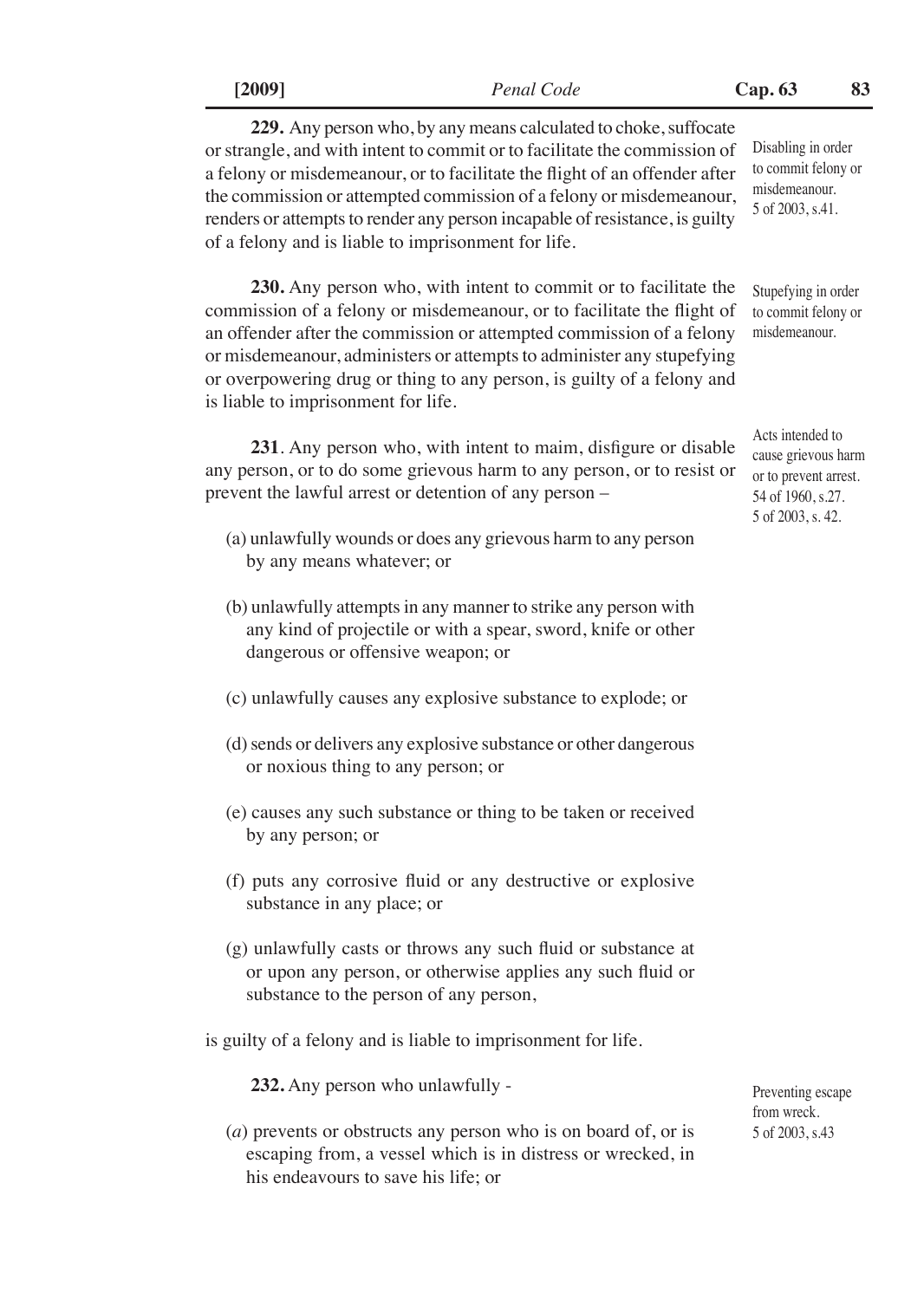railway. 5 of 2003, s. 43. (*b*) obstructs any person in his endeavours to save the life of any person so situated,

is guilty of a felony and is liable to imprisonment for life.

**233.** Any person who, with intent to injure or to endanger the safety of any person travelling by any railway, whether a particular person or not - Intentionally endangering safety of persons travelling by

(*a*) places anything on the railway; or

- (*b*) deals with the railway, or with anything whatever upon or near the railway, in such a manner as to affect or endanger the free and safe use of the railway or the safety of any such person; or
- (*c*) shoots or throws anything at, into or upon, or causes anything to come into contact with, any person or thing on the railway; or
- (*d*) shows any light or signal, or in any way deals with any existing light or signal, upon or near the railway; or
- (*e*) by any omission to do any act which it is his duty to do causes the safety of any such person to be endangered,

is guilty of a felony and is liable to imprisonment for life.

**234.** Any person who unlawfully does grievous harm to another is guilty of a felony and is liable to imprisonment for life.

**235.** Any person who unlawfully, and with intent to do any harm to another, puts any explosive substance in any place whatever, is guilty of a felony and is liable to imprisonment for fourteen years.

**236.** Any person who unlawfully, and with intent to injure or annoy another, causes any poison or noxious thing to be administered to, or taken by, any person, and thereby endangers his life, or does him grievous harm, is guilty of a felony and is liable to imprisonment for fourteen years.

**237.** Any person who -

(a) unlawfully wounds another; or

(b) unlawfully, and with intent to injure or annoy any person,

Grievous harm. 53 of 1952, Sch., 54 of 1960, s. 27, 5 of 2003, s.44.

Attempting to injure by explosive substances.

Maliciously administering poison with intent to harm.

Unlawful wounding or poisoning. 53 of 1952, Sch., 54 of 1960, s.28, 5 of 2003, s. 45.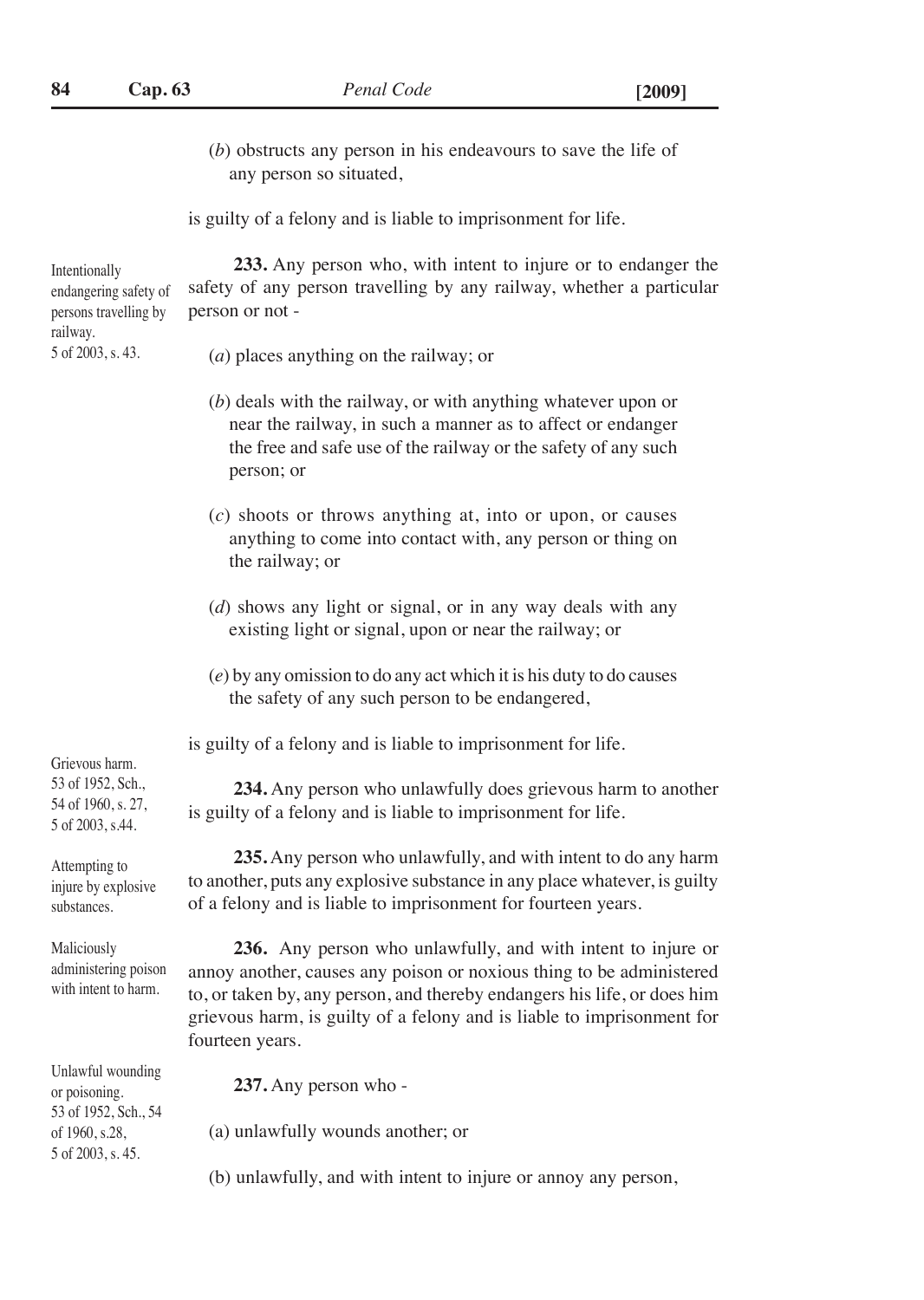causes any poison or other noxious thing to be administered to, or taken by, any person,

is guilty of a misdemeanour and is liable to imprisonment for five years.

**238.** (1) Any person who intimidates or molests any other person is guilty of an offence and is liable to imprisonment for a term not exceeding three years.

(2) A person intimidates another person who, with intent to cause alarm to that person or to cause him to do any act which he is not legally bound to do or to omit to do any act which he is legally entitled to do, causes or threatens to cause unlawful injury to the person, reputation or property of that person or anyone in whom that person is interested.

(3) A person molests another person who, with intent as aforesaid, dissuades or attempts to dissuade, by whatever means, anyone from entering or approaching or dealing at any premises at which that person carries on trade or business or works or otherwise from dealing with that person, or with any person by whom that person is employed, in the course of his trade or business, or watches and besets any premises where that person resides or works or carries on trade or business or happens to be, or the approaches to such premises, or persistently follows that person or anyone in whom that person is interested from place to place, or interferes with any property owned or used by, or deprives of or hinders in the use of such property, that person or anyone in whom that person is interested.

(4) Nothing in subsection (3) shall apply to any peaceful picketing which is lawful under the provisions of any law relating to trade unions or trade disputes within the meaning of the Trade Unions Act.

**239**. Any person who, being charged with the duty of providing for another the necessaries of life, without lawful excuse fails to do so, whereby the life of that other person is or is likely to be endangered or his health is or is likely to be permanently injured, is guilty of a felony and is liable to imprisonment for three years.

**240.** A person is not criminally responsible for performing in good faith and with reasonable care and skill a surgical operation upon any person for his benefit, or upon an unborn child for the preservation of the mother's life, if the performance of the operation is reasonable, having regard to the patient's state at the time and to all the circumstances of the case.

**241.** Any person authorized by law or by the consent of the Excess of force.

Intimidation and molestation. 54 of 1960, s.29.

Cap. 233.

Failure to supply necessaries.

Surgical operation.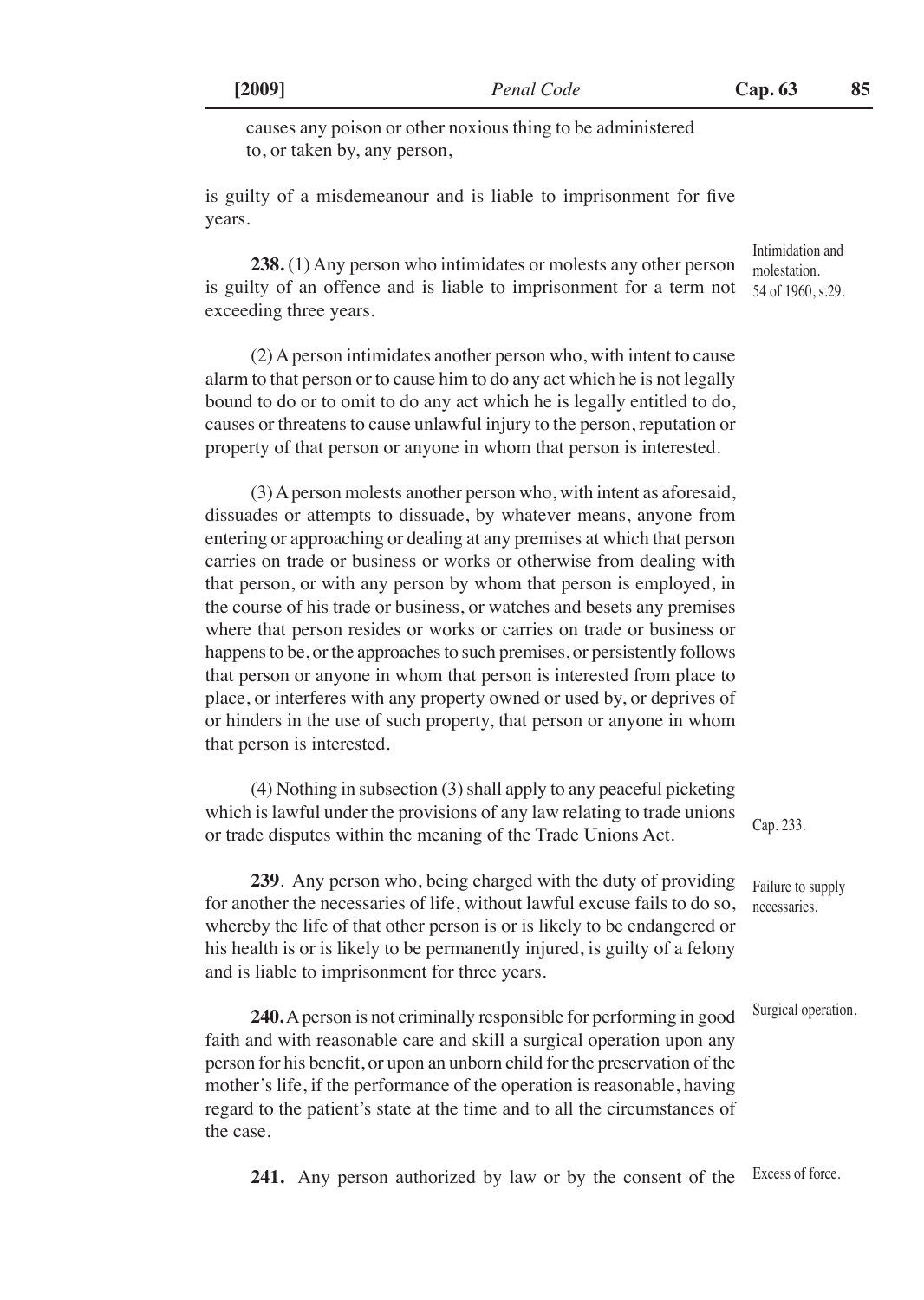| 86                                 | Cap. 63 | Penal Code                                                                                                                                                                                                                                               | [2009] |
|------------------------------------|---------|----------------------------------------------------------------------------------------------------------------------------------------------------------------------------------------------------------------------------------------------------------|--------|
|                                    |         | person injured by him to use force is criminally responsible for any<br>excess, according to the nature and quality of the act which constitutes<br>the excess.                                                                                          |        |
| Consent.                           |         | 242. Notwithstanding anything contained in section 241, consent<br>by a person to the causing of his own death or his own maim does not<br>affect the criminal responsibility of any person by whom the death or<br>maim is caused.                      |        |
| Supply of harmful<br>substances to |         | <b>242A.</b> (1) Any person who supplies or offers to a child -                                                                                                                                                                                          |        |
| children.<br>5 of 2003, s.46       |         | (a) any petroleum distillate, glue or other substance consisting<br>of or containing matter having stupefying or hallucinogenic<br>properties; or                                                                                                        |        |
|                                    |         | (b) any substance which the Minister responsible for health has<br>declared, by notice published in the Gazette, to be a substance<br>to which this section applies,                                                                                     |        |
|                                    |         | with intent that the child should inhale, consume or otherwise abuse<br>the substance, or knowing or having reasonable cause to suspect that<br>the child is likely to do so, is guilty of a misdemeanour and liable to<br>imprisonment for three years. |        |
|                                    |         | (2) The provisions of this section are in addition to, and do not<br>limit the operation of -                                                                                                                                                            |        |
|                                    |         | $(a)$ any provision of Chapter XX or XXII or any other provision<br>of this Code;                                                                                                                                                                        |        |
| 8 of 2001                          |         | $(b)$ the provisions of section 16 and 22 of the Children Act;<br>or                                                                                                                                                                                     |        |
| 4 of 1994.                         |         | $(c)$ the provisions of the Narcotic Drugs and Psychotropic<br>Substances (Control) Act or any other written law.                                                                                                                                        |        |
|                                    |         | (3) In this section, "child" means a person under the age of<br>eighteen years.                                                                                                                                                                          |        |
|                                    |         | <b>CHAPTER XXIII - CRIMINAL RECKLESSNESS AND</b><br><b>NEGLIGENCE</b>                                                                                                                                                                                    |        |
| Reckless and<br>negligent acts.    |         | 243. Any person who, in a manner so rash or negligent as<br>to endanger human life or to be likely to cause harm to any other                                                                                                                            |        |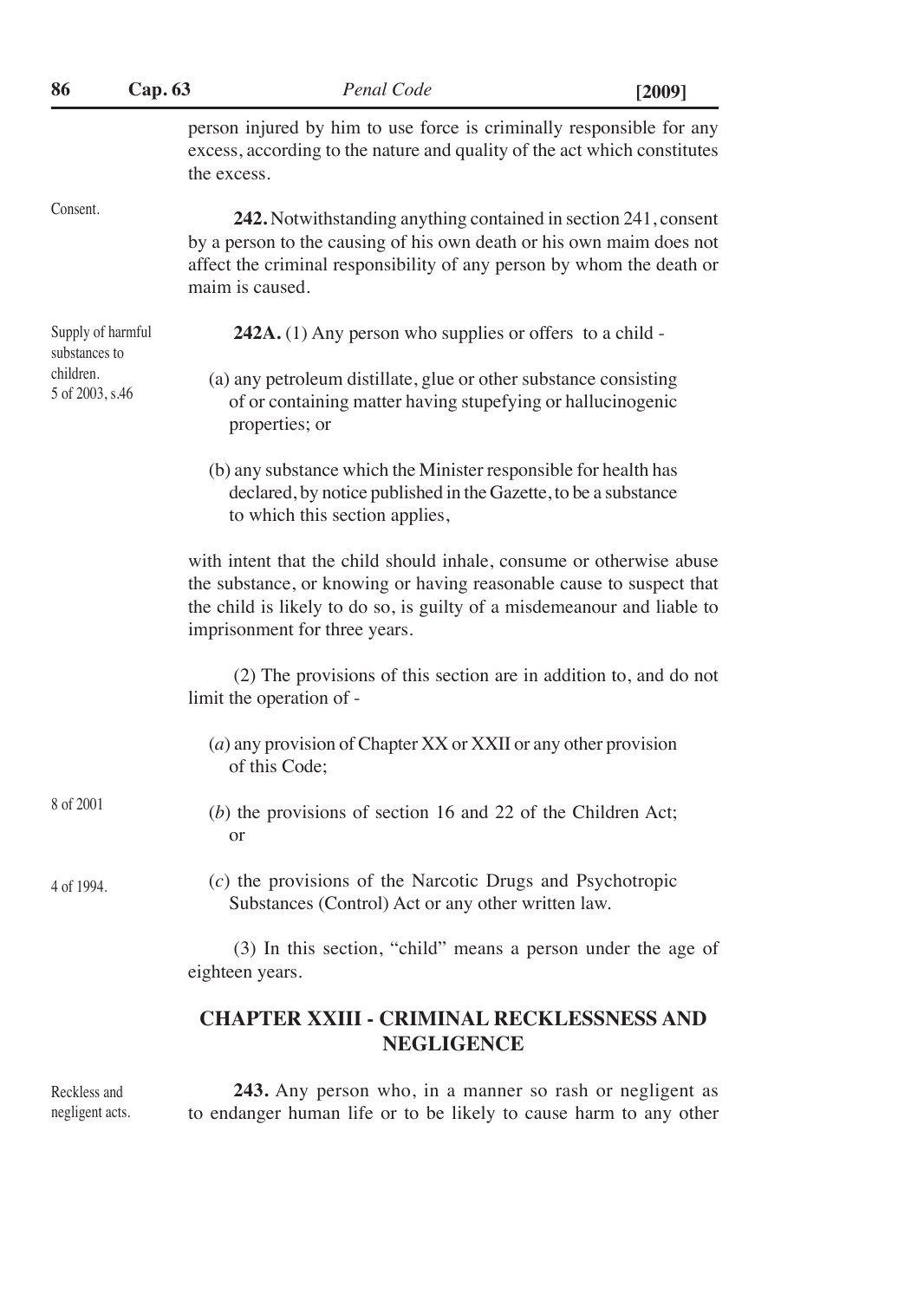person-

- (a) drives any vehicle or rides on any public way; or
- (b) navigates, or takes part in the navigation or working of, any vessel; or
- (c) does any act with fire or any combustible matter, or omits to take precautions against any probable danger from any fire or any combustible matter in his possession; or
- (d) omits to take precautions against any probable danger from any animal in his possession; or
- (e) gives medical or surgical treatment to any person whom he has undertaken to treat; or
- (f) dispenses, supplies, sells, administers or gives away any medicine or poisonous or dangerous matter; or
- (g) does any act with respect to, or omits to take proper precautions against any probable danger from, any machinery of which he is solely or partly in charge; or
- (h) does any act with respect to, or omits to take proper precautions against any probable danger from, any explosive in his possession,

is guilty of a misdemeanour.

**244.** Any person who unlawfully does any act, or omits to do any act which it is his duty to do, not being an act or omission specified in section 243 by which act or omission harm is caused to any person, is guilty of a misdemeanour and is liable to imprisonment for six months.

**245.** Whoever does, with any poisonous substance, any act in a manner so rash or negligent as to endanger human life, or to be likely to cause hurt or injury to any other person, or knowingly or negligently omits to take such care with any poisonous substance in his possession as is sufficient to guard against probable danger to human life from such poisonous substance, is guilty of a misdemeanour and is liable to imprisonment for six months or to a fine of seven thousand shillings.

**246.** Any person who, by any unlawful act or omission not specified in section 233, causes the safety of any person travelling by any railway to be endangered, is guilty of a misdemeanour.

Other negligent acts causing harm. 52 of 1955, s.14.

Dealing in poisonous substances in negligent manner. 40 of 1952, Sch.

Endangering safety of persons travelling by railway.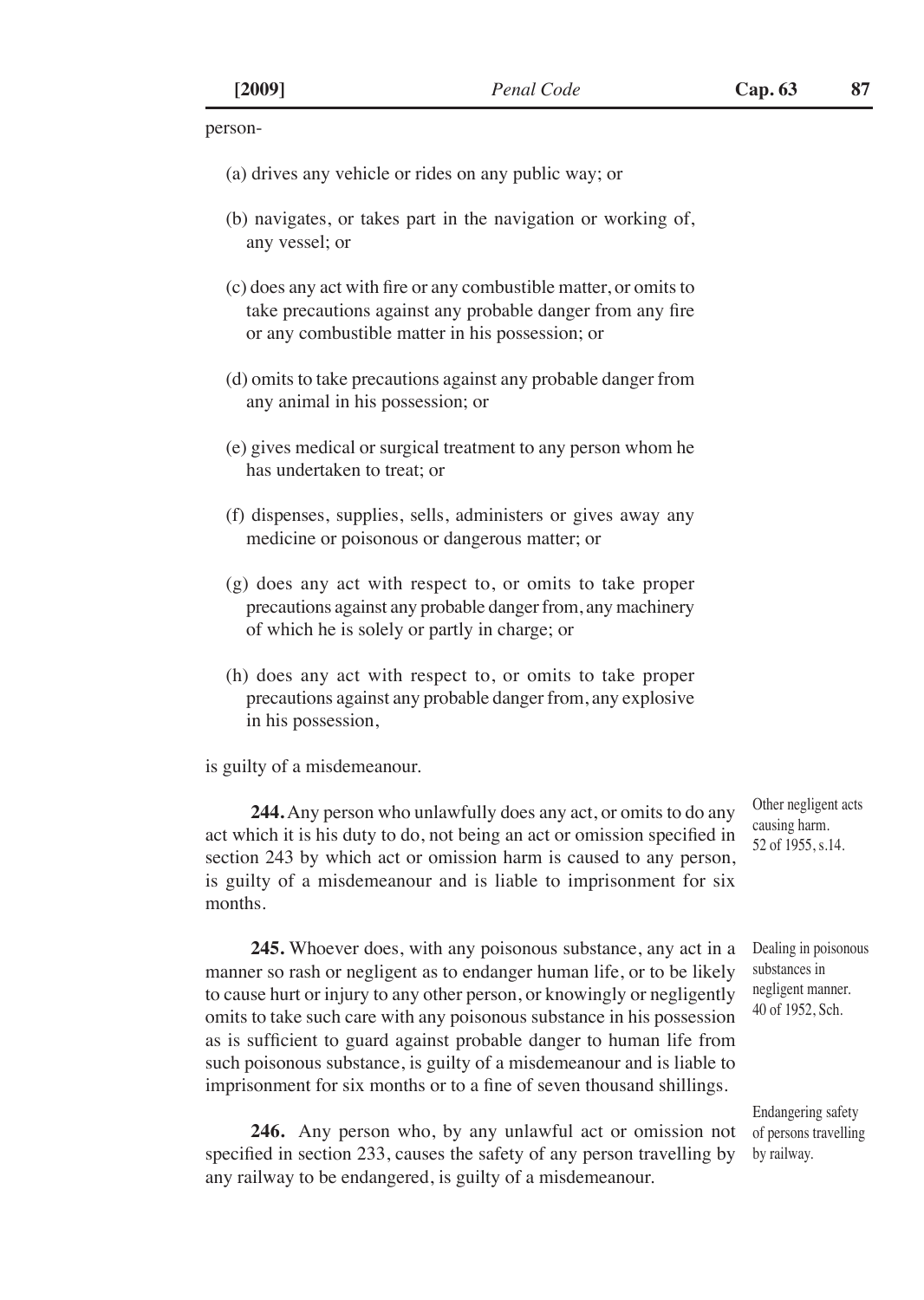**247.** Any person who exhibits any false light, mark or buoy, intending or knowing it to be likely that the exhibition will mislead any navigator, is liable to imprisonment for seven years.

**248.** Any person who knowingly or negligently conveys, or causes to be conveyed for hire, any person by water in any vessel, when that vessel is in such a state or so loaded as to be unsafe, is guilty of a misdemeanour.

**249.** Any person who by doing any act, or by omitting to take reasonable care with any property in his possession or under his charge, causes danger, obstruction or injury to any person in any public way or public line of navigation, is liable to a fine.

## **Chapter XXIV - Assaults**

**250.** Any person who unlawfully assaults another is guilty of a misdemeanour and, if the assault is not committed in circumstances for which a greater punishment is provided in this Code, is liable to imprisonment for one year. Common assault.

**251.** Any person who commits an assault occasioning actual bodily harm is guilty of a misdemeanour and is liable to imprisonment for five years. Assault causing actual bodily harm. 5 of 2003, s. 47.

> **252.** Any person who assaults and strikes or wounds any magistrate, officer or other person lawfully authorized in or on account of the execution of his duty in or concerning the preservation of any vessel in distress, or of any vessel or goods or effects wrecked, stranded or cast on shore, or lying under water, is guilty of a misdemeanour and is liable to imprisonment for seven years.

Other assaults.

Assault on persons protecting wreck.

**253.** Any person who -

- (a) assaults any person with intent to commit a felony or to resist or prevent the lawful apprehension or detainer of himself or of any other person for any offence; or
- (b) assaults, resists or wilfully obstructs any police officer in the due execution of his duty, or any person acting in aid of that officer; or
- (c) assaults any person in pursuance of any unlawful combination or conspiracy to raise the rate of wages, or respecting any trade, business or manufacture or respecting any person concerned or employed therein; or

Exhibition of false light, mark or buoy.

Conveying person by water for hire in unsafe or overloaded vessel.

Danger or obstruction in public way or line of navigation.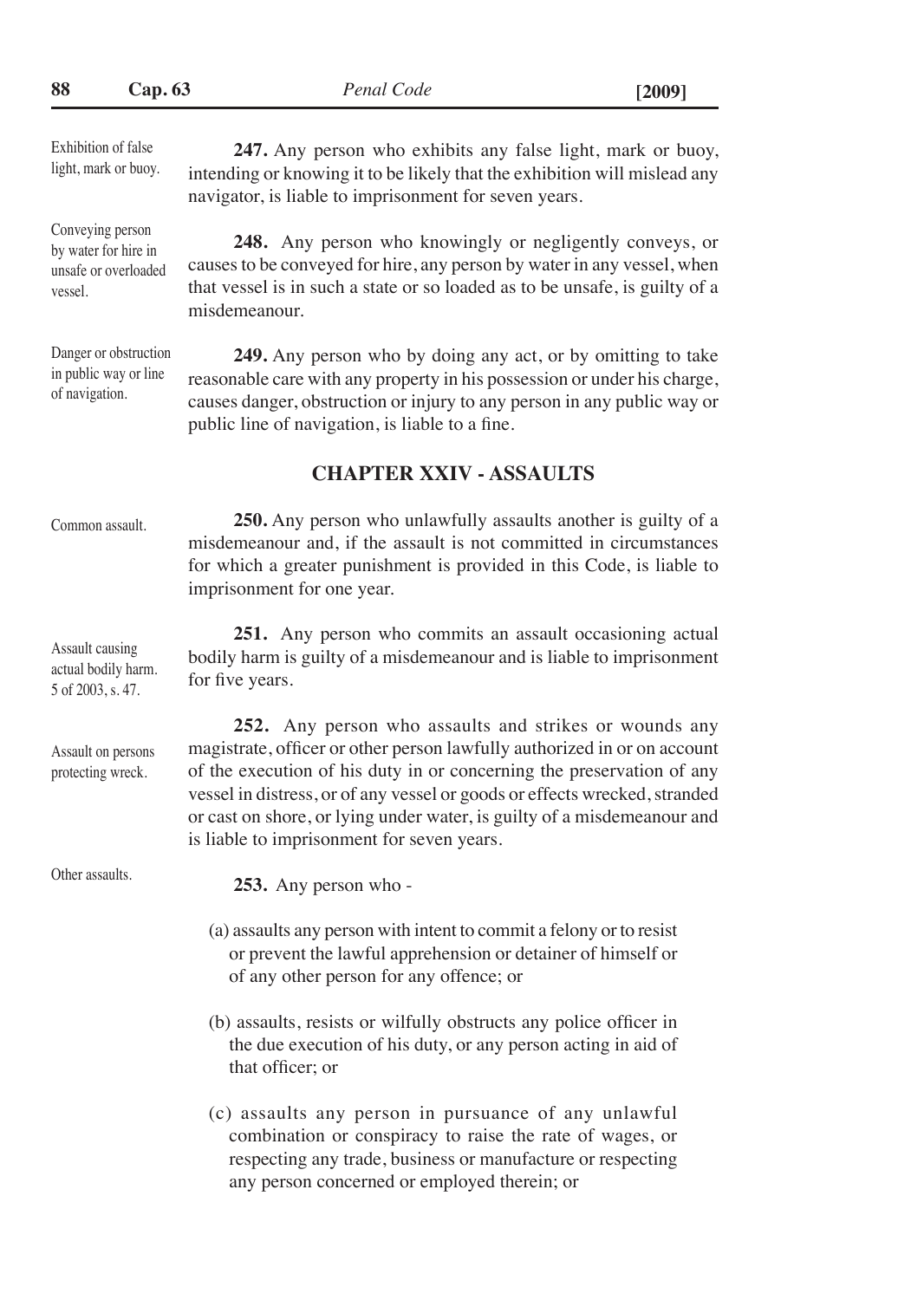- **[2009]** *Penal Code* **Cap. 63 89**
- (d) assaults, resists or obstructs any person engaged in lawful execution of process, or in making a lawful distress, with intent to rescue any property lawfully taken under such process or distress; or
- (e) assaults any person on account of any act done by him in the execution of any duty imposed on him by law,

is guilty of a misdemeanour and is liable to imprisonment for five years.

#### **Chapter XXV - Offences Against Liberty**

**254.** Any person who conveys any person beyond the limits of Kenya without the consent of that person, or of some person legally authorized to consent on behalf of that person, is said to kidnap that person from Kenya. Definition of Kenya.

**255.** Any person who takes or entices any minor under fourteen years of age if a male, or under sixteen years of age if a female, or any person of unsound mind, out of the keeping of a lawful guardian of the minor or person of unsound mind, without the consent of the guardian, is said to kidnap the minor or person from lawful guardianship.

**256.** Any person who by force compels, or by any deceitful means induces, any person to go from any place is said to abduct that person.

**257.** Any person who kidnaps any person from Kenya or from lawful guardianship is guilty of a felony and is liable to imprisonment for seven years.

**258.** Any person who kidnaps or abducts any person in order that the person may be murdered, or may be so disposed of as to be put in danger of being murdered, is guilty of a felony and is liable to imprisonment for ten years.

**259.** Any person who kidnaps or abducts any person with intent to cause that person to be secretly and wrongfully confined is guilty of a felony and is liable to imprisonment for seven years.

**260.** Any person who kidnaps or abducts any person in order that the person may be subjected, or may be so disposed of as to be put in danger of being subjected, to grievous harm, or slavery, or to the unnatural lust of any person, or knowing it to be likely that such person will be so subjected or disposed of, is guilty of a felony and is liable to

kidnapping from

Definition of kidnapping from lawful guardianship.

Definition of abduction.

Punishment for kidnapping.

Kidnapping or abducting in order to murder.

Kidnapping or abducting with intent to confine.

Kidnapping or abducting in order to subject to grievous harm, slavery, etc.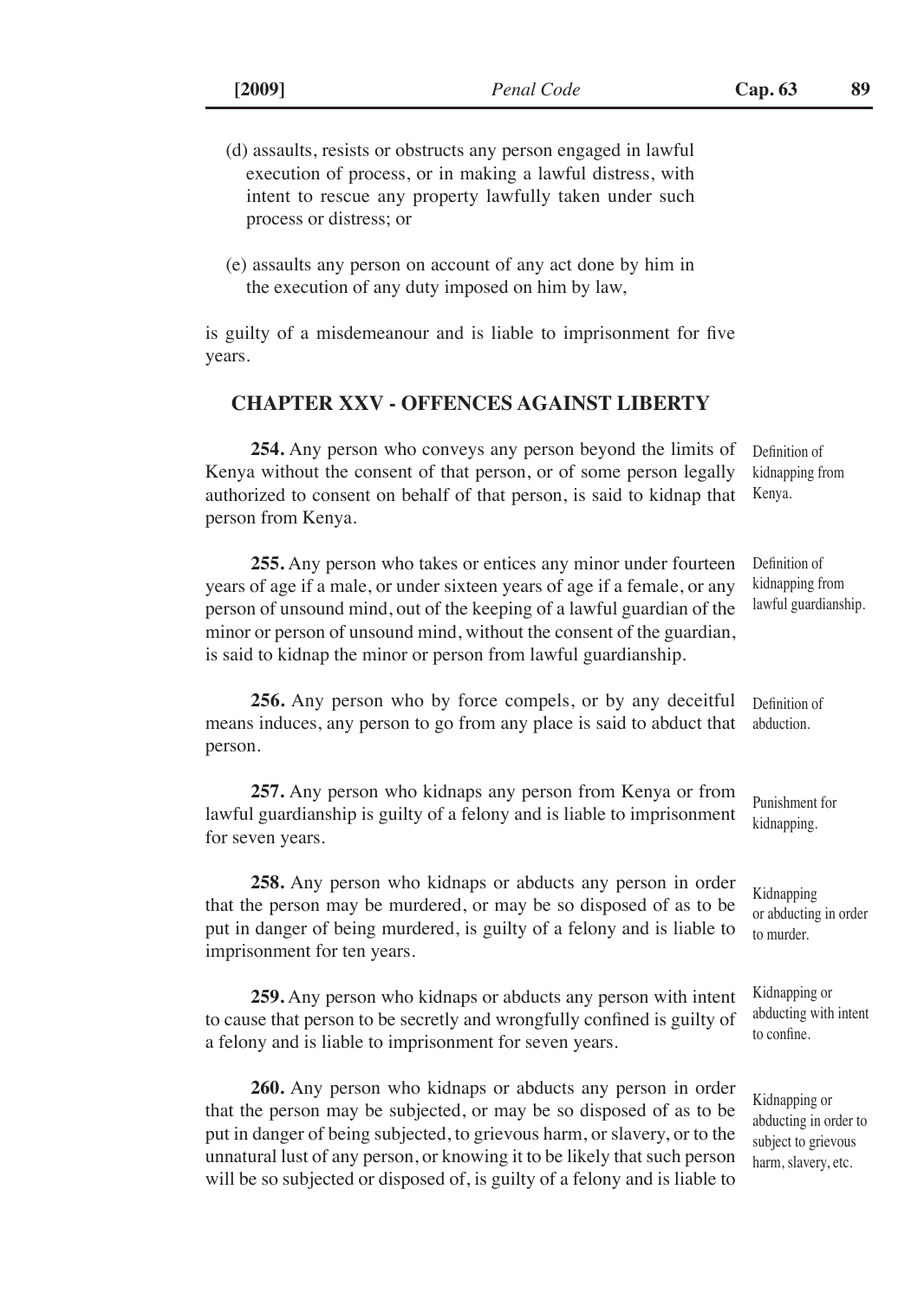**90 Cap. 63** *Penal Code* **[2009]**

imprisonment for ten years.

**261.** Any person who, knowing that any person has been kidnapped or has been abducted, wrongfully conceals or confines such person is guilty of a felony and shall be punished in the same manner as if he had kidnapped or abducted such person with the same intention or knowledge, or for the same purpose, as that with or for which he conceals or detains such person in confinement. **262.** Any person who kidnaps or abducts any child under the age of fourteen years with the intention of taking dishonestly any movable property from the person of such child is guilty of a felony and is liable to imprisonment for seven years. **263.** Whoever wrongfully confines any person is guilty of a misdemeanour and is liable to imprisonment for one year or to a fine of fourteen thousand shillings. **264.** Any person who imports, exports, removes, buys, sells or disposes of any person as a slave, or accepts, receives or detains against his will any person as a slave, is guilty of a felony and is liable to imprisonment for seven years. **265.** Any person who habitually imports, exports, removes, buys, sells, traffics or deals in slaves is guilty of a felony and is liable to imprisonment for ten years. **266.** Any person who unlawfully compels any person to labour against the will of that person is guilty of a misdemeanour. *Division V - Offences relating to Property*  Wrongfully concealing or keeping in confinement kidnapped or abducted person. Kidnapping or abducting child under fourteen years with intent to steal from its person. Punishment for wrongful confinement. 40 of 1952, Sch. Buying or disposing of person as a slave. Habitual dealing in slaves. Unlawful compulsory labour.

## **Chapter XXVI - Theft**

Things capable of being stolen.

**267.** (1) Every inanimate thing whatever which is the property of any person, and which is movable, is capable of being stolen.

(2) Every inanimate thing which is the property of any person, and which is capable of being made movable, is capable of being stolen as soon as it becomes movable, although it is made movable in order to steal it.

(3) Every tame animal, whether tame by nature or wild by nature and subsequently tamed, which is the property of any person is capable of being stolen.

(4) Animals wild by nature, of a kind which is not ordinarily found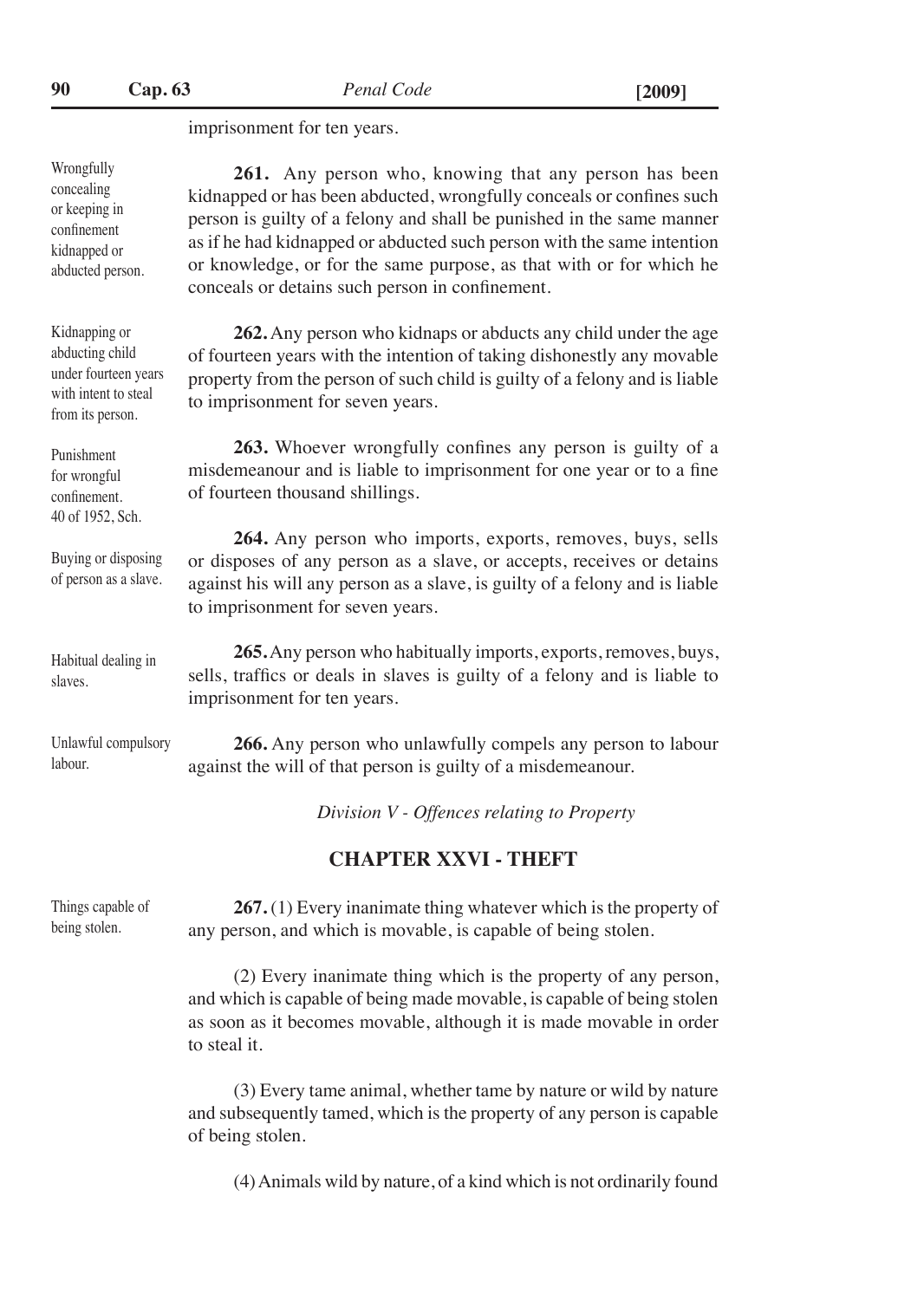in a condition of natural liberty in Kenya, which are the property of any person, and which are usually kept in a state of confinement, are capable of being stolen, whether they are actually in confinement or have escaped from confinement.

(5) Animals wild by nature, of a kind which is ordinarily found in a condition of natural liberty in Kenya, which are the property of any person, are capable of being stolen while they are in confinement, and while they are being actually pursued after escaping from confinement, but not at any other time.

(6) An animal wild by nature is deemed to be in a state of confinement so long as it is in a den, cage, sty, tank or other small enclosure, or is otherwise so placed that it cannot escape and that its owner can take possession of it at pleasure.

(7) Wild animals in the enjoyment of their natural liberty are not capable of being stolen, but their dead bodies are capable of being stolen.

(8) Everything produced by or forming part of the body of an animal capable of being stolen is capable of being stolen.

(9) Information is capable of being stolen.

**268.** (1) A person who fraudulently and without claim of right takes anything capable of being stolen, or fraudulently converts to the use of any person, other than the general or special owner thereof, any property, is said to steal that thing or property.

(2) A person who takes anything capable of being stolen or who converts any property is deemed to do so fraudulently if he does so with any of the following intents, that is to say -

- (a) an intent permanently to deprive the general or special owner of the thing of it;
- (b) an intent to use the thing as a pledge or security;
- (c) an intent to part with it on a condition as to its return which the person taking or converting it may be unable to perform;
- (d) an intent to deal with it in such a manner that it cannot be returned in the condition in which it was at the time of the taking or conversion;

**[2009]** *Penal Code* **Cap. 63 91**

1 of 2009.

Definition of stealing. 54 of 1960, s.30.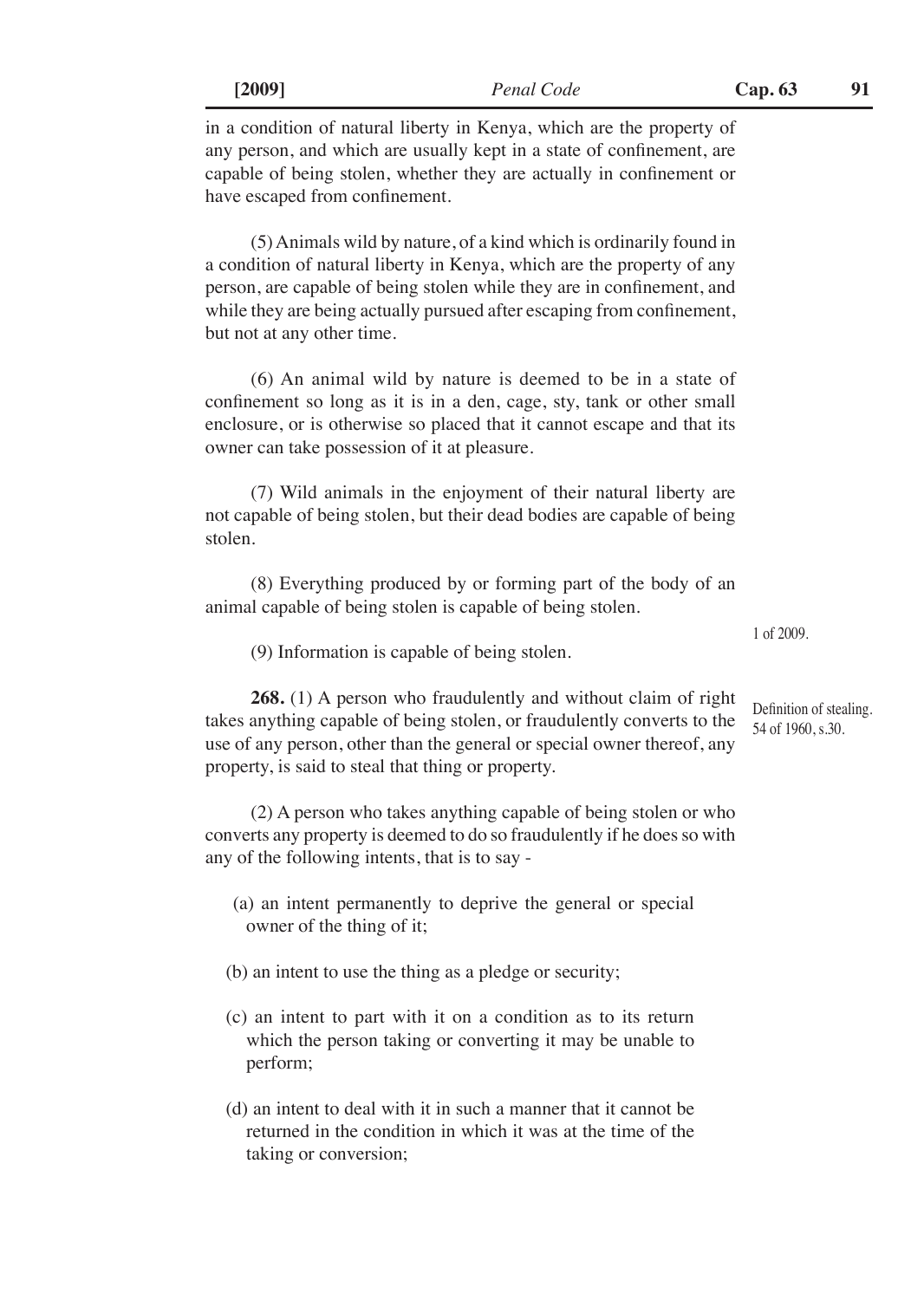(e) in the case of money, an intent to use it at the will of the person who takes or converts it, although he may intend afterwards to repay the amount to the owner;

and "special owner" includes any person who has any charge or lien upon the thing in question, or any right arising from or dependent upon holding possession of the thing in question.

(3) When a thing stolen is converted, it is immaterial whether it is taken for the purpose of conversion, or whether it is at the time of the conversion in the possession of the person who converts it; and it is also immaterial that the person who converts the thing in question is the holder of a power of attorney for the disposition of it, or is otherwise authorized to dispose of it.

 (4) When a thing converted has been lost by the owner and found by the person who converts it, the conversion is not deemed to be fraudulent if at the time of the conversion the person taking or converting the thing does not know who is the owner, and believes on reasonable grounds that the owner cannot be discovered.

(5) A person shall not be deemed to take a thing unless he moves the thing or causes it to move.

**269**. (1) When a factor or agent pledges or gives a lien on any goods or document of title to goods entrusted to him for the purpose of sale or otherwise for any sum of money not greater than the amount due to him from his principal at the time of pledging or giving the lien, together with the amount of any bill of exchange or promissory note accepted or made by him for or on account of his principal, such dealing with the goods or document of title is not deemed to be theft.

(2) When a servant, contrary to his master's orders, takes from his possession any food in order that it may be given to an animal belonging to or in the possession of his master, such taking is not deemed to be theft.

**270.** When a person receives, either alone or jointly with another person, any money or valuable security or a power of attorney for the sale, mortgage, pledge or other disposition of any property, whether capable of being stolen or not, with a direction in either case that such money or any part thereof, or any other money received in exchange for it, or any part thereof, or the proceeds or any part of the proceeds of such security, or of such mortgage, pledge or other disposition, shall be applied to any purpose or paid to any person specified in the direction, such money and proceeds are deemed to be the property of the person from whom the money, security or power of attorney was received until

Special cases.

Funds, etc., held under direction.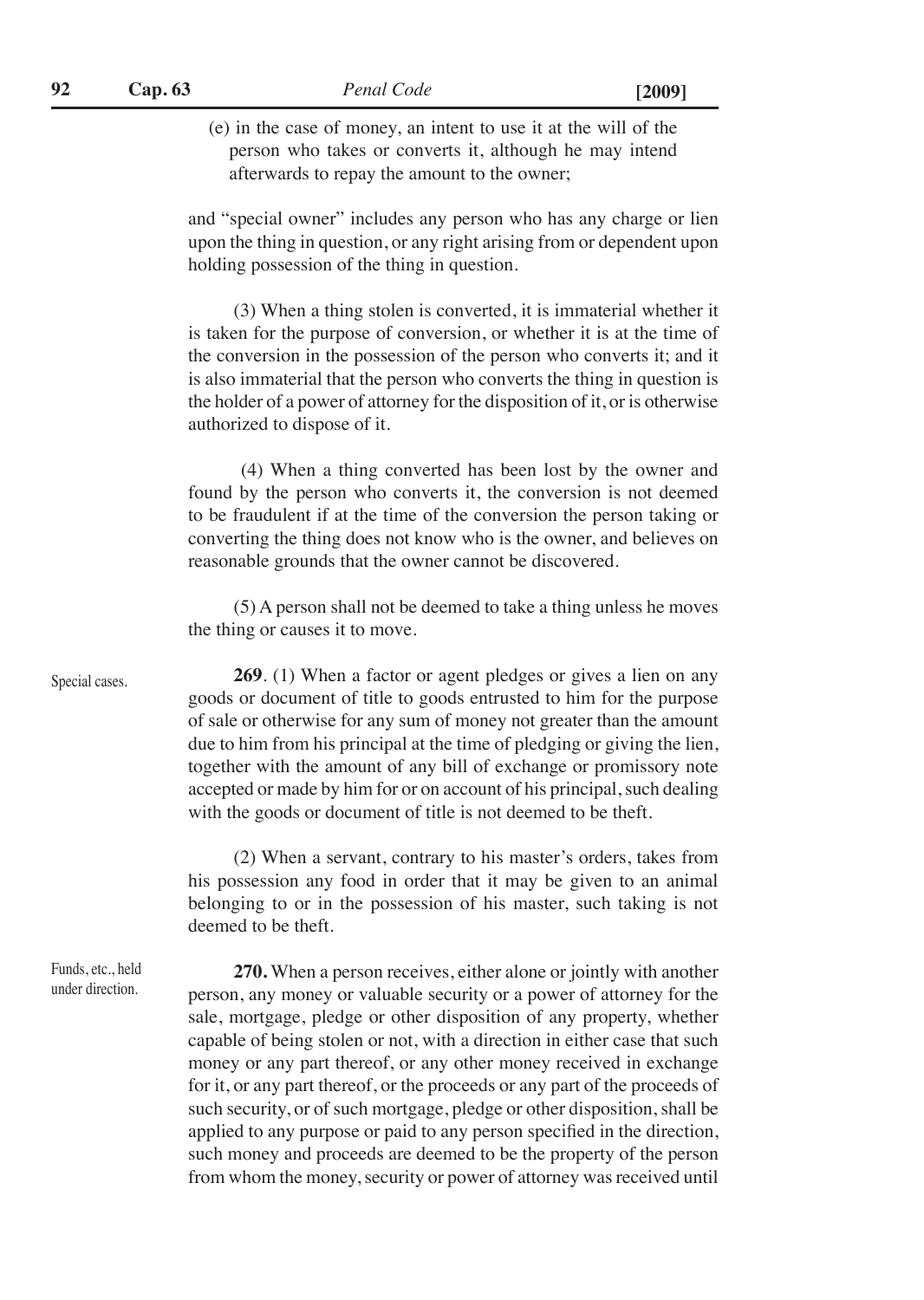the direction has been complied with.

**271.** When a person receives, either alone or jointly with another person, any property from another on terms authorizing or requiring him to sell it or otherwise dispose of it, and requiring him to pay or account for the proceeds of the property, or any part of such proceeds, or to deliver anything received in exchange for the property, to the person from whom it is received or some other person, then the proceeds of the property, and anything so received in exchange for it, are deemed to be the property of the person from whom the property was so received, until they have been disposed of in accordance with the terms on which the property was received, unless it is a part of those terms that proceeds, if any, shall form an item in a debtor and creditor account between him and the person to whom he is to pay them or account for them and that the relation of debtor and creditor only shall exist between them in respect thereof.

**272.** When a person receives, either alone or jointly with another person, any money on behalf of another, the money is deemed to be the property of the person on whose behalf it is received, unless the money is received on the terms that it shall form an item in a debtor and creditor account, and that the relation of debtor and creditor only shall exist between the parties in respect of it.

**273**. When any person takes or converts anything capable of being stolen, under such circumstances as would otherwise amount to theft, it is immaterial that he himself has a special property or interest therein, or that he himself is the owner of the thing taken or converted subject to some special property or interest of some other person therein, or that he is lessee of the thing, or that he himself is one of two or more joint owners of the thing, or that he is a director or officer of a corporation or company or society who are the owners of it.

**274.** A person who, while a man and his wife are living together, procures either of them to deal with anything which is, to his knowledge, the property of the other in a manner which would be theft if they were not married, is deemed to have stolen the thing, and may be charged with theft.

**275.** Any person who steals anything capable of being stolen is guilty of the felony termed theft and is liable, unless owing to the circumstances of the theft or the nature of the thing stolen some other punishment is provided, to imprisonment for three years.

**276.** If the thing stolen is a testamentary instrument, whether the testator is living or dead, the offender is liable to imprisonment for ten years.

Funds, etc., received by agents for sale.

Money received for another.

Theft by person having an interest in the thing stolen.

Husband and wife.

General punishment for theft.

Stealing wills.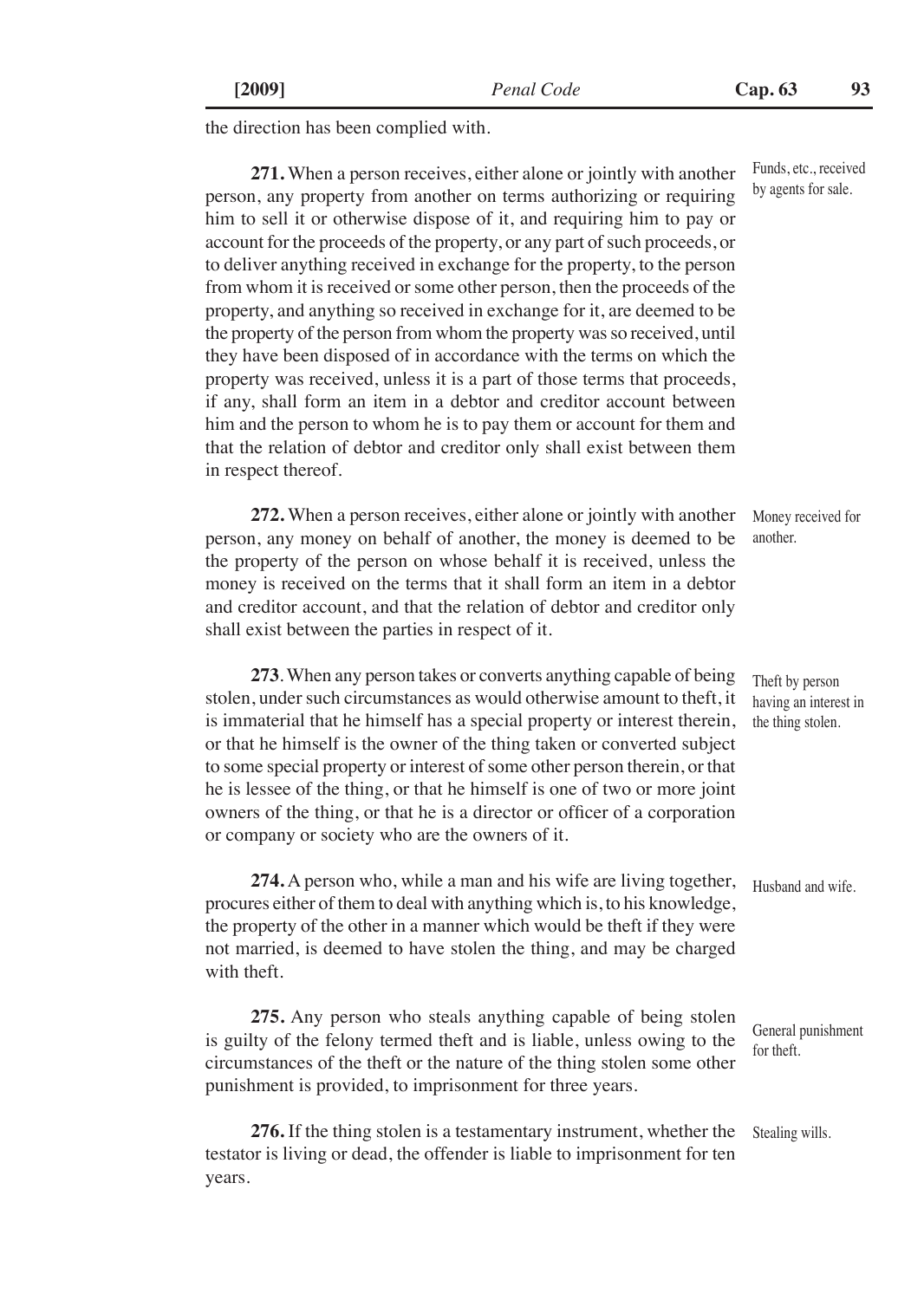| Stealing postal<br>matter, etc.                                                                                      | 277. If the thing stolen is postal matter or any chattel, money or<br>valuable security contained in any postal matter, the offender is liable<br>to imprisonment for ten years.                                                                                                          |
|----------------------------------------------------------------------------------------------------------------------|-------------------------------------------------------------------------------------------------------------------------------------------------------------------------------------------------------------------------------------------------------------------------------------------|
| Stealing stock.<br>22 of 1987, Sch.<br>5 of 2003, s.48                                                               | 278. If the thing stolen is any of the following things, that is to<br>say, a horse, mare, gelding, ass, mule, camel, ostrich, bull, cow, ox, ram,<br>ewe, wether, goat or pig, or the young thereof the offender is liable to<br>imprisonment for a period not exceeding fourteen years. |
| Stealing motor<br>vehicle.<br>24 of 1967, s. 8,<br>5 of 2003, s. 49,<br>Cap. 403.                                    | 278A. If the thing stolen is a motor vehicle within the meaning of<br>the Traffic Act, the offender is liable to imprisonment for seven years.                                                                                                                                            |
| Stealing fishing gear.<br>24 of 1968, s.15.<br>Cap. 378.<br>5 of 2003, s. 50.                                        | 278B. If the thing stolen is fishing gear within the meaning of<br>the Fisheries Act, 1988, the offender is liable to imprisonment for five<br>years.                                                                                                                                     |
| Stealing from the<br>person; stealing<br>goods in transit, etc.<br>53 of 1952, Sch.,<br>24 of 1967, Sch.<br>Act 5/03 | 279. If the theft is committed under any of the circumstances<br>following, that is to say -<br>(a) if the thing is stolen from the person of another;                                                                                                                                    |
|                                                                                                                      | (b) if the thing is stolen in a dwelling-house, and its value<br>exceeds one hundred shillings, or the offender at or<br>immediately before or after the time of stealing uses or<br>threatens to use violence to any person in the dwelling-<br>house;                                   |
|                                                                                                                      | (c) if the thing is stolen from any kind of vessel or vehicle or<br>place of deposit used for the conveyance or custody of goods<br>in transit from one place to another;                                                                                                                 |
|                                                                                                                      | (d) if the thing stolen is attached to or forms part of a<br>railway;                                                                                                                                                                                                                     |
|                                                                                                                      | (e) if the thing is stolen from a vessel which is in distress or<br>wrecked or stranded;                                                                                                                                                                                                  |

- (f) if the thing is stolen from a public office in which it is deposited or kept;
- (g) if the offender, in order to commit the offence, opens any locked room, box, vehicle or other receptacle, by means of a key or other instrument,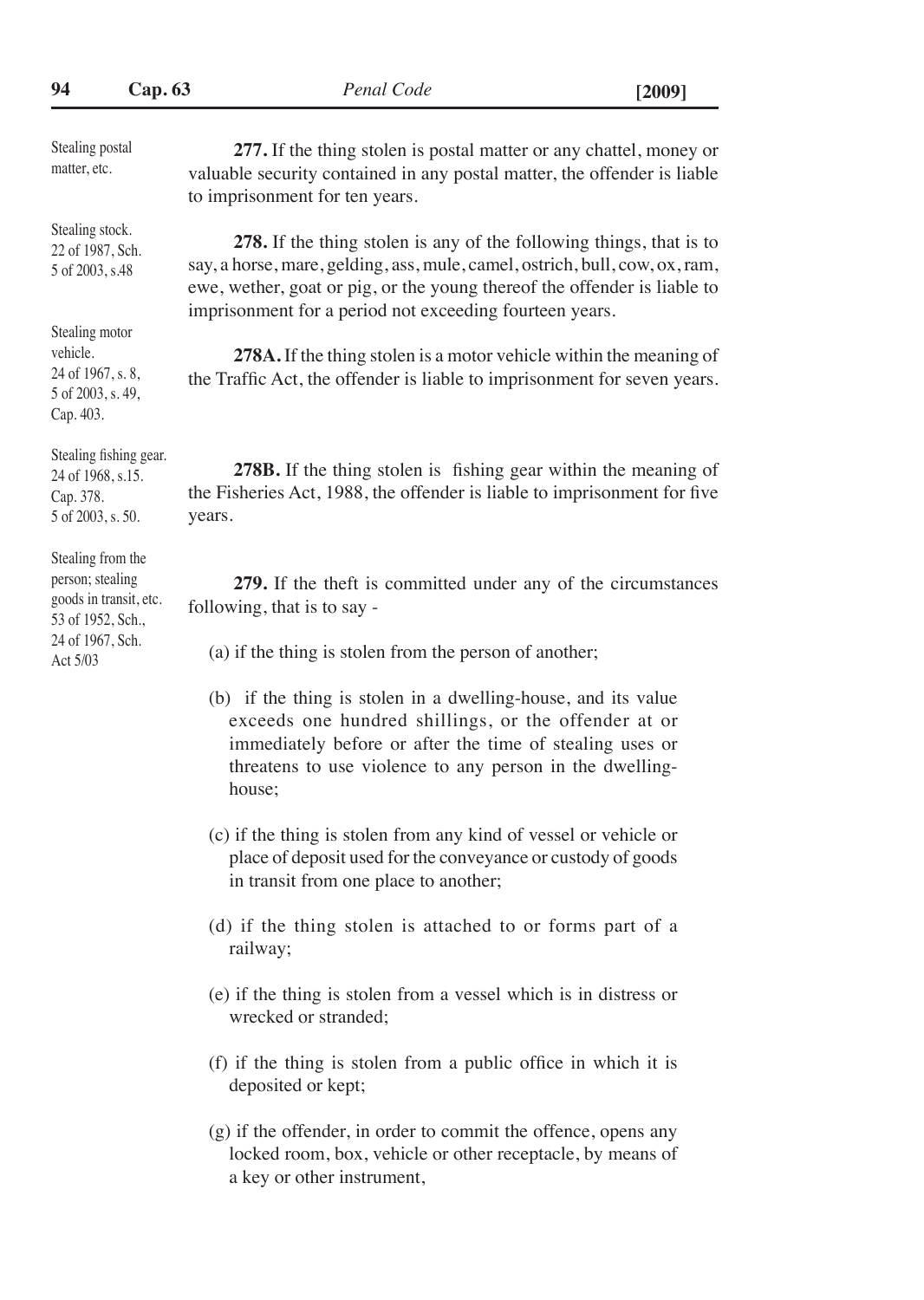the offender is liable to imprisonment for fourteen years.

**280.** If the offender is a person employed in the public service and the thing stolen is the property of the Government, or came into the possession of the offender by virtue of his employment, he is liable to imprisonment for seven years.

**281.** If the offender is a clerk or servant, and the thing stolen is the property of his employer, or came into the possession of the offender on account of his employer, he is liable to imprisonment for seven years.

**282.** If the offender is a director or officer of a corporation or company, and the thing stolen is the property of the corporation or company, he is liable to imprisonment for seven years.

**283.** If the thing stolen is any of the things following, that is to say-

- (a) property which has been received by the offender with a power of attorney for the disposition thereof;
- (b) property which has been entrusted to the offender either alone or jointly with any other person for him to retain in safe custody or to apply, pay or deliver for any purpose or to any person the same or any part thereof or any proceeds thereof;
- (c) property which has been received by the offender either alone or jointly with any other person for or on account of any other person;
- (d) the whole or part of the proceeds of any valuable security which has been received by the offender with a direction that the proceeds thereof should be applied to any purpose or paid to any person specified in the direction;
- (e) the whole or part of the proceeds arising from any disposition of any property which has been received by the offender by virtue of a power of attorney for such disposition, such power of attorney having been received by the offender with a direction that such proceeds should be applied to any purpose or paid to any person specified in the direction,

the offender is liable to imprisonment for seven years.

**284.** If the thing stolen is a fixture or chattel let to the offender to be used by him with a house or lodging, and its value exceeds one Stealing by tenants or lodgers.

Stealing by persons in the public service. L.N.236/1964.

Stealing by clerks and servants.

Stealing by directors or officers of companies.

Stealing by agents, etc.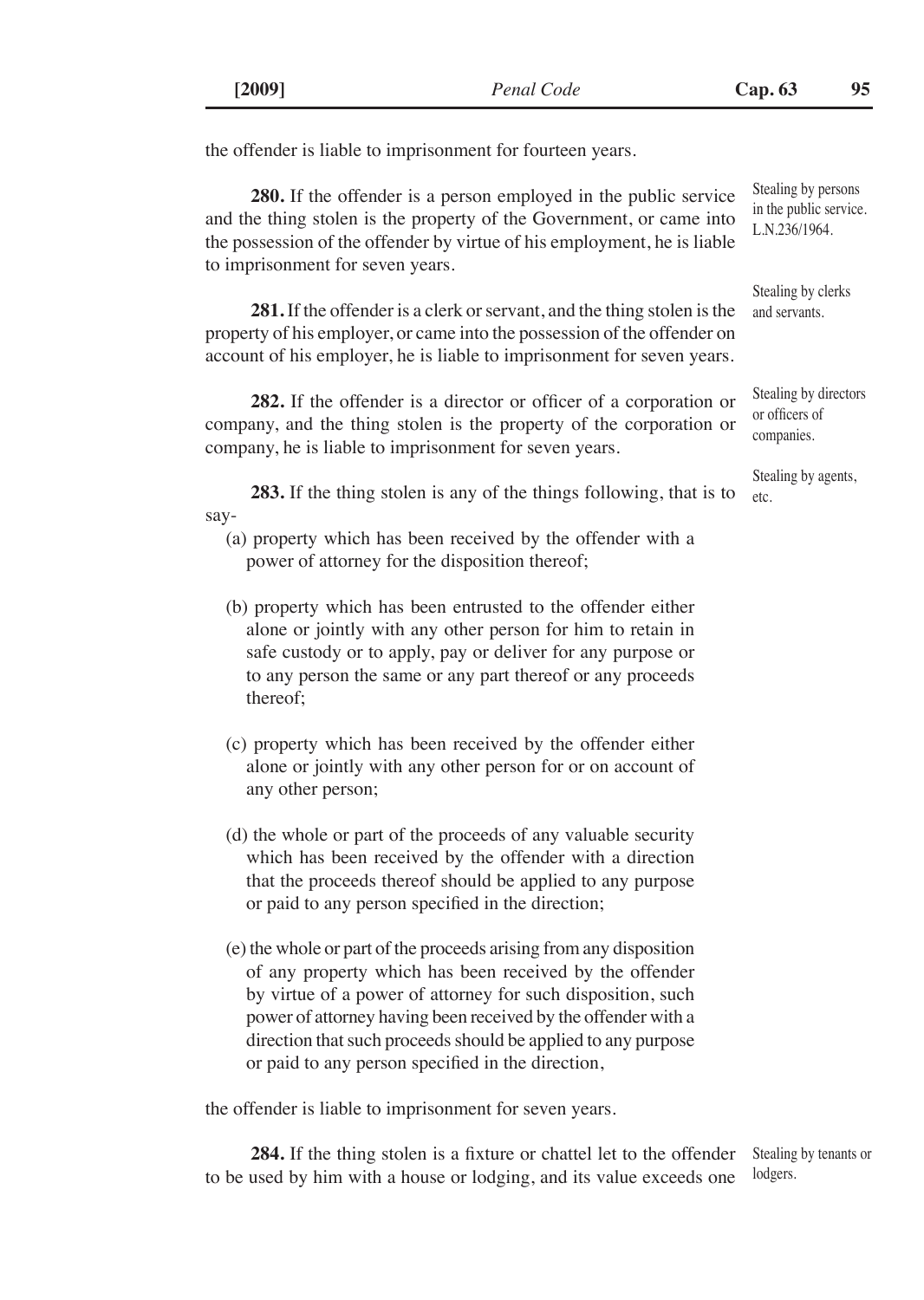hundred shillings, he is liable to imprisonment for seven years.

Stealing after previous conviction.

Severing with intent

to steal.

Fraudulent disposition of

24 of 1967, Sch.

**285.** If the offender, before committing the theft, had been convicted of a theft punishable under any of sections 275 to 284 inclusive, he is liable to imprisonment for seven years.

### **CHAPTER XXVII - OFFENCES ALLIED TO STEALING**

- **286.** Any person who, with intent to defraud, conceals or takes from its place of deposit any register which is authorized or required by law to be kept for authenticating or recording the title to any property, or for recording births, baptisms, marriages, deaths or burials, or a copy of any part of any such register which is required by law to be sent to any public office, is guilty of a felony and is liable to imprisonment for ten years. Concealing registers.
- **287.** Any person who, with intent to defraud, conceals any testamentary instrument, whether the testator is living or dead is guilty of a felony and is liable to imprisonment for seven years. Concealing wills.
- **288.** Any person who, with intent to defraud, conceals the whole or part of any document which is evidence of title to any land or estate in land, is guilty of a felony and is liable to imprisonment for three years. Concealing deeds.
- **289.** Any person who kills any animal capable of being stolen with intent to steal the skin or carcass, or any part of the skin or carcass, is guilty of an offence and is liable to the same punishment as if he had stolen the animal. Killing animals with intent to steal.

**290.** Any person who makes anything movable with intent to steal it is guilty of an offence and is liable to the same punishment as if he had stolen the thing after it had become movable.

**291.** (1) Any person who, being the mortgagor of mortgaged goods, removes or disposes of the goods without the consent of the mortgagee, and with intent to defraud, is guilty of a misdemeanour. mortgaged goods.

> (2) In this section, "mortgaged goods" includes any goods and chattels of any kind, and any animals, and any progeny of any animals, and any crops or produce of the soil, whether growing or severed, which are subject for the time being, by virtue of any instrument or any written law, to a valid charge or lien by way of security for any debt or obligation.

**292.** Any person who takes, conceals or otherwise disposes of any ore or any metal or mineral in or about a mine, with intent to Fraudulently dealing with minerals in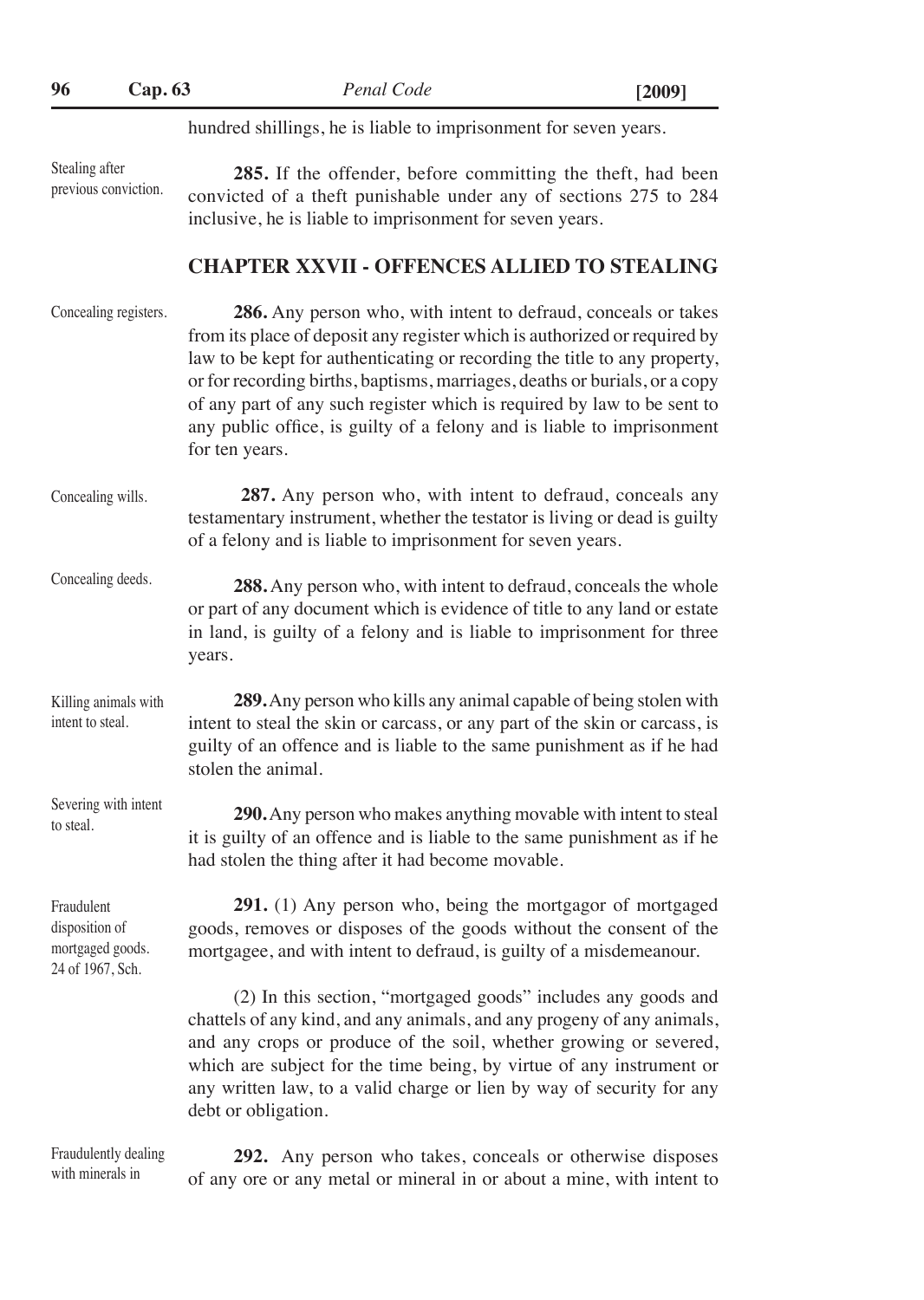defraud any person, is guilty of a felony and is liable to imprisonment for five years. mines.

**293.** Any person who fraudulently abstracts or diverts to his own use or to the use of any other person any mechanical, illuminating or electrical power derived from any machine, apparatus or substance, the property of another person, is guilty of a felony and is liable to imprisonment for five years.

**294.** Any person who unlawfully and without colour of right, but not so as to be guilty of stealing, takes or converts to his own use or to the use of any other person any draught or riding animal or any vehicle or cycle, however propelled, or any vessel, is guilty of a misdemeanour and is liable to imprisonment for six months or to a fine of three thousand shillings or to both.

Fraudulent appropriation of power.

Unlawful use of vehicles, animals, etc. 40 of 1952, Sch.

#### **Chapter XXVIII - Robbery and Extortion**

**295.** Any person who steals anything, and, at or immediately before or immediately after the time of stealing it, uses or threatens to use actual violence to any person or property in order to obtain or retain the thing stolen or to prevent or overcome resistance to its being stolen or retained, is guilty of the felony termed robbery. Definition of robbery.

**296.** (1) Any person who commits the felony of robbery is liable to imprisonment for fourteen years.

(2) If the offender is armed with any dangerous or offensive weapon or instrument, or is in company with one or more other person or persons, or if, at or immediately before or immediately after the time of the robbery, he wounds, beats, strikes or uses any other personal violence to any person, he shall be sentenced to death.

**297.** (1) Any person who assaults any person with intent to steal anything, and, at or immediately before or immediately after the time of the assault, uses or threatens to use actual violence to any person or property in order to obtain the thing intended to be stolen, or to prevent or overcome resistance to its being stolen, is guilty of a felony and is liable to imprisonment for seven years.

(2) If the offender is armed with any dangerous or offensive weapon or instrument, or is in company with one or more other person or persons, or if, at or immediately before or immediately after the time of the assault, he wounds, beats, strikes or uses any other personal violence to any person, he shall be sentenced to death.

**298.** Any person who assaults any person with intent to steal Assault with intent

Punishment of robbery. 24 of 1967, Sch., 3 of 1969, 1st Sch., 25 of 1971, s.3, 1 of 1973, s.2, 9 of 1976, s.2. 5 of 2003, s.52.

Attempted robbery. 3 of 1969, 1st Sch., 25 of 1971, s.3, 1 of 1973, s.3, 9 of 1976, s.3. 5 of 2003, s.53.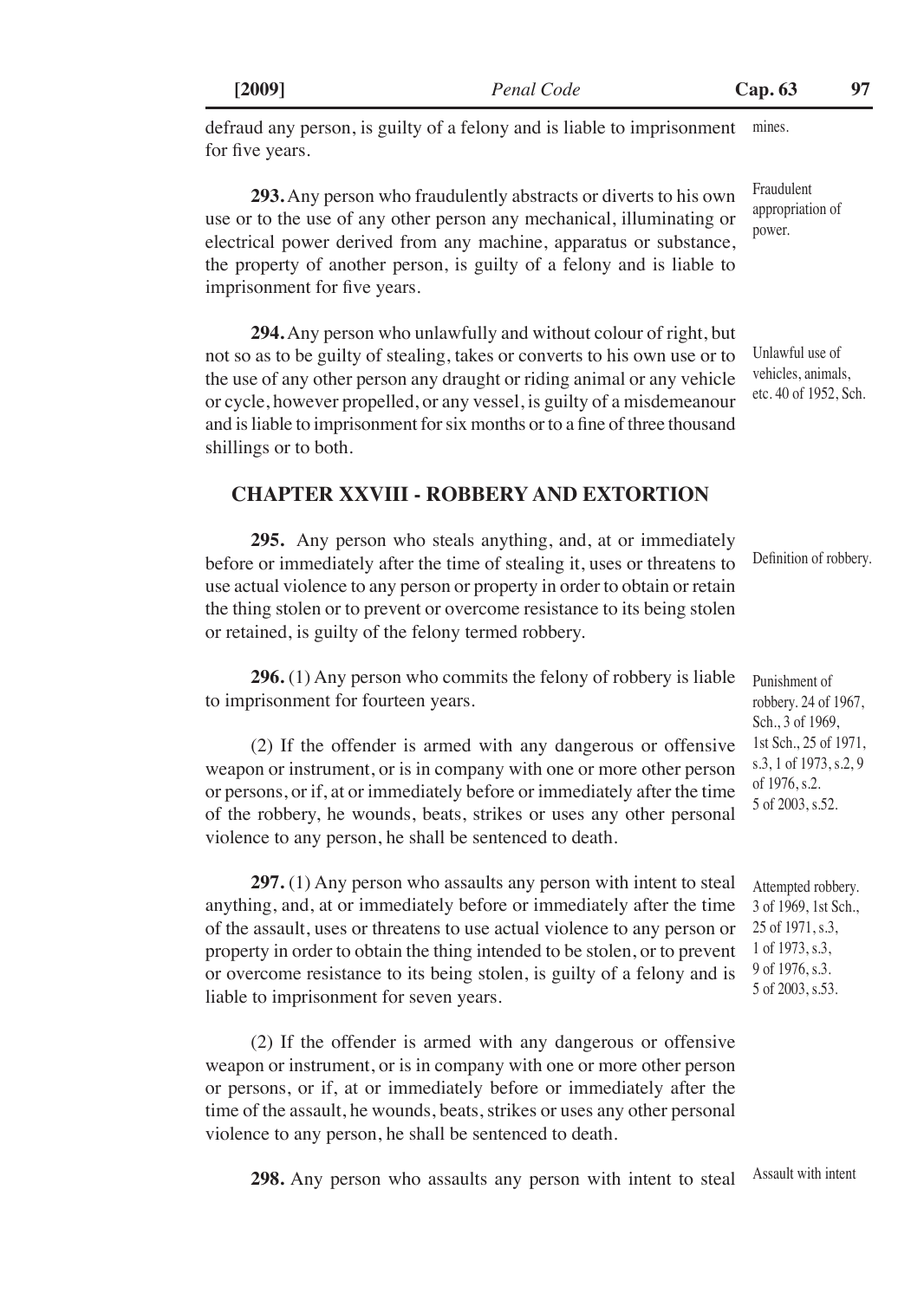| 98                            | Cap. 63               | Penal Code                                                                                                                                                                                                                                                                                                                                                                                                                                                                                                  | [2009] |
|-------------------------------|-----------------------|-------------------------------------------------------------------------------------------------------------------------------------------------------------------------------------------------------------------------------------------------------------------------------------------------------------------------------------------------------------------------------------------------------------------------------------------------------------------------------------------------------------|--------|
| to steal.<br>53 of 1952, Sch. |                       | anything is guilty of a felony and is liable to imprisonment for five<br>years.                                                                                                                                                                                                                                                                                                                                                                                                                             |        |
| by written threats.           | Demanding property    | 299. Any person who, with intent to extort or gain anything from<br>any person, and knowing the contents of the writing, causes any person<br>to receive any writing demanding anything from any person without<br>reasonable or probable cause, and containing threats of any injury or<br>detriment of any kind to be caused to any person, either by the offender<br>or any other person, if the demand is not complied with, is guilty of a<br>felony and is liable to imprisonment for fourteen years. |        |
| by threats.                   | Attempts at extortion | <b>300.</b> (1) Any person who, with intent to extort or gain anything<br>from any person -                                                                                                                                                                                                                                                                                                                                                                                                                 |        |
|                               |                       | (a) accuses or threatens to accuse any person of committing<br>any felony or misdemeanour, or of offering or making<br>any solicitation or threat to any person as an inducement<br>to commit or permit the commission of any felony or<br>misdemeanour; or                                                                                                                                                                                                                                                 |        |
|                               |                       | (b) threatens that any person shall be accused by any other<br>person of any felony or misdemeanour, or of any such act;<br>or                                                                                                                                                                                                                                                                                                                                                                              |        |
|                               |                       | (c) knowing the contents of the writing, causes any person to<br>receive any writing containing any such accusation or threat<br>as aforesaid,                                                                                                                                                                                                                                                                                                                                                              |        |
|                               |                       | is guilty of a felony, and if the accusation or threat of accusation is<br>of-                                                                                                                                                                                                                                                                                                                                                                                                                              |        |
|                               |                       | (i) an offence for which the punishment of death or<br>imprisonment for life may be inflicted; or                                                                                                                                                                                                                                                                                                                                                                                                           |        |
|                               |                       | (ii) any of the offences defined in Chapter XV, or an attempt<br>to commit any of such offences: or                                                                                                                                                                                                                                                                                                                                                                                                         |        |
|                               |                       | (iii) an assault with intent to have carnal knowledge of any<br>person against the order of nature, or an unlawful and<br>indecent assault upon a male person; or                                                                                                                                                                                                                                                                                                                                           |        |
|                               |                       | (iv) a solicitation or threat offered or made to any person as<br>an inducement to commit or permit the commission of<br>any of the offences aforesaid,                                                                                                                                                                                                                                                                                                                                                     |        |
|                               |                       | the offender is lighte to imprisonment for fourteen year                                                                                                                                                                                                                                                                                                                                                                                                                                                    |        |

the offender is liable to imprisonment for fourteen years; and in any other case the offender is liable to imprisonment for three years.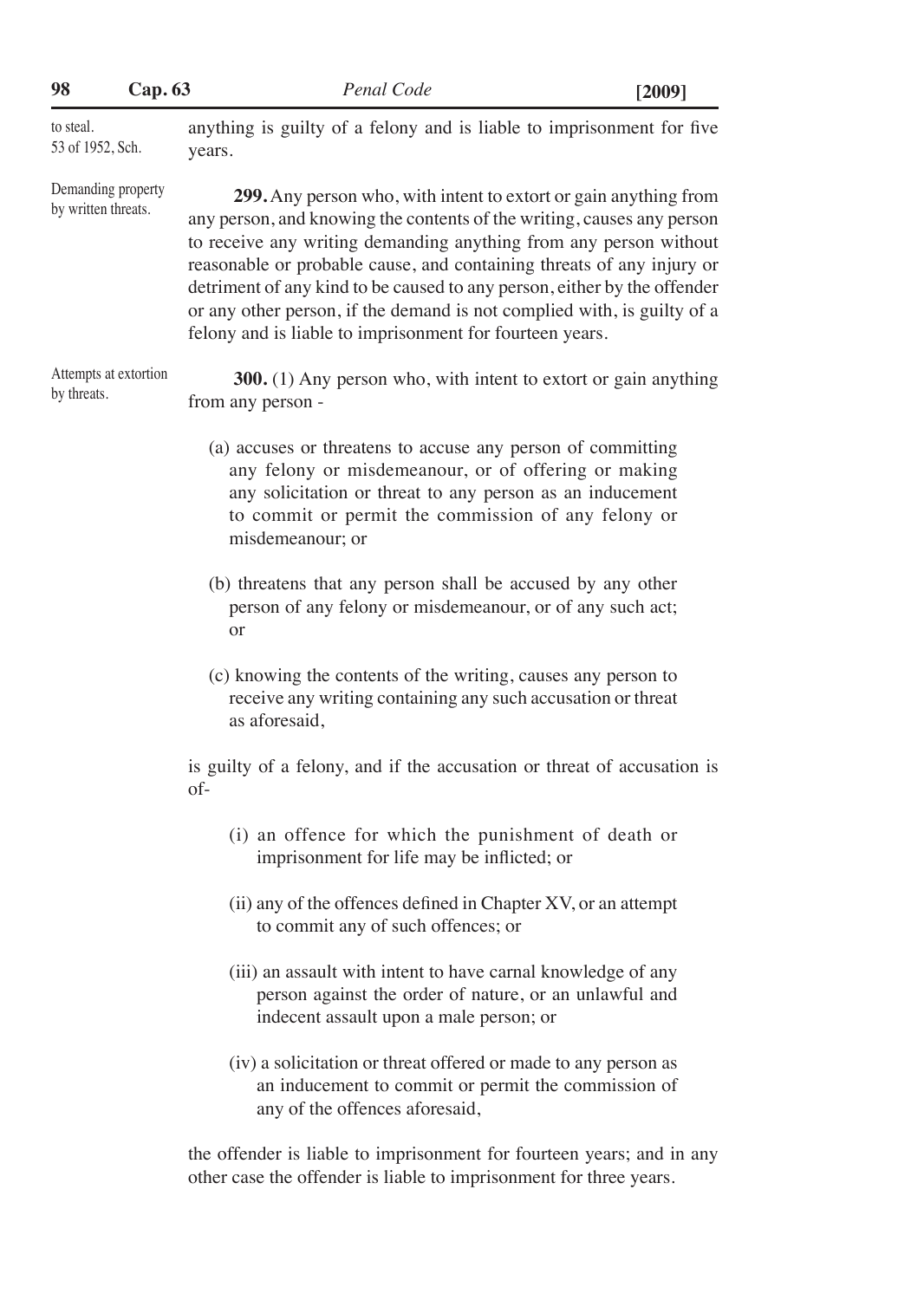(2) It is immaterial whether the person accused or threatened to be accused has or has not committed the offence or act of which he is accused or threatened to be accused.

**301.** Any person who, with intent to defraud, and by means of any unlawful violence to, or restraint of, the person of another, or by means of any threat of violence or restraint to be used to the person of another, or by means of accusing or threatening to accuse any person of committing any felony or misdemeanour, or by offering or making any solicitation or threat to any person as an inducement to commit or permit the commission of any offence, compels or induces any person -

- (*b*) to write any name or impress or affix any seal upon or to any paper or parchment, in order that it may be afterwards made or converted into or used or dealt with as a valuable security,
- is guilty of a felony and is liable to imprisonment for fourteen years.

**302.** Any person who, with intent to steal any valuable thing, demands it from any person with menaces or force is guilty of a felony and is liable to imprisonment for ten years. Demanding property with menaces. 53 of 1952, Sch.

#### Chapter XXIX - burglary, Housebreaking And Similar Offences

**303.** (1) A person who breaks any part, whether external or internal, of a building, or opens by unlocking, pulling, pushing, lifting or any other means whatever any door, window, shutter, cellar flap or other thing intended to close or cover an opening in a building, or an opening giving passage from one part of a building to another, is deemed to break the building.

(2) A person is deemed to enter a building as soon as any part of his body or any part of any instrument used by him is within the building.

(3) A person who obtains entrance into a building by means of any threat or artifice used for that purpose, or by collusion with any person in the building, or who enters any aperture of the building left

Definition of breaking and entering. 42 of 1951, s.11.

Procuring execution of deeds, etc., by threats.

<sup>(</sup>*a*) to execute, make, accept, endorse, alter or destroy the whole or any part of any valuable security; or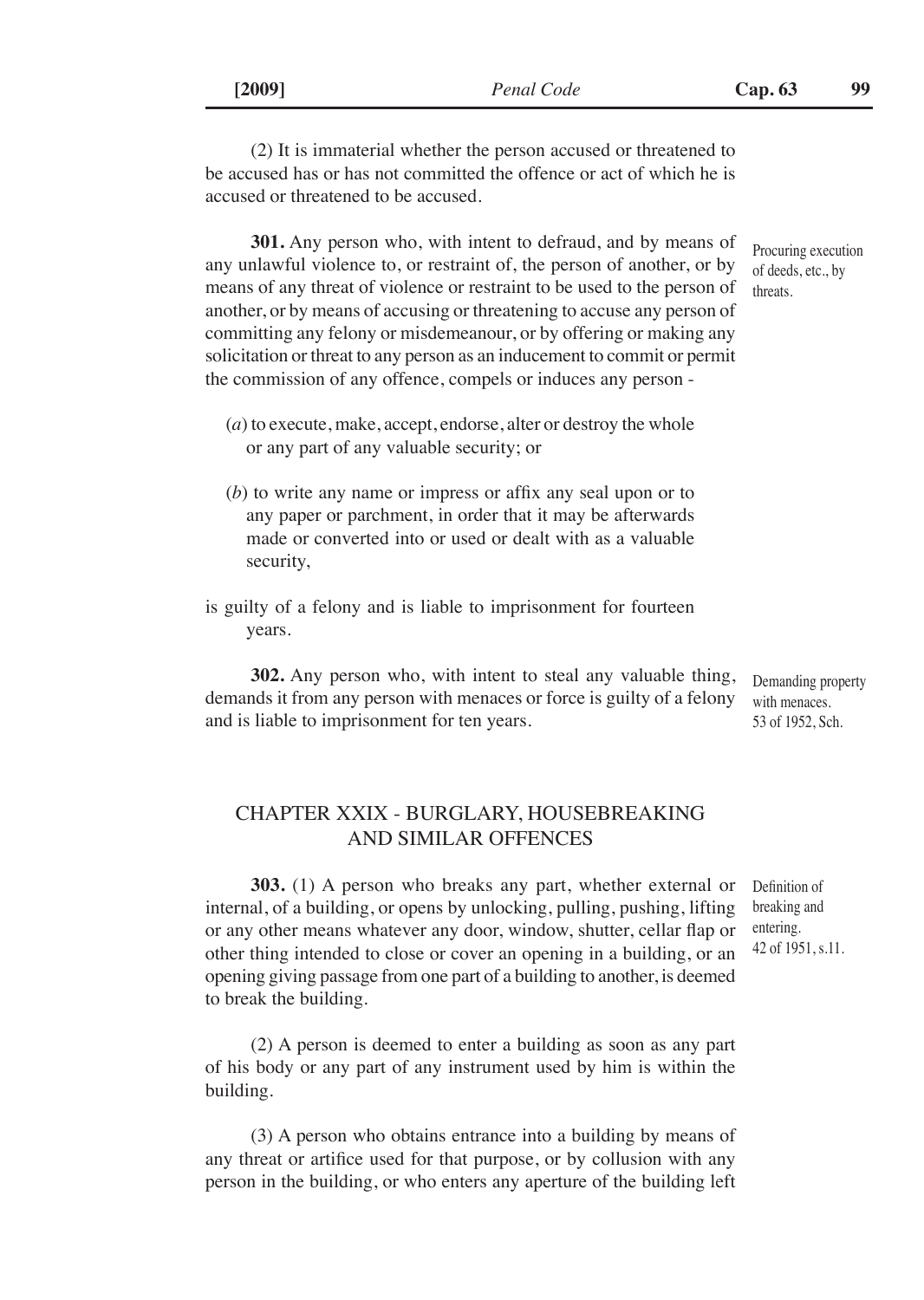open for any purpose, but not intended to be ordinarily used as a means of entrance, is deemed to have broken and entered the building.

**304.** (1) Any person who -

Housebreaking and burglary. 24 of 1967, Sch., 5 of 2003, s.54.

(a) breaks and enters any building, tent or vessel used as a human dwelling with intent to commit a felony therein; or

(b) having entered any building, tent or vessel used as a human dwelling with intent to commit a felony therein, or having committed a felony in any such building, tent or vessel, breaks out thereof,

is guilty of the felony termed housebreaking and is liable to imprisonment for seven years.

(2) If the offence is committed in the night, it is termed burglary, and the offender is liable to imprisonment for ten years.

**305.** (1) Any person who enters or is in any building, tent or vessel used as a human dwelling with intent to commit a felony therein is guilty of a felony and is liable to imprisonment for five years.

Entering dwellinghouse with intent to commit felony.

Breaking into building and committing felony. 42 of 1951, s.12, L.N. 427 of 1963, L.N. 124 of 1964, 24 of 1967, Sch., 5 of 2003, s.55.

 (2) If the offence is committed in the night, the offender is liable to imprisonment for seven years.

**306.** Any person who -

(a) breaks and enters a schoolhouse, shop, warehouse, store, office, counting-house, garage, pavilion, club, factory or workshop, or any building belonging to a public body, or any building or part of a building licensed for the sale of intoxicating liquor, or a building which is adjacent to a dwelling-house and occupied with it but is not part of it, or any building used as a place of worship, and commits a felony therein; or

- (b) breaks out of the same having committed any felony therein,
- is guilty of a felony and is liable to imprisonment for seven years.

**307.** Any person who breaks and enters a schoolhouse, shop, warehouse, store, office, counting-house, garage, pavilion, club, factory or workshop, or any building belonging to a public body, or any building or part of a building licensed for the sale of intoxicating liquor, or a

Breaking into building with intent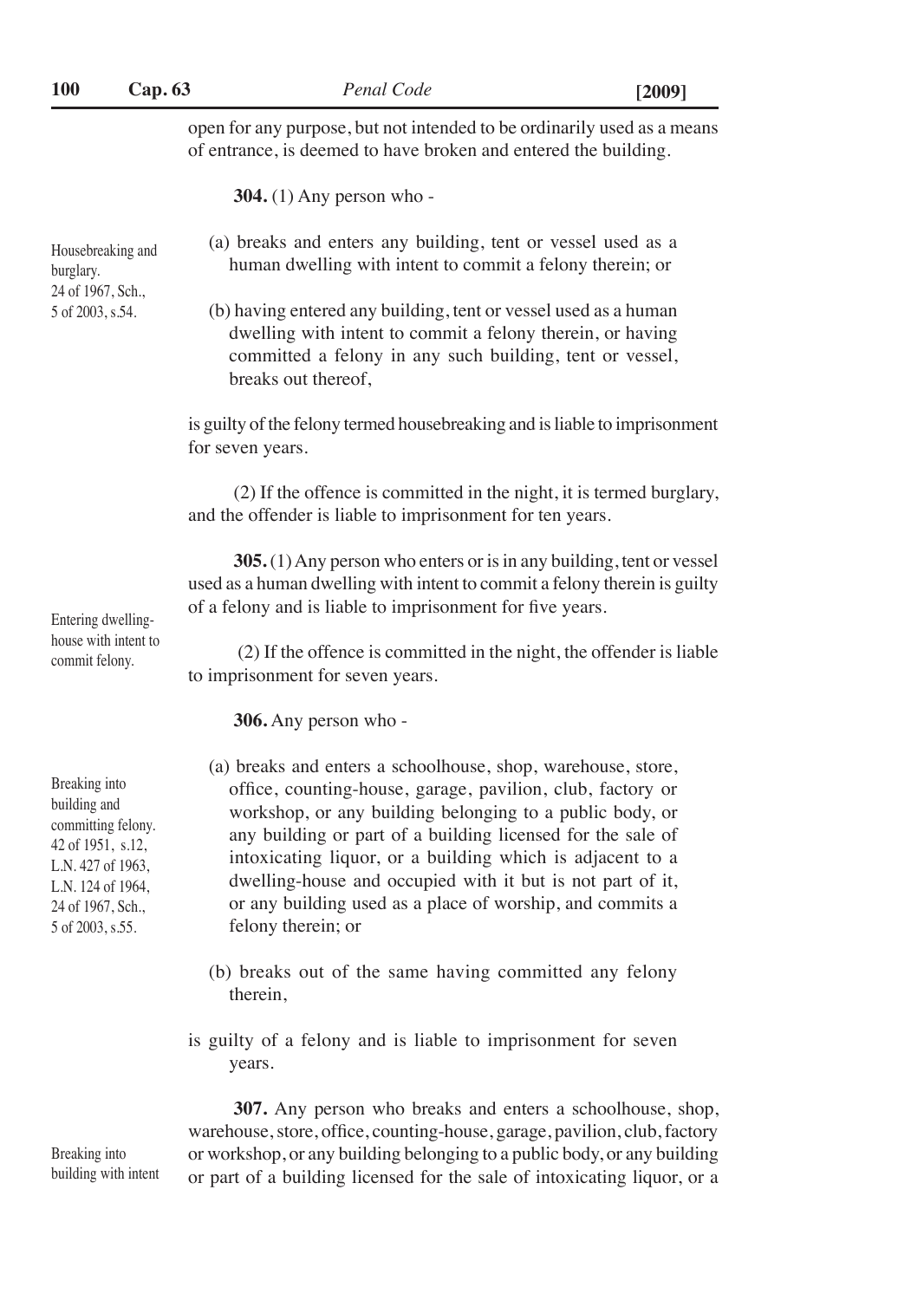|--|

building which is adjacent to a dwelling-house and occupied with it but is not part of it, or any building used as a place of worship, with intent to commit a felony therein, is guilty of a felony and is liable to imprisonment for five years. to commit felony. 42 of 1951, s.12, L.N. 427/1963, L.N. 124/1964, 24/1967, Sch.

**308.** (1) Any person found armed with any dangerous or offensive weapon in circumstances that indicate that he was so armed with intent to commit any felony is guilty of a felony and is liable to imprisonment of not less than seven years and not more than fifteen years.

(2) Any person who, when not at his place of abode, has with him any article for use in the course of or in connexion with any burglary, theft or cheating is guilty of a felony, and where any person is charged with an offence under this subsection proof that he had with him any article made or adapted for use in committing a burglary, theft or cheating shall be evidence that he had it with him for such use.

(3) Any person who is found -

- (a) having his face masked or blackened, or being otherwise disguised, with intent to commit a felony; or
- (b) in any building whatever by night with intent to commit a felony therein; or
- (*c*) in any building whatever by day with intent to commit a felony therein, having taken precautions to conceal his presence,

is guilty of a felony.

(4) Any person guilty of a felony under subsection (2) or (3) is liable to imprisonment with hard labour for five years or, if he has previously been convicted of a felony relating to property, to such imprisonment for ten years.

**309.** (*Repealed by 48 of 1962, s. 13 (1)*.)

**310.** When any person is convicted of an offence under this Chapter, the court may order that any dangerous or offensive weapon or instrument of housebreaking carried or used in connexion with any such offence shall be forfeited.

Forfeiture of housebreaking instruments.

**311.** (1) Where any person is convicted of an offence, or of an attempt to commit an offence or of counselling or procuring the commission of an offence, under the provisions of this Chapter, or of Chapter XXVI or Chapter XXVIII or section 322, and the court by

Forfeiture of aircraft, vessel or vehicle, and penalty for interfering with

Preparations to commit felony. 3 of 1969, s.4. 11 of 1993, 22 of 1987, 5 of 2003, s.56.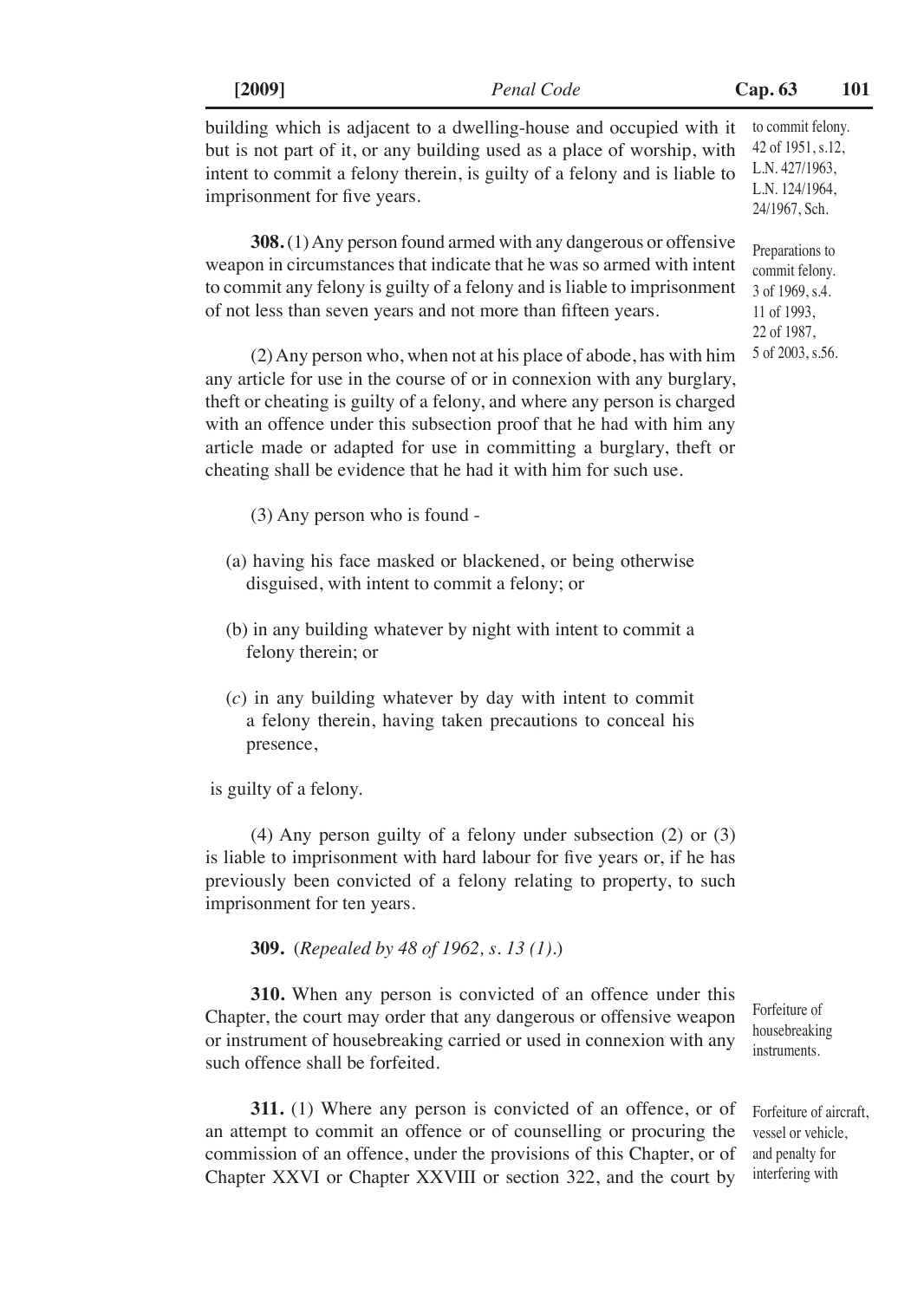| 102                                                                                        | Cap. 63 | Penal Code                                                                                                                                                                                                                                                                                                                                                                                                                                                                             | [2009] |
|--------------------------------------------------------------------------------------------|---------|----------------------------------------------------------------------------------------------------------------------------------------------------------------------------------------------------------------------------------------------------------------------------------------------------------------------------------------------------------------------------------------------------------------------------------------------------------------------------------------|--------|
| aircraft, vessel<br>or vehicle when<br>detained.<br>54 of 1960, s. 31,<br>24 of 1967, Sch. |         | which the person is convicted finds that any aircraft, vessel or vehicle<br>was used or employed by that person in the commission or to facilitate<br>the commission of the offence of which he is convicted, the aircraft,<br>vessel or vehicle may be forfeited.                                                                                                                                                                                                                     |        |
| Cap. 75.                                                                                   |         | (2) An aircraft, vessel or vehicle which is liable to forfeiture under<br>subsection (1) shall be dealt with in accordance with section 389A of<br>the Criminal Procedure Code.                                                                                                                                                                                                                                                                                                        |        |
|                                                                                            |         | (3) (Deleted by 24 of 1967, Sch.)                                                                                                                                                                                                                                                                                                                                                                                                                                                      |        |
|                                                                                            |         | (4) Any person who damages or unlawfully removes any aircraft,<br>vessel or vehicle while it is detained under section 26 of the Criminal<br>Procedure Code is guilty of a misdemeanour.                                                                                                                                                                                                                                                                                               |        |
|                                                                                            |         | (5) For the purposes of this section, "aircraft", "vessel" and<br>"vehicle", respectively, include everything contained in, being on or<br>attached to any aircraft, vessel or vehicle, as the case may be, which,<br>in the opinion of the court, forms part of the equipment of the aircraft,<br>vessel or vehicle.                                                                                                                                                                  |        |
|                                                                                            |         | <b>CHAPTER XXX - FALSE PRETENCES</b>                                                                                                                                                                                                                                                                                                                                                                                                                                                   |        |
| Definition of false<br>pretence.                                                           |         | 312. Any representation, made by words, writing or conduct, of<br>a matter of fact, either past or present, which representation is false<br>in fact, and which the person making it knows to be false or does not<br>believe to be true, is a false pretence.                                                                                                                                                                                                                         |        |
| Obtaining by false<br>pretences. 42 of<br>1951, s. 13.                                     |         | 313. Any person who by any false pretence, and with intent<br>to defraud, obtains from any other person anything capable of being<br>stolen, or induces any other person to deliver to any person anything<br>capable of being stolen, is guilty of a misdemeanour and is liable to<br>imprisonment for three years.                                                                                                                                                                   |        |
| Obtaining execution<br>of a security by false<br>pretences.                                |         | 314. Any person who by any false pretence, and with intent to<br>defraud, induces any person to execute, make, accept, endorse, alter or<br>destroy the whole or any part of any valuable security, or to write any<br>name or impress or affix any seal upon or to any paper or parchment in<br>order that it may be afterwards made or converted into or used or dealt<br>with as a valuable security, is guilty of a misdemeanour and is liable to<br>imprisonment for three years. |        |
| Cheating.                                                                                  |         | 315. Any person who by means of any fraudulent trick or device<br>obtains from any other person anything capable of being stolen, or<br>induces any other person to deliver to any person anything capable of<br>being stolen or to pay or deliver to any person any money or goods                                                                                                                                                                                                    |        |

or any greater sum of money or greater quantity of goods than he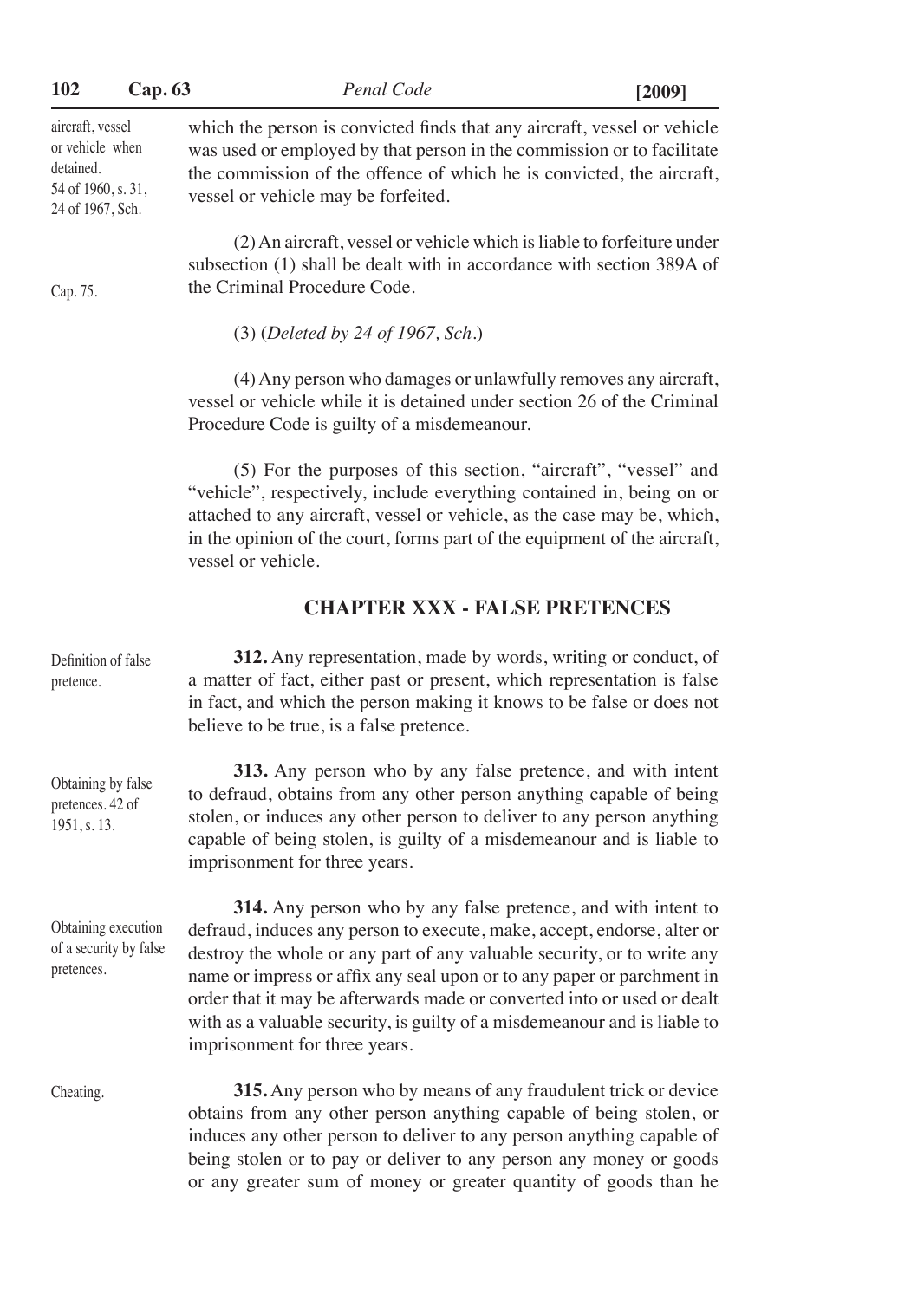| [2009]                                         | Penal Code                                                                                                                                                                                                                                        | Cap. 63                                        | 103 |
|------------------------------------------------|---------------------------------------------------------------------------------------------------------------------------------------------------------------------------------------------------------------------------------------------------|------------------------------------------------|-----|
|                                                | would have paid or delivered but for such trick or device, is guilty of a<br>misdemeanour and is liable to imprisonment for three years.                                                                                                          |                                                |     |
| 316. Any person who -                          |                                                                                                                                                                                                                                                   |                                                |     |
|                                                | (a) in incurring any debt or liability, obtains credit by any false<br>pretence or by means of any other fraud; or                                                                                                                                | Obtaining credit, etc.,<br>by false pretences. |     |
| charge on his property; or                     | (b) with intent to defraud his creditors or any of them, makes<br>or causes to be made any gift, delivery or transfer of or any                                                                                                                   |                                                |     |
|                                                | (c) with intent to defraud his creditors or any of them, conceals,<br>sells or removes any part of his property, after or within two<br>months before the date of any unsatisfied judgment or order<br>for payment of money obtained against him, |                                                |     |
| year.                                          | is guilty of a misdemeanour and is liable to imprisonment for one                                                                                                                                                                                 |                                                |     |
| is guilty of a misdemeanour if the person -    | <b>316A.</b> (1) Any person who draws or issues a cheque on an account                                                                                                                                                                            | Bad cheques.                                   |     |
|                                                | (a) knows that the account has insufficient funds;                                                                                                                                                                                                | 4 of 2004, s. 62.                              |     |
| (b) knows that the account has been closed; or |                                                                                                                                                                                                                                                   |                                                |     |
|                                                | (c) has previously instructed the bank or other institution at<br>which the account is held not to honour the cheque.                                                                                                                             |                                                |     |
| cheque.                                        | $(2)$ Subsection $(1)(a)$ does not apply with respect to a post-dated                                                                                                                                                                             |                                                |     |
| misdemeanour.                                  | (3) Any person who, by deceit or any other fraudulent means,<br>assists a person to obtain anything on the basis of a cheque drawn or<br>issued in the circumstances described in subsection (1) is guilty of a                                   |                                                |     |
| for term not exceeding one year, or to both.   | (4) A person who is guilty of a misdemeanour under this section is<br>liable to a fine not exceeding fifty thousand shillings, or to imprisonment                                                                                                 |                                                |     |
|                                                | 316B.(1) A bank or other institution is guilty of a felony if it -                                                                                                                                                                                |                                                |     |
| (a)                                            | with intent to conceal its true financial position, holds a                                                                                                                                                                                       | Certain felonies by<br>banks or other          |     |

cheque or similar instrument that cannot be settled for the

institutions. 4 of 2004, s. 62.

amount due thereon;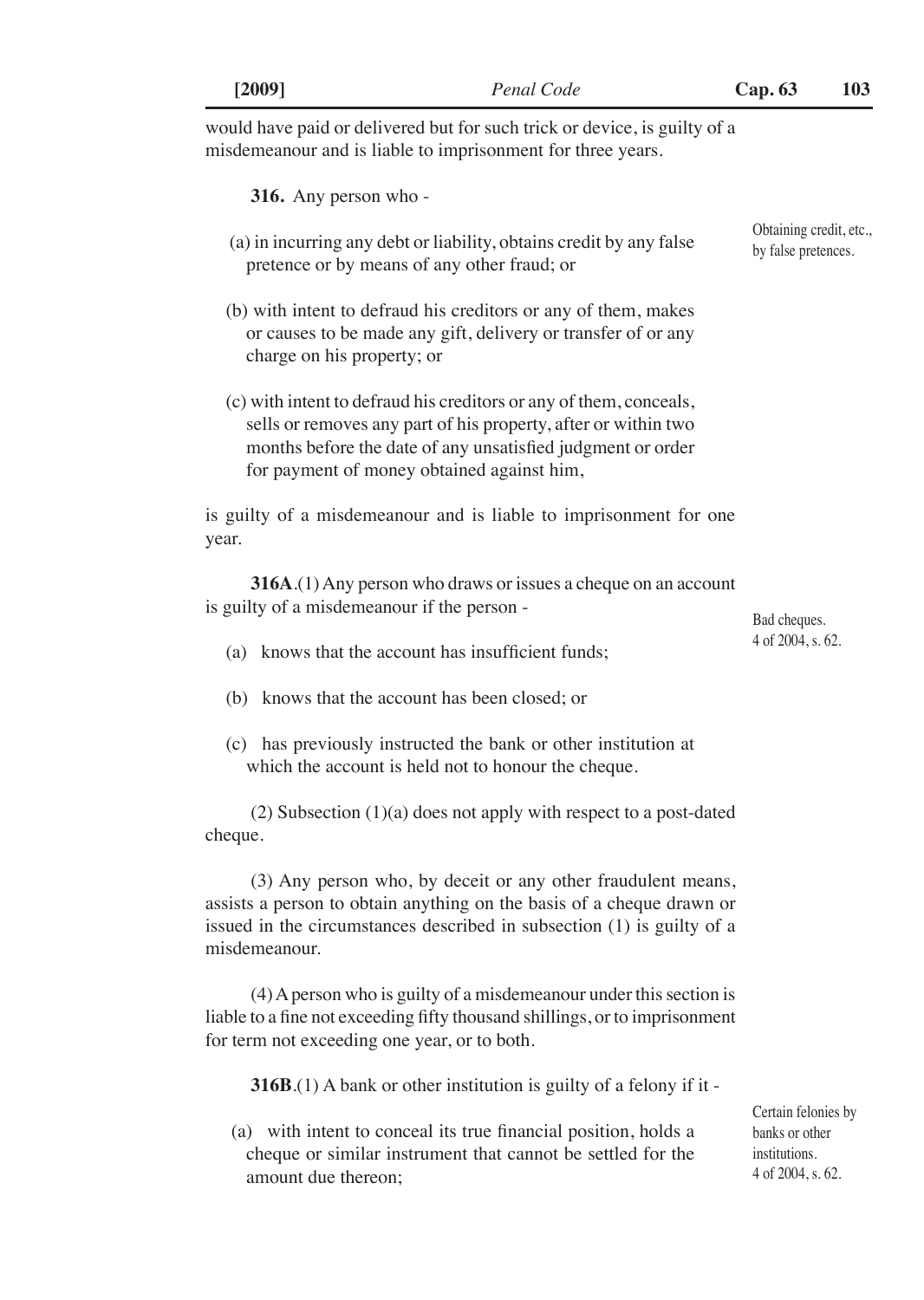|                                                        | (b) assists a person to obtain money or credit on the basis of<br>a cheque drawn or issued in the circumstances described in<br>subsection $316A(1)$ ; or                                                                                                                                                                                        |
|--------------------------------------------------------|--------------------------------------------------------------------------------------------------------------------------------------------------------------------------------------------------------------------------------------------------------------------------------------------------------------------------------------------------|
|                                                        | (c) with intent to defraud, facilitates the transfer of money to<br>the holder of a false cheque or other instrument.                                                                                                                                                                                                                            |
|                                                        | (2) A bank or other institution that is guilty of a felony under<br>subsection $(1)$ is liable to a fine not exceeding five hundred thousand<br>shillings.                                                                                                                                                                                       |
| Conspiracy to<br>defraud.                              | 317. Any person who conspires with another by deceit or any<br>fraudulent means to affect the market price of anything publicly sold, or<br>to defraud the public or any person, whether a particular person or not,<br>or to extort any property from any person, is guilty of a misdemeanour<br>and is liable to imprisonment for three years. |
| Frauds on sale or<br>mortgage of property.             | 318. Any person who, being a seller or mortgagor of any property,<br>or being the advocate or agent of any such seller or mortgagor, with<br>intent to induce the purchaser or mortgagee to accept the title offered<br>or produced to him, and with intent to defraud -                                                                         |
|                                                        | (a) conceals from the purchaser or mortgagee any instrument<br>material to the title, or any encumbrance; or                                                                                                                                                                                                                                     |
|                                                        | (b) falsifies any pedigree on which the title depends or may<br>depend; or                                                                                                                                                                                                                                                                       |
|                                                        | (c) makes any false statement as to the title offered or conceals<br>any fact material thereto,                                                                                                                                                                                                                                                  |
|                                                        | is guilty of a misdemeanour and is liable to imprisonment for two<br>years.                                                                                                                                                                                                                                                                      |
| Fortune-telling.                                       | 319. Any person who for gain or reward undertakes to tell<br>fortunes, or pretends from his skill or knowledge in any occult science<br>to discover where or in what manner anything supposed to have been<br>stolen or lost may be found, is guilty of a misdemeanour.                                                                          |
| Obtaining<br>registration, etc., by<br>false pretence. | 320. Any person who wilfully procures or attempts to procure<br>for himself or any other person any registration, licence or certificate<br>under any law by any false pretence is guilty of a misdemeanour and<br>is liable to imprisonment for one year.                                                                                       |
| False declaration for<br>passport.                     | 321. Any person who makes a statement which is to his knowledge<br>untrue for the purpose of procuring a passport, whether for himself or                                                                                                                                                                                                        |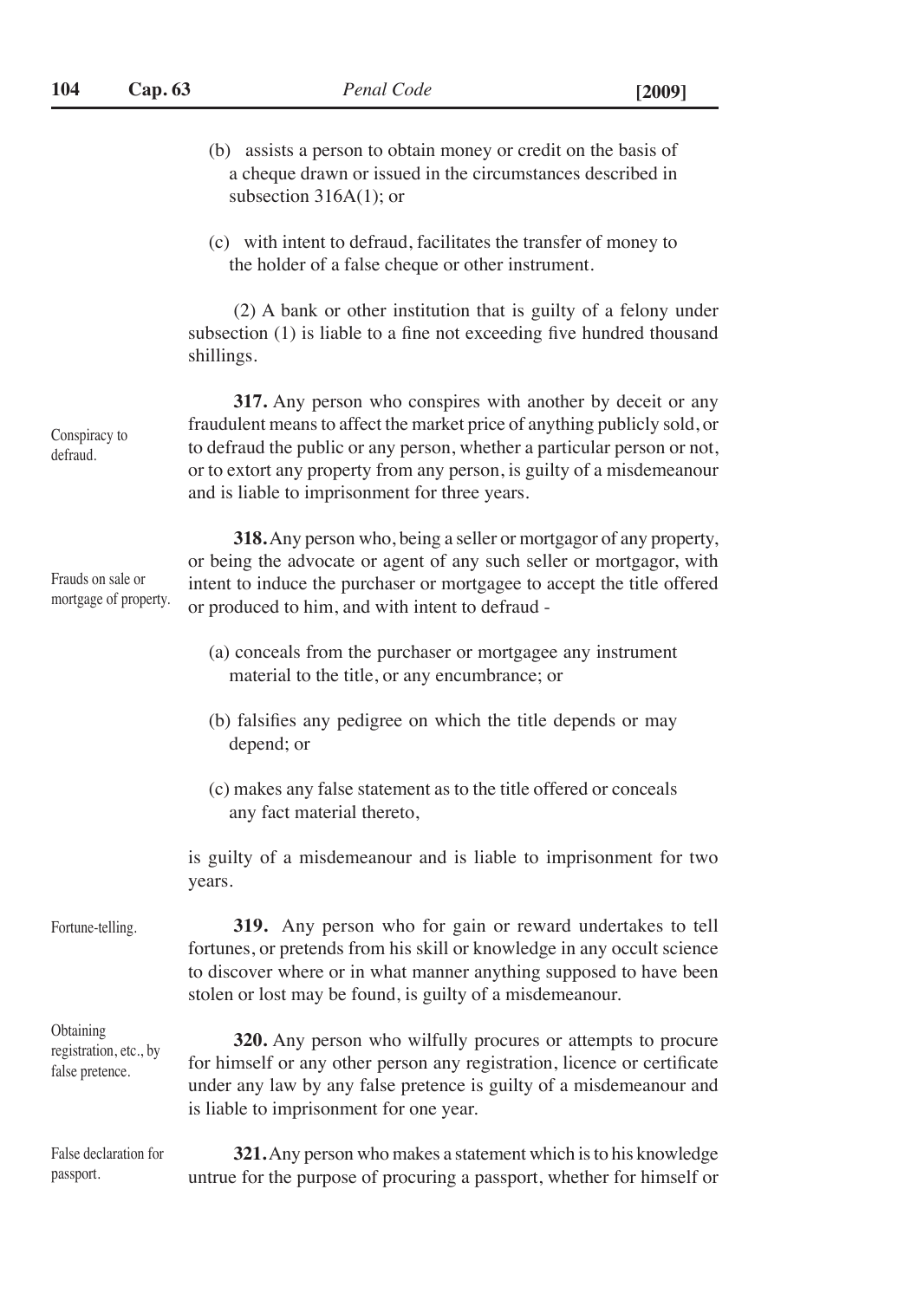for any other person, is guilty of a misdemeanour.

## **Chapter XXXI - Handling Property Stolen or Unlawfully Obtained and Like Offences**

**322.** (1) A person handles stolen goods if (otherwise than in the course of the stealing) knowing or having reason to believe them to be stolen goods he dishonestly receives or retains the goods, or dishonestly undertakes, or assists in, their retention, removal, disposal or realization by or for the benefit of another person, or if he arranges to do so.

 (2) A person who handles stolen goods is guilty of a felony and is liable to imprisonment with hard labour for a term not exceeding fourteen years.

- (3) For the purposes of this section -
- (a) goods shall be deemed to be stolen goods if they have been obtained in any way whatever under circumstances which amount to felony or misdemeanour, and "steal" means so to obtain;
- (b) no goods shall be regarded as having continued to be stolen goods after they have been restored to the person from whom they were stolen or to other lawful possession or custody, or after that person and any other person claiming through him have otherwise ceased as regards those goods to have any right to restitution in respect of the stealing.

(4) Where a person is charged with an offence under this section-

- (a) it shall not be necessary to allege or prove that the person charged knew or ought to have known of the particular offence by reason of which any goods are deemed to be stolen goods;
- (b) at any stage of the proceedings, if evidence has been given of the person charged having or arranging to have in his possession the goods the subject of the charge, or of his undertaking or assisting in, or arranging to undertake or assist in, their retention, removal, disposal or realization, the following evidence shall, notwithstanding the provisions of any other written law, be admissible for the purpose of proving that he knew or had reason to believe that the goods were stolen goods -

Handling stolen goods. 3 of 1969, s.5, 4 of 1973, Sch., 22 of 1987, Sch.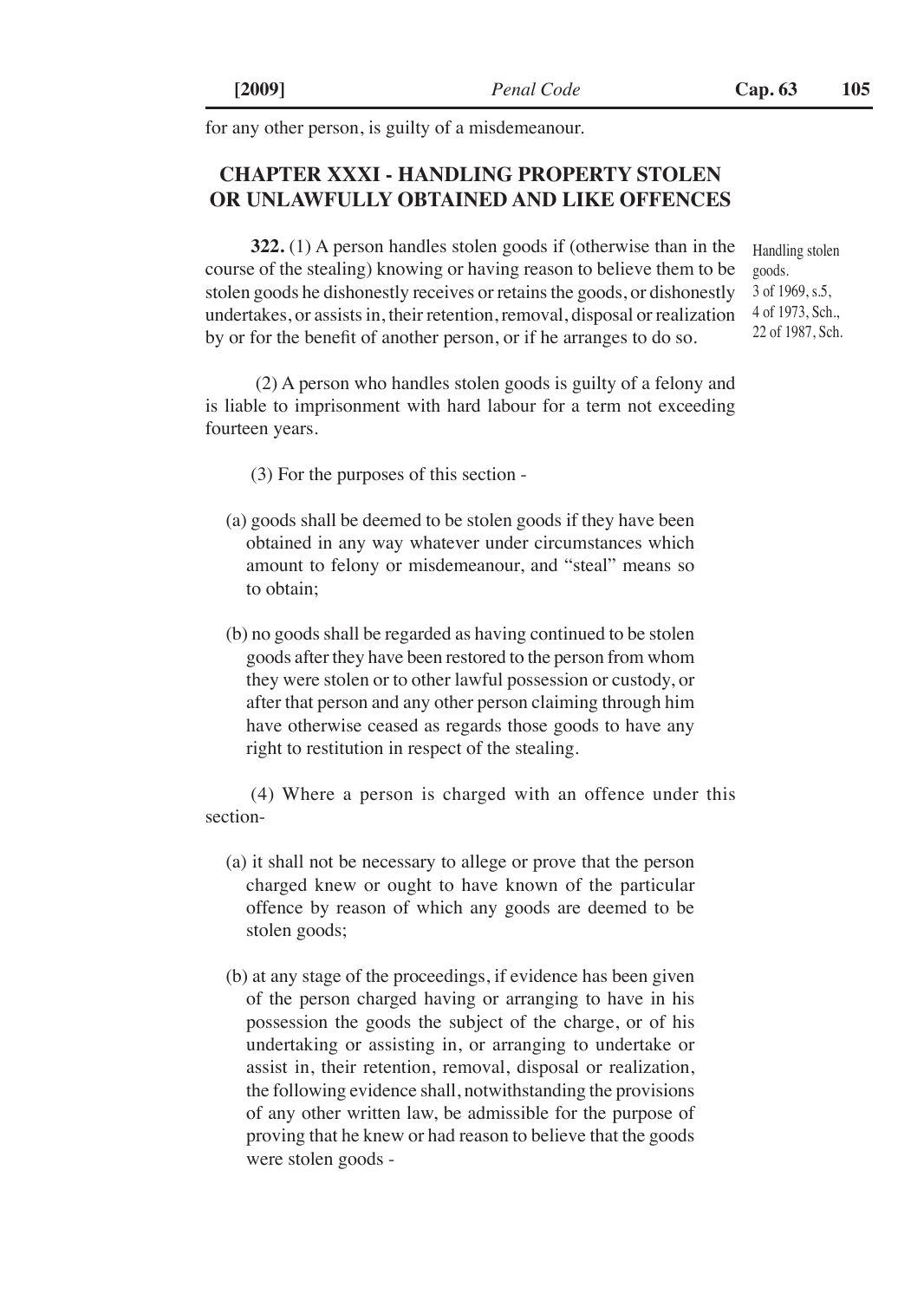- (i) evidence that he has had in his possession, or has undertaken or assisted in the retention, removal, disposal or realization of, stolen goods from any offence taking place not earlier than twelve months before the offence charged;
- (ii) (provided that seven days' notice in writing has been given to him of the intention to prove the conviction) evidence that he has within the five years preceding the date of the offence charged been convicted of stealing or of receiving or handling stolen goods.

**323.** Any person who has been detained as a result of the exercise of the powers conferred by section 26 of the Criminal Procedure Code and is charged with having in his possession or conveying in any manner anything which may be reasonably suspected of having been stolen or unlawfully obtained, and who does not give an account to the satisfaction of the court of how he came by the same, is guilty of a misdemeanour.

**324.** (1) The Minister may, by notice in the Gazette, give directions as to the marks which may be applied in or on any stores under the control of any branch or department of, and being the property of, the Government of Kenya or the Kenya Railways Corporation and the Kenya Ports Authority.

(2) Any person who is charged with conveying or having in his possession, or keeping in any building or place, whether open or enclosed, any stores so marked, which may be reasonably suspected of having been stolen or unlawfully obtained, and who does not give an account to the satisfaction of the court how he came by the same, is guilty of a misdemeanour.

(3) Any person conveying or having in his possession, or keeping in any building or place, whether open or enclosed, any stores being the property of the disciplined forces, which may reasonably be suspected of having been stolen or unlawfully obtained, and who does not give an account to the satisfaction of the court of how he came by the same, shall be guilty of a misdemeanour.

(4) For the purposes of this section, "stores" includes all goods and chattels and any single store or article or part thereof, and "marks" includes any part of a mark.

**325.** (1) If any person brought or appearing before a court under section 323 or section 324 declares that he received any such thing as therein mentioned from some other person, or that he was employed

Person suspected of having or conveying stolen property. Cap. 75.

Marking and possession of public stores. 36 of 1962, Sch., 24 of 1967, Sch.

Tracing possession. 40 of 1952, Sch.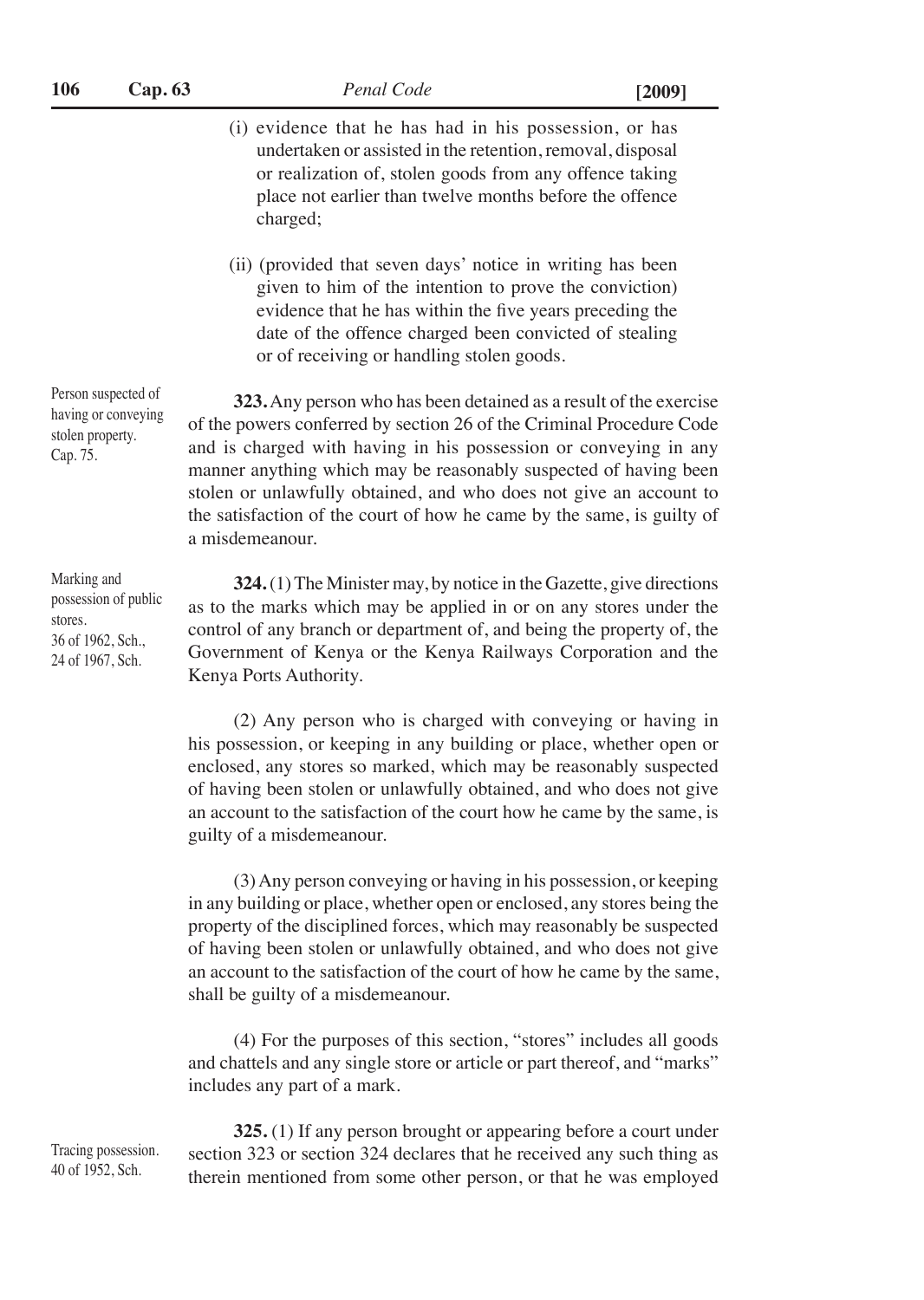as a carrier, agent or servant to convey the same for some other person, the court may cause every such other person, and also any other person through whose possession any such thing shall previously have passed, to be brought before it.

(2) Upon any such person as is mentioned in subsection (1) being brought before it, it shall be lawful for the court to examine him as to whether he has been in possession of any such thing as aforesaid, and upon his admitting such possession, or upon it being proved to the satisfaction of the court that such person has been in possession of any such thing, the court may call upon such person to give an account to the satisfaction of the court by what lawful means such person came by such thing, and if such person fails, within a reasonable time to be assigned by such court, to give such account, he is guilty of an offence and is liable to a fine not exceeding one thousand four hundred shillings or to imprisonment for a term not exceeding six months.

(3) For the purposes of this section, the possession of a carrier, agent or servant shall be deemed to be the possession of the person who shall have employed such carrier, agent or servant to convey the same.

**326.** Any person who, without lawful excuse, knowing or having reason to believe the same to have been stolen or obtained in any way whatsoever under such circumstances that if the act had been committed in Kenya the person committing it would have been guilty of a felony or misdemeanour, receives or has in his possession any property so stolen or obtained outside Kenya, is guilty of an offence of the like degree (whether felony or misdemeanour) and is liable to imprisonment for seven years.

## **Chapter XXXII - Frauds by Trustees and Persons in a Position of Trust, and False Accounting**

**327.** (1) Any person who, being a trustee of any property, destroys the property with intent to defraud, or, with intent to defraud, converts the property to any use not authorized by the trust, is guilty of a felony and is liable to imprisonment for seven years.

(2) For the purposes of this section, "trustee" includes the following persons and no others, that is to say -

(a) trustees upon express trusts created by a deed, will, or instrument in writing, whether for a public or private or charitable purpose;

Receiving goods stolen outside Kenya.

Fraudulent disposal of trust property. 42 of 1951, s. 15, L.N. 124/1964, 24 of 1967, Sch.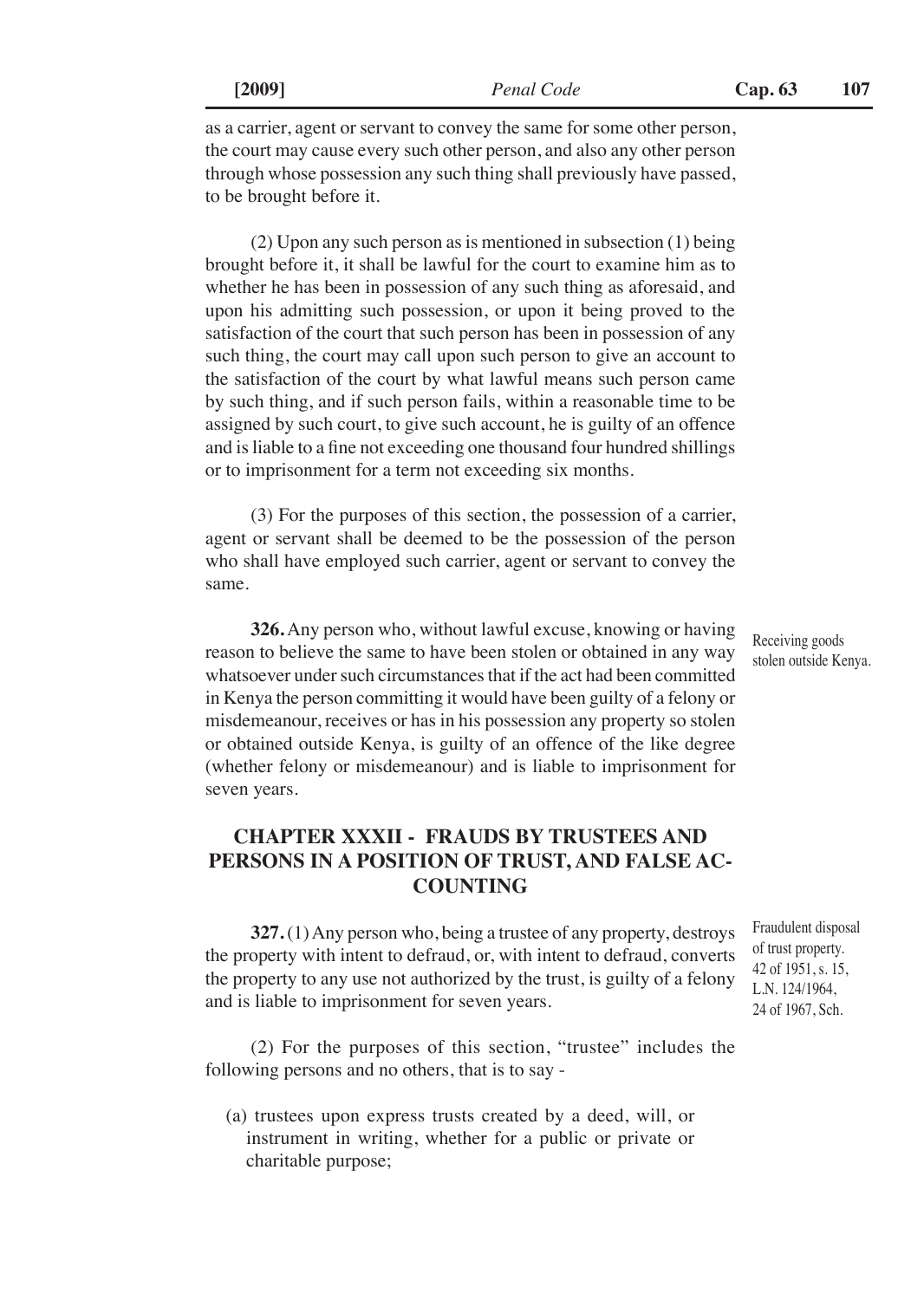| <b>108</b>                              | Cap. 63 | Penal Code                                                                                                                                                                                                                                                                                                                                                                                                                        | $[2009]$ |
|-----------------------------------------|---------|-----------------------------------------------------------------------------------------------------------------------------------------------------------------------------------------------------------------------------------------------------------------------------------------------------------------------------------------------------------------------------------------------------------------------------------|----------|
|                                         |         | (b) trustees appointed by or under the authority of any written<br>law for any such purpose;                                                                                                                                                                                                                                                                                                                                      |          |
|                                         |         | (c) the heir or personal representative of any trustee as aforesaid<br>and any other person upon or to whom any such trust shall<br>devolve or come;                                                                                                                                                                                                                                                                              |          |
|                                         |         | (d) executors, including executors de son tort and<br>administrators;                                                                                                                                                                                                                                                                                                                                                             |          |
| Cap. 248.                               |         | (e) managers appointed under the authority of the Mental<br>Treatment Act;                                                                                                                                                                                                                                                                                                                                                        |          |
|                                         |         | (f) official managers, assignees, liquidators or other like<br>officers, by whatsoever name called, acting under the<br>authority of any written law relating to bankruptcy or joint<br>stock companies.                                                                                                                                                                                                                          |          |
| Fraudulent<br>appropriation or          |         | 328. Any person who -                                                                                                                                                                                                                                                                                                                                                                                                             |          |
| accounting by<br>directors or officers. |         | (a) being a director or officer of a corporation or company,<br>receives or possesses himself as such of any of the property<br>of the corporation or company otherwise than in payment<br>of a just debt or demand, and, with intent to defraud, omits<br>either to make a full and true entry thereof in the books and<br>accounts of the corporation or company, or to cause or direct<br>such an entry to be made therein; or |          |
|                                         |         | (b) being a director, officer or member of a corporation or<br>company, does any of the following acts with intent to<br>defraud, that is to say -                                                                                                                                                                                                                                                                                |          |
|                                         |         | (i) destroys, alters, mutilates or falsifies any book, document,<br>valuable security or account which belongs to the<br>corporation or company, or any entry in any such book,<br>document or account, or is privy to any such act; or                                                                                                                                                                                           |          |
|                                         |         | (ii) makes, or is privy to making, any false entry in any such<br>book, document or account; or                                                                                                                                                                                                                                                                                                                                   |          |
|                                         |         | (iii) omits, or is privy to omitting, any material particular<br>from any such book, document or account,                                                                                                                                                                                                                                                                                                                         |          |
|                                         |         | is guilty of a felony and is liable to imprisonment for seven<br>years.                                                                                                                                                                                                                                                                                                                                                           |          |
| False statements                        |         | 329. Any person who, being a promoter, director, officer or auditor                                                                                                                                                                                                                                                                                                                                                               |          |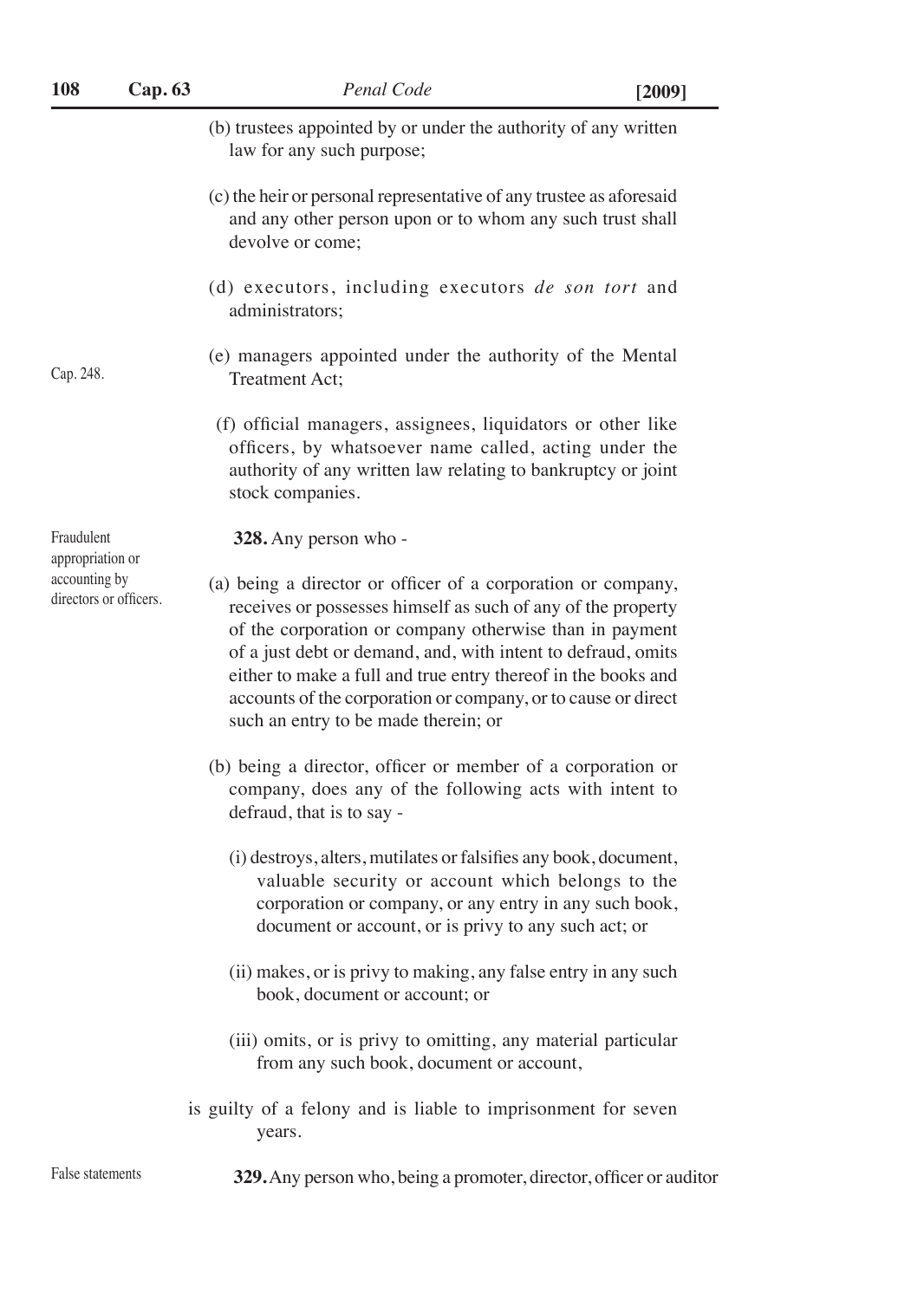| [2009]                                             | Penal Code                                                                                                                                                                                                                                                                                                                                                  | Cap. 63                                                | 109 |
|----------------------------------------------------|-------------------------------------------------------------------------------------------------------------------------------------------------------------------------------------------------------------------------------------------------------------------------------------------------------------------------------------------------------------|--------------------------------------------------------|-----|
| of the purposes following, that is to say -        | of a corporation or company, either existing or intended to be formed,<br>makes, circulates or publishes, or concurs in making, circulating or<br>publishing, any written statement or account which, in any material<br>particular, is to his knowledge false, with intent thereby to effect any                                                           | by officials of<br>companies.                          |     |
| or not;                                            | (a) to deceive or to defraud any member, shareholder or creditor<br>of the corporation or company, whether a particular person                                                                                                                                                                                                                              |                                                        |     |
| for the benefit thereof,                           | (b) to induce any person, whether a particular person or not, to<br>become a member of, or to entrust or advance any property<br>to, the corporation or company, or to enter into any security                                                                                                                                                              |                                                        |     |
| years.                                             | is guilty of a felony and is liable to imprisonment for seven                                                                                                                                                                                                                                                                                               |                                                        |     |
| following with intent to defraud, that is to say - | 330. Any person who, being a clerk or servant, or being employed<br>or acting in the capacity of a clerk or servant, does any of the acts                                                                                                                                                                                                                   | Fraudulent false<br>accounting by clerk<br>or servant. |     |
|                                                    | $(a)$ destroys, alters, mutilates or falsifies any book, document,<br>valuable security or account which belongs to or is in the<br>possession of his employer, or has been received by him<br>on account of his employer, or any entry in any such book,<br>document or account, or is privy to any such act; or                                           |                                                        |     |
| book, document or account; or                      | $(b)$ makes, or is privy to making, any false entry in any such                                                                                                                                                                                                                                                                                             |                                                        |     |
| any such book, document or account,                | $(c)$ omits, or is privy to omitting, any material particular from                                                                                                                                                                                                                                                                                          |                                                        |     |
| years.                                             | is guilty of a felony and is liable to imprisonment for seven                                                                                                                                                                                                                                                                                               |                                                        |     |
| guilty of a felony.                                | 331. (1) Any person who, being an officer charged with the<br>receipt, custody or management of any part of the public revenue or<br>property, knowingly furnishes any false statement or return of any<br>money or property received by him or entrusted to his care, or of any<br>balance of money or property in his possession or under his control, is | False accounting by<br>public officer.<br>7 of 2007.   |     |
|                                                    | (2) A person convicted of an offence under this section shall be<br>liable to a fine not exceeding one million shillings or to imprisonment                                                                                                                                                                                                                 | 7 of 2007.                                             |     |

for a term not exceeding ten years or to both.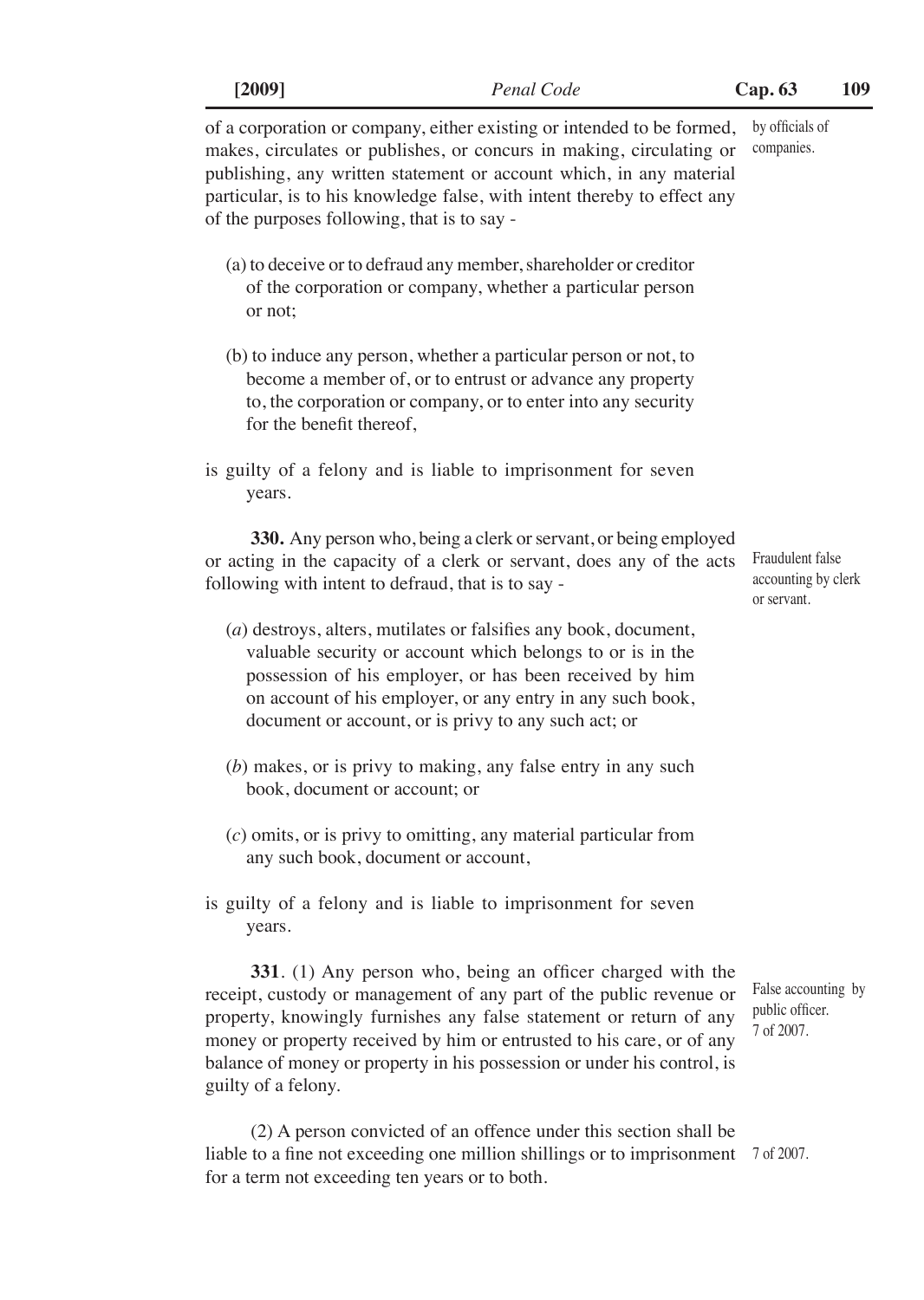*Division VI - Malicious Injuries to Property* 

## **Chapter XXXIII - Offences Causing Injury to Property**

| Arson.                                          | 332. Any person who wilfully and unlawfully sets fire to -                                                                                                        |
|-------------------------------------------------|-------------------------------------------------------------------------------------------------------------------------------------------------------------------|
|                                                 | (a) any building or structure whatever, whether completed or<br>not; or                                                                                           |
|                                                 | (b) any vessel, whether completed or not; or                                                                                                                      |
|                                                 | (c) any stack of cultivated vegetable produce, or of mineral or<br>vegetable fuel; or                                                                             |
|                                                 | (d) a mine, or the workings, fittings or appliances of a mine,                                                                                                    |
|                                                 | is guilty of a felony and is liable to imprisonment for life.                                                                                                     |
| Attempts to commit                              | 333. Any person who -                                                                                                                                             |
| arson.                                          | (a) attempts unlawfully to set fire to any such thing as is<br>mentioned in section 332; or                                                                       |
|                                                 | (b) wilfully and unlawfully sets fire to anything which is so<br>situated that any such thing as is mentioned in that section<br>is likely to catch fire from it, |
|                                                 | is guilty of a felony and is liable to imprisonment for fourteen years.                                                                                           |
| Setting fire to crops,<br>etc. 53 of 1952, s 6. | 334. Any person who wilfully and unlawfully sets fire to, cuts<br>down, destroys or seriously or permanently injures -                                            |
|                                                 | (a) a crop of cultivated produce, whether standing, picked or<br>cut; or                                                                                          |
|                                                 | (b) a crop of hay or grass under cultivation, whether the natural<br>or indigenous product of the soil or not, and whether standing<br>or cut; or                 |
|                                                 | (c) any standing trees, saplings or shrubs, whether indigenous<br>or not, under cultivation,                                                                      |
|                                                 | is guilty of a felony and is liable to imprisonment for fourteen years.                                                                                           |
|                                                 | 335. Any person who -                                                                                                                                             |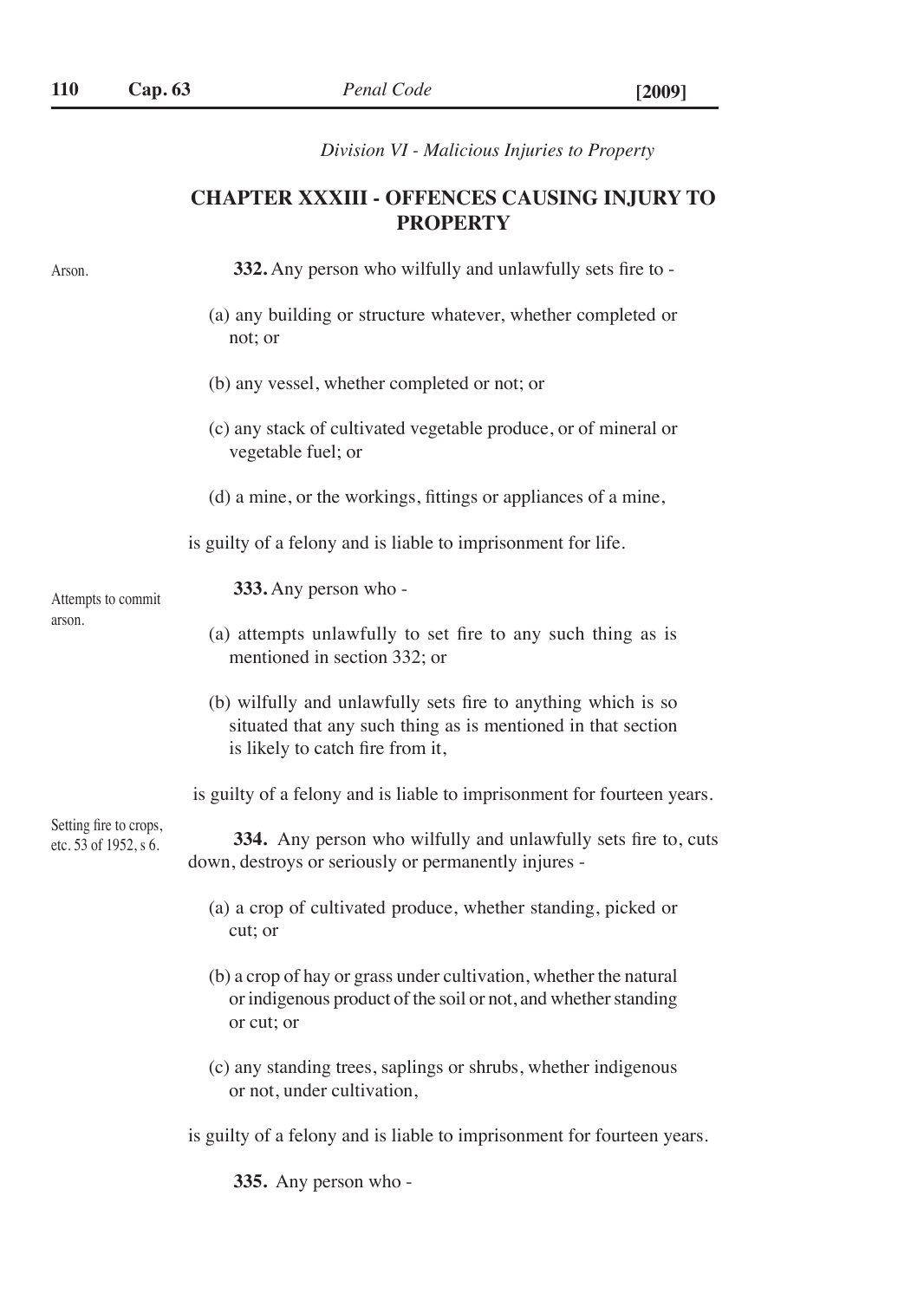| [2009]                                    | Penal Code                                                                                                                                                                                                                                                                                        | Cap. 63                                                                    | 111 |
|-------------------------------------------|---------------------------------------------------------------------------------------------------------------------------------------------------------------------------------------------------------------------------------------------------------------------------------------------------|----------------------------------------------------------------------------|-----|
| mentioned in section 334; or              | (a) attempts unlawfully to set fire to, cut down, destroy<br>or seriously or permanently injure any such thing as is                                                                                                                                                                              | Attempting to set fire<br>to crops, etc.<br>53 of 1952, s. 7.              |     |
| is likely to catch fire from it,          | (b) wilfully and unlawfully sets fire to anything which is so<br>situated that any such thing as is mentioned in that section                                                                                                                                                                     |                                                                            |     |
| years.                                    | is guilty of a felony and is liable to imprisonment for seven                                                                                                                                                                                                                                     |                                                                            |     |
| 336. Any person who -                     |                                                                                                                                                                                                                                                                                                   | Casting away vessels.                                                      |     |
| whether completed or not; or              | (a) wilfully and unlawfully casts away or destroys any vessel,                                                                                                                                                                                                                                    |                                                                            |     |
|                                           | (b) wilfully and unlawfully does any act which tends to the<br>immediate loss or destruction of a vessel in distress; or                                                                                                                                                                          |                                                                            |     |
|                                           | (c) with intent to bring a vessel into danger, interferes with<br>any light, beacon, buoy, mark or signal used for purposes of<br>navigation, or exhibits any false light or signal,                                                                                                              |                                                                            |     |
|                                           | is guilty of a felony and is liable to imprisonment for fourteen years.                                                                                                                                                                                                                           |                                                                            |     |
|                                           | 337. Any person who attempts unlawfully to cast away or destroy<br>a vessel, whether completed or not, or attempts unlawfully to do any<br>act tending to the immediate loss or destruction of a vessel in distress,<br>is guilty of a felony and is liable to imprisonment for seven years.      | Attempts to cast<br>away vessels.                                          |     |
| for three years.                          | 338. Any person who wilfully and unlawfully kills, maims or<br>wounds any animal capable of being stolen is guilty of a felony and is<br>liable, if the animal is an animal such as is referred to in section 278, to<br>imprisonment for fourteen years, and, in any other case, to imprisonment | Injuring animals.<br>53 of 1952, s. 8.                                     |     |
| provided, to imprisonment for five years. | 339. (1) Any person who wilfully and unlawfully destroys or<br>damages any property is guilty of an offence, which, unless otherwise<br>stated, is a misdemeanour, and is liable, if no other punishment is                                                                                       | Malicious injuries to<br>property.<br>53 of 1952, Sch.<br>5 of 2003, s.57. |     |
| and if -                                  | (2) If the property in question is a dwelling-house or a vessel,<br>and the injury is caused by the explosion of any explosive substance,                                                                                                                                                         |                                                                            |     |

(*a*) any person is in the dwelling-house or vessel; or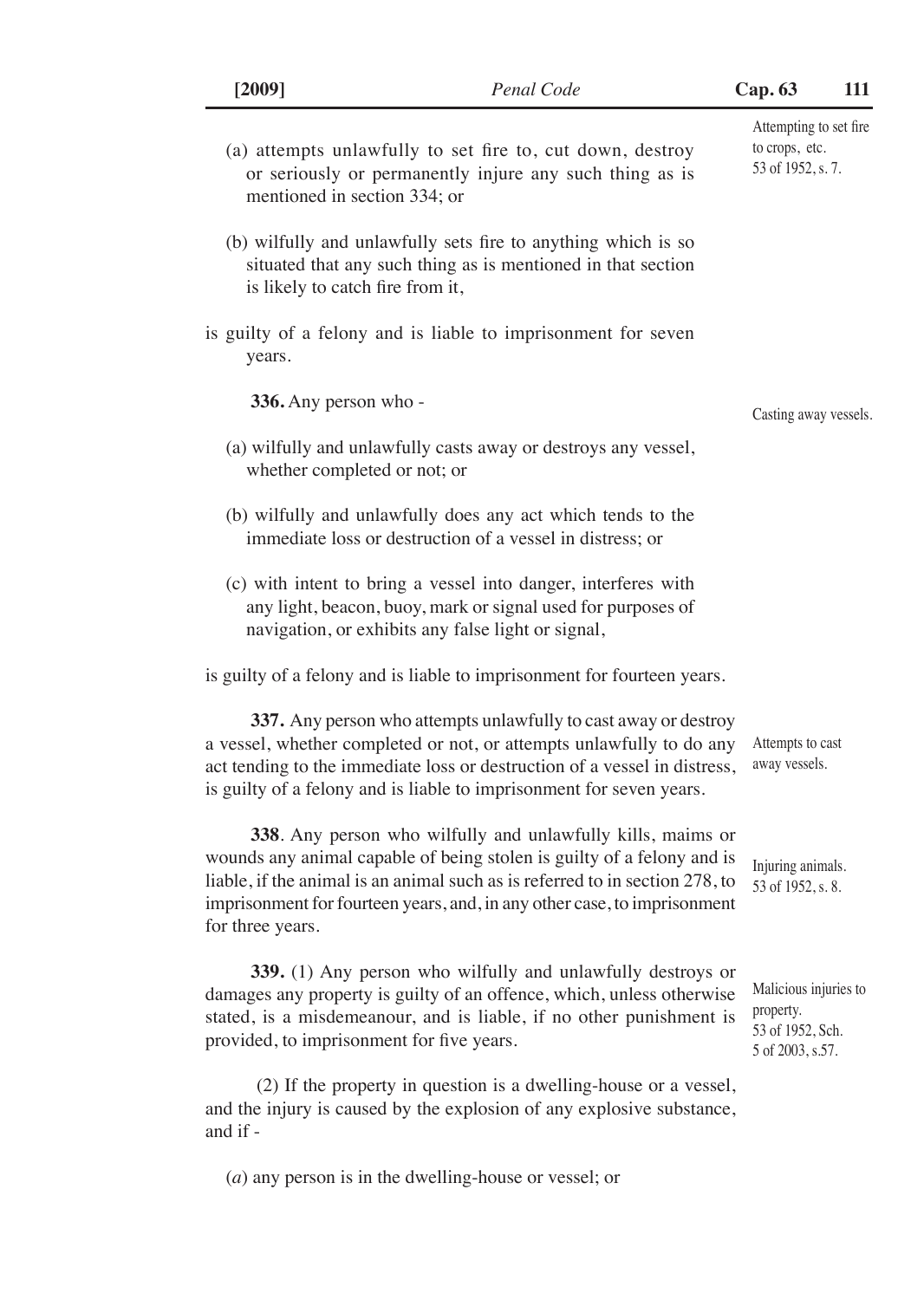(*b*) the destruction or damage actually endangers the life of any person,

the offender is guilty of a felony and is liable to imprisonment for life.

- (3) If the property in question -
- (a) is a bank or wall of a river, canal, aqueduct, reservoir or inland water, or a work which appertains to a dock, reservoir or inland water, and the injury causes actual danger of inundation or damage to any land or building; or
- (b) is a railway or is a bridge, viaduct or aqueduct which is constructed over a highway, railway or canal, or over which a railway, highway or canal passes, and the property is destroyed; or
- (c) being a railway, or being a bridge, viaduct or aqueduct, is damaged, and the damage is done with intent to render the railway, bridge, viaduct or aqueduct, or the highway, railway or canal passing over or under the same, or any part thereof, dangerous or impassable, and the same or any part thereof is thereby rendered dangerous or impassable,

the offender is guilty of a felony and is liable to imprisonment for life.

(4) If the property in question is a testamentary instrument, whether the testator is living or dead, or a register which is authorized or required by law to be kept for authenticating or recording the title to any property, or for recording births, baptisms, marriages, deaths or burials, or a copy of any part of any such register which is required by law to be sent to any public officer, the offender is guilty of a felony and is liable to imprisonment for fourteen years.

(5) If the property in question is a vessel in distress or wrecked, or stranded, or anything which belongs to that vessel, the offender is guilty of a felony and is liable to imprisonment for seven years.

(6) If the property in question is any part of a railway or any work connected with a railway, the offender is guilty of a felony and is liable to imprisonment for fourteen years.

(7) If the property in question -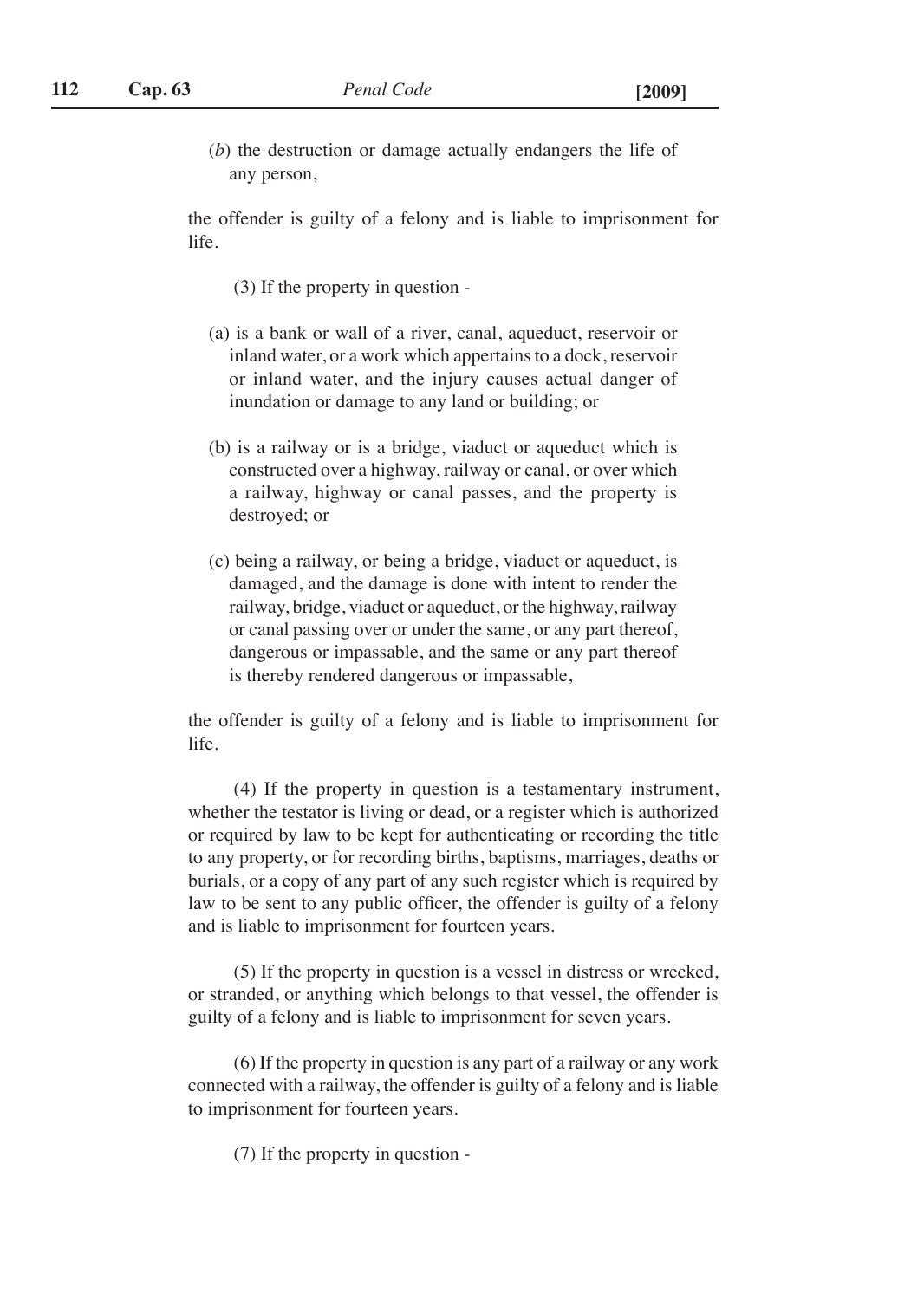- (a) being a vessel, whether completed or not, is destroyed; or
- (b) being a vessel, whether completed or not, is damaged, and the damage is done with intent to destroy it or render it useless; or
- (c) is a light, beacon, buoy, mark or signal used for the purposes of navigation, or for the guidance of persons engaged in navigation; or
- (d) is a bank or wall of a river, canal, aqueduct, reservoir or inland water, or a work which appertains to a dock, canal, aqueduct, reservoir or inland water, or which is used for the purposes of lading or unlading goods; or
- (e) being a railway, or being a bridge, viaduct or aqueduct which is constructed over a highway, railway or canal, or over which a highway, railway or canal passes, is damaged, and the damage is done with intent to render the railway, bridge, viaduct or aqueduct, or the highway, railway or canal passing over or under the same, or any part thereof, dangerous or impassable; or
- (f) being anything in process of manufacture, or an agricultural or manufacturing machine, or a manufacturing implement, or a machine or appliance used or intended to be used for performing any process connected with the preparation of any agricultural or pastoral produce, is destroyed; or
- (g) being any such thing, machine, implement or appliance as last aforesaid, is damaged, and the damage is done with intent to destroy the thing in question, or to render it useless; or
- (h) is a shaft of a passage of a mine, and the injury is done with intent to damage the mine or to obstruct its working; or
- (i) is a machine, appliance, apparatus, building, erection, bridge or road, appertaining to or used with a mine, whether the thing in question is completed or not; or
- (j) being a rope, chain, or tackle of whatever material, which is used in a mine, or upon any way or work appertaining to or used with a mine, is destroyed; or
- (k) being any such rope, chain or tackle, as last aforesaid, is damaged, and the damage is done with intent to destroy the thing in question or to render it useless; or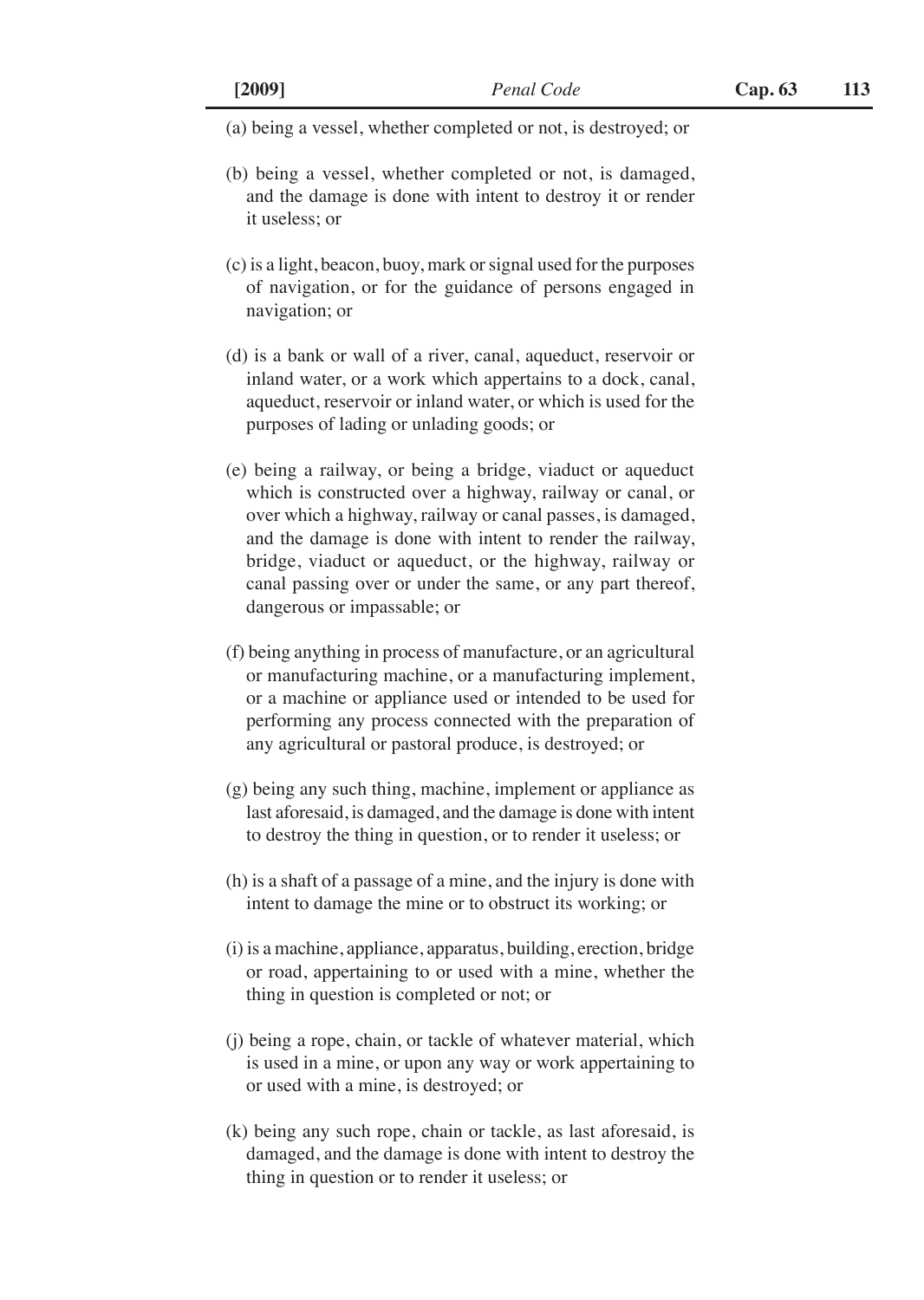(l) is a well, or bore for water, or the dam, bank, wall or floodgate of a millpond or pool,

the offender is guilty of a felony and is liable to imprisonment for ten years.

(8) If the property in question is a document which is deposited or kept in a public office, or which is evidence of title to any land or estate in land, the offender is guilty of a felony and is liable to imprisonment for ten years.

**340**. Any person who, unlawfully and with intent to destroy or damage any property, puts any explosive substance in any place whatever, is guilty of a felony and is liable to imprisonment for fourteen years.

**341.** Any person who wilfully and unlawfully causes, or is concerned in causing or attempts to cause, any infectious disease to be communicated to or among any animal or animals capable of being stolen, is guilty of a felony and is liable to imprisonment for seven years.

**342.** Any person who -

- (a) wilfully damages, injures or obstructs any work, way, road, building, turnstile, gate, toll bar, fence, weighing machine, engine, tender, carriage, wagon, truck, material or plant, acquired for or belonging to any railway works; or
	- (b) pulls up, removes, defaces or destroys, or in any way interferes with, any poles, stakes, pegs, lines, marks, or anything driven or placed in or upon the ground, trees, stones or buildings, or any other material, belonging to any railway works; or
	- (c) commits any nuisance or trespass in or upon any land, buildings or premises, acquired for or belonging to any railway works; or
	- (d) wilfully molests, hinders or obstructs the officer in charge of any railway or his assistants or workmen in the execution of any work done or to be done in reference to the construction or maintenance of any such railway,

is guilty of a misdemeanour and is liable to imprisonment for three months, or to a fine of one thousand two hundred shillings.

Attempts to destroy property by explosives.

Communicating infectious diseases to animals.

Penalties for damage, etc., to railway works. 40 of 1952, Sch.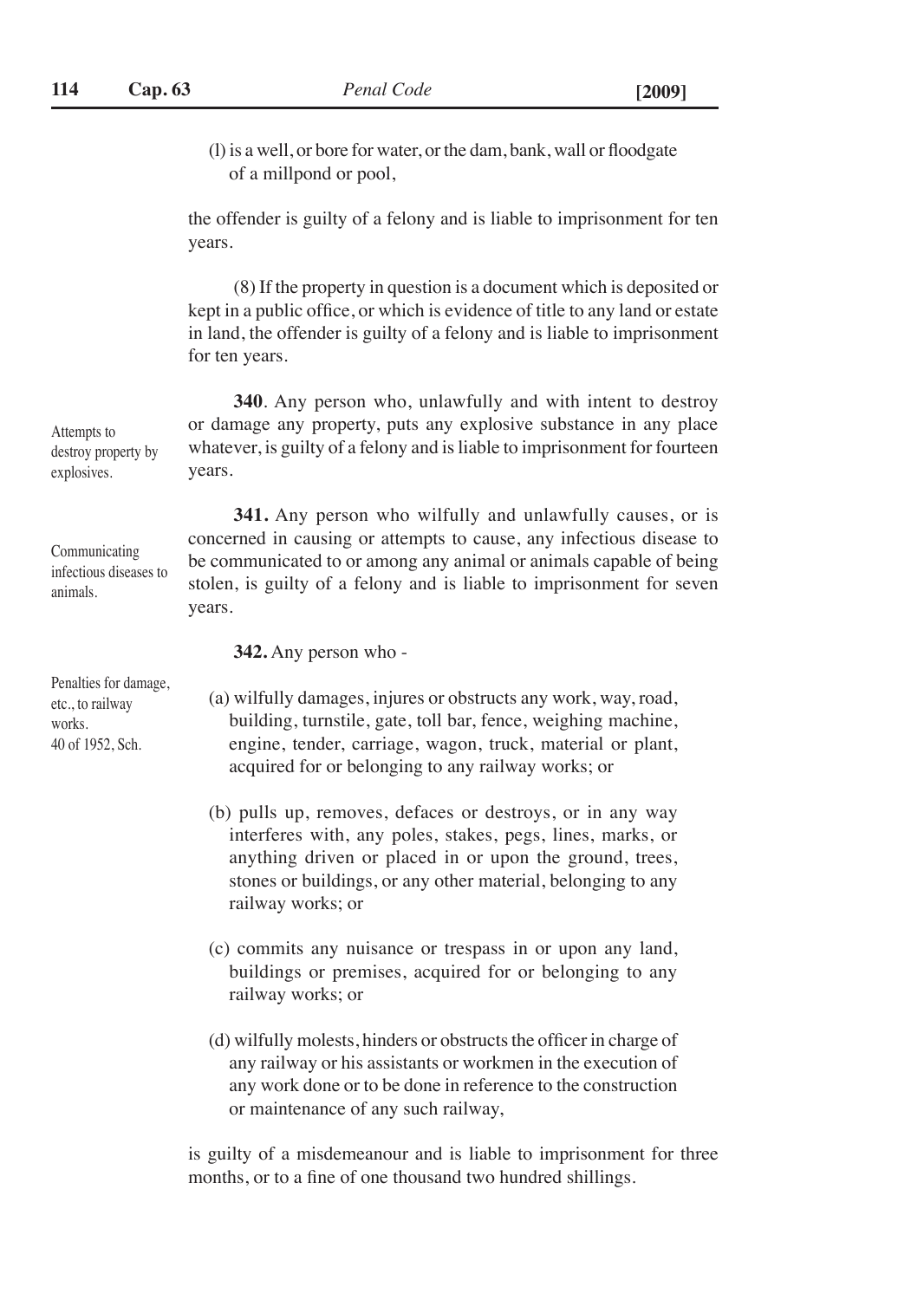Sabotage. 54 of 1960, s. 32, 24 of 1967, Sch., L.N. 280 of 1967.

**343.** Any person who, wilfully and unlawfully, destroys or damages, or does any act with intent to, or knowing it to be likely that such act will, impair the usefulness or efficiency or prevent or impede the working of, any property used or intended to be used in the service of the Government or any local authority, or for the purposes of any airport or air service or any supply of water or electricity to any person or community of persons, or in the performance of any other service essential to the life of the community, is guilty of an offence and -

- (*a*) if the offence is committed with intent to endanger life or with the knowledge that it is likely to endanger life, is liable to imprisonment for life; and
- (*b*) in any other case, is liable to imprisonment for a term not exceeding five years.

**344.** Any person who, knowing the contents thereof, sends, delivers, utters or directly or indirectly causes to be received any letter or writing threatening to burn or destroy any house, barn or other building, or any rick or stack of grain, hay or straw, or other agricultural produce, whether in or under any building or not, or any vessel, or to kill, maim or wound any cattle, is guilty of a felony and is liable to imprisonment for seven years.

Threats to burn, etc.

Making a false document. 1 of 2009.

*Division VII - Forgery, Coining, Counterfeiting and Similar Offences*

#### **Chapter XXXIV - Definitions**

**345.** Forgery is the making of a false document with intent to defraud or to deceive. Definition of forgery.

**346.** In this division of this Code, "document" does not include a trade mark or any other sign used in connexion with articles of commerce though they may be written or printed or in electronic form. Document. 1 of 2009.

**347.** Any person makes a false document who -

- (a) makes a document purporting to be what in fact it is not; or
- (b) alters a document without authority in such a manner that if the alteration had been authorized it would have altered the effect of the document; or

(c) introduces into a document without authority whilst it is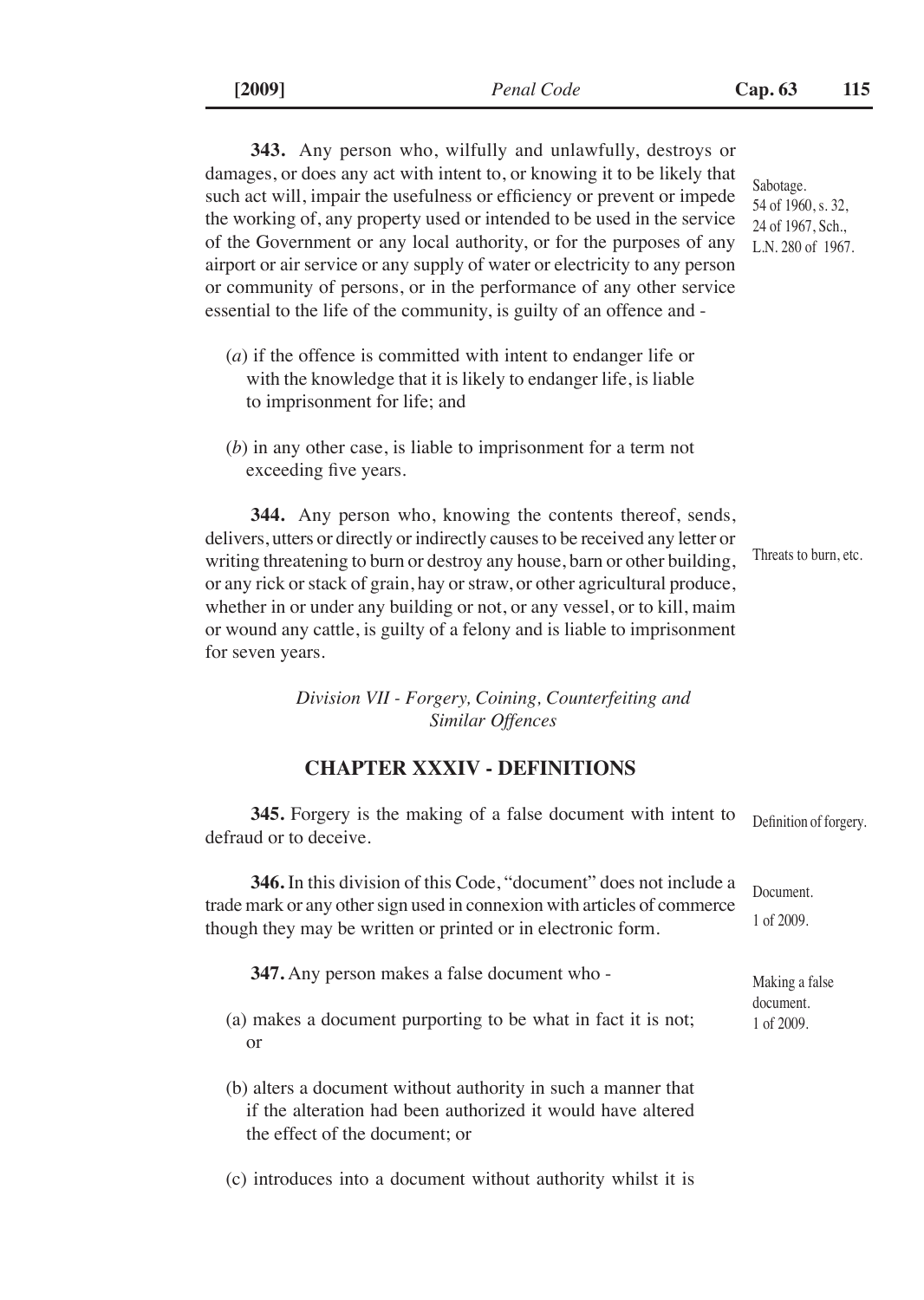being drawn up matter which if it had been authorized would have altered the effect of the document; or

- (d) signs a document
	- (i) in the name of any person without his authority, whether such name is or is not the same as that of the person signing; or
	- (ii) in the name of any fictitious person alleged to exist, whether the fictitious person is or is not alleged to be of the same name as the person signing; or
	- (iii) in the name represented as being the name of a different person from that of the person signing it and intended to be mistaken for the name of that person; or
	- (iv) in the name of a person personated by the person signing the document, provided that the effect of the instrument depends upon the identity between the person signing the document and the person whom he professes to be.

1 of 2009.

- (e) fraudulently-
- (i) makes or transmits any electronic record or part of an electronic record;
- (ii) affixes any digital signature on any electronic record, or
- (iii) makes any mark denoting the authenticity of a digital signature,with the intention of causing it to be believed hat such record, or part of document, electronic record or digital signature was made, signed, executed, transmitted or affixed by or by the authority of a person by whom or whose authority he knows that it was not made, signed, executed or affixed;
- (f) without lawful authority or fraudulently, by cancellation or otherwise, alters a document or an electronic record in any material part thereof, after it has been made, executed or affixed with a digital signature either by himself or by any other person, whether such person is living or dead at the time of such alter
- (g) fraudulently causes any person to sign, seal, execute or alter a document or an electronic record or to affix his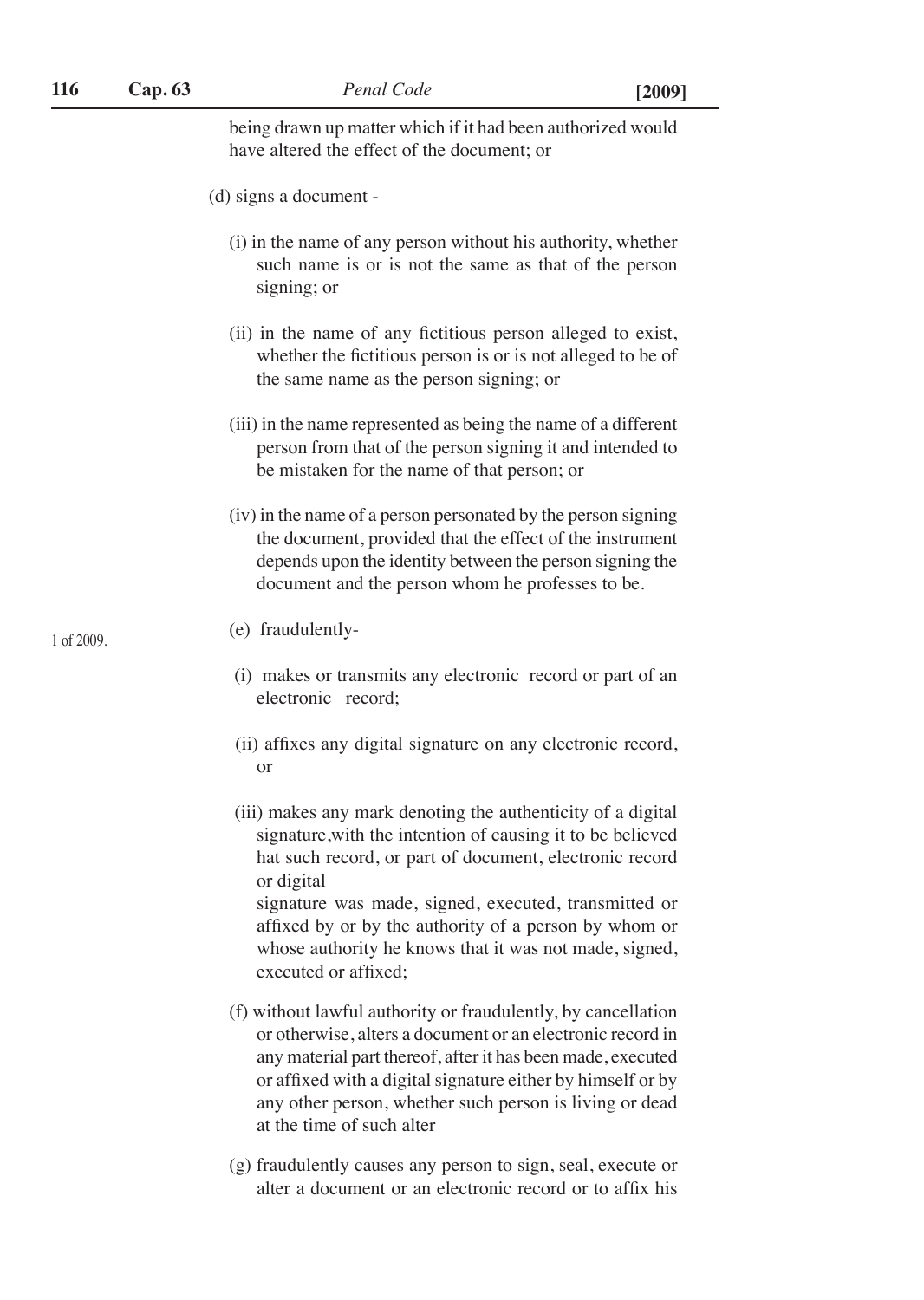**[2009]** *Penal Code* **Cap. 63 117**

digital signature on any electronic record knowing that such person by reason of deception practised upon him, does not know the contents of the document or electronic record or the nature of the alteration.

**348**.An intent to defraud is presumed to exist if it appears that at the time when the false document was made there was in existence a specific person ascertained or unascertained capable of being defrauded thereby, and this presumption is not rebutted by proof that the offender took or intended to take measures to prevent such person from being defrauded in fact, nor by the fact that he had or thought he had a right to the thing to be obtained by the false document.

#### **Chapter XXXV - Punishment for Forgery**

**349.** Any person who forges any document or electronic record is guilty of an offence which, unless otherwise stated, is a felony and he is liable, unless owing to the circumstances of the forgery or the nature of the thing forged some other punishment is provided, to imprisonment for three years.

**350.** (1) Any person who forges any will, document of title to land, judicial record, power of attorney, bank note, currency note, bill of exchange, promissory note or other negotiable instrument, policy of insurance, cheque or other authority for the payment of money by a person carrying on business as a banker, is liable to imprisonment for life, and the court may in addition order that any such document as aforesaid shall be forfeited.

(2) In this section, "document of title to land" includes any deed, map, roll, register or instrument in writing being or containing evidence of the title, or of any part of the title, to any land or to any interest in or arising out of any land, or any authenticated copy thereof.

**351.** Any person who forges any judicial or official document is liable to imprisonment for seven years.

**352.** Any person who -

- (a) forges any stamp, whether impressed or adhesive, used for the purposes of revenue or accounting by any Government department; or
- (b) without lawful excuse, the proof whereof shall lie upon him, makes or has knowingly in his possession any die or instrument capable of making the impression of any such stamp; or

Intent to defraud.

General punishment for forgery. 1 of 2009.

Forgery of wills, etc. 52 of 1955, s.15.

Forgery of judicial or official document.

Forgery of, and other offences in relation to, stamps. L.N.124 of 1964, 24 of 1967, Sch.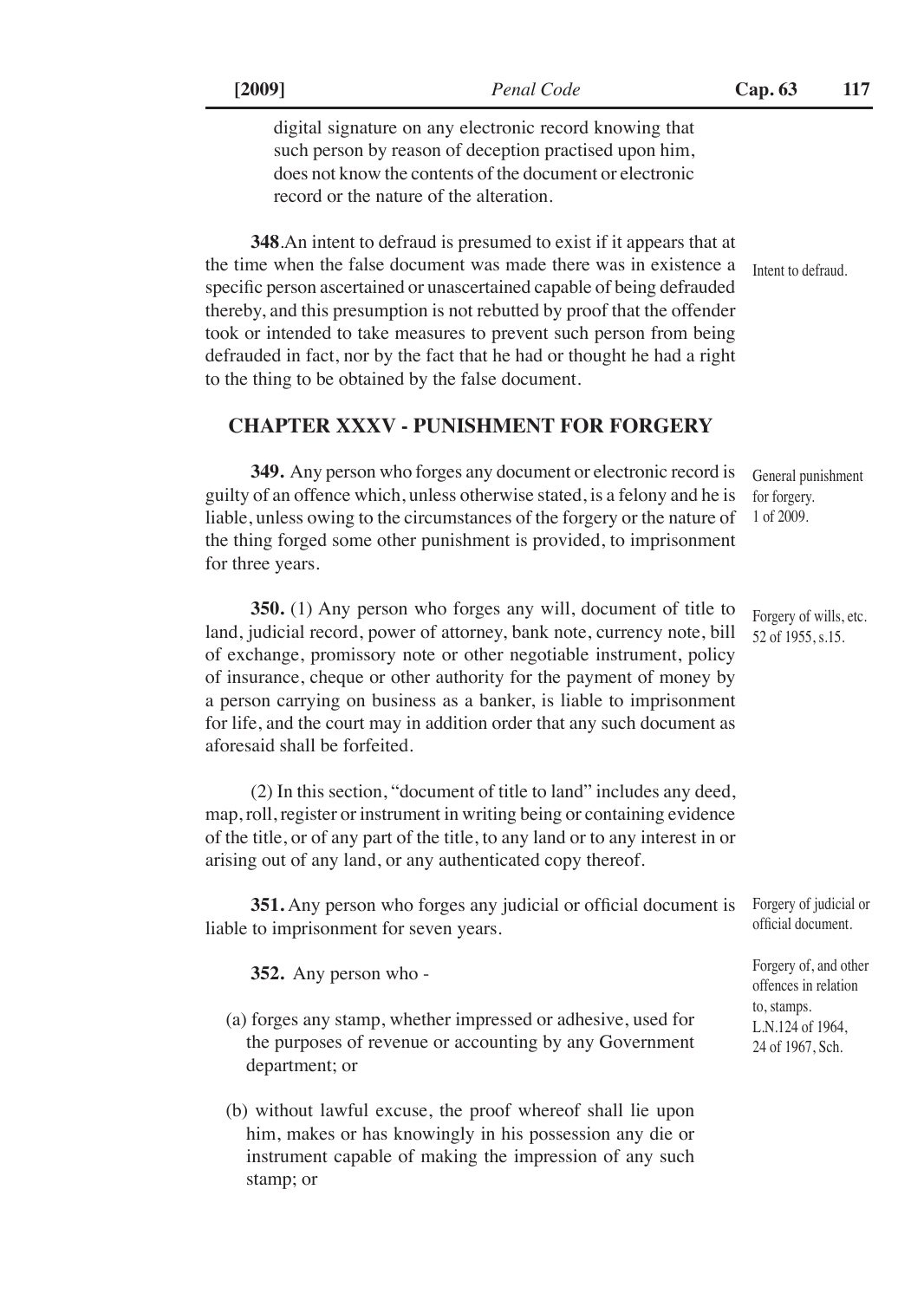- (c) fraudulently cuts, tears in any way or removes from any material any stamp used for purposes of revenue or accounting by the Government, with intent that another use shall be made of such stamp or any part thereof; or
- (d) fraudulently mutilates any such stamp as last aforesaid, with intent that another use shall be made of such stamp; or
- (e) fraudulently fixes or places upon any material or upon any such stamp as last aforesaid any stamp or part of a stamp which, whether fraudulently or not, has been cut, torn or in any way removed from any other material or out of or from any other stamp; or
- (f) fraudulently erases or otherwise either really or apparently removes from any stamped material any name, sum, date or other matter or thing whatsoever written thereon with the intent that another use shall be made of the stamp upon such material; or
- (g) knowingly and without lawful excuse, the proof whereof shall lie upon him, has in his possession any stamp or part of a stamp which has been fraudulently cut, torn, or otherwise removed from any material, or any stamp which has been fraudulently mutilated, or any stamped material out of which any name, sum, date or other matter or thing has been fraudulently erased or otherwise really or apparently removed,

is liable to imprisonment for seven years.

**353.** Any person who knowingly and fraudulently utters a false document is guilty of an offence of the same kind and is liable to the same punishment as if he had forged the thing in question.

**354.** Any person who knowingly utters as and for a subsisting and effectual document any document or electronic record which has by any lawful authority been ordered to be revoked, cancelled or suspended, or the operation of which has ceased by effluxion of time, or by death, or by the happening of any other event, is guilty of an offence of the same kind, and is liable to the same punishment, as if he had forged the document.

**355.** Any person who, by means of any false and fraudulent representations as to the nature, contents or operation of a document or electronic record, procures another to sign or execute the document

Uttering false documents.

Uttering cancelled or exhausted documents. L.N. 559 of 1962. 1 of 2009.

Procuring execution of documents by false pretences. 1 of 2009.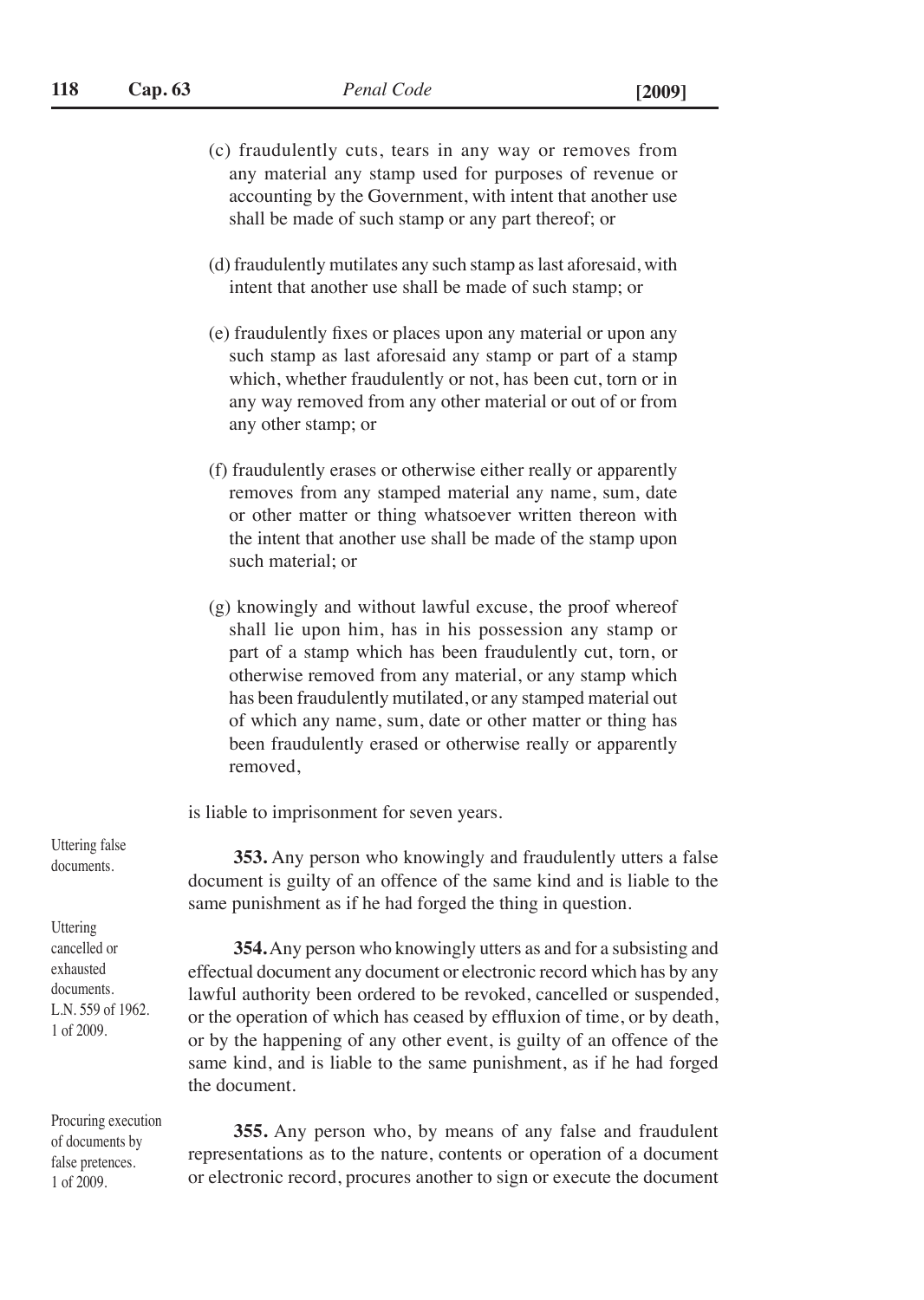**[2009]** *Penal Code* **Cap. 63 119**

or electronic record, is guilty of an offence of the same kind, and is liable to the same punishment, as if he had forged the document or electronic record.

| 356. Any person who, with intent to defraud -                                                                                                                                                                                                                                                                                                                                                                                                                                                                               | Altering crossings on<br>cheques.                                 |
|-----------------------------------------------------------------------------------------------------------------------------------------------------------------------------------------------------------------------------------------------------------------------------------------------------------------------------------------------------------------------------------------------------------------------------------------------------------------------------------------------------------------------------|-------------------------------------------------------------------|
| $(a)$ obliterates, adds to or alters the crossing on a cheque; or                                                                                                                                                                                                                                                                                                                                                                                                                                                           |                                                                   |
| $(b)$ knowingly utters a crossed cheque, the crossing on which<br>has been obliterated, added to or altered,                                                                                                                                                                                                                                                                                                                                                                                                                |                                                                   |
| is guilty of a felony and is liable to imprisonment for seven<br>years.                                                                                                                                                                                                                                                                                                                                                                                                                                                     |                                                                   |
| 357. Any person who, with intent to defraud or to deceive -                                                                                                                                                                                                                                                                                                                                                                                                                                                                 | Making documents<br>without authority.                            |
| (a) without lawful authority or excuse makes, signs or executes<br>for or in the name or on account of another person, whether<br>by procuration or otherwise, any document or electronic<br>record or writing; or                                                                                                                                                                                                                                                                                                          | 1 of 2009.                                                        |
| (b) knowingly utters any document or electronic record or<br>writing so made, signed or executed by another person,                                                                                                                                                                                                                                                                                                                                                                                                         |                                                                   |
| is guilty of a felony and is liable to imprisonment for seven<br>years.                                                                                                                                                                                                                                                                                                                                                                                                                                                     |                                                                   |
| 358. Any person who procures the delivery or payment to himself<br>or any other person of any property or money by virtue of any probate or<br>letters of administration granted upon a forged testamentary instrument,<br>knowing the testamentary instrument to have been forged, or upon or<br>by virtue of any probate or letters of administration obtained by false<br>evidence, knowing the grant to have been so obtained, is guilty of an<br>offence of the same kind, and is liable to the same punishment, as if | Demanding<br>property upon<br>forged testamentary<br>instruments. |

**359.** Any person who, without lawful authority or excuse, the proof of which lies on him, imports or purchases, or receives from any person, or has in his possession, a forged bank note or currency note, whether filled up or in blank, knowing it to be forged, is guilty of a felony and is liable to imprisonment for seven years.

he had forged the document or thing by virtue whereof he procures

the delivery or payment.

**360.** Any person who, being employed in the public service, knowingly and with intent to defraud makes out or delivers to any person a warrant for the payment of any money payable by public authority, for a greater or less amount than that to which the person on whose behalf the warrant is made out is entitled, is guilty of a felony

Purchasing forged notes.

Falsifying warrants for money payable under public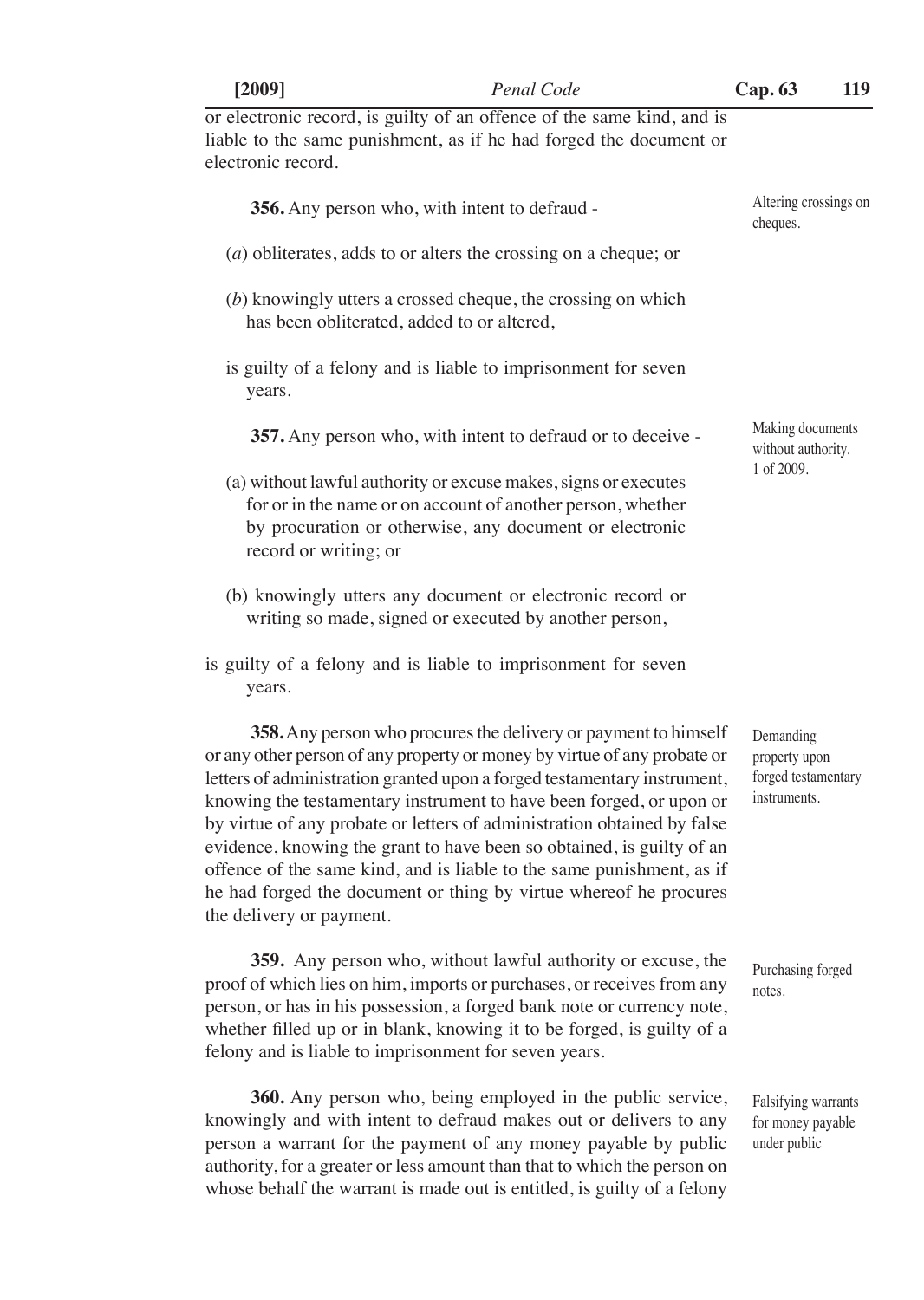| 120                                                                   | Cap. 63 | Penal Code                                                                                                                                                                                                                                                                                                                     | [2009] |
|-----------------------------------------------------------------------|---------|--------------------------------------------------------------------------------------------------------------------------------------------------------------------------------------------------------------------------------------------------------------------------------------------------------------------------------|--------|
| authority.                                                            |         | and is liable to imprisonment for seven years.                                                                                                                                                                                                                                                                                 |        |
| Falsification of<br>register.                                         |         | <b>361.</b> Any person who, having the actual custody of any register<br>or record kept by lawful authority, knowingly permits any entry which<br>in any material particular is to his knowledge false, to be made in the<br>register or record, is guilty of a felony and is liable to imprisonment<br>for seven years.       |        |
| Sending false<br>certificate of<br>marriage to registrar.             |         | 362. Any person who signs or transmits to a person authorized<br>by law to register marriages a certificate of marriage, or any document<br>purporting to be a certificate of marriage, which in any material<br>particular is to his knowledge false, is guilty of a felony and is liable to<br>imprisonment for seven years. |        |
| False statements for<br>registers of births,<br>deaths and marriages. |         | 363. Any person who knowingly, and with intent to procure the<br>same to be inserted in a register of births, deaths or marriages, makes<br>any false statement touching any matter required by law to be registered<br>in the register is guilty of a felony and is liable to imprisonment for<br>three years.                |        |
|                                                                       |         | <b>CHAPTER XXXVI - OFFENCES RELATING TO COIN</b><br>AND BANK AND CURRENCY NOTES                                                                                                                                                                                                                                                |        |
|                                                                       |         | 364. In this Chapter -                                                                                                                                                                                                                                                                                                         |        |
| Definitions.<br>15 of 1966, Sch.                                      |         | "coin" includes any coin which is legal tender in Kenya by virtue<br>of the Central Bank of Kenya Act, and any coin of a foreign Sovereign<br>or State;                                                                                                                                                                        |        |
| Cap. 491.                                                             |         | "counterfeit coin" means coin not genuine but resembling or<br>apparently intended to resemble or pass for genuine coin; and includes<br>genuine coin prepared or altered so as to pass for coin of a higher<br>denomination.                                                                                                  |        |
| Counterfeiting coin.                                                  |         | 365. Any person who makes or begins to make any counterfeit<br>coin is guilty of a felony and is liable to imprisonment for life.                                                                                                                                                                                              |        |
|                                                                       |         | 366. Any person who -                                                                                                                                                                                                                                                                                                          |        |
| Preparations for<br>coining.                                          |         | (a) gilds or silvers any piece of metal of a fit size or figure to<br>be coined, with intent that it shall be coined into counterfeit<br>coin; or                                                                                                                                                                              |        |
|                                                                       |         | (b) makes any piece of metal into a fit size or figure to facilitate<br>the coining from it of any counterfeit coin, with intent that<br>such counterfeit coin shall be made from it; or                                                                                                                                       |        |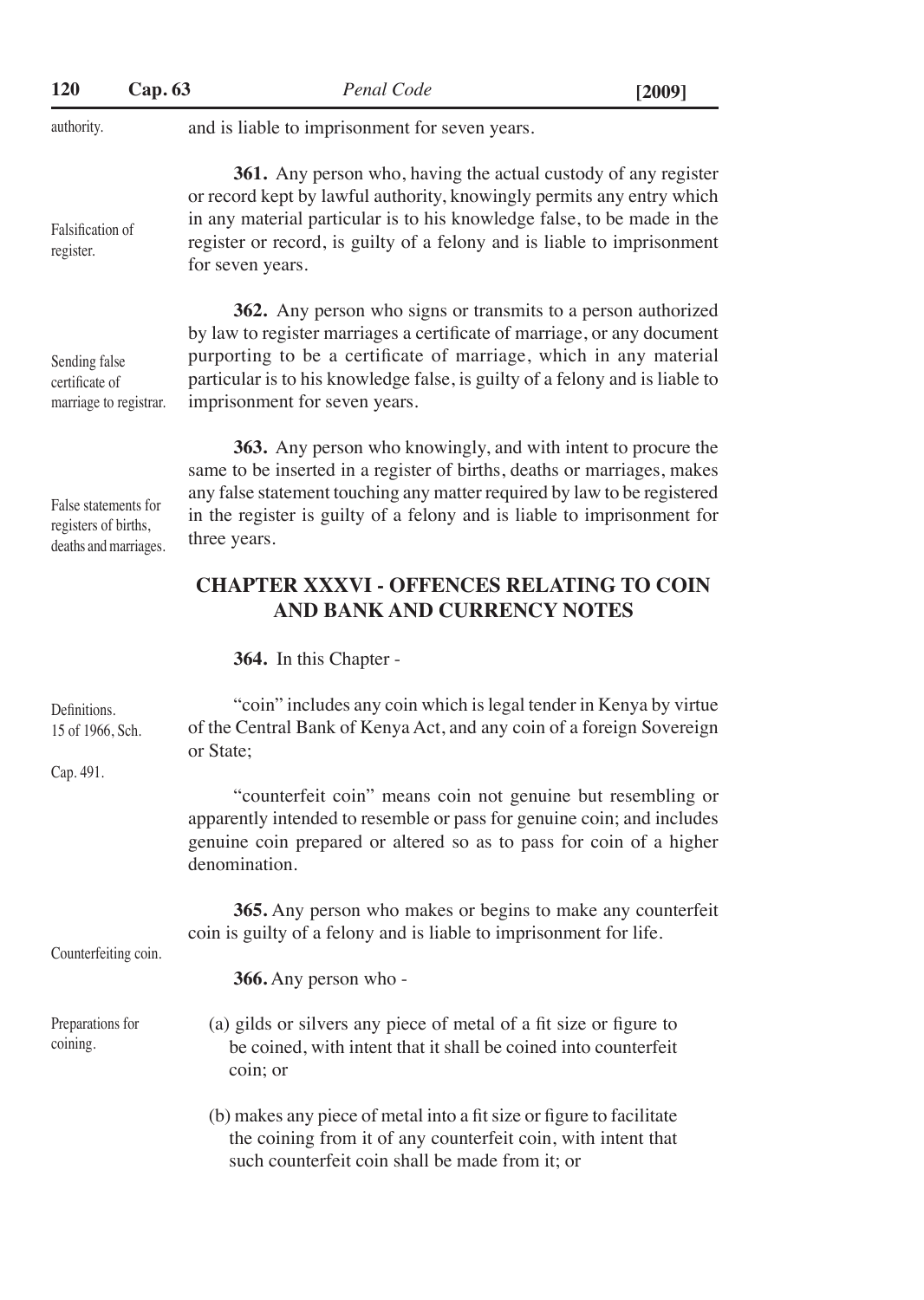- (c) without lawful authority or excuse, the proof of which lies on him -
	- (i) buys, sells, receives, pays or disposes of any counterfeit coin at a lower rate than it imports or is apparently intended to import, or offers to do any such thing; or
	- (ii) brings or receive into Kenya any counterfeit coin knowing it to be counterfeit; or
	- (iii) makes or mends, or begins or prepares to make or mend, or has in his possession, or disposes of, any stamp or mould which is adapted to make the resemblance of both or either of the sides of any coin, or any part of either side thereof, knowing the same to be a stamp or mould, or to be so adapted; or
	- (iv) makes or mends, or begins or prepares to make or mend, or has in his possession or disposes of, any tool, instrument or machine which is adapted and intended to be used for marking coin round the edges with marks or figures apparently resembling those on the edges of any coin, knowing the same to be so adapted and intended; or
	- (v) makes or mends, or begins or prepares to make or mend, or has in his possession or disposes of, any press for coinage, or any tool, instrument or machine which is adapted for cutting round blanks out of gold, silver or other metal, knowing such press, tool, instrument or machine to have been used or to be intended to be used for making any counterfeit coin,

is guilty of a felony and is liable to imprisonment for life.

**367.** Any person who, without lawful authority or excuse, the proof of which lies on him -

- (a) makes, uses or knowingly has in his custody or possession any paper intended to resemble and pass as a special paper such as is provided and used for making any bank note or currency note; or
- (b) makes, uses or knowingly has in his custody or possession any frame, mould or instrument for making such paper, or for producing in or on such paper any words, figures, letters, marks, lines or devices peculiar to and used in or on any

Making or having in possession papers or implements for forgery.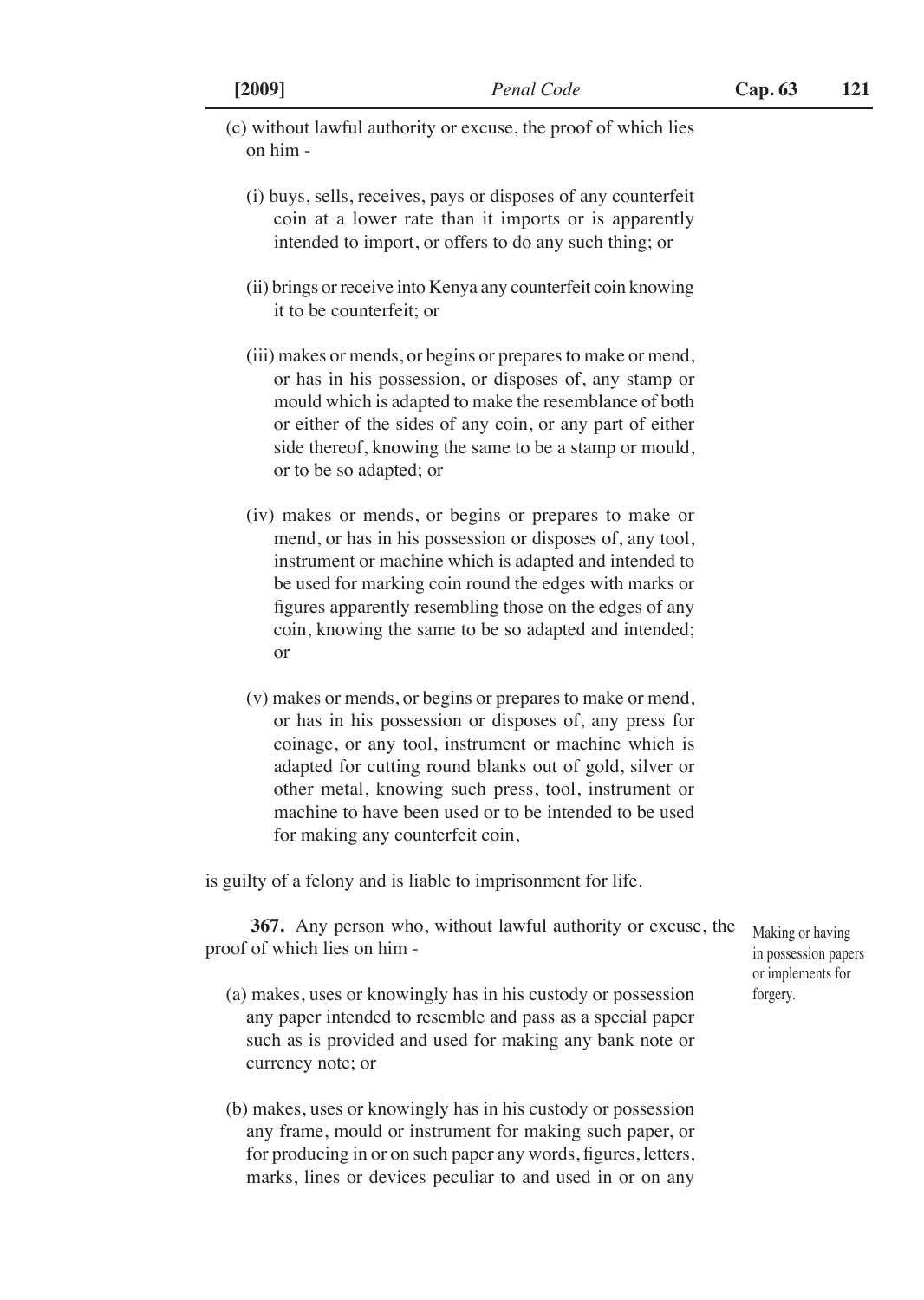such paper; or

|                                                                                                                                     | (c) engraves or in anywise makes upon any plate, wood, stone<br>or other material any words, figures, letters, marks, lines or<br>devices the print whereof resembles in whole or in part any<br>words, figures, letters, marks, lines or devices peculiar to and<br>used in or on any bank note or currency note; or                                                                                                       |
|-------------------------------------------------------------------------------------------------------------------------------------|-----------------------------------------------------------------------------------------------------------------------------------------------------------------------------------------------------------------------------------------------------------------------------------------------------------------------------------------------------------------------------------------------------------------------------|
|                                                                                                                                     | (d) uses or knowingly has in his custody or possession any plate,<br>wood, stone or other material upon which any such words,<br>figures, letters, marks, lines or devices have been engraved<br>or in anywise made as aforesaid; or                                                                                                                                                                                        |
|                                                                                                                                     | (e) uses or knowingly has in his custody or possession any<br>paper upon which any such words, figures, letters, marks,<br>lines or devices have been printed or in anywise made as<br>aforesaid,                                                                                                                                                                                                                           |
|                                                                                                                                     | is guilty of a felony and is liable to imprisonment for seven<br>years.                                                                                                                                                                                                                                                                                                                                                     |
| Mutilating currency<br>notes.<br>15 of 1966, Sch.,<br>10 of 2006 s.32                                                               | 367A. Any person who wilfully and without lawful authority or<br>excuse defaces, tears, cuts or otherwise mutilates any currency note shall<br>be guilty of an offence and shall be liable to imprisonment for a term<br>not exceeding three months or to a fine not exceeding two thousand<br>shillings or to both.                                                                                                        |
| Clipping.                                                                                                                           | 368. Any person who deals with any coin in such a manner as to<br>diminish its weight with intent that when so dealt with it may pass as coin<br>is guilty of a felony and is liable to imprisonment for seven years.                                                                                                                                                                                                       |
| Melting down of<br>currency.<br>40 of 1952, Sch.,<br>24 of 1967, Sch.                                                               | 369. Any person who melts down, breaks up, defaces by stamping<br>thereon any name, word or mark, or uses otherwise than as currency any<br>coin current for the time being in Kenya is guilty of a misdemeanour and<br>is liable on conviction to a fine not exceeding eight thousand shillings<br>or to imprisonment for six months or to both.                                                                           |
| Impounding and<br>destruction<br>of counterfeit coins.<br>7 of 1952, s.2,<br>20 of 1955, s. 2,<br>L.N.551/1961,<br>13 of 1978, Sch. | 370. (1) Any officer of the Government or the manager of any bank<br>who receives, during the performance of his duties, any coin which he<br>has reasonable ground for believing to be counterfeit coin shall impound<br>the coin and transmit it to the Governor of the Central Bank of Kenya<br>who may cut, deface or destroy it with or without compensation, as he<br>thinks fit if in his opinion it is counterfeit. |
|                                                                                                                                     | (2) For the purposes of this section, the decision of the Governor                                                                                                                                                                                                                                                                                                                                                          |

of the Central Bank of Kenya that the coin is counterfeit and that compensation shall be granted or withheld shall be final, and no person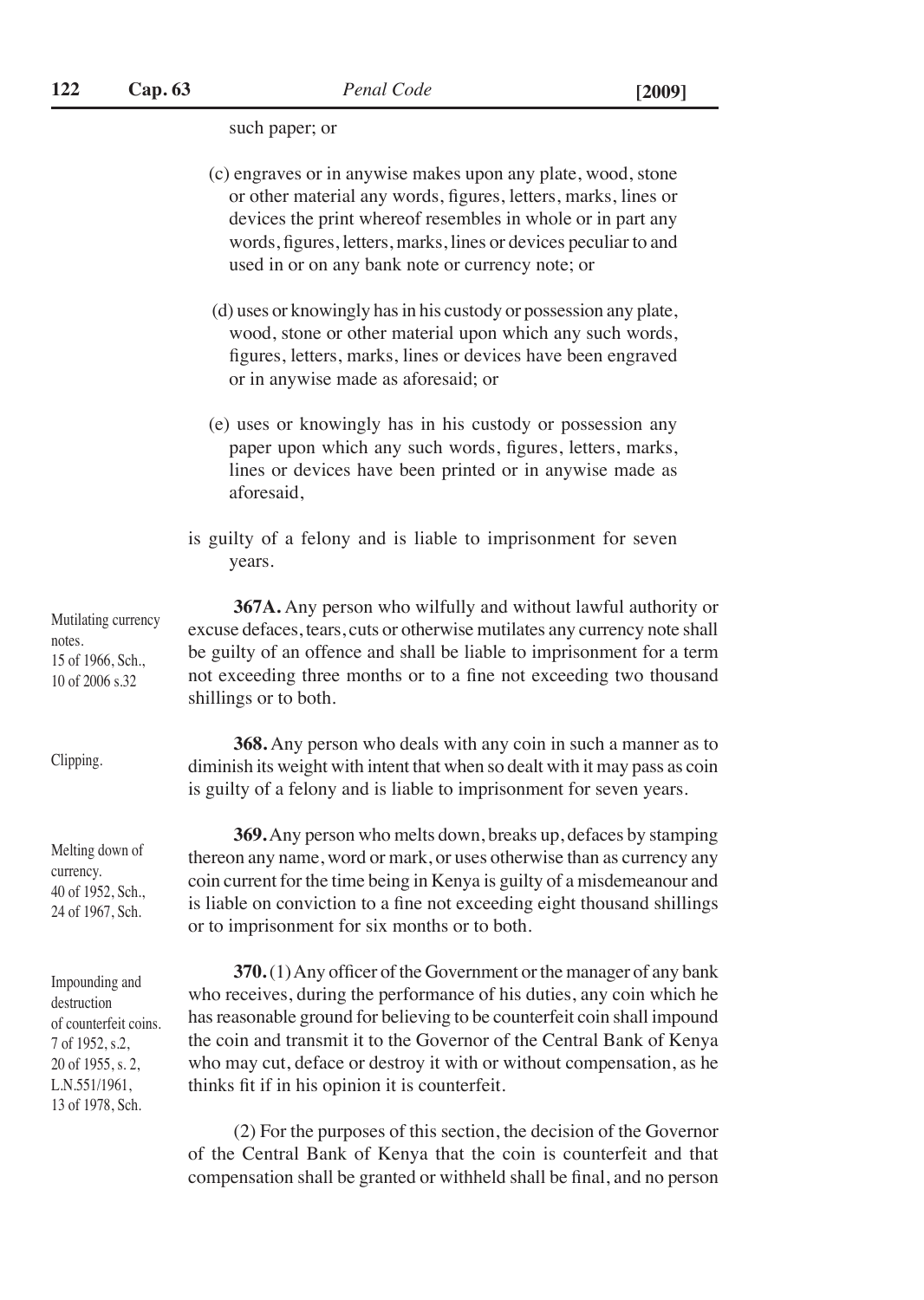| $[2009]$                                     | Penal Code                                                                                                                                                                                                                                                                                                                                                                   | Cap. 63                                           | 123 |
|----------------------------------------------|------------------------------------------------------------------------------------------------------------------------------------------------------------------------------------------------------------------------------------------------------------------------------------------------------------------------------------------------------------------------------|---------------------------------------------------|-----|
| defacing or destruction.                     | shall be entitled to claim and no proceedings or action shall be brought<br>against the Governor, the Government, the officer of Government<br>concerned, the manager of the bank concerned or his bank in respect of<br>any loss or damage suffered by reason of the impounding and cutting,                                                                                |                                                   |     |
| imprisonment for seven years.                | 371. Any person who unlawfully has in his possession or disposes<br>of any filings, or clipping of gold or silver, or any gold or silver in<br>bullion, dust, solution, or any other state, obtained by dealing with<br>gold or silver coin in such a manner as to diminish its weight, knowing<br>the same to have been so obtained, is guilty of a felony and is liable to | Possession of<br>clippings.                       |     |
| be counterfeit, is guilty of a misdemeanour. | 372. Any person who utters any counterfeit coin, knowing it to                                                                                                                                                                                                                                                                                                               | Uttering counterfeit<br>coin.                     |     |
| 373. Any person who -                        |                                                                                                                                                                                                                                                                                                                                                                              | Repeated uttering.                                |     |
| counterfeit coin; or                         | (a) utters any counterfeit coin knowing it to be counterfeit, and<br>at the time of such uttering has in his possession any other                                                                                                                                                                                                                                            |                                                   |     |
| counterfeit; or                              | (b) utters any counterfeit coin knowing it to be counterfeit,<br>and either on the same day or on any of the ten days next<br>ensuing utters any other counterfeit coin knowing it to be                                                                                                                                                                                     |                                                   |     |
|                                              | (c) receives, obtains or has in his possession any counterfeit coin<br>knowing it to be counterfeit, with intent to utter it,                                                                                                                                                                                                                                                |                                                   |     |
|                                              | is guilty of a felony and is liable to imprisonment for three years.                                                                                                                                                                                                                                                                                                         |                                                   |     |
| liable to imprisonment for one year.         | 374. (1) Any person who, with intent to defraud, utters as and for<br>coin any medal or piece of metal is guilty of a misdemeanour and is                                                                                                                                                                                                                                    | Uttering metal or<br>coin not current as<br>coin. |     |
| and is liable to imprisonment for one year.  | (2) Any person who, with intent to defraud, utters as and for<br>coin lawfully current in Kenya by virtue of any Act, proclamation or<br>otherwise any coin not so lawfully current is guilty of a misdemeanour                                                                                                                                                              |                                                   |     |
|                                              | 375. Any person who, without lawful authority or excuse, the<br>proof of which lies on him, exports or puts on board of a vessel or vehicle<br>of any kind for the purpose of being exported any counterfeit coin<br>whatever, knowing it to be counterfeit, is guilty of a misdemeanour.                                                                                    | Exporting counterfeit<br>coin.                    |     |

**376.** Any person who, without lawful authority or excuse, the Selling articles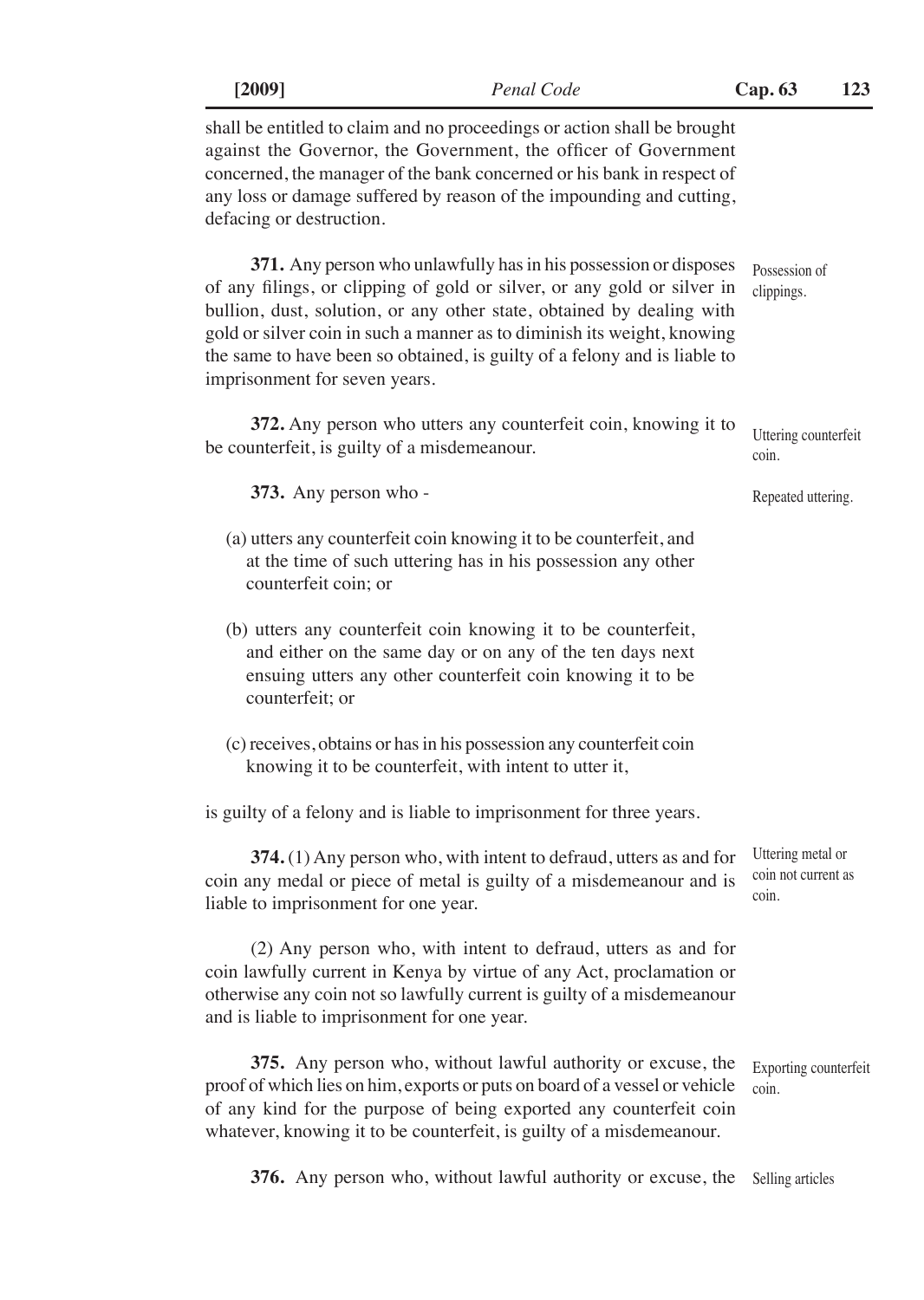| 124                | Cap. 63                | Penal Code                                                                                                                                                                                                                                                                                                                                                                                                                                           | [2009] |
|--------------------|------------------------|------------------------------------------------------------------------------------------------------------------------------------------------------------------------------------------------------------------------------------------------------------------------------------------------------------------------------------------------------------------------------------------------------------------------------------------------------|--------|
| bearing designs in | imitation of currency. | proof whereof lies upon him, sells or offers or exposes for sale any article<br>which bears a design in imitation of any currency or bank note or coin<br>in current use in Kenya or elsewhere is guilty of a misdemeanour and<br>is liable to imprisonment for six months.                                                                                                                                                                          |        |
| Forfeiture.        |                        | 377. When any person is convicted of an offence under this<br>Chapter or under Chapter XXXV, the court shall order the forfeiture<br>of any forged bank note or currency note or of any counterfeit coin<br>or any stamp, mould, tool, instrument, machine or press, or any coin,<br>bullion or metal, or any article bearing a design in imitation of any<br>currency, bank note or coin used or employed in the commission of<br>any such offence. |        |
|                    |                        | <b>CHAPTER XXXVII - COUNTERFEIT STAMPS</b>                                                                                                                                                                                                                                                                                                                                                                                                           |        |
| Possession of die  |                        |                                                                                                                                                                                                                                                                                                                                                                                                                                                      |        |

used for making stamps. 24 of 1967, Sch.

**378.** Any person who, without lawful authority or excuse, the proof of which lies on him -

- (a) makes or mends, or begins or prepares to make or mend, or uses, or knowingly has in his possession, or disposes of, any die, plate or instrument capable of making an impression resembling that made by any die, plate or instrument used for the purpose of making any stamp, whether impressed or adhesive, which is used for the purposes of the public revenue or of the Kenya Posts and Telecommunications Corporation in Kenya or in any foreign country, or capable of producing in or on paper any words, figures, letters, marks or lines resembling any words, figures, letters, marks or lines used in or on any paper specially provided by the proper authority for any such purpose; or
- (b) knowingly has in his possession or disposes of any paper or other material which has on it the impression of any such die, plate or instrument, or any paper which has on it or in it any such words, figures, letters, marks or lines as aforesaid; or
- (c) fraudulently, and with intent that use may be made of any such stamp as aforesaid, or of any part of it, removes the stamp from any material in any way whatever; or
- (d) fraudulently, and with intent that use may be made of any part of such stamp, mutilates the stamp; or
- (e) fraudulently fixes or places upon any material or upon any such stamp any stamp or part of a stamp which has been in any way removed from any other material, or out of or from any other stamp; or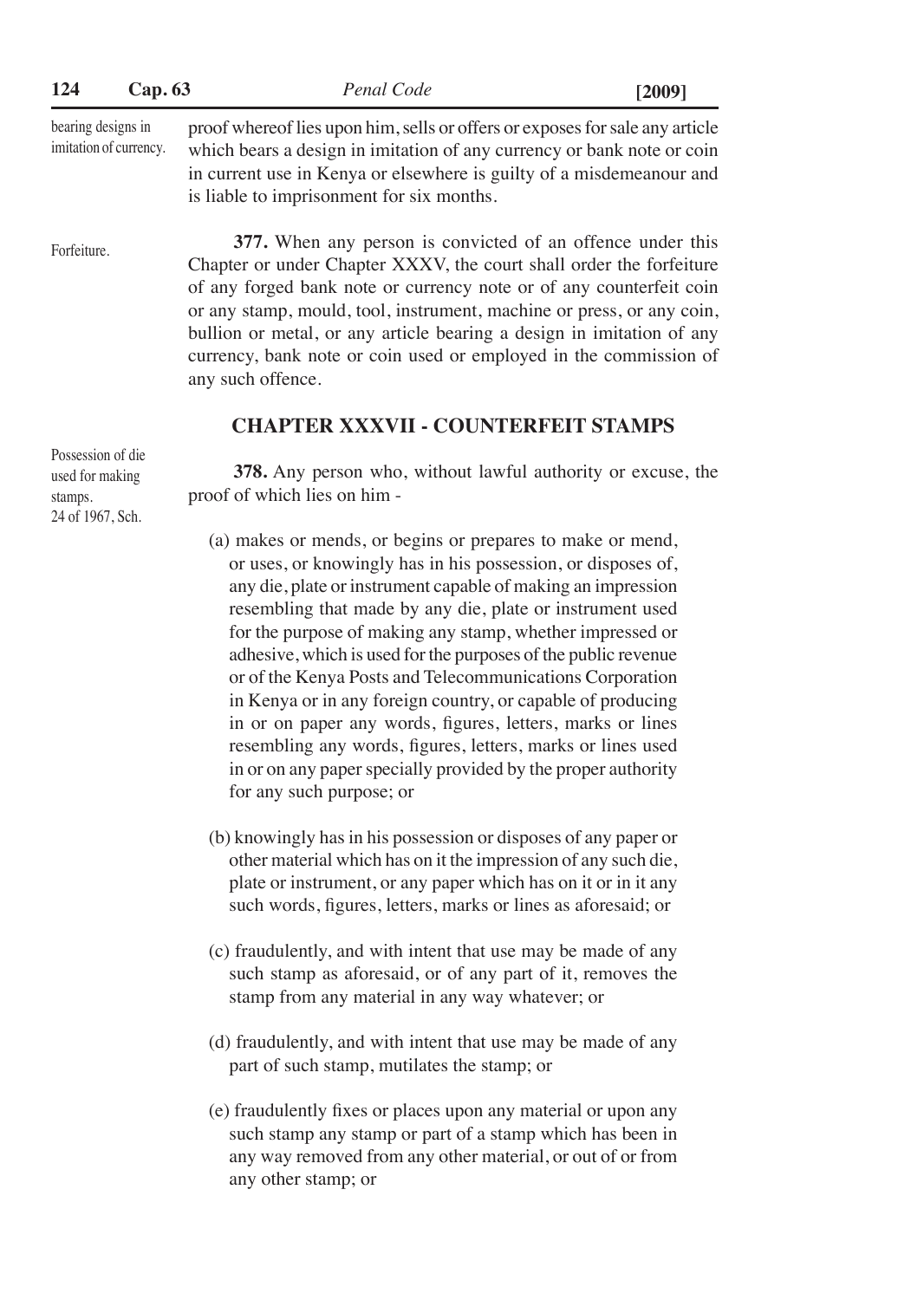- (f) fraudulently, and with intent that use may be made of any such stamp which has been already impressed upon or attached to any material, erases or otherwise removes, either really or apparently, from such material anything whatever written on it; or
- (g) knowingly has in his possession or disposes of anything obtained or prepared by any such unlawful act as aforesaid; or
- (h) fraudulently or with intent to cause loss to the Government, uses for any purpose a stamp issued by Government for the purpose of revenue which he knows to have been before used,

is guilty of a felony and is liable to imprisonment for seven years, and any die, plate, instrument, paper or other thing as aforesaid which are found in his possession shall be forfeited.

**379.** (1) Any person who, without lawful authority or excuse, the proof of which lies on him -

- (a) makes, or begins or prepares to make, or uses for any postal purpose, or has in his possession, or disposes of, any imitation or representation on paper or any other material of any stamp used for denoting any rate of postage of Kenya, or of any foreign country; or
- (b) makes or mends, or begins or prepares to make or mend, or uses, or has in his possession, or disposes of, any die, plate, instrument or material for making any such imitation or representation,

is guilty of a misdemeanour and is liable to imprisonment for one year, or to a fine of three thousand shillings; and any stamps, and any other such things as aforesaid, which are found in his possession, shall be forfeited.

(2) For the purposes of this section, a stamp purporting to denote a rate of postage of any country is to be taken to be a stamp used for postal purposes in that country until the contrary is shown.

#### **Chapter XXXVIII - Counterfeiting Trademarks**

**380.** A trade mark is -

Paper and dies for postage stamps. 40 of 1952, Sch., 24 of 1967, Sch.

Trade marks defined.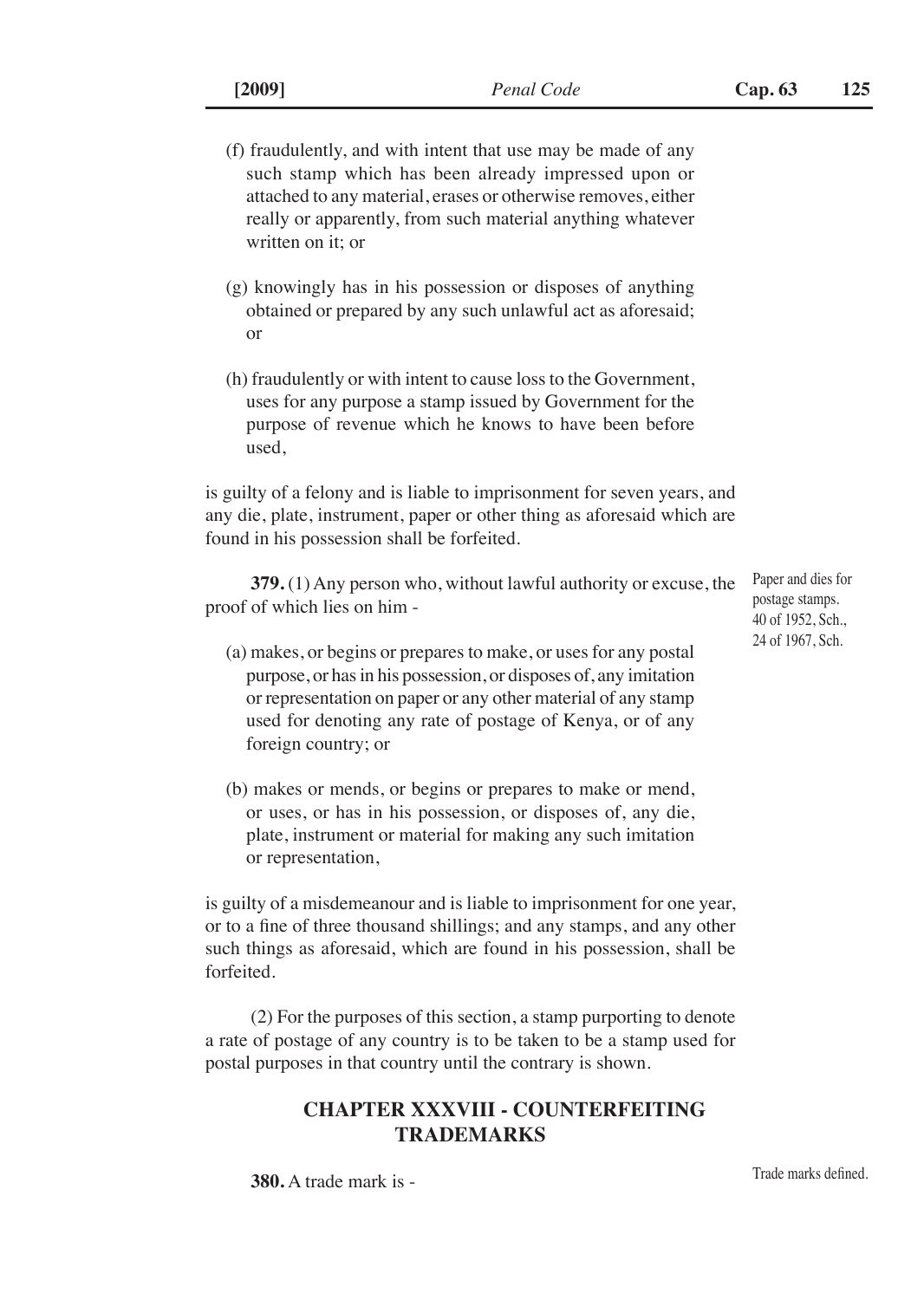| 126                          | Cap. 63              | Penal Code                                                                                                                                                                                                                                                                                                                                            | [2009] |
|------------------------------|----------------------|-------------------------------------------------------------------------------------------------------------------------------------------------------------------------------------------------------------------------------------------------------------------------------------------------------------------------------------------------------|--------|
| 27 of 1962, s. 19.           |                      |                                                                                                                                                                                                                                                                                                                                                       |        |
| Cap. 506.                    |                      | (a) a mark, other than a trade mark registered under the Trade<br>Marks Act, lawfully used by any person to denote any chattel<br>to be an article or thing of the manufacture, workmanship,<br>production or merchandise of such person or to be an article<br>or thing of any peculiar or particular description made or<br>sold by such person; or |        |
|                              |                      | (b) any mark or sign which in pursuance of any law in force<br>for the time being relating to registered designs is to be put<br>or placed upon or attached to any chattel or article during<br>the existence or continuance of any copyright or other sole<br>right acquired under the provision of such law.                                        |        |
| marks.<br>27 of 1962, s. 19. | Counterfeiting trade | <b>381.</b> (1) Any person who does any of the following things, that<br>is to say -                                                                                                                                                                                                                                                                  |        |
|                              |                      | (a) forges or counterfeits any trade mark;                                                                                                                                                                                                                                                                                                            |        |
|                              |                      | (b) applies any trade mark, or any forged or counterfeit trade<br>mark, to any chattel or article, not being the merchandise of<br>any person whose trade mark is so forged or counterfeited;                                                                                                                                                         |        |
|                              |                      | (c) applies any trade mark, or any forged or counterfeited trade<br>mark, to any chattel or article, not being the particular or<br>peculiar description of merchandise denoted or intended<br>to be denoted by such trade mark or by such forged or<br>counterfeited trade mark;                                                                     |        |
|                              |                      | (d) applies any trade mark, or any forged or counterfeited<br>trade mark, to any thing intended for any purpose of trade<br>or manufacture, or in, on or with which any chattel or article<br>is intended to be sold, or is sold or offered or exposed for<br>sale;                                                                                   |        |
|                              |                      | (e) encloses or places any chattel or article in, upon, under or<br>with any thing to which any trade mark has been falsely<br>applied, or to which any forged or counterfeit trade mark<br>has been applied;                                                                                                                                         |        |
|                              |                      | (f) applies or attaches any chattel or article to any case, cover,<br>reel, ticket, label or other thing to which any trade mark has<br>been falsely applied, or to which any false or counterfeit<br>trade mark has been applied;                                                                                                                    |        |
|                              |                      | (g) encloses, places or attaches any chattel or article in, upon,                                                                                                                                                                                                                                                                                     |        |

under, with or to any thing having thereon any trade mark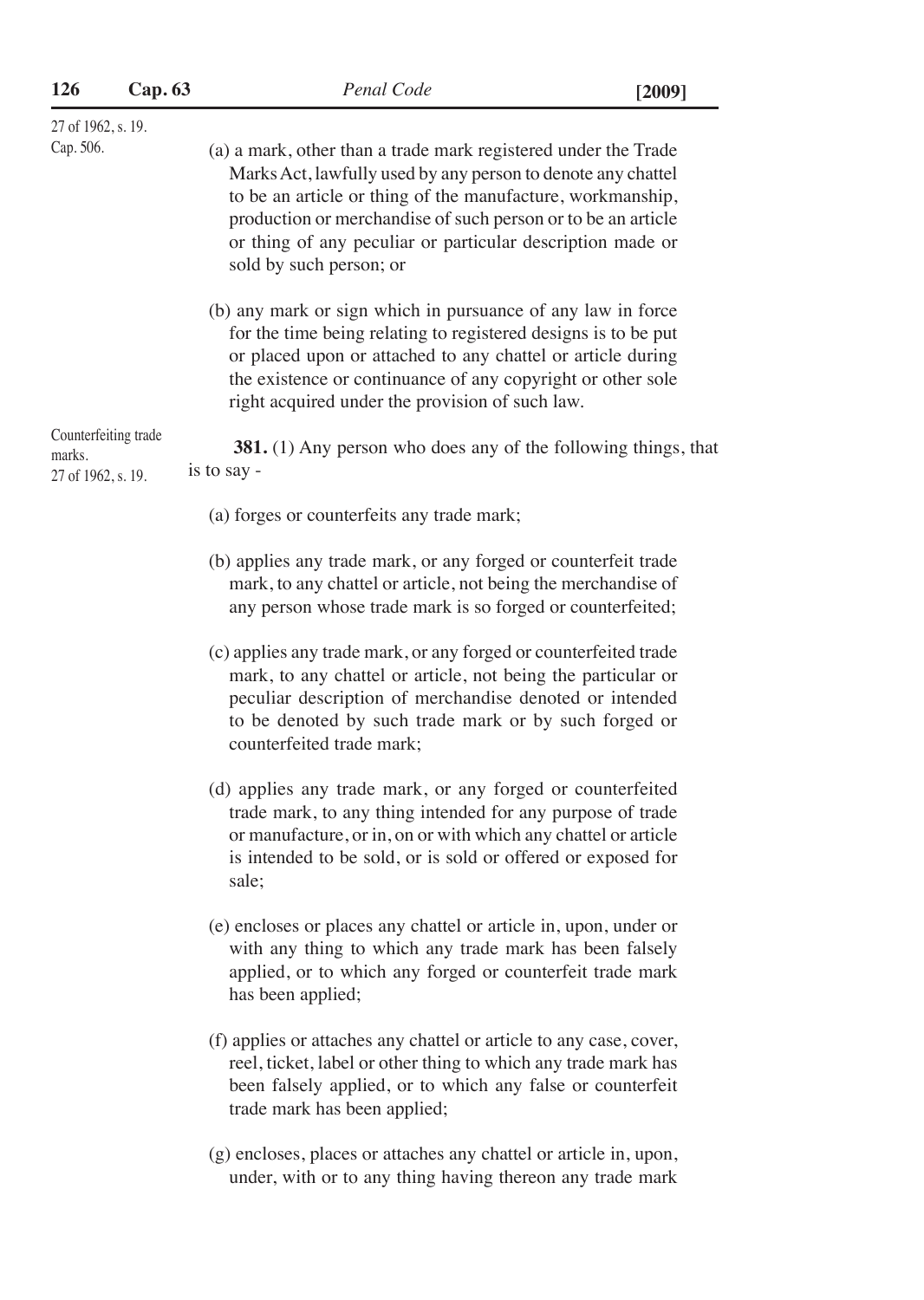of any other person,

is guilty of a misdemeanour, unless he proves that he acted without intent to defraud any person.

(2) Every person committing any such misdemeanour as aforesaid shall forfeit -

- (a) all chattels and articles to which any such trade mark or counterfeit trade mark is applied or caused or procured to be applied;
- (b) every instrument for applying such trade mark or counterfeit trade mark in his possession or power;
- (c) the chattels and articles and the things mentioned in paragraphs  $(d)$ ,  $(e)$  and  $(g)$  of subsection  $(1)$ , and all similar things made to be used in like manner in his possession or power.

#### **Chapter XXXIX - Personation**

**382.** (1) Any person who, with intent to defraud any person, Personation in falsely represents himself to be some other person, living or dead, is guilty of a misdemeanour. general.

(2) If the representation is that the offender is a person entitled by will or operation of law to any specific property and he commits the offence to obtain such property or possession thereof, he is liable to imprisonment for seven years.

**383.** Any person who, without lawful authority or excuse, the proof of which lies on him, makes in the name of any other person, before any court or person lawfully authorized to take such an acknowledgment, an acknowledgment of liability of any kind, or an acknowledgment of a deed or other instrument, is guilty of a misdemeanour.

**384.** Any person who utters any document which has been issued by lawful authority to another person, whereby that other person is certified to be a person possessed of any qualification recognized by law for any purpose, or to be the holder of any office, or to be entitled to exercise any profession, trade or business, or to be entitled to any right or privilege, or to enjoy any rank or status, and falsely represents himself to be the person named in the document, is guilty of an offence of the same kind and is liable to the same punishment as if he had forged the document.

Falsely acknowledging deeds, recognizances, etc.

Personation of a person named in a certificate.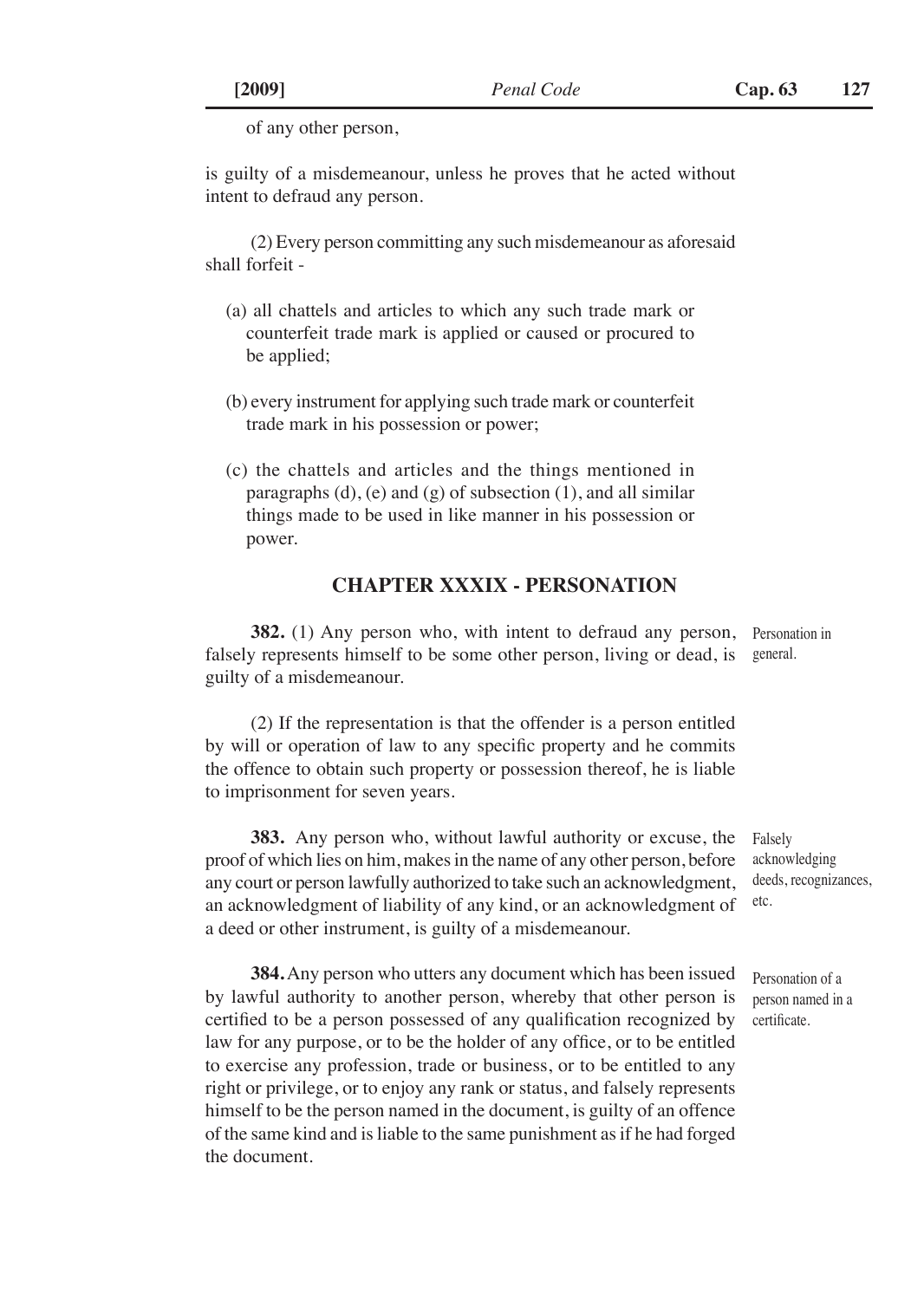| 128                                                                     | Cap. 63 | Penal Code                                                                                                                                                                                                                                                                                                                                                                                                                                                                                                                                                                            | [2009] |
|-------------------------------------------------------------------------|---------|---------------------------------------------------------------------------------------------------------------------------------------------------------------------------------------------------------------------------------------------------------------------------------------------------------------------------------------------------------------------------------------------------------------------------------------------------------------------------------------------------------------------------------------------------------------------------------------|--------|
| Lending, etc.,<br>certificate for<br>personation.                       |         | 385. Any person who, being a person to whom any document has<br>been issued by lawful authority whereby he is certified to be a person<br>possessed of any qualification recognized by law for any purpose, or to<br>be the holder of any office or to be entitled to exercise any profession,<br>trade or business, or to be entitled to any right or privilege, or to enjoy<br>any rank or status, sells, gives or lends the document to another person<br>with intent that that other person may represent himself to be the person<br>named therein, is guilty of a misdemeanour. |        |
| Personation of person<br>named in testimonial.                          |         | 386. Any person who, for the purpose of obtaining any<br>employment, utters any document of the nature of a testimonial of<br>character given to another person, is guilty of a misdemeanour and is<br>liable to imprisonment for one year.                                                                                                                                                                                                                                                                                                                                           |        |
| Lending, etc.,<br>testimonial for<br>personation.                       |         | 387. Any person who, being a person to whom any such document<br>as is mentioned in section 386 has been given, gives, sells or lends the<br>document to another person with the intent that that other person may<br>utter the document for the purpose of obtaining any employment, is<br>guilty of a misdemeanour.                                                                                                                                                                                                                                                                 |        |
|                                                                         |         | Division VIII - Attempts and Conspiracies to Commit Crimes<br>and Accessories after the Fact                                                                                                                                                                                                                                                                                                                                                                                                                                                                                          |        |
|                                                                         |         | <b>CHAPTER XL - ATTEMPTS</b>                                                                                                                                                                                                                                                                                                                                                                                                                                                                                                                                                          |        |
| Attempt defined.                                                        |         | <b>388.</b> (1) When a person, intending to commit an offence, begins<br>to put his intention into execution by means adapted to its fulfillment,<br>and manifests his intention by some overt act, but does not fulfill his<br>intention to such an extent as to commit the offence, he is deemed to<br>attempt to commit the offence.                                                                                                                                                                                                                                               |        |
|                                                                         |         | (2) It is immaterial, except so far as regards punishment, whether<br>the offender does all that is necessary on his part for completing the<br>commission of the offence, or whether the complete fulfillment of his<br>intention is prevented by circumstances independent of his will, or<br>whether he desists of his own motion from the further prosecution of<br>his intention.                                                                                                                                                                                                |        |
|                                                                         |         | (3) It is immaterial that by reason of circumstances not known to<br>the offender it is impossible in fact to commit the offence.                                                                                                                                                                                                                                                                                                                                                                                                                                                     |        |
| Attempts to commit<br>offences.<br>10 of 1969, Sch.<br>5 of 2003, s.58. |         | 389. Any person who attempts to commit a felony or a<br>misdemeanour is guilty of an offence and is liable, if no other punishment<br>is provided, to one-half of such punishment as may be provided for the<br>offence attempted, but so that if that offence is one punishable by death<br>or life imprisonment he shall not be liable to imprisonment for a term<br>exceeding seven years.                                                                                                                                                                                         |        |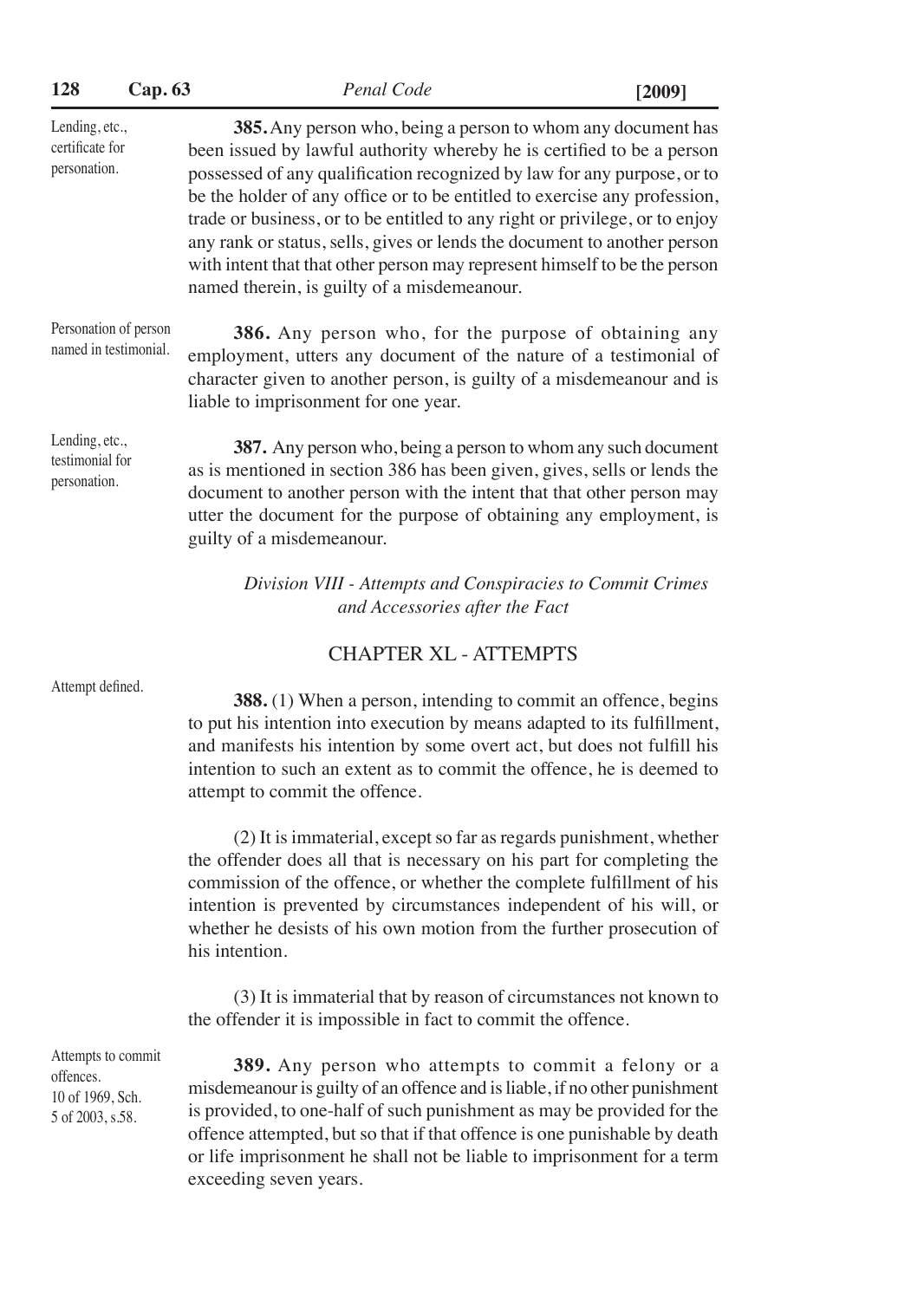**390.** (*Repealed by 10 of 1969, Sch*.)

**391.** Any person who solicits or incites or attempts to procure another to do any act or make any omission, whether in Kenya or elsewhere, of such a nature that, if the act were done or the omission were made, an offence would thereby be committed, under the laws of Kenya or the laws in force in the place where the act or omission is proposed to be done or made, whether by himself or by that other person, is guilty of an offence of the same kind and is liable to the same punishment as if he had himself attempted to do the same act or make the same omission in Kenya:

Provided that -

- (i) if the act or omission is proposed to be done or made at a place not in Kenya, the punishment shall not exceed that which he would have incurred under the laws in force where the act or omission was proposed to be done or made, if he had himself attempted to do the proposed act or make the proposed omission;
- (ii) a prosecution shall not be instituted in the last-mentioned case except at the request of the Government of the State having jurisdiction in the place where the act or omission was proposed to be done or made.

**392.** Every person who, knowing that a person designs to commit or is committing a felony, fails to use all reasonable means to prevent the commission or completion thereof is guilty of a misdemeanour.

#### **Chapter XLI - Conspiracies**

**393.** Any person who conspires with another to commit any felony, or to do any act in any part of the world which if done in Kenya would be a felony, and which is an offence under the laws in force in the place where it is proposed to be done, is guilty of a felony and is liable, if no other punishment is provided, to imprisonment for seven years, or, if the greatest punishment to which a person convicted of the felony in question is liable is less than imprisonment for seven years, then to that lesser punishment.

**394.** Any person who conspires with another to commit a misdemeanour, or to do any act in any part of the world which if done in Kenya would be a misdemeanour, and which is an offence under the laws in force in the place where it is proposed to be done, is guilty of a misdemeanour.

Soliciting or inciting others to commit offence.

Neglect to prevent felony.

Conspiracy to commit felony.

**Conspiracy** to commit misdemeanour.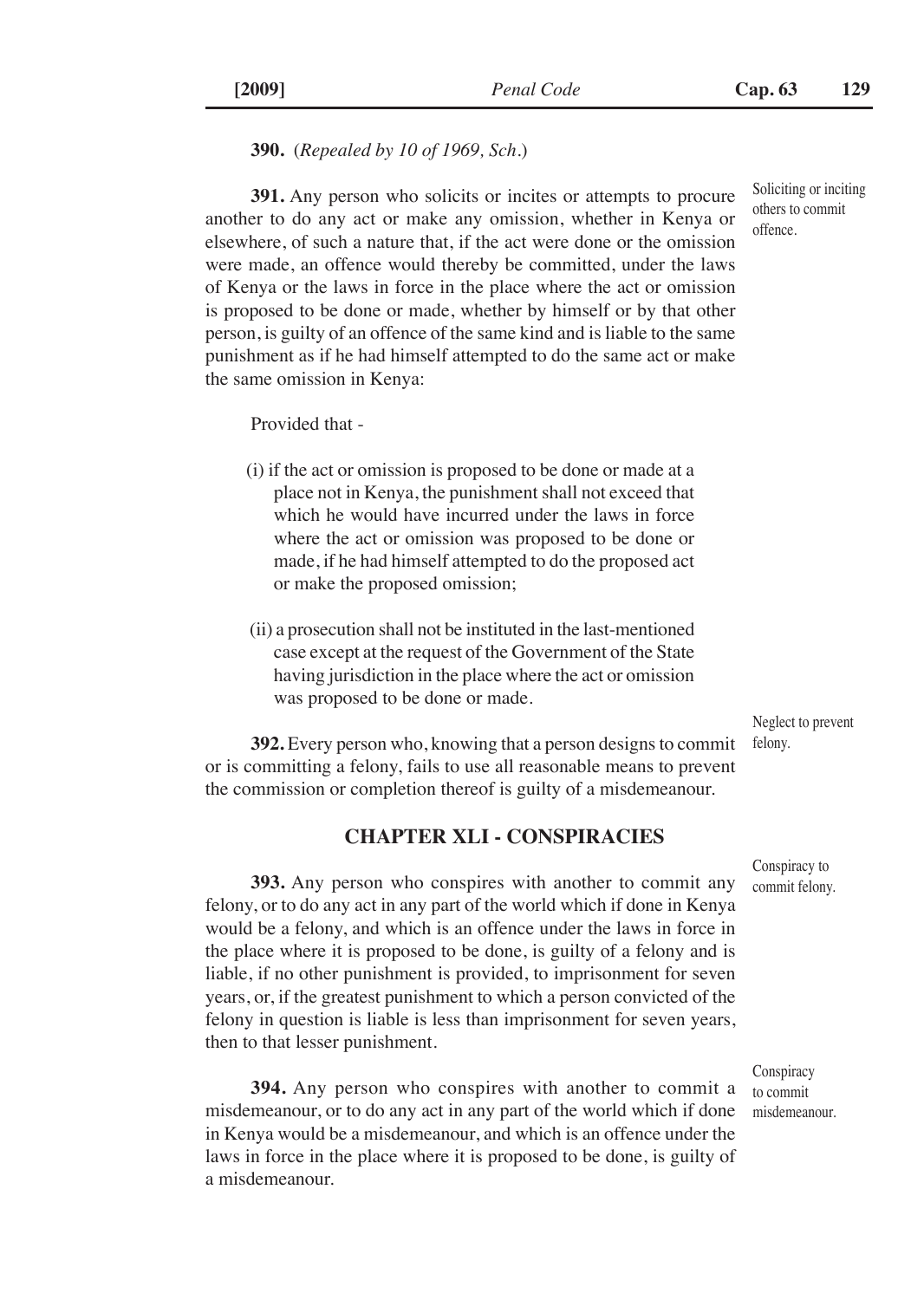Other conspiracies.

**395.** Any person who conspires with another to effect any of the purposes following, that is to say -

- (a) to prevent or defeat the execution or enforcement of any written law; or
- (b) to cause any injury to the person or reputation of any person or to depreciate the value of any property of any person; or
- (c) to prevent or obstruct the free and lawful disposition of any property by the owner thereof for its fair value; or
- (d) to injure any person in his trade or profession; or
- (e) to prevent or obstruct, by means of any act or acts which if done by an individual person would constitute an offence on his part, the free and lawful exercise by any person of his trade, profession or occupation; or
- (f) to effect any unlawful purpose; or
- (g) to effect any lawful purpose by any unlawful means,

is guilty of a misdemeanour.

Definition of accessories after the fact.

# **Chapter XLII - Accessories after the Fact**

**396.** (1) A person who receives or assists another who is, to his knowledge, guilty of an offence, in order to enable him to escape punishment, is said to become an accessory after the fact to the offence.

(2) A wife does not become an accessory after the fact to an offence of which her husband is guilty by receiving or assisting him in order to enable him to escape punishment; or by receiving or assisting in her husband's presence and by his authority another person who is guilty of an offence in the commission of which her husband has taken part, in order to enable that other person to escape punishment ; nor does a husband become an accessory after the fact to an offence of which his wife is guilty by receiving or assisting her in order to enable her to escape punishment.

Punishment of accessories after the fact to felonies.

**397.** Any person who becomes an accessory after the fact to a felony is guilty of a felony and is liable, if no other punishment is provided, to imprisonment for three years.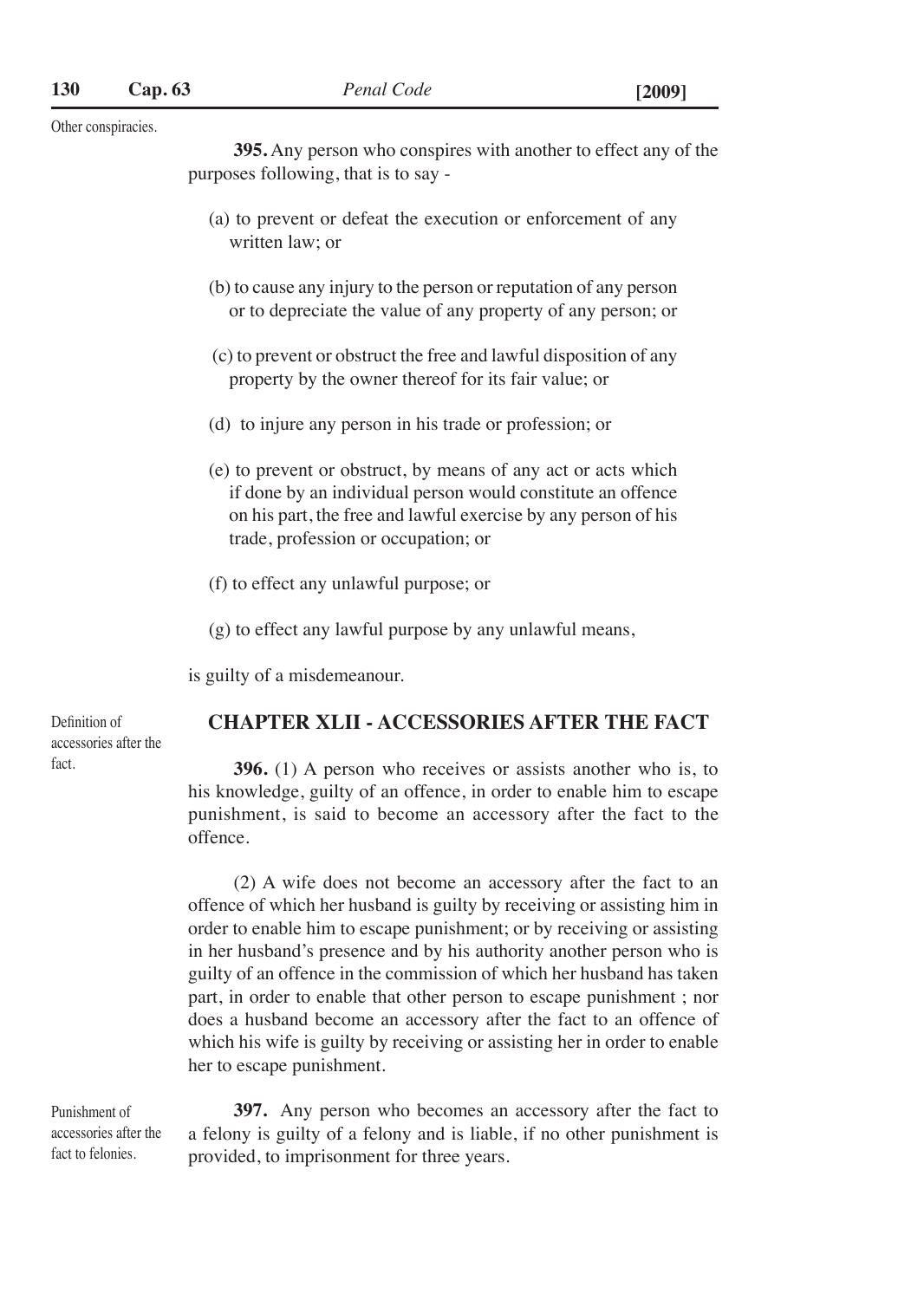| [2009] | Penal Code                                                                     | Cap. 63 | 131 |
|--------|--------------------------------------------------------------------------------|---------|-----|
|        | <b>398.</b> Any person who becomes an accessory after the fact to a Punishment |         |     |

misdemeanour is guilty of a misdemeanour.

of accessories after the fact to misdemeanours.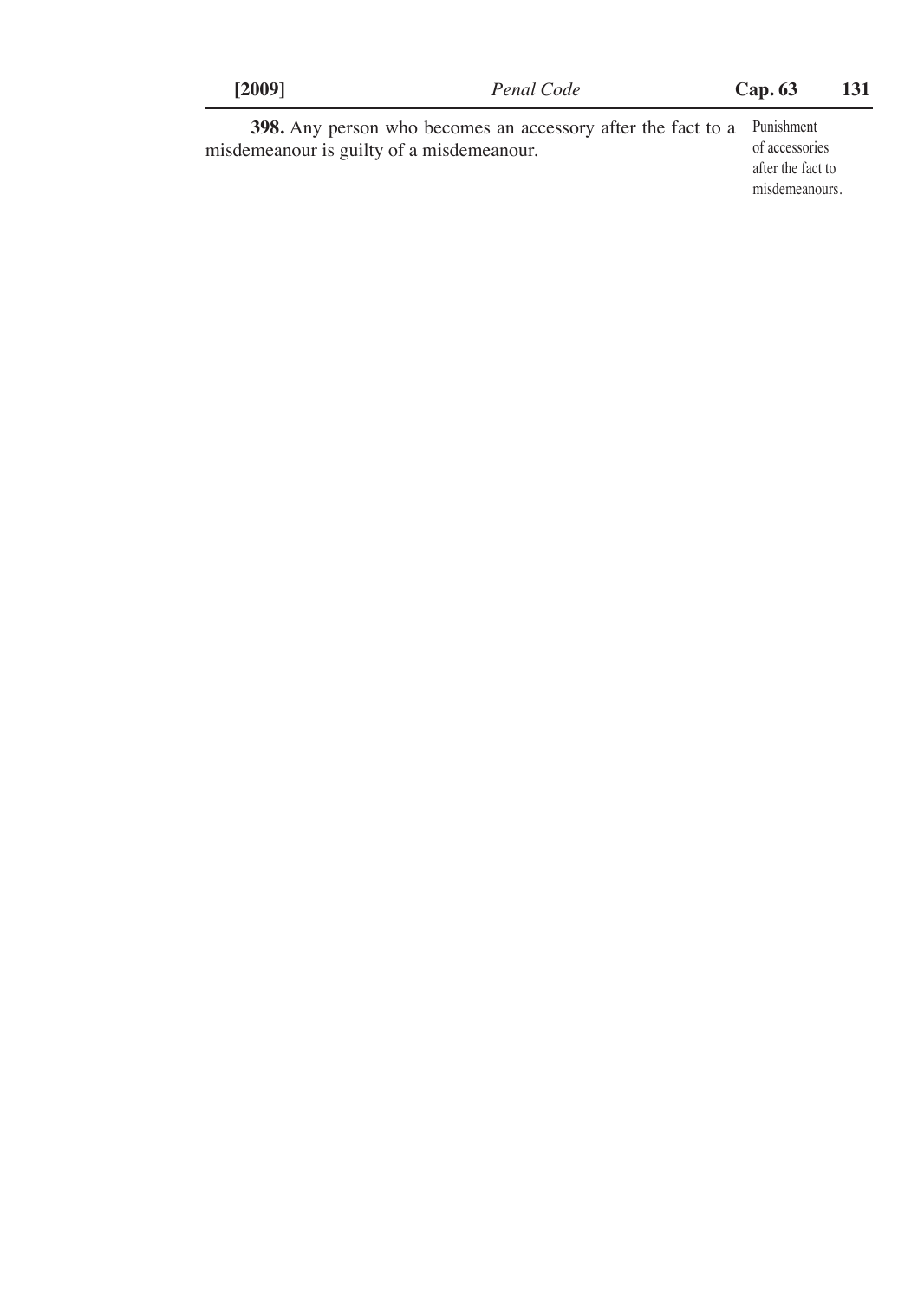## **INDEX TO THE PENAL CODE**

*Note. – This index is not part of the Act, and is inserted only for convenience.*

**A**

| <b>ABDUCTION -</b><br>concealing or confining kidnapped or abducted person 261<br>of child under 14 with intent to steal from person262<br>to subject to grievous harm, slavery or unnatural offence 260 | <b>Section</b> |
|----------------------------------------------------------------------------------------------------------------------------------------------------------------------------------------------------------|----------------|
| <b>ABORTION -</b>                                                                                                                                                                                        |                |
|                                                                                                                                                                                                          |                |
|                                                                                                                                                                                                          |                |
|                                                                                                                                                                                                          |                |
|                                                                                                                                                                                                          |                |
| ABUSE OF AUTHORITY OF OFFICE                                                                                                                                                                             | 101(1)         |
|                                                                                                                                                                                                          |                |
| <b>ACCESSORIES –</b>                                                                                                                                                                                     |                |
|                                                                                                                                                                                                          |                |
|                                                                                                                                                                                                          |                |
| $\epsilon$<br>$\epsilon$<br>to misdemeanours, punishment398                                                                                                                                              |                |
| $\zeta$ $\zeta$<br>$\zeta$ $\zeta$                                                                                                                                                                       |                |
| before the fact, may be charged with committing offence 20                                                                                                                                               |                |
|                                                                                                                                                                                                          |                |
| <b>ACCOUNTING -</b>                                                                                                                                                                                      |                |
|                                                                                                                                                                                                          |                |
| fraudulent, by director or officer of company 328                                                                                                                                                        |                |
|                                                                                                                                                                                                          |                |
|                                                                                                                                                                                                          |                |
| ACCUSED, liability where several and act committed by one 20                                                                                                                                             |                |
| $ACT -$                                                                                                                                                                                                  |                |
|                                                                                                                                                                                                          |                |
|                                                                                                                                                                                                          |                |
|                                                                                                                                                                                                          |                |
|                                                                                                                                                                                                          |                |
|                                                                                                                                                                                                          |                |
|                                                                                                                                                                                                          |                |
|                                                                                                                                                                                                          |                |
| ACT continued                                                                                                                                                                                            |                |
|                                                                                                                                                                                                          | <b>Section</b> |
|                                                                                                                                                                                                          |                |

|--|--|--|--|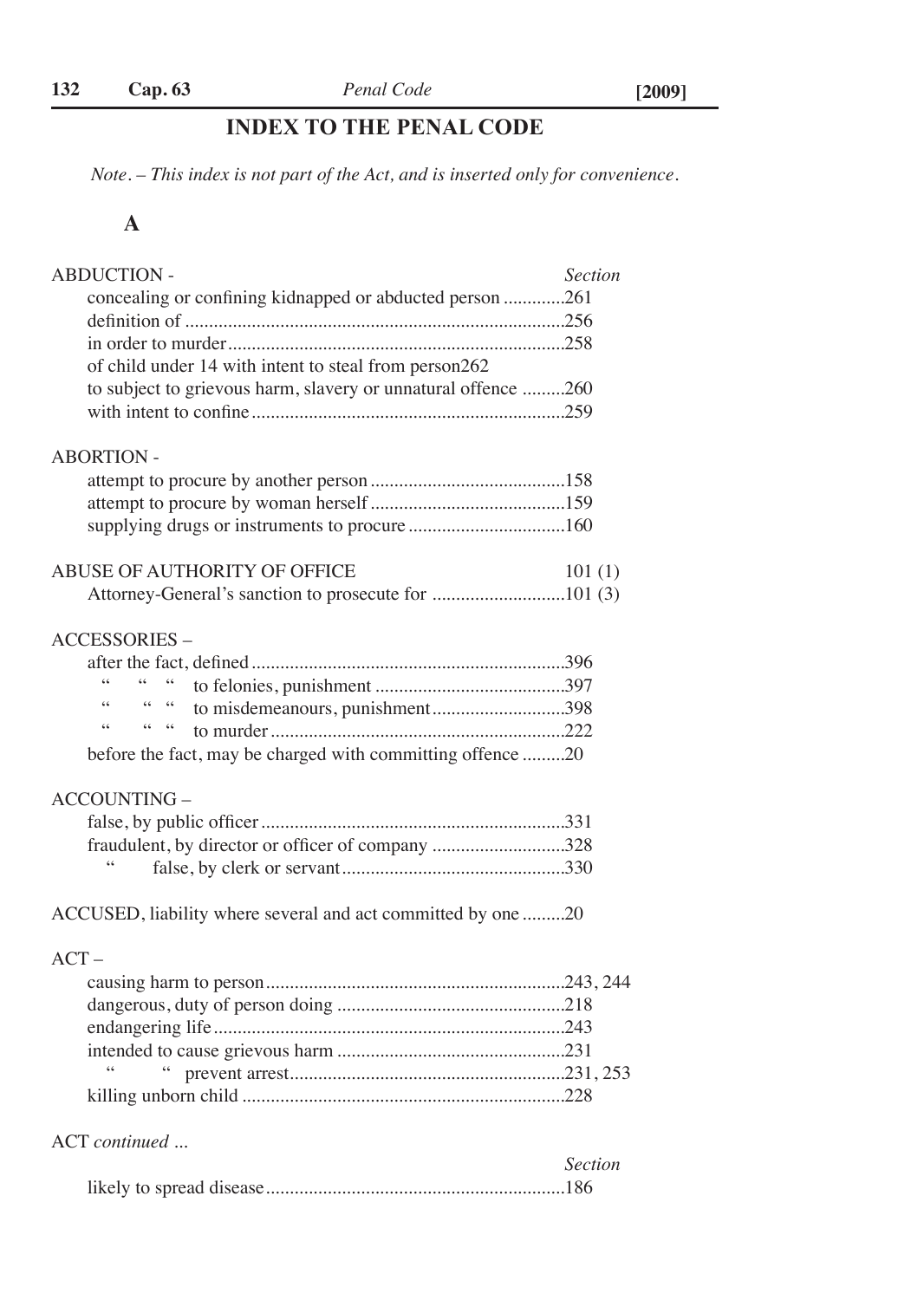| [2009]              | Penal Code                                          | Cap. 63        | 133 |
|---------------------|-----------------------------------------------------|----------------|-----|
|                     |                                                     |                |     |
|                     |                                                     |                |     |
|                     |                                                     |                |     |
|                     |                                                     |                |     |
|                     |                                                     |                |     |
|                     |                                                     |                |     |
|                     |                                                     |                |     |
|                     |                                                     |                |     |
|                     | ADVERTISEMENTS FOR STOLEN PROPERTY 120              |                |     |
|                     |                                                     |                |     |
|                     |                                                     |                |     |
| $AGE -$             |                                                     |                |     |
|                     |                                                     |                |     |
| $AGENT-$            |                                                     |                |     |
|                     |                                                     |                |     |
|                     |                                                     |                |     |
| $AIDING -$          |                                                     |                |     |
|                     |                                                     |                |     |
|                     |                                                     |                |     |
| $\epsilon$          |                                                     |                |     |
|                     |                                                     |                |     |
|                     |                                                     |                |     |
| 66                  |                                                     |                |     |
|                     |                                                     |                |     |
|                     |                                                     | 311            |     |
|                     |                                                     |                |     |
| $ANIMALS -$         |                                                     |                |     |
|                     |                                                     |                |     |
|                     |                                                     |                |     |
|                     |                                                     |                |     |
|                     | neglect to take precautions against danger from 243 |                |     |
| <b>APPRENTICE -</b> |                                                     | <b>Section</b> |     |
|                     |                                                     |                |     |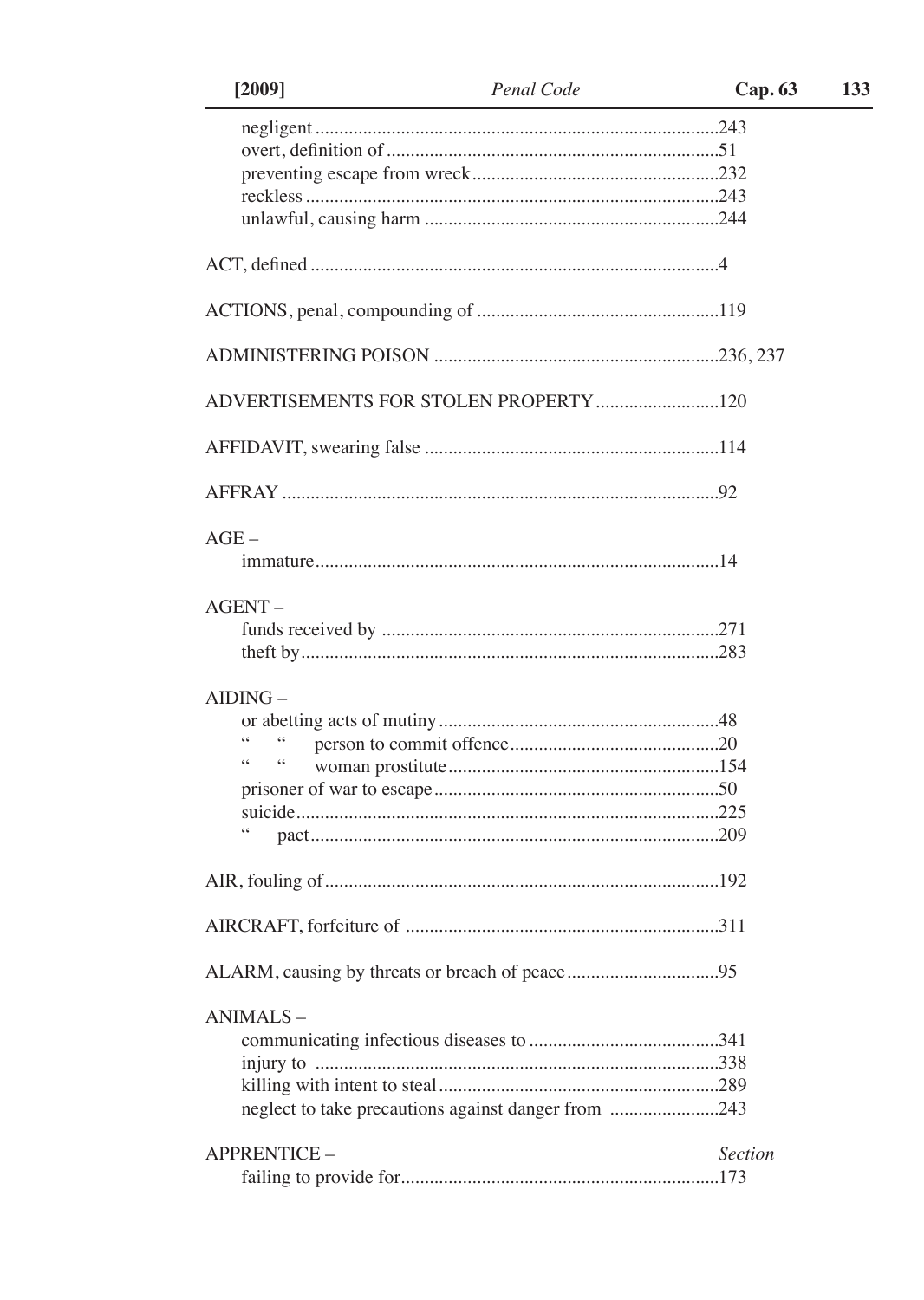| 134 | Cap. 63                                                  | Penal Code                                          | [2009]         |
|-----|----------------------------------------------------------|-----------------------------------------------------|----------------|
|     |                                                          |                                                     |                |
|     |                                                          |                                                     |                |
|     | ARMED-                                                   |                                                     |                |
|     |                                                          | person found with intent to commit felony 308       |                |
|     |                                                          |                                                     |                |
|     | ARREST-                                                  |                                                     |                |
|     |                                                          |                                                     |                |
|     |                                                          |                                                     |                |
|     |                                                          |                                                     |                |
|     | ARSON-                                                   |                                                     |                |
|     |                                                          |                                                     |                |
|     |                                                          |                                                     |                |
|     |                                                          |                                                     |                |
|     | ASSAULT-                                                 |                                                     |                |
|     |                                                          |                                                     |                |
|     |                                                          |                                                     |                |
|     |                                                          |                                                     |                |
|     |                                                          |                                                     |                |
|     |                                                          |                                                     |                |
|     | $\epsilon$ $\epsilon$                                    |                                                     |                |
|     | $\zeta$ $\zeta$                                          | in pursuance of unlawful combination 253 (c)        |                |
|     | $\zeta$ $\zeta$                                          |                                                     |                |
|     |                                                          |                                                     |                |
|     |                                                          |                                                     |                |
|     |                                                          | use of force in excess of that authorized by law or |                |
|     |                                                          |                                                     |                |
|     | $\epsilon \epsilon = \epsilon \epsilon$<br>$\leq$ $\leq$ |                                                     |                |
|     | $66 - 66$                                                | armed with dangerous weapon 297 (2)                 |                |
|     | $6666$                                                   |                                                     |                |
|     | ASSEMBLY-                                                |                                                     |                |
|     |                                                          |                                                     |                |
|     |                                                          |                                                     |                |
|     |                                                          |                                                     |                |
|     |                                                          |                                                     |                |
|     | ATTEMPTS-                                                |                                                     | <b>Section</b> |

| $1$ LENIP I $5 -$ | $S$ <i>PCHON</i> |
|-------------------|------------------|
|                   |                  |
|                   |                  |
|                   |                  |
|                   |                  |
|                   |                  |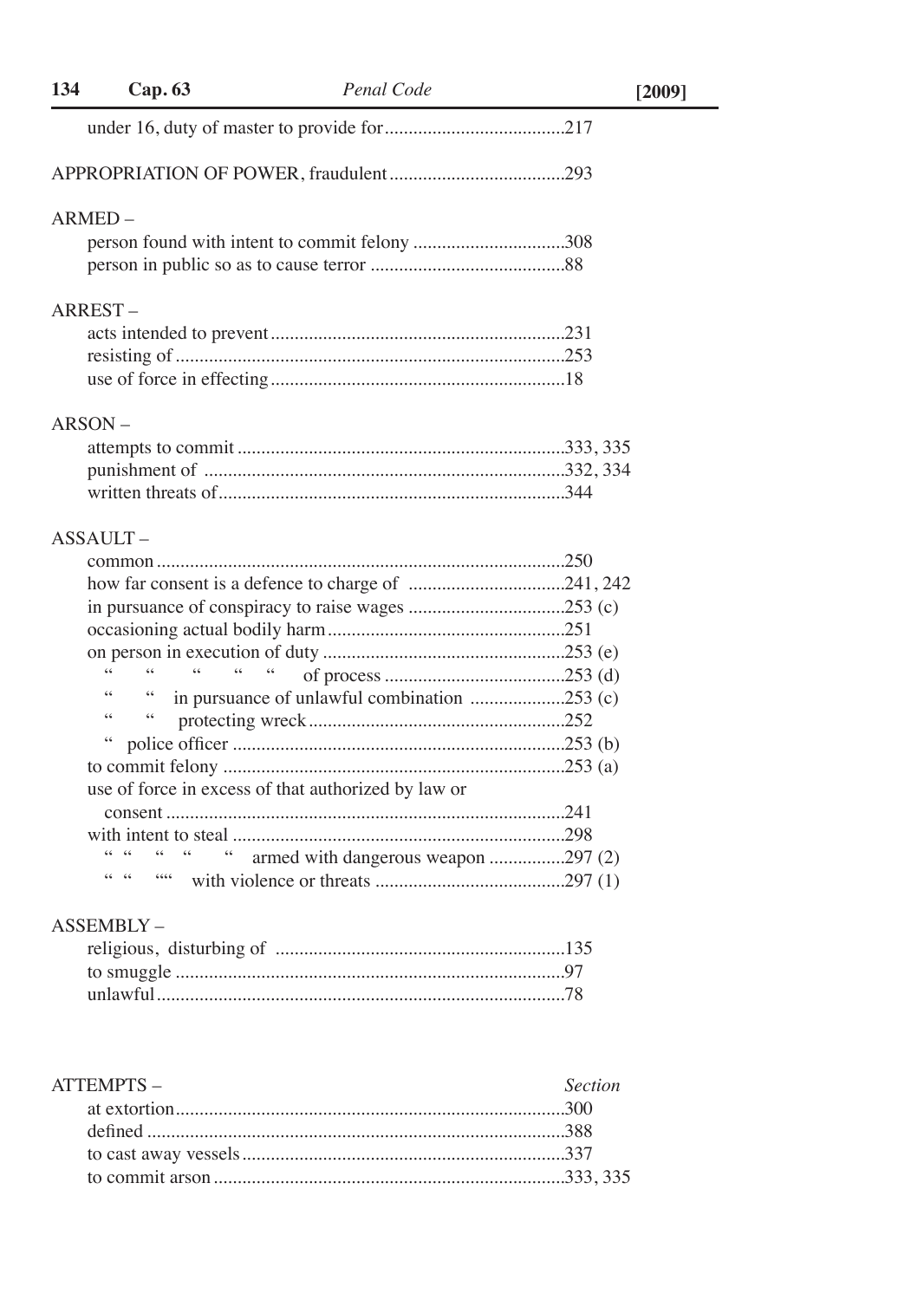### ATTORNEY-GENERAL, consent of, to prosecute - See CONSENT

#### AUTHORITY-

| public, falsifying warrants for money payable under 360 |
|---------------------------------------------------------|
|                                                         |
|                                                         |
|                                                         |
|                                                         |
|                                                         |
|                                                         |
|                                                         |
|                                                         |
|                                                         |
|                                                         |
|                                                         |
|                                                         |
|                                                         |
|                                                         |
|                                                         |
|                                                         |
|                                                         |
|                                                         |
|                                                         |
|                                                         |
|                                                         |
|                                                         |
|                                                         |
| <b>Section</b>                                          |
| BOYS, under fourteen years, indecent assault upon164    |
|                                                         |
|                                                         |
|                                                         |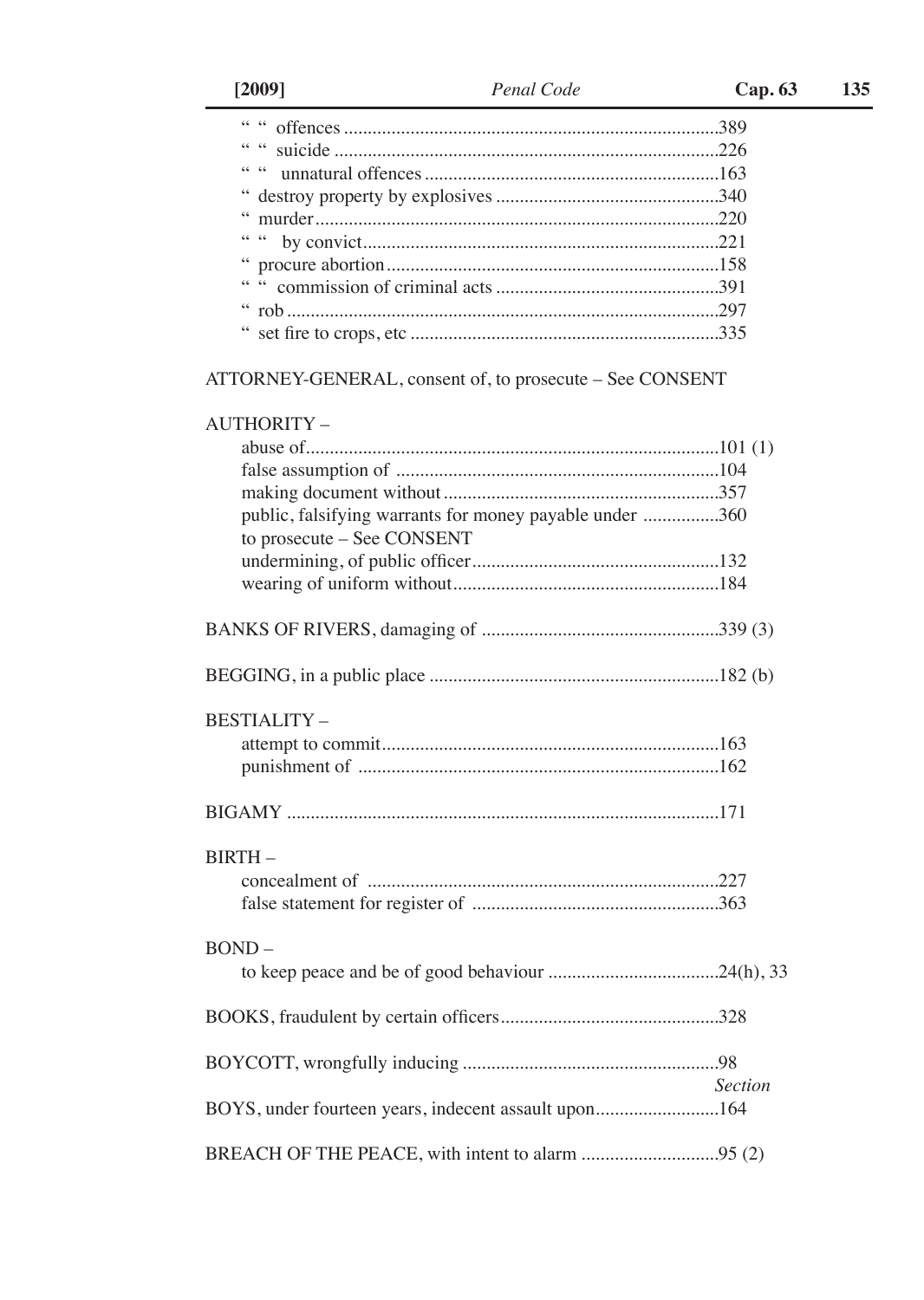| <b>BREAKING-</b>                                                  |  |
|-------------------------------------------------------------------|--|
|                                                                   |  |
|                                                                   |  |
| 66<br>$\zeta$ $\zeta$                                             |  |
|                                                                   |  |
| <b>BROTHELS-</b>                                                  |  |
|                                                                   |  |
|                                                                   |  |
|                                                                   |  |
| <b>BUILDING-</b>                                                  |  |
|                                                                   |  |
|                                                                   |  |
|                                                                   |  |
| person in, by day or night to commit felony 308 (3)               |  |
| BUOY, LIGHT OR MARK-                                              |  |
| light, etc., interfering with to endanger vessels336 (c)          |  |
| $66 - 66$                                                         |  |
|                                                                   |  |
|                                                                   |  |
| in possession of articles for use in or in connexion with 308 (2) |  |
|                                                                   |  |
|                                                                   |  |
|                                                                   |  |
| BUSINESS, suspension or forfeiture of right to carry on 30        |  |
|                                                                   |  |

## $\mathbf C$

| CAPITAL OFFENCE, pregnant woman convicted of 211, 212 |  |
|-------------------------------------------------------|--|

| <b>Section</b> |
|----------------|
|                |
|                |
|                |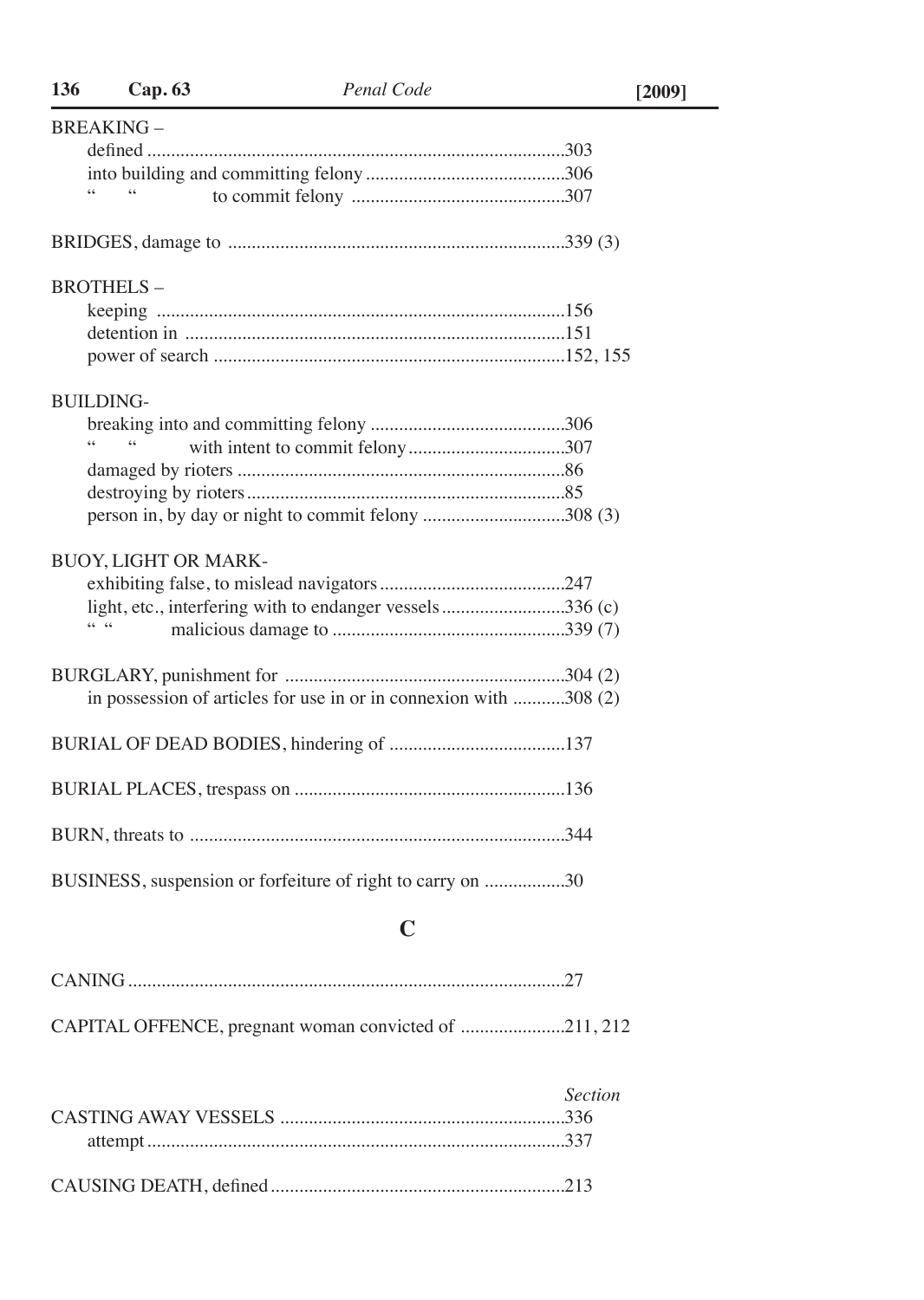| <b>CERTIFICATE –</b>                                                                 |
|--------------------------------------------------------------------------------------|
|                                                                                      |
|                                                                                      |
|                                                                                      |
|                                                                                      |
| CERTIFICATE OF COMPETENCY, may be cancelled                                          |
|                                                                                      |
|                                                                                      |
| <b>CHARACTER -</b>                                                                   |
|                                                                                      |
| " personation of person named in 386                                                 |
| CHARGE, trivial, discharge without punishment 35                                     |
| <b>CHEATING</b><br>in possession of articles for use in or in connexion with 308 (2) |
|                                                                                      |
| CHILD-                                                                               |
|                                                                                      |
|                                                                                      |
|                                                                                      |
|                                                                                      |
| CLAIMS, false by persons employed in the public service100                           |
| CLERKS-                                                                              |
|                                                                                      |
|                                                                                      |
|                                                                                      |
|                                                                                      |
| <b>COERCION - See COMPULSION</b>                                                     |
| $COIN -$<br><b>Section</b>                                                           |
|                                                                                      |
|                                                                                      |

**[2009]** *Penal Code* **Cap. 63 137**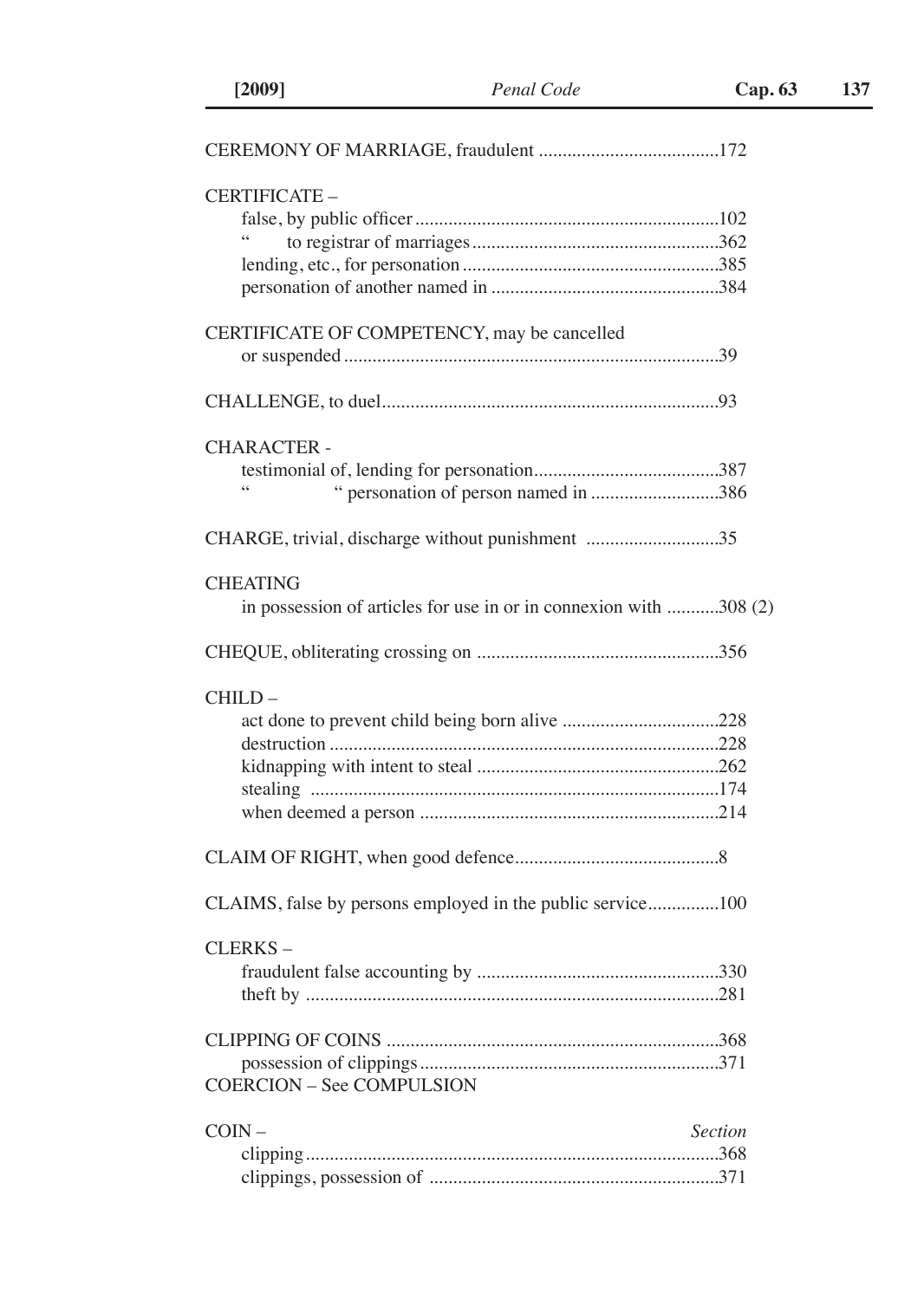| COMBINATION, unlawful, assault in pursuance of 253 (c) |
|--------------------------------------------------------|
|                                                        |
| COMMON-                                                |
| intention, offence committed by persons with 21        |
|                                                        |
|                                                        |
|                                                        |
| COMMUTATION OR REMISSION OF SENTENCES 2 (e)            |
| COMPANY-                                               |
|                                                        |
|                                                        |
|                                                        |
|                                                        |
|                                                        |
| COMPENSATION-                                          |
|                                                        |
|                                                        |
|                                                        |
| COMPOUNDING-                                           |
|                                                        |
|                                                        |
|                                                        |
| COMPULSION -                                           |
|                                                        |
|                                                        |
|                                                        |
|                                                        |
| <b>Section</b>                                         |
|                                                        |
|                                                        |

CONCEALING –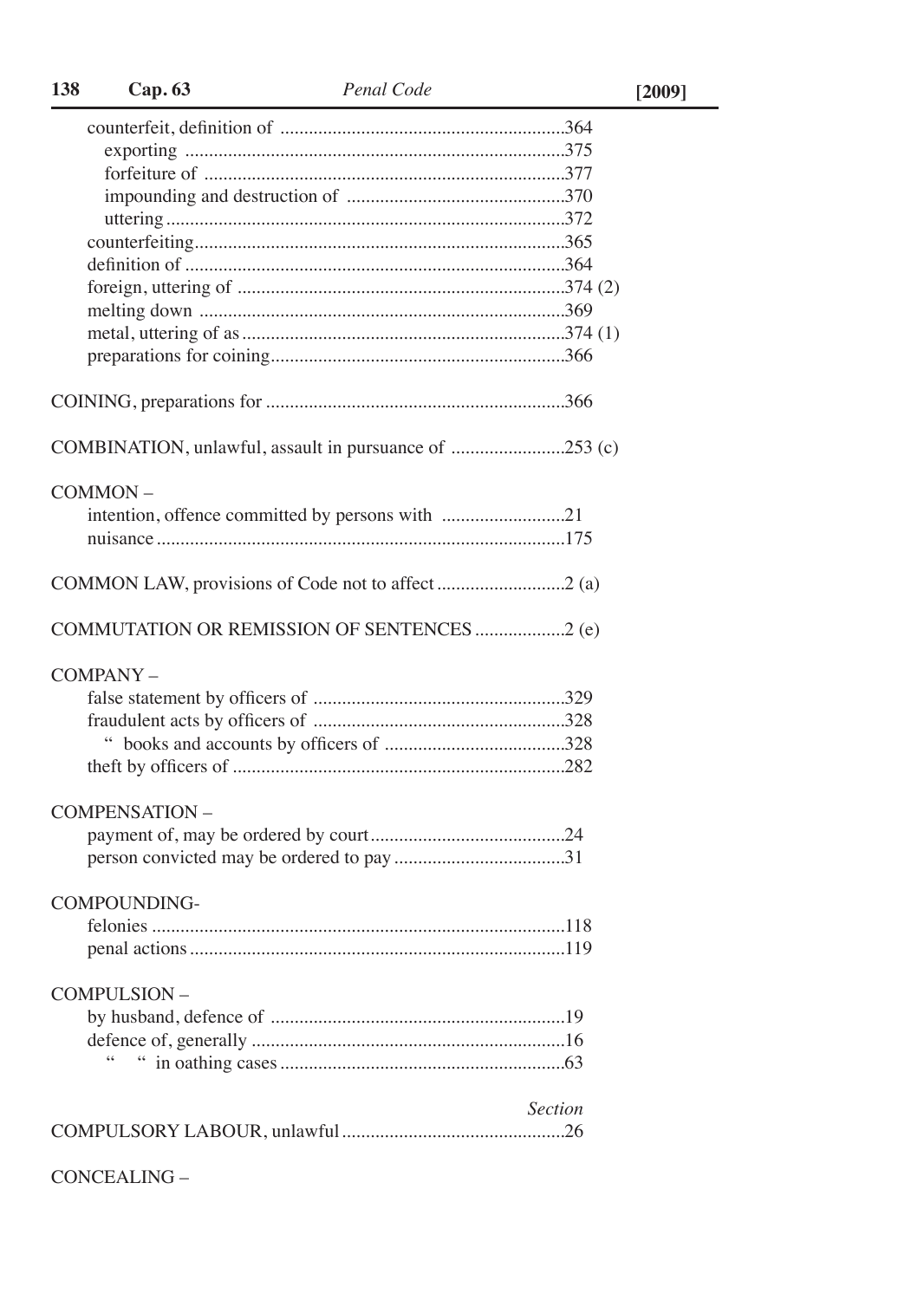| [2009]                      | Penal Code                                                  | Cap. 63        | 139 |
|-----------------------------|-------------------------------------------------------------|----------------|-----|
|                             |                                                             |                |     |
|                             |                                                             |                |     |
|                             |                                                             |                |     |
|                             |                                                             |                |     |
|                             |                                                             |                |     |
|                             |                                                             |                |     |
|                             |                                                             |                |     |
|                             | CONDUCT CONDUCIVE TO BREACHES OF THE PEACE 94               |                |     |
| <b>CONFINEMENT-</b>         |                                                             |                |     |
|                             |                                                             |                |     |
|                             |                                                             |                |     |
|                             |                                                             |                |     |
|                             |                                                             |                |     |
| <b>CONSENT-</b>             |                                                             |                |     |
|                             | person present deemed to, to administering of oaths unless  |                |     |
|                             |                                                             |                |     |
|                             |                                                             |                |     |
| $\mathsf{cc}=\mathsf{cc}$   |                                                             |                |     |
| $\mathsf{GC}=\mathsf{GC}$   |                                                             |                |     |
|                             | " " officer charged with administration of property 101 (3) |                |     |
|                             |                                                             |                |     |
| $\mathsf{GC} = \mathsf{GC}$ |                                                             |                |     |
|                             |                                                             |                |     |
| <b>CONSPIRACY-</b>          |                                                             |                |     |
|                             |                                                             |                |     |
|                             |                                                             |                |     |
| $\zeta\,\zeta=\zeta\,\zeta$ |                                                             |                |     |
|                             |                                                             |                |     |
|                             |                                                             |                |     |
|                             |                                                             |                |     |
|                             |                                                             |                |     |
|                             |                                                             |                |     |
|                             |                                                             | <b>Section</b> |     |
| <b>CONTEMPT OF COURT -</b>  |                                                             |                |     |
|                             |                                                             |                |     |
|                             |                                                             |                |     |
|                             |                                                             |                |     |
|                             | CONTRADICTORY STATEMENTS BY WITNESS 112                     |                |     |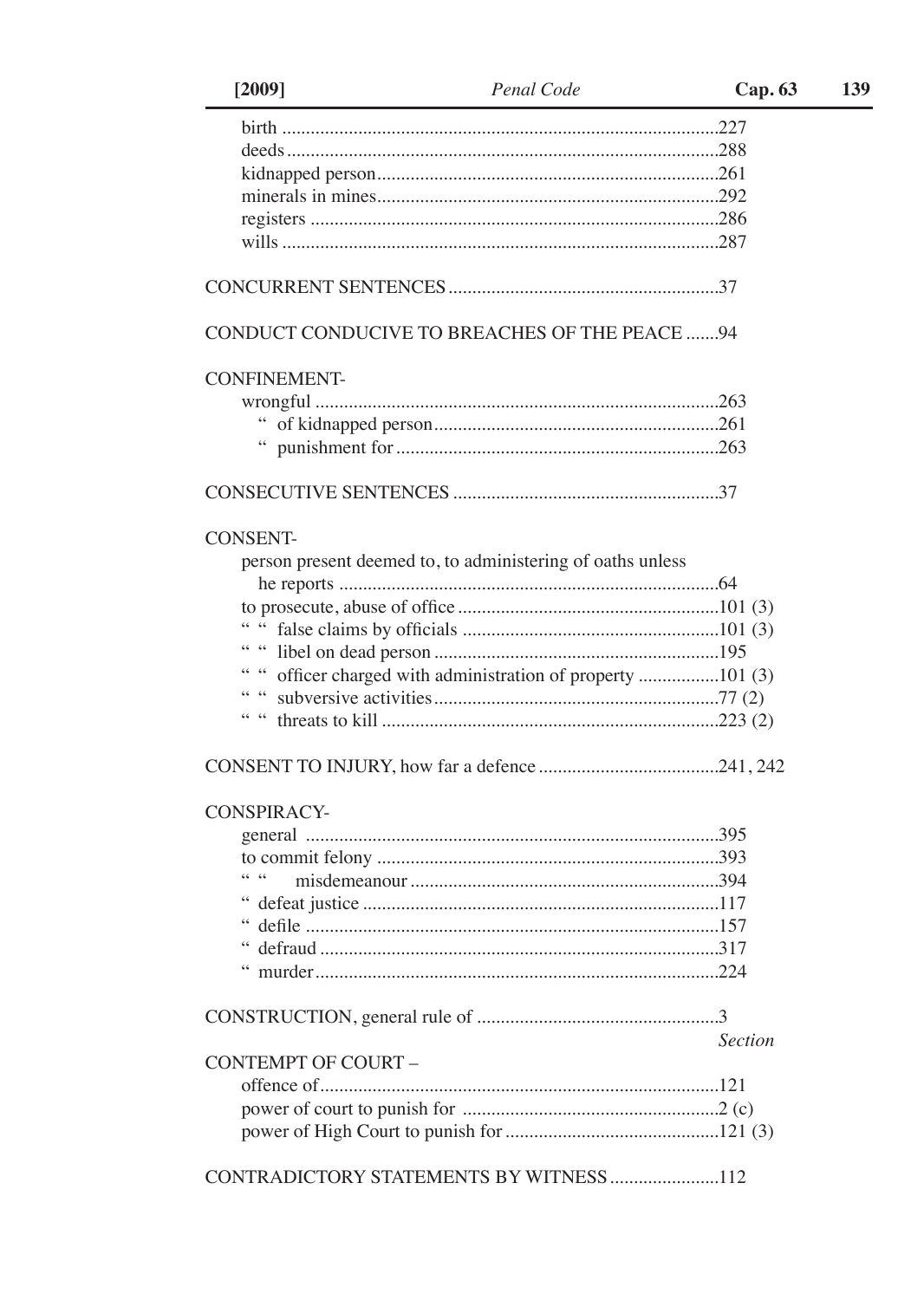| CONVERSION -                                       |         |
|----------------------------------------------------|---------|
|                                                    |         |
|                                                    |         |
|                                                    |         |
| CONVICTION -                                       |         |
| for perjury, not on evidence of one witness111     |         |
|                                                    |         |
|                                                    |         |
|                                                    |         |
|                                                    |         |
|                                                    |         |
| COSTS, person convicted may be ordered to pay 32   |         |
| COUNSELLING OR PROCURING OFFENCE -                 |         |
|                                                    |         |
| involves liability to be charged with committing20 |         |
|                                                    |         |
|                                                    |         |
| <b>COUNTERFEIT-</b>                                |         |
|                                                    |         |
|                                                    |         |
|                                                    |         |
|                                                    |         |
| $\epsilon$                                         |         |
| $\epsilon$                                         |         |
|                                                    |         |
|                                                    |         |
|                                                    |         |
|                                                    |         |
| <b>COURT-</b>                                      |         |
|                                                    |         |
|                                                    |         |
|                                                    |         |
|                                                    |         |
|                                                    |         |
|                                                    |         |
| imprisonment in default of payment of fine 28      |         |
| $\mathsf{GC}=\mathsf{GC}$                          |         |
| COURT continued                                    |         |
|                                                    | Section |
|                                                    |         |
|                                                    |         |
|                                                    |         |
|                                                    |         |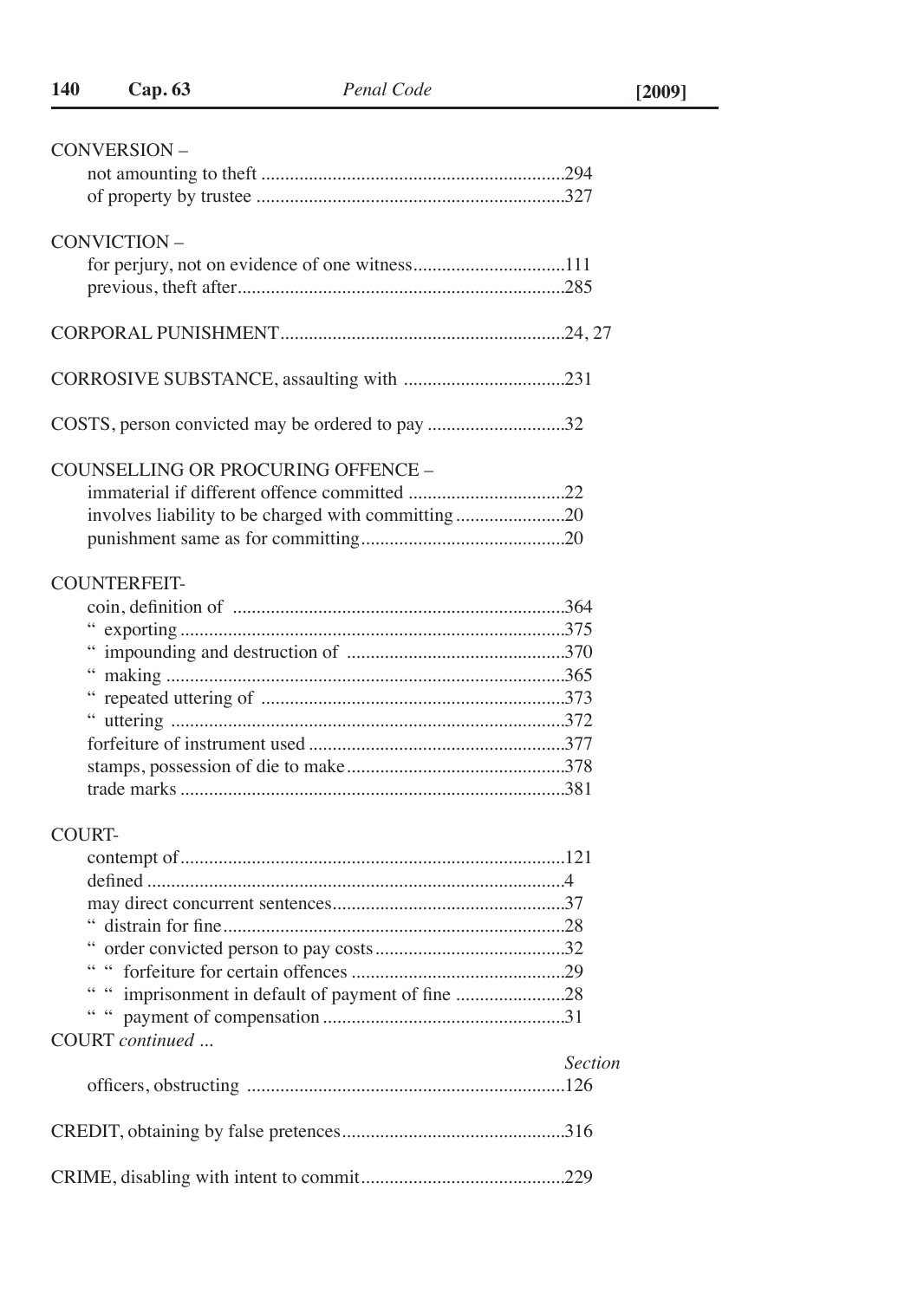| <b>CRIMINAL-</b> |  |
|------------------|--|
| <b>CROPS-</b>    |  |
|                  |  |
|                  |  |
|                  |  |
|                  |  |
|                  |  |
|                  |  |
|                  |  |

## $\mathbf D$

#### DAMAGE-

### DANGEROUS-

#### DEATH-

|           | <b>Section</b> |
|-----------|----------------|
|           |                |
|           |                |
| $DEEDS -$ |                |
|           |                |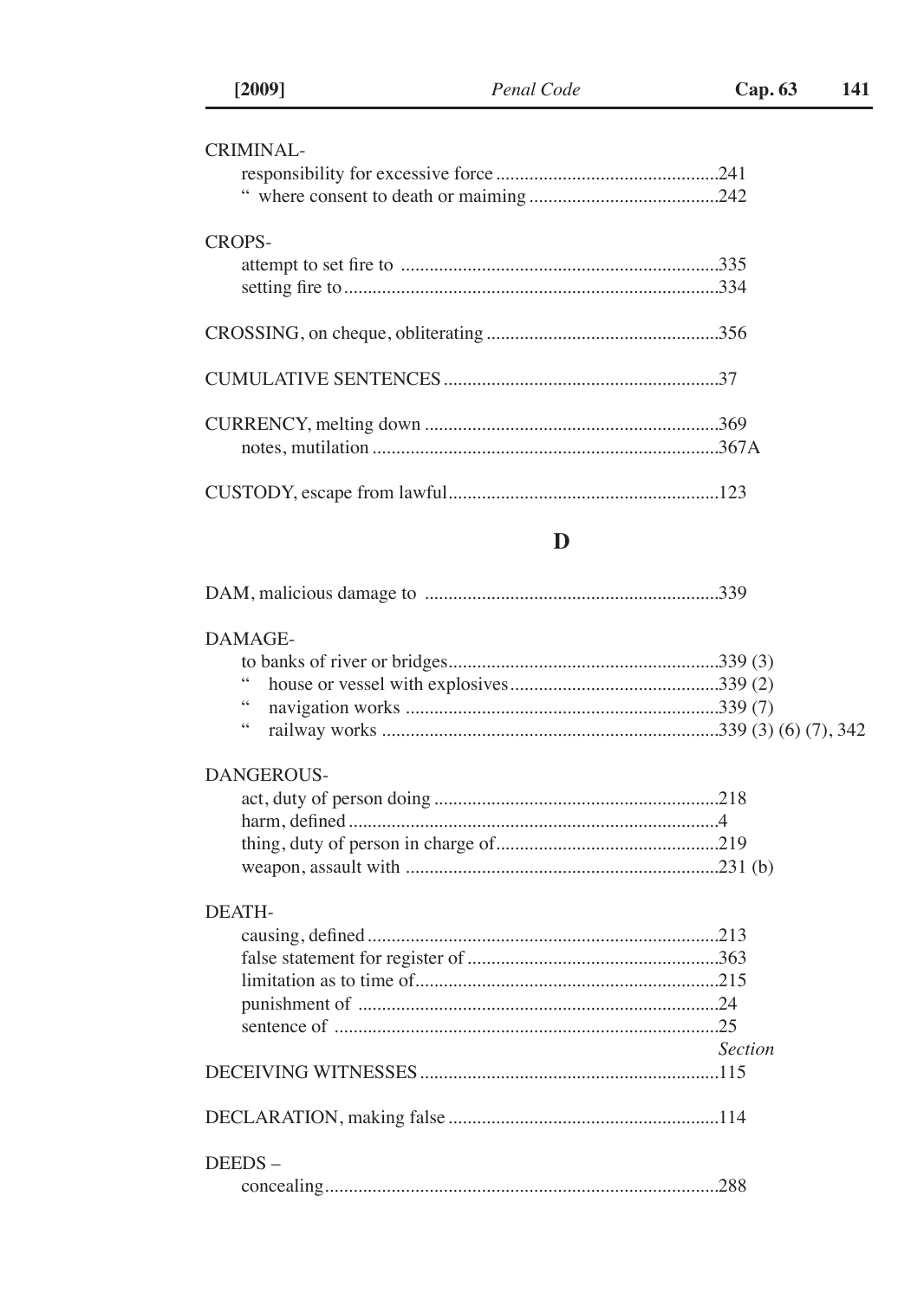| DEFAMATION - See also LIBEL-<br>DEFENCE-<br>of compulsion - See COMPULSION<br>DEFILEMENT-<br>when knowledge of age immaterial 161<br><b>DEFINITION -</b><br>act<br>DEFINITION continued<br><b>Section</b> | 142 | Cap. 63 | Penal Code | [2009] |
|-----------------------------------------------------------------------------------------------------------------------------------------------------------------------------------------------------------|-----|---------|------------|--------|
|                                                                                                                                                                                                           |     |         |            |        |
|                                                                                                                                                                                                           |     |         |            |        |
|                                                                                                                                                                                                           |     |         |            |        |
|                                                                                                                                                                                                           |     |         |            |        |
|                                                                                                                                                                                                           |     |         |            |        |
|                                                                                                                                                                                                           |     |         |            |        |
|                                                                                                                                                                                                           |     |         |            |        |
|                                                                                                                                                                                                           |     |         |            |        |
|                                                                                                                                                                                                           |     |         |            |        |
|                                                                                                                                                                                                           |     |         |            |        |
|                                                                                                                                                                                                           |     |         |            |        |
|                                                                                                                                                                                                           |     |         |            |        |
|                                                                                                                                                                                                           |     |         |            |        |
|                                                                                                                                                                                                           |     |         |            |        |
|                                                                                                                                                                                                           |     |         |            |        |
|                                                                                                                                                                                                           |     |         |            |        |
|                                                                                                                                                                                                           |     |         |            |        |
|                                                                                                                                                                                                           |     |         |            |        |
|                                                                                                                                                                                                           |     |         |            |        |
|                                                                                                                                                                                                           |     |         |            |        |
|                                                                                                                                                                                                           |     |         |            |        |
|                                                                                                                                                                                                           |     |         |            |        |
|                                                                                                                                                                                                           |     |         |            |        |
|                                                                                                                                                                                                           |     |         |            |        |
|                                                                                                                                                                                                           |     |         |            |        |
|                                                                                                                                                                                                           |     |         |            |        |
|                                                                                                                                                                                                           |     |         |            |        |
|                                                                                                                                                                                                           |     |         |            |        |
|                                                                                                                                                                                                           |     |         |            |        |
|                                                                                                                                                                                                           |     |         |            |        |
|                                                                                                                                                                                                           |     |         |            |        |
|                                                                                                                                                                                                           |     |         |            |        |
|                                                                                                                                                                                                           |     |         |            |        |
|                                                                                                                                                                                                           |     |         |            |        |
|                                                                                                                                                                                                           |     |         |            |        |
|                                                                                                                                                                                                           |     |         |            |        |
|                                                                                                                                                                                                           |     |         |            |        |
|                                                                                                                                                                                                           |     |         |            |        |
|                                                                                                                                                                                                           |     |         |            |        |
|                                                                                                                                                                                                           |     |         |            |        |
|                                                                                                                                                                                                           |     |         |            |        |
|                                                                                                                                                                                                           |     |         |            |        |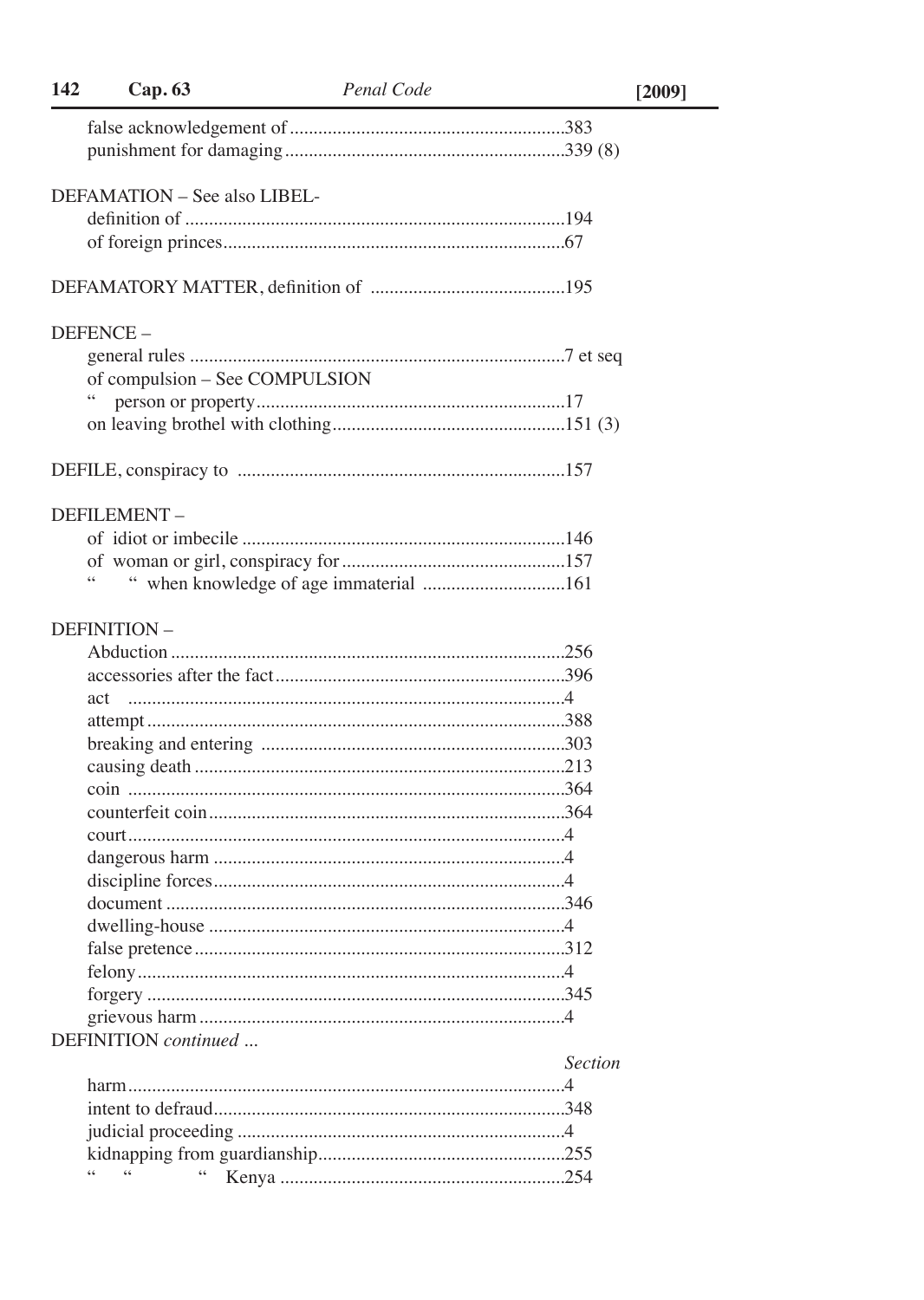| $main$     |                |
|------------|----------------|
|            |                |
|            |                |
|            |                |
|            |                |
|            |                |
|            |                |
|            |                |
|            |                |
|            |                |
|            |                |
|            |                |
|            |                |
|            |                |
|            |                |
|            |                |
|            |                |
|            |                |
|            |                |
|            |                |
|            |                |
|            |                |
|            |                |
|            |                |
|            |                |
|            |                |
|            |                |
|            |                |
|            |                |
|            |                |
|            |                |
|            |                |
|            |                |
|            |                |
|            |                |
|            |                |
|            |                |
|            |                |
|            | <b>Section</b> |
| DEFRAUD-   |                |
|            |                |
|            |                |
| DEMANDING- |                |
|            |                |
|            |                |
|            |                |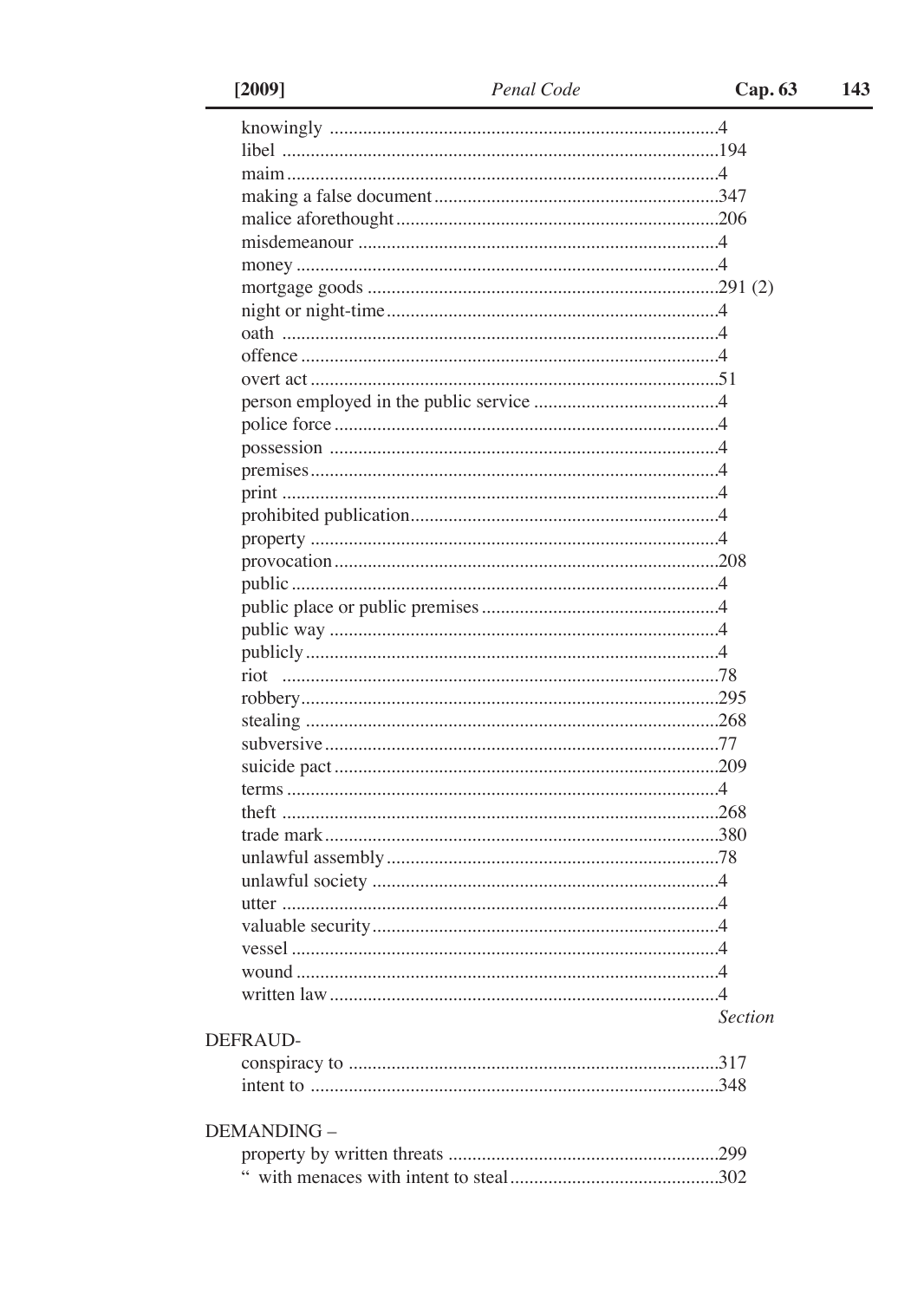| <b>DESTRUCTION-</b>                                                                                                                                                                                                                                                                                                                                                                  |
|--------------------------------------------------------------------------------------------------------------------------------------------------------------------------------------------------------------------------------------------------------------------------------------------------------------------------------------------------------------------------------------|
|                                                                                                                                                                                                                                                                                                                                                                                      |
|                                                                                                                                                                                                                                                                                                                                                                                      |
|                                                                                                                                                                                                                                                                                                                                                                                      |
| <b>DETENTION-</b>                                                                                                                                                                                                                                                                                                                                                                    |
|                                                                                                                                                                                                                                                                                                                                                                                      |
|                                                                                                                                                                                                                                                                                                                                                                                      |
| DIES-                                                                                                                                                                                                                                                                                                                                                                                |
|                                                                                                                                                                                                                                                                                                                                                                                      |
| $\overline{a}$ $\overline{a}$ $\overline{a}$ $\overline{a}$ $\overline{a}$ $\overline{a}$ $\overline{a}$ $\overline{a}$ $\overline{a}$ $\overline{a}$ $\overline{a}$ $\overline{a}$ $\overline{a}$ $\overline{a}$ $\overline{a}$ $\overline{a}$ $\overline{a}$ $\overline{a}$ $\overline{a}$ $\overline{a}$ $\overline{a}$ $\overline{a}$ $\overline{a}$ $\overline{a}$ $\overline{$ |
|                                                                                                                                                                                                                                                                                                                                                                                      |
| DIRECTOR OR OFFICER OF COMPANY-                                                                                                                                                                                                                                                                                                                                                      |
|                                                                                                                                                                                                                                                                                                                                                                                      |
|                                                                                                                                                                                                                                                                                                                                                                                      |
|                                                                                                                                                                                                                                                                                                                                                                                      |
|                                                                                                                                                                                                                                                                                                                                                                                      |
| DISABLING-                                                                                                                                                                                                                                                                                                                                                                           |
|                                                                                                                                                                                                                                                                                                                                                                                      |
|                                                                                                                                                                                                                                                                                                                                                                                      |
| <b>DISCIPLINED FORCES-</b>                                                                                                                                                                                                                                                                                                                                                           |
|                                                                                                                                                                                                                                                                                                                                                                                      |
|                                                                                                                                                                                                                                                                                                                                                                                      |
|                                                                                                                                                                                                                                                                                                                                                                                      |
| DISEASE-                                                                                                                                                                                                                                                                                                                                                                             |
|                                                                                                                                                                                                                                                                                                                                                                                      |
|                                                                                                                                                                                                                                                                                                                                                                                      |
| DISGUISED FACE, with intent to commit felony308 (3)                                                                                                                                                                                                                                                                                                                                  |
| DISOBEDIENCE-                                                                                                                                                                                                                                                                                                                                                                        |
|                                                                                                                                                                                                                                                                                                                                                                                      |
|                                                                                                                                                                                                                                                                                                                                                                                      |
| <b>Section</b>                                                                                                                                                                                                                                                                                                                                                                       |
|                                                                                                                                                                                                                                                                                                                                                                                      |
|                                                                                                                                                                                                                                                                                                                                                                                      |
|                                                                                                                                                                                                                                                                                                                                                                                      |
|                                                                                                                                                                                                                                                                                                                                                                                      |
|                                                                                                                                                                                                                                                                                                                                                                                      |
|                                                                                                                                                                                                                                                                                                                                                                                      |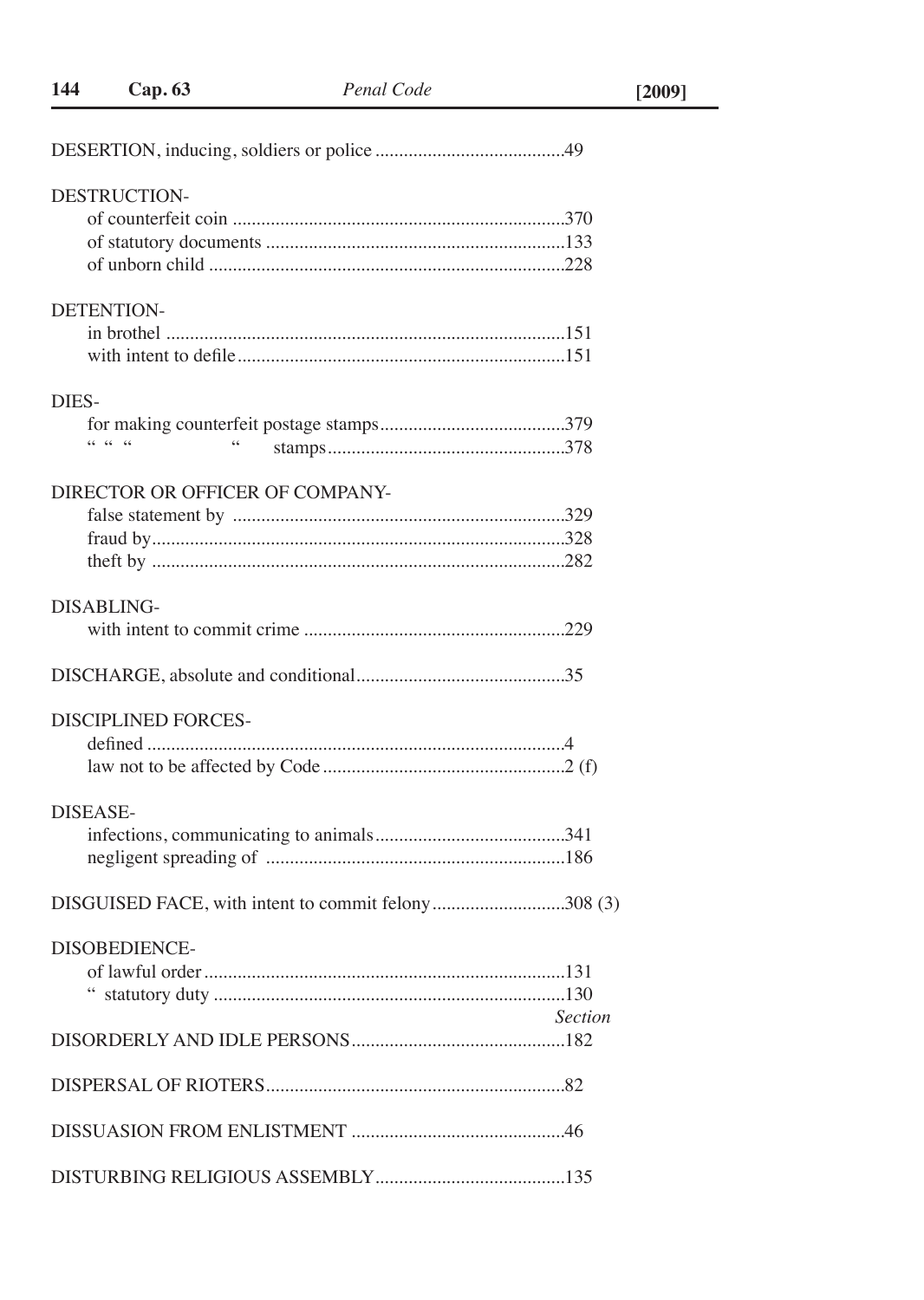| [2009]                 | Penal Code                                         | Cap.63 | 145 |
|------------------------|----------------------------------------------------|--------|-----|
|                        |                                                    |        |     |
| DOCUMENT-              |                                                    |        |     |
|                        |                                                    |        |     |
|                        |                                                    |        |     |
|                        |                                                    |        |     |
|                        |                                                    |        |     |
|                        |                                                    |        |     |
|                        |                                                    |        |     |
|                        |                                                    |        |     |
|                        |                                                    |        |     |
|                        |                                                    |        |     |
|                        |                                                    |        |     |
|                        |                                                    |        |     |
| DRUGS-                 |                                                    |        |     |
|                        |                                                    |        |     |
|                        |                                                    |        |     |
| DUTY-                  |                                                    |        |     |
|                        |                                                    |        |     |
| <b>DWELLING-HOUSE-</b> |                                                    |        |     |
|                        |                                                    |        |     |
|                        |                                                    |        |     |
|                        |                                                    |        |     |
|                        | E                                                  |        |     |
|                        |                                                    |        |     |
|                        | ELECTRICAL POWER, fraudulent appropriation of 293  |        |     |
|                        | ENGLISH LAW, Code to be interpreted according to 3 |        |     |

|  | <b>Section</b> |
|--|----------------|
|  |                |

| ENTERING-                                      |  |
|------------------------------------------------|--|
| dwelling-house with intent to commit felony305 |  |
|                                                |  |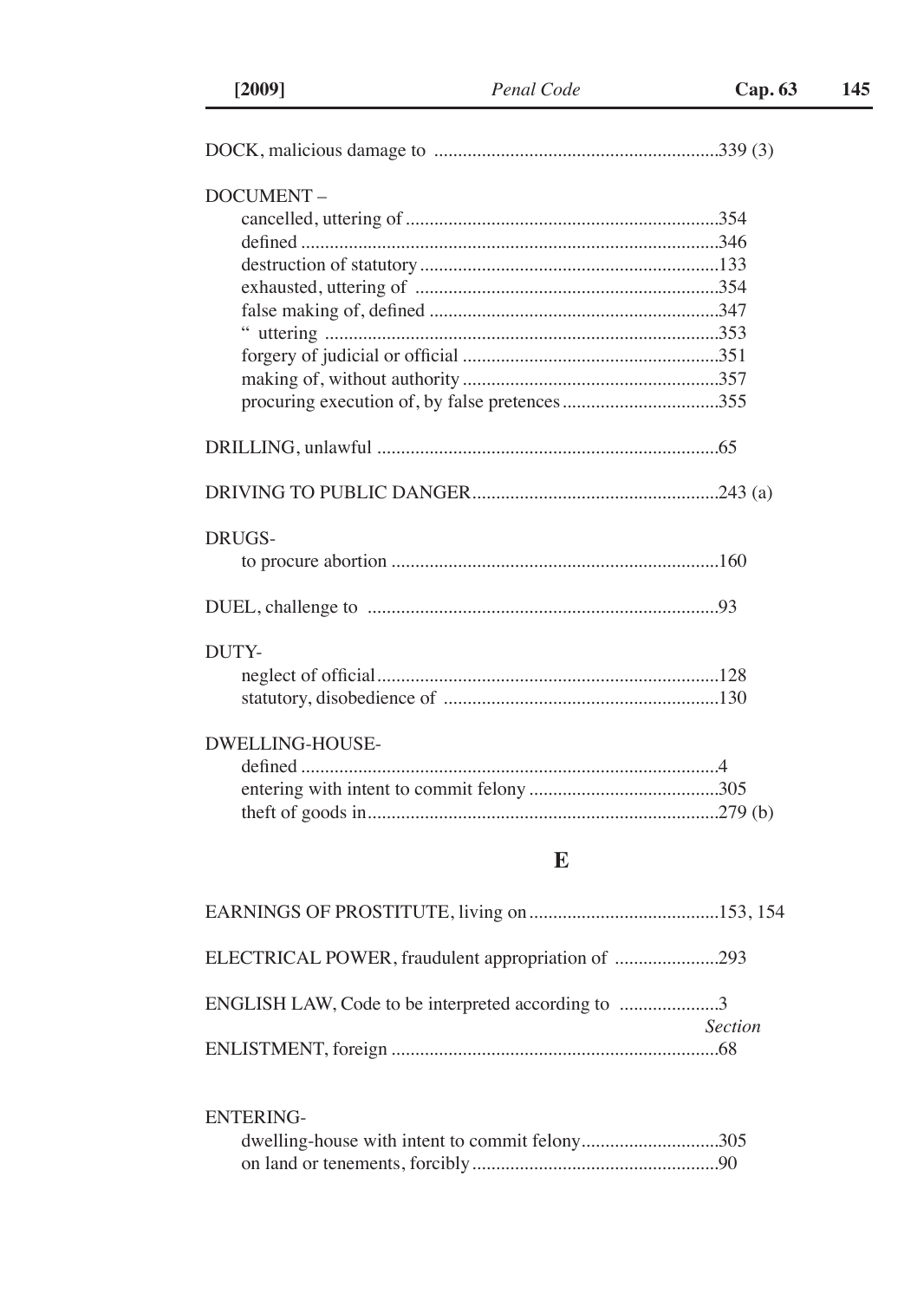| <b>ESCAPE-</b>                                       |                |
|------------------------------------------------------|----------------|
|                                                      |                |
|                                                      |                |
|                                                      |                |
|                                                      |                |
|                                                      |                |
| EVIDENCE-                                            |                |
|                                                      |                |
|                                                      |                |
|                                                      |                |
|                                                      |                |
|                                                      |                |
| <b>EXECUTION-</b>                                    |                |
|                                                      |                |
|                                                      |                |
| $\epsilon$                                           |                |
| EXECUTORS AND ADMINISTRATORS, fraud by327            |                |
| EXHIBITION OF FALSE LIGHT, MARK OR BUOY 247          |                |
| <b>EXPLOSIVE-</b>                                    |                |
|                                                      |                |
|                                                      |                |
| endangering life by rash or negligent act with 243   |                |
|                                                      |                |
|                                                      |                |
| EXTENUATING CIRCUMSTANCES, discharge without         |                |
|                                                      |                |
|                                                      |                |
|                                                      |                |
| F                                                    |                |
|                                                      |                |
|                                                      | <b>Section</b> |
| FACE, disguised, with intent to commit felony308 (3) |                |
|                                                      |                |
| $FAISE =$                                            |                |

| ╌                                                |  |
|--------------------------------------------------|--|
| accounting by director or officer of company 328 |  |
| 66                                               |  |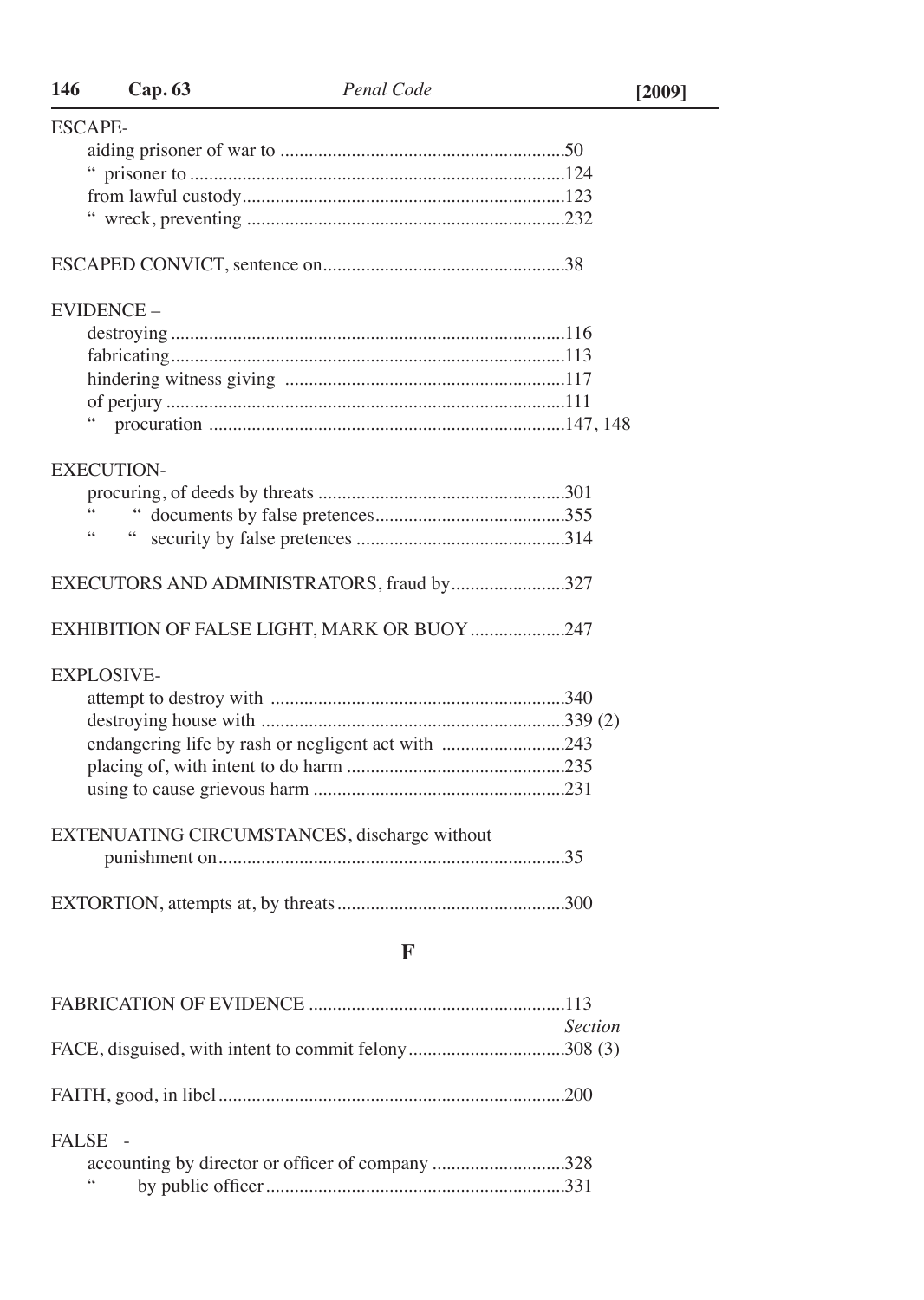| $\zeta$ $\zeta$                                         |         |
|---------------------------------------------------------|---------|
|                                                         |         |
|                                                         |         |
|                                                         |         |
|                                                         |         |
| $\zeta$ $\zeta$                                         |         |
|                                                         |         |
|                                                         |         |
|                                                         |         |
|                                                         |         |
| $\zeta$ $\zeta$<br>$\,$ 6 6 $\,$                        |         |
|                                                         |         |
| $\begin{array}{ccc} 6 & 6 & 6 \\ 6 & 6 & 6 \end{array}$ |         |
| $\epsilon$                                              |         |
|                                                         |         |
| $\epsilon$                                              |         |
| for register of births, marriages or deaths363          |         |
|                                                         |         |
| warrants for money payable under public authority360    |         |
|                                                         |         |
| <b>FALSIFICATION-</b>                                   |         |
| of accounts by director or officer of company 328       |         |
|                                                         |         |
|                                                         |         |
|                                                         |         |
| FELONY-                                                 |         |
|                                                         |         |
|                                                         |         |
|                                                         |         |
|                                                         |         |
|                                                         |         |
|                                                         |         |
|                                                         |         |
|                                                         |         |
|                                                         |         |
| entering dwelling-house with intent to commit305        |         |
|                                                         |         |
| person convicted of, may be sentenced to fine           |         |
| FELONY continued                                        |         |
|                                                         | Section |

| $\mathcal{L}$ . |
|-----------------|
|                 |
|                 |

FEMALE - See WOMAN.

FINE-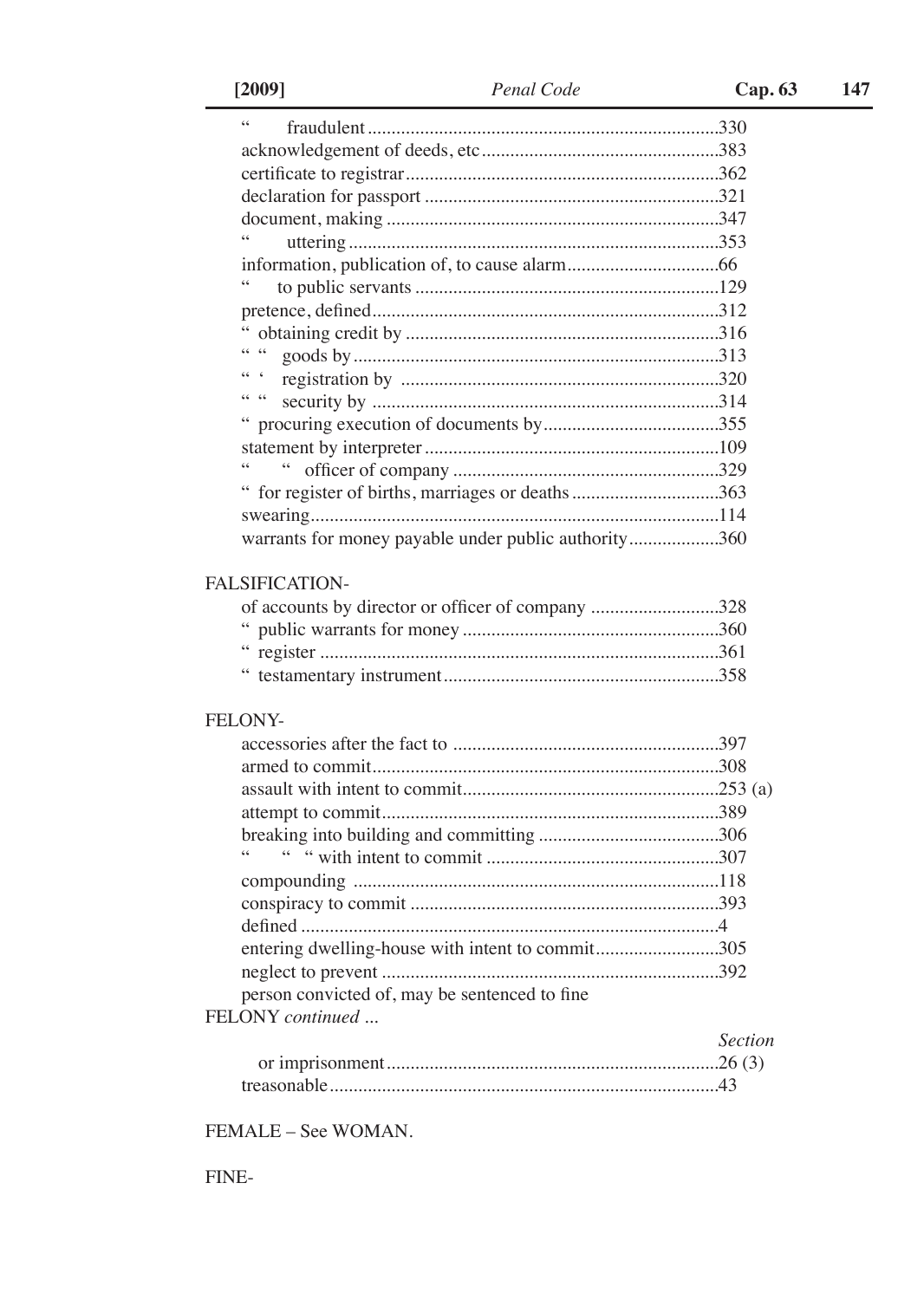| 148   | Cap. 63                                                                                | Penal Code                                                      |                | [2009] |
|-------|----------------------------------------------------------------------------------------|-----------------------------------------------------------------|----------------|--------|
|       |                                                                                        | may be imposed in addition to or instead of imprisonment 26 (3) |                |        |
|       |                                                                                        | no corporal punishment in default of payment of $27(3)$         |                |        |
|       |                                                                                        | scale of imprisonment imposable in default of payment28 (2)     |                |        |
| FIRE- |                                                                                        |                                                                 |                |        |
|       | to buildings - See ARSON.<br>$\!\!\!\zeta\!\!\!\zeta\!\!\!\zeta$<br>crops - See ARSON. |                                                                 |                |        |
|       | <b>FIREARMS-</b>                                                                       |                                                                 |                |        |
|       |                                                                                        |                                                                 |                |        |
|       | FORCE-                                                                                 |                                                                 |                |        |
|       | $\!\!\!\zeta\!\!\!\zeta\!\!\!\zeta\!$                                                  |                                                                 |                |        |
|       |                                                                                        | " more than authorized by law or consent,                       |                |        |
|       |                                                                                        |                                                                 |                |        |
|       | <b>FORCIBLE-</b>                                                                       |                                                                 |                |        |
|       |                                                                                        |                                                                 |                |        |
|       |                                                                                        |                                                                 |                |        |
|       |                                                                                        |                                                                 |                |        |
|       | <b>FORFEITURE-</b>                                                                     |                                                                 |                |        |
|       |                                                                                        |                                                                 |                |        |
|       |                                                                                        |                                                                 |                |        |
|       |                                                                                        |                                                                 |                |        |
|       |                                                                                        |                                                                 | 57             |        |
|       |                                                                                        |                                                                 |                |        |
|       |                                                                                        |                                                                 | <b>Section</b> |        |
|       | FORGED-                                                                                |                                                                 |                |        |
|       |                                                                                        |                                                                 |                |        |
|       |                                                                                        | FORGERY - See also FALSE and FALSIFICATION.                     |                |        |
|       |                                                                                        |                                                                 |                |        |
|       |                                                                                        | demanding property upon forged testamentary instrument358       |                |        |
|       |                                                                                        |                                                                 |                |        |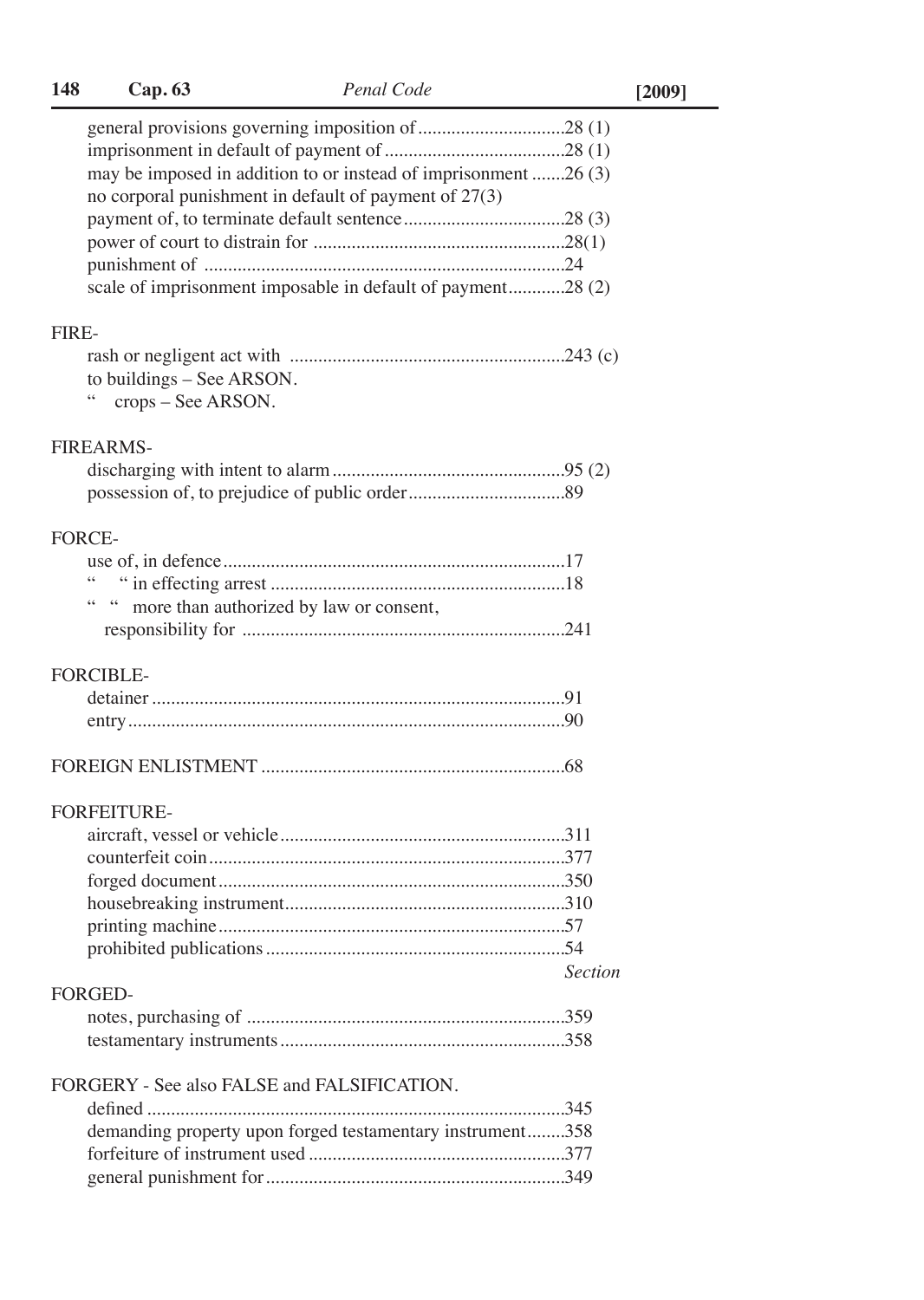| [2009]                | Penal Code                                              | Cap. 63        | 149 |
|-----------------------|---------------------------------------------------------|----------------|-----|
|                       |                                                         |                |     |
|                       |                                                         |                |     |
| $\epsilon$            |                                                         |                |     |
|                       |                                                         |                |     |
|                       | " will, title, judicial record or valuable security 350 |                |     |
|                       |                                                         |                |     |
|                       | procuring execution of document by false pretence355    |                |     |
|                       | sending false marriage certificate to registrar362      |                |     |
|                       |                                                         |                |     |
| FOULING-              |                                                         |                |     |
| air                   |                                                         |                |     |
|                       |                                                         |                |     |
| <b>FRAUDS-</b>        |                                                         |                |     |
|                       |                                                         |                |     |
|                       |                                                         |                |     |
| FRAUDULENT-           |                                                         |                |     |
|                       |                                                         |                |     |
|                       |                                                         |                |     |
|                       |                                                         |                |     |
|                       |                                                         |                |     |
|                       |                                                         |                |     |
|                       |                                                         |                |     |
|                       |                                                         |                |     |
| FUNDS-                |                                                         |                |     |
|                       |                                                         |                |     |
|                       |                                                         |                |     |
|                       | G                                                       |                |     |
|                       |                                                         |                |     |
| GOODS-                |                                                         |                |     |
|                       |                                                         | <b>Section</b> |     |
|                       |                                                         |                |     |
|                       |                                                         |                |     |
|                       |                                                         |                |     |
|                       |                                                         |                |     |
| <b>GRIEVOUS HARM-</b> |                                                         |                |     |
|                       |                                                         |                |     |
|                       |                                                         |                |     |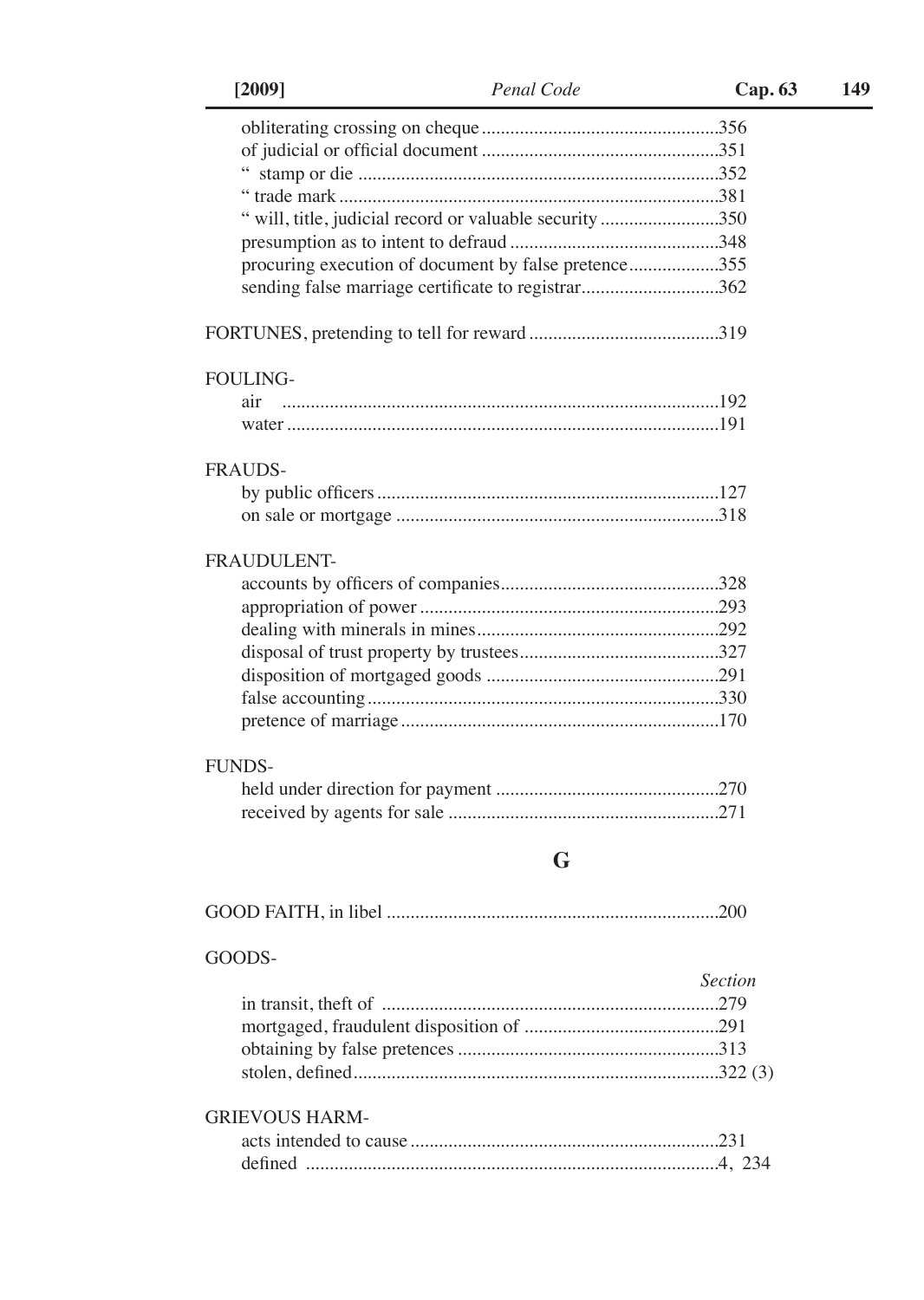| <b>150</b> | Cap. 63                        | Penal Code                                                 | $[2009]$       |
|------------|--------------------------------|------------------------------------------------------------|----------------|
|            |                                |                                                            |                |
|            | <b>GUARDIANSHIP-</b>           |                                                            |                |
|            |                                |                                                            |                |
|            |                                |                                                            |                |
|            |                                | H                                                          |                |
|            |                                |                                                            |                |
| HARM-      |                                |                                                            |                |
|            |                                |                                                            |                |
|            | grievous - See "GRIEVOUS HARM" |                                                            |                |
|            |                                |                                                            |                |
|            |                                |                                                            |                |
|            |                                | HIGH COURT, power to punish for contempt of court121 (3)   |                |
|            |                                | HOUSE - See also BUILDING and DWELLING-HOUSE-              |                |
|            |                                |                                                            |                |
|            |                                |                                                            |                |
|            |                                |                                                            |                |
|            | See also COMPULSION            | HUSBAND OR WIFE, procuring to steal property of the other- |                |
|            |                                |                                                            |                |
|            |                                | I                                                          |                |
|            |                                |                                                            |                |
|            |                                |                                                            |                |
|            |                                |                                                            |                |
|            |                                |                                                            |                |
|            |                                |                                                            |                |
|            |                                |                                                            |                |
|            |                                | IDLE AND DISORDERLY PERSONS continued                      |                |
|            |                                |                                                            | <b>Section</b> |
|            |                                |                                                            |                |
|            |                                |                                                            |                |
|            |                                |                                                            |                |

| IMMORAL PURPOSES, detention of females for 151 |  |  |
|------------------------------------------------|--|--|
|------------------------------------------------|--|--|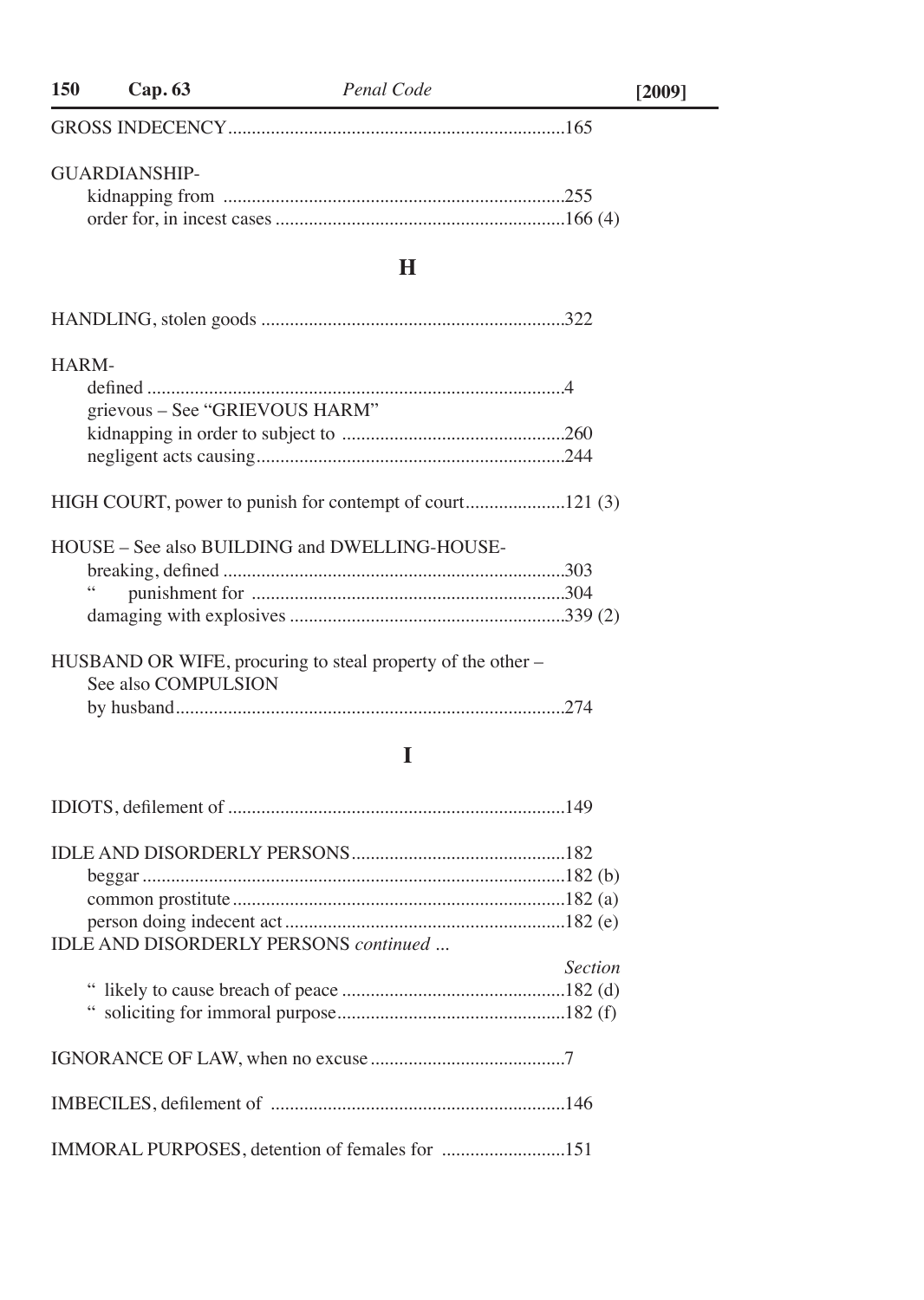| [2009]                              | Penal Code                                       | Cap. 63        | 151 |
|-------------------------------------|--------------------------------------------------|----------------|-----|
|                                     |                                                  |                |     |
|                                     | IMPORTATION OF PROHIBITED PUBLICATIONS52, 53     |                |     |
|                                     |                                                  |                |     |
|                                     |                                                  |                |     |
|                                     |                                                  |                |     |
|                                     |                                                  |                |     |
|                                     | may be ordered, in default of payment of fine 28 |                |     |
|                                     |                                                  |                |     |
|                                     |                                                  |                |     |
|                                     | shorter term of than maximum may be imposed26    |                |     |
|                                     |                                                  |                |     |
|                                     | INCITEMENT TO VIOLENCE AND DISOBEDIENCE OF       |                |     |
|                                     |                                                  |                |     |
|                                     |                                                  |                |     |
| <b>INCITING-</b>                    |                                                  |                |     |
|                                     |                                                  |                |     |
|                                     |                                                  |                |     |
|                                     |                                                  |                |     |
| <b>INDECENT - See also OBSCENE-</b> |                                                  |                |     |
|                                     |                                                  |                |     |
|                                     |                                                  |                |     |
|                                     |                                                  |                |     |
|                                     |                                                  |                |     |
|                                     |                                                  |                |     |
| <b>INFECTIOUS DISEASES-</b>         |                                                  |                |     |
|                                     |                                                  |                |     |
|                                     |                                                  |                |     |
|                                     |                                                  |                |     |
| <b>INFORMATION-</b>                 |                                                  |                |     |
|                                     |                                                  |                |     |
|                                     |                                                  |                |     |
| <b>INJURY-</b>                      |                                                  | <b>Section</b> |     |
|                                     |                                                  |                |     |
|                                     |                                                  |                |     |
|                                     |                                                  |                |     |
|                                     |                                                  |                |     |
|                                     |                                                  |                |     |
|                                     | INSTIGATING, offence of - See COUNSELLING OR     |                |     |
|                                     |                                                  |                |     |
|                                     |                                                  |                |     |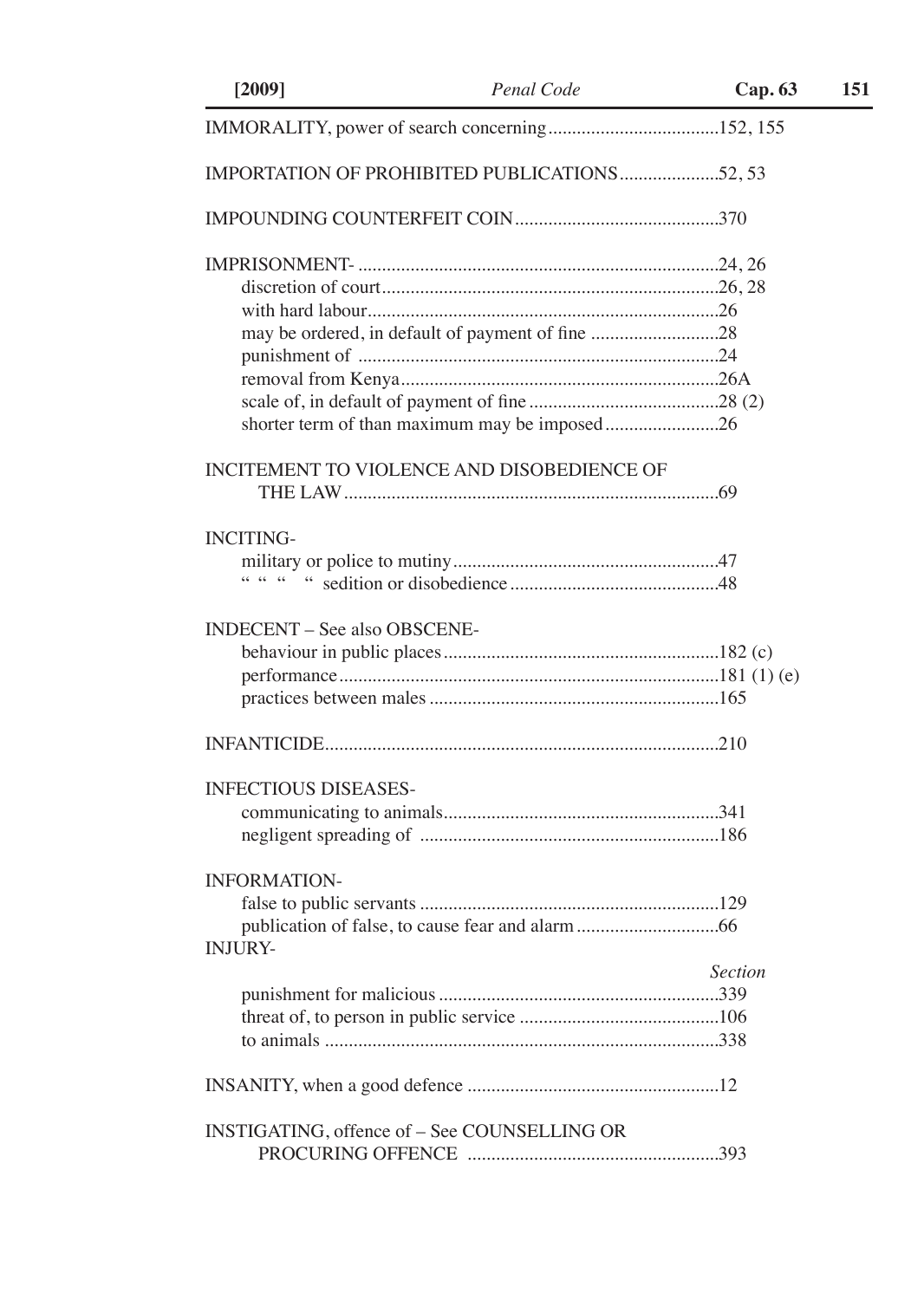**152 Cap. 63** *Penal Code* **[2009]**

| <b>INSTRUMENTS-</b>                                                   |                |
|-----------------------------------------------------------------------|----------------|
|                                                                       |                |
| forged testamentary, demanding property upon 358                      |                |
|                                                                       |                |
|                                                                       |                |
|                                                                       |                |
| <b>INTENT-See also INTENTION-</b>                                     |                |
| found in a building with intent to commit felony308 (3)               |                |
|                                                                       |                |
|                                                                       |                |
|                                                                       |                |
|                                                                       |                |
| $66 - 66$<br>felony, breaking into building 307                       |                |
| $\overline{c}c = \overline{c}c = \overline{c}c$                       |                |
| $\zeta$ $\zeta$                                                       |                |
| $\zeta$ $\zeta$                                                       |                |
|                                                                       |                |
| $\zeta$ $\zeta$                                                       |                |
|                                                                       |                |
| $\mathsf{GC} = \mathsf{GC}$                                           |                |
| $\!\!\!\zeta\!\!\!\zeta\!\!\!\zeta\!$                                 |                |
|                                                                       |                |
|                                                                       |                |
| $\zeta$ $\zeta$                                                       |                |
|                                                                       |                |
|                                                                       |                |
|                                                                       |                |
| <b>INTENTION-</b><br>necessary to constitute criminal responsibility9 |                |
| when intoxication may be taken into account in considering 13         |                |
|                                                                       |                |
|                                                                       | <b>Section</b> |
|                                                                       |                |
|                                                                       |                |
|                                                                       |                |
|                                                                       |                |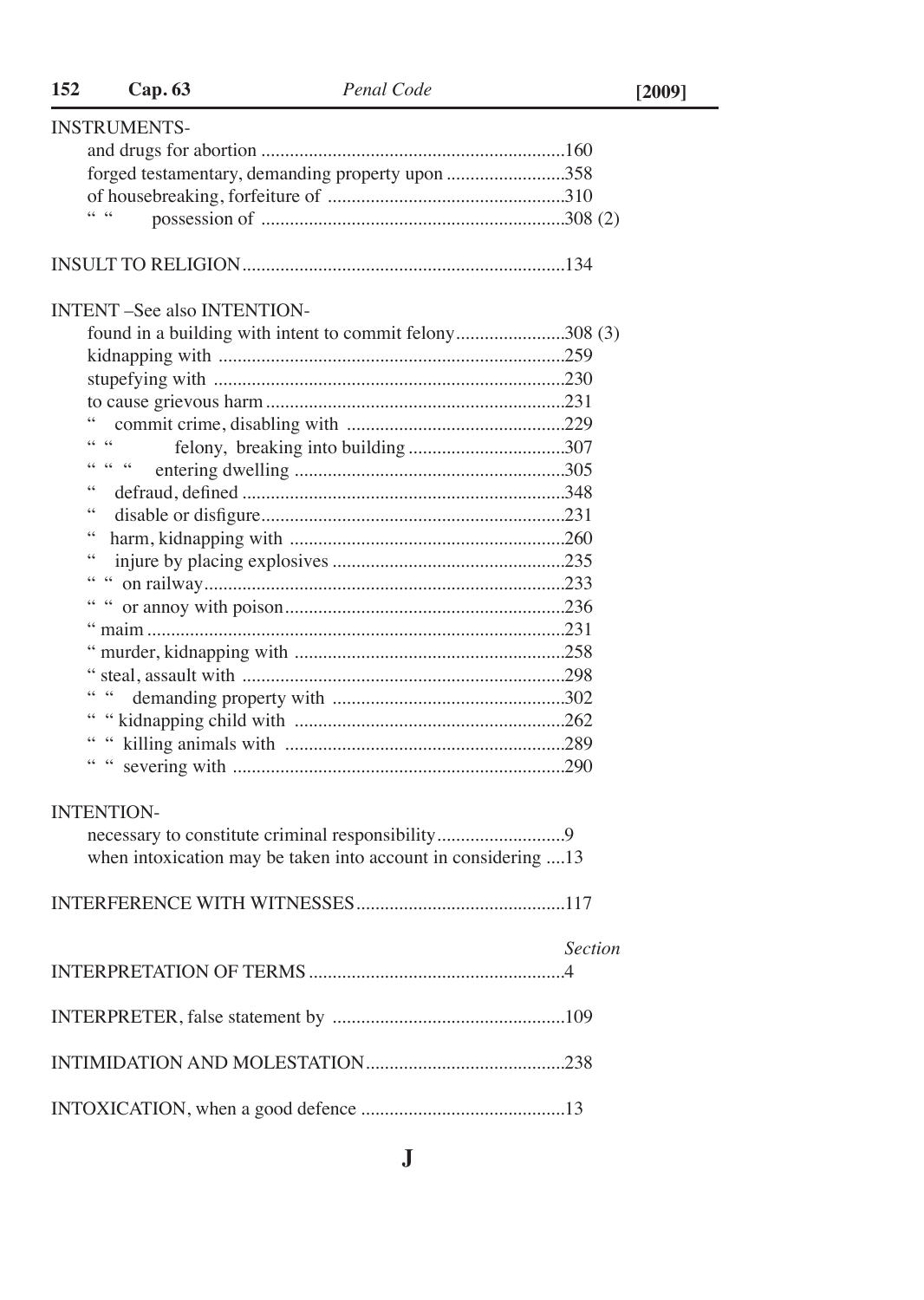| $[2009]$                         | Penal Code                                               | Cap. 63        | 153 |
|----------------------------------|----------------------------------------------------------|----------------|-----|
|                                  | JOY RIDING, unlawful use of vehicles, etc. for 294       |                |     |
| <b>JUDICIAL-</b>                 | not criminally responsible for certain actions15         |                |     |
| <b>JURISDICTION-</b>             | where offence committed partly within and partly beyond6 |                |     |
|                                  |                                                          |                |     |
|                                  | K                                                        |                |     |
|                                  |                                                          |                |     |
| KIDNAPPING - See also ABDUCTION- |                                                          |                |     |
| KILLING – See also MURDER-       |                                                          |                |     |
|                                  |                                                          |                |     |
|                                  | L                                                        |                |     |
|                                  |                                                          | <b>Section</b> |     |
| LAW-                             |                                                          |                |     |
|                                  |                                                          |                |     |

LENDING-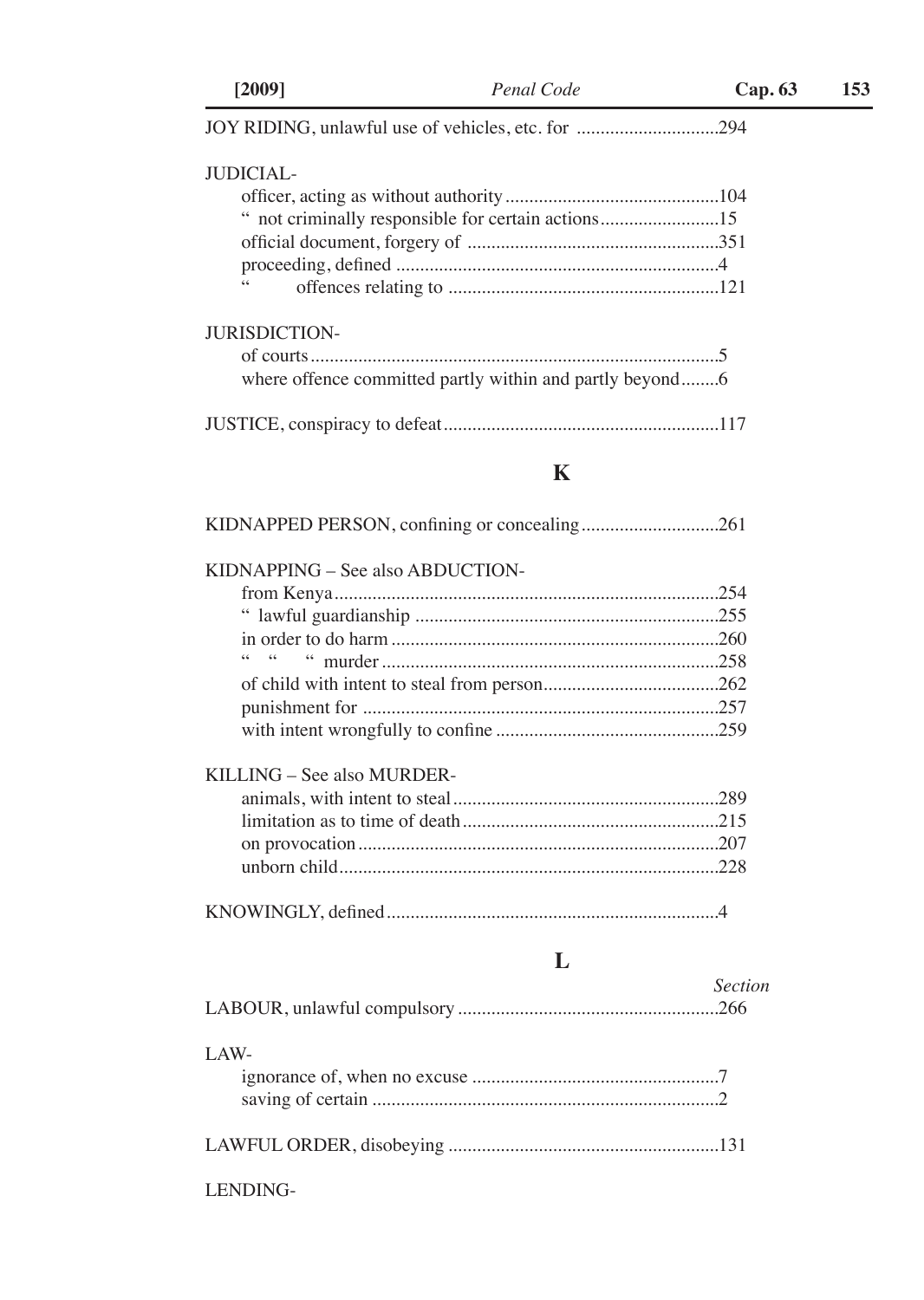| 154 | Cap. 63 | Penal Code | [2009] |
|-----|---------|------------|--------|
|     |         |            |        |
|     |         |            |        |

LETTERS of administration, demanding property upon forged .......358

#### LIBEL-

# LICENCE, obtained by false pretence...............................................320

## LIGHT – See BUOY, LIGHT OR MARK.

#### LIMITATION-

|--|--|

## **M**

#### MACHINERY –

#### MAGISTRATE –

|  |                                                                                                                                                                                                                                                                                                                                                                                      | may issue warrant to search for detained female152 |  |
|--|--------------------------------------------------------------------------------------------------------------------------------------------------------------------------------------------------------------------------------------------------------------------------------------------------------------------------------------------------------------------------------------|----------------------------------------------------|--|
|  | $\overline{a}$ $\overline{a}$ $\overline{a}$ $\overline{a}$ $\overline{a}$ $\overline{a}$ $\overline{a}$ $\overline{a}$ $\overline{a}$ $\overline{a}$ $\overline{a}$ $\overline{a}$ $\overline{a}$ $\overline{a}$ $\overline{a}$ $\overline{a}$ $\overline{a}$ $\overline{a}$ $\overline{a}$ $\overline{a}$ $\overline{a}$ $\overline{a}$ $\overline{a}$ $\overline{a}$ $\overline{$ |                                                    |  |
|  |                                                                                                                                                                                                                                                                                                                                                                                      |                                                    |  |

#### MAIM-

|               | Section |
|---------------|---------|
|               |         |
|               |         |
|               |         |
|               |         |
|               |         |
| MANSLAUGHTER- |         |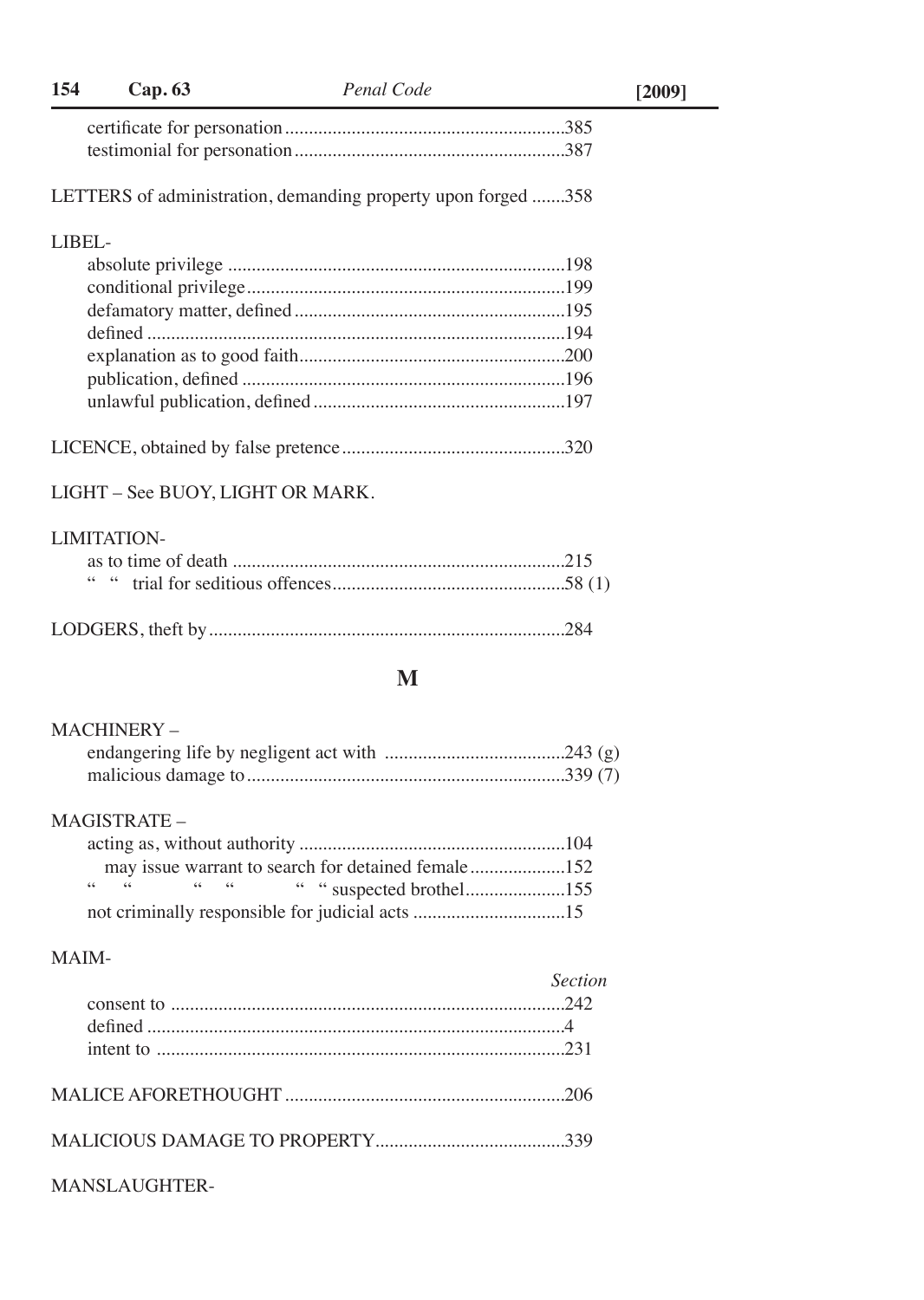#### MARKS – See BUOY, LIGHT OR MARK

#### MARRIAGE-

| MARRIED WOMAN, when compulsion by husband                                                                         |                |
|-------------------------------------------------------------------------------------------------------------------|----------------|
| <b>MASTER-</b>                                                                                                    |                |
| duty of, to provide for servant or apprentice under 16217<br>neglecting to provide for servants or apprentices173 |                |
| <b>MEDICAL TREATMENT-</b>                                                                                         |                |
|                                                                                                                   |                |
|                                                                                                                   |                |
|                                                                                                                   |                |
|                                                                                                                   |                |
|                                                                                                                   | <b>Section</b> |
| MILITARY-                                                                                                         |                |
|                                                                                                                   |                |
|                                                                                                                   |                |
| $\mathbf{c}\,\mathbf{c}=\mathbf{c}\,\mathbf{c}$                                                                   |                |
| $\begin{array}{ccc} 6 & 6 & 6 \end{array}$                                                                        |                |
| $\begin{array}{ccc} 6 & 6 & 6 \\ 6 & 6 & 6 \end{array}$                                                           |                |
|                                                                                                                   |                |
| $\mathsf{cc} = \mathsf{cc}$                                                                                       |                |
| MINERALS IN MINES, fraudulent dealing with 292                                                                    |                |
| MISAPPROPRIATION, by officers of company 328                                                                      |                |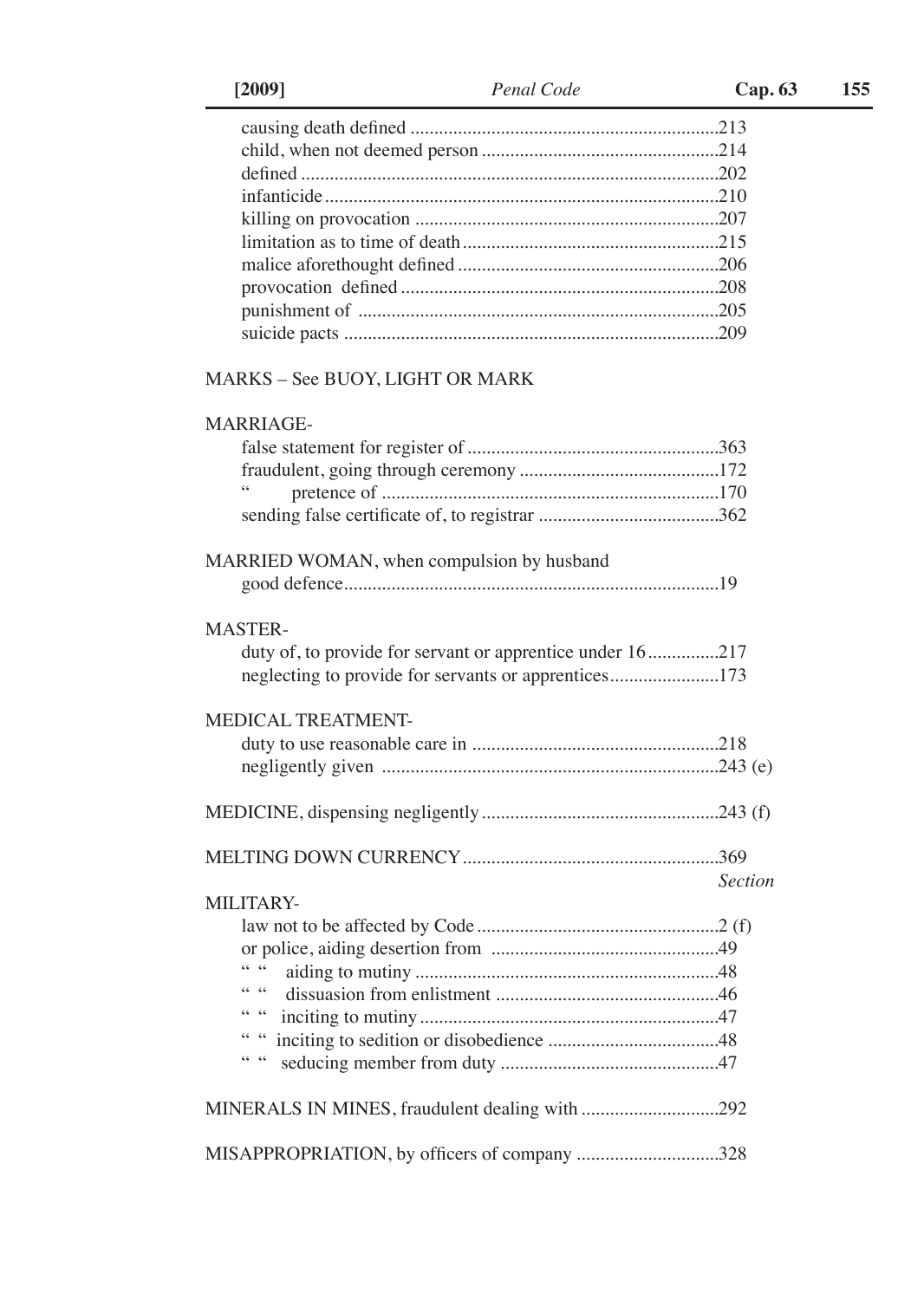| N                                                   |                |
|-----------------------------------------------------|----------------|
| <b>MUTINY-</b>                                      |                |
| threat to                                           |                |
| MURDER continued                                    | <b>Section</b> |
|                                                     |                |
|                                                     |                |
|                                                     |                |
| $\zeta(\zeta)=\zeta(\zeta$                          |                |
|                                                     |                |
| <b>MURDER-</b>                                      |                |
| MOTIVE, immaterial to criminal responsibility 9 (3) |                |
| MORTGAGE GOODS, fraudulent disposition of 291       |                |
| MORTGAGE OF PROPERTY, frauds relating to 318        |                |
|                                                     |                |
|                                                     |                |
| $MONEY -$                                           |                |
|                                                     |                |
|                                                     |                |
|                                                     |                |
|                                                     |                |
| MISREPRESENTATION-                                  |                |
|                                                     |                |
|                                                     |                |
|                                                     |                |
| MISDEMEANOUR-                                       |                |

| <b>NAVIGATION-</b> See also VESSEL- |  |
|-------------------------------------|--|
|                                     |  |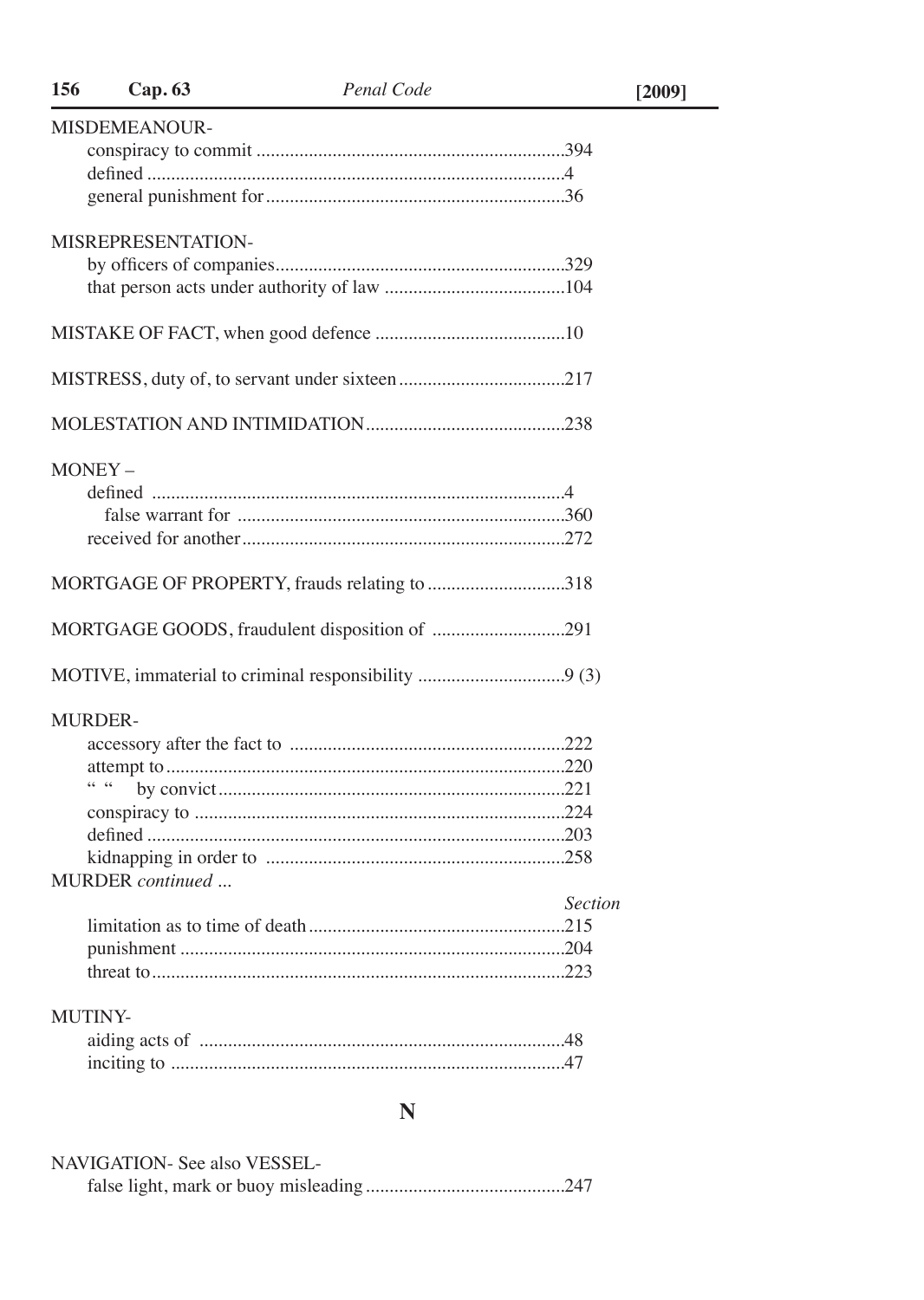| [2009]     | Penal Code                                       | Cap. 63 | 157 |
|------------|--------------------------------------------------|---------|-----|
|            |                                                  |         |     |
|            |                                                  |         |     |
|            |                                                  |         |     |
| NEGLECT-   |                                                  |         |     |
|            |                                                  |         |     |
|            |                                                  |         |     |
|            |                                                  |         |     |
|            |                                                  |         |     |
|            | " provide necessaries so as to endanger life 239 |         |     |
| NEGLIGENT- |                                                  |         |     |
|            |                                                  |         |     |
|            |                                                  |         |     |
|            |                                                  |         |     |
|            |                                                  |         |     |
|            |                                                  |         |     |
|            |                                                  |         |     |
|            |                                                  |         |     |
|            |                                                  |         |     |

# $\mathbf 0$

#### OATHS-

| $\zeta$ $\zeta$<br>$\zeta$ $\zeta$ |                |
|------------------------------------|----------------|
| 66<br>66                           |                |
|                                    |                |
|                                    |                |
| OATHS continued                    |                |
|                                    | <b>Section</b> |
|                                    |                |
|                                    |                |
|                                    |                |
|                                    |                |
|                                    |                |
|                                    |                |
| <b>OBSTRUCTING-</b>                |                |
|                                    |                |
|                                    |                |
|                                    |                |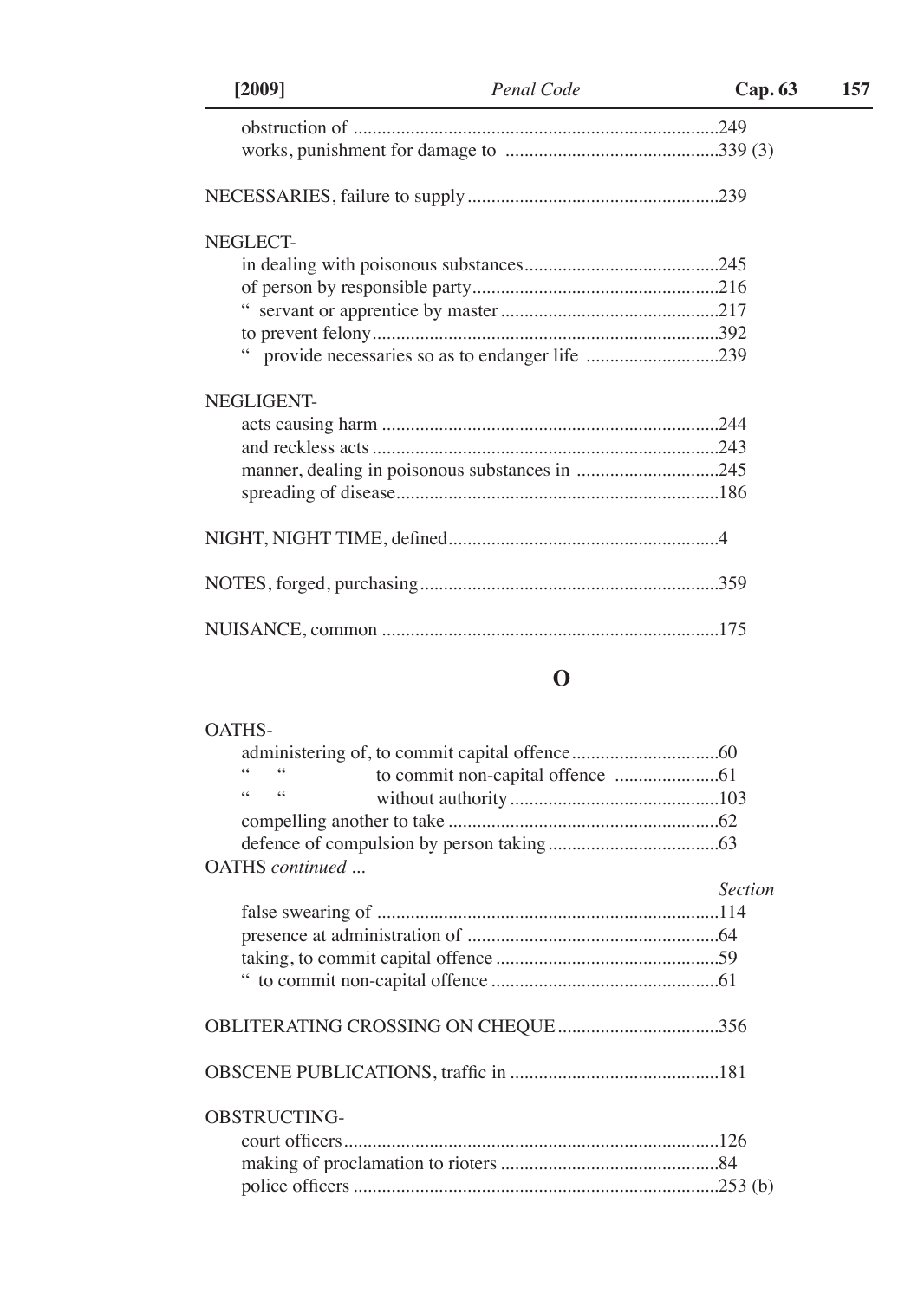| 158 | Cap. 63           | Penal Code                                                     | [2009]  |
|-----|-------------------|----------------------------------------------------------------|---------|
|     |                   |                                                                |         |
|     | <b>OBTAINING-</b> |                                                                |         |
|     |                   |                                                                |         |
|     |                   |                                                                |         |
|     |                   |                                                                |         |
|     | <b>OFFENCE-</b>   |                                                                |         |
|     |                   |                                                                |         |
|     |                   |                                                                |         |
|     |                   |                                                                |         |
|     |                   | committed partly within and partly beyond jurisdiction 6       |         |
|     |                   |                                                                |         |
|     |                   |                                                                |         |
|     |                   |                                                                |         |
|     |                   |                                                                |         |
|     |                   |                                                                |         |
|     |                   |                                                                |         |
|     |                   |                                                                |         |
|     | $\zeta$ $\zeta$   |                                                                |         |
|     | <b>OFFENDER-</b>  |                                                                |         |
|     |                   |                                                                |         |
|     |                   |                                                                |         |
|     | OFFENSIVE-        |                                                                |         |
|     |                   |                                                                |         |
|     |                   |                                                                |         |
|     | OFFERING-         |                                                                |         |
|     |                   | return of money advanced on stolen property 120                |         |
|     |                   |                                                                |         |
|     |                   |                                                                | Section |
|     |                   |                                                                |         |
|     |                   | OFFICER- See also PERSON EMPLOYED IN THE PUBLIC SERVICE-       |         |
|     |                   |                                                                |         |
|     |                   |                                                                |         |
|     |                   | of companies and corporations, fraudulent appropriation by 328 |         |
|     |                   |                                                                |         |
|     |                   |                                                                |         |
|     |                   |                                                                |         |
|     |                   |                                                                |         |
|     |                   |                                                                |         |
|     |                   |                                                                |         |
|     |                   |                                                                |         |
|     |                   |                                                                |         |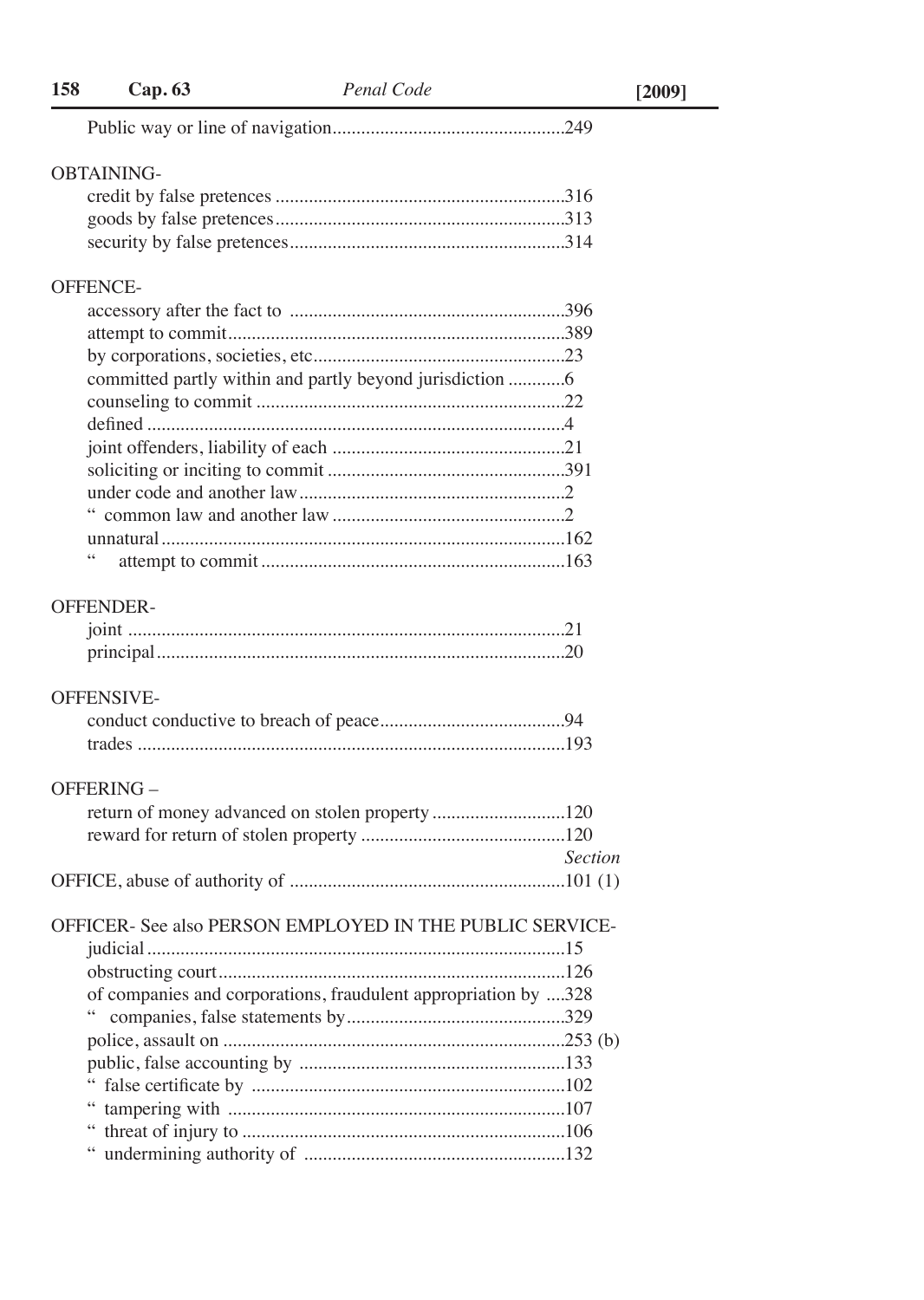| $[2009]$      | Penal Code                                          | Cap. 63        | 159 |
|---------------|-----------------------------------------------------|----------------|-----|
|               | OFFICIAL OR JUDICIAL DOCUMENT, forgery of 351       |                |     |
|               |                                                     |                |     |
| <b>ORDER-</b> |                                                     |                |     |
|               |                                                     |                |     |
| <b>OWNER-</b> |                                                     |                |     |
|               | ${\bf P}$                                           |                |     |
|               |                                                     |                |     |
|               |                                                     |                |     |
|               |                                                     |                |     |
|               |                                                     |                |     |
|               |                                                     |                |     |
| PERJURY-      |                                                     |                |     |
|               | PERMISSION TO PROSECUTE - See CONSENT-to prosecute  |                |     |
|               |                                                     | <b>Section</b> |     |
| PERSON-       |                                                     |                |     |
| $66 - 66$     |                                                     |                |     |
| $66 - 66$     |                                                     |                |     |
|               |                                                     |                |     |
|               |                                                     |                |     |
|               |                                                     |                |     |
|               |                                                     |                |     |
|               |                                                     |                |     |
|               | in building by day or night to commit felony308 (3) |                |     |
|               |                                                     |                |     |
|               |                                                     |                |     |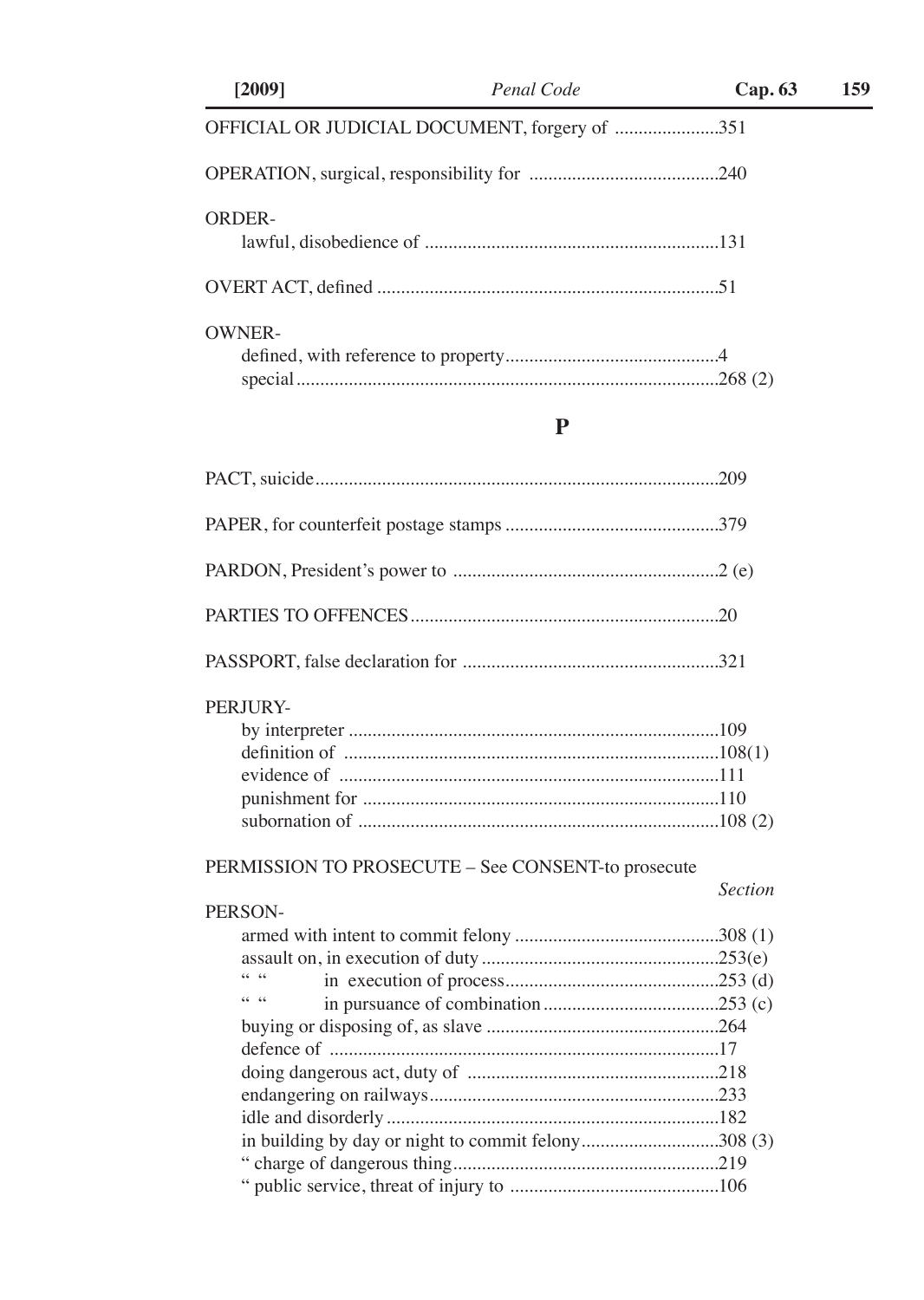| PERSON EMPLOYED IN THE PUBLIC SERVICE –                              |                |
|----------------------------------------------------------------------|----------------|
| See also OFFICER-public-                                             |                |
|                                                                      |                |
| attorney-general's sanction to prosecute for abuse of office 101 (3) |                |
|                                                                      |                |
| charged with administration of property or special duty99            |                |
|                                                                      |                |
|                                                                      |                |
|                                                                      |                |
|                                                                      |                |
|                                                                      |                |
|                                                                      |                |
|                                                                      |                |
|                                                                      |                |
|                                                                      |                |
| PERSONATION-                                                         |                |
|                                                                      |                |
|                                                                      |                |
|                                                                      |                |
|                                                                      |                |
|                                                                      |                |
| $\sim$ 44                                                            |                |
| $\epsilon$                                                           |                |
|                                                                      | <b>Section</b> |
|                                                                      |                |
|                                                                      |                |
|                                                                      |                |
|                                                                      |                |
| PLANTS-                                                              |                |
|                                                                      |                |
|                                                                      |                |
|                                                                      |                |
| POISON-                                                              |                |
|                                                                      |                |
|                                                                      |                |
|                                                                      |                |
|                                                                      |                |

#### POISONING-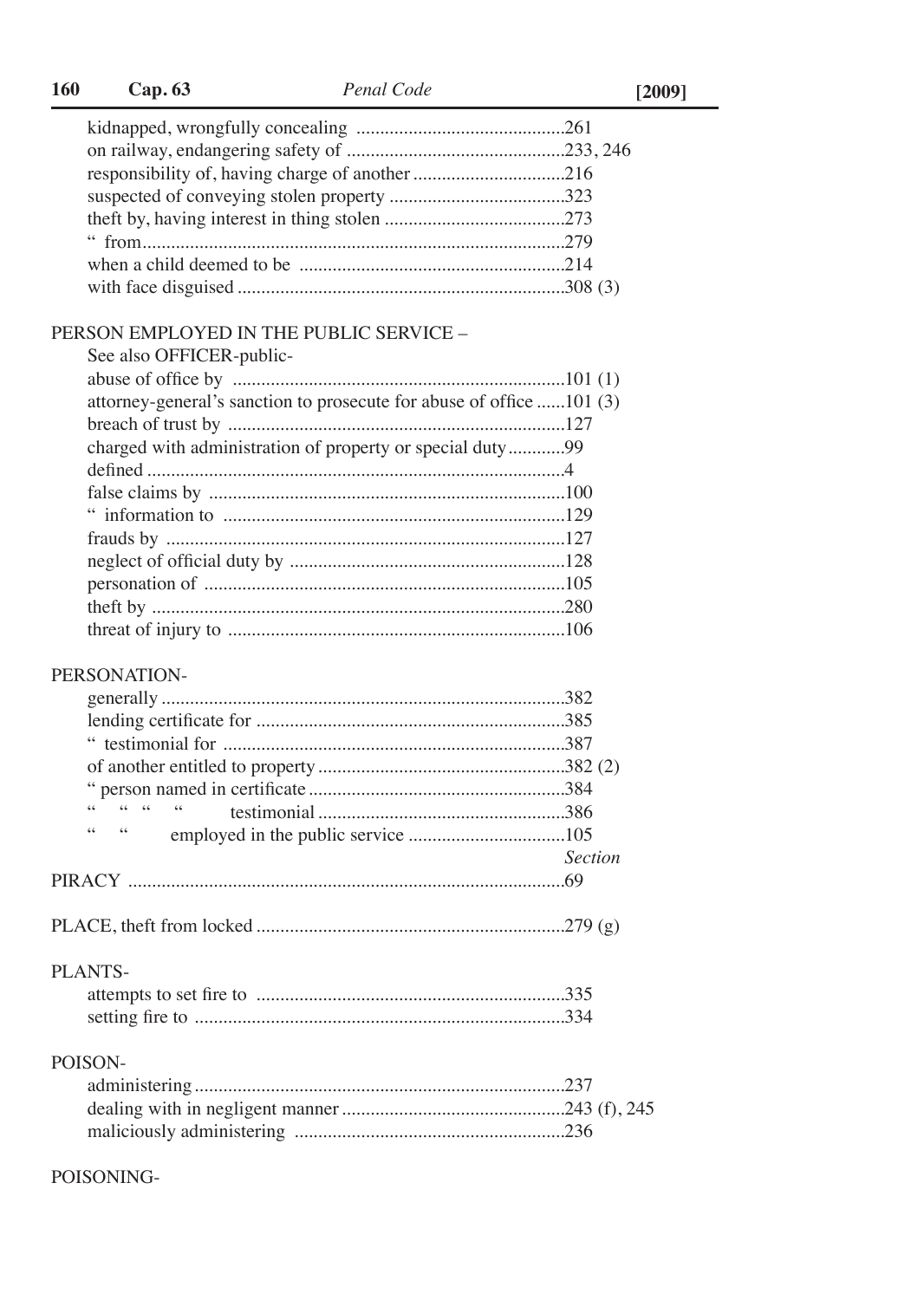| [2009]                                  | Penal Code                                            | Cap. 63        | 161 |
|-----------------------------------------|-------------------------------------------------------|----------------|-----|
|                                         |                                                       |                |     |
| POLICE-                                 |                                                       |                |     |
|                                         |                                                       |                |     |
|                                         |                                                       |                |     |
|                                         |                                                       |                |     |
|                                         |                                                       |                |     |
|                                         |                                                       |                |     |
|                                         |                                                       |                |     |
|                                         |                                                       |                |     |
|                                         |                                                       |                |     |
|                                         |                                                       |                |     |
|                                         | seizure and disposal of prohibited publications by 54 |                |     |
|                                         |                                                       |                |     |
| POSSESSION-                             |                                                       |                |     |
|                                         |                                                       |                |     |
|                                         |                                                       |                |     |
|                                         |                                                       |                |     |
|                                         |                                                       |                |     |
|                                         | person suspected of conveying stolen property323      |                |     |
|                                         |                                                       |                |     |
| $\zeta$ $\zeta$                         |                                                       |                |     |
|                                         |                                                       |                |     |
|                                         |                                                       |                |     |
|                                         |                                                       |                |     |
|                                         | PREGNANT WOMAN, convicted of capital offence211, 212  |                |     |
|                                         |                                                       |                |     |
|                                         |                                                       | <b>Section</b> |     |
| PRESIDENT-                              |                                                       |                |     |
|                                         |                                                       |                |     |
| PRETENCE-                               |                                                       |                |     |
|                                         |                                                       |                |     |
|                                         |                                                       |                |     |
| $\epsilon\,\epsilon=\epsilon\,\epsilon$ |                                                       |                |     |
| $\mathsf{cc}=\mathsf{cc}$               |                                                       |                |     |
| $\mathsf{cc}=\mathsf{cc}$               |                                                       |                |     |
|                                         |                                                       |                |     |
|                                         | PRETENDING TO TELL FORTUNE FOR REWARD319              |                |     |
|                                         |                                                       |                |     |
|                                         |                                                       |                |     |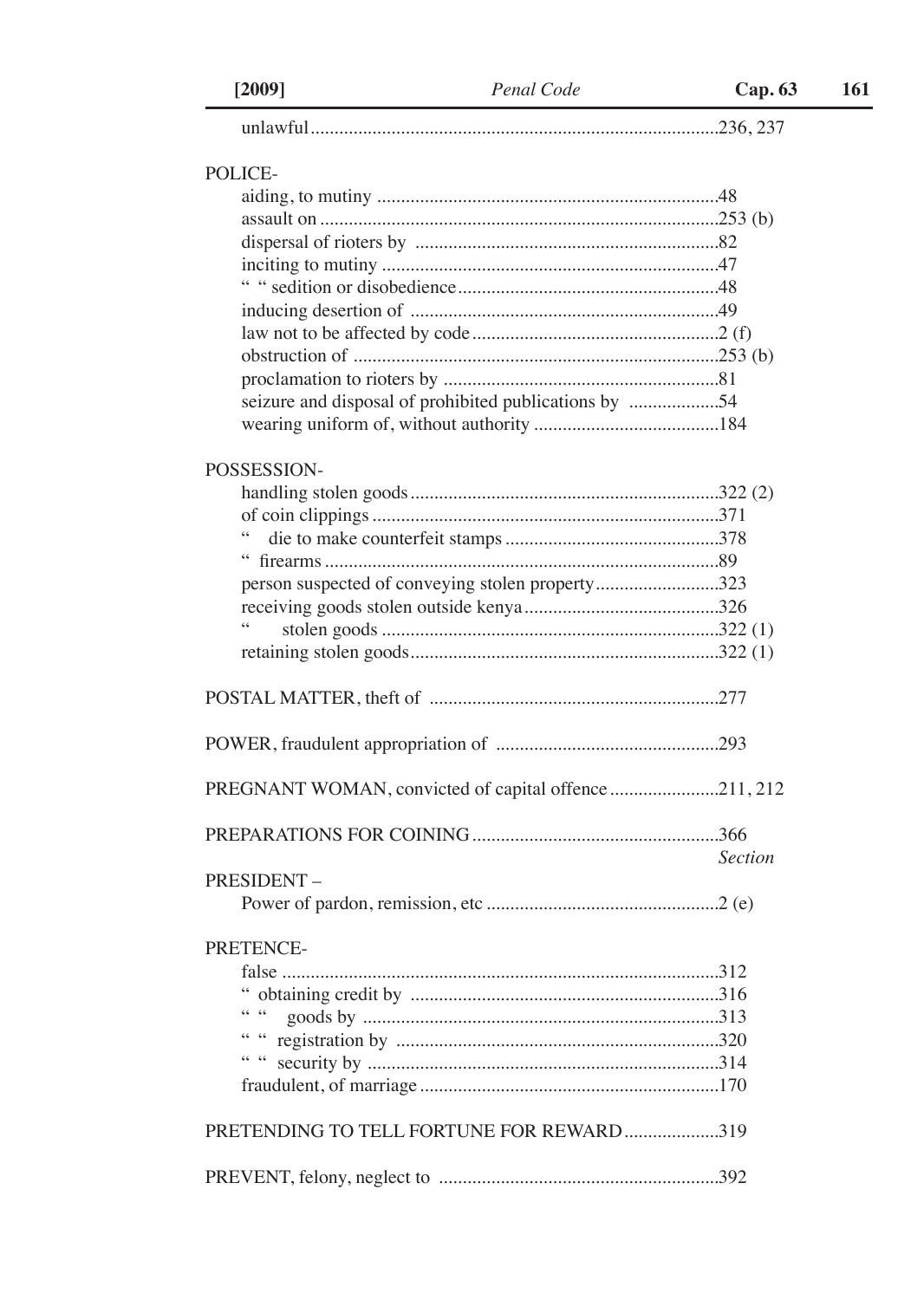| PRISONERS-                                                 |                |
|------------------------------------------------------------|----------------|
|                                                            |                |
|                                                            |                |
|                                                            |                |
| PRIVILEGE-                                                 |                |
|                                                            |                |
|                                                            |                |
| PROCLAMATION-                                              |                |
|                                                            |                |
|                                                            |                |
|                                                            |                |
|                                                            |                |
| PROCURING-                                                 |                |
|                                                            |                |
|                                                            |                |
|                                                            |                |
| PROHIBITED-                                                |                |
|                                                            |                |
|                                                            |                |
| $\zeta$ $\zeta$                                            |                |
| PROPERTY-                                                  |                |
|                                                            |                |
|                                                            |                |
|                                                            |                |
|                                                            |                |
|                                                            |                |
| PROPERTY continued                                         |                |
|                                                            | <b>Section</b> |
| $\zeta$ $\zeta$<br>upon forged testamentary instrument 358 |                |
| $\epsilon$                                                 |                |
|                                                            |                |
|                                                            |                |
|                                                            |                |
|                                                            |                |
|                                                            |                |
|                                                            |                |
| persons suspected of having or conveying stolen 323        |                |
|                                                            |                |
| 66<br>$\zeta$ $\zeta$                                      |                |
|                                                            |                |
|                                                            |                |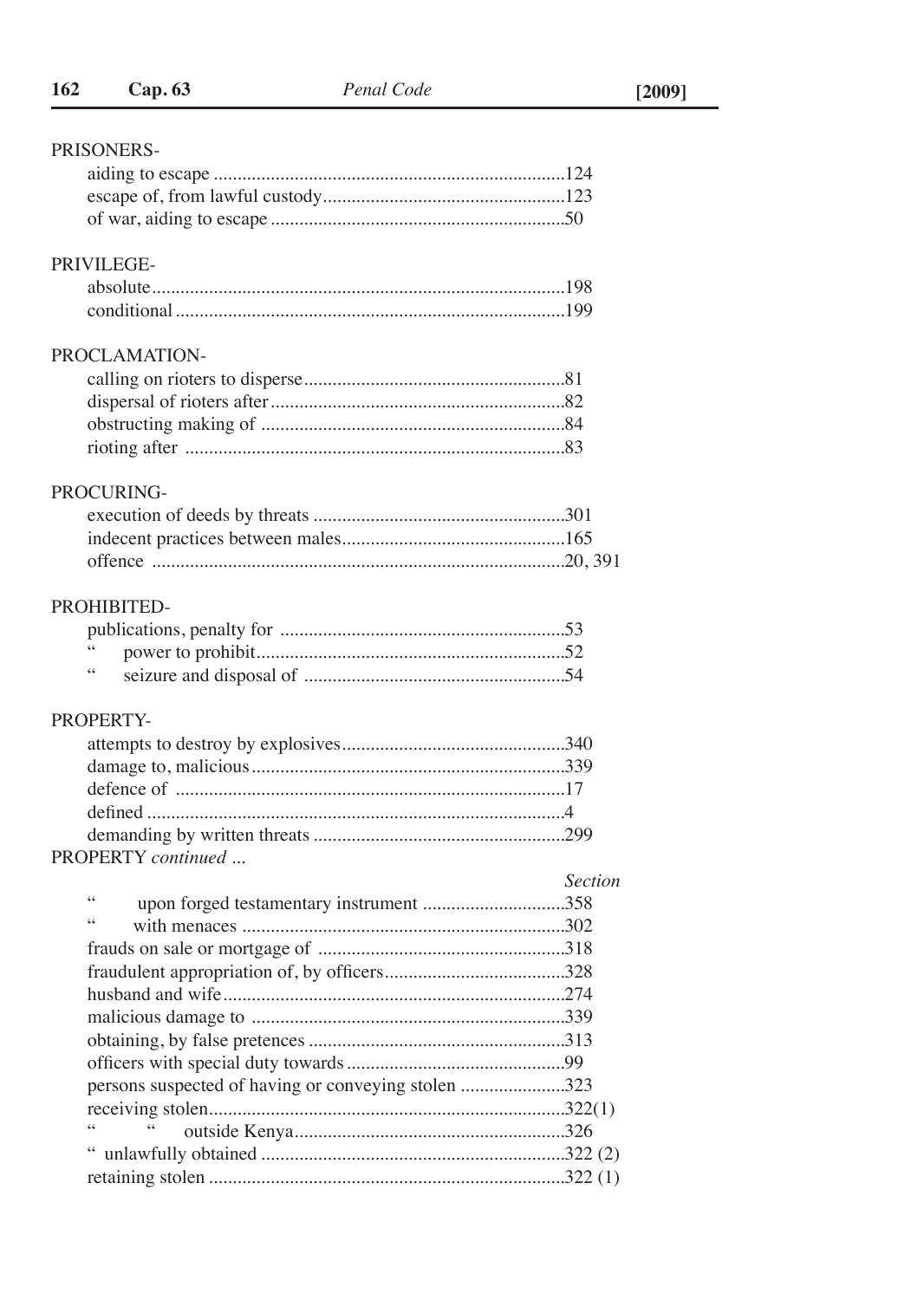| [2009]                                    | Penal Code                                           | Cap. 63<br>163 |
|-------------------------------------------|------------------------------------------------------|----------------|
|                                           |                                                      |                |
|                                           | person suspected of having or conveying stolen 323   |                |
| $\epsilon$ $\epsilon$                     |                                                      |                |
|                                           |                                                      |                |
|                                           |                                                      |                |
| PROSTITUTE-                               |                                                      |                |
|                                           |                                                      |                |
|                                           |                                                      |                |
|                                           |                                                      |                |
| PROVOCATION-                              |                                                      |                |
|                                           |                                                      |                |
|                                           |                                                      |                |
|                                           |                                                      |                |
|                                           | PUBLIC - See also OFFICER AND PERSON EMPLOYED IN THE |                |
| <b>PUBLIC SERVICE-</b>                    |                                                      |                |
|                                           |                                                      |                |
|                                           |                                                      |                |
| <b>PUBLICATION -</b>                      |                                                      |                |
|                                           |                                                      |                |
|                                           |                                                      |                |
|                                           |                                                      |                |
|                                           |                                                      |                |
| $\zeta$ $\zeta$                           |                                                      |                |
| 66                                        |                                                      |                |
|                                           |                                                      |                |
|                                           |                                                      | <b>Section</b> |
| <b>PUNISHMENT-</b>                        |                                                      |                |
|                                           |                                                      |                |
|                                           |                                                      |                |
| 66<br>aa aa aa -<br>$\epsilon$ $\epsilon$ |                                                      |                |
|                                           | " misdemeanour398                                    |                |
|                                           |                                                      |                |
|                                           |                                                      |                |
|                                           |                                                      |                |
| $66 \quad 66 \quad 66$                    |                                                      |                |
| $66 \quad 66 \quad 66$                    |                                                      |                |
| $66 \quad 66 \quad 66$                    |                                                      |                |
|                                           |                                                      |                |
| $66 - 66$                                 |                                                      |                |
| $66 - 66$                                 |                                                      |                |
|                                           |                                                      |                |
| $66-66$                                   |                                                      |                |
|                                           |                                                      |                |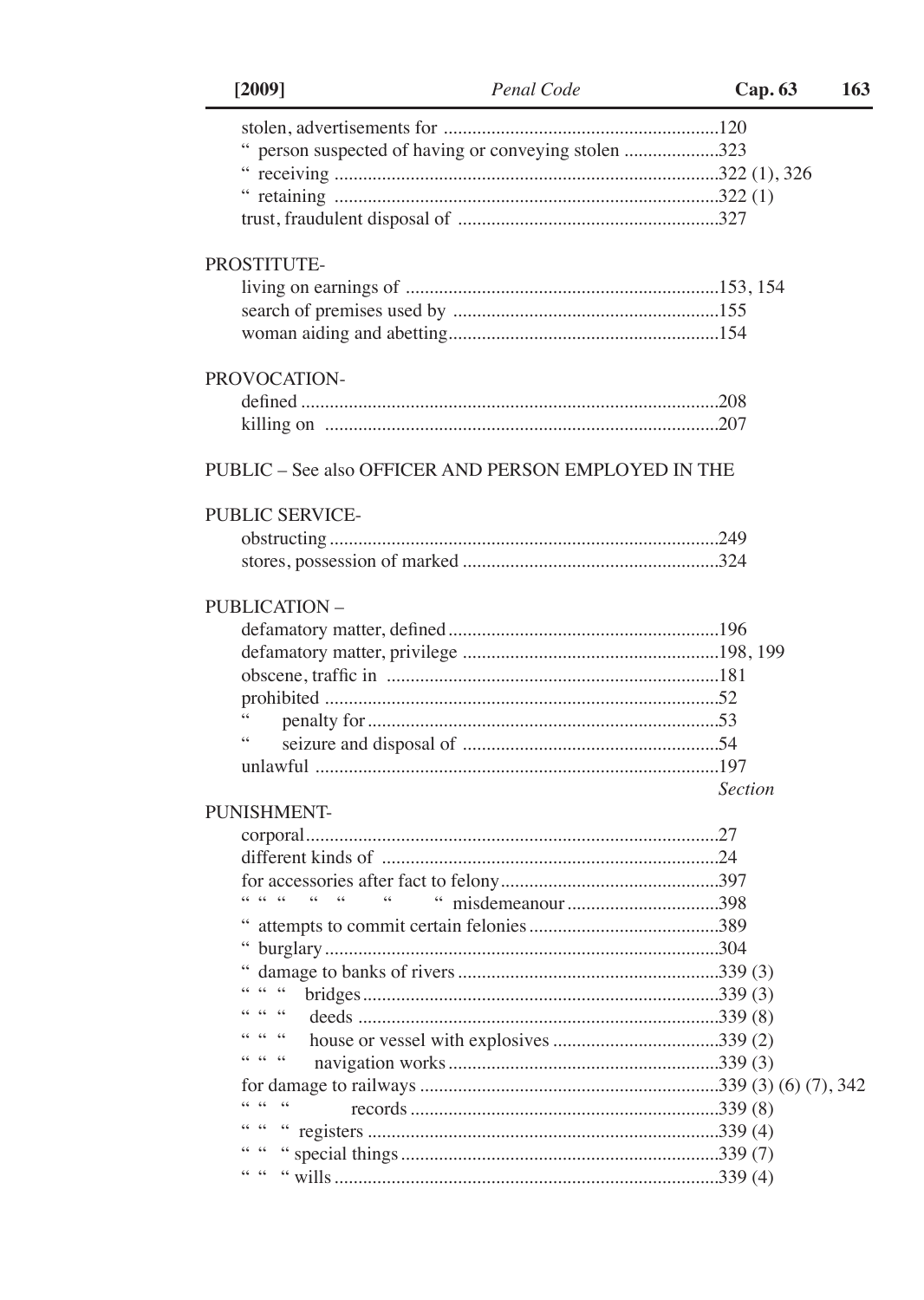| $\,$ 6 $\,$                             |  |
|-----------------------------------------|--|
|                                         |  |
| $\zeta$ $\zeta$                         |  |
| $\zeta$ $\zeta$                         |  |
| $\epsilon\,\epsilon=\epsilon\,\epsilon$ |  |
| $\epsilon$                              |  |
|                                         |  |
|                                         |  |
|                                         |  |
|                                         |  |
| $\zeta$ $\zeta$                         |  |
| $\mathsf{GC}=\mathsf{GC}$               |  |
|                                         |  |
|                                         |  |
|                                         |  |
|                                         |  |

# $\mathbf R$

Section

| RAILWAY-                                           |  |
|----------------------------------------------------|--|
|                                                    |  |
| intentionally endangering safety of persons on 233 |  |
|                                                    |  |
|                                                    |  |
|                                                    |  |
|                                                    |  |
|                                                    |  |
| <b>RECEIVER –</b>                                  |  |
|                                                    |  |
| RECOGNIZANCES-                                     |  |
|                                                    |  |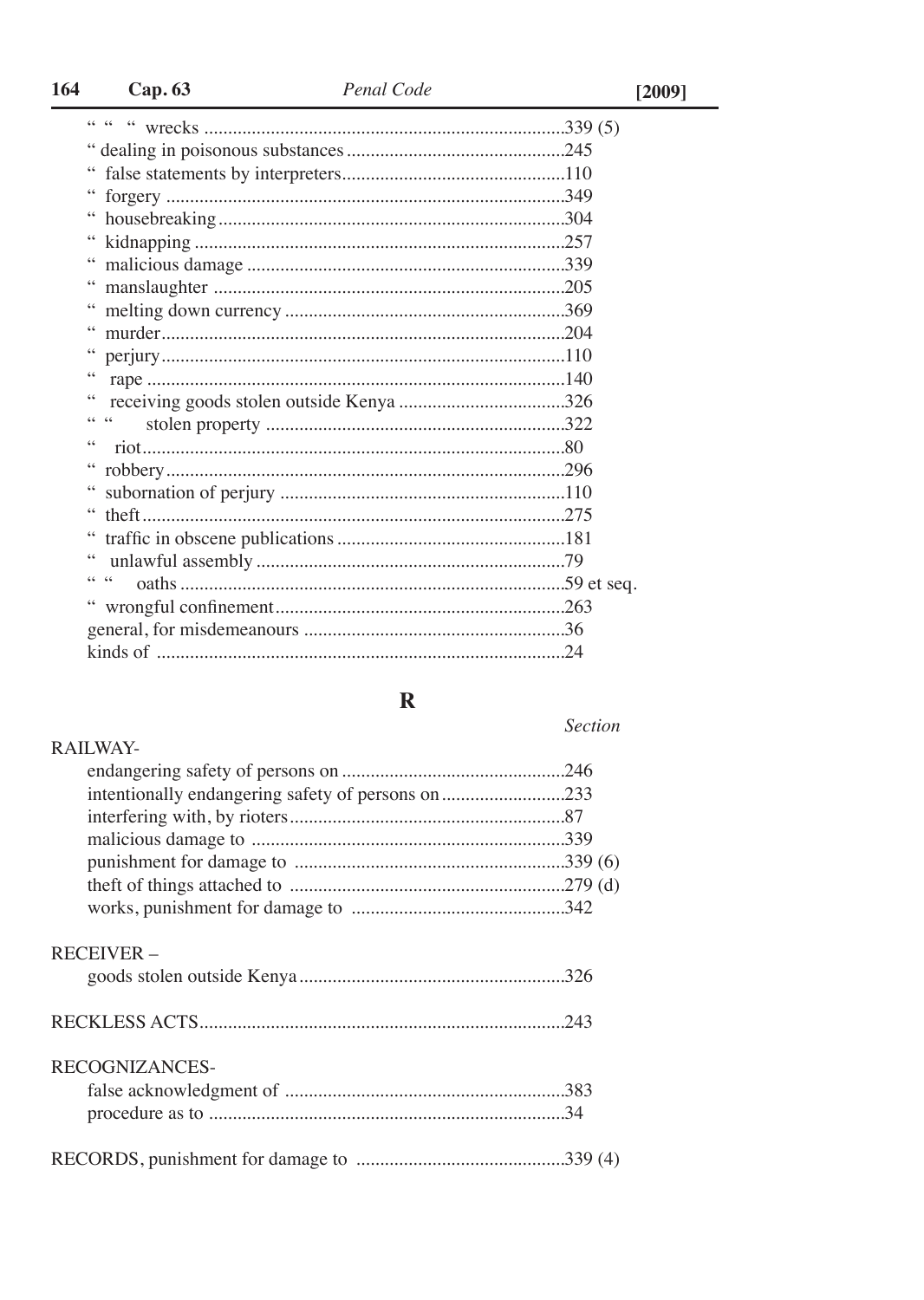| REGISTERS-                                              |         |
|---------------------------------------------------------|---------|
|                                                         |         |
|                                                         |         |
|                                                         |         |
|                                                         |         |
|                                                         |         |
| REGISTRAR, sending false certificate of marriage to 362 |         |
|                                                         |         |
|                                                         |         |
| <b>RELIGIOUS-</b>                                       |         |
|                                                         |         |
|                                                         |         |
|                                                         |         |
|                                                         |         |
| <b>RESISTING-</b>                                       |         |
|                                                         |         |
|                                                         |         |
|                                                         |         |
|                                                         | Section |
| <b>RESPONSIBILITY-</b>                                  |         |
| criminal, for death or maiming, where consent242        |         |
|                                                         |         |
|                                                         |         |
|                                                         |         |
|                                                         |         |
| RETAINING-                                              |         |
|                                                         |         |
|                                                         |         |
|                                                         |         |
|                                                         |         |
| RIOT-                                                   |         |
|                                                         |         |
|                                                         |         |
|                                                         |         |
| <b>RIOTERS-</b>                                         |         |
|                                                         |         |
|                                                         |         |
|                                                         |         |
|                                                         |         |
|                                                         |         |
|                                                         |         |
|                                                         |         |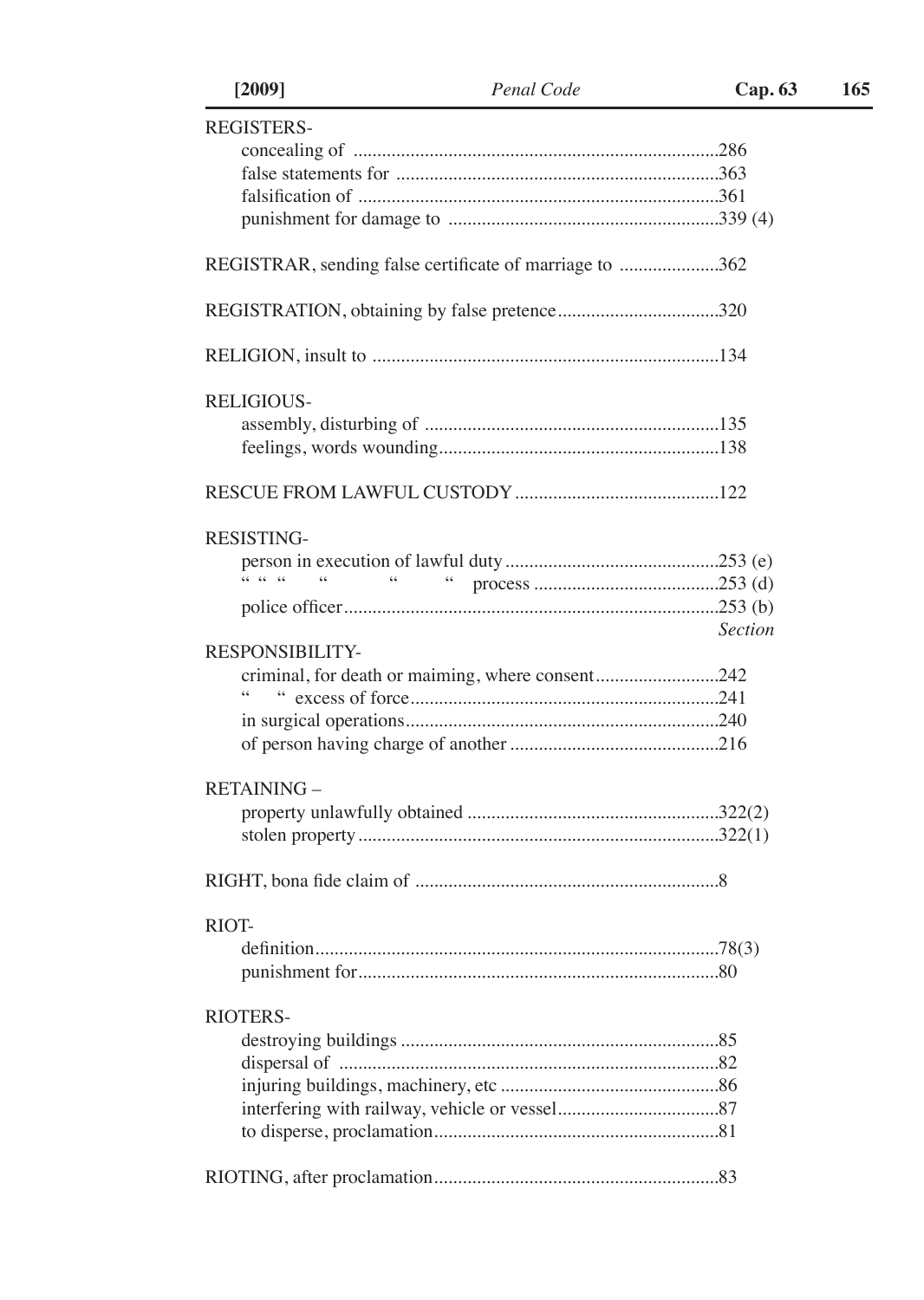# RIOTOUSLY INTERFERING WITH RAILWAY, VEHICLE OR VESSEL ...........................................................................87 ROBBERYattempted ....................................................................................297

## **S**

| SALE-                                                  |
|--------------------------------------------------------|
|                                                        |
|                                                        |
|                                                        |
|                                                        |
|                                                        |
|                                                        |
| <b>Section</b>                                         |
| <b>SECURITY-</b>                                       |
|                                                        |
|                                                        |
|                                                        |
| <b>SELLING ARTICLES BEARING DESIGNS OF CURRENCY376</b> |
| <b>SENTENCE-</b>                                       |
|                                                        |
|                                                        |
|                                                        |
|                                                        |
|                                                        |
|                                                        |
| <b>SERVANT-</b>                                        |
|                                                        |
|                                                        |
|                                                        |
|                                                        |
|                                                        |
|                                                        |
| SLAVE-                                                 |
|                                                        |
|                                                        |
|                                                        |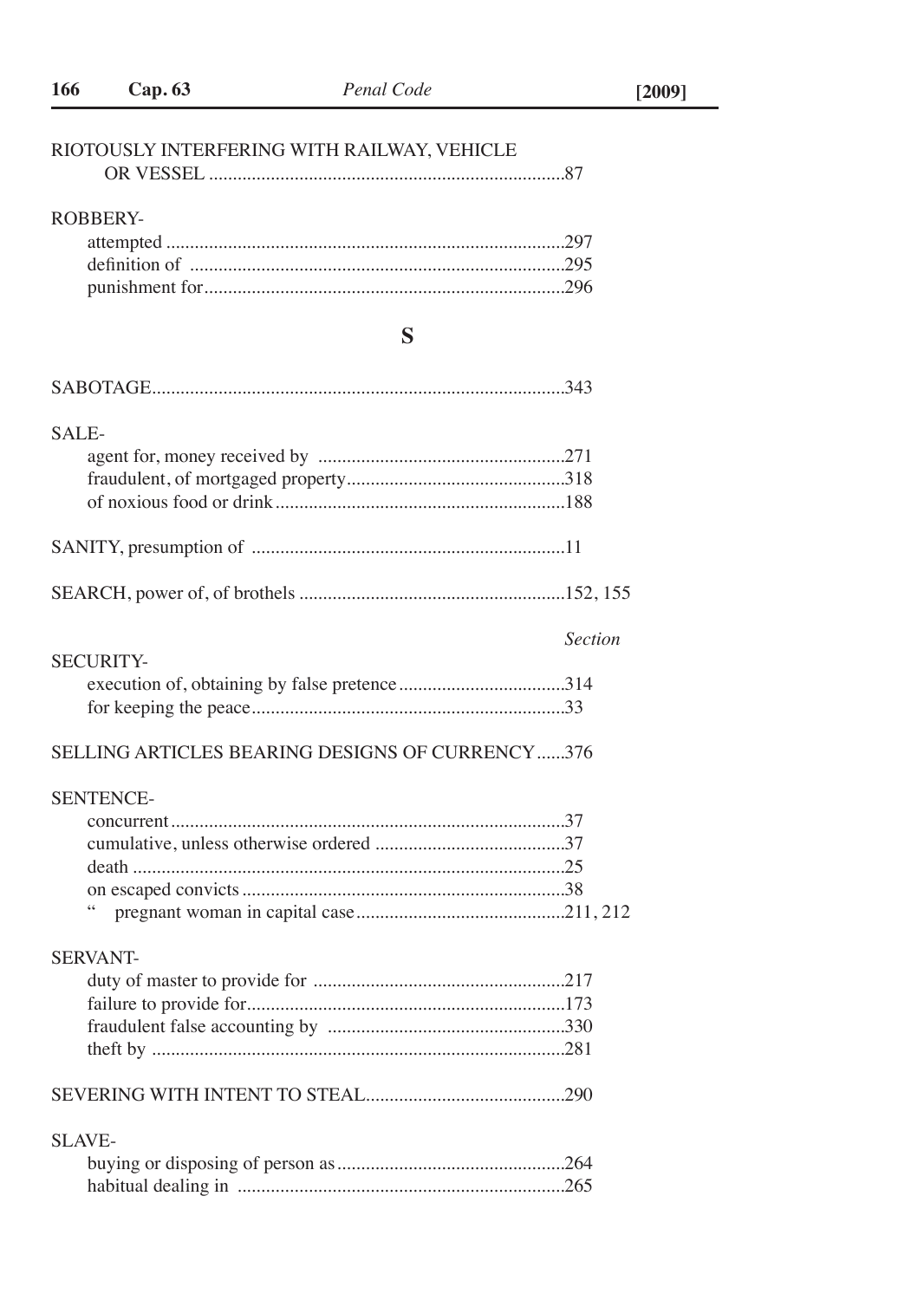| <b>STAMPS-</b>                                            |                |
|-----------------------------------------------------------|----------------|
|                                                           |                |
|                                                           |                |
|                                                           |                |
|                                                           |                |
| <b>STATEMENTS-</b>                                        |                |
|                                                           |                |
|                                                           |                |
|                                                           |                |
| $\epsilon$                                                |                |
|                                                           |                |
| STATUTORY-                                                |                |
|                                                           |                |
|                                                           |                |
|                                                           |                |
|                                                           |                |
|                                                           |                |
|                                                           | <b>Section</b> |
|                                                           |                |
|                                                           |                |
| STOLEN-                                                   |                |
|                                                           |                |
| handling, retaining, removing, disposing stolen goods 322 |                |
|                                                           |                |
| person suspected of conveying stolen property323          |                |
|                                                           |                |
|                                                           |                |
| <b>STORES-</b>                                            |                |
|                                                           |                |
|                                                           |                |
|                                                           | .230           |
|                                                           |                |
| <b>SUBORNATION-</b>                                       |                |
|                                                           |                |
|                                                           |                |
|                                                           |                |
| SUBVERSIVE-                                               |                |
|                                                           |                |
|                                                           |                |
|                                                           |                |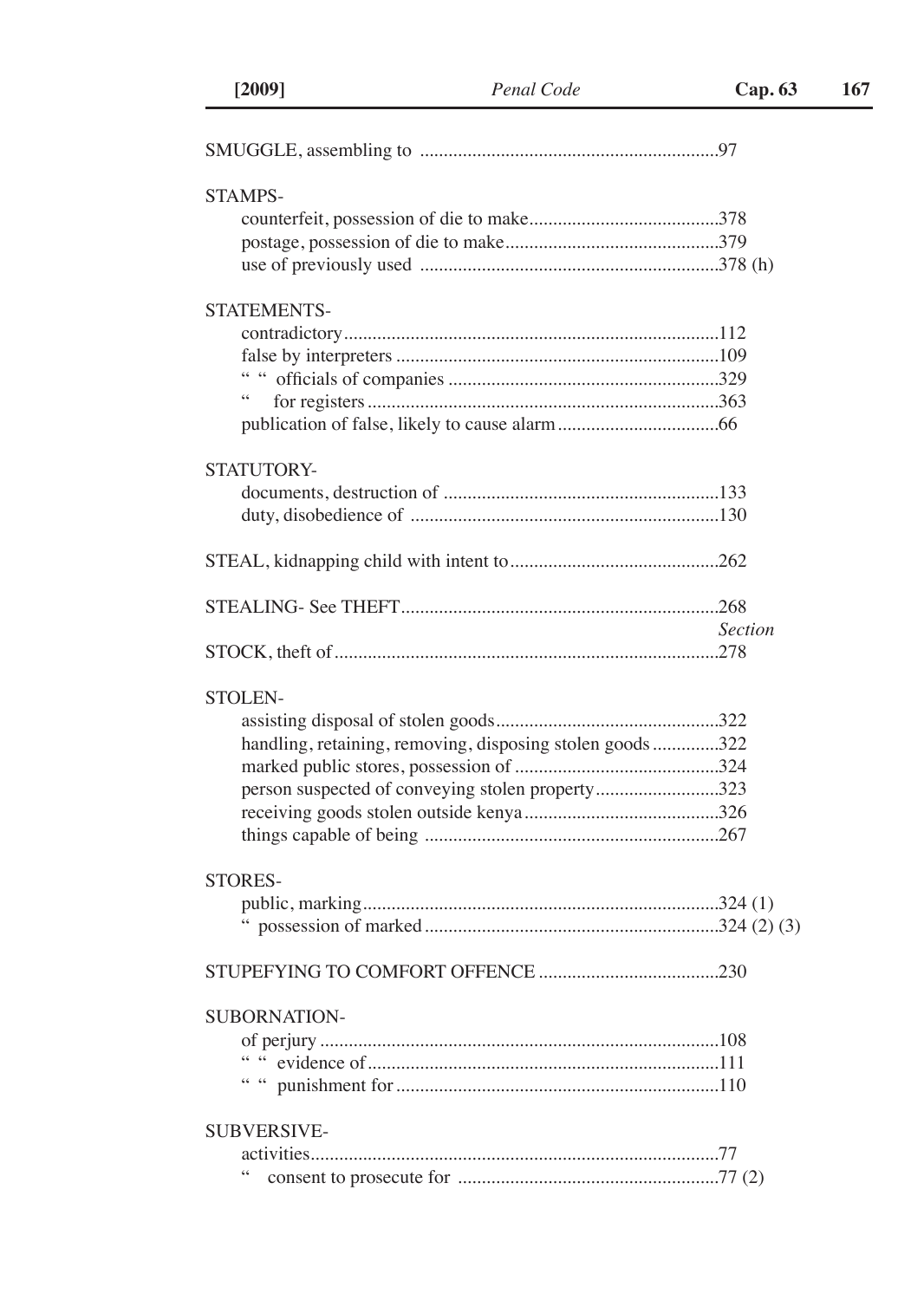#### 168 Cap. 63

Penal Code

#### SUICIDE-

## SURGICAL-

| treatment, rash or negligent endangering life243 (e) |  |
|------------------------------------------------------|--|

# $\mathbf T$

| <b>TESTIMONIAL-</b>                                               |                |
|-------------------------------------------------------------------|----------------|
|                                                                   |                |
|                                                                   |                |
|                                                                   | <b>Section</b> |
| THEFT-                                                            |                |
|                                                                   |                |
|                                                                   |                |
|                                                                   |                |
|                                                                   |                |
|                                                                   |                |
| $\zeta$ $\zeta$                                                   |                |
| $\zeta$ $\zeta$                                                   |                |
|                                                                   |                |
|                                                                   |                |
|                                                                   |                |
|                                                                   |                |
|                                                                   |                |
| demanding property with intent to commit 302                      |                |
|                                                                   |                |
|                                                                   |                |
| in possession of articles for use in or in connexion with 308 (2) |                |
|                                                                   |                |
|                                                                   |                |
| 66                                                                |                |
| 66                                                                |                |
| $\subseteq$ $\subseteq$                                           |                |
| $66-66$                                                           |                |
| $66 - 66$                                                         |                |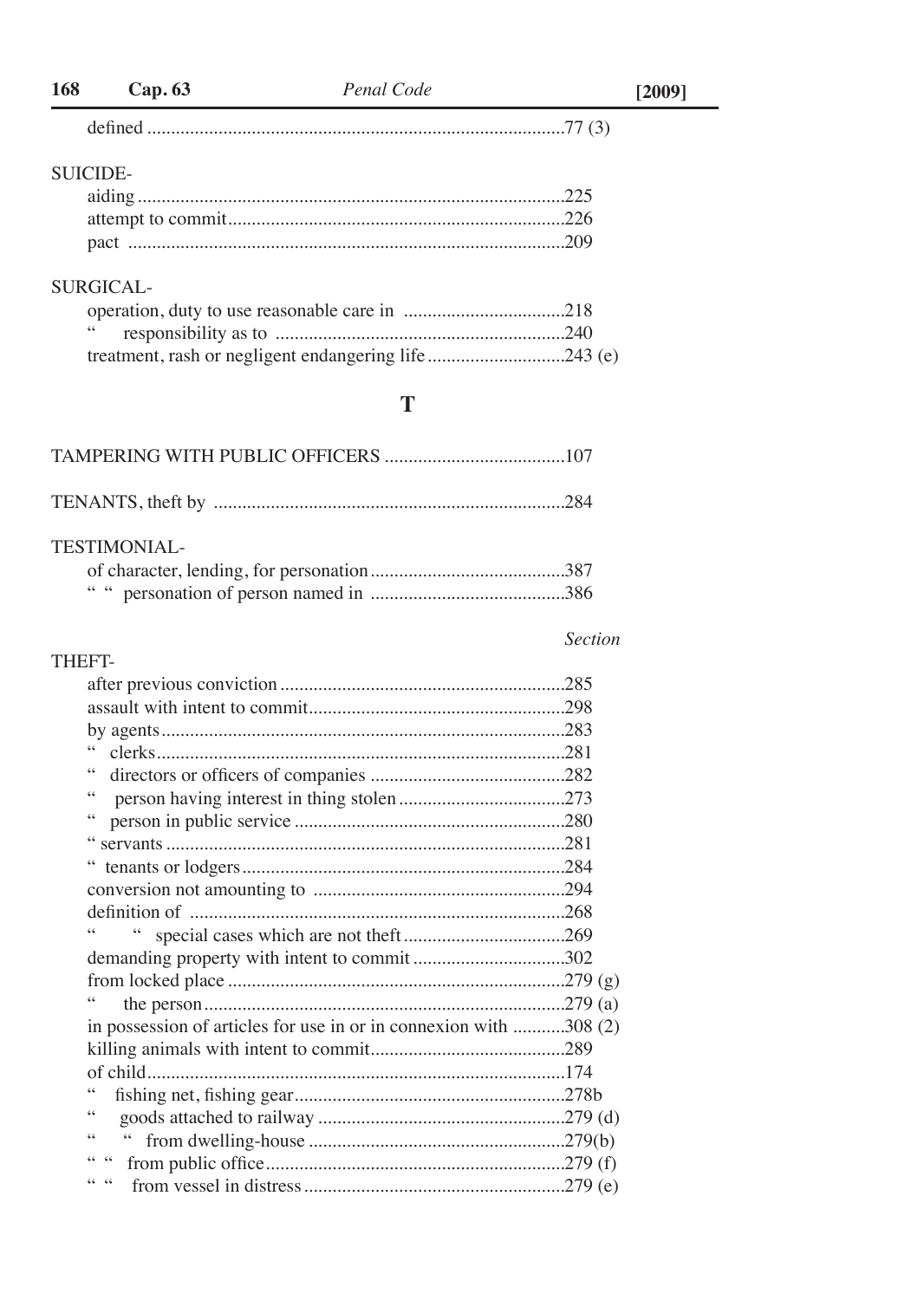| [2009]               | Penal Code                                               | Cap. 63        | 169 |
|----------------------|----------------------------------------------------------|----------------|-----|
| $66 - 66$            |                                                          |                |     |
|                      |                                                          |                |     |
| $\ddot{\phantom{0}}$ |                                                          |                |     |
|                      |                                                          |                |     |
|                      |                                                          |                |     |
|                      | procuring husband or wife to steal property of other 274 |                |     |
|                      |                                                          |                |     |
|                      |                                                          |                |     |
|                      |                                                          |                |     |
|                      |                                                          |                |     |
| <b>THREATENING-</b>  |                                                          |                |     |
|                      |                                                          |                |     |
| $\epsilon$           |                                                          |                |     |
| <b>THREATS-</b>      |                                                          |                |     |
|                      |                                                          |                |     |
|                      |                                                          |                |     |
|                      |                                                          |                |     |
|                      |                                                          |                |     |
|                      |                                                          |                |     |
|                      |                                                          |                |     |
| THREATS continued    |                                                          |                |     |
|                      |                                                          | <b>Section</b> |     |
|                      |                                                          |                |     |
|                      |                                                          |                |     |
|                      | TRACING POSSESSION OF PROPERTY SUSPECTED                 |                |     |
|                      |                                                          |                |     |
|                      |                                                          |                |     |
| <b>TRADE-</b>        |                                                          |                |     |
|                      |                                                          |                |     |
|                      |                                                          |                |     |
|                      |                                                          |                |     |
|                      |                                                          |                |     |
|                      |                                                          |                |     |
|                      |                                                          |                |     |
|                      |                                                          |                |     |
|                      |                                                          |                |     |
|                      |                                                          |                |     |
|                      |                                                          |                |     |
|                      |                                                          |                |     |
|                      |                                                          |                |     |
|                      |                                                          |                |     |
|                      |                                                          |                |     |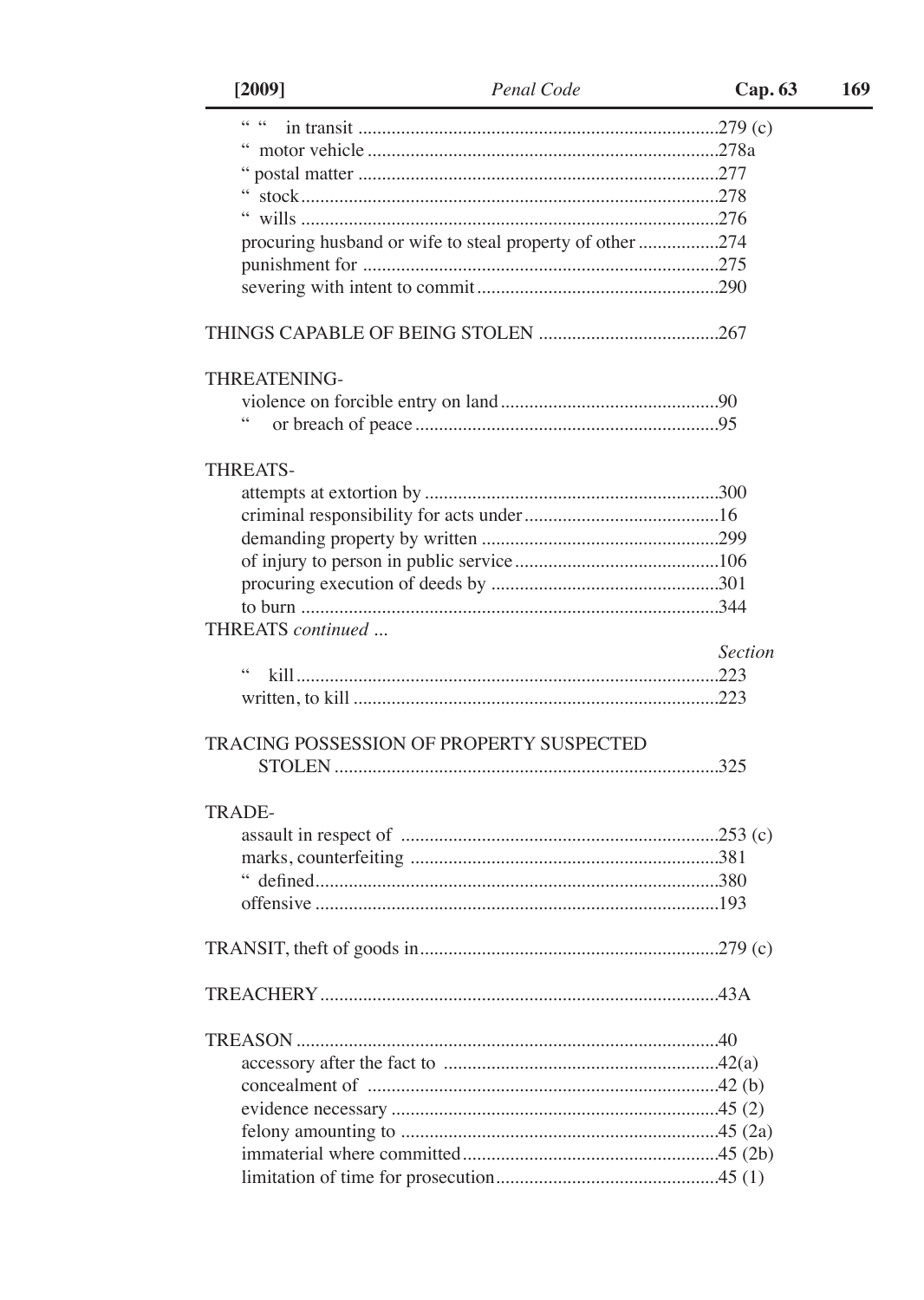| 170 | Cap. 63 | Penal Code                                            | 2009 |
|-----|---------|-------------------------------------------------------|------|
|     |         |                                                       |      |
|     |         |                                                       |      |
|     |         |                                                       |      |
|     |         |                                                       |      |
|     |         | TRUSTEES, fraudulently disposing of trust property327 |      |

# $\mathbf U$

#### UNIFORM-

### UNLAWFUL-

| UNLAWFUL continued |  |
|--------------------|--|

| <b>Section</b> |
|----------------|
|                |
|                |
|                |

#### UNLAWFUL OATHS - See OATHS.

| UNSAFE VESSEL, conveying person in, for hire 248 |  |
|--------------------------------------------------|--|
| <b>UTTERING-</b>                                 |  |
|                                                  |  |
|                                                  |  |
|                                                  |  |
|                                                  |  |
|                                                  |  |
|                                                  |  |
|                                                  |  |
|                                                  |  |
|                                                  |  |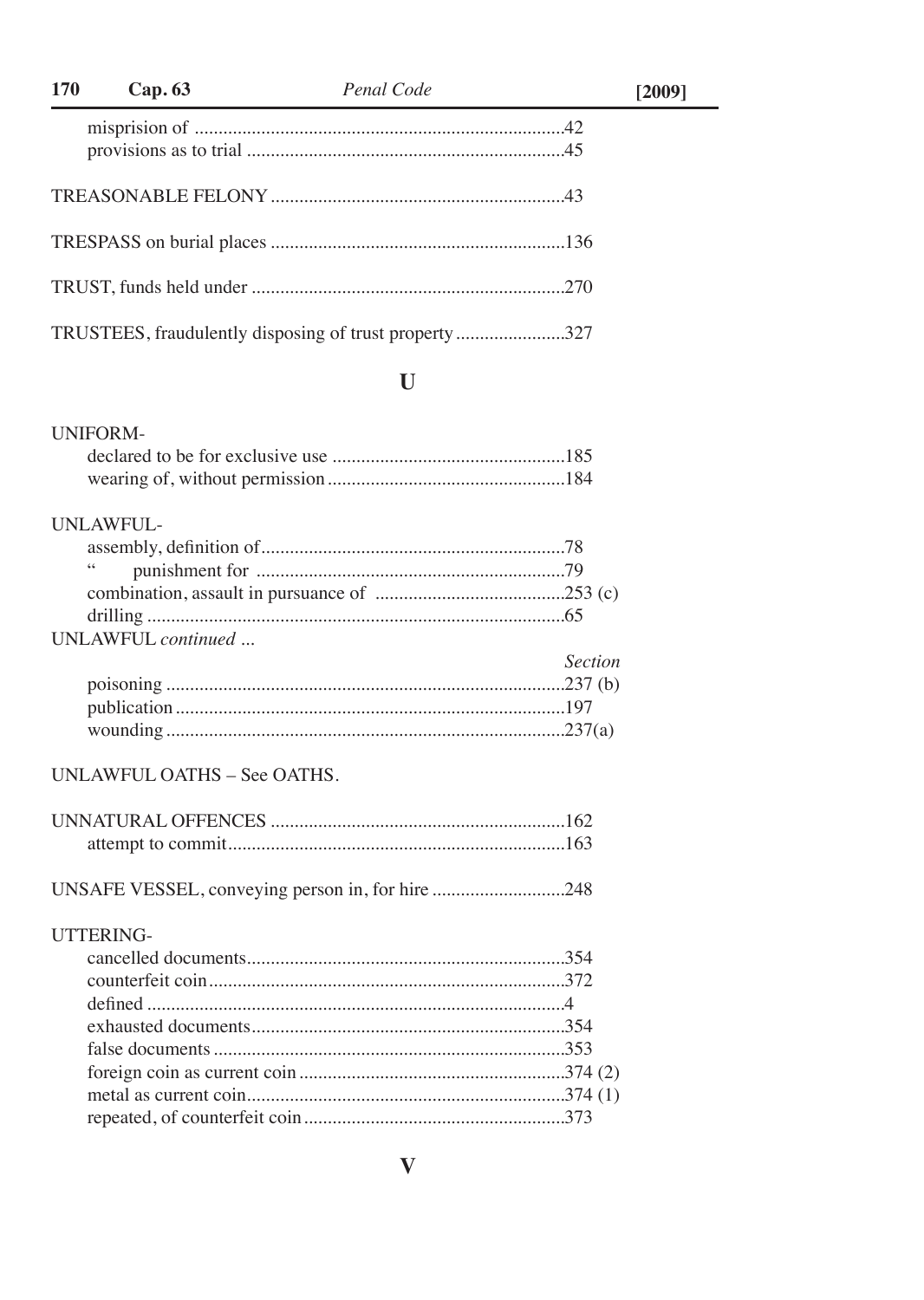| <b>VEHICLE-</b> |  |
|-----------------|--|
|                 |  |
|                 |  |
|                 |  |
| VESSEL-         |  |

| <b>VESSEL-</b> |  |
|----------------|--|
|                |  |
|                |  |
|                |  |
|                |  |
|                |  |
|                |  |
|                |  |
|                |  |
|                |  |
|                |  |
|                |  |
|                |  |

Section

| VIOLENCE- |  |
|-----------|--|
|           |  |
|           |  |
|           |  |

#### W

| WAR-                                                          |  |
|---------------------------------------------------------------|--|
|                                                               |  |
|                                                               |  |
| WARRANTS, false, for money payable under public authority 360 |  |
|                                                               |  |
|                                                               |  |
| WIFE-                                                         |  |
|                                                               |  |
| or husband, procuring to steal property of the other 274      |  |
| WILLS-                                                        |  |
|                                                               |  |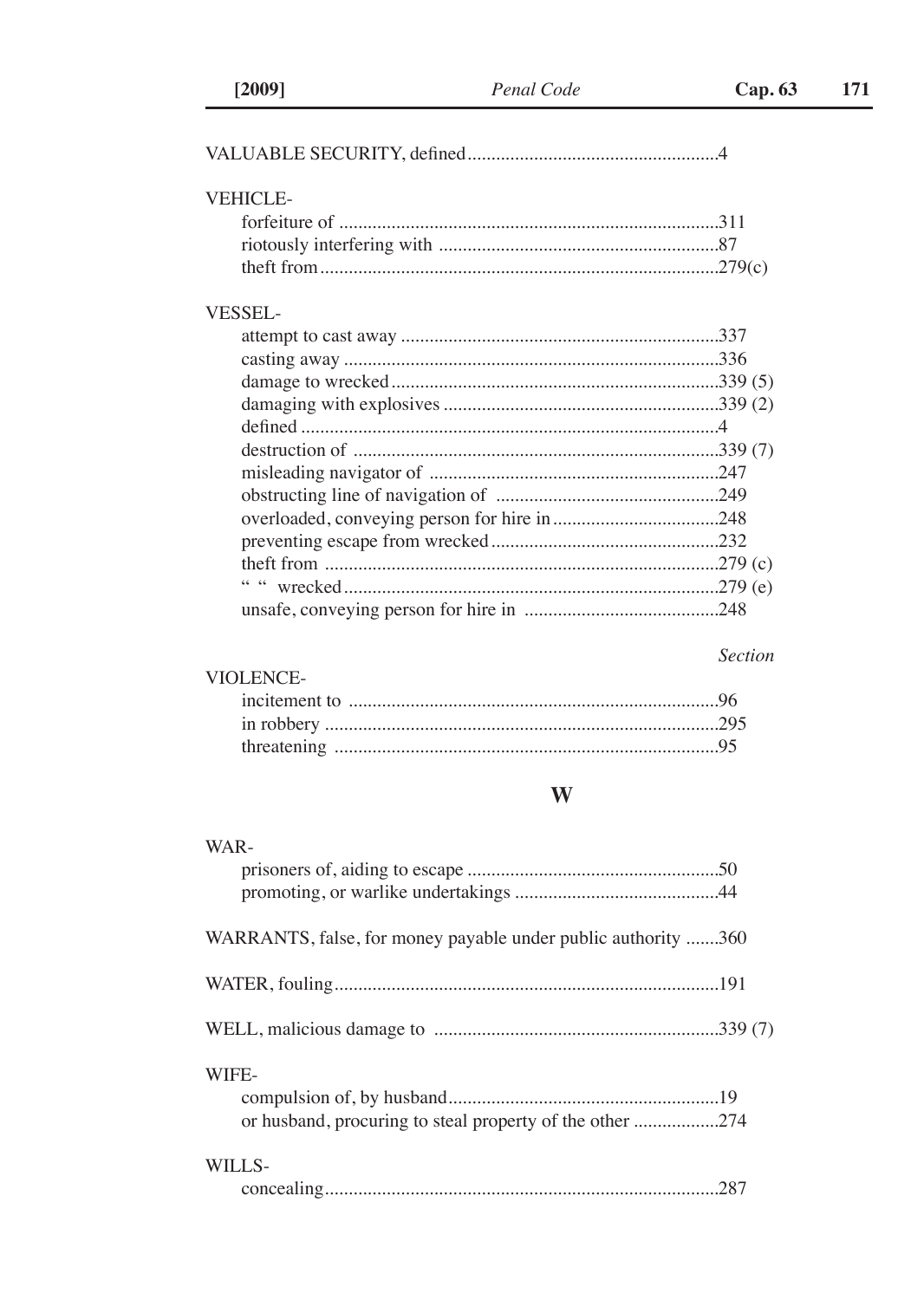| 172 | Cap.63 |  |
|-----|--------|--|
|-----|--------|--|

| WITNESSES-                                         |
|----------------------------------------------------|
|                                                    |
|                                                    |
|                                                    |
|                                                    |
| WOMAN-See also DEFILEMENT-                         |
|                                                    |
|                                                    |
|                                                    |
|                                                    |
|                                                    |
|                                                    |
|                                                    |
|                                                    |
|                                                    |
|                                                    |
| procedure where convicted of capital offence 212   |
|                                                    |
| <b>Section</b>                                     |
| WORDS-                                             |
|                                                    |
|                                                    |
|                                                    |
|                                                    |
|                                                    |
|                                                    |
| WRECK-See VESSEL.                                  |
|                                                    |
| WRONGFUL-                                          |
| concealment or confinement of kidnapped person 261 |
|                                                    |
| <b>LEGISLATION</b>                                 |
| <b>Orders under section 52</b>                     |
|                                                    |

#### **THE PENAL CODE (PROHIBITED PUBLICATIONS) ORDER**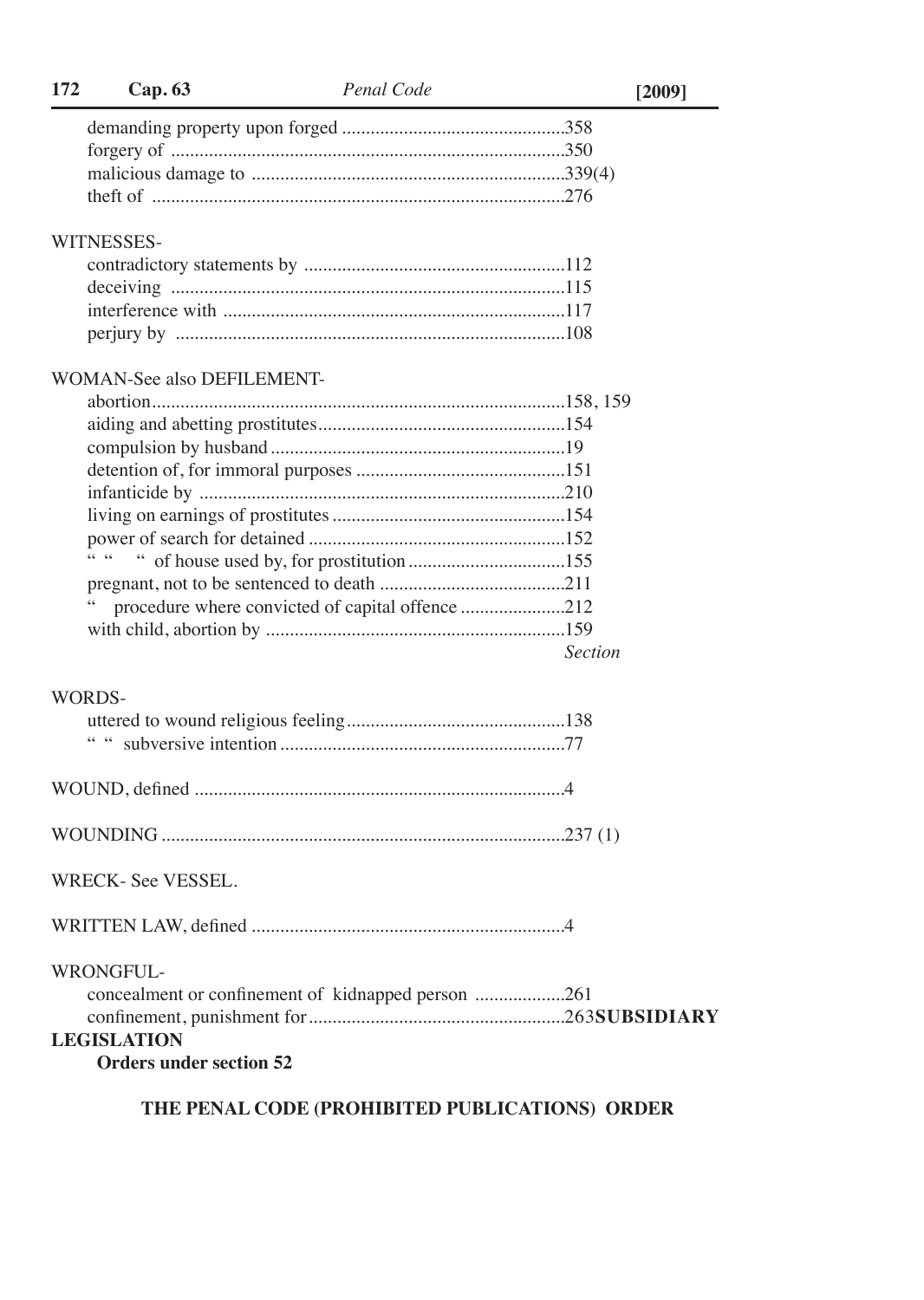#### **SUBSIDIARY LEGISLATION Orders under section 52**

#### **THE PENAL CODE (PROHIBITED PUBLICATIONS) ORDER**

1. This Order may be cited as the Penal Code (Prohibited Publications) Order.

2. The importation of a periodical publication entitled *Revolution in Africa* and all past and future issues thereof is prohibited.

3. The importation of a periodical publication entitled *Sauti Ya Urafiki* and all past and future issues thereof is prohibited.

4. The importation of a periodical publication entitled *News*  (monthly illustrated from the German Democratic Republic), and all past and future issues thereof, is prohibited.

5. The importation of a periodical publication entitled *Who Rules Kenya?*, and all past and future issues thereof, is prohibited.

6. The importation of a publication entitled *The Reds and the Blacks - a Personal Adventure*, purporting to be written by William Attwood and to be published by Harper and Row of New York, Evanston and London, and Hutchinsons of London, is prohibited.

7. The importation of a publication entitled *Cheche Moja Yaweza Kuanzisha Moto Mbugani*, purporting to be written by Mao Tse-tung and published by *Ofisi ya Uchapaji wa Lugha za Kigeni*, Peking, is prohibited.

8. The importation of a publication entitled *Quotations from Chairman Mao Tse-tung*, purporting to be written by Mao Tse-tung and to be published by the Foreign Languages Press, Peking, 1966, is prohibited.

9. The importation of all past or future publications purporting to be published by the Foreign Languages Press, Peking, is prohibited.

10. The importation of any publication depicting or containing any symbol, emblem, device, colours, slogan, motto, words or letters signifying any association with or support for a political object or political organization is prohibited.

11. The importation of a publication entitled *The African Communis*t,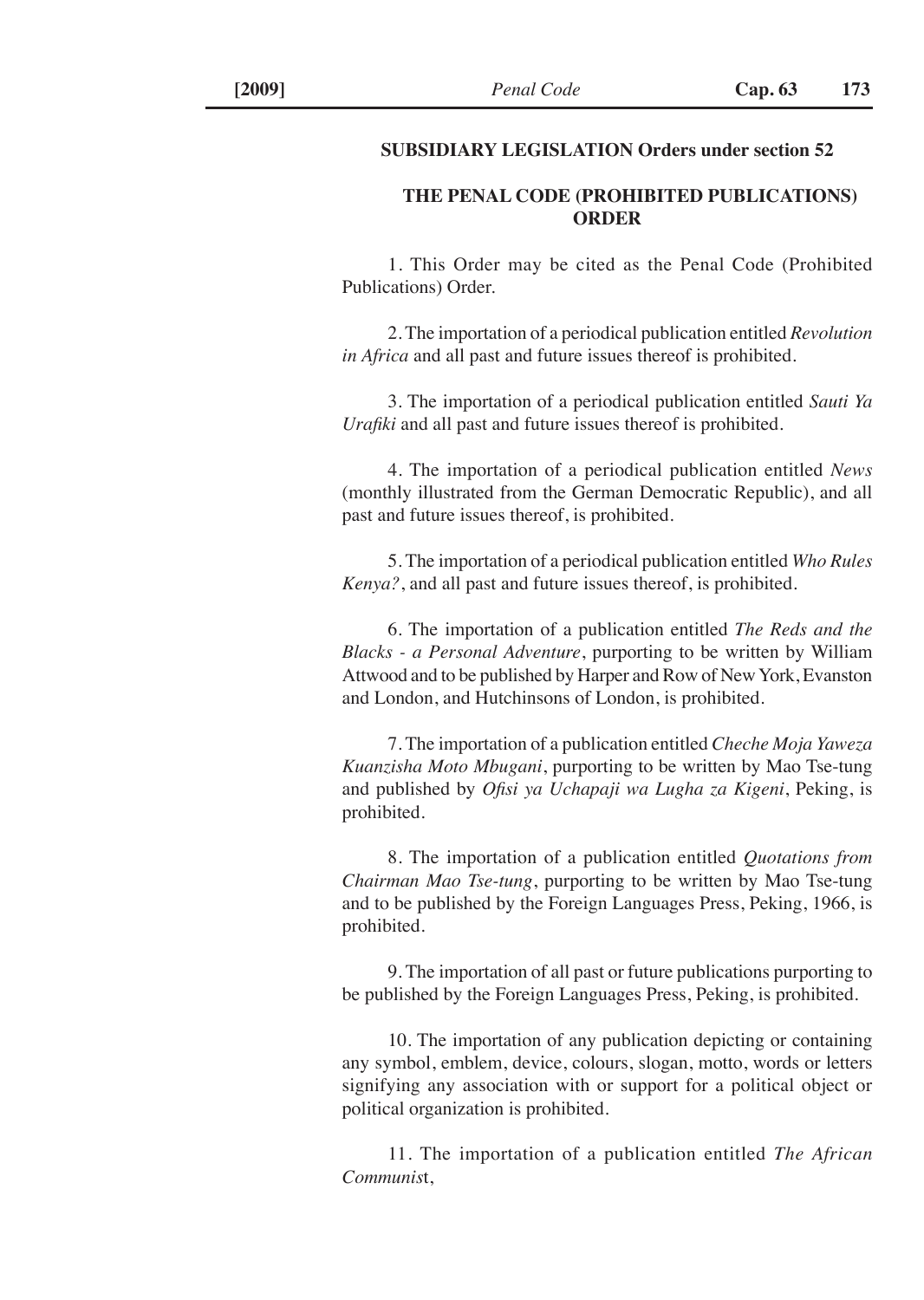#### **[Subsidiary]**

L.N.87/1965, L.N.38/1967, L.N.55/1967, L.N.95/1967, L.N.108/1967, L.N.111/1967, L.N.112/1967, L.N.166/1967, L.N.208/1967, L.N.100/1968, L.N.121/1968, L.N.163/1968, L.N.164/1968, L.N.165/1968, L.N.179/1968, L.N.36/1969, L.N. 49/1969, L.N. 1/1970, L.N. 5/1970, L.N. 25/1981.

#### **SUBSIDIARY LEGISLATION Orders under section 52**

#### **THE PENAL CODE (PROHIBITED PUBLICATIONS) ORDER**

1. This Order may be cited as the Penal Code (Prohibited Publications) Order.

2. The importation of a periodical publication entitled *Revolution in Africa* and all past and future issues thereof is prohibited.

3. The importation of a periodical publication entitled *Sauti Ya Urafiki* and all past and future issues thereof is prohibited.

4. The importation of a periodical publication entitled *News*  (monthly illustrated from the German Democratic Republic), and all past and future issues thereof, is prohibited.

5. The importation of a periodical publication entitled *Who Rules Kenya?*, and all past and future issues thereof, is prohibited.

6. The importation of a publication entitled *The Reds and the Blacks - a Personal Adventure*, purporting to be written by William Attwood and to be published by Harper and Row of New York, Evanston and London, and Hutchinsons of London, is prohibited.

7. The importation of a publication entitled *Cheche Moja Yaweza Kuanzisha Moto Mbugani*, purporting to be written by Mao Tse-tung and published by *Ofisi ya Uchapaji wa Lugha za Kigeni*, Peking, is prohibited.

8. The importation of a publication entitled *Quotations from Chairman Mao Tse-tung*, purporting to be written by Mao Tse-tung and to be published by the Foreign Languages Press, Peking, 1966, is prohibited.

9. The importation of all past or future publications purporting to be published by the Foreign Languages Press, Peking, is prohibited.

10. The importation of any publication depicting or containing any symbol, emblem, device, colours, slogan, motto, words or letters signifying any association with or support for a political object or political organization is prohibited.

11. The importation of a publication entitled *The AfricanCommunis*t,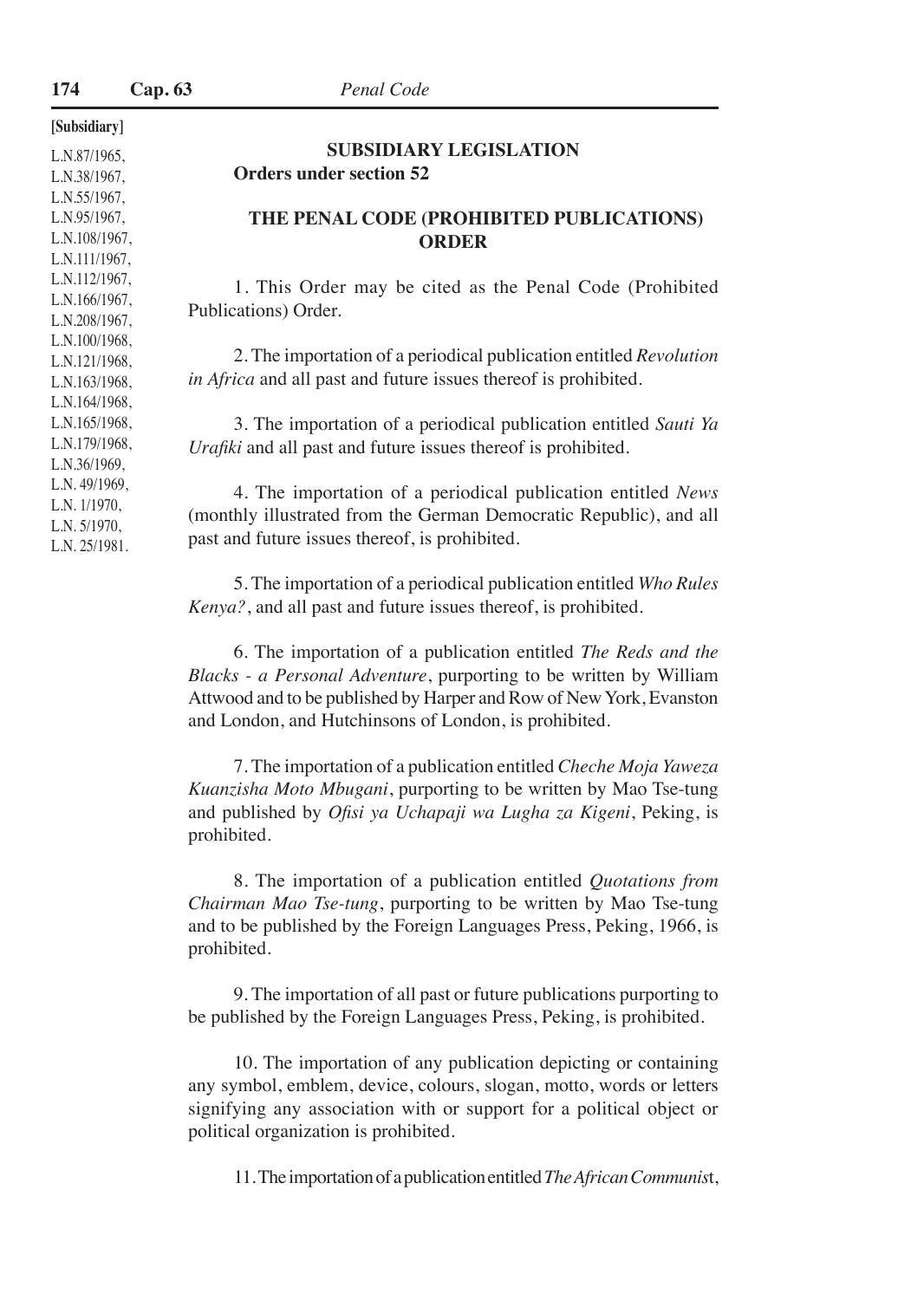| Penal Code                                                      | Cap. 63      | 175 |
|-----------------------------------------------------------------|--------------|-----|
| purporting to be written by the South African Communist         | [Subsidiary] |     |
| Party and to be published by X-Press Print (T.U.), 5 Felixstone |              |     |

12. The importation of a magazine entitled *Adam*, purporting to be published monthly by Knight Publishing Corp., Los Angeles, and to be edited by Merrill Miller, is prohibited.

Road, N.W.10, London, is prohibited.

13. The importation of a magazine entitled *Cavalier,* purporting to be published monthly by Arizill Publishing Co., 145 East 49th St., New York, N.Y., and to be edited by Douglas Allen, is prohibited.

14. The importation of a magazine entitled *Men Only*, purporting to be published by the Proprietors City Magazine, Ltd., 167, Fleet Street, London, E.C.4, England is prohibited.

15. The importation of a publication entitled *The Uganda Crisis*  1968 - Two Years After the Battle of Mengo Hill purporting to be edited by N. Nasamba, is prohibited.

16. The importation of a newspaper entitled *The Nationalist*  published and printed in Dar es Salaam and all past and future issues thereof are prohibited.

17. The importation of all past and future issues of a periodical publication entitled *World Revolution* purporting to be published by the Progressive Labour Party and printed by Union Labor New York is prohibited.

18. The importation of all past and future issues of a periodical publication entitled *Sauti ya Wananchi* purporting to be published by the Kenya Socialist Group and printed in London, is prohibited.

19. The importation of all past and future issues of a periodical publication entitled *Africa and the World* purporting to be published by PANAF Publications Ltd., London, is prohibited.

20. All future issues of the periodical publication entitled *Voice of Africa* published by Nairo-North Company Limited are declared to be prohibited publications.

**Declarations that uniforms, etc., used by persons performing services in the public interest shall be for the exclusive use of those persons, under section 185 (1)**

L .N. 393/1956.

Any badge, belt-buckle or button bearing, or in the form of,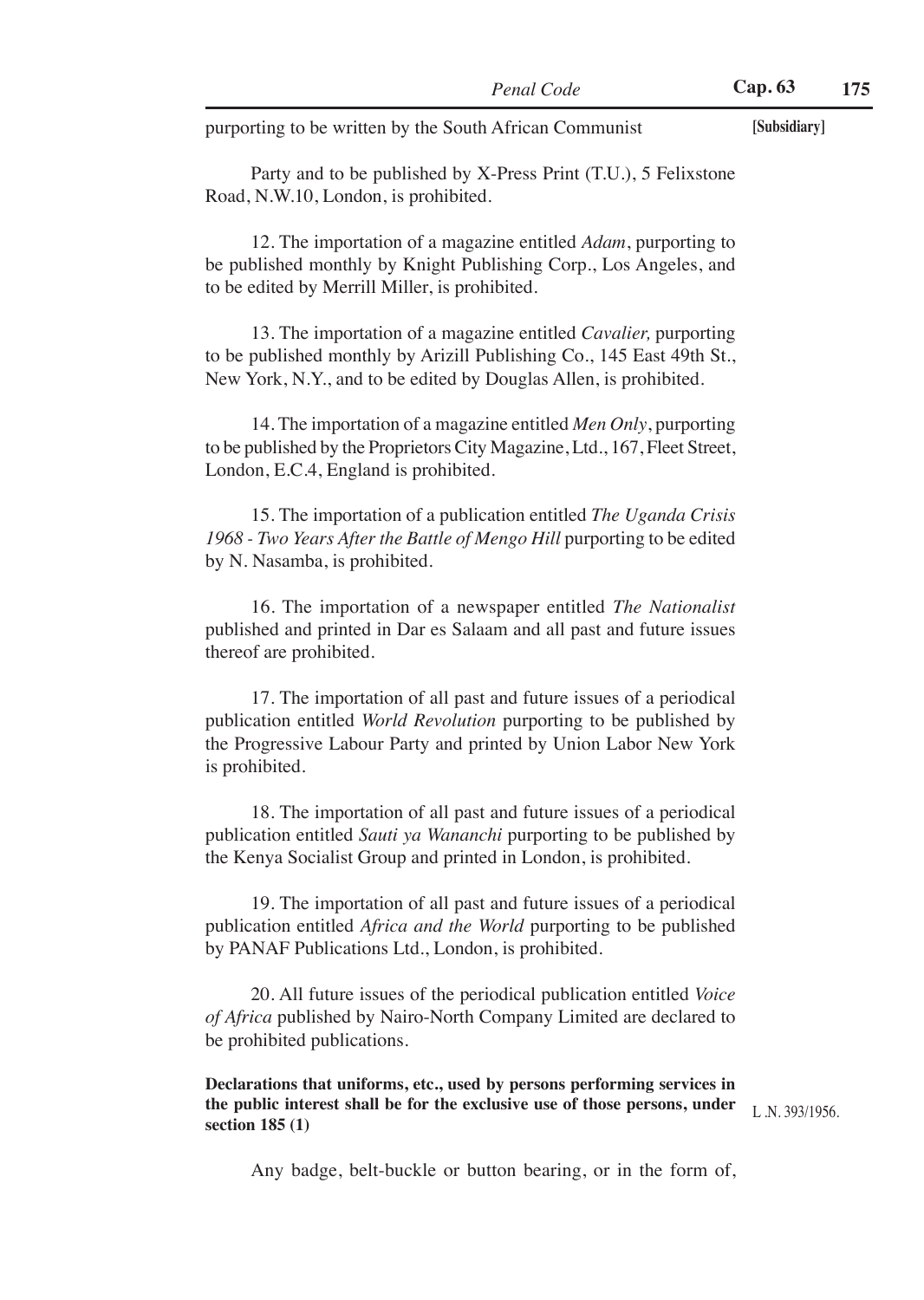| 176                                    | Cap.63 | Penal Code                                                                     |
|----------------------------------------|--------|--------------------------------------------------------------------------------|
| [Subsidiary]                           |        | the Boys Scouts emblem, namely, a fleur-de-lis with the words "Boy<br>Scouts". |
| Cap. 24 (1948), Sub.                   |        | shall be for the exclusive use of the Boys Scouts Association.                 |
| Leg., G.N. 664/1952.<br>L.N.1407/1953, |        | Directions given as to marks under section 324 (1)                             |
| L.N.56/1971.                           |        | All or any of the marks specified hereunder may be applied in or on            |

any stores being the property of the East African Railways Corporation and East African Harbours Corporation.



U.R. K.U.R. K.U.R. & H. Kenya and Uganda Railways and Harbours. Tanganyika Railways **T.RT& P.S.** Tanganyika Railways and Port Services T.T.

E.A.R. East African Railways. E.A.R.H E.A.R. & H.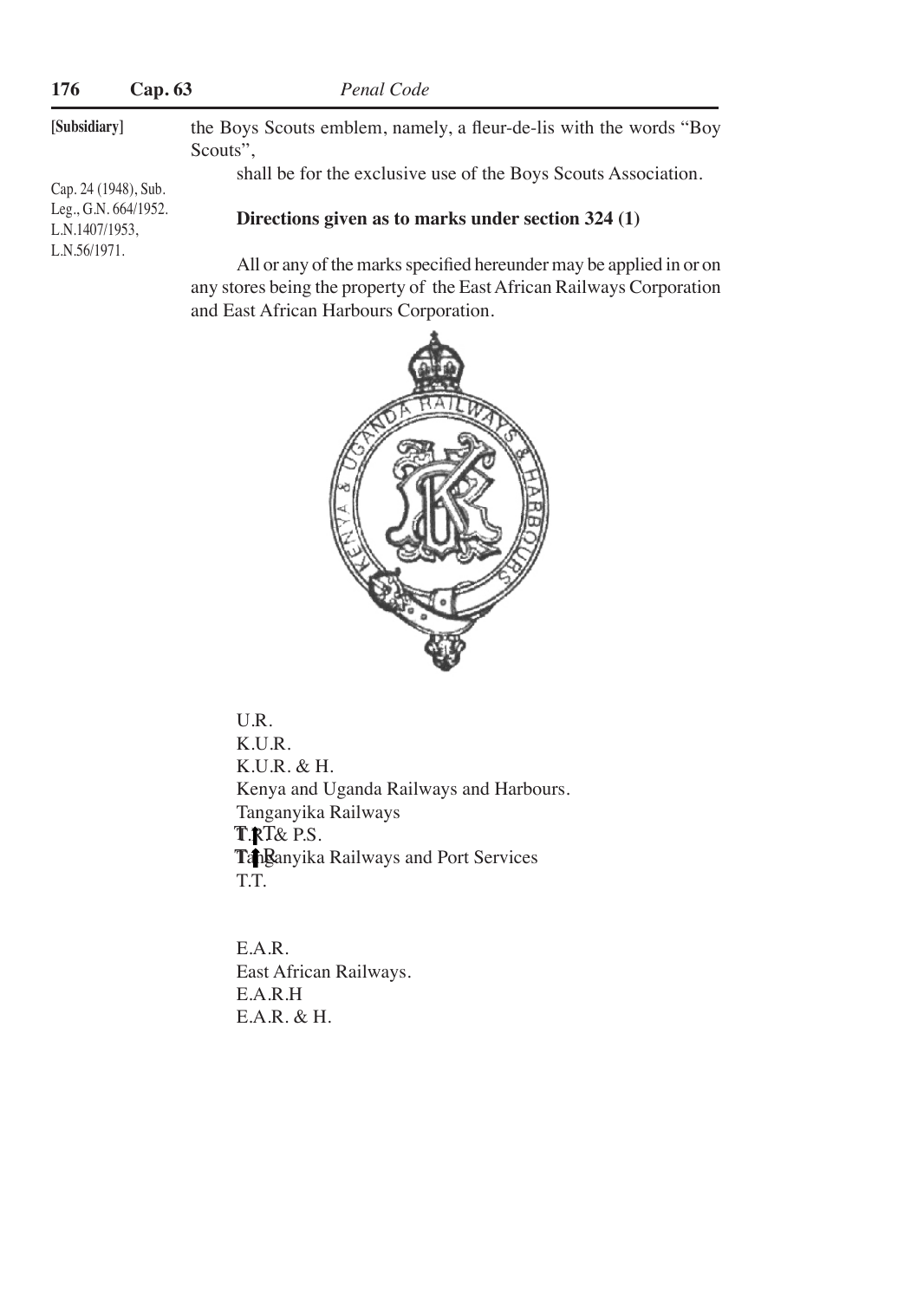East African I



#### *Penal Code* **177 Cap. 63**

**[Subsidiary]**

Cap. 24 (1948), Sub Leg., L.N. 440/1958, L.N. 8/1971.

#### STORES MARKS

control of the Police Department and being the letters "K.P.", either alone or in 1. Stores of any description under the the property of the Government of Kenya.

2. Stores of any description under the control of the Prisons Department and being the property of the Government of Kenya.

3. Stores of any description under the control of the Kenya Regiment and being the property of the Government of Kenya.

4. Stores of any description under the control of the Ministry of Works and being the property of the Government of Kenya.

5. Stores of any description under the control of the Medical Department and being the property of the Government of Kenya.

6. Stores of any description under the control of the Forests Department and being the property of the Government of Kenya.

 The words "KENYA POLICE" or combination with the letters and mark  $K \uparrow G$ ".

The letters "K.P." and a broad arrow, either alone or in combination with the letters and mark "K<sup>4</sup>G".

The letters "K.R.", either alone or in combination with the letters and mark "K<sup>O</sup>".

The letters "P.W.D.", either alone or in combination with the letters and mark "K<sup>1</sup>G", or the letters "M.O.W.", either alone or in combination with the letters and mark " $K^{\bullet}$ " or in combination with the letters "K G".

The letters "K.M.D.", either alone or in combination with the letters and mark "K<sup>O</sup>".

The letters "F.D.", either alone or in combination with the letters and mark " $K$ <sup>T</sup> $G$ ".